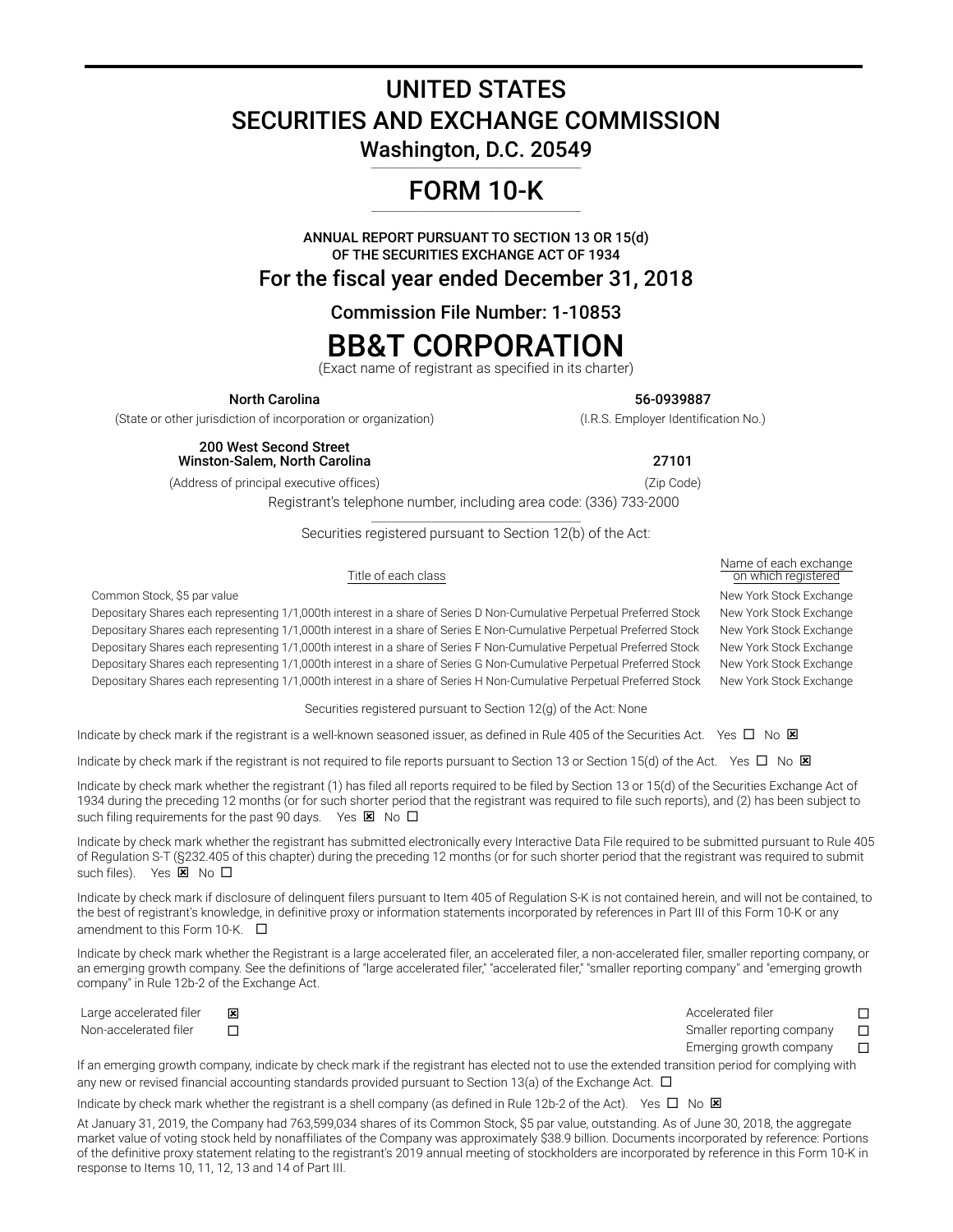# **TABLE OF CONTENTS**

**BB&T CORPORATION**

FORM 10-K

December 31, 2018

|                   |                                                                                                              | Page No.       |
|-------------------|--------------------------------------------------------------------------------------------------------------|----------------|
|                   | PART I                                                                                                       |                |
|                   | <b>Glossary of Defined Terms</b>                                                                             | 1              |
|                   | Forward-Looking Statements                                                                                   | 3              |
|                   |                                                                                                              |                |
| Item 1            | <b>Business</b>                                                                                              | $\overline{4}$ |
| Item 1A           | <b>Risk Factors</b>                                                                                          | 16             |
| Item 1B           | Unresolved Staff Comments-(None to be reported)                                                              |                |
| Item 2            | Properties                                                                                                   | 26             |
| Item <sub>3</sub> | Legal Proceedings (see Note 13)                                                                              | 99             |
| Item 4            | Mine Safety Disclosures-(Not applicable)                                                                     |                |
|                   | <b>PART II</b>                                                                                               |                |
|                   |                                                                                                              |                |
| Item 5            | Market for Registrant's Common Equity, Related Stockholder Matters and Issuer Purchases of Equity Securities | 26             |
| Item 6            | <b>Selected Financial Data</b>                                                                               | 29             |
| Item 7            | Management's Discussion and Analysis of Financial Condition and Results of Operations                        | 30             |
| Item 7A           | Quantitative and Qualitative Disclosures About Market Risk (see Market Risk Management)                      | 56             |
| Item 8            | Financial Statements and Supplementary Data                                                                  |                |
|                   | <b>Quarterly Financial Summary</b>                                                                           | 63             |
|                   | Report of Independent Registered Public Accounting Firm                                                      | 68             |
|                   | <b>Consolidated Balance Sheets</b>                                                                           | 69             |
|                   |                                                                                                              |                |
|                   | Consolidated Statements of Income                                                                            | 70             |
|                   | Consolidated Statements of Comprehensive Income                                                              | 71             |
|                   | Consolidated Statements of Changes in Shareholders' Equity                                                   | 72             |
|                   | <b>Consolidated Statements of Cash Flows</b>                                                                 | 73             |
|                   | Notes to Consolidated Financial Statements                                                                   |                |
|                   | Note 1. Basis of Presentation                                                                                | 74             |
|                   | Note 2. Securities                                                                                           | 83             |
|                   |                                                                                                              |                |
|                   | Note 3. Loans and ACL                                                                                        | 85             |
|                   | Note 4. Premises and Equipment                                                                               | 89             |
|                   | Note 5. Goodwill and Other Intangible Assets                                                                 | 89             |
|                   | Note 6. Loan Servicing                                                                                       | 90             |
|                   | Note 7. Deposits                                                                                             | 91             |
|                   | Note 8. Long-Term Debt                                                                                       | 92             |
|                   | Note 9. Shareholders' Equity                                                                                 | 92             |
|                   | Note 10. AOCI                                                                                                | 94             |
|                   |                                                                                                              |                |
|                   | Note 11. Income Taxes                                                                                        | 95             |
|                   | Note 12. Benefit Plans                                                                                       | 96             |
|                   | Note 13. Commitments and Contingencies                                                                       | 99             |
|                   | Note 14. Regulatory Requirements and Other Restrictions                                                      | 101            |
|                   | Note 15. Parent Company Financial Information                                                                | 102            |
|                   | Note 16. Fair Value Disclosures                                                                              | 104            |
|                   | Note 17. Derivative Financial Instruments                                                                    | 109            |
|                   |                                                                                                              |                |
|                   | Note 18. Computation of EPS                                                                                  | 113            |
|                   | Note 19. Operating Segments                                                                                  | 113            |
|                   | Note 20. Subsequent Events                                                                                   | 116            |
| Item 9            | Changes in and Disagreements with Accountants on Accounting and Financial Disclosure-(None to be reported)   |                |
| Item 9A           | <b>Controls and Procedures</b>                                                                               | 67             |
| Item 9B           | Other Information-(None to be reported)                                                                      |                |
|                   | PART III                                                                                                     |                |
|                   |                                                                                                              | $\star$        |
| Item 10           | Directors, Executive Officers and Corporate Governance                                                       | $^{\star}$     |
| Item 11           | <b>Executive Compensation</b>                                                                                |                |
| Item 12           | Security Ownership of Certain Beneficial Owners and Management and Related Stockholder Matters               | $\star$        |
| Item 13           | Certain Relationships and Related Transactions, and Director Independence                                    | $^{\star}$     |
| Item 14           | <b>Principal Accounting Fees and Services</b>                                                                | $\star$        |
|                   | PART IV                                                                                                      |                |
| Item 15           | Exhibits, Financial Statement Schedules                                                                      |                |
|                   | Financial Statements-(see Listing in Item 8 above)                                                           |                |
|                   |                                                                                                              |                |
|                   | <b>Exhibits</b>                                                                                              | 117            |
|                   | Financial Statement Schedules-(None required)                                                                |                |
| Item 16           | Form 10-K Summary-(None)                                                                                     |                |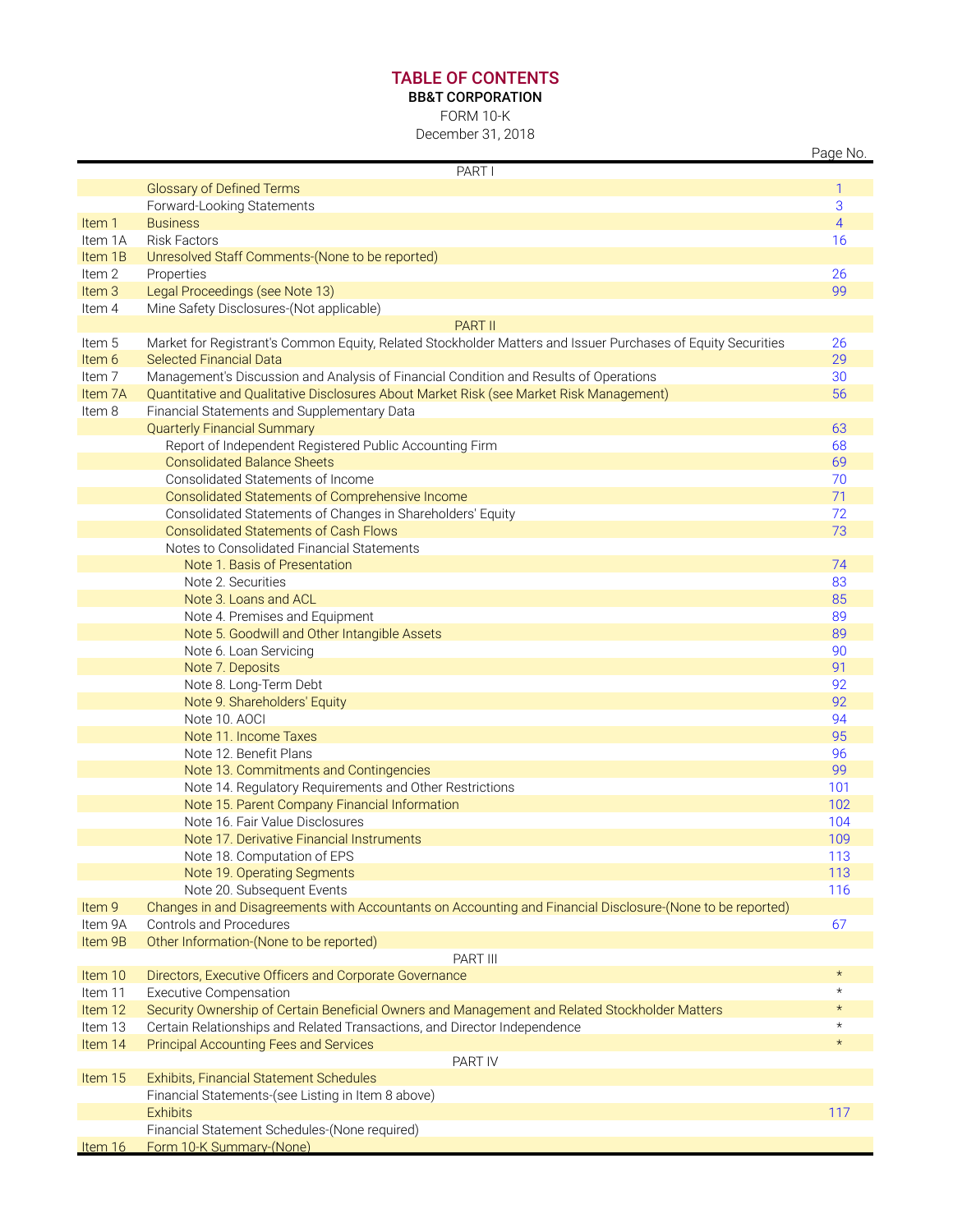\* For information regarding executive officers, refer to "Executive Officers of BB&T" in Part I. The other information required by Item 10 is incorporated herein by reference to the information that appears under the headings "Nominees for Election as Directors for a One-Year Term Expiring in "2020, "Nominating and Corporate Governance Committee Director Nominations", "Ethics at BB&T", "Audit Committee Report" and "Section 16(a) Beneficial Ownership Reporting Compliance" in the Registrant's Proxy Statement for the 2019 Annual Meeting of Shareholders.

The information required by Item 11 is incorporated herein by reference to the information that appears under the headings "Compensation Discussion and Analysis," "Compensation of Executive Officers," "Compensation Committee Report on Executive Compensation," "Compensation Committee Interlocks and Insider Participation" and "Compensation of Directors" in the Registrant's Proxy Statement for the 2019 Annual Meeting of Shareholders.

For information regarding the registrant's securities authorized for issuance under equity compensation plans, refer to "Equity Compensation Plan Information" in Part II herein. The other information required by Item 12 is incorporated herein by reference to the information that appears under the heading "Stock Ownership Information" in the Registrant's Proxy Statement for the 2019 Annual Meeting of Shareholders.

The information required by Item 13 is incorporated herein by reference to the information that appears under the headings "Director Independence" and "Related Person Transactions" in the Registrant's Proxy Statement for the 2019 Annual Meeting of Shareholders.

The information required by Item 14 is incorporated herein by reference to the information that appears under the headings "Fees to Independent Registered Public Accounting Firm" and "Audit Committee Pre-Approval Policy" in the Registrant's Proxy Statement for the 2019 Annual Meeting of Shareholders.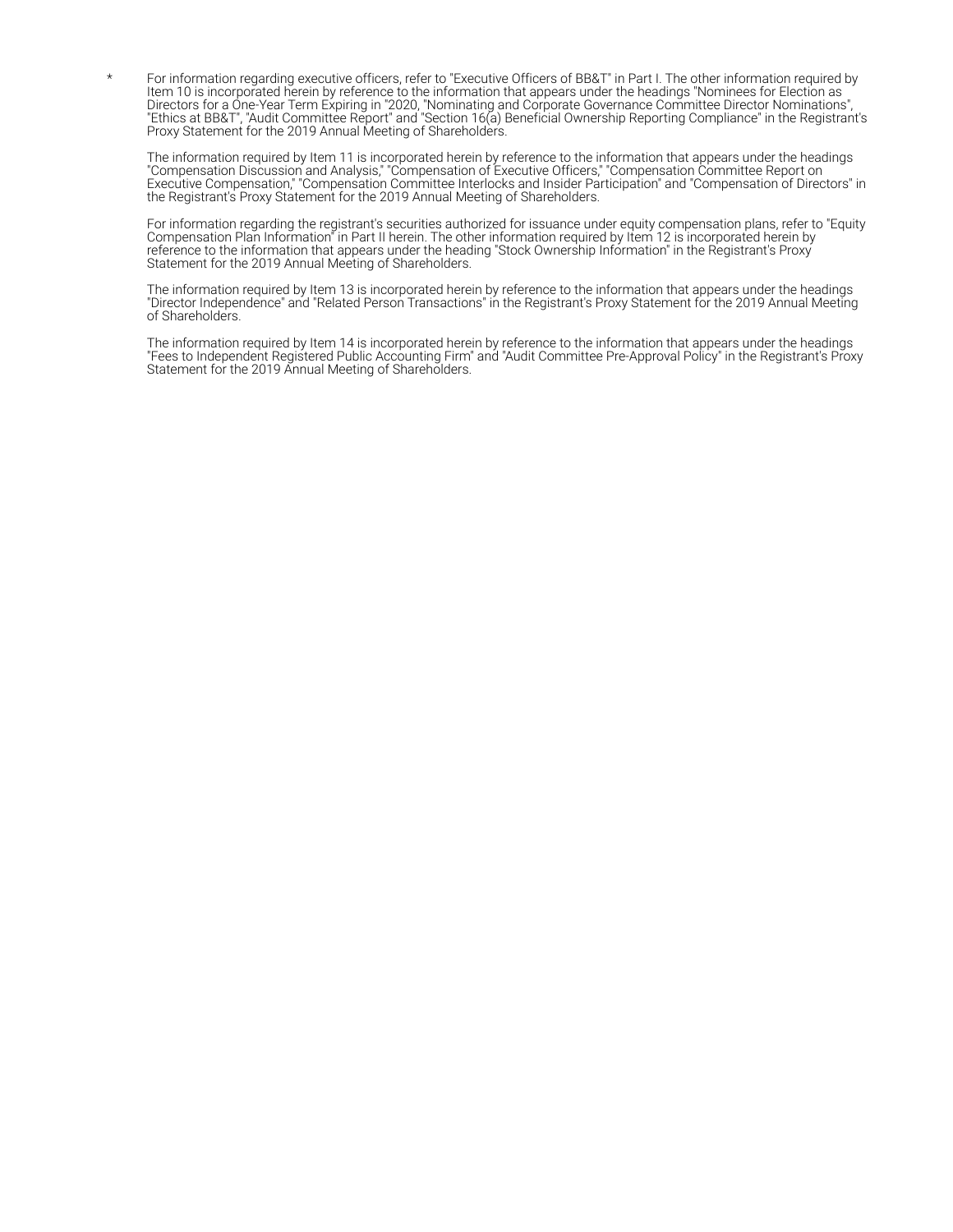# <span id="page-3-0"></span>**Glossary of Defined Terms**

The following terms may be used throughout this Report, including the consolidated financial statements and related notes.

| 2018 Repurchase Plan<br>Plan for the repurchase of up to \$1.7 billion of BB&T's common stock for the one-year period ended June 30, 2019<br>Allowance for credit losses<br>ACL<br><b>AFS</b><br>Available-for-sale<br>Mortgage-backed securities issued by a U.S. government agency or GSE<br>Agency MBS<br>Allowance for loan and lease losses<br><b>ALLL</b><br><b>AOCI</b><br>Accumulated other comprehensive income (loss)<br><b>Basel III</b><br>Global regulatory standards on bank capital adequacy and liquidity published by the BCBS<br>BB&T<br>BB&T Corporation and subsidiaries<br><b>BCBS</b><br>Basel Committee on Banking Supervision<br><b>BHC</b><br>Bank holding company<br><b>BHCA</b><br>Bank Holding Company Act of 1956, as amended<br>Branch Banking and Trust Company<br>Branch Bank<br><b>BSA/AML</b><br>Bank Secrecy Act/Anti-Money Laundering<br><b>Business Unit</b><br>BU<br><b>CB-Commercial</b><br>Community Banking Commercial, an operating segment<br>CB-Retail<br>Community Banking Retail and Consumer Finance, an operating segment<br><b>CCAR</b><br>Comprehensive Capital Analysis and Review<br>CCRC<br>Culture and Conduct Risk Committee<br><b>CD</b><br>Certificate of deposit<br><b>CDI</b><br>Core deposit intangible assets<br><b>Chief Executive Officer</b><br><b>CEO</b><br>Chief Financial Officer<br><b>CFO</b><br>CET <sub>1</sub><br>Common equity Tier 1<br><b>CFPB</b><br><b>Consumer Financial Protection Bureau</b><br><b>CISA</b><br>Cybersecurity Information Sharing Act<br>CMO<br>Collateralized mortgage obligation<br>Collectively, certain assets and liabilities of Colonial Bank acquired by BB&T in 2009<br>Colonial<br>BB&T Corporation and subsidiaries (interchangeable with "BB&T" above)<br>Company<br><b>CRA</b><br>Community Reinvestment Act of 1977<br>CRE<br>Commercial real estate<br><b>CRO</b><br><b>Chief Risk Officer</b><br>CRMC<br>Credit Risk Management Committee<br><b>CROC</b><br>Compliance Risk Oversight Committee<br>DIF<br>Deposit Insurance Fund administered by the FDIC<br>Dodd-Frank Wall Street Reform and Consumer Protection Act<br>Dodd-Frank Act<br><b>DOL</b><br>United States Department of Labor<br><b>DTS SRC</b><br>Data & Technology Services Strategy & Risk Committee<br><b>EGRRCPA</b><br>Economic Growth, Regulatory Relief, and Consumer Protection Act<br><b>EPS</b><br>Earnings per common share<br>EVE<br>Economic value of equity<br>Securities Exchange Act of 1934, as amended<br><b>Exchange Act</b><br><b>FASB</b><br>Financial Accounting Standards Board<br><b>FATCA</b><br>Foreign Account Tax Compliance Act<br><b>FDIC</b><br>Federal Deposit Insurance Corporation<br>Federal Housing Administration<br><b>FHA</b><br><b>FHC</b><br>Financial Holding Company<br><b>FHLB</b><br>Federal Home Loan Bank<br><b>FHLMC</b><br>Federal Home Loan Mortgage Corporation<br><b>FINRA</b><br>Financial Industry Regulatory Authority<br><b>FNMA</b><br>Federal National Mortgage Association<br><b>FRB</b><br>Board of Governors of the Federal Reserve System<br>FS&CF<br>Financial Services and Commercial Finance, an operating segment<br><b>FTE</b><br>Full-time equivalent employee<br><b>FTP</b><br>Funds transfer pricing<br><b>GAAP</b><br>Accounting principles generally accepted in the United States of America<br><b>GNMA</b><br>Government National Mortgage Association<br>Grandbridge Real Estate Capital, LLC<br>Grandbridge | Term       | <b>Definition</b>                    |
|-----------------------------------------------------------------------------------------------------------------------------------------------------------------------------------------------------------------------------------------------------------------------------------------------------------------------------------------------------------------------------------------------------------------------------------------------------------------------------------------------------------------------------------------------------------------------------------------------------------------------------------------------------------------------------------------------------------------------------------------------------------------------------------------------------------------------------------------------------------------------------------------------------------------------------------------------------------------------------------------------------------------------------------------------------------------------------------------------------------------------------------------------------------------------------------------------------------------------------------------------------------------------------------------------------------------------------------------------------------------------------------------------------------------------------------------------------------------------------------------------------------------------------------------------------------------------------------------------------------------------------------------------------------------------------------------------------------------------------------------------------------------------------------------------------------------------------------------------------------------------------------------------------------------------------------------------------------------------------------------------------------------------------------------------------------------------------------------------------------------------------------------------------------------------------------------------------------------------------------------------------------------------------------------------------------------------------------------------------------------------------------------------------------------------------------------------------------------------------------------------------------------------------------------------------------------------------------------------------------------------------------------------------------------------------------------------------------------------------------------------------------------------------------------------------------------------------------------------------------------------------------------------------------------------------------------------------------------------------------------------------------------------------------------------------------------------------------------------------------------------------------------------------------------------------------------------------------------------------------------------------------------------------------------------------------------------------------------------------------------------------------------------------------------------------------------------------------------------|------------|--------------------------------------|
|                                                                                                                                                                                                                                                                                                                                                                                                                                                                                                                                                                                                                                                                                                                                                                                                                                                                                                                                                                                                                                                                                                                                                                                                                                                                                                                                                                                                                                                                                                                                                                                                                                                                                                                                                                                                                                                                                                                                                                                                                                                                                                                                                                                                                                                                                                                                                                                                                                                                                                                                                                                                                                                                                                                                                                                                                                                                                                                                                                                                                                                                                                                                                                                                                                                                                                                                                                                                                                                                       |            |                                      |
|                                                                                                                                                                                                                                                                                                                                                                                                                                                                                                                                                                                                                                                                                                                                                                                                                                                                                                                                                                                                                                                                                                                                                                                                                                                                                                                                                                                                                                                                                                                                                                                                                                                                                                                                                                                                                                                                                                                                                                                                                                                                                                                                                                                                                                                                                                                                                                                                                                                                                                                                                                                                                                                                                                                                                                                                                                                                                                                                                                                                                                                                                                                                                                                                                                                                                                                                                                                                                                                                       |            |                                      |
|                                                                                                                                                                                                                                                                                                                                                                                                                                                                                                                                                                                                                                                                                                                                                                                                                                                                                                                                                                                                                                                                                                                                                                                                                                                                                                                                                                                                                                                                                                                                                                                                                                                                                                                                                                                                                                                                                                                                                                                                                                                                                                                                                                                                                                                                                                                                                                                                                                                                                                                                                                                                                                                                                                                                                                                                                                                                                                                                                                                                                                                                                                                                                                                                                                                                                                                                                                                                                                                                       |            |                                      |
|                                                                                                                                                                                                                                                                                                                                                                                                                                                                                                                                                                                                                                                                                                                                                                                                                                                                                                                                                                                                                                                                                                                                                                                                                                                                                                                                                                                                                                                                                                                                                                                                                                                                                                                                                                                                                                                                                                                                                                                                                                                                                                                                                                                                                                                                                                                                                                                                                                                                                                                                                                                                                                                                                                                                                                                                                                                                                                                                                                                                                                                                                                                                                                                                                                                                                                                                                                                                                                                                       |            |                                      |
|                                                                                                                                                                                                                                                                                                                                                                                                                                                                                                                                                                                                                                                                                                                                                                                                                                                                                                                                                                                                                                                                                                                                                                                                                                                                                                                                                                                                                                                                                                                                                                                                                                                                                                                                                                                                                                                                                                                                                                                                                                                                                                                                                                                                                                                                                                                                                                                                                                                                                                                                                                                                                                                                                                                                                                                                                                                                                                                                                                                                                                                                                                                                                                                                                                                                                                                                                                                                                                                                       |            |                                      |
|                                                                                                                                                                                                                                                                                                                                                                                                                                                                                                                                                                                                                                                                                                                                                                                                                                                                                                                                                                                                                                                                                                                                                                                                                                                                                                                                                                                                                                                                                                                                                                                                                                                                                                                                                                                                                                                                                                                                                                                                                                                                                                                                                                                                                                                                                                                                                                                                                                                                                                                                                                                                                                                                                                                                                                                                                                                                                                                                                                                                                                                                                                                                                                                                                                                                                                                                                                                                                                                                       |            |                                      |
|                                                                                                                                                                                                                                                                                                                                                                                                                                                                                                                                                                                                                                                                                                                                                                                                                                                                                                                                                                                                                                                                                                                                                                                                                                                                                                                                                                                                                                                                                                                                                                                                                                                                                                                                                                                                                                                                                                                                                                                                                                                                                                                                                                                                                                                                                                                                                                                                                                                                                                                                                                                                                                                                                                                                                                                                                                                                                                                                                                                                                                                                                                                                                                                                                                                                                                                                                                                                                                                                       |            |                                      |
|                                                                                                                                                                                                                                                                                                                                                                                                                                                                                                                                                                                                                                                                                                                                                                                                                                                                                                                                                                                                                                                                                                                                                                                                                                                                                                                                                                                                                                                                                                                                                                                                                                                                                                                                                                                                                                                                                                                                                                                                                                                                                                                                                                                                                                                                                                                                                                                                                                                                                                                                                                                                                                                                                                                                                                                                                                                                                                                                                                                                                                                                                                                                                                                                                                                                                                                                                                                                                                                                       |            |                                      |
|                                                                                                                                                                                                                                                                                                                                                                                                                                                                                                                                                                                                                                                                                                                                                                                                                                                                                                                                                                                                                                                                                                                                                                                                                                                                                                                                                                                                                                                                                                                                                                                                                                                                                                                                                                                                                                                                                                                                                                                                                                                                                                                                                                                                                                                                                                                                                                                                                                                                                                                                                                                                                                                                                                                                                                                                                                                                                                                                                                                                                                                                                                                                                                                                                                                                                                                                                                                                                                                                       |            |                                      |
|                                                                                                                                                                                                                                                                                                                                                                                                                                                                                                                                                                                                                                                                                                                                                                                                                                                                                                                                                                                                                                                                                                                                                                                                                                                                                                                                                                                                                                                                                                                                                                                                                                                                                                                                                                                                                                                                                                                                                                                                                                                                                                                                                                                                                                                                                                                                                                                                                                                                                                                                                                                                                                                                                                                                                                                                                                                                                                                                                                                                                                                                                                                                                                                                                                                                                                                                                                                                                                                                       |            |                                      |
|                                                                                                                                                                                                                                                                                                                                                                                                                                                                                                                                                                                                                                                                                                                                                                                                                                                                                                                                                                                                                                                                                                                                                                                                                                                                                                                                                                                                                                                                                                                                                                                                                                                                                                                                                                                                                                                                                                                                                                                                                                                                                                                                                                                                                                                                                                                                                                                                                                                                                                                                                                                                                                                                                                                                                                                                                                                                                                                                                                                                                                                                                                                                                                                                                                                                                                                                                                                                                                                                       |            |                                      |
|                                                                                                                                                                                                                                                                                                                                                                                                                                                                                                                                                                                                                                                                                                                                                                                                                                                                                                                                                                                                                                                                                                                                                                                                                                                                                                                                                                                                                                                                                                                                                                                                                                                                                                                                                                                                                                                                                                                                                                                                                                                                                                                                                                                                                                                                                                                                                                                                                                                                                                                                                                                                                                                                                                                                                                                                                                                                                                                                                                                                                                                                                                                                                                                                                                                                                                                                                                                                                                                                       |            |                                      |
|                                                                                                                                                                                                                                                                                                                                                                                                                                                                                                                                                                                                                                                                                                                                                                                                                                                                                                                                                                                                                                                                                                                                                                                                                                                                                                                                                                                                                                                                                                                                                                                                                                                                                                                                                                                                                                                                                                                                                                                                                                                                                                                                                                                                                                                                                                                                                                                                                                                                                                                                                                                                                                                                                                                                                                                                                                                                                                                                                                                                                                                                                                                                                                                                                                                                                                                                                                                                                                                                       |            |                                      |
|                                                                                                                                                                                                                                                                                                                                                                                                                                                                                                                                                                                                                                                                                                                                                                                                                                                                                                                                                                                                                                                                                                                                                                                                                                                                                                                                                                                                                                                                                                                                                                                                                                                                                                                                                                                                                                                                                                                                                                                                                                                                                                                                                                                                                                                                                                                                                                                                                                                                                                                                                                                                                                                                                                                                                                                                                                                                                                                                                                                                                                                                                                                                                                                                                                                                                                                                                                                                                                                                       |            |                                      |
|                                                                                                                                                                                                                                                                                                                                                                                                                                                                                                                                                                                                                                                                                                                                                                                                                                                                                                                                                                                                                                                                                                                                                                                                                                                                                                                                                                                                                                                                                                                                                                                                                                                                                                                                                                                                                                                                                                                                                                                                                                                                                                                                                                                                                                                                                                                                                                                                                                                                                                                                                                                                                                                                                                                                                                                                                                                                                                                                                                                                                                                                                                                                                                                                                                                                                                                                                                                                                                                                       |            |                                      |
|                                                                                                                                                                                                                                                                                                                                                                                                                                                                                                                                                                                                                                                                                                                                                                                                                                                                                                                                                                                                                                                                                                                                                                                                                                                                                                                                                                                                                                                                                                                                                                                                                                                                                                                                                                                                                                                                                                                                                                                                                                                                                                                                                                                                                                                                                                                                                                                                                                                                                                                                                                                                                                                                                                                                                                                                                                                                                                                                                                                                                                                                                                                                                                                                                                                                                                                                                                                                                                                                       |            |                                      |
|                                                                                                                                                                                                                                                                                                                                                                                                                                                                                                                                                                                                                                                                                                                                                                                                                                                                                                                                                                                                                                                                                                                                                                                                                                                                                                                                                                                                                                                                                                                                                                                                                                                                                                                                                                                                                                                                                                                                                                                                                                                                                                                                                                                                                                                                                                                                                                                                                                                                                                                                                                                                                                                                                                                                                                                                                                                                                                                                                                                                                                                                                                                                                                                                                                                                                                                                                                                                                                                                       |            |                                      |
|                                                                                                                                                                                                                                                                                                                                                                                                                                                                                                                                                                                                                                                                                                                                                                                                                                                                                                                                                                                                                                                                                                                                                                                                                                                                                                                                                                                                                                                                                                                                                                                                                                                                                                                                                                                                                                                                                                                                                                                                                                                                                                                                                                                                                                                                                                                                                                                                                                                                                                                                                                                                                                                                                                                                                                                                                                                                                                                                                                                                                                                                                                                                                                                                                                                                                                                                                                                                                                                                       |            |                                      |
|                                                                                                                                                                                                                                                                                                                                                                                                                                                                                                                                                                                                                                                                                                                                                                                                                                                                                                                                                                                                                                                                                                                                                                                                                                                                                                                                                                                                                                                                                                                                                                                                                                                                                                                                                                                                                                                                                                                                                                                                                                                                                                                                                                                                                                                                                                                                                                                                                                                                                                                                                                                                                                                                                                                                                                                                                                                                                                                                                                                                                                                                                                                                                                                                                                                                                                                                                                                                                                                                       |            |                                      |
|                                                                                                                                                                                                                                                                                                                                                                                                                                                                                                                                                                                                                                                                                                                                                                                                                                                                                                                                                                                                                                                                                                                                                                                                                                                                                                                                                                                                                                                                                                                                                                                                                                                                                                                                                                                                                                                                                                                                                                                                                                                                                                                                                                                                                                                                                                                                                                                                                                                                                                                                                                                                                                                                                                                                                                                                                                                                                                                                                                                                                                                                                                                                                                                                                                                                                                                                                                                                                                                                       |            |                                      |
|                                                                                                                                                                                                                                                                                                                                                                                                                                                                                                                                                                                                                                                                                                                                                                                                                                                                                                                                                                                                                                                                                                                                                                                                                                                                                                                                                                                                                                                                                                                                                                                                                                                                                                                                                                                                                                                                                                                                                                                                                                                                                                                                                                                                                                                                                                                                                                                                                                                                                                                                                                                                                                                                                                                                                                                                                                                                                                                                                                                                                                                                                                                                                                                                                                                                                                                                                                                                                                                                       |            |                                      |
|                                                                                                                                                                                                                                                                                                                                                                                                                                                                                                                                                                                                                                                                                                                                                                                                                                                                                                                                                                                                                                                                                                                                                                                                                                                                                                                                                                                                                                                                                                                                                                                                                                                                                                                                                                                                                                                                                                                                                                                                                                                                                                                                                                                                                                                                                                                                                                                                                                                                                                                                                                                                                                                                                                                                                                                                                                                                                                                                                                                                                                                                                                                                                                                                                                                                                                                                                                                                                                                                       |            |                                      |
|                                                                                                                                                                                                                                                                                                                                                                                                                                                                                                                                                                                                                                                                                                                                                                                                                                                                                                                                                                                                                                                                                                                                                                                                                                                                                                                                                                                                                                                                                                                                                                                                                                                                                                                                                                                                                                                                                                                                                                                                                                                                                                                                                                                                                                                                                                                                                                                                                                                                                                                                                                                                                                                                                                                                                                                                                                                                                                                                                                                                                                                                                                                                                                                                                                                                                                                                                                                                                                                                       |            |                                      |
|                                                                                                                                                                                                                                                                                                                                                                                                                                                                                                                                                                                                                                                                                                                                                                                                                                                                                                                                                                                                                                                                                                                                                                                                                                                                                                                                                                                                                                                                                                                                                                                                                                                                                                                                                                                                                                                                                                                                                                                                                                                                                                                                                                                                                                                                                                                                                                                                                                                                                                                                                                                                                                                                                                                                                                                                                                                                                                                                                                                                                                                                                                                                                                                                                                                                                                                                                                                                                                                                       |            |                                      |
|                                                                                                                                                                                                                                                                                                                                                                                                                                                                                                                                                                                                                                                                                                                                                                                                                                                                                                                                                                                                                                                                                                                                                                                                                                                                                                                                                                                                                                                                                                                                                                                                                                                                                                                                                                                                                                                                                                                                                                                                                                                                                                                                                                                                                                                                                                                                                                                                                                                                                                                                                                                                                                                                                                                                                                                                                                                                                                                                                                                                                                                                                                                                                                                                                                                                                                                                                                                                                                                                       |            |                                      |
|                                                                                                                                                                                                                                                                                                                                                                                                                                                                                                                                                                                                                                                                                                                                                                                                                                                                                                                                                                                                                                                                                                                                                                                                                                                                                                                                                                                                                                                                                                                                                                                                                                                                                                                                                                                                                                                                                                                                                                                                                                                                                                                                                                                                                                                                                                                                                                                                                                                                                                                                                                                                                                                                                                                                                                                                                                                                                                                                                                                                                                                                                                                                                                                                                                                                                                                                                                                                                                                                       |            |                                      |
|                                                                                                                                                                                                                                                                                                                                                                                                                                                                                                                                                                                                                                                                                                                                                                                                                                                                                                                                                                                                                                                                                                                                                                                                                                                                                                                                                                                                                                                                                                                                                                                                                                                                                                                                                                                                                                                                                                                                                                                                                                                                                                                                                                                                                                                                                                                                                                                                                                                                                                                                                                                                                                                                                                                                                                                                                                                                                                                                                                                                                                                                                                                                                                                                                                                                                                                                                                                                                                                                       |            |                                      |
|                                                                                                                                                                                                                                                                                                                                                                                                                                                                                                                                                                                                                                                                                                                                                                                                                                                                                                                                                                                                                                                                                                                                                                                                                                                                                                                                                                                                                                                                                                                                                                                                                                                                                                                                                                                                                                                                                                                                                                                                                                                                                                                                                                                                                                                                                                                                                                                                                                                                                                                                                                                                                                                                                                                                                                                                                                                                                                                                                                                                                                                                                                                                                                                                                                                                                                                                                                                                                                                                       |            |                                      |
|                                                                                                                                                                                                                                                                                                                                                                                                                                                                                                                                                                                                                                                                                                                                                                                                                                                                                                                                                                                                                                                                                                                                                                                                                                                                                                                                                                                                                                                                                                                                                                                                                                                                                                                                                                                                                                                                                                                                                                                                                                                                                                                                                                                                                                                                                                                                                                                                                                                                                                                                                                                                                                                                                                                                                                                                                                                                                                                                                                                                                                                                                                                                                                                                                                                                                                                                                                                                                                                                       |            |                                      |
|                                                                                                                                                                                                                                                                                                                                                                                                                                                                                                                                                                                                                                                                                                                                                                                                                                                                                                                                                                                                                                                                                                                                                                                                                                                                                                                                                                                                                                                                                                                                                                                                                                                                                                                                                                                                                                                                                                                                                                                                                                                                                                                                                                                                                                                                                                                                                                                                                                                                                                                                                                                                                                                                                                                                                                                                                                                                                                                                                                                                                                                                                                                                                                                                                                                                                                                                                                                                                                                                       |            |                                      |
|                                                                                                                                                                                                                                                                                                                                                                                                                                                                                                                                                                                                                                                                                                                                                                                                                                                                                                                                                                                                                                                                                                                                                                                                                                                                                                                                                                                                                                                                                                                                                                                                                                                                                                                                                                                                                                                                                                                                                                                                                                                                                                                                                                                                                                                                                                                                                                                                                                                                                                                                                                                                                                                                                                                                                                                                                                                                                                                                                                                                                                                                                                                                                                                                                                                                                                                                                                                                                                                                       |            |                                      |
|                                                                                                                                                                                                                                                                                                                                                                                                                                                                                                                                                                                                                                                                                                                                                                                                                                                                                                                                                                                                                                                                                                                                                                                                                                                                                                                                                                                                                                                                                                                                                                                                                                                                                                                                                                                                                                                                                                                                                                                                                                                                                                                                                                                                                                                                                                                                                                                                                                                                                                                                                                                                                                                                                                                                                                                                                                                                                                                                                                                                                                                                                                                                                                                                                                                                                                                                                                                                                                                                       |            |                                      |
|                                                                                                                                                                                                                                                                                                                                                                                                                                                                                                                                                                                                                                                                                                                                                                                                                                                                                                                                                                                                                                                                                                                                                                                                                                                                                                                                                                                                                                                                                                                                                                                                                                                                                                                                                                                                                                                                                                                                                                                                                                                                                                                                                                                                                                                                                                                                                                                                                                                                                                                                                                                                                                                                                                                                                                                                                                                                                                                                                                                                                                                                                                                                                                                                                                                                                                                                                                                                                                                                       |            |                                      |
|                                                                                                                                                                                                                                                                                                                                                                                                                                                                                                                                                                                                                                                                                                                                                                                                                                                                                                                                                                                                                                                                                                                                                                                                                                                                                                                                                                                                                                                                                                                                                                                                                                                                                                                                                                                                                                                                                                                                                                                                                                                                                                                                                                                                                                                                                                                                                                                                                                                                                                                                                                                                                                                                                                                                                                                                                                                                                                                                                                                                                                                                                                                                                                                                                                                                                                                                                                                                                                                                       |            |                                      |
|                                                                                                                                                                                                                                                                                                                                                                                                                                                                                                                                                                                                                                                                                                                                                                                                                                                                                                                                                                                                                                                                                                                                                                                                                                                                                                                                                                                                                                                                                                                                                                                                                                                                                                                                                                                                                                                                                                                                                                                                                                                                                                                                                                                                                                                                                                                                                                                                                                                                                                                                                                                                                                                                                                                                                                                                                                                                                                                                                                                                                                                                                                                                                                                                                                                                                                                                                                                                                                                                       |            |                                      |
|                                                                                                                                                                                                                                                                                                                                                                                                                                                                                                                                                                                                                                                                                                                                                                                                                                                                                                                                                                                                                                                                                                                                                                                                                                                                                                                                                                                                                                                                                                                                                                                                                                                                                                                                                                                                                                                                                                                                                                                                                                                                                                                                                                                                                                                                                                                                                                                                                                                                                                                                                                                                                                                                                                                                                                                                                                                                                                                                                                                                                                                                                                                                                                                                                                                                                                                                                                                                                                                                       |            |                                      |
|                                                                                                                                                                                                                                                                                                                                                                                                                                                                                                                                                                                                                                                                                                                                                                                                                                                                                                                                                                                                                                                                                                                                                                                                                                                                                                                                                                                                                                                                                                                                                                                                                                                                                                                                                                                                                                                                                                                                                                                                                                                                                                                                                                                                                                                                                                                                                                                                                                                                                                                                                                                                                                                                                                                                                                                                                                                                                                                                                                                                                                                                                                                                                                                                                                                                                                                                                                                                                                                                       |            |                                      |
|                                                                                                                                                                                                                                                                                                                                                                                                                                                                                                                                                                                                                                                                                                                                                                                                                                                                                                                                                                                                                                                                                                                                                                                                                                                                                                                                                                                                                                                                                                                                                                                                                                                                                                                                                                                                                                                                                                                                                                                                                                                                                                                                                                                                                                                                                                                                                                                                                                                                                                                                                                                                                                                                                                                                                                                                                                                                                                                                                                                                                                                                                                                                                                                                                                                                                                                                                                                                                                                                       |            |                                      |
|                                                                                                                                                                                                                                                                                                                                                                                                                                                                                                                                                                                                                                                                                                                                                                                                                                                                                                                                                                                                                                                                                                                                                                                                                                                                                                                                                                                                                                                                                                                                                                                                                                                                                                                                                                                                                                                                                                                                                                                                                                                                                                                                                                                                                                                                                                                                                                                                                                                                                                                                                                                                                                                                                                                                                                                                                                                                                                                                                                                                                                                                                                                                                                                                                                                                                                                                                                                                                                                                       |            |                                      |
|                                                                                                                                                                                                                                                                                                                                                                                                                                                                                                                                                                                                                                                                                                                                                                                                                                                                                                                                                                                                                                                                                                                                                                                                                                                                                                                                                                                                                                                                                                                                                                                                                                                                                                                                                                                                                                                                                                                                                                                                                                                                                                                                                                                                                                                                                                                                                                                                                                                                                                                                                                                                                                                                                                                                                                                                                                                                                                                                                                                                                                                                                                                                                                                                                                                                                                                                                                                                                                                                       |            |                                      |
|                                                                                                                                                                                                                                                                                                                                                                                                                                                                                                                                                                                                                                                                                                                                                                                                                                                                                                                                                                                                                                                                                                                                                                                                                                                                                                                                                                                                                                                                                                                                                                                                                                                                                                                                                                                                                                                                                                                                                                                                                                                                                                                                                                                                                                                                                                                                                                                                                                                                                                                                                                                                                                                                                                                                                                                                                                                                                                                                                                                                                                                                                                                                                                                                                                                                                                                                                                                                                                                                       |            |                                      |
|                                                                                                                                                                                                                                                                                                                                                                                                                                                                                                                                                                                                                                                                                                                                                                                                                                                                                                                                                                                                                                                                                                                                                                                                                                                                                                                                                                                                                                                                                                                                                                                                                                                                                                                                                                                                                                                                                                                                                                                                                                                                                                                                                                                                                                                                                                                                                                                                                                                                                                                                                                                                                                                                                                                                                                                                                                                                                                                                                                                                                                                                                                                                                                                                                                                                                                                                                                                                                                                                       |            |                                      |
|                                                                                                                                                                                                                                                                                                                                                                                                                                                                                                                                                                                                                                                                                                                                                                                                                                                                                                                                                                                                                                                                                                                                                                                                                                                                                                                                                                                                                                                                                                                                                                                                                                                                                                                                                                                                                                                                                                                                                                                                                                                                                                                                                                                                                                                                                                                                                                                                                                                                                                                                                                                                                                                                                                                                                                                                                                                                                                                                                                                                                                                                                                                                                                                                                                                                                                                                                                                                                                                                       |            |                                      |
|                                                                                                                                                                                                                                                                                                                                                                                                                                                                                                                                                                                                                                                                                                                                                                                                                                                                                                                                                                                                                                                                                                                                                                                                                                                                                                                                                                                                                                                                                                                                                                                                                                                                                                                                                                                                                                                                                                                                                                                                                                                                                                                                                                                                                                                                                                                                                                                                                                                                                                                                                                                                                                                                                                                                                                                                                                                                                                                                                                                                                                                                                                                                                                                                                                                                                                                                                                                                                                                                       |            |                                      |
|                                                                                                                                                                                                                                                                                                                                                                                                                                                                                                                                                                                                                                                                                                                                                                                                                                                                                                                                                                                                                                                                                                                                                                                                                                                                                                                                                                                                                                                                                                                                                                                                                                                                                                                                                                                                                                                                                                                                                                                                                                                                                                                                                                                                                                                                                                                                                                                                                                                                                                                                                                                                                                                                                                                                                                                                                                                                                                                                                                                                                                                                                                                                                                                                                                                                                                                                                                                                                                                                       |            |                                      |
|                                                                                                                                                                                                                                                                                                                                                                                                                                                                                                                                                                                                                                                                                                                                                                                                                                                                                                                                                                                                                                                                                                                                                                                                                                                                                                                                                                                                                                                                                                                                                                                                                                                                                                                                                                                                                                                                                                                                                                                                                                                                                                                                                                                                                                                                                                                                                                                                                                                                                                                                                                                                                                                                                                                                                                                                                                                                                                                                                                                                                                                                                                                                                                                                                                                                                                                                                                                                                                                                       |            |                                      |
|                                                                                                                                                                                                                                                                                                                                                                                                                                                                                                                                                                                                                                                                                                                                                                                                                                                                                                                                                                                                                                                                                                                                                                                                                                                                                                                                                                                                                                                                                                                                                                                                                                                                                                                                                                                                                                                                                                                                                                                                                                                                                                                                                                                                                                                                                                                                                                                                                                                                                                                                                                                                                                                                                                                                                                                                                                                                                                                                                                                                                                                                                                                                                                                                                                                                                                                                                                                                                                                                       |            |                                      |
|                                                                                                                                                                                                                                                                                                                                                                                                                                                                                                                                                                                                                                                                                                                                                                                                                                                                                                                                                                                                                                                                                                                                                                                                                                                                                                                                                                                                                                                                                                                                                                                                                                                                                                                                                                                                                                                                                                                                                                                                                                                                                                                                                                                                                                                                                                                                                                                                                                                                                                                                                                                                                                                                                                                                                                                                                                                                                                                                                                                                                                                                                                                                                                                                                                                                                                                                                                                                                                                                       |            |                                      |
|                                                                                                                                                                                                                                                                                                                                                                                                                                                                                                                                                                                                                                                                                                                                                                                                                                                                                                                                                                                                                                                                                                                                                                                                                                                                                                                                                                                                                                                                                                                                                                                                                                                                                                                                                                                                                                                                                                                                                                                                                                                                                                                                                                                                                                                                                                                                                                                                                                                                                                                                                                                                                                                                                                                                                                                                                                                                                                                                                                                                                                                                                                                                                                                                                                                                                                                                                                                                                                                                       |            |                                      |
|                                                                                                                                                                                                                                                                                                                                                                                                                                                                                                                                                                                                                                                                                                                                                                                                                                                                                                                                                                                                                                                                                                                                                                                                                                                                                                                                                                                                                                                                                                                                                                                                                                                                                                                                                                                                                                                                                                                                                                                                                                                                                                                                                                                                                                                                                                                                                                                                                                                                                                                                                                                                                                                                                                                                                                                                                                                                                                                                                                                                                                                                                                                                                                                                                                                                                                                                                                                                                                                                       |            |                                      |
|                                                                                                                                                                                                                                                                                                                                                                                                                                                                                                                                                                                                                                                                                                                                                                                                                                                                                                                                                                                                                                                                                                                                                                                                                                                                                                                                                                                                                                                                                                                                                                                                                                                                                                                                                                                                                                                                                                                                                                                                                                                                                                                                                                                                                                                                                                                                                                                                                                                                                                                                                                                                                                                                                                                                                                                                                                                                                                                                                                                                                                                                                                                                                                                                                                                                                                                                                                                                                                                                       |            |                                      |
|                                                                                                                                                                                                                                                                                                                                                                                                                                                                                                                                                                                                                                                                                                                                                                                                                                                                                                                                                                                                                                                                                                                                                                                                                                                                                                                                                                                                                                                                                                                                                                                                                                                                                                                                                                                                                                                                                                                                                                                                                                                                                                                                                                                                                                                                                                                                                                                                                                                                                                                                                                                                                                                                                                                                                                                                                                                                                                                                                                                                                                                                                                                                                                                                                                                                                                                                                                                                                                                                       |            |                                      |
|                                                                                                                                                                                                                                                                                                                                                                                                                                                                                                                                                                                                                                                                                                                                                                                                                                                                                                                                                                                                                                                                                                                                                                                                                                                                                                                                                                                                                                                                                                                                                                                                                                                                                                                                                                                                                                                                                                                                                                                                                                                                                                                                                                                                                                                                                                                                                                                                                                                                                                                                                                                                                                                                                                                                                                                                                                                                                                                                                                                                                                                                                                                                                                                                                                                                                                                                                                                                                                                                       |            |                                      |
|                                                                                                                                                                                                                                                                                                                                                                                                                                                                                                                                                                                                                                                                                                                                                                                                                                                                                                                                                                                                                                                                                                                                                                                                                                                                                                                                                                                                                                                                                                                                                                                                                                                                                                                                                                                                                                                                                                                                                                                                                                                                                                                                                                                                                                                                                                                                                                                                                                                                                                                                                                                                                                                                                                                                                                                                                                                                                                                                                                                                                                                                                                                                                                                                                                                                                                                                                                                                                                                                       |            |                                      |
|                                                                                                                                                                                                                                                                                                                                                                                                                                                                                                                                                                                                                                                                                                                                                                                                                                                                                                                                                                                                                                                                                                                                                                                                                                                                                                                                                                                                                                                                                                                                                                                                                                                                                                                                                                                                                                                                                                                                                                                                                                                                                                                                                                                                                                                                                                                                                                                                                                                                                                                                                                                                                                                                                                                                                                                                                                                                                                                                                                                                                                                                                                                                                                                                                                                                                                                                                                                                                                                                       |            |                                      |
|                                                                                                                                                                                                                                                                                                                                                                                                                                                                                                                                                                                                                                                                                                                                                                                                                                                                                                                                                                                                                                                                                                                                                                                                                                                                                                                                                                                                                                                                                                                                                                                                                                                                                                                                                                                                                                                                                                                                                                                                                                                                                                                                                                                                                                                                                                                                                                                                                                                                                                                                                                                                                                                                                                                                                                                                                                                                                                                                                                                                                                                                                                                                                                                                                                                                                                                                                                                                                                                                       |            |                                      |
|                                                                                                                                                                                                                                                                                                                                                                                                                                                                                                                                                                                                                                                                                                                                                                                                                                                                                                                                                                                                                                                                                                                                                                                                                                                                                                                                                                                                                                                                                                                                                                                                                                                                                                                                                                                                                                                                                                                                                                                                                                                                                                                                                                                                                                                                                                                                                                                                                                                                                                                                                                                                                                                                                                                                                                                                                                                                                                                                                                                                                                                                                                                                                                                                                                                                                                                                                                                                                                                                       | <b>GSE</b> | U.S. government-sponsored enterprise |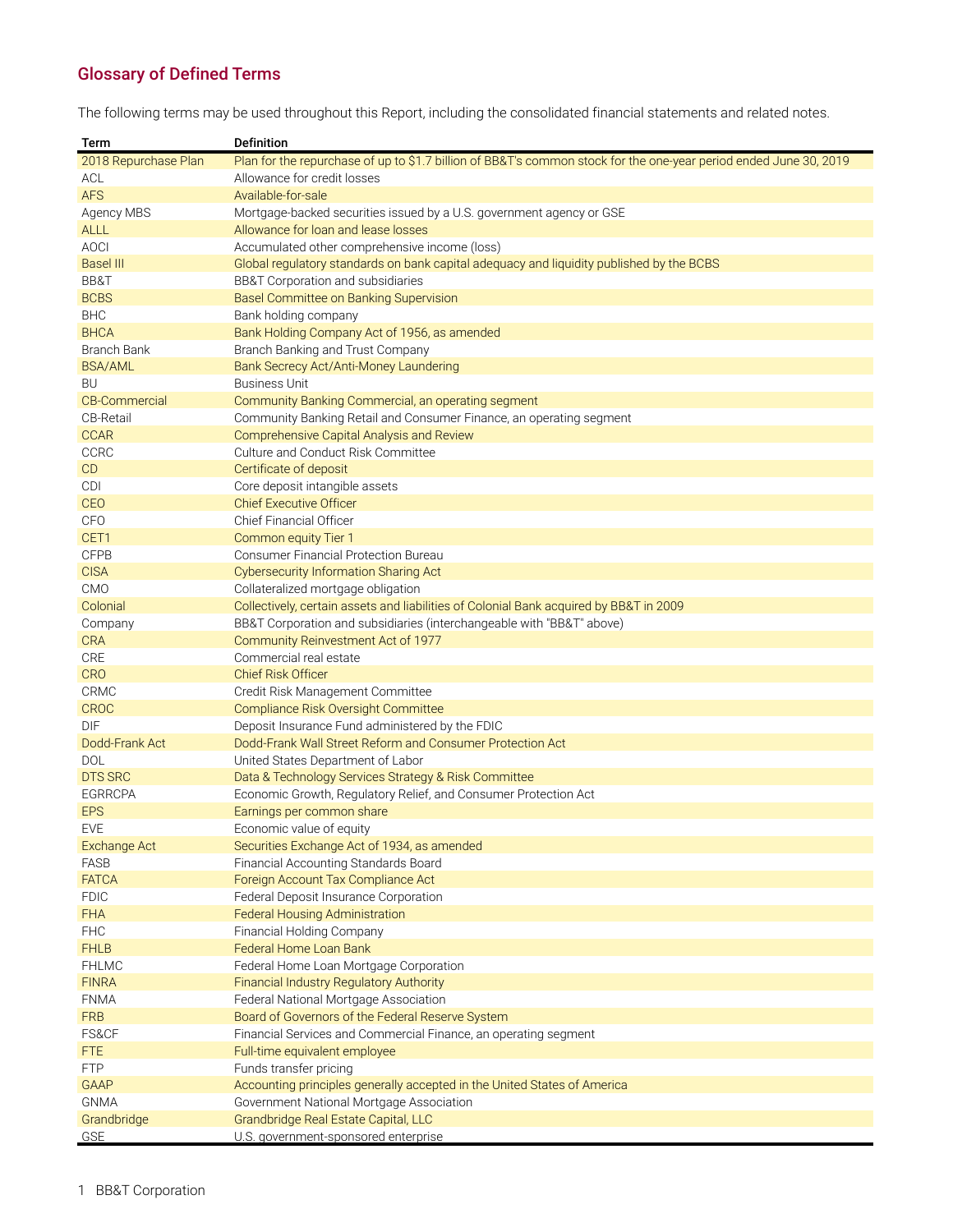| Term                  | <b>Definition</b>                                                                                                                                          |
|-----------------------|------------------------------------------------------------------------------------------------------------------------------------------------------------|
| <b>HFI</b>            | <b>Held for investment</b>                                                                                                                                 |
| <b>HMDA</b>           | Home Mortgage Disclosure Act                                                                                                                               |
| <b>HTM</b>            | Held-to-maturity                                                                                                                                           |
| IDI                   | Insured depository institution                                                                                                                             |
| IН                    | Insurance Holdings, an operating segment                                                                                                                   |
| <b>IPV</b>            | Independent price verification                                                                                                                             |
| <b>IRC</b>            | Internal Revenue Code                                                                                                                                      |
| <b>IRS</b>            | Internal Revenue Service                                                                                                                                   |
| <b>LCR</b>            | <b>Liquidity Coverage Ratio</b>                                                                                                                            |
| <b>LHFS</b>           | Loans held for sale                                                                                                                                        |
| <b>LIBOR</b>          | London Interbank Offered Rate                                                                                                                              |
| <b>MBS</b>            | Mortgage-backed securities                                                                                                                                 |
| <b>MRLCC</b>          | Market Risk, Liquidity and Capital Committee                                                                                                               |
| <b>MRM</b>            | Model Risk Management                                                                                                                                      |
| <b>MSR</b>            | Mortgage servicing right                                                                                                                                   |
| <b>MSRB</b>           | Municipal Securities Rulemaking Board                                                                                                                      |
| N/A                   | Not applicable                                                                                                                                             |
| <b>National Penn</b>  | National Penn Bancshares, Inc., acquired by BB&T effective April 1, 2016                                                                                   |
| <b>NCCOB</b>          | North Carolina Office of the Commissioner of Banks                                                                                                         |
| <b>NIM</b>            |                                                                                                                                                            |
|                       | Net interest margin, computed on a TE basis                                                                                                                |
| <b>NM</b>             | Not meaningful                                                                                                                                             |
| <b>NPA</b>            | Nonperforming asset                                                                                                                                        |
| <b>NPL</b>            | Nonperforming loan                                                                                                                                         |
| <b>NYSE</b>           | NYSE Euronext, Inc.                                                                                                                                        |
| <b>OAS</b>            | Option adjusted spread                                                                                                                                     |
| OCI                   | Other comprehensive income (loss)                                                                                                                          |
| <b>OFAC</b>           | U.S. Department of the Treasury's Office of Foreign Assets Control                                                                                         |
| OPEB                  | Other post-employment benefit                                                                                                                              |
| <b>OREO</b>           | Other real estate owned                                                                                                                                    |
| ORMC                  | Operational Risk Management Committee                                                                                                                      |
| OT&C                  | Other, Treasury and Corporate                                                                                                                              |
| <b>OTTI</b>           | Other-than-temporary impairment                                                                                                                            |
| <b>Parent Company</b> | BB&T Corporation, the parent company of Branch Bank and other subsidiaries                                                                                 |
| Patriot Act           | Uniting and Strengthening America by Providing Appropriate Tools Required to Intercept and Obstruct Terrorism Act<br>of 2001                               |
| <b>PCI</b>            | Purchased credit impaired loans                                                                                                                            |
| Peer Group            |                                                                                                                                                            |
|                       | Financial holding companies included in the industry peer group index<br>Performance share units                                                           |
| <b>PSU</b>            |                                                                                                                                                            |
| Re-REMICs             | Re-securitizations of Real Estate Mortgage Investment Conduits                                                                                             |
| Regions Insurance     | Regions Insurance Group, acquired by BB&T effective July 2, 2018                                                                                           |
| <b>RMC</b>            | Risk Management Committee                                                                                                                                  |
| <b>RMO</b>            | Risk Management Organization                                                                                                                               |
| <b>ROU Assets</b>     | Right-of-use assets                                                                                                                                        |
| <b>RSU</b>            | Restricted stock unit                                                                                                                                      |
| <b>RUFC</b>           | Reserve for unfunded lending commitments                                                                                                                   |
| S&P                   | Standard & Poor's                                                                                                                                          |
| <b>SBIC</b>           | Small Business Investment Company                                                                                                                          |
| <b>SEC</b>            | Securities and Exchange Commission                                                                                                                         |
| Short-Term Borrowings | Federal funds purchased, securities sold under repurchase agreements and other short-term borrowed funds with<br>original maturities of less than one year |
| Simulation            | Interest sensitivity simulation analysis                                                                                                                   |
| <b>SOFR</b>           | Secured Overnight Financing Rate                                                                                                                           |
| <b>SunTrust</b>       | SunTrust Banks, Inc.                                                                                                                                       |
| Swett & Crawford      | CGSC North America Holdings Corporation, acquired by BB&T effective April 1, 2016                                                                          |
| <b>TBA</b>            | To be announced                                                                                                                                            |
| <b>TDR</b>            | Troubled debt restructuring                                                                                                                                |
| TE.                   | Taxable-equivalent                                                                                                                                         |
| U.S.                  | United States of America                                                                                                                                   |
| U.S. Treasury         | United States Department of the Treasury                                                                                                                   |
| <b>UPB</b>            | Unpaid principal balance                                                                                                                                   |
| <b>VaR</b>            | Value-at-risk                                                                                                                                              |
| VIE                   | Variable interest entity                                                                                                                                   |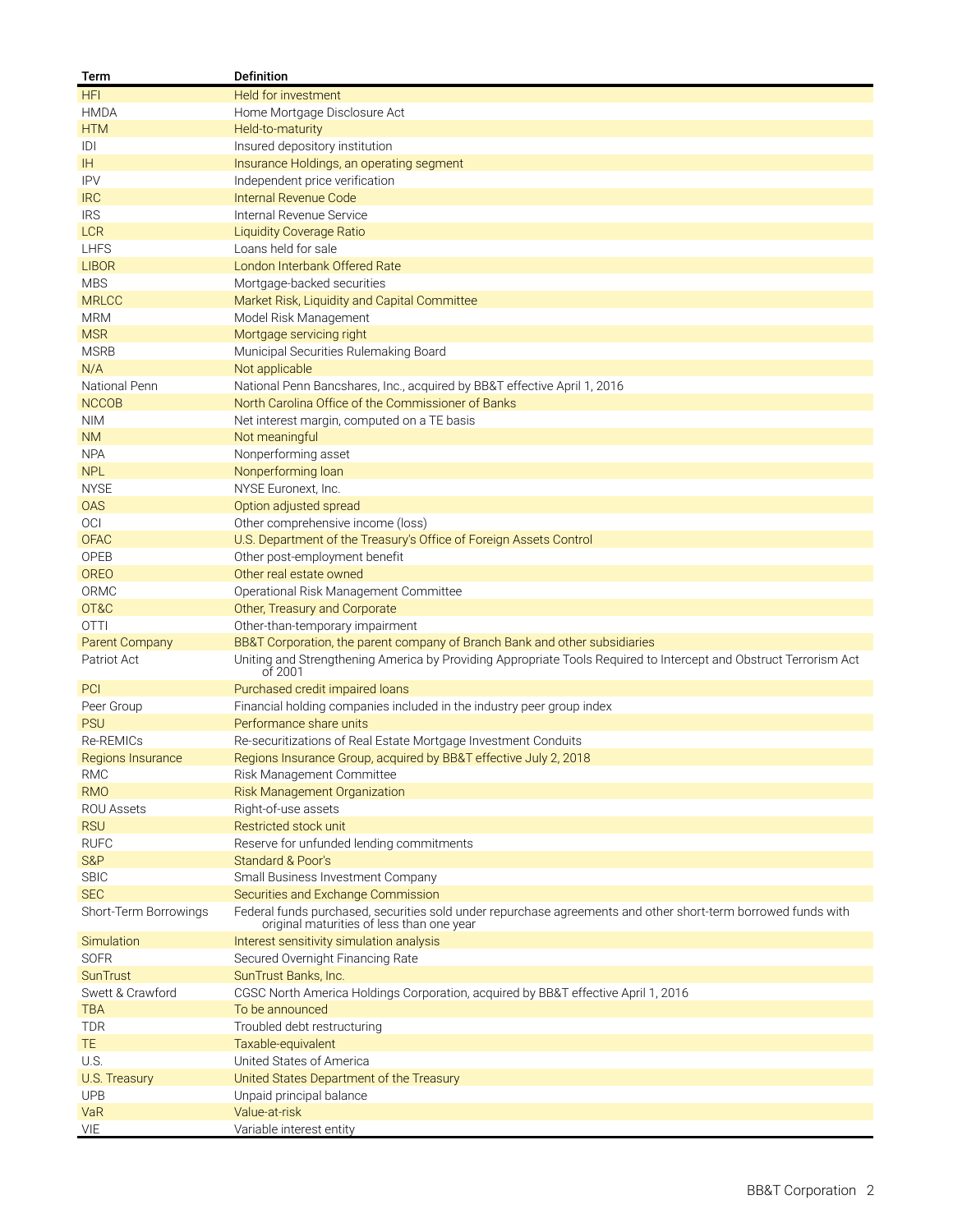# <span id="page-5-0"></span>**Forward-Looking Statements**

This Annual Report on Form 10-K contains "forward-looking statements" within the meaning of the Private Securities Litigation Reform Act of 1995, regarding the financial condition, results of operations, business plans and the future performance of BB&T that are based on the beliefs and assumptions of the management of BB&T and the information available to management at the time that these disclosures were prepared. Words such as "anticipates," "believes," "estimates," expects," "forecasts," "intends," "plans," "projects," "may," "will," "should," "could," and other similar expressions are intended to identify these forward-looking statements. Such statements are subject to factors that could cause actual results to differ materially from anticipated results. Such factors include, but are not limited to, the following:

- risks, uncertainties and other factors relating to the merger of SunTrust with and into BB&T, including the ability to obtain regulatory approvals and meet other closing conditions to the merger, including approval of the merger by BB&T shareholders and SunTrust shareholders and delay in closing the merger;
- general economic or business conditions, either nationally or regionally, may be less favorable than expected, resulting in, among other things, slower deposit and/or asset growth, and a deterioration in credit quality and/or a reduced demand for credit, insurance or other services;
- disruptions to the national or global financial markets, including the impact of a downgrade of U.S. government obligations by one of the credit ratings agencies, the economic instability and recessionary conditions in Europe;
- changes in the interest rate environment, including interest rate changes made by the Federal Reserve, as well as cash flow reassessments may reduce net interest margin and/or the volumes and values of loans and deposits as well as the value of other financial assets and liabilities;
- competitive pressures among depository and other financial institutions may increase significantly;
- legislative, regulatory or accounting changes, including changes resulting from the adoption and implementation of the Dodd-Frank Act may adversely affect the businesses in which BB&T is engaged;
- local, state or federal taxing authorities may take tax positions that are adverse to BB&T;
- a reduction may occur in BB&T's credit ratings;
- adverse changes may occur in the securities markets;
- competitors of BB&T may have greater financial resources or develop products that enable them to compete more successfully than BB&T and may be subject to different regulatory standards than BB&T;
- cybersecurity risks could adversely affect BB&T's business and financial performance or reputation, and BB&T could be liable for financial losses incurred by third parties due to breaches of data shared between financial institutions;
- higher-than-expected costs related to information technology infrastructure or a failure to successfully implement future system enhancements could adversely impact BB&T's financial condition and results of operations and could result in significant additional costs to BB&T;
- <sup>l</sup> natural or other disasters, including acts of terrorism, could have an adverse effect on BB&T, materially disrupting BB&T's operations or the ability or willingness of customers to access BB&T's products and services;
- <sup>l</sup> costs related to the integration of the businesses of BB&T and its merger partners may be greater than expected;
- failure to execute on strategic or operational plans, including the ability to successfully complete and/or integrate mergers and acquisitions or fully achieve expected cost savings or revenue growth associated with mergers and acquisitions within the expected time frames could adversely impact financial condition and results of operations;
- significant litigation and regulatory proceedings could have a material adverse effect on BB&T;
- <sup>l</sup> unfavorable resolution of legal proceedings or other claims and regulatory and other governmental investigations or other inquiries could result in negative publicity, protests, fines, penalties, restrictions on BB&T's operations or ability to expand its business and other negative consequences, all of which could cause reputational damage and adversely impact BB&T's financial conditions and results of operations;
- risks resulting from the extensive use of models;
- risk management measures may not be fully effective;
- deposit attrition, customer loss and/or revenue loss following completed mergers/acquisitions may exceed expectations; and
- widespread system outages, caused by the failure of critical internal systems or critical services provided by third parties, could adversely impact BB&T's financial condition and results of operations.

Readers are cautioned not to place undue reliance on these forward-looking statements, which speak only as of the date of this report, and should also consider the risks and uncertainties described elsewhere in this report, including under the "Risk Factors" section. Actual results may differ materially from those expressed in or implied by any forward-looking statement. Except to the extent required by applicable law or regulation, BB&T undertakes no obligation to revise or update publicly any forward-looking statements for any reason. Readers should, however, consult any further disclosures of a forward-looking nature BB&T may make in any subsequent Annual Reports on Form 10‑K, Quarterly Reports on Form 10‑Q, or Current Reports on Form 8‑K.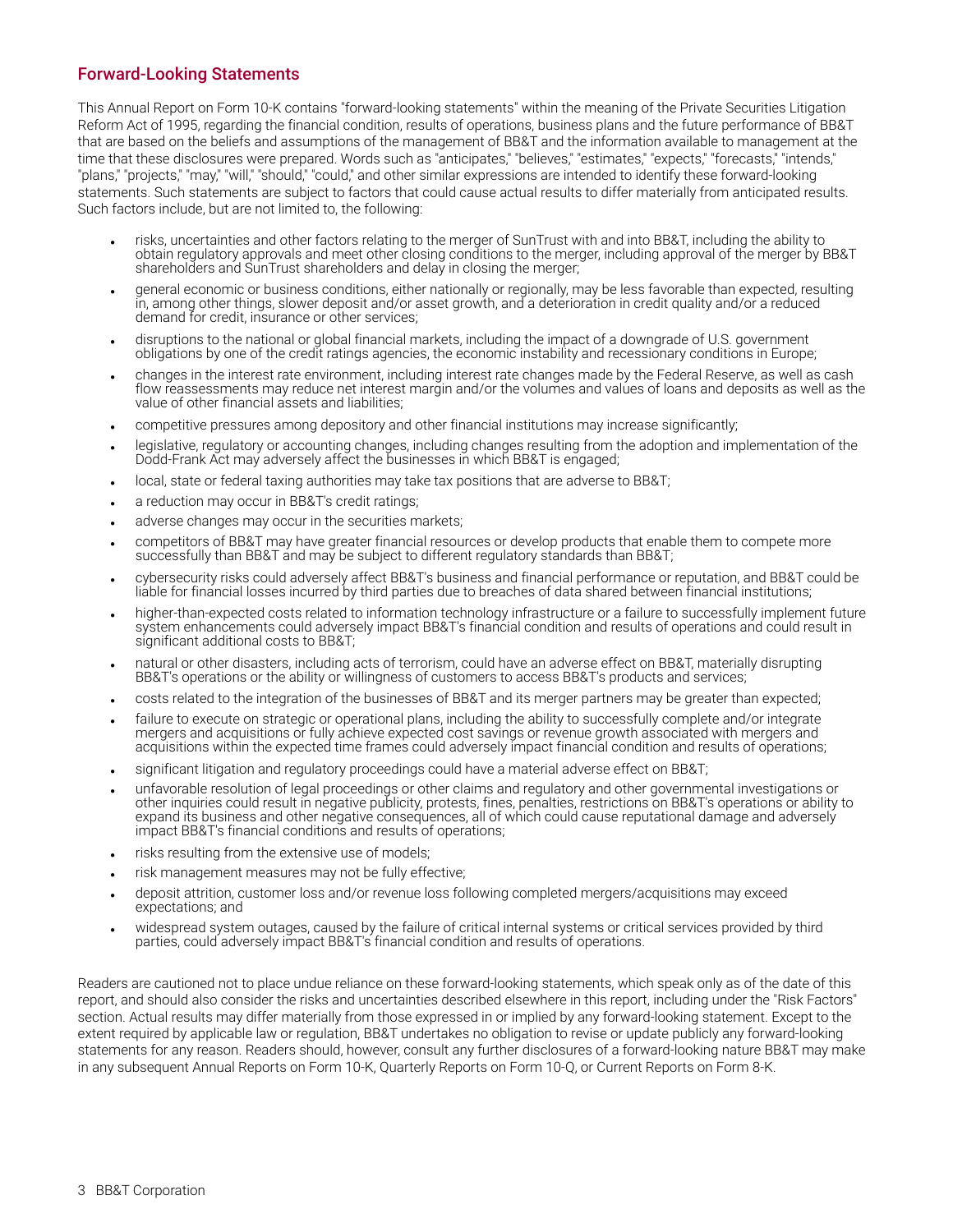# <span id="page-6-0"></span>**ITEM 1. BUSINESS**

BB&T is a FHC headquartered in Winston-Salem, North Carolina. BB&T conducts its business operations primarily through its bank subsidiary, Branch Bank, and other nonbank subsidiaries.

#### *Merger with SunTrust*

On February 7, 2019, BB&T entered into an agreement and plan of merger, by and between BB&T and SunTrust, pursuant to which SunTrust will merge with and into BB&T, with BB&T as the surviving entity in the merger. Immediately following the merger, SunTrust's wholly owned subsidiary, SunTrust Bank, will merge with and into Branch Bank, with Branch Bank as the surviving entity. Under the terms of the merger agreement, shareholders of SunTrust will receive 1.295 shares of BB&T common stock for each share of SunTrust common stock. The merger agreement was unanimously approved by both companies' Boards of Directors. The merger is expected to close late in the third or fourth quarter of 2019, subject to satisfaction of closing conditions, including receipt of customary regulatory approvals and approval by the shareholders of each company. The merger is subject to a mutual break-up fee of approximately \$1.1 billion, payable in customary circumstances.

#### *Operating Subsidiaries*

Branch Bank (Winston-Salem, North Carolina), BB&T's largest subsidiary, was chartered in 1872 and is the oldest bank headquartered in North Carolina. Branch Bank provides a wide range of banking and trust services for retail and commercial clients in its geographic markets, including small and mid-size businesses, corporations, public agencies, local governments and individuals, through 1,879 offices (as of December 31, 2018) and its digital platform. Branch Bank's principal operating subsidiaries include:

- BB&T Commercial Equipment Capital Corp. (Malvern, Pennsylvania) provides loan and lease financing to commercial and small businesses;
- BB&T Equipment Finance Corporation (Charlotte, North Carolina) provides loan and lease financing to commercial and small businesses;
- CRC Insurance Services, Inc. (Birmingham, Alabama) is a wholesale insurance broker authorized to do business nationwide;
- Crump Life Insurance Services, Inc. (Parsippany, New Jersey) is a wholesale insurance broker authorized to do business nationwide;
- Grandbridge Real Estate Capital LLC (Charlotte, North Carolina) specializes in arranging and servicing commercial mortgage loans;
- McGriff Insurance Services, Inc. (Raleigh, North Carolina) offers property and casualty, life, health, employee benefits, commercial general liability, surety, title and other insurance products through its agency network;
- McGriff, Seibels & Williams, Inc. (Birmingham, Alabama) is authorized to do business nationwide and specializes in providing insurance products on an agency basis to large commercial clients, including many Fortune 500 companies; and
- Prime Rate Premium Finance Corporation, Inc. (Florence, South Carolina) and its subsidiaries, which include AFCO Credit Corporation, provide insurance premium financing to clients in the United States and Canada.

#### *Major Nonbank Subsidiaries*

BB&T also has a number of nonbank subsidiaries, including:

- BB&T Securities, LLC (Richmond, Virginia) is a registered investment banking and full-service brokerage firm that provides services in retail brokerage, equity and debt underwriting, investment advice, corporate finance; and facilitates the origination, trading and distribution of fixed-income securities and equity products in both the public and private capital markets. BB&T Investment Services, Inc. merged with BB&T Securities, LLC effective January 1, 2018;
- Regional Acceptance Corporation (Greenville, North Carolina) specializes in nonprime, indirect financing for consumer purchases of primarily mid-model and late-model used automobiles; and
- Sterling Capital Management LLC (Charlotte, North Carolina) is a registered investment advisor, which provides tailored investment management solutions to meet the specific needs and objectives of individual and institutional clients through a full range of investment strategies.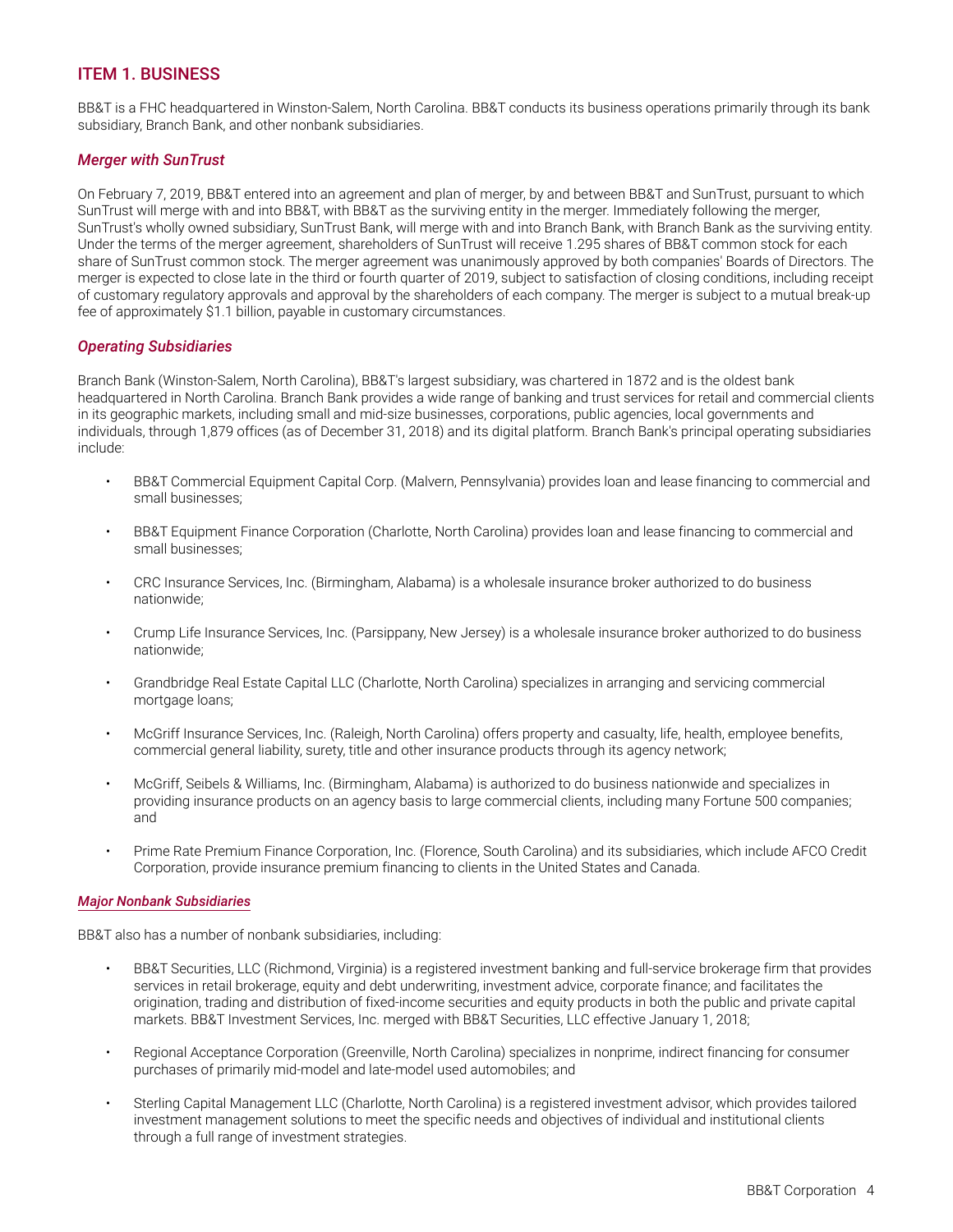BB&T's subsidiaries offer a variety of services targeted to retail and commercial clients. BB&T's objective is to offer clients a full array of products to meet all their financial needs. BB&T provides insurance services primarily through its retail agency and wholesale brokerage operations.

| <b>Retail Services:</b>           | <b>Commercial Services:</b>              |
|-----------------------------------|------------------------------------------|
| Asset management                  | Asset management                         |
| Automobile lending                | Association services                     |
| <b>Bankcard lending</b>           | Capital markets services                 |
| Consumer finance                  | Commercial deposit and treasury services |
| Home equity lending               | <b>Commercial finance</b>                |
| Home mortgage lending             | Commercial middle market lending         |
| Insurance                         | Commercial mortgage lending              |
| Investment brokerage services     | Corporate banking                        |
| Mobile/online banking             | Floor plan lending                       |
| Payment solutions                 | Institutional trust services             |
| Private equity investments        | Insurance                                |
| Retail deposit services           | Insurance premium finance                |
| Small business lending            | International banking services           |
| Wealth management/private banking | Leasing                                  |
|                                   | Merchant services                        |
|                                   | Mortgage warehouse lending               |
|                                   | Payment solutions                        |
|                                   | Private equity investments               |
|                                   | Real estate lending                      |
|                                   | Supply chain financing                   |

#### *Market Area*

The following table reflects BB&T's deposit market share and branch locations by state:

#### **Table 1: BB&T Deposit Market Share and Branch Locations by State**

|                    | % of BB&T's<br>Deposits (2) | Deposit Market<br>Share Rank (2) | Number of<br>Branches (3) |
|--------------------|-----------------------------|----------------------------------|---------------------------|
| North Carolina (1) | 21%                         | 2 <sub>nd</sub>                  | 304                       |
| Virginia           | 16                          | 4th                              | 291                       |
| Florida            | 13                          | 6th                              | 272                       |
| Pennsylvania       | 9                           | 6th                              | 221                       |
| Georgia            | 9                           | 5th                              | 137                       |
| Maryland           | 7                           | 7th                              | 144                       |
| South Carolina     | 6                           | 3rd                              | 97                        |
| Texas              | 4                           | 15th                             | 110                       |
| Kentucky           | $\overline{4}$              | 4th                              | 86                        |
| West Virginia      | 4                           | 1st                              | 59                        |
| Alabama            | 3                           | 6th                              | 73                        |
| Tennessee          | $\overline{2}$              | 9th                              | 40                        |
| New Jersey         | $\overline{1}$              | 19 <sub>th</sub>                 | 28                        |
| DC                 |                             | 9th                              | 12                        |

(1) Excludes home office deposits.

(2) Source: FDIC.gov data as of June 30, 2018.

(3) As of December 31, 2018. Excludes three branches in Ohio and two in Indiana.

BB&T operates in markets that have a diverse employment base covering numerous industries. Management believes that BB&T's community bank approach to providing client service is a competitive advantage that strengthens the Company's ability to effectively provide financial products and services to businesses and individuals in its markets. In addition, management has made significant investments in recent years to develop its digital platform and believes that its mobile and online applications are competitive in meeting clients' expectations. Furthermore, BB&T believes its current market area will support growth in assets and deposits in the future.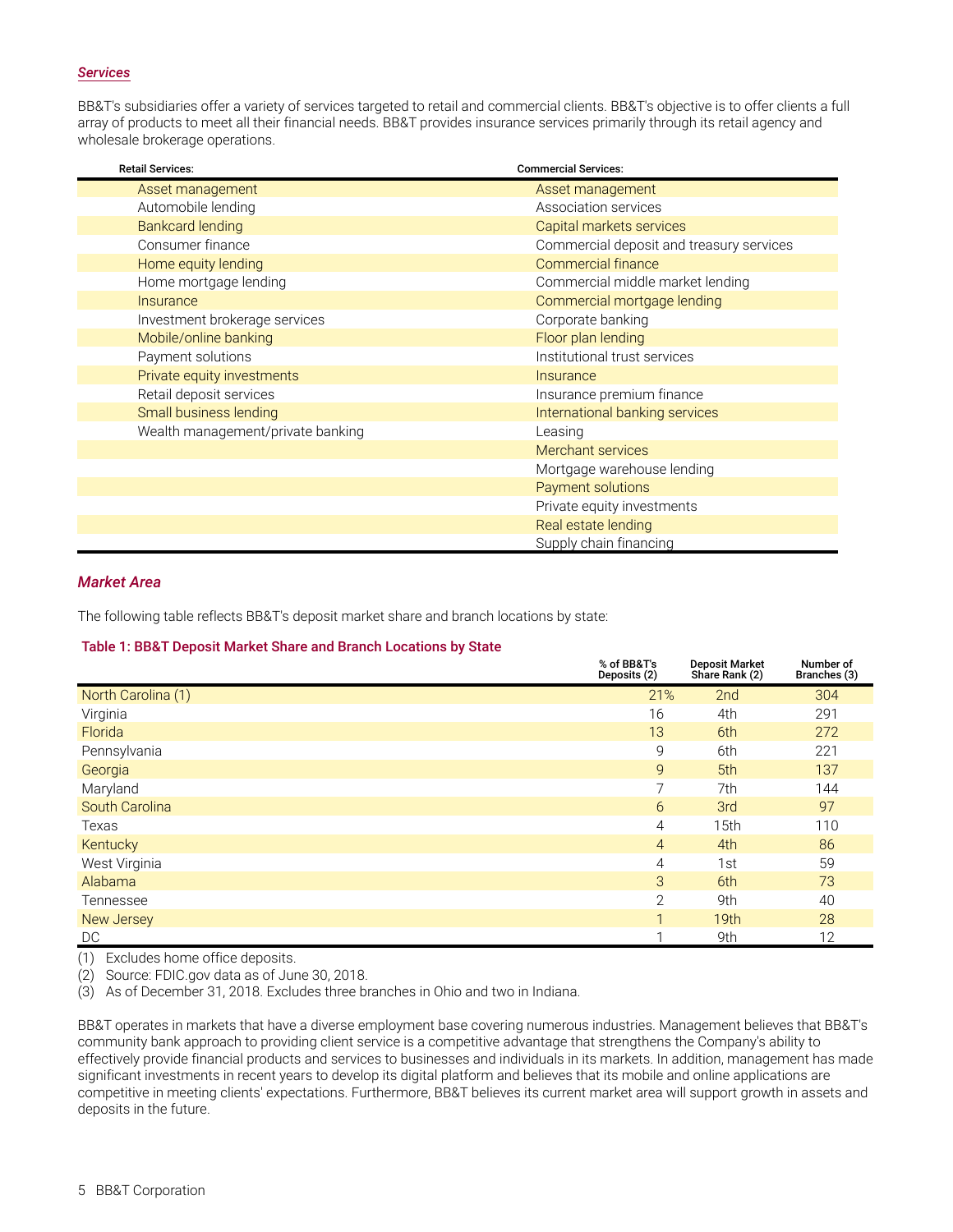### *Competition*

The financial services industry is highly competitive and constantly evolving. BB&T's subsidiaries compete actively with national, regional and local financial services providers, including banks, thrifts, securities dealers, mortgage bankers, finance companies and insurance companies. In recent years, competition has increased from companies not subject to the same regulatory restrictions as domestic banks and BHCs. Consumers have the opportunity to select from a variety of traditional and nontraditional alternatives. The industry frequently sees merger activity, which affects competition by eliminating some regional and local institutions, while strengthening the franchises of acquirers. For additional information concerning markets, BB&T's competitive position and business strategies and recent government interventions, see "Market Area" above and "General Business Development" below.

#### *General Business Development*

BB&T is a regional FHC and maintains a long-term focus on a strategy that includes expansion of asset size and diversification in terms of revenues and sources of profitability. This strategy encompasses both organic growth and mergers or acquisitions of complementary banks and financial businesses.

#### *Merger and Acquisition Strategy*

BB&T's merger and acquisition strategy focuses on meeting the following criteria:

- the organization must be a good fit with BB&T's culture;
- the merger or acquisition must be strategically attractive;
- any risks must be identified and mitigation plans put in place to ensure any risks fall within BB&T's risk appetite; and
- the transaction must meet BB&T's financial criteria.

BB&T's growth in business, profitability and market share has historically been enhanced by strategic mergers and acquisitions. BB&T will assess future opportunities, primarily within or contiguous to BB&T's existing footprint, based on market conditions and may pursue economically advantageous acquisitions of insurance agencies, specialized lending businesses and fee income generating financial services businesses. Regulatory actions, such as the orders more fully discussed in the "BSA/AML and Suspicious Activity" section below, can limit BB&T's and Branch Bank's ability to pursue mergers and acquisitions for a period of time and require new or additional regulatory approvals before engaging in certain other business activities.

As previously discussed, on February 7, 2019, BB&T entered into an Agreement and Plan of Merger, by and between BB&T and SunTrust, pursuant to which SunTrust will merge with and into BB&T, with BB&T as the surviving entity in the merger. During 2018, BB&T acquired Regions Insurance. During 2016, BB&T acquired National Penn and Swett & Crawford.

#### *Regulatory Considerations*

The extensive regulatory framework applicable to financial institutions is intended primarily for the protection of depositors, the DIF and the stability of the financial system, rather than for the protection of shareholders and creditors. In addition to banking laws and regulations, BB&T is subject to various other laws, regulations, supervision and examination by other regulatory agencies, all of which directly or indirectly affect the operations and management of BB&T and its ability to make distributions to shareholders.

The description below summarizes the significant state and federal laws to which BB&T currently is subject. The descriptions are qualified in their entirety by reference to the particular statutory or regulatory provisions summarized. The descriptions below do not summarize all possible or proposed changes in current laws or regulations.

#### *Financial Regulatory Oversight*

U.S. financial services firms, including BB&T, are subject to significant regulatory oversight. The Dodd-Frank Act is extensive, complex and comprehensive legislation that impacts practically all aspects of a banking organization. The Dodd-Frank Act has led to numerous and far-reaching changes that affect financial institutions.

Certain provisions of the Dodd-Frank Act and other laws are subject to further rulemaking, guidance and interpretation by the applicable federal regulators. BB&T will continue to evaluate the impact of any new regulations so promulgated, including changes in regulatory costs and fees, modifications to consumer products or disclosures required by the CFPB and the requirements of the enhanced supervision provisions, among others.

As a BHC and a FHC under federal law, BB&T is subject to regulation under the BHCA and the examination and reporting requirements of the FRB. Branch Bank, a North Carolina state-chartered commercial bank, is subject to regulation, supervision and examination by the NCCOB, the FDIC and the CFPB.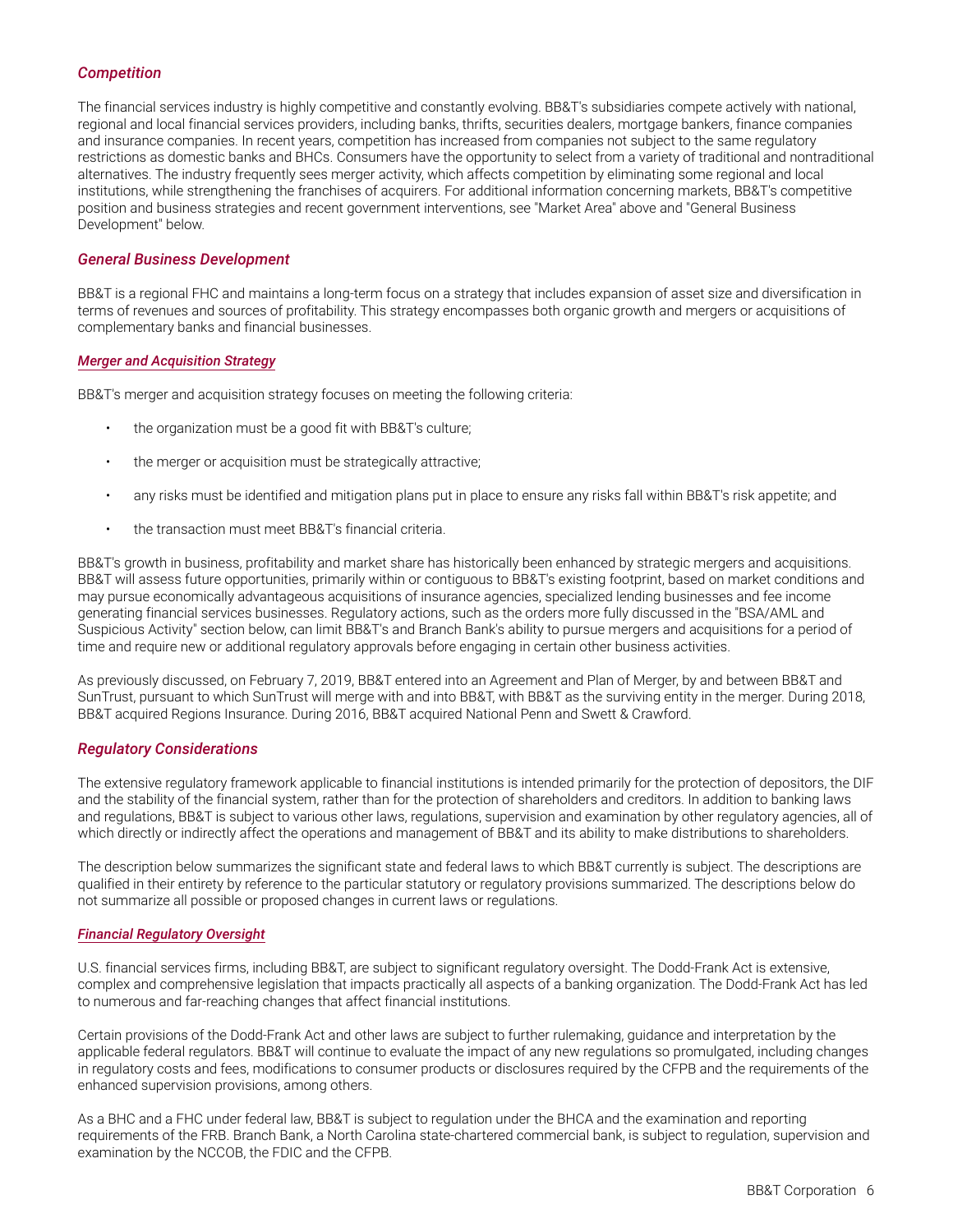In November 2018, the FRB finalized a new confidential rating system that will apply to all BHCs with total consolidated assets of \$100 billion or more. Under the new rating system, component ratings will be assigned for capital planning and positions, liquidity risk management and positions, and governance and controls; however, a standalone composite rating will not be assigned. To be considered "well managed" under the new rating system, a firm must be rated "Satisfactory" or "Satisfactory Watch" for each of its three component ratings. Initial ratings will be assigned in 2019.

State and federal law govern the activities in which Branch Bank engages, the investments it makes, and the aggregate amount of loans that may be granted to one borrower. Various consumer and compliance laws and regulations also affect its operations. Branch Bank is also affected by the actions of the FRB as it implements monetary policy.

In addition to federal and state banking laws and regulations, BB&T and certain of its subsidiaries and affiliates, including those that engage in securities underwriting, dealing, brokerage, investment advisory and insurance activities, are subject to other federal and state laws and regulations as well as supervision and examination by other federal and state regulatory agencies and other regulatory authorities, including the SEC, FINRA, and NYSE.

#### *FHC Regulation*

Under current federal law, as a BHC, BB&T has elected to become a FHC, which allows it to offer customers virtually any type of service that is financial in nature or incidental thereto, including banking and activities closely related thereto, securities underwriting, insurance and merchant banking. In order to maintain its status as a FHC, BB&T and all of its affiliated IDIs must be well-capitalized and well-managed and have at least a satisfactory CRA rating. The FRB has responsibility for overseeing compliance with these requirements. If the FRB determines that a FHC is not well-capitalized or well-managed, the FHC has a period of time to comply, but during the period of noncompliance, the FRB can place any limitations on the FHC that it believes to be appropriate. Furthermore, if the FRB determines that a FHC has not maintained a satisfactory CRA rating, the FHC would not be able to commence any new financial activities or acquire a company that engages in such activities, although the FHC would still be allowed to engage in activities closely related to banking and make investments in the ordinary course of conducting banking activities.

Most of the financial activities that are permissible for FHCs also are permissible for a bank's "financial subsidiary," except for insurance underwriting, insurance company portfolio investments, real estate investments and development, and merchant banking, which must be conducted by a FHC. In order for a financial subsidiary of a bank to engage in permissible financial activities, federal law requires the parent bank (and its sister-bank affiliates) to be well-capitalized and well-managed; the aggregate consolidated assets of all of that bank's financial subsidiaries may not exceed the lesser of 45% of its consolidated total assets or \$50 billion; the bank must have at least a satisfactory CRA rating; and, if that bank is one of the 100 largest national banks, it must meet certain financial rating or other comparable requirements.

Current federal law also establishes a system of functional regulation under which the FRB is the umbrella regulator for BHCs, but BHC affiliates are principally regulated by functional regulators such as the FDIC for state nonmember bank affiliates, the SEC for securities affiliates and state insurance regulators for insurance affiliates. Certain activities, including traditional bank trust and fiduciary activities, may be conducted in the bank without the bank being deemed a "broker" or a "dealer" in securities for purposes of functional regulation. Although states generally must regulate bank insurance activities in a nondiscriminatory manner, states may continue to adopt and enforce rules that specifically regulate bank insurance activities in certain identifiable areas.

#### *Resolution Planning*

FRB and FDIC regulations require "covered companies" such as BB&T and systemically important financial institutions such as Branch Bank to file, maintain and update plans for a rapid and orderly resolution in the event of material financial distress or failure (a "living will"). Both the FRB and the FDIC must review and evaluate BB&T's and Branch Bank's living wills and are authorized to impose restrictions on growth and activities or operations if deemed necessary. The public portions of the resolution plans are available in the Additional Disclosures section of the Investor Relations site at bbt.investorroom.com/additional-disclosures.

#### *CCAR and Stress Test Requirements*

FRB rules require BB&T to submit annual capital plans based on pre-defined stress scenarios. BB&T is also required to collect and report certain related data on a monthly and quarterly basis to allow the FRB to monitor progress against the annual capital plan. BB&T may pay dividends and repurchase stock only in accordance with a capital plan that has been reviewed by the FRB and that has not received any objections from the FRB. A capital distribution can only occur if, after giving effect to the distribution, all minimum regulatory capital ratios will be maintained, including a post-stress Basel III CET1 ratio of at least 4.5%. See Table 30 for additional information about Basel III requirements. The FRB did not object to BB&T's 2018 capital plan.

The FRB conducts an annual supervisory stress test and requires that BB&T conduct a separate mid-cycle stress test, file the results of such test with the FRB and publicly disclose details of the scenario and the impact on its capital. The FDIC requires Branch Bank to conduct annual company-run stress tests. BB&T's annual and mid-cycle stress test results are available on its website at bbt.investorroom.com/additional-disclosures.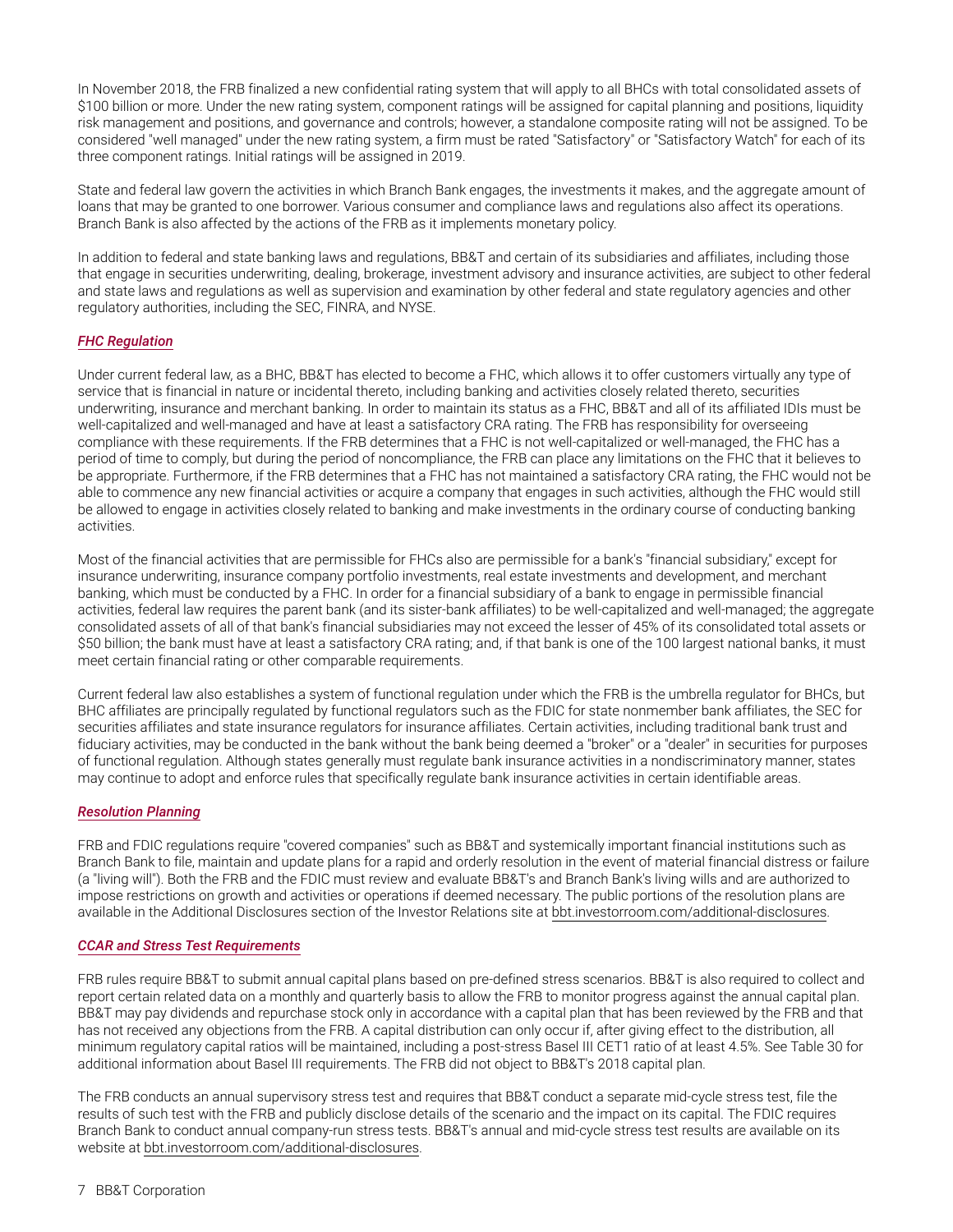The start date of the annual stress test cycle is January 1 of the following calendar year. The capital plan period starts July 1 of the following calendar year. A BHC can only make capital distributions as provided for in its capital plan.

FRB rules limit the amount of capital that can be distributed by CCAR banks to shareholders outside of an approved capital plan without seeking prior approval from the FRB. Additionally, the FRB rules contain a blackout period in the second quarter of each year during which a firm cannot change its capital distribution plan. BB&T is not subject to the qualitative assessment of CCAR for BHCs as BB&T's total consolidated assets are between \$50 billion and \$250 billion. BB&T has maintained and intends to maintain the processes and infrastructure to facilitate future compliance. See the "Risk Factors" section for additional information regarding capital requirements, including discussion over the pending merger with SunTrust.

In April 2018, the banking regulators issued a proposal to simplify capital rules for large banks. The proposal introduces a "stress capital buffer," which would in part integrate the forward-looking stress test results with the non-stress capital requirements. The result would produce capital requirements for large banking organizations that are firm-specific and risk-sensitive and reduce the overall number of capital ratios that must be met. The stress capital buffer would equal the decrease in a firm's CET1 capital ratio in CCAR plus four quarters of planned common stock dividends. A bank's stress capital buffer requirement would be subject to a floor of 2.5% of risk-weighted assets.

In May 2018, the EGRRCPA was enacted to modify stress test requirements based on the total consolidated assets of a BHC. Effective 18 months after enactment, BHCs with total consolidated assets of between \$10 billion and \$250 billion will no longer be required to conduct company-run stress tests on an on-going basis. The FRB will have discretionary authority to subject a BHC with more than \$100 billion in assets to enhanced prudential standards, including periodic company-run stress tests. Additionally, the FRB stress tests for BHCs with total consolidated assets of between \$100 billion and \$250 billion would be required on a periodic, rather than annual, basis. For both company-run, and FRB-run stress tests, EGRRCPA reduces the number of required test scenarios from three to two (baseline and "severely adverse"), eliminating the "adverse" scenario. Refer to the Basel III section for additional disclosures regarding the impact of the EGRRCPA.

In October 2018, the federal banking agencies proposed revisions that would tailor rules for large banking companies based on risk profile. The proposed rules would create five broad categories of firms, with each category having a specific set of tailored regulatory requirements. Based on the proposal, firms with between \$250 billion and \$700 billion in assets, and less than \$75 billion in certain other risk related exposures, would no longer be subject to the advanced approaches calculation of risk-based capital and would also be permitted to opt-out of AOCI capital impact. Additionally, the federal banking agencies proposed changes to applicability thresholds for liquidity requirements that would amend the full LCR such that BHC's with assets between \$250 billion and \$700 billion, and less than \$75 billion in certain other risk related exposures, would be subject to a reduced full LCR.

On February 5, 2019, the FRB notified banks with less than \$250 billion in assets that they will not need to participate in the 2019 supervisory stress test. However, BB&T may need to provide additional information as a result of the pending merger with SunTrust.

#### *Acquisitions*

BB&T complies with numerous laws related to its acquisition activity. Under the BHCA, a BHC may not directly or indirectly acquire ownership or control of more than 5% of the voting shares or substantially all of the assets of any BHC or bank or merge or consolidate with another BHC without the prior approval of the FRB.

Current federal law authorizes interstate acquisitions of banks and BHCs without geographic limitation, and a bank headquartered in one state is authorized to merge with a bank headquartered in another state, subject to market share limitations, regulatory approvals and any state requirement that the target bank shall have been in existence and operating for a minimum period of time. After a bank has established branches in a state through an interstate merger transaction, the bank may establish and acquire additional branches at any location in the state where a bank headquartered in that state could have established or acquired branches under applicable federal or state law. These regulatory considerations are applicable to privately negotiated acquisition transactions.

FRB rules prohibit a financial company from combining with another company if the ratio of the resulting company's liabilities exceeds 10% of the aggregate consolidated liabilities of all financial companies.

#### *Other Safety and Soundness Regulations*

The FRB has enforcement powers over BHCs and their nonbanking subsidiaries. The FRB has authority to prohibit activities that represent unsafe or unsound practices or constitute violations of law, rule, regulation, administrative order or written agreement with a federal regulator. These powers may be exercised through the issuance of cease and desist orders, civil money penalties or other actions.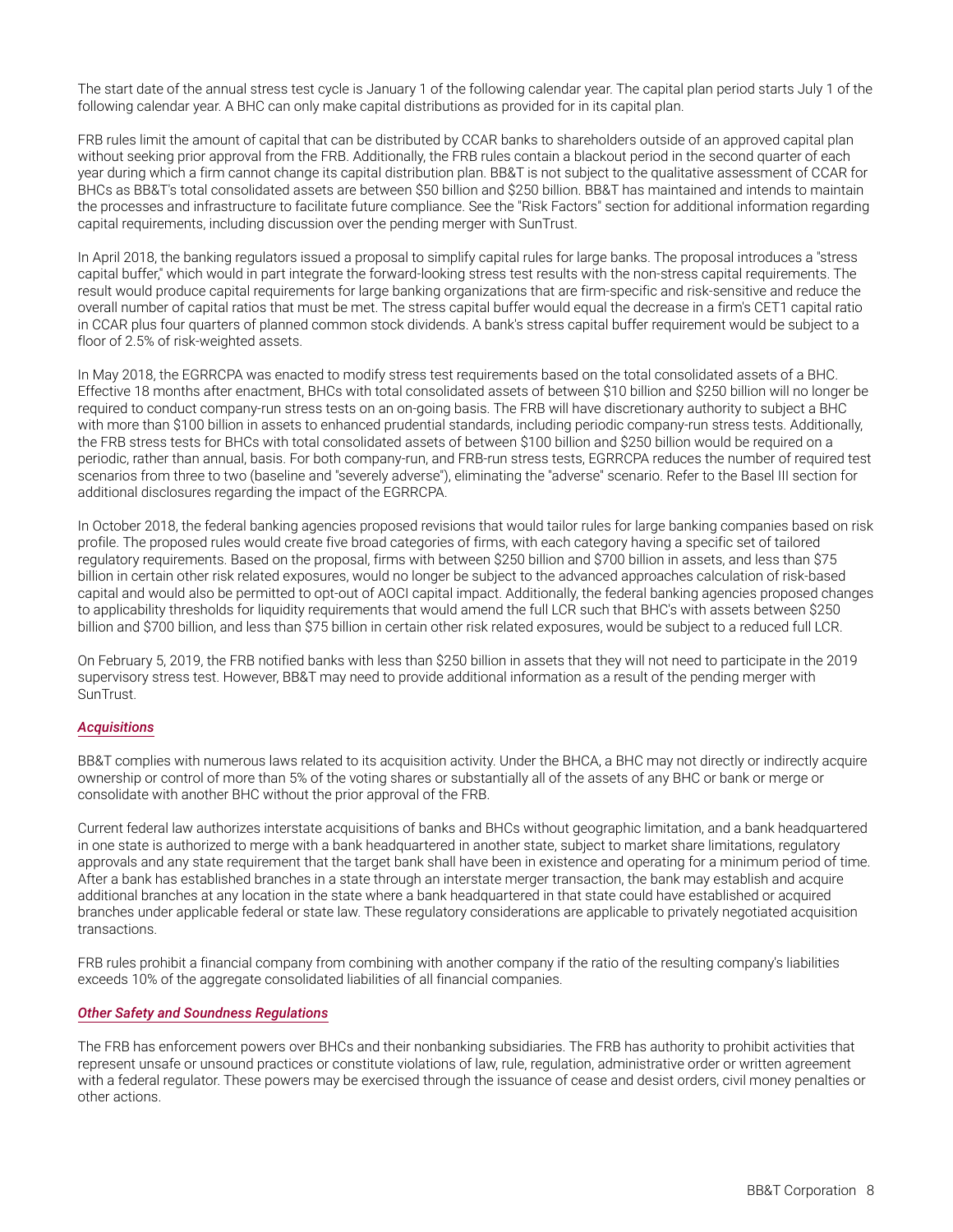There also are a number of obligations and restrictions imposed on BHCs and their IDI subsidiaries by federal law and regulatory policy that are designed to reduce potential loss exposure to depositors and the FDIC insurance fund in the event the IDI is insolvent or is in danger of becoming insolvent. For example, the FRB requires a BHC to serve as a source of financial strength to its subsidiary IDIs and to commit financial resources to support such institutions in circumstances where it might not do so otherwise. In addition, the "cross-guarantee" provisions of federal law require IDIs under common control to reimburse the FDIC for any loss suffered or reasonably anticipated by the DIF as a result of the insolvency or potential failure of commonly controlled IDIs. The FDIC's claim for reimbursement under the cross-guarantee provisions is superior to claims of shareholders of the IDI or its holding company but is subordinate to claims of depositors, secured creditors and nonaffiliated holders of subordinated debt.

Banking regulators also have broad enforcement powers over Branch Bank, including the power to impose fines and other civil and criminal penalties, and to appoint a receiver in order to conserve the assets of Branch Bank for the benefit of depositors and other creditors. The NCCOB also has the authority to take possession of a North Carolina state bank in certain circumstances, including, among other things, when it appears that such bank has violated its charter or any applicable laws, is conducting its business in an unauthorized or unsafe manner, is in an unsafe or unsound condition to transact its business or has an impairment of its capital stock.

#### *Payment of Dividends; Capital Requirements*

The Parent Company is a legal entity separate and distinct from its subsidiaries. The majority of the Parent Company's revenue is from dividends paid by Branch Bank, which are limited by laws and regulations. In addition, BB&T and Branch Bank are subject to various regulatory restrictions relating to the payment of dividends, including regulatory capital minimums and the requirement to remain "well-capitalized" under the prompt corrective action regulations summarized elsewhere in this section. Banking regulators have indicated that dividends should generally only be paid if (1) net income available to common shareholders over the past year has been sufficient to fully fund the dividends and (2) the prospective rate of earnings retention appears consistent with the organization's capital needs, asset quality and overall financial condition. BB&T's future capital actions will depend on the FRB's review of BB&T's annual capital plans.

North Carolina law states that, provided a bank does not make distributions that reduce its capital below its applicable required capital, the board of directors of a bank chartered under the laws of North Carolina may declare such distributions as the directors deem proper.

The federal banking agencies are required to take "prompt corrective action" in respect of financial institutions that do not meet minimum capital requirements. The law establishes five categories for this purpose: "well-capitalized," "adequately capitalized," "undercapitalized," "significantly undercapitalized" and "critically undercapitalized." To be considered "well-capitalized," an IDI must maintain minimum capital ratios and must not be subject to any order or written directive to meet and maintain a specific capital level for any capital measure. Additionally, failure to meet capital requirements may cause an institution to be directed to raise additional capital. Federal law further mandates that the agencies adopt safety and soundness standards generally relating to operations and management, asset quality and executive compensation, and authorizes administrative action against an institution that fails to meet such standards.

In addition, failure to meet capital guidelines may subject a banking organization to a variety of other enforcement remedies, including additional substantial restrictions on its operations and activities, termination of deposit insurance by the FDIC and, under certain conditions, the appointment of a conservator or receiver.

#### *Basel III*

The U.S. capital requirements follow the accord of the BCBS. The Company currently qualifies as a standardized approach banking organization under the FRB's Basel III capital framework rules. The rules stipulate the risk-based capital requirements applicable to BHCs and IDIs, define the components of capital and address other areas affecting banking institutions' regulatory capital ratios. The rules also address risk weights and other items affecting the denominator in banking institutions' regulatory capital ratios, and the rules use a more risk-sensitive approach than the pre-Basel III rules.

Institutions with greater than \$250 billion in assets or \$10 billion in foreign assets are considered advanced approaches banking organizations, which results in a more complex calculation of risk-weighted assets that includes an assessment of the impact of operational risk, among other differences. In addition, advanced approaches institutions have additional reporting requirements and must calculate capital under both the standardized approach and the advanced approaches and use the more conservative result. BB&T would become subject to these requirements upon exceeding either of the asset thresholds. As discussed in the "CCAR and Stress Test Requirements" section, in October 2018, the federal banking agencies proposed revisions that would tailor rules for large banking companies based on risk profile. See the "Risk Factors" section for additional information regarding capital requirements, including discussion over the pending merger with SunTrust.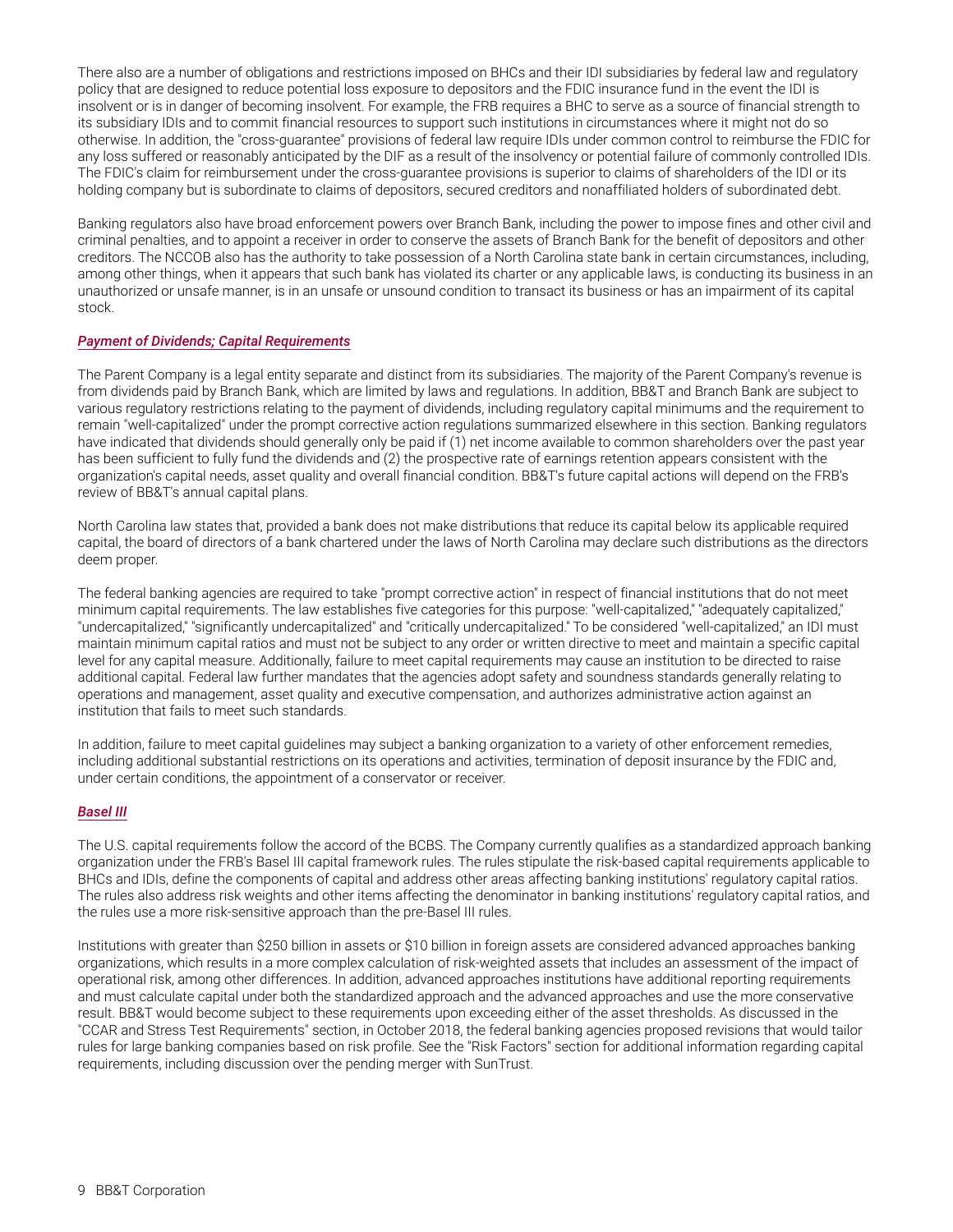The Basel III rules, among other things, (1) include a capital measure referred to as CET1; (2) specify that Tier 1 capital consists of Tier 1 common equity and additional Tier 1 capital instruments meeting specified requirements; (3) define Tier 1 common equity narrowly by requiring that most deductions/adjustments to regulatory capital measures be made to Tier 1 common equity and not to the other components of capital; and (4) expand the scope of the deductions/adjustments from capital as compared to prior regulations.

The Basel III rules prescribe a standardized approach for risk weightings that generally range from 0% for U.S. government securities to 600% for certain equity exposures, with a maximum risk weight classification of 1,250% for certain securitizations. This results in higher risk weights for a variety of asset categories. In addition, the rules provide more advantageous risk weights for derivatives and repurchase-style transactions cleared through a qualifying central counterparty and increase the scope of eligible guarantors and eligible collateral for purposes of credit risk mitigation.

The Basel III rules also establish more conservative ratio levels for well-capitalized status. In addition to the minimum risk-based capital requirements, all banks must hold additional capital, referred to as the capital conservation buffer (which is in the form of common equity), to avoid being subject to limits on capital distributions and certain discretionary bonus payments to officers. The required amount of the capital conservation buffer was phased-in over four years, through January 1, 2019. The capital conservation buffer requirements do not currently result in any limitations on distributions or discretionary bonuses for Branch Bank.

In October 2017, the federal banking agencies proposed revisions that would simplify compliance with certain aspects of capital rules. A majority of the proposed simplifications would apply solely to banking organizations that are not subject to the advanced approaches capital rule. The proposed rules simplify application of regulatory capital treatment for mortgage servicing assets, certain deferred tax assets arising from temporary differences, investments in the capital of unconsolidated financial institutions, and capital issued by a consolidated subsidiary of a banking organization and held by third parties (noncontrolling interest), and; revisions to the treatment of certain acquisition, development, or construction exposures. In addition, the federal banking agencies have deferred the final phase-in and increased risk-weighting associated with CET1 deductions indefinitely for non-advanced approaches banks.

On December 21, 2018, the banking regulators issued a final rule that would revise the agencies' regulatory capital rules. The rule identifies which allowances under the new current expected credit losses accounting standard would be eligible for inclusion in regulatory capital, provides banking organizations the option to phase in the day-one effects on regulatory capital that may result from the adoption of the new accounting standard over a three year period, and amends certain regulatory disclosure requirements consistent with the new accounting standard. In addition, the FRB announced that covered banking organizations that have adopted the new accounting standard will not include the effect of it on their provisioning for purposes of supervisory stress testing through the 2021 cycle. In addition, BHCs required to perform company-run stress tests as part of CCAR will be required to incorporate CECL into those stress tests starting in the 2020 cycle. However, the FRB will not issue supervisory findings on those firms' allowance estimations in the CCAR exercise through 2021.

Effective upon enactment of the EGRRCPA, the banking agencies require depository institutions to assign a heightened risk weight of 150% to high volatility CRE exposures, as defined in the new law. In addition, the bill amends the Federal Deposit Insurance Act to exclude a capped amount of reciprocal deposits from treatment as brokered deposits for qualifying institutions, effective upon enactment. BB&T began to report both items under the new rules of the bill for the second quarter of 2018.

See the "Liquidity" section in "Management's Discussion and Analysis of Financial Condition and Results of Operations" for additional information about BB&T's liquidity requirements.

See the "Capital" section in "Management's Discussion and Analysis of Financial Condition and Results of Operations" for additional information about BB&T's capital requirements.

#### *HMDA Regulations*

The CFPB issued final rules changing the reporting requirements for lenders under the HMDA. The new rules expand the range of transactions subject to these requirements to include most securitized residential mortgage loans and credit lines. The rules also increase the overall amount of data required to be collected and submitted, including additional data points about the applicable loans and expanded data about the borrowers. BB&T began collecting the expanded data on January 1, 2018.

#### *Tax Cuts and Jobs Act*

During 2017, the Tax Cuts and Jobs Act was signed into law. Among other changes, the Tax Cuts and Jobs Act significantly changed corporate income tax law by reducing the corporate income tax rate from 35% to 21%, creating a territorial tax system, allowing for immediate capital expensing of certain qualified property, and eliminating the deductibility of DIF assessments. While the tax law was effective for the 2018 tax year, BB&T recognized certain effects in 2017. Refer to "Note 11. Income Taxes" for additional disclosures regarding the impact of the Tax Cuts and Jobs Act.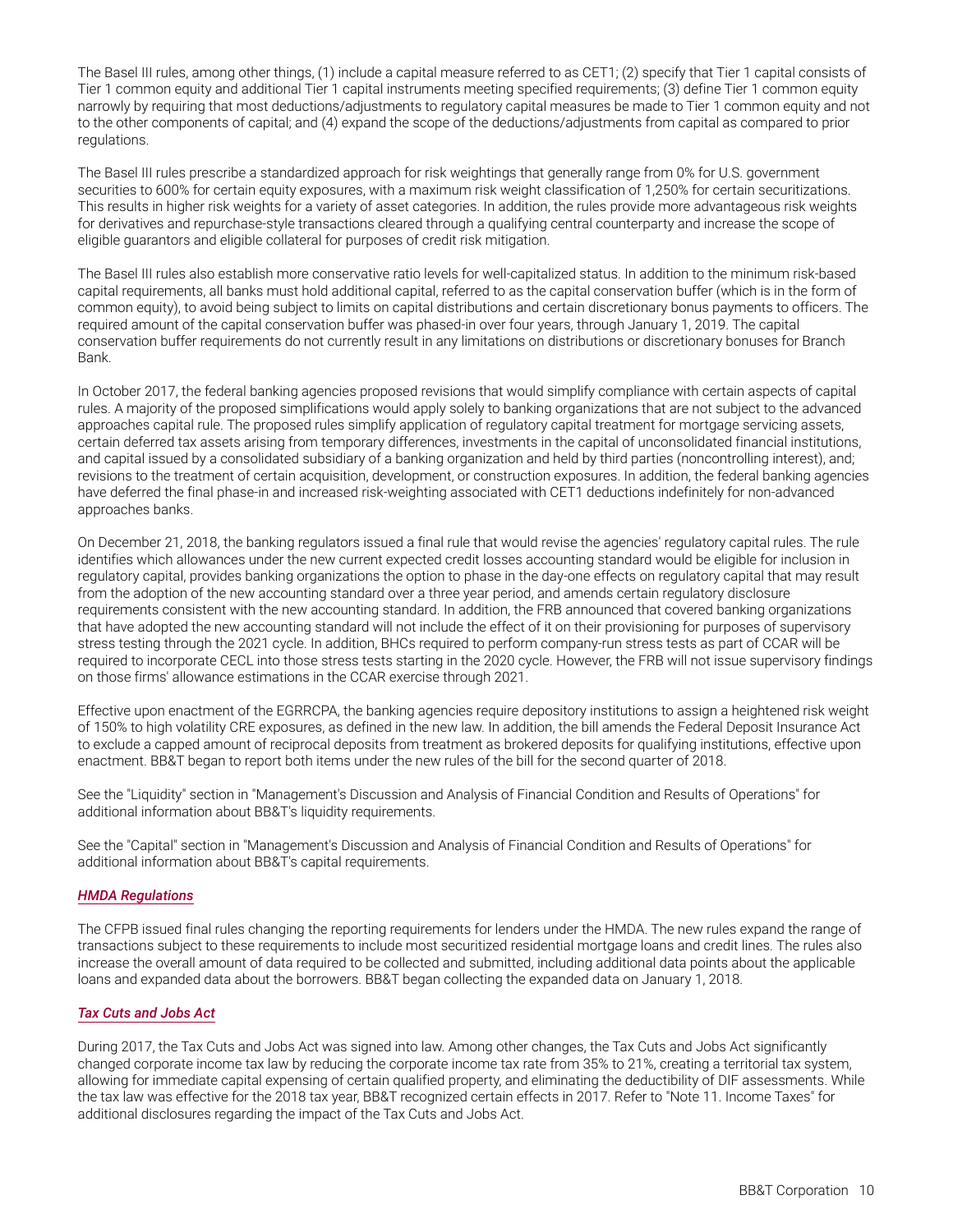#### *Volcker Rule*

The Volcker Rule prohibits IDIs and their affiliates from engaging in short-term proprietary trading of certain securities, derivatives, commodity futures and options for their own account. The rule provides certain exemptions and also clarifies that certain activities are not prohibited, including acting as agent, broker, or custodian. Banking entities were required to conform proprietary trading activities to the final rule by July 21, 2015.

The rule also imposed limits on certain relationships with hedge funds or private equity funds. The rule became effective on July 21, 2017 for purposes of conforming investments in and relationships with certain funds that were in place prior to December 31, 2013. These requirements did not have a material impact on BB&T's consolidated financial position, results of operations or cash flows.

#### *DIF Assessments*

Branch Bank's deposits are insured by the DIF of the FDIC up to the limits set forth under applicable law. The FDIC imposes a riskbased deposit premium assessment system that determines assessment rates for an IDI based on an assessment rate calculator, which is based on a number of elements to measure the risk each IDI poses to the DIF. The assessment rate is applied to total average assets less tangible equity, as defined under the Dodd-Frank Act. The assessment rate schedule can change from time to time at the discretion of the FDIC, subject to certain limits. Under the current system, premiums are assessed quarterly.

The FDIC adopted a final rule that imposed a surcharge of 4.5 cents per \$100 of the assessment base, after making certain adjustments, for banks with total assets of at least \$10 billion. The surcharge became effective July 1, 2016 and ended on September 30, 2018 at which time the DIF reached the target level. BB&T incurred incremental regulatory charges of \$63 million for 2018, \$84 million for 2017 and \$42 million for 2016 while the surcharge was imposed.

#### *Consumer Protection Laws and Regulations*

In connection with its lending and leasing activities, Branch Bank is subject to a number of federal and state laws designed to protect borrowers and promote lending to various sectors of the economy and population. These laws include the Equal Credit Opportunity Act, the Fair Credit Reporting Act, the Truth in Lending Act, the Home Mortgage Disclosure Act, the Real Estate Settlement Procedures Act, and their respective state law counterparts.

#### *CFPB*

The CFPB has broad rulemaking, supervisory and enforcement powers under various federal consumer financial protection laws, including the laws referenced above, fair lending laws and certain other statutes. The CFPB has examination and primary enforcement authority with respect to depository institutions with \$10 billion or more in assets, their service providers and certain non-depository entities such as debt collectors and consumer reporting agencies. The CFPB has authority to prevent unfair, deceptive or abusive practices in connection with the offering of consumer financial products.

The Dodd-Frank Act permits states to adopt consumer protection laws and standards that are more stringent than those adopted at the federal level and, in certain circumstances, permits state attorneys general to enforce compliance with both the state and federal laws and regulations.

The CFPB has concentrated much of its rulemaking efforts on a variety of mortgage-related topics required under the Dodd-Frank Act, including mortgage origination disclosures, minimum underwriting standards and ability to repay, high-cost mortgage lending, and servicing practices.

#### *Patriot Act*

The Patriot Act is intended to strengthen the ability of U.S. law enforcement agencies and intelligence communities to cooperate in the prevention, detection and prosecution of international money laundering and the financing of terrorism. The Patriot Act contains anti-money laundering measures affecting IDIs, broker-dealers and certain other financial institutions. The Patriot Act includes the International Money Laundering Abatement and Financial Anti-Terrorism Act of 2001, which requires such financial institutions to implement policies and procedures to combat money laundering and the financing of terrorism and grants the Secretary of the U.S. Treasury broad authority to establish regulations and to impose requirements and restrictions on financial institutions' operations. The Patriot Act imposes substantial obligations on financial institutions to maintain appropriate policies, procedures and processes to detect, prevent and report money laundering, terrorist financing and other financial crimes. Failure to comply with these regulations may result in fines, penalties, lawsuits, regulatory sanctions, reputation damage, or restrictions on business. In addition, the Patriot Act requires the federal bank regulatory agencies to consider the effectiveness of a financial institution's anti-money laundering activities when reviewing bank mergers and BHC acquisitions.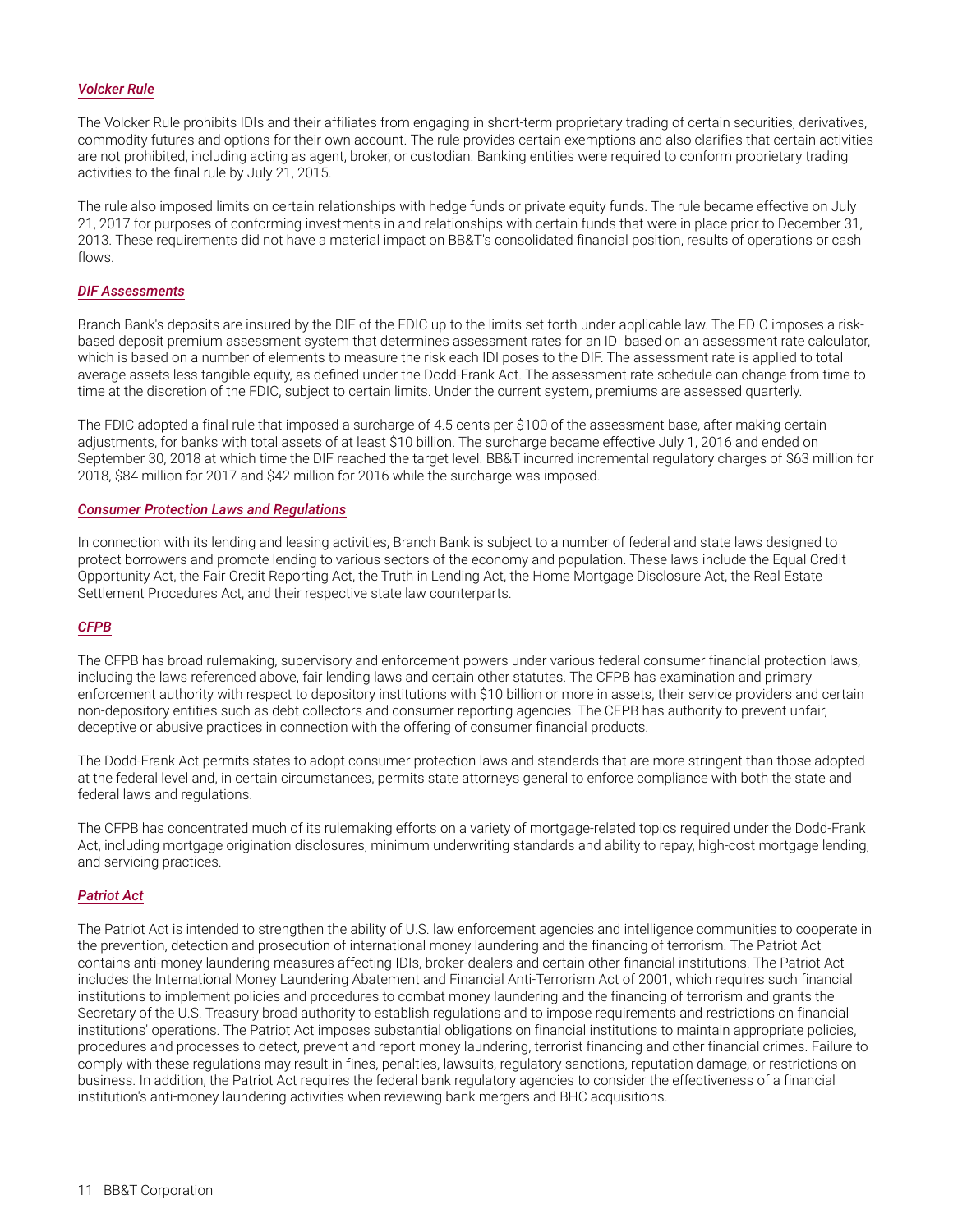#### *BSA/AML and Suspicious Activity*

BB&T is subject to a number of anti-money laundering laws and regulations as a result of being a financial company headquartered in the United States. AML requirements are primarily derived from the Bank Secrecy Act, as amended by the Patriot Act. These laws and regulations are designed to prevent the financial system from being used by criminals to hide illicit proceeds and to impede terrorists' ability to access and move funds used in support of terrorist activities. Among other things, BSA/AML laws and regulations require financial institutions to establish AML programs that meet certain standards, including, in some instances, expanded reporting, particularly in the area of suspicious transactions, and enhanced information gathering and recordkeeping requirements. Failure to comply with applicable laws and regulations or maintain adequate AML related controls can lead to significant monetary penalties and reputational damage.

BB&T has established and continues to maintain an AML program designed to ensure that, at a minimum, BB&T is in compliance with all applicable laws, rules and regulations related to AML and anti-terrorist financing initiatives. The AML program provides for a system of internal controls to ensure that appropriate due diligence and, when necessary, enhanced due diligence, including obtaining and maintaining appropriate documentation, is conducted at account opening and updated, as necessary, through the course of the client relationship. The AML program is also designed to ensure there are appropriate methods of monitoring transactions and account relationships to identify potentially suspicious activity and report suspicious activity to governmental authorities in accordance with applicable laws, rules and regulations. In addition, the AML program requires the training of appropriate personnel with regard to AML and anti-terrorist financing issues and provides for independent testing to ensure that the AML program is in compliance with all applicable laws and regulations. Non-compliance with BSA/AML laws or failure to maintain adequate policies and procedures can lead to significant monetary penalties and reputational damage, and federal regulators evaluate the effectiveness of an applicant in combating money laundering when determining whether to approve a bank merger, BHC acquisitions or other expansionary activity.

During December 2016, Branch Bank entered into a consent order with the FDIC and the NCCOB and in January 2017, BB&T entered into a cease and desist order with the FRB and NCCOB. These orders call for corrective actions and enhancements to address certain internal control deficiencies within the BSA/AML Compliance Program. No criminal activity has been identified as the result of such deficiencies, and no financial penalty was levied. BB&T has made significant progress in addressing matters identified in the consent order, as well as the cease and desist order, and continues to devote significant resources to its BSA/AML program.

In June 2018, the FDIC and the NCCOB terminated their consent order with Branch Bank related to internal control within the BSA/ AML Compliance Program. No money laundering activity was identified and no financial penalty was levied. The NCCOB also announced it has exited a similar order jointly issued with the FRB in January 2017. BB&T continues to work closely with the FRB to resolve its continuing order. Since early 2016, BB&T has made substantial enhancements to its AML compliance program, including significant investments in system upgrades, process improvements and the hiring and placement of a highly experienced AML team to oversee these efforts.

Beginning in 2018, BB&T is subject to new provisions of the Bank Secrecy Act: "Customer Due Diligence Requirements for Financial Institutions." These new requirements, among other things, require BB&T to collect information on the beneficial ownership and controlling person of legal entity clients and then verify their identity.

The U.S. Treasury's OFAC rules prohibit U.S. persons from engaging in financial transactions with certain individuals, entities, or countries, identified as "Specially Designated Nationals," such as terrorists and narcotics traffickers. These rules require the blocking of assets held by, and prohibit transfers of property to such individuals, entities or countries. Blocked assets, such as property or bank deposits, cannot be paid out, withdrawn, set off or transferred in any manner without a license from OFAC. BB&T maintains an OFAC program designed to ensure compliance with OFAC requirements. Failure to comply with such requirements could subject BB&T to serious legal and reputational consequences, including criminal penalties.

#### *Privacy*

Federal law contains extensive customer privacy protection provisions, including those provided under the Financial Services Modernization Act of 1999 (commonly known as the Gramm-Leach-Bliley Act), and Regulation P, which require among other things that financial institutions provide an annual notice describing their privacy policies. Regulation P, which became effective September 17, 2018, contains an exception to the annual notice requirement. To qualify for the annual notice exception, financial institutions must not share nonpublic personal information with unaffiliated third parties about consumers except as described in the statutory exceptions. If a financial institution shares consumer information with unaffiliated third parties only in this manner, a financial institution is no longer required to provide an annual privacy notice and is not required to provide consumers with a right to opt out of information sharing. The amendments do not affect a financial institution's obligation to provide an initial privacy notice to all consumers. In addition, the amendments do not affect a financial institution's obligation to provide a right to opt out of information sharing that may be required by other statutes, such as the Fair Credit Reporting Act.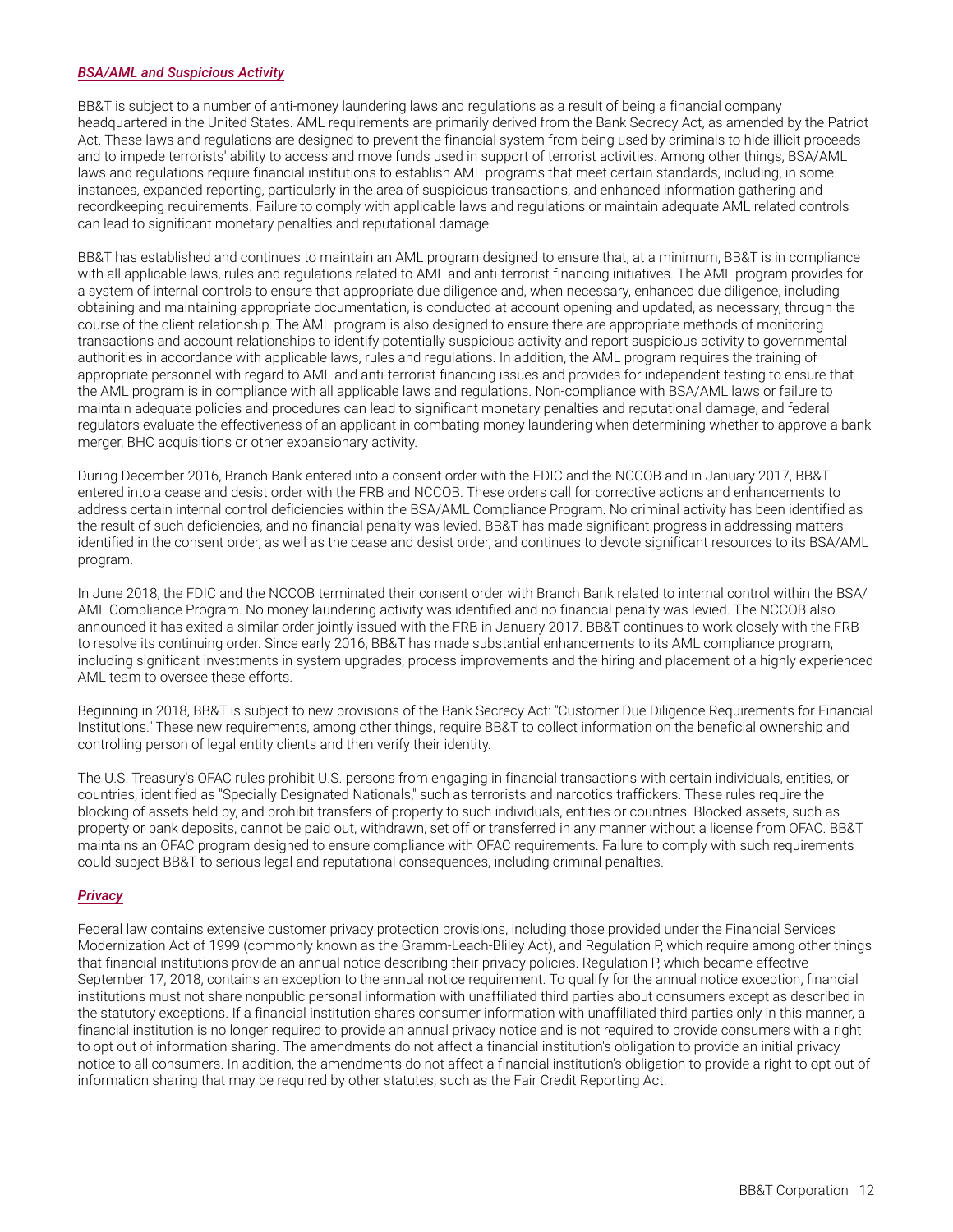#### *CRA*

The CRA requires Branch Bank's primary federal bank regulatory agency, the FDIC, to assess the bank's record in meeting the credit needs of the communities served by the bank, including low- and moderate-income neighborhoods and persons. Institutions are assigned one of four ratings: "Outstanding," "Satisfactory," "Needs to Improve" or "Substantial Noncompliance." This assessment is reviewed for any bank that applies to merge or consolidate with or acquire the assets or assume the liabilities of an IDI, or to open or relocate a branch office. The CRA record of each subsidiary bank of a FHC also is assessed by the FRB in connection with any acquisition or merger application.

#### *Automated Overdraft Payment Regulation*

There are federal consumer protection laws related to automated overdraft payment programs offered by financial institutions. The CFPB prohibits financial institutions from charging consumers fees for paying overdrafts on automated teller machine and onetime debit card transactions, unless a consumer consents, or opts in, to the overdraft service. Financial institutions must also provide consumers with a notice that explains the financial institution's overdraft services, including the associated fees and the consumer's choices. In addition, FDIC-supervised institutions must monitor overdraft payment programs for "excessive or chronic" customer use and undertake "meaningful and effective" follow-up action with customers that overdraw their accounts more than six times during a rolling 12-month period. Financial institutions must also impose daily limits on overdraft charges, review and modify check-clearing procedures, prominently distinguish account balances from available overdraft coverage amounts and ensure board and management oversight regarding overdraft payment programs.

#### *DOL Fiduciary Rule*

During April 2016, the DOL issued a final rule related to fiduciary standards in regards to the investing of clients' retirement assets. The rule expands the definition of a fiduciary under the Employee Retirement Income Security Act of 1974. Those who provide investment advice to plans, plan sponsors, fiduciaries, plan participants, beneficiaries and IRAs and IRA owners must either avoid payments that create conflicts of interest or comply with the protective terms of an exemption issued by the DOL. Under new exemptions adopted with the rule, financial institutions would be obligated to acknowledge their status and the status of their individual advisers as "fiduciaries." Firms and advisers would be required to make prudent investment recommendations without regard to their own interests, or the interests of those other than the customer; charge only reasonable compensation; and make no misrepresentations to their customers regarding recommended investments. Additionally, the new rule would require certain disclosures to be made to the investor, and ongoing compliance must be monitored and documented.

During 2017, the DOL issued extensions on implementation of certain aspects of the final rule to allow additional time to evaluate the impacts of the rule and extend the phase in period through July 1, 2019. In June 2018, the U.S. Fifth Circuit Court of Appeals vacated the rule. The DOL has stated that the agency is considering regulatory options in light of the Fifth Circuit opinion.

#### *FDIC Recordkeeping Requirements*

The FDIC has released a final rule to facilitate prompt payment of FDIC-insured deposits when large IDIs fail. The rule requires IDIs with two million or more deposit accounts to maintain complete and accurate data on each depositor's ownership interest by right and capacity and to develop the capability to calculate the insured and uninsured amounts for each deposit owner by ownership right and capacity. Compliance with the rule is required by April 1, 2020.

#### *Cybersecurity*

The CISA was enacted in 2018, and is focused on the protection of the nation's critical infrastructure from physical and cyber threats. The CISA is intended to improve cybersecurity in the U.S. by enhanced sharing of information about security threats among the U.S. government and private sector entities, including financial institutions. The CISA also authorizes companies to monitor their own systems notwithstanding any other provision of law, and allows companies to carry out defensive measures on their own systems from cyber attacks. The law includes liability protections for companies that share cyber threat information with third parties so long as such sharing activity is conducted in accordance with CISA.

#### *Incentive-Based Compensation Arrangements*

During May 2016, several financial regulators jointly issued a proposed rule designed to prohibit incentive-based compensation arrangements that could encourage inappropriate risks by providing excessive compensation or that could lead to a material financial loss. The proposed rule would require the applicable compensation arrangements to be considered against a number of factors, including a requirement that the arrangements contain both financial and non-financial measures of performance. In addition, the requirements would differ based on the size of the institution, and institutions with assets exceeding \$50 billion would be subject to mandatory deferral, forfeiture/adjustment and clawback requirements for employees subject to the rule.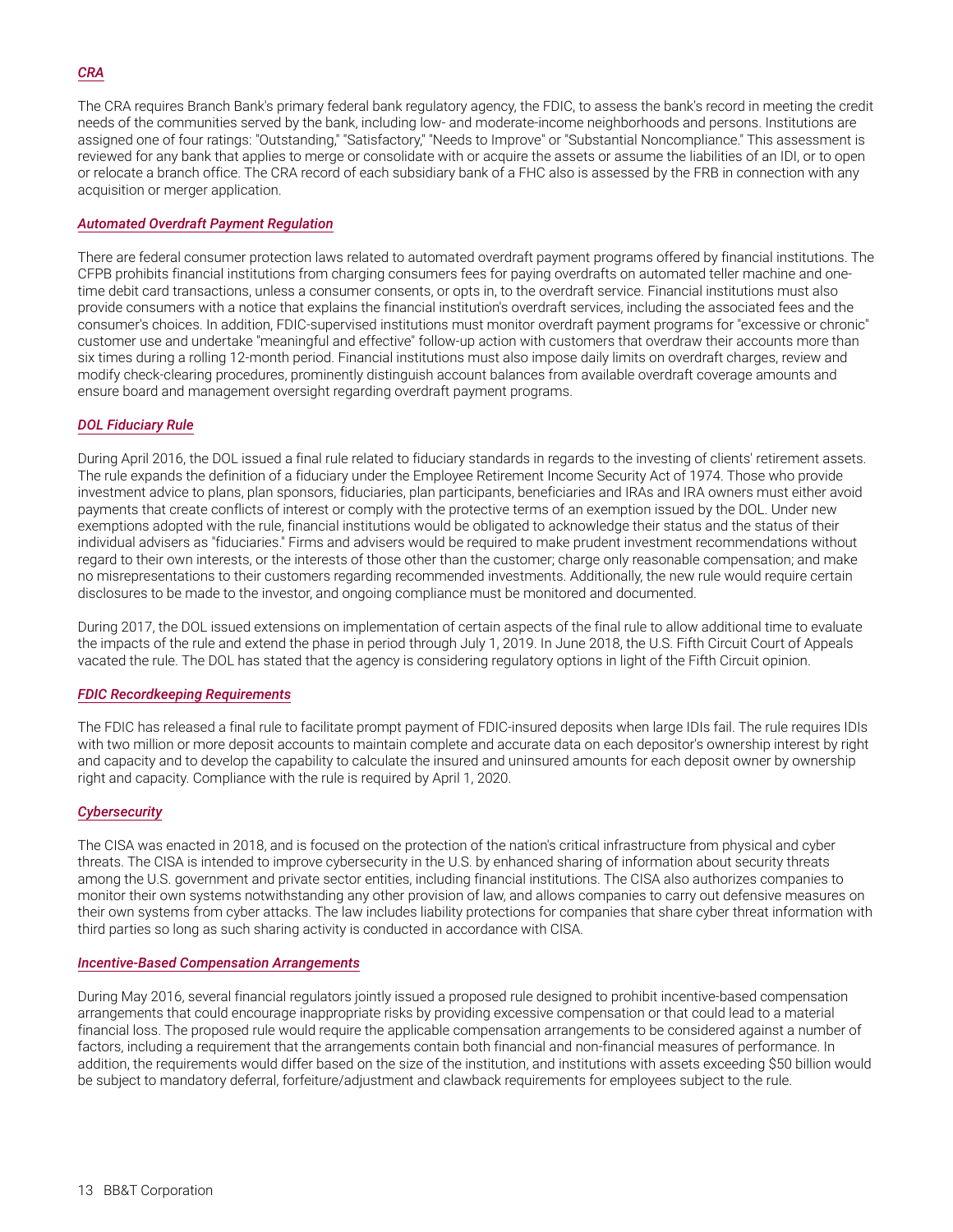#### *Other Regulatory Matters*

BB&T is subject to examinations by federal and state banking regulators, as well as the SEC, the FINRA, the NYSE, various taxing authorities and various state insurance and securities regulators. BB&T periodically receives requests for information from regulatory authorities in various states, including state insurance commissions and state attorneys general, securities regulators and other regulatory authorities, concerning BB&T's business and accounting practices. Such requests are considered incidental to the normal conduct of business.

#### *Employees*

For the quarter ended December 31, 2018, BB&T had 35,852 FTEs, compared to 36,484 FTEs for the quarter ended December 31, 2017.

#### *Website Access to BB&T's Filings with the SEC*

BB&T's electronic filings with the SEC, including the Annual Report on Form 10-K, Quarterly Reports on Form 10-Q, Current Reports on Form 8-K and amendments to these reports filed or furnished pursuant to Sections 13(a) or 15(d) of the Exchange Act, as amended, are made available at no cost in the Investor Relations section of the Company's website, BBT.com, as soon as reasonably practicable after BB&T files such material with, or furnishes it to, the SEC. BB&T's SEC filings are also available through the SEC's website at sec.gov.

#### *Corporate Governance*

Information with respect to BB&T's Board of Directors, Executive Officers and corporate governance policies and principles is presented on BB&T's website, BBT.com.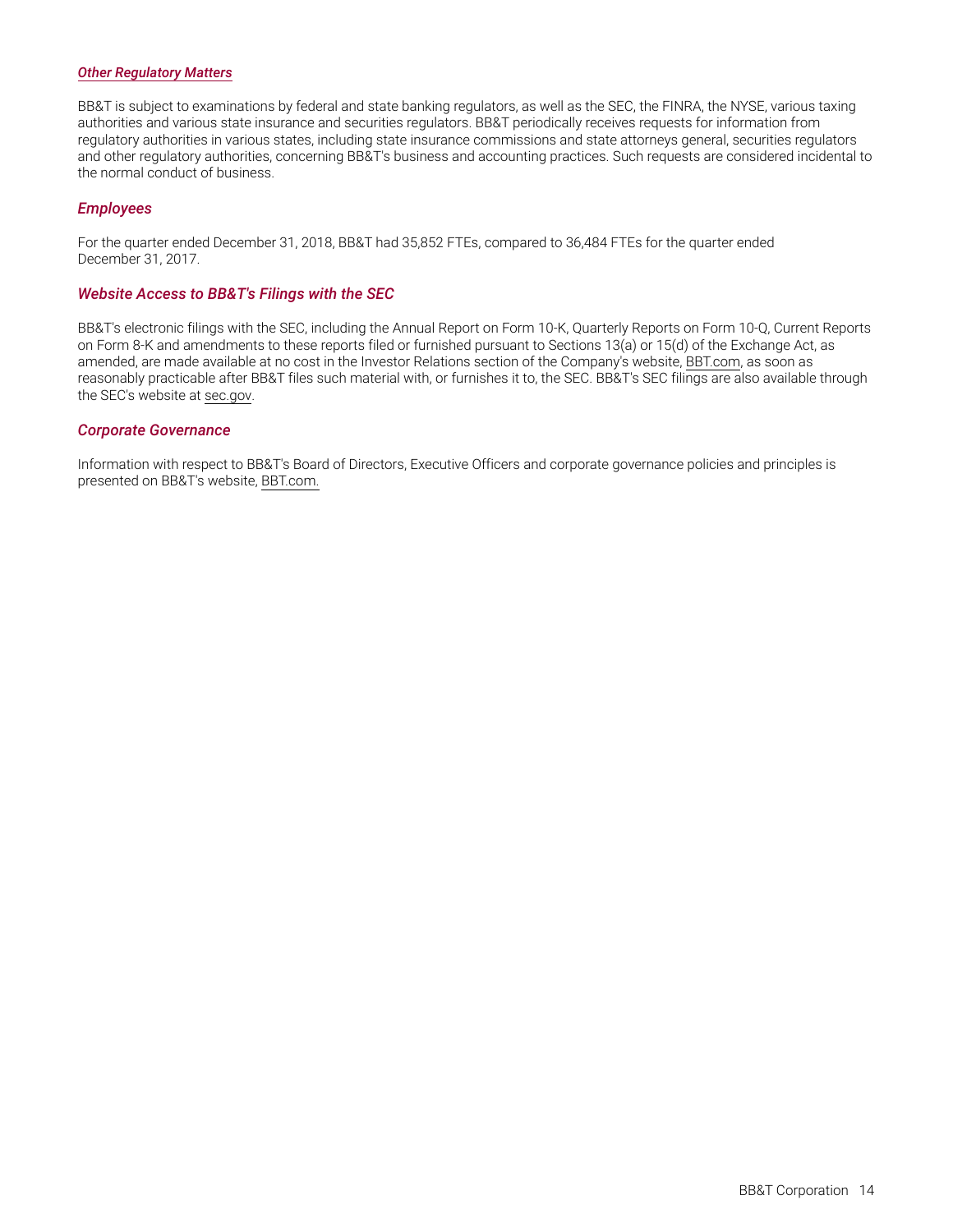# *Executive Officers*

| <b>Executive Officer</b>                                                                                                                    | <b>Recent Work Experience</b>                                                                                                                                                                                                                                       | <b>Yrs of Service</b> | <u>Age</u> |
|---------------------------------------------------------------------------------------------------------------------------------------------|---------------------------------------------------------------------------------------------------------------------------------------------------------------------------------------------------------------------------------------------------------------------|-----------------------|------------|
| Kelly S. King<br>Chairman and Chief Executive Officer                                                                                       | Chairman since January 2010. Chief Executive Officer<br>since January 2009.                                                                                                                                                                                         | 46                    | 70         |
| Christopher L. Henson<br>President and Chief Operating Officer                                                                              | President since December 2016. Chief Operating<br>Officer since January 2009.                                                                                                                                                                                       | 34                    | 57         |
| Daryl N. Bible<br>Senior Executive Vice President and<br><b>Chief Financial Officer</b>                                                     | Chief Financial Officer since January 2009.                                                                                                                                                                                                                         | 11                    | 57         |
| Clarke R. Starnes III<br>Senior Executive Vice President and<br>Chief Risk Officer                                                          | Chief Risk Officer since July 2009.                                                                                                                                                                                                                                 | 36                    | 59         |
| W. Bennett Bradley<br>Senior Executive Vice President and<br><b>Manager of Operations Shared Services</b>                                   | Manager of Operations Shared Services, since<br>November 2018. Chief Digital Officer from January<br>2016 to October 2018. President, Payment Solutions<br>from September 2005 to December 2015.                                                                    | 33                    | 57         |
| Barbara F. Duck<br>Senior Executive Vice President and<br>Chief Information Officer                                                         | Chief Information Officer since July 2016. Data and<br>Technology Services Manager from January 2016 to<br>June 2016. Enterprise Risk Manager from July 2009<br>to December 2015.                                                                                   | 31                    | 52         |
| Jim. D. Godwin<br>Senior Executive Vice President and<br><b>Chief Credit Officer</b>                                                        | Chief Credit Officer since January 2018. Deputy Chief<br>Risk Officer from January 2016 to December 2017.<br>Chief Operational Risk Officer from September 2012<br>to December 2015.                                                                                | 23                    | 50         |
| Donna C. Goodrich<br>Senior Executive Vice President and<br>Treasurer                                                                       | Treasurer since November 2018. Deposit, Operations<br>and Fraud Manager from November 2017 to October<br>2018. Deposit, Payment and Operations Services<br>Manager from January 2016 to October 2017. Deposit<br>Services Manager from April 2004 to December 2015. | 33                    | 56         |
| Robert J. Johnson, Jr.<br>Senior Executive Vice President and<br>General Counsel, Secretary and<br>Chief Corporate Governance Officer       | General Counsel, Secretary and Chief Corporate<br>Governance Officer since August 2010.                                                                                                                                                                             | 14                    | 46         |
| Brant J. Standridge<br>Senior Executive Vice President and<br>President, Retail Banking                                                     | President, Retail Banking since January 2018. Lending<br>Group Manager from August 2016 to December 2017.<br>Regional President in Texas from January 2015 to<br>August 2016. Regional President in Georgia from<br>November 2011 to December 2014.                 | 20                    | 43         |
| David H. Weaver<br>Senior Executive Vice President and<br><b>President, Community Banking</b>                                               | President, Community Banking since December 2016.<br>Community Banking Group Executive from 2010 to<br>December 2016.                                                                                                                                               | 23                    | 52         |
| Dontá L. Wilson<br>Senior Executive Vice President and<br>Chief Digital and Client Experience Officer                                       | Chief Digital Officer since November 2018. Chief<br>Client Experience Officer since August 2016. Regional<br>President in Georgia from December 2014 to July<br>2016. Regional President in Alabama from August<br>2009 to November 2014.                           | 20                    | 42         |
| W. Rufus Yates<br>Senior Executive Vice President and Financial<br>Services & Commercial Finance Manager,<br>Chairman, BB&T Securities, LLC | Chairman of BB&T Securities, LLC since January<br>2019. President and CEO of BB&T Securities, LLC from<br>January 2009 to December 2018. Financial Services &<br>Commercial Finance Manager since 2012.                                                             | 32                    | 61         |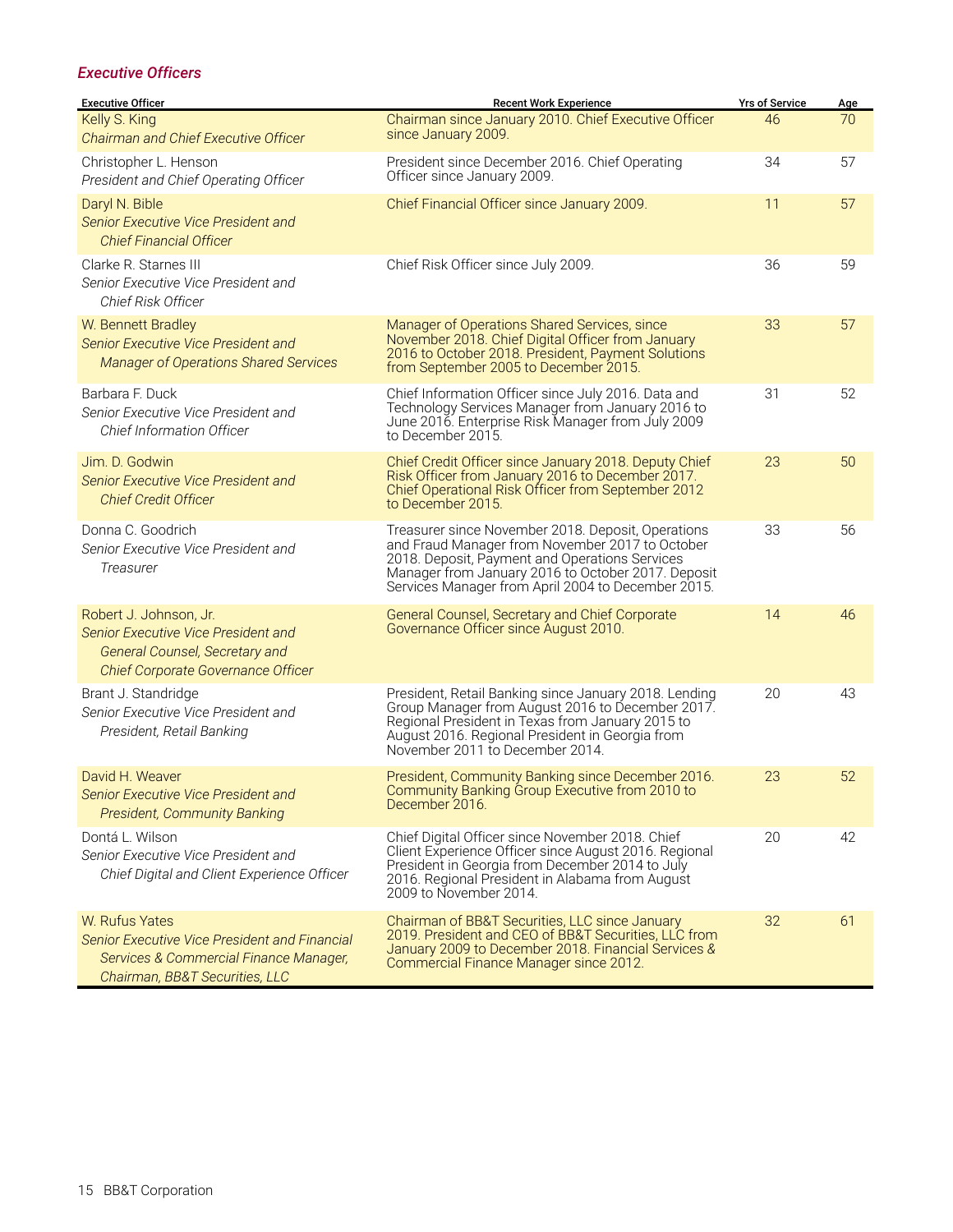# <span id="page-18-0"></span>**ITEM 1A. RISK FACTORS**

The following discussion sets forth some of the more important risk factors that could materially affect BB&T's financial condition and operations. When a risk factor spans several risk categories, the below risks have been listed by their primary risk category. Other factors that could affect the Company's financial condition and operations are discussed in the "Forward-Looking Statements" section above. However, there may be additional risks that are not presently material or known, and factors besides those discussed below, or elsewhere in this or other reports that BB&T filed or furnished with the SEC, that also could adversely affect the Company.

As a result of BB&T entering into the merger agreement with SunTrust, certain risk factors have been identified. These risks and the other risks associated with the proposed merger will be more fully discussed in the joint proxy statement/prospectus that will be included in the registration statement on Form S-4 that BB&T will file with the SEC in connection with the merger.

#### *Risks Relating to the Proposed Merger with SunTrust*

*The consummation of the merger is contingent upon the satisfaction of a number of conditions, including shareholder and regulatory approvals, that may be outside of BB&T's or SunTrust's control and that BB&T and SunTrust may be unable to satisfy or obtain or which may delay the consummation of the merger or result in the imposition of conditions that could reduce the anticipated benefits from the merger or cause the parties to abandon the merger.*

Consummation of the merger is contingent upon the satisfaction of a number of conditions, some of which are beyond BB&T's and SunTrust's control, including, among others:

- adoption of the merger agreement by SunTrust's shareholders and by BB&T's shareholders;
- authorization for listing on the NYSE of the shares of BB&T common stock to be issued in the merger, subject to official notice of issuance;
- the receipt of required regulatory approvals, including the approval of the FRB, the FDIC, the NCCOB and the Georgia Department of Banking and Finance;
- effectiveness of the registration statement on Form S-4 for the BB&T common stock to be issued in the merger; and
- the absence of any order, injunction, decree or other legal restraint preventing the completion of the merger or making the completion of the merger illegal.

Each party's obligation to complete the merger is also subject to certain additional customary conditions, including:

- subject to certain exceptions, the accuracy of the representations and warranties of the other party;
- performance in all material respects by the other party of its obligations under the merger agreement; and
- receipt by such party of an opinion from its counsel to the effect that the merger will qualify as a reorganization within the meaning of Section 368(a) of the IRC.

These conditions to the closing of the merger may not be fulfilled in a timely manner or at all, and, accordingly, the merger may not be completed. In addition, the parties can mutually decide to terminate the merger agreement at any time, before or after receipt of the requisite approvals by BB&T's or SunTrust's shareholders, or BB&T or SunTrust may elect to terminate the merger agreement in certain other circumstances.

As a condition to granting required regulatory approvals, governmental entities may impose conditions, limitations or costs, require divestitures or place restrictions on the conduct of BB&T after the closing of the merger. Such conditions or changes and the process of obtaining regulatory approvals could, among other things, have the effect of delaying completion of the merger or of imposing additional costs or limitations on BB&T following the merger, any of which may have an adverse effect on BB&T following the merger.

BB&T and SunTrust may also be subject to lawsuits challenging the merger, and adverse rulings in these lawsuits may delay or prevent the merger from being completed or require BB&T or SunTrust to incur significant costs to defend or settle these lawsuits. Any delay in completing the merger could cause BB&T not to realize, or to be delayed in realizing, some or all of the benefits that BB&T expects to achieve if the merger is successfully completed within its expected time frame.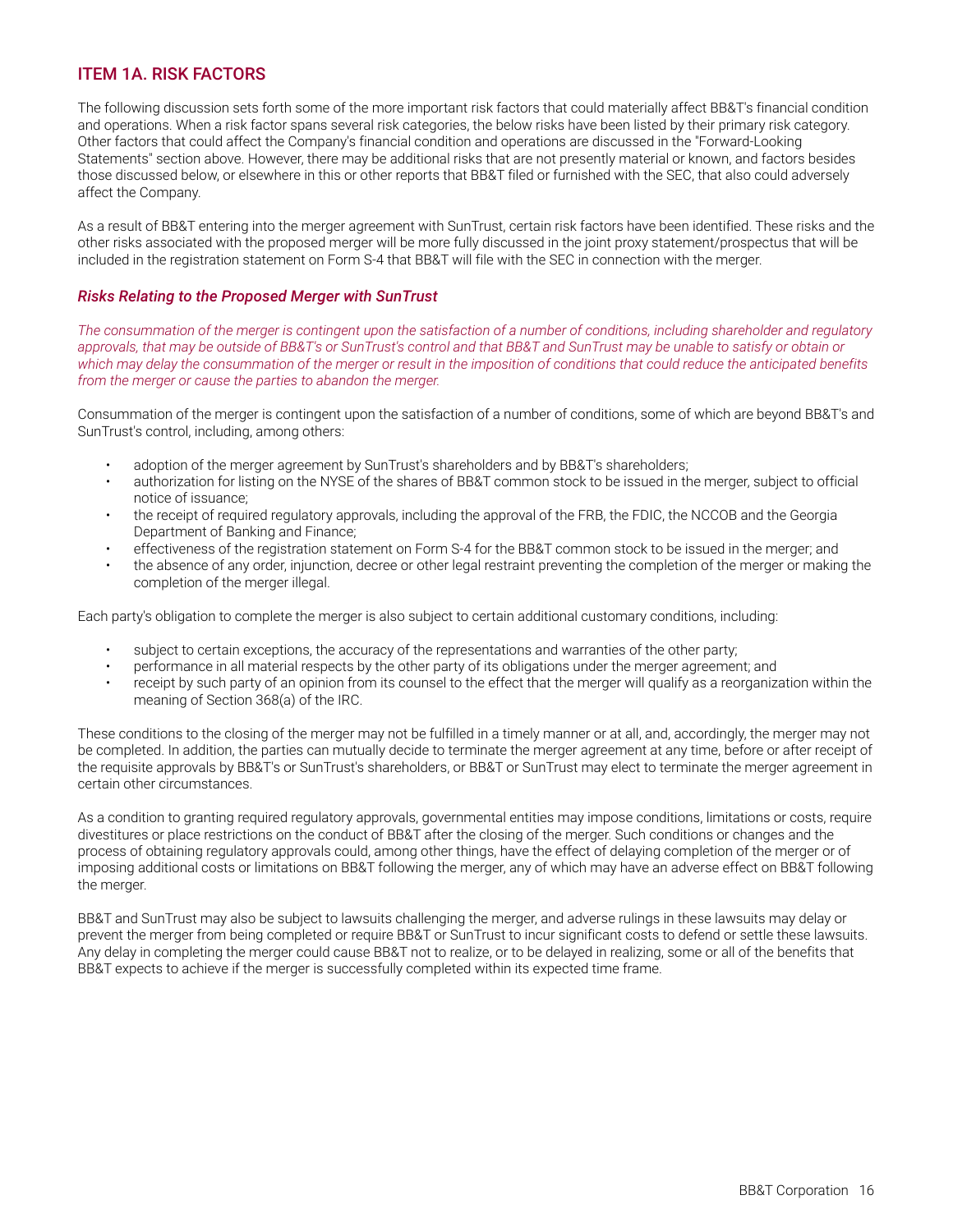#### *BB&T may fail to realize all of the anticipated benefits of the merger, or those benefits may take longer to realize than expected. BB&T may also encounter significant difficulties in integrating with SunTrust.*

BB&T and SunTrust have operated and, until the completion of the merger, will continue to operate, independently. The success of the merger, including anticipated benefits and cost savings, will depend, in part, on BB&T's ability to successfully integrate SunTrust's operations in a manner that results in various benefits and that does not materially disrupt existing customer relationships or result in decreased revenues due to loss of customers. The process of integrating operations could result in a loss of key personnel or cause an interruption of, or loss of momentum in, the activities of one or more of the combined company's businesses. Inconsistencies in standards, controls, procedures and policies could adversely affect the combined company. The diversion of management's attention and any delays or difficulties encountered in connection with the merger and the integration of SunTrust's operations could have an adverse effect on the business, financial condition, operating results and prospects of the combined company.

If BB&T experiences difficulties in the integration process, including those listed above, BB&T may fail to realize the anticipated benefits of the merger in a timely manner or at all.

#### *While the merger is pending, BB&T will be subject to business uncertainties and contractual restrictions that could adversely affect its business and operations.*

Uncertainty about the effect of the merger on employees, customers and other persons with whom BB&T or SunTrust have a business relationship may have an adverse effect on BB&T's business, operations and stock price. Existing customers of BB&T and SunTrust could decide to no longer do business with BB&T, SunTrust or the combined company, reducing the anticipated benefits of the merger. BB&T and SunTrust are also subject to certain restrictions on the conduct of their respective businesses while the merger is pending. As a result, certain other projects may be delayed or abandoned and business decisions could be deferred. Employee retention at SunTrust and BB&T may be challenging before completion of the merger, as certain employees may experience uncertainty about their future roles with the combined company, and these retention challenges will require BB&T to incur additional expenses in order to retain key employees. If key employees depart because of issues relating to the uncertainty and difficulty of integration or a desire not to remain with BB&T, SunTrust or the combined company, the benefits of the merger could be materially diminished.

#### *BB&T is expected to incur substantial expenses related to the merger and the integration with SunTrust.*

Both BB&T and SunTrust will incur substantial expenses in connection with the merger and integration. There are a large number of processes, policies, procedures, operations, technologies and systems that must be integrated. While BB&T has assumed that a certain level of expenses would be incurred, there are many factors beyond BB&T's control that could affect the total amount or the timing of the integration expenses. Moreover, many of the expenses that will be incurred are, by their nature, difficult to estimate accurately. These expenses could, particularly in the near term, exceed the savings that BB&T expects to achieve from the elimination of duplicative expenses and the realization of economies of scale. The amount and timing of any charges to earnings as a result of merger or integration expenses are uncertain at present.

#### *BB&T's future results will suffer if it does not effectively manage its expanded operations following the merger.*

Following the merger, the size of BB&T's business will increase significantly beyond its current size. BB&T's future success depends, in part, upon the ability to manage this expanded business, which will pose substantial challenges for management, including challenges related to the management and monitoring of new operations and associated increased costs and complexity. There can be no assurances BB&T will be successful or that BB&T will realize the expected operating efficiencies, cost savings and other benefits currently anticipated from the merger.

#### *Compliance Risk*

#### *Changes in banking laws could have a material adverse effect on BB&T.*

BB&T is extensively regulated under federal and state banking laws and regulations that are intended primarily for the protection of depositors, the DIF and the banking system as a whole. In addition, BB&T is subject to changes in federal and state laws as well as changes in banking and credit regulations and governmental economic and monetary policies. Any of these changes could adversely and materially affect BB&T. The regulatory environment for financial institutions entails significant potential increases in compliance requirements and associated costs, including those related to consumer credit, with a focus on mortgage lending.

Federal and state banking regulators also possess broad powers to take supervisory actions as they deem appropriate. These supervisory actions may result in higher capital requirements, higher deposit insurance premiums and limitations on BB&T's activities that could have a material adverse effect on its business and profitability.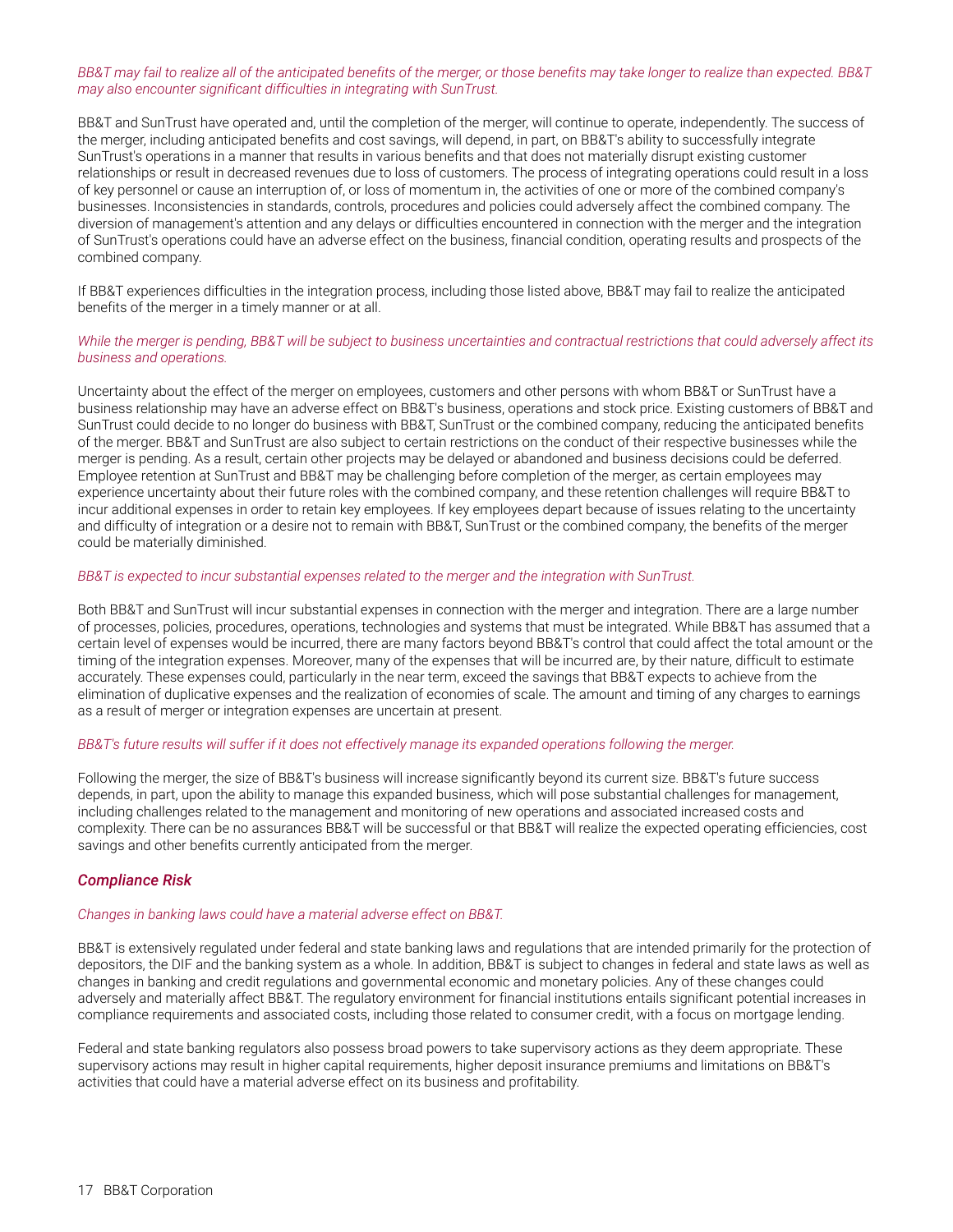For example, as discussed in "Regulatory Considerations" above, the FDIC adopted a final rule that imposed a DIF assessment surcharge for banks with total assets of at least \$10 billion. The surcharge became effective July 1, 2016 and ended on September 30, 2018 at which time the DIF reached the target level. BB&T incurred incremental regulatory charges of \$63 million for 2018, \$84 million for 2017 and \$42 million for 2016 while the surcharge was imposed.

#### *The Dodd-Frank Act, and its related rulemaking activities, may result in lower revenues, higher costs and ratings downgrades. In addition, failure to meet the FRB's capital planning and adequacy requirements and liquidity requirements under the Dodd-Frank Act and other banking laws may limit the ability to pay dividends, pursue acquisitions and repurchase common stock.*

The Dodd-Frank Act represents a significant overhaul of many aspects of the regulation of the financial services industry, addressing, among other things, systemic risk, capital adequacy, deposit insurance assessments, consumer financial protection, interchange fees, derivatives, lending limits, and changes among the bank regulatory agencies. Under Dodd-Frank, BB&T is deemed to be a "systemically important" institution subject to certain enhanced prudential standards imposed by the FRB. Federal agencies continue to implement the provisions of the Dodd-Frank Act. Certain of these provisions remain subject to further rulemaking, guidance and interpretation by the applicable federal regulators. Additionally, the CFPB has finalized a number of significant rules that impact nearly every aspect of the lifecycle of a residential mortgage. These rules implement the Dodd-Frank Act amendments to the Equal Credit Opportunity Act, the Truth in Lending Act and the Real Estate Settlement Procedures Act. These rules have a direct impact on BB&T's operations, as BB&T is both a mortgage originator and a servicer.

Due to BB&T's size, it is subject to additional regulations such as the "living will" requirements relating to the rapid and orderly resolution of systemically important financial institutions in the event of material financial distress or failure. BB&T cannot predict the additional effects that compliance with the Dodd-Frank Act or any regulations will have on BB&T's businesses or its ability to pursue future business opportunities. Additional regulations resulting from the Dodd-Frank Act may materially adversely affect BB&T's business, financial condition or results of operations. See "Regulatory Considerations" for additional information regarding the Dodd-Frank Act and its impact upon BB&T.

#### *BB&T is subject to enhanced capital requirements and may be subject to more stringent capital requirements, which could diminish its ability to pay dividends or require BB&T to reduce its operations.*

The Dodd-Frank Act requires federal banking agencies to establish more stringent risk-based capital requirements and leverage limits applicable to banks and BHCs. The FRB approved final rules that established a new comprehensive capital framework for U.S. banking organizations and established a more conservative definition of capital. These requirements, known as Basel III, became effective on January 1, 2015, and as a result, BB&T became subject to enhanced minimum capital and leverage ratios. These requirements, and any other new regulations, including those that have been proposed but not yet implemented as a result of the requirements established by the BCBS, could adversely affect BB&T's ability to pay dividends or raise capital, or could require BB&T to limit certain business activities, which may adversely affect its results of operations or financial condition. BB&T currently qualifies as a standardized approach banking organization under Basel III. Financial institutions with greater than \$250 billion in assets or \$10 billion in foreign assets are considered advanced approaches banking organizations, which are subject to a more complex calculation of RWA that includes an assessment of the impact of operational risk, among other requirements. In October 2018, the federal banking agencies proposed revisions that would tailor rules for large banking companies based on risk profile. See additional disclosures in the "Regulatory Considerations" section. Should the proposed rule not become final, BB&T would need to comply with the advanced approaches requirements after the pending merger with SunTrust. These more stringent requirements, or BB&T's failure to properly comply with them, could materially and adversely impact BB&T's financial results and regulatory status if the requirements become applicable to BB&T. In addition, the costs associated with complying with more stringent capital requirements, such as the requirement to formulate and submit capital plans based on pre-defined stress scenarios on an annual basis, could have a material adverse effect on BB&T. See "Regulatory Considerations" for additional information regarding the capital requirements under the Dodd-Frank Act and Basel III.

For example, BB&T is subject to assessment by the FRB as part of the CCAR program. CCAR is an exercise required by the FRB to ensure that institutions have forward-looking capital planning processes that account for their risks and sufficient capital to continue operations throughout times of economic and financial stress. BB&T cannot be certain that the FRB will have no objections to BB&T's future capital plans submitted through the CCAR program. Failure to pass the CCAR review could adversely affect BB&T's ability to pay dividends, enter into acquisitions and repurchase common stock.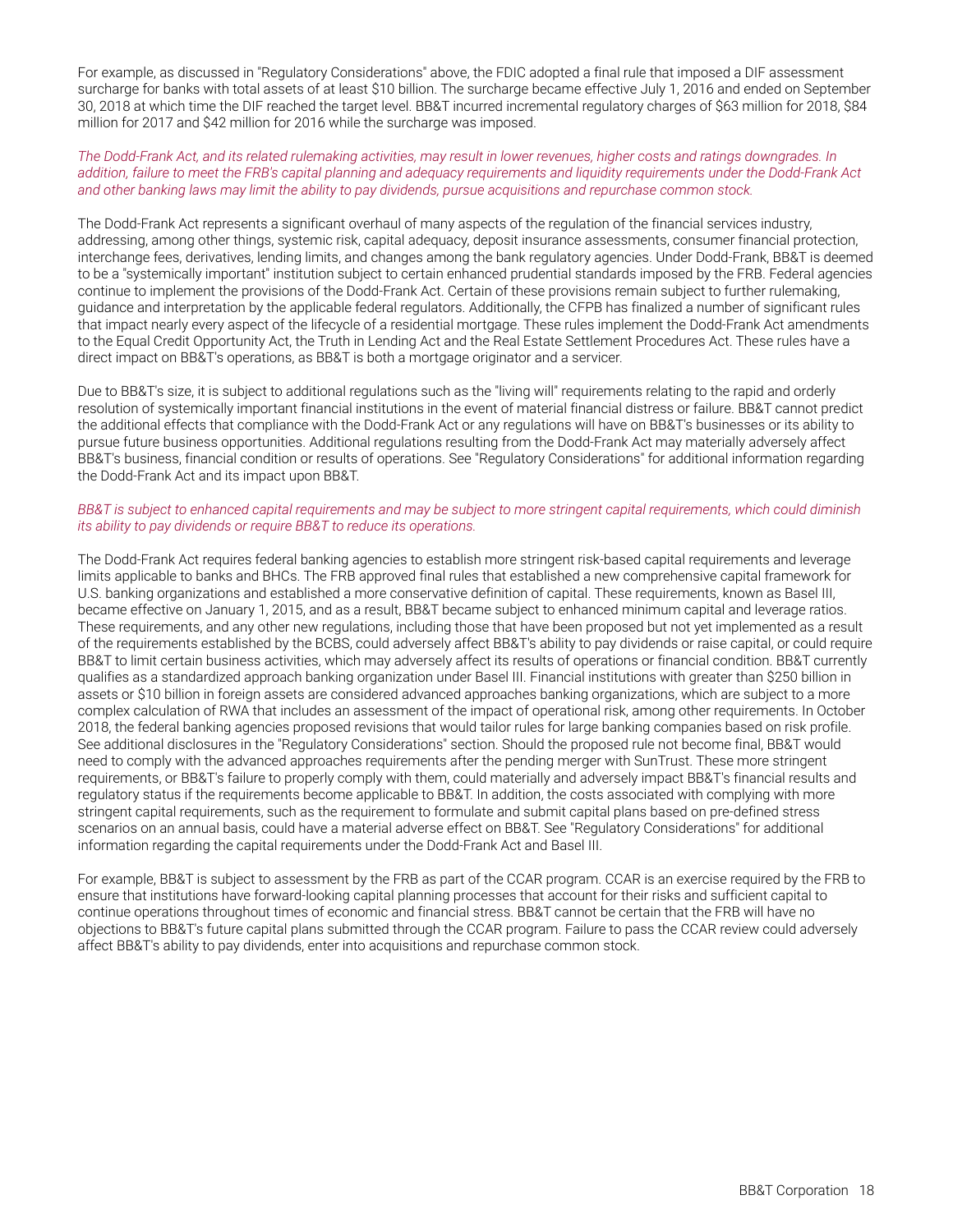#### *BB&T is subject to extensive government regulation and supervision, which can lead to costly enforcement actions while increasing the cost of doing business and limiting BB&T's ability to generate revenue.*

The financial services industry is subject to intense scrutiny from bank supervisors in the examination process and aggressive enforcement of regulations on both the federal and state levels, particularly with respect to mortgage-related practices and other consumer compliance matters, as well as compliance with anti-money laundering, Bank Secrecy Act and Office of Foreign Assets Control efforts, and economic sanctions against certain foreign countries and nationals. Federal banking law grants substantial enforcement powers to federal banking regulators. This enforcement authority includes, among other things, the ability to assess significant civil or criminal monetary penalties, fines, or restitution; to issue cease and desist or removal orders; and to initiate injunctive actions against banking organizations and institution-affiliated parties. These enforcement actions may be initiated for violations of laws and regulations and unsafe or unsound practices. Failure to comply with these and other regulations, and supervisory expectations related thereto, may result in fines, penalties, lawsuits, regulatory sanctions, reputation damage or restrictions on business.

In addition, federal bank regulatory agencies are required to consider the effectiveness of a financial institution's anti-money laundering activities and other regulatory compliance matters when reviewing bank mergers and BHC acquisitions and, consequently, non-compliance with the applicable regulations could materially impair BB&T's ability to enter into or complete mergers and acquisitions. Emerging technologies, such as cryptocurrencies could limit BB&T's ability to track the movement of funds. BB&T's ability to comply with BSA/AML and other regulations is dependent on its ability to improve detection and reporting capabilities and reduce variation in control processes and oversight accountability.

For example, as discussed in "Regulatory Considerations" above, Branch Bank entered into a consent order with the FDIC and the NCCOB in December 2016 and BB&T entered into a cease and desist order with the FRB and NCCOB in January 2017. The orders call for corrective actions and enhancements to address certain internal control deficiencies within the BSA/AML Compliance Program. Although the NCCOB and FDIC have exited the consent order, the FRB has not. BB&T's and Branch Bank's ability to pursue mergers and acquisitions may be limited for a period of time, including BB&T's potential merger with SunTrust. See additional risk factors under the heading "Risks Relating to the Proposed Merger with SunTrust."

#### *Issuance of new tax guidance or differences in interpretation of tax laws and regulations may adversely impact BB&T's financial statements.*

Local, state or federal tax authorities may interpret tax laws and regulations differently than BB&T, including the Tax Cuts and Jobs Act, and challenge tax positions that BB&T has taken on its tax returns. This may result in differences in the treatment of revenues, deductions or credits and/or differences in the timing of these items. The differences in treatment may result in payment of additional taxes, interest or penalties that could have a material adverse effect on financial results. Potential litigation related to BB&T could adversely affect BB&T's financial position or results of operations.

Changes in tax laws contained in the Tax Cuts and Jobs Act include a number of provisions that will have an impact on the banking industry, borrowers and the market for single-family residential real estate. Changes include (i) a lower limit on the deductibility of mortgage interest on single-family residential mortgage loans, (ii) the elimination of interest deductions for home equity loans, (iii) a limitation on the deductibility of business interest expense and (iv) a limitation on the deductibility of property taxes and state and local income taxes.

The recent changes in the tax laws may have an adverse effect on the market for, and valuation of, residential properties, and on the demand for such loans in the future, and could make it harder for borrowers to make their loan payments. In addition, these recent changes may also have a disproportionate effect on taxpayers in states with high residential home prices and high state and local taxes. If home ownership becomes less attractive, demand for mortgage loans could decrease. The value of the properties securing loans in BB&T's loan portfolio may be adversely impacted as a result of the changing economics of home ownership, which could require an increase in BB&T's provision for loan losses, which would reduce its profitability and could materially adversely affect its business, financial condition and results of operations.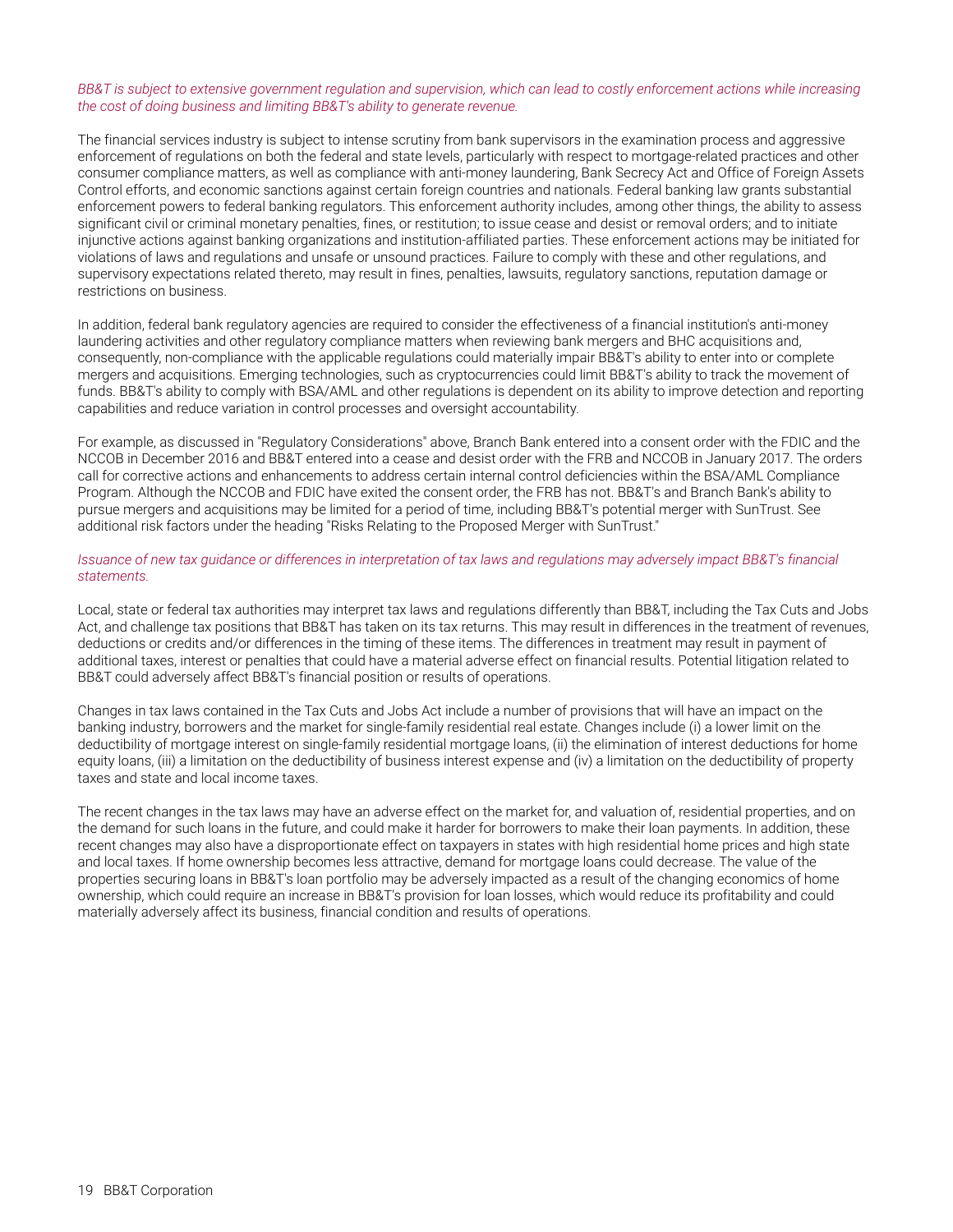# *Credit Risk*

#### *Changes in national, regional and local economic conditions and deterioration in the geographic and financial markets in which BB&T operates could lead to higher loan charge-offs and reduce net income and growth.*

BB&T's business is subject to fluctuations based on national, regional and local economic conditions, as well as conditions that may be specific to particular sectors or industries. These fluctuations are not predictable, cannot be controlled and may have a material adverse impact on BB&T's operations and financial condition even if other favorable events occur. BB&T's banking operations are primarily locally oriented and community-based. Accordingly, BB&T expects to continue to be dependent upon local business conditions as well as conditions in the local residential and CRE markets it serves. For example, an increase in unemployment, a decrease in real estate values or increases in interest rates, as well as other factors, could weaken the economies of the communities BB&T serves. Weakness in BB&T's market area could depress its earnings and consequently its financial condition because:

- customers may not want or need BB&T's products or services;
- borrowers may not be able or willing to repay their loans;
- the value of the collateral securing loans to borrowers may decline; and
- the quality of BB&T's loan portfolio may decline.

Any of the latter three scenarios could require BB&T to charge off a higher percentage of loans and/or increase provisions for credit losses, which would reduce net income. These factors could result in higher delinquencies and greater charge-offs in future periods, which could adversely affect BB&T's business, financial condition or results of operations.

A systemic lack of available credit, a lack of confidence in the financial sector, volatility in the financial markets and/or reduced business activity could materially adversely affect BB&T's business, financial condition and results of operations.

#### *Potential downgrades of U.S. government securities by one or more of the credit ratings agencies could have a material adverse effect on BB&T's operations, earnings and financial condition.*

A possible future downgrade of the sovereign credit ratings of the U.S. government and a decline in the perceived creditworthiness of U.S. government-related obligations could impact BB&T's ability to obtain funding that is collateralized by affected instruments, as well as affect the pricing of that funding when it is available. A downgrade may also adversely affect the market value of such instruments. BB&T cannot predict if, when or how any changes to the credit ratings or perceived creditworthiness of these obligations will affect economic conditions. Such ratings actions could result in a significant adverse impact on BB&T. For example, BB&T's securities portfolio consists largely of MBS issued by GSEs, such as FHLMC and FNMA. Among other things, a downgrade in the U.S. government's credit rating could adversely impact the value of these securities and may trigger requirements that the Company post additional collateral for trades relative to these securities. A downgrade of the sovereign credit ratings of the U.S. government or the credit ratings of related institutions, agencies or instruments would significantly exacerbate the other risks to which BB&T is subject and any related adverse effects on its business, financial condition and results of operations.

#### *The soundness of other financial institutions could adversely affect BB&T.*

Financial services institutions are interrelated as a result of trading, clearing, counterparty or other relationships. BB&T has exposure to many different industries and counterparties, and BB&T and certain of its subsidiaries routinely execute transactions with counterparties in the financial services industry, including brokers and dealers, commercial banks, investment banks, mutual and hedge funds and other institutions. Many of these transactions expose BB&T to credit risk in the event of default of its counterparty. In addition, BB&T's credit risk may be exacerbated when collateral is liquidated at prices not sufficient to recover the full amount of the loan or derivative exposure. These types of losses could materially adversely affect BB&T's results of operations or financial condition.

# *Liquidity Risk*

#### *BB&T's liquidity could be impaired by an inability to access the capital markets, an unforeseen outflow of cash or a reduction in the credit ratings for BB&T or its subsidiaries.*

Liquidity is essential to BB&T's businesses. When volatility or disruptions occur in the capital markets, BB&T's ability to access capital could be materially impaired. Additionally, other factors outside of BB&T's control, such as a general market disruption or an operational problem that affects third parties, could impair BB&T's ability to access capital markets or create an unforeseen outflow of cash or deposits. BB&T's inability to access the capital markets could constrain its ability to make new loans or meet its existing lending commitments and could ultimately jeopardize its overall liquidity and capitalization.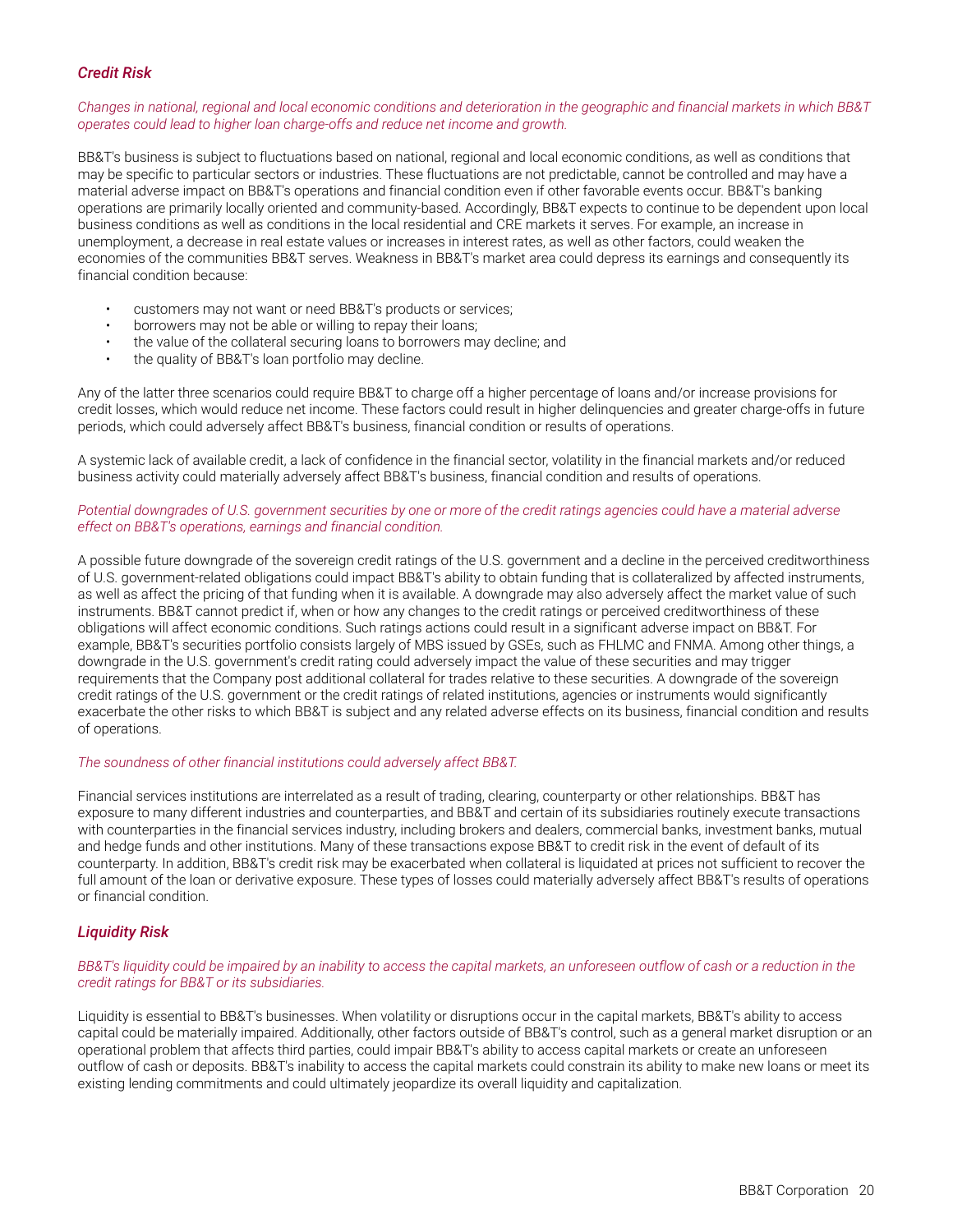BB&T's credit ratings are also important to its liquidity. Rating agencies regularly evaluate BB&T and its subsidiaries, and their ratings are based on a number of factors, including the financial strength of BB&T and its subsidiaries, as well as factors not entirely within BB&T's control, including conditions affecting the financial services industry generally. As a result, there can be no assurance that BB&T will maintain its current ratings. A reduction in BB&T's credit ratings could adversely affect BB&T's liquidity and competitive position, increase its borrowing costs, limit its access to the capital markets or trigger unfavorable contractual obligations. In connection with the pending SunTrust merger, Moody's placed BB&T's credit ratings under review for possible downgrade.

#### *Market Risk*

#### *Instability in economic conditions and geopolitical matters as well as volatility in financial markets could have a material adverse effect on BB&T's operations, earnings and financial condition.*

The macroeconomic environment in the United States is susceptible to global events and volatility. The negative impact on economic conditions and global markets from foreign sovereign debt matters, changes of trade policies and other matters could adversely affect BB&T's business, financial condition and liquidity. Domestic and global political activity, geopolitical matters, including international political unrest or disturbances, concerns over energy prices, trade wars and economic instability or recession in certain regions could cause turmoil and volatility in the financial markets, which could reduce the value of BB&T's assets or cause a reduction in liquidity that adversely impacts BB&T's financial condition and results of operations.

#### *Changes in U.S. trade policies and other factors beyond BB&T's control, including the imposition of tariffs and retaliatory tariffs, may adversely impact its business, financial condition and results of operations.*

Following the U.S. presidential election in 2016, there has been discussion and dialogue regarding potential changes to U.S. trade policies, legislation, treaties and tariffs, including trade policies and tariffs affecting other countries, including China, the European Union, Canada and Mexico and retaliatory tariffs by such countries. Tariffs and retaliatory tariffs have been imposed, and additional tariffs and retaliation tariffs have been proposed. Such tariffs, retaliatory tariffs or other trade restrictions on products and materials that BB&T's customers import or export, including among others, agricultural products, could cause the prices of its customers' products to increase, which could reduce demand for such products, or reduce its customer margins, and adversely impact their revenues, financial results and ability to service debt. This, in turn, could adversely affect BB&T's financial condition and results of operations.

In addition, to the extent changes in the political environment have a negative impact on BB&T or on the markets in which BB&T operates its business, results of operations and financial condition could be materially and adversely impacted in the future. It remains unclear what the U.S. Administration or foreign governments will or will not do with respect to tariffs already imposed, additional tariffs that may be imposed, or international trade agreements and policies. On November 30, 2018, the United States, Canada and Mexico signed a new trade deal, the U.S.-Mexico-Canada Agreement, to replace the North American Free Trade Agreement, which is subject to congressional approval and various components of the agreement are not effective until 2020. The full impact of this agreement on BB&T, its customers and on the economic conditions in its geographic markets is currently unknown. A trade war or other governmental action related to tariffs or international trade agreements or policies has the potential to negatively impact BB&T's and/or its customers' costs, demand for its customers' products, and/or the U.S. economy or certain sectors thereof and, thus, adversely impact BB&T's business, financial condition and results of operations.

#### *The monetary, tax and other policies of governmental agencies, including the FRB, have a significant impact on market interest rates, and BB&T's business and financial performance may be impacted significantly by such interest rates.*

BB&T's businesses and earnings are affected by the monetary, tax and other policies adopted by various regulatory authorities of the U.S., non-U.S. governments and international agencies. The FRB regulates the supply of money and credit in the U.S. The federal policies determine in large part the cost of funds for lending and investing and the return earned on those loans and investments. The market impact from such policies can also materially decrease the value of certain of BB&T's financial assets, most notably debt securities. Changes in the federal policies are beyond BB&T's control and, consequently, the impact of these changes on BB&T's activities and results of operations is difficult to predict.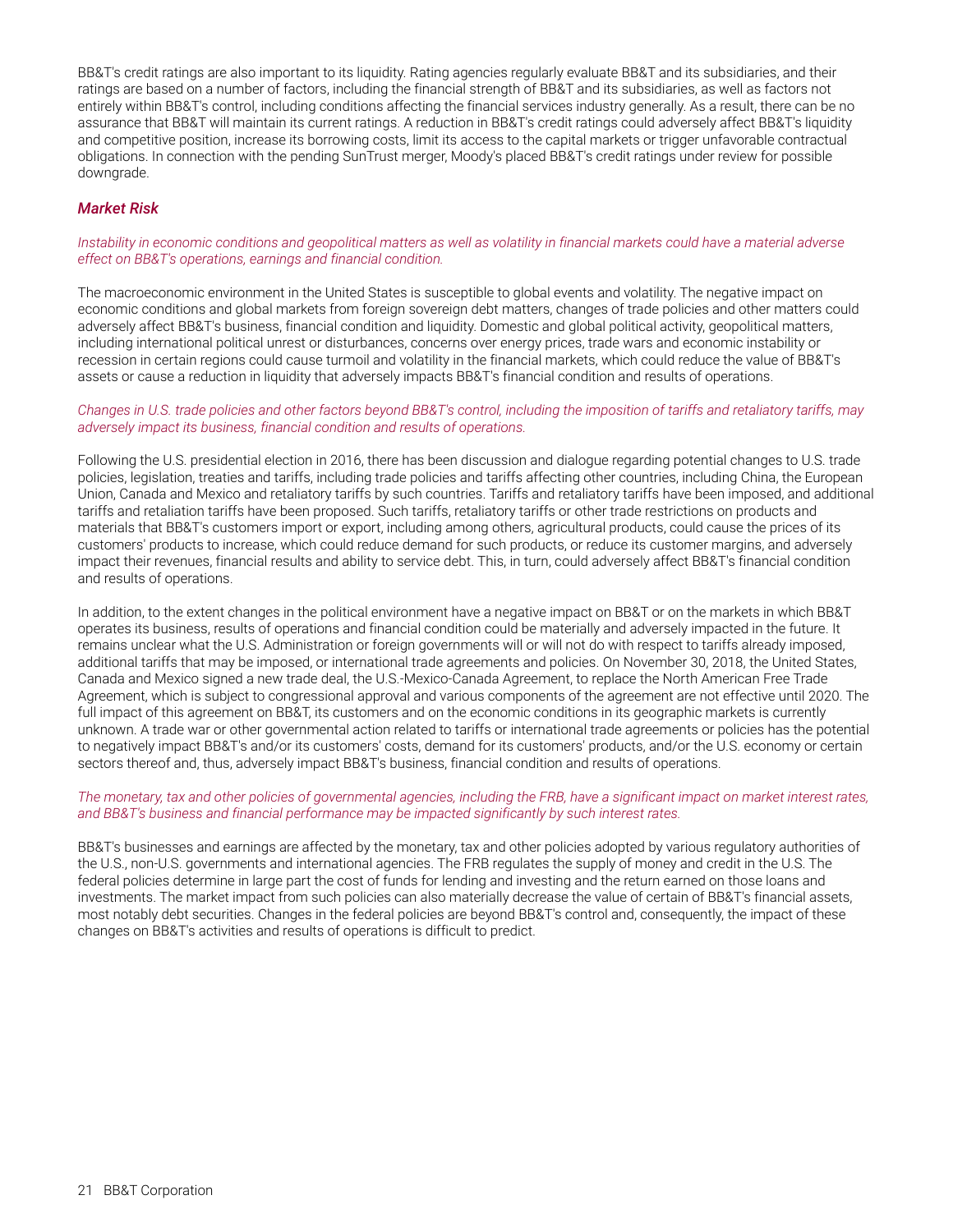#### *Changes in interest rates may have an adverse effect on BB&T's profitability.*

BB&T's earnings and financial condition are largely dependent on net interest income, which is the difference between interest earned from loans and investments and interest paid on deposits and borrowings. The narrowing of interest rate spreads could adversely affect BB&T's earnings and financial condition. BB&T cannot control or predict with certainty changes in interest rates. Regional and local economic conditions, competitive pressures and the policies of regulatory authorities, including monetary policies of the FRB, affect interest income and interest expense. As discussed in "Market Risk Management – Interest Rate Market Risk (Other than Trading)," BB&T has ongoing policies and procedures designed to manage the risks associated with changes in market interest rates. However, changes in interest rates still may have an adverse effect on BB&T's profitability. For example, rising interest rates could adversely affect BB&T's mortgage banking business because higher interest rates could cause customers to apply for fewer mortgages. Similarly, rising interest rates would increase the required periodic payment for variable rate loans and may result in borrowers becoming unable to pay. Additionally, rising interest rates may increase the cost of BB&T's deposits, which are a primary source of funding.

On July 27, 2017, the Chief Executive of the U.K. Financial Conduct Authority announced that it will no longer persuade or compel banks to submit rates for the calculation of the LIBOR rates after 2021. In the U.S., the Alternative Reference Rates Committee of the FRB and the Federal Reserve Bank of New York identified the SOFR as an alternative U.S. dollar reference interest rate. The replacement of LIBOR creates operational and market risk which will become clear as replacement choices are developed. Uncertainty as to the nature of such potential changes or other reforms may adversely affect BB&T's financial condition and results of operations.

#### *Loss of deposits or a change in deposit mix could increase the Company's funding costs.*

Deposits are a low cost and stable source of funding. BB&T competes with banks and other financial institutions for deposits. Funding costs may increase because the Company may lose deposits and replace them with more expensive sources of funding, clients may shift their deposits into higher cost products or the Company may need to raise its interest rates to avoid losing deposits. Higher funding costs reduce the Company's NIM, net interest income and net income.

#### *Operational Risk*

#### *BB&T faces cybersecurity risks that could result in the disruption of operations or the disclosure of confidential information, adversely affect BB&T's business or reputation and create significant legal and financial exposure.*

BB&T's computer systems and network infrastructure are subject to security risks and could be susceptible to cyber attacks, such as denial of service attacks, hacking, terrorist activities or identity theft. Financial services institutions and companies engaged in data processing have reported breaches in the security of their websites or other systems, some of which have involved sophisticated and targeted attacks intended to obtain unauthorized access to confidential information, destroy data, disable or degrade service, or sabotage systems, often through the introduction of computer viruses or malware, cyber attacks and other means. Denial of service attacks have been launched against a number of large financial services institutions, including BB&T. As a result of these attacks, the performance of BB&T's website, BBT.com, was adversely affected, and in some instances customers were prevented from accessing BB&T's website. BB&T expects to be subject to similar attacks in the future. While events to date primarily resulted in inconvenience, future cyber attacks could be more disruptive and damaging. Hacking and identity theft risks, in particular, could cause serious reputational harm. Cyber threats are rapidly evolving and BB&T may not be able to anticipate or prevent all such attacks. BB&T may incur increasing costs in an effort to minimize these risks and could be held liable for any security breach or loss.

Despite efforts to ensure the integrity of its systems, BB&T will not be able to anticipate all security breaches of these types, and BB&T may not be able to implement effective preventive measures against such security breaches. The techniques used by cyber criminals change frequently and can originate from a wide variety of sources, including outside groups such as external service providers, organized crime affiliates, terrorist organizations or hostile foreign governments. Those parties may also attempt to fraudulently induce associates, customers or other users of BB&T's systems to disclose sensitive information in order to gain access to its data or that of its clients. These risks may increase in the future as the Company continues to increase its mobilepayment and other internet-based product offerings and expands its internal usage of web-based products and applications.

A successful penetration or circumvention of system security could cause serious negative consequences to BB&T, including disruption of operations, misappropriation of confidential information of BB&T or its customers, or damage to computer systems of BB&T or its customers and counterparties. A security breach could result in violations of applicable privacy and other laws, financial loss to BB&T or to its customers, loss of confidence in BB&T's security measures, significant litigation exposure and harm to BB&T's reputation, all of which could have a material adverse effect on BB&T's financial condition or results of operations.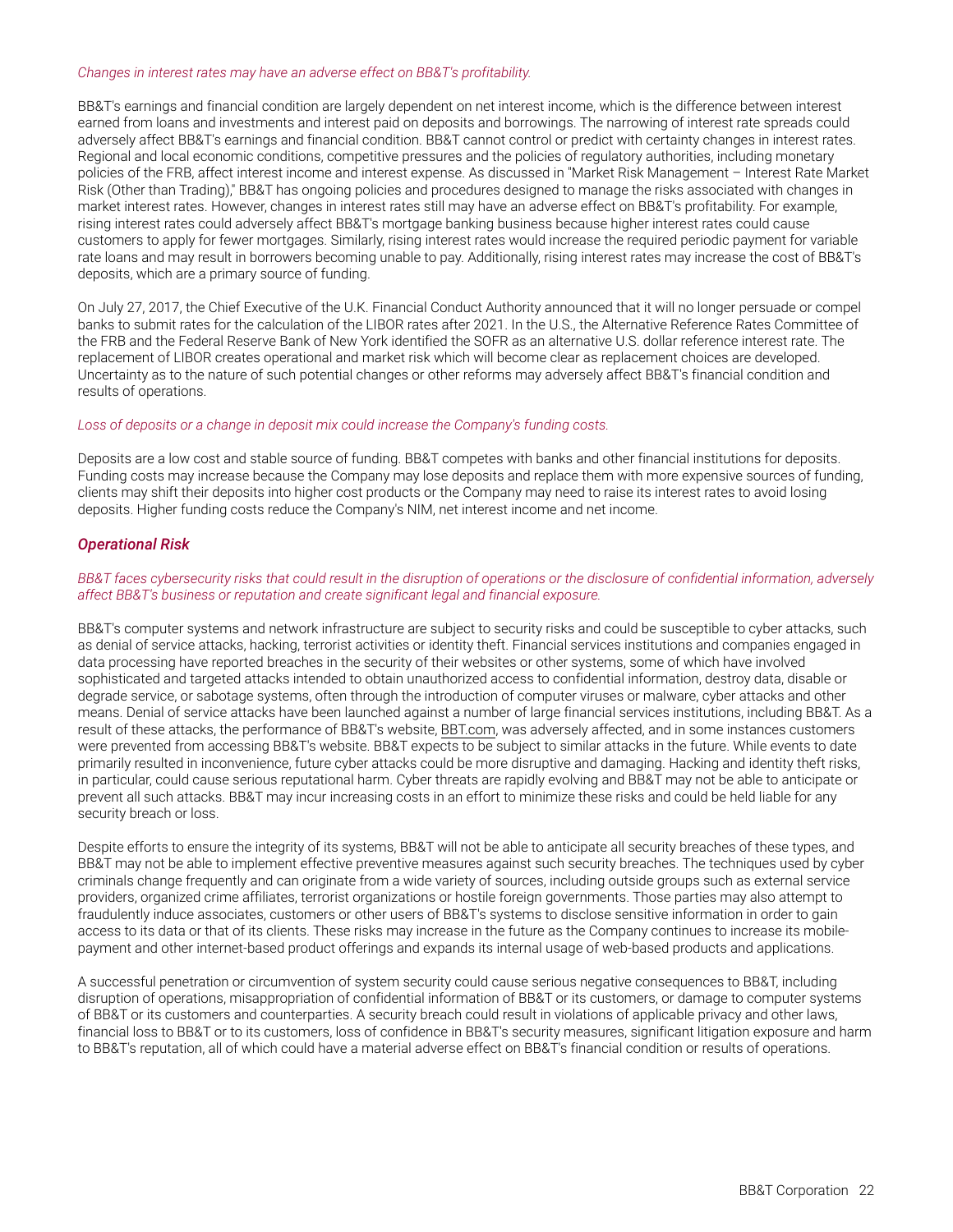#### *BB&T relies on its associates, systems and certain counterparties, and certain failures could materially adversely affect operations.*

BB&T's business is dependent on the ability to process, record and monitor a large number of complex transactions. The Company could be materially adversely affected if one or more of its associates cause a significant operational breakdown or failure, either as a result of human error or intentionally. Financial, accounting or other data processing systems may fail or have other significant shortcomings that materially adversely affect BB&T's business. In addition, BB&T continually enhances products, services and processes and may not fully identify new operational risks that may arise from such changes. Any of these occurrences could diminish the ability to operate one or more BUs or result in potential liability to clients, increased operating expenses, higher litigation costs (including fines and sanctions), reputational damage, regulatory intervention and/or weaker competitive standing, any of which could be material to the Company.

If personal, confidential or proprietary information of clients were to be mishandled or misused, significant regulatory consequences, reputational damage and financial loss could occur. Such mishandling or misuse could include circumstances where, for example, such information was erroneously provided to parties who are not permitted to have the information, either through the fault of systems, associates, or counterparties, or where such information was intercepted or otherwise inappropriately taken by third parties.

BB&T may be subject to disruptions of its operating systems arising from events that are wholly or partially beyond its control, which may include, for example, security breaches; electrical or telecommunications outages; failures of computer servers or other damage to property or assets; natural disasters; health emergencies or pandemics; or events arising from political events, including terrorist acts. There can be no assurance that disaster recovery or other plans will fully mitigate all potential business continuity risks. Any failures or disruptions of systems or operations could impact BB&T's ability to service its clients, which could adversely affect BB&T's results of operations by subjecting BB&T to losses, litigation, regulatory fines or penalties or by requiring the expenditure of significant resources to correct the failure or disruption.

#### *Significant litigation and regulatory proceedings could have a material adverse effect on BB&T.*

BB&T faces significant litigation and regulatory proceedings in its business. The volume of claims and amount of damages and penalties claimed in litigation and regulatory proceedings against financial institutions remains high. Given the inherent uncertainties involved in litigation and regulatory proceedings, and the very large or indeterminate damages sought in some matters asserted against BB&T, there can be significant uncertainty as to the ultimate liability BB&T may incur from such matters. The finding, or even the assertion, of substantial legal liability or significant regulatory action against BB&T may have material adverse financial effects or cause significant reputational harm to BB&T, which in turn could seriously harm BB&T's business prospects.

#### *BB&T faces significant operational and other risks related to its activities, which could expose it to negative publicity, litigation and/or regulatory action.*

BB&T is exposed to many types of operational risks, legal and compliance risk, internal or external fraud (including identity and information theft), transaction processing errors due to clerical or record-keeping mistakes or those resulting from faulty or disabled computer or telecommunications systems. Negative public opinion can result from BB&T's actual or alleged conduct in any number of activities, including lending practices, corporate governance and acquisitions, activities related to asset sales and balance sheet management and from actions taken by government regulators and community organizations in response to those activities. Negative public opinion can adversely affect BB&T's ability to attract and keep customers and can expose it to litigation and regulatory action.

Because the nature of the financial services industry involves a high volume of transactions, certain errors may be repeated or compounded before they are discovered and successfully rectified. BB&T's necessary dependence upon automated systems to record and process its transaction volume may further increase the risk that technical flaws or associate tampering or manipulation of those systems will result in losses that are difficult to detect. BB&T also may be subject to disruptions of its operating systems arising from events that are wholly or partially beyond its control (for example, computer viruses or electrical or telecommunications outages), which may give rise to disruption of service to customers and to financial loss or liability. BB&T is further exposed to the risk that its external vendors may be unable to fulfill their contractual obligations (or will be subject to the same risk of fraud or operational errors by their respective employees as is BB&T) and to the risk that BB&T's (or its vendors') business continuity and data security systems prove to be inadequate.

#### *BB&T relies on other companies to provide certain key components of its business infrastructure.*

Third party vendors provide certain key components of BB&T's business infrastructure such as internet connections, network access and certain transaction processing. While BB&T conducts careful due diligence on third party vendors, and has established processes for ongoing vendor management and monitoring, it does not control their operations. Any failure by these third parties to perform or provide agreed upon goods and services for any reason, or their poor performance of services, could adversely affect BB&T's ability to deliver products and services to its customers and otherwise conduct its business. Replacing these third party vendors could also entail significant delay and expense.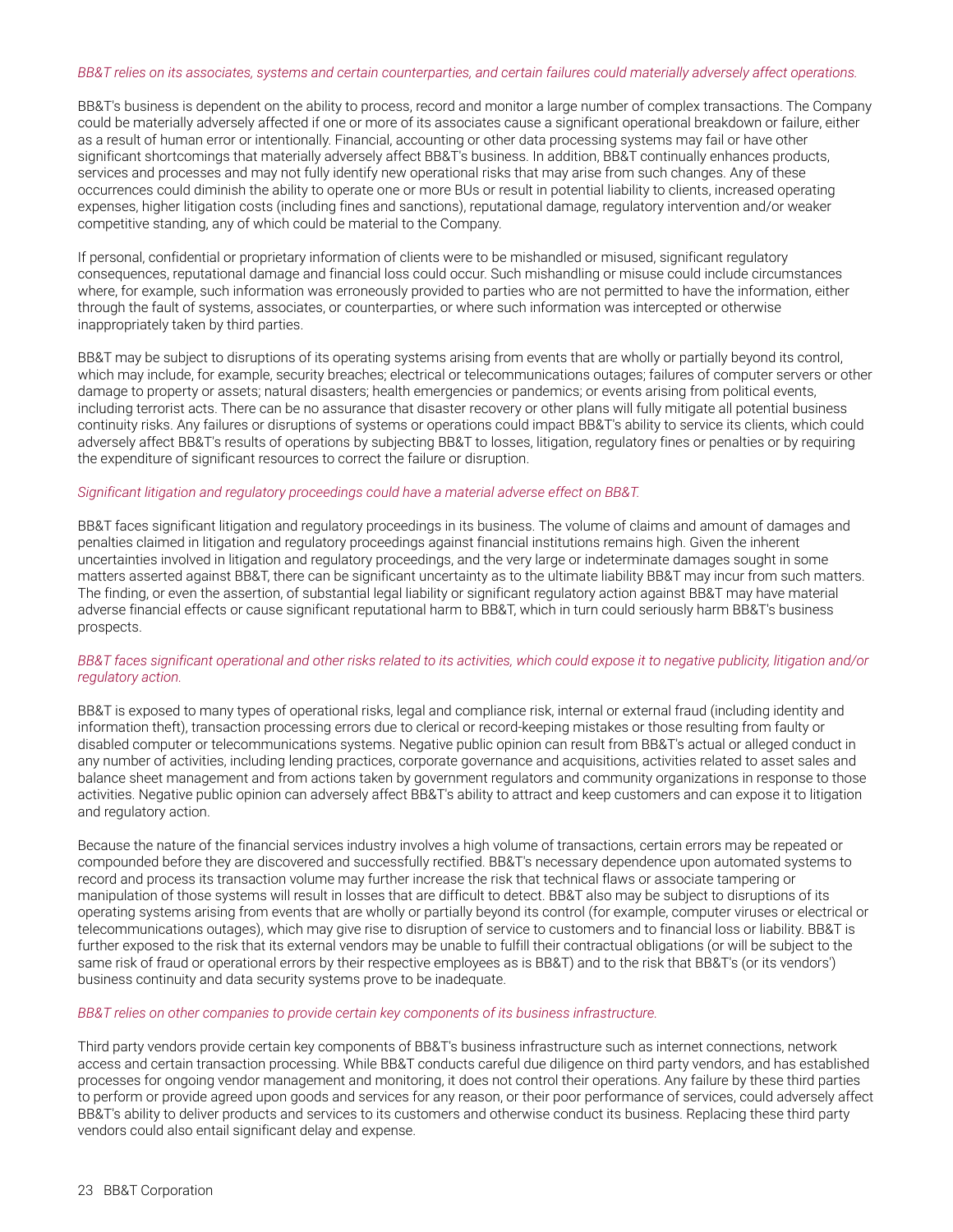#### *BB&T may not be able to successfully integrate mergers and acquisitions.*

Difficulties may arise in the integration of the business and operations of BHCs, banks and non-bank entities that BB&T acquires and, as a result, BB&T may not be able to achieve the cost savings and synergies that it expects will result from such transactions. Achieving cost savings is dependent on consolidating certain operational and functional areas, eliminating duplicative positions and terminating certain agreements for outside services. Additional operational savings are dependent upon the integration of the acquired or merged entity's businesses with BB&T or one of BB&T's subsidiaries, the conversion of core operating systems, data systems and products and the standardization of business practices. Complications or difficulties in the conversion of core operating systems, data systems and products may result in the loss of customers, damage to BB&T's reputation within the financial services industry, operational problems, one-time costs currently not anticipated or reduced cost savings resulting from such mergers or acquisitions. Annual cost savings in each such transaction may be materially less than anticipated if the merger or acquisition is delayed unexpectedly, the integration of operations is delayed beyond what is anticipated or the conversion to a single set of data systems is not accomplished on a timely basis.

Difficulty in integrating an acquired company may prevent BB&T from realizing expected revenue increases, cost savings, increases in geographic or product presence and/or other projected benefits from the acquisition. The integration could result in higher than expected deposit attrition, loss of key associates, disruption of BB&T's businesses or the businesses of the acquired company, or otherwise adversely affect BB&T's ability to maintain relationships with customers and associates or achieve the anticipated benefits of the acquisition. Also, the negative effect of any divestitures required by regulatory authorities in acquisitions or business combinations may be greater than expected. As a result of these and other factors, BB&T could incur losses on acquired assets and increased expenses resulting from the failure to successfully integrate an acquired company, which could adversely impact its financial condition or results of operations. See additional risk factors under the heading "Risks Relating to the Proposed Merger with SunTrust."

#### *BB&T may not be able to successfully implement future information technology system enhancements, which could adversely affect BB&T's business operations and profitability.*

BB&T invests significant resources in information technology system enhancements in order to provide functionality and security at an appropriate level. BB&T may not be able to successfully implement and integrate future system enhancements, which could adversely impact the ability to provide timely and accurate financial information in compliance with legal and regulatory requirements, which could result in sanctions from regulatory authorities. Such sanctions could include fines and suspension of trading in BB&T stock, among others. In addition, future system enhancements could have higher than expected costs and/or result in operating inefficiencies, which could increase the costs associated with the implementation as well as ongoing operations.

Failure to properly utilize system enhancements that are implemented in the future could result in impairment charges that adversely impact BB&T's financial condition and results of operations and could result in significant costs to remediate or replace the defective components. In addition, BB&T may incur significant training, licensing, maintenance, consulting and amortization expenses during and after systems implementations, and any such costs may continue for an extended period of time.

#### *There are risks resulting from the extensive use of models in BB&T's business, which may impact decisions made by management and regulators.*

BB&T relies on quantitative models to measure risks and to estimate certain financial values. Models may be used in such processes as determining the pricing of various products, grading loans and extending credit, measuring interest rate and other market risks, predicting or estimating losses, assessing capital adequacy and calculating economic and regulatory capital levels, as well as to estimate the value of financial instruments and balance sheet items. Poorly designed or implemented models present the risk that BB&T's business decisions based on information incorporating model output would be adversely affected due to the inadequacy of that information. Also, information BB&T provides to the public or to its regulators based on poorly designed or implemented models could be inaccurate or misleading. Some of the decisions that the regulators make, including those related to capital distributions to BB&T's shareholders, could be affected adversely due to the perception that the quality of the models used to generate the relevant information is insufficient.

#### *BB&T's risk management measures may not be fully effective, which may adversely impact BB&T's ability to manage risks to its business.*

Management of risk, including compliance, credit, liquidity, market, operational, reputation and strategic risks, requires policies and procedures to properly record and verify a large number of transactions and events. BB&T's risk management measures may not be fully effective in identifying and mitigating its risk exposure in all market environments or against all types of risk, including risks that are unidentified or unanticipated, even if the models for assessing risk are properly designed and implemented. Some of BB&T's methods of managing risk are based upon its use of observed historical market behavior and management's judgment. These methods may not accurately predict future exposures, which could be significantly greater than the historical measures indicate. In addition, credit risk is inherent in the financial services business. BB&T's ability to assess the creditworthiness of its customers may be impaired if the models and approaches it uses to select, manage and underwrite consumer and commercial customers become less predictive of future charge-offs.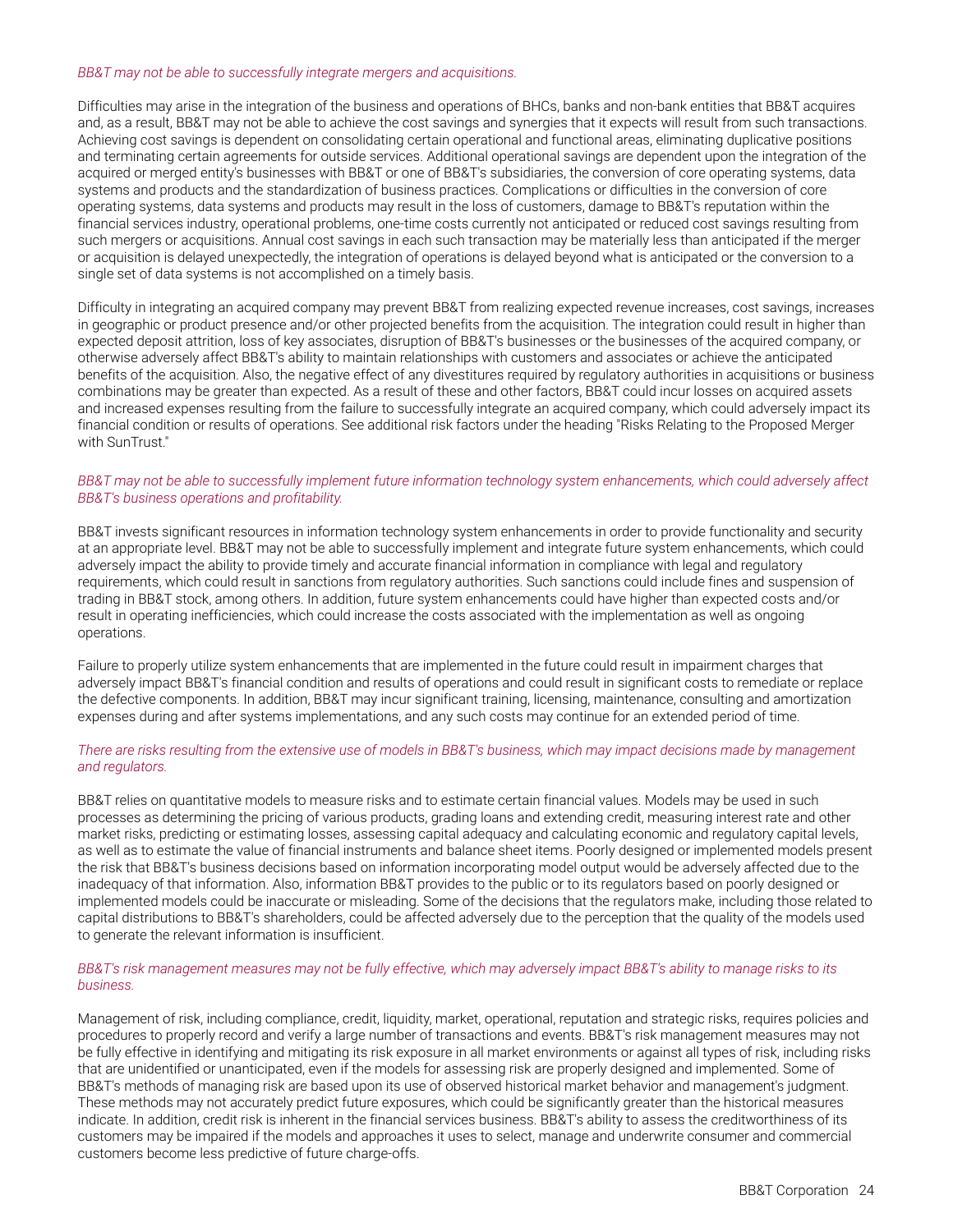#### *Strategic and Other Risk*

#### *BB&T may experience significant competition from new or existing competitors, which may reduce its customer base or cause it to lower prices for its products and services in order to maintain market share.*

There is intense competition among commercial banks in BB&T's market area. In addition, BB&T competes with other providers of financial services, such as savings and loan associations, credit unions, consumer finance companies, securities firms, insurance companies, commercial finance and leasing companies, the mutual funds industry, full-service brokerage firms and discount brokerage firms, some of which are subject to less extensive regulations than BB&T is with respect to the products and services they provide. BB&T's success depends, in part, on its ability to adapt its products and services to evolving industry standards and customer expectations. There is increasing pressure to provide products and services at lower prices. Lower prices can reduce BB&T's NIM and revenues from its fee-based products and services.

In addition, the adoption of new technologies by competitors, including internet banking services, mobile applications, advanced ATM functionality and cryptocurrencies could require BB&T to make substantial expenditures to modify or adapt its existing products and services. These and other capital investments in BB&T's business may not produce expected growth in earnings anticipated at the time of the expenditure. BB&T may not be successful in introducing new products and services, achieving market acceptance of its products and services, anticipating or reacting to consumers' changing technological preferences or developing and maintaining loyal customers. In addition, BB&T could lose market share to the shadow banking system, nontraditional banking organizations or other market participants who engage in business or offer products in areas it deems speculative or risky, such as cryptocurrencies.

Any potential adverse reactions to BB&T's financial condition or status in the marketplace, as compared to its competitors, could limit BB&T's ability to attract and retain customers and to compete for new business opportunities. The inability to attract and retain customers or to effectively compete for new business may have a material and adverse effect on BB&T's financial condition and results of operations.

BB&T also experiences competition from nonbank companies inside and outside of its market area and, in some cases, from companies other than those traditionally considered financial sector participants. In particular, technology companies focus on the financial sector and offer software and products primarily over the Internet, with an increasing focus on mobile device delivery. These companies generally are not subject to the comparable regulatory burdens as financial institutions and may accordingly realize certain cost savings and offer products and services at more favorable rates and with greater convenience to the customer. For example, a number of companies offer bill pay and funds transfer services that allow customers to avoid using a bank. Technology companies are generally positioned and structured to quickly adapt to technological advances and directly focus resources on implementing those advances. This competition could result in the loss of fee income and customer deposits and related income. In addition, changes in consumer spending and saving habits could adversely affect BB&T's operations, and the Company may be unable to develop competitive and timely new products and services in response. As the pace of technology and change advance, continuous innovation is expected to exert long-term pressure on the financial services industry.

#### *BB&T may not be able to complete future mergers or acquisitions.*

BB&T must generally satisfy a number of meaningful conditions before it can complete an acquisition of another bank or BHC, including federal and/or state regulatory approvals. In determining whether to approve a proposed bank or BHC acquisition, bank regulators will consider, among other factors, the effect of the acquisition on competition, financial condition and future prospects, including current and projected capital ratios and levels, the competence, experience and integrity of management and record of compliance with laws and regulations, the convenience and needs of the communities to be served, including the acquiring institution's record of compliance under the CRA, the effectiveness of the acquiring institution in combating money laundering activities and protests from various stakeholders of both BB&T and its acquisition partner. Also, under the Dodd-Frank Act, U.S. regulators must now take systemic risk into account when evaluating whether to approve a potential acquisition transaction involving a large financial institution like BB&T. BB&T cannot be certain when or if, or on what terms and conditions, any required regulatory approvals will be granted. In specific cases, BB&T may be required to sell banks or branches, or take other actions as a condition to receiving regulatory approval. An inability to satisfy other conditions necessary to consummate an acquisition transaction, such as third-party litigation, a judicial order blocking the transaction or lack of shareholder approval, could also prevent BB&T from completing an announced acquisition. See additional risk factors under the heading "Risks Relating to the Proposed Merger with SunTrust."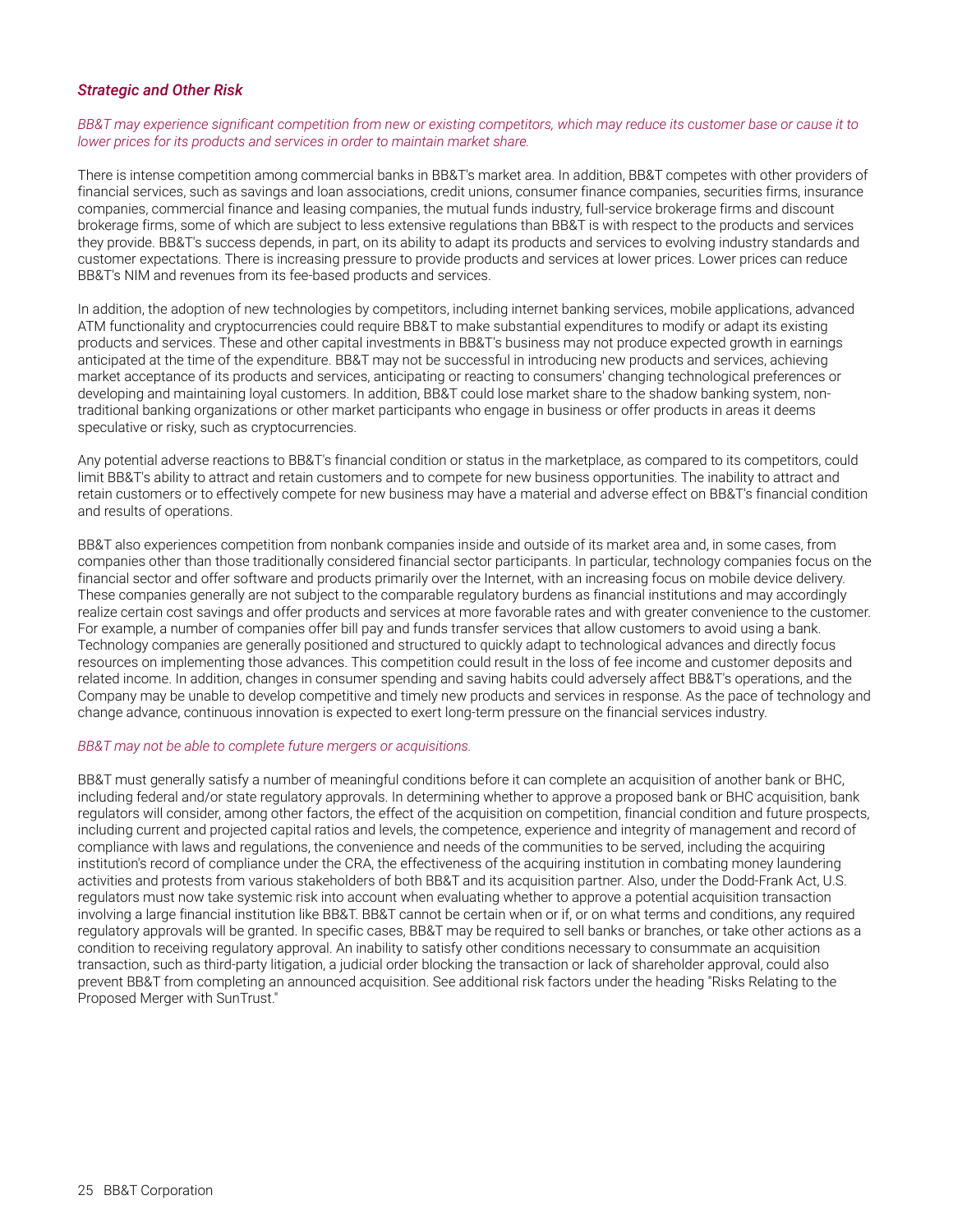#### <span id="page-28-0"></span>*Catastrophic weather-related events and other natural disasters could have a material adverse effect on BB&T.*

The occurrence of events such as hurricanes, tropical storms, tornados, winter storms and other large scale catastrophes could adversely affect BB&T's financial condition or results of operations. BB&T has operations and customers along the Gulf and Atlantic coasts as well as other parts of the southeastern United States. Such areas could be adversely impacted by such events in those regions, the nature and severity of which may be impacted by climate change and are difficult to predict. These and other unpredictable natural disasters could have an adverse effect on BB&T in that such events could materially disrupt its operations or the ability or willingness of its customers to access the financial services offered by BB&T. These events could reduce BB&T's earnings and cause volatility in its financial results for any fiscal quarter or year and have a material adverse effect on BB&T's financial condition and/or results of operations.

#### *Changes in accounting standards and management's application of those standards could materially impact BB&T's financial statements.*

BB&T accounting policies and methods are fundamental to the way it records and reports its financial condition and results of operations. Management must apply significant judgment in selecting and applying these accounting policies and methods, and these judgments have a significant impact on BB&T's financial condition and operating results. Different assumptions in the application of these policies could result in material changes to BB&T's consolidated financial position and/or consolidated results of operations and related disclosures. Further, if those assumptions were incorrectly made, BB&T could be required to correct and restate prior-period financial statements. Refer to "Critical Accounting Policies" and "Note 1. Basis of Presentation" for additional disclosures.

From time to time, the FASB changes the financial accounting and reporting standards that govern the preparation of financial statements. These changes can be difficult to predict and can materially impact how BB&T records and reports its financial condition and results of operations. For example, in June 2016 the FASB issued an accounting standard related to credit losses that will be effective for the Company effective January 1, 2020. This standard replaces the incurred loss impairment methodology with an expected credit loss methodology and requires consideration of a broader range of information to determine credit loss estimates. Implementation of the standard will likely result in an increase to the allowance for credit losses, potentially materially, with a corresponding negative impact to equity. This increase to the allowance for credit losses will also adversely impact BB&T's regulatory capital position to the extent that the FRB and other U.S. banking agencies do not amend existing regulatory capital rules in a manner that gives appropriate consideration to the loss-absorbing capacity associated with the anticipated increased allowance for credit loss estimate. It is also possible that BB&T's reported earnings and lending activity will be negatively impacted in periods following adoption.

# **ITEM 2. PROPERTIES**

BB&T leases its headquarters at 200 West Second Street, Winston-Salem, North Carolina 27101 and owns or leases other significant office space in the vicinity of its headquarters. BB&T owns or leases free-standing operations centers, with its primary operations and information technology centers located in various locations in the Southeastern and Mid-Atlantic United States. Offices are either owned or operated under leases. BB&T operates retail branches and other offices in a number of states, primarily concentrated in the Southeastern and Mid-Atlantic United States. See Table 1 for a list of BB&T's branches by state. BB&T also operates numerous insurance agencies and other businesses that occupy facilities throughout the U.S. and Canada. Management believes that the premises are well-located and suitably equipped to serve as financial services facilities. See "Note 4. Premises and Equipment" for additional disclosures related to properties and other fixed assets.

# **ITEM 5. MARKET FOR REGISTRANT'S COMMON EQUITY, RELATED STOCKHOLDER MATTERS AND ISSUER PURCHASES OF EQUITY SECURITIES**

BB&T's common stock is traded on the NYSE under the symbol "BBT." As of December 31, 2018, BB&T's common stock was held by 80,036 registered shareholders.

#### *Common Stock, Dividends and Share Repurchases*

BB&T's ability to pay dividends is primarily dependent on earnings from operations, the adequacy of capital and the availability of liquid assets for distribution and is subject to the FRB not objecting to its capital plan. BB&T's ability to generate liquid assets for distribution is dependent on the ability of Branch Bank to pay dividends to the Parent Company. The payment of cash dividends is an integral part of providing a competitive return on shareholders' investments. The Company's policy is to accomplish this while retaining sufficient capital to support future growth and to meet regulatory requirements. Management has established a guideline that the common dividend payout ratio (computed by dividing common stock dividends by net income available to common shareholders) will be between 30% and 50% during normal economic conditions. BB&T's common dividend payout ratio was 39.3% in 2018 compared to 45.3% in 2017 and 40.9% in 2016. BB&T has paid a cash dividend to shareholders every year since 1903. BB&T expects common dividend declarations, if declared, to occur in January, April, July and October with payment dates on or about the first of March, June, September and December. A discussion of dividend restrictions is included in "Note 14. Regulatory Requirements and Other Restrictions" and in the "Regulatory Considerations" section.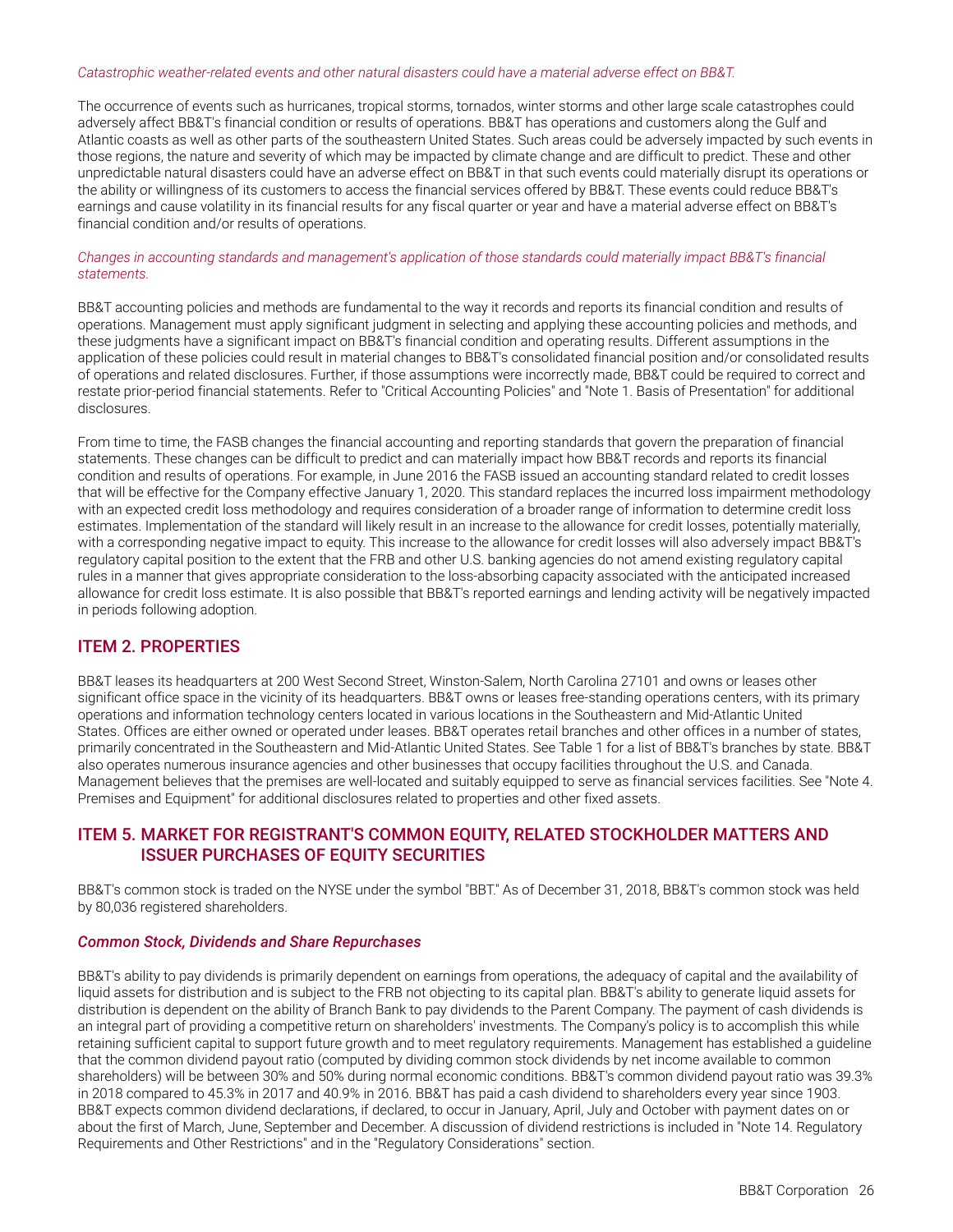#### *Share Repurchases*

BB&T has periodically repurchased shares of its own common stock. In accordance with North Carolina law, repurchased shares cannot be held as treasury stock, but revert to the status of authorized and unissued shares upon repurchase. Repurchases may be effected through open market purchases, privately negotiated transactions, trading plans established in accordance with Securities and Exchange Commission rules or other means. The timing and exact amount of repurchases will be consistent with the Company's capital plan and subject to various factors, including the Company's capital position, liquidity, financial performance, alternative uses of capital, stock trading price and general market conditions, and may be suspended at any time. Shares repurchased constitute authorized but unissued shares of the Company and are therefore available for future issuances. During 2018, the Company repurchased 23.2 million shares of common stock totaling \$1.2 billion.

Management's guideline for the total payout ratio (computed by dividing the sum of common stock dividends declared and share repurchases, excluding shares repurchased in connection with equity awards, by net income available to common shareholders) is that it will range between 30% and 80% during normal economic conditions. BB&T may consider higher total distributions based on its capital position, earnings and prevailing economic conditions. The total payout ratio was 78.7%, 117.9% and 64.0% in 2018, 2017 and 2016, respectively.

#### **Table 2: Share Repurchase Activity**

| (Dollars in millions, except per share data, shares in thousands) | <b>Total Shares</b><br>Repurchased | <b>Average Price</b><br><b>Paid Per Share</b> | <b>Total Shares</b><br><b>Repurchased Pursuant</b><br>to Publicly-Announced<br>Plan(2) | <b>Maximum Remaining Dollar</b><br>Value of Shares Available<br>for Repurchase Pursuant to<br><b>Publicly-Announced Plan</b> |  |  |
|-------------------------------------------------------------------|------------------------------------|-----------------------------------------------|----------------------------------------------------------------------------------------|------------------------------------------------------------------------------------------------------------------------------|--|--|
| October 2018                                                      | 6.214                              | 48.80                                         | $6.214$ S                                                                              | 1,197                                                                                                                        |  |  |
| November 2018                                                     | 1.471                              | 48.80                                         | 1.471                                                                                  | 1,125                                                                                                                        |  |  |
| December 2018                                                     |                                    |                                               |                                                                                        | 1,125                                                                                                                        |  |  |
| Total                                                             | 7.685                              | 48.80                                         | 7.685                                                                                  |                                                                                                                              |  |  |

(1) Excludes commissions.

(2) Pursuant to the 2018 Repurchase Plan, announced on June 28, 2018, authorizing up to \$1.7 billion of share repurchases over the one-year period ending June 30, 2019. BB&T has suspended share repurchases as a result of the pending merger of equals with SunTrust.

#### *Preferred Stock*

See "Note 9. Shareholders' Equity" for information about preferred stock.

#### *Equity Compensation Plan Information*

The following table provides information concerning securities to be issued upon the exercise of outstanding equity-based awards as of December 31, 2018:

#### **Table 3: Equity Compensation Plan Information**

| <b>Plan Category</b>                 | (a)(1)<br>Number of securities to be<br>issued upon exercise of<br>outstanding options, warrants<br>and rights | (b)(2)<br>Weighted-average<br>exercise price of<br>outstanding options.<br>warrants and rights | (c)(3)<br>Number of securities remaining<br>available for future issuance under<br>equity compensation plans (excluding<br>securities reflected in (a)) |
|--------------------------------------|----------------------------------------------------------------------------------------------------------------|------------------------------------------------------------------------------------------------|---------------------------------------------------------------------------------------------------------------------------------------------------------|
| Approved by security holders         | 15.583.714                                                                                                     | \$30.12                                                                                        | 16.365.707                                                                                                                                              |
| Not approved by security holders (4) |                                                                                                                |                                                                                                |                                                                                                                                                         |
| Total                                | 15,583,714                                                                                                     | 30.12                                                                                          | 16,365,707                                                                                                                                              |

(1) Includes 11,619,799 RSUs and PSUs.

(2) Excludes RSUs and PSUs because they do not have an exercise price.

(3) All awards remaining available for future issuance will be issued under the terms of the 2012 Incentive Plan, as amended.

(4) Excludes 132,434 options outstanding with a weighted average exercise price of \$30.93 for plans that BB&T will not make future awards under and were assumed in mergers and acquisitions.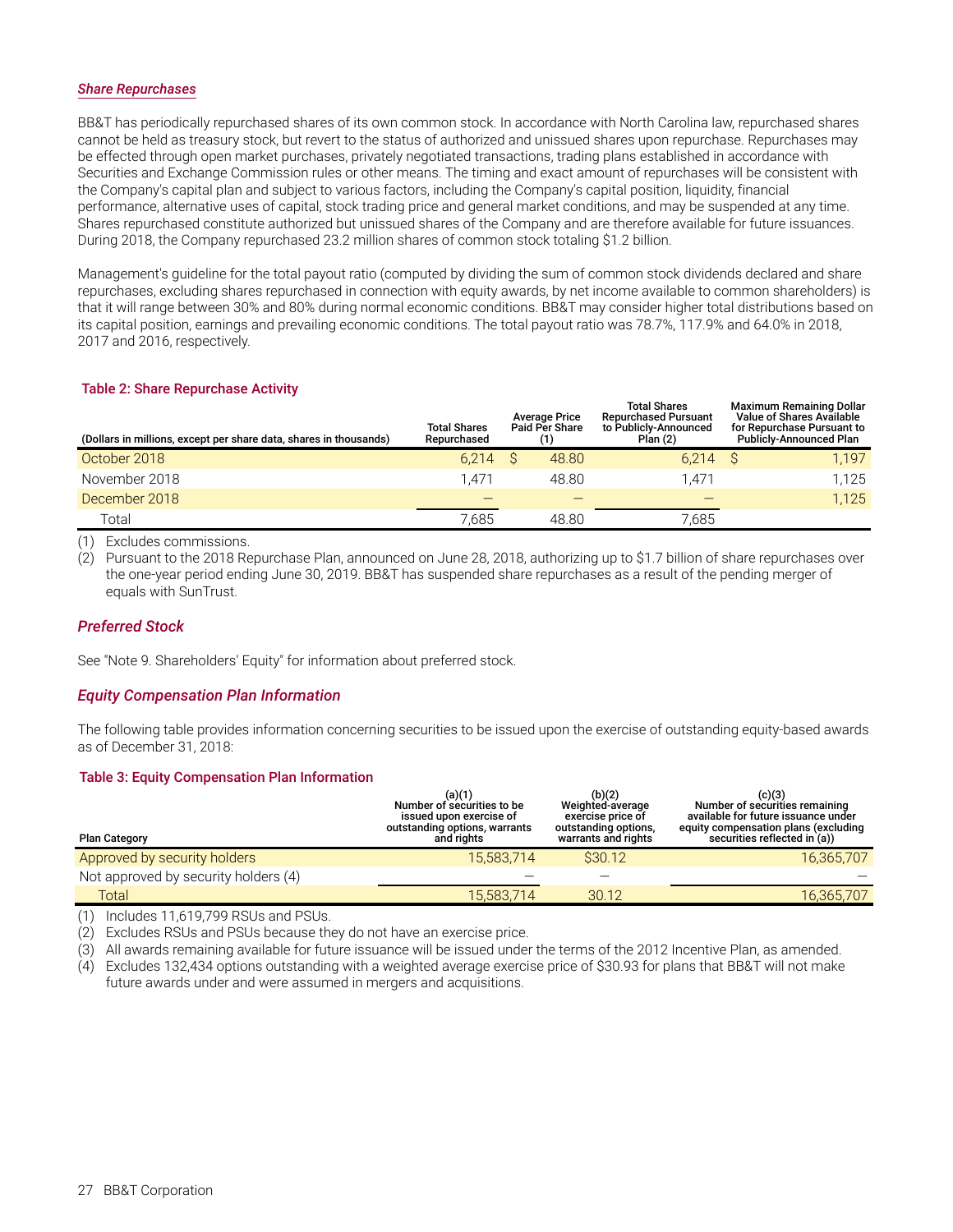# *Performance Graphs*

The following graph compares the cumulative total returns (assuming concurrent \$100 investments at the beginning of each period and reinvestment of dividends) of BB&T common stock, the S&P 500 Index, and an industry peer group. The companies in the peer group were Comerica Incorporated, Fifth-Third Bancorp, Huntington Bancshares, Incorporated, KeyCorp, M&T Bank Corporation, PNC Financial Services Group, Inc., Regions Financial Corporation, SunTrust Banks, Inc., U.S. Bancorp, Wells Fargo & Company and Zions Bancorporation.



#### **Comparison of 5 Year Cumulative Total Return**

|                              | As of / Through December 31,   |        |                      |              |          |  |  |  |  |  |  |
|------------------------------|--------------------------------|--------|----------------------|--------------|----------|--|--|--|--|--|--|
| Invested                     | <b>Cumulative Total Return</b> |        |                      |              |          |  |  |  |  |  |  |
| 2013<br>2014<br>2015<br>2016 |                                |        |                      |              |          |  |  |  |  |  |  |
| \$100.00                     | \$106.90                       |        | S 137.19             | 149.10<br>S. | \$133.86 |  |  |  |  |  |  |
| 100.00                       | 113.68                         | 115.24 | 129.02               | 157.17       | 150.27   |  |  |  |  |  |  |
| 100.00                       | 118.30                         | 119.57 | 139.39               | 159.62       | 128.93   |  |  |  |  |  |  |
|                              |                                |        | $\frac{1}{2}$ 106.79 |              | 2017     |  |  |  |  |  |  |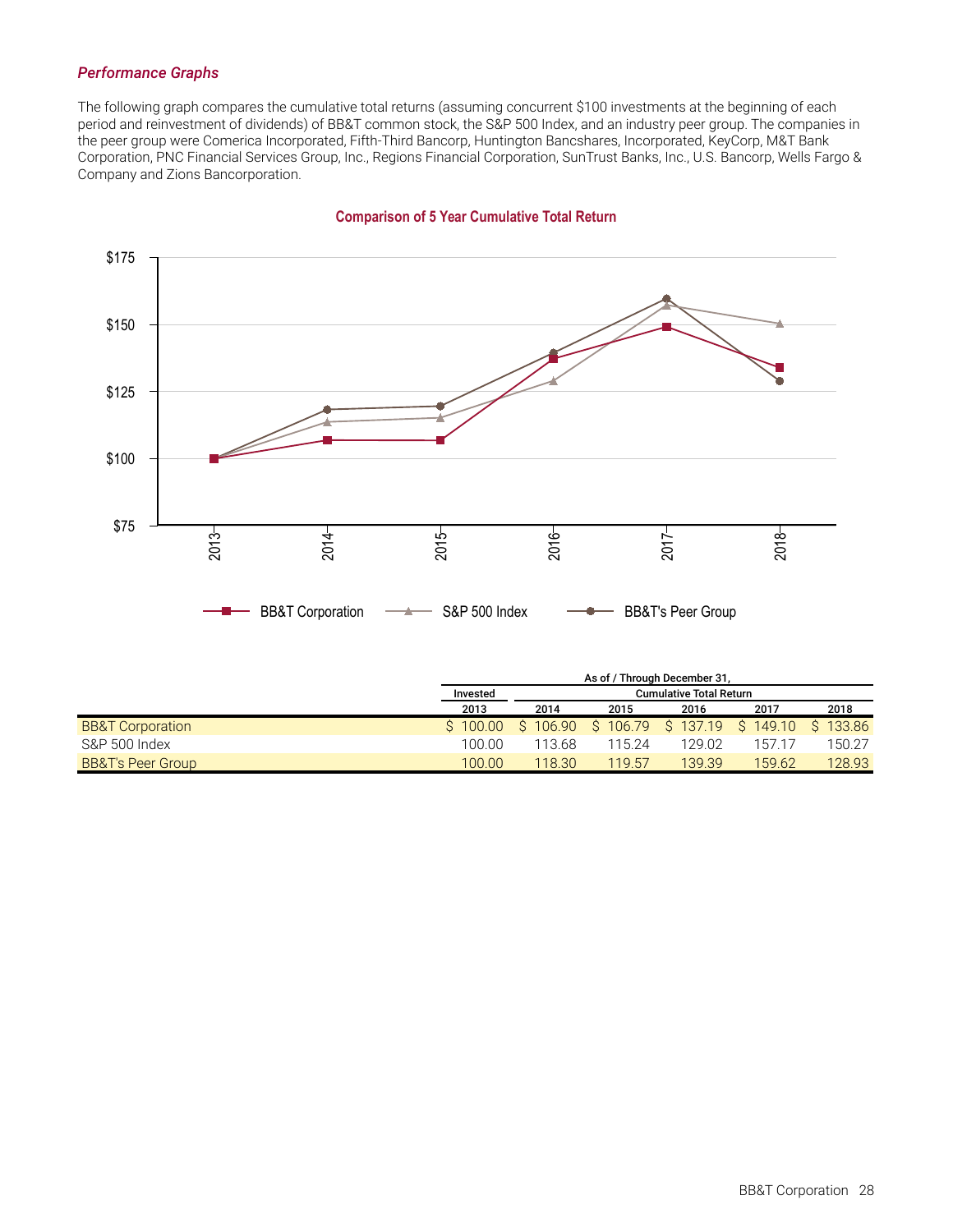# <span id="page-31-0"></span>**ITEM 6. SELECTED FINANCIAL DATA**

| As of/For the Year Ended December 31,                             |                        |             |                   |            |                       |  |  |
|-------------------------------------------------------------------|------------------------|-------------|-------------------|------------|-----------------------|--|--|
| (Dollars in millions, except per share data, shares in thousands) | 2018                   | 2017        | 2016              | 2015       | 2014                  |  |  |
| Summary Income Statement:                                         |                        |             |                   |            |                       |  |  |
| Revenue-TE (1)                                                    | 11,654<br>$\mathsf{S}$ | Ŝ<br>11,476 | 10,953<br>\$      | Ŝ<br>9,757 | $\mathsf{S}$<br>9,373 |  |  |
| Less: TE adjustment (2)                                           | 96                     | 159         | 160               | 146        | 143                   |  |  |
| Revenue-reported (1)                                              | 11,558                 | 11,317      | 10,793            | 9,611      | 9,230                 |  |  |
| Provision for credit losses                                       | 566                    | 547         | 572               | 428        | 251                   |  |  |
| Noninterest expense                                               | 6,932                  | 7,444       | 6,721             | 6,266      | 5,852                 |  |  |
| Income before income taxes                                        | 4,060                  | 3,326       | 3,500             | 2,917      | 3,127                 |  |  |
| Provision for income taxes                                        | 803                    | 911         | 1,058             | 794        | 921                   |  |  |
| Net income                                                        | 3,257                  | 2,415       | 2,442             | 2,123      | 2,206                 |  |  |
| Noncontrolling interest                                           | 20                     | 21          | 16                | 39         | 75                    |  |  |
| Dividends and accretion on preferred stock                        | 174                    | 174         | 167               | 148        | 148                   |  |  |
| Net income available to common shareholders                       | 3,063                  | 2,220       | 2,259             | 1,936      | 1,983                 |  |  |
| Per Common Share:                                                 |                        |             |                   |            |                       |  |  |
| <b>Basic EPS</b>                                                  | $\mathsf{S}$<br>3.96   | 2.78<br>\$  | $\hat{S}$<br>2.81 | \$<br>2.59 | $\mathsf{S}$<br>2.76  |  |  |
| <b>Diluted EPS</b>                                                | 3.91                   | 2.74        | 2.77              | 2.56       | 2.72                  |  |  |
| Cash dividends declared                                           | 1.560                  | 1.260       | 1.150             | 1.050      | 0.950                 |  |  |
| Common equity                                                     | 35.46                  | 34.01       | 33.14             | 31.66      | 30.09                 |  |  |
| <b>Average Balances:</b>                                          |                        |             |                   |            |                       |  |  |
| Total assets                                                      | \$222,273              | \$221,065   | \$218,945         | \$197,347  | \$185,095             |  |  |
| Securities (3)                                                    | 47,100                 | 46,029      | 46,279            | 42,103     | 40,541                |  |  |
| Loans and leases (4)                                              | 146,417                | 144,075     | 141,759           | 127,802    | 118,830               |  |  |
| <b>Deposits</b>                                                   | 157,483                | 159,241     | 157,469           | 138,498    | 129,077               |  |  |
| Long-term debt                                                    | 23,755                 | 21,660      | 22,791            | 23,343     | 22,210                |  |  |
| Shareholders' equity                                              | 29,743                 | 30,001      | 29,355            | 25,871     | 23,954                |  |  |
| Period-End Balances:                                              |                        |             |                   |            |                       |  |  |
| <b>Total assets</b>                                               | \$225,697              | \$221,642   | \$219,276         | \$209,947  | \$186,834             |  |  |
| Securities (3)                                                    | 45,590                 | 47,574      | 43,606            | 43,827     | 41,147                |  |  |
| Loans and leases (4)                                              | 150,001                | 144,800     | 145,038           | 136,986    | 121,307               |  |  |
| Deposits                                                          | 161,199                | 157,371     | 160,234           | 149,124    | 129,040               |  |  |
| Long-term debt                                                    | 23,709                 | 23,648      | 21,965            | 23,769     | 23,312                |  |  |
| Shareholders' equity                                              | 30,178                 | 29,695      | 29,926            | 27,340     | 24,377                |  |  |
| <b>Selected Ratios:</b>                                           |                        |             |                   |            |                       |  |  |
| <b>NIM</b>                                                        | 3.46%                  | 3.46%       | 3.39%             | 3.32%      | 3.42%                 |  |  |
| Rate of return on:                                                |                        |             |                   |            |                       |  |  |
| Average total assets                                              | 1.47                   | 1.09        | 1.12              | 1.08       | 1.19                  |  |  |
| Average common equity                                             | 11.50                  | 8.25        | 8.57              | 8.34       | 9.32                  |  |  |
| Average total shareholders' equity                                | 10.95                  | 8.05        | 8.32              | 8.21       | 9.21                  |  |  |
| Average total shareholders' equity to average total assets        | 13.38                  | 13.57       | 13.41             | 13.11      | 12.94                 |  |  |

(1) Revenue is defined as net interest income plus noninterest income.

 $(2)$  TE adjustment is based on the marginal income tax rates for the periods presented.

(3) Excludes trading securities. HTM securities at amortized cost. AFS securities at fair value.

(4) Loans and leases are net of unearned income and include LHFS.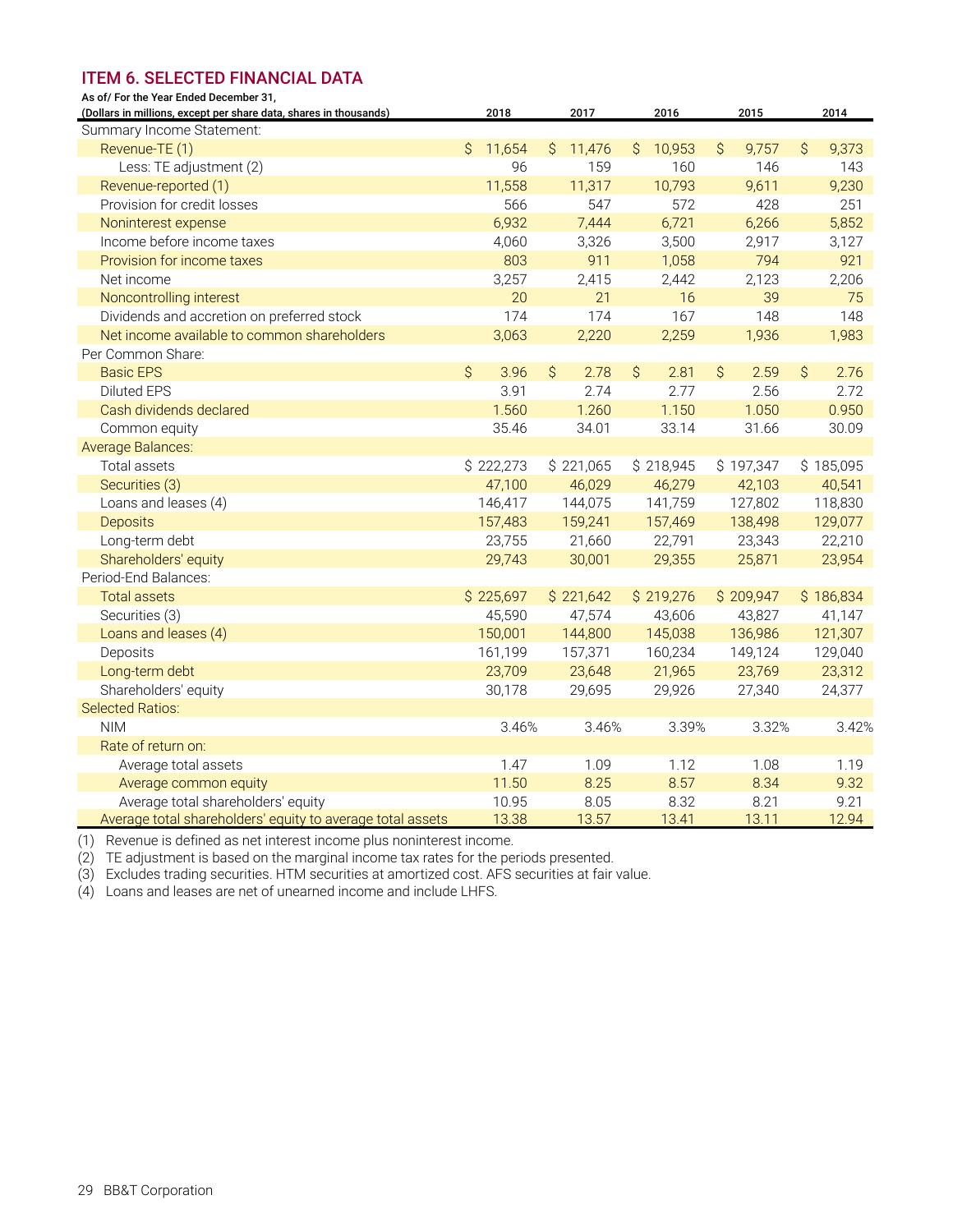# <span id="page-32-0"></span>**ITEM 7. MANAGEMENT'S DISCUSSION AND ANALYSIS OF FINANCIAL CONDITION AND RESULTS OF OPERATIONS**

#### *Executive Overview*

#### *Overview of Significant Events and Financial Results*

On February 7, 2019, BB&T and SunTrust announced that both companies' Boards of Directors unanimously approved an agreement to combine in an all-stock merger of equals. Upon closing, each SunTrust share, par value of \$1 per share will be exchanged for 1.295 BB&T shares, par value of \$5 per share. The merger is expected to close late in the third or fourth quarter of 2019, subject to satisfaction of closing conditions. Refer to the "Merger with SunTrust" section in Item 1 for additional disclosures.

Net income available to common shareholders totaled \$3.1 billion for 2018, a 38.0% increase from the prior year. On a diluted per common share basis, earnings for 2018 were \$3.91, compared to \$2.74 for 2017. BB&T's results of operations for 2018 produced a return on average assets of 1.47% and a return on average common shareholders' equity of 11.50% compared to prior year ratios of 1.09% and 8.25%, respectively. These results include merger-related and restructuring charges of \$146 million for 2018 compared to \$115 million for 2017.

BB&T's revenue for 2018 was \$11.6 billion. On a TE basis, revenue was \$11.7 billion, which represents an increase of \$178 million compared to 2017. Net interest income on a TE basis was \$6.8 billion, an increase of \$84 million compared to the prior year, which reflects a \$683 million increase in interest income and a \$599 million increase in interest expense. Net interest income was up primarily due to a \$2.3 billion increase in average outstanding loans and rate increases on variable loans. Noninterest income increased \$94 million for the year, driven by improvements in insurance income and investment banking and brokerage fees and commissions. The increase in noninterest income was partially offset by mortgage banking income, primarily resulting from a decline in residential mortgage production revenue.

NIM was 3.46% for 2018, flat compared to the prior year. Average earning assets increased \$2.2 billion or 1.1%, while average interest-bearing liabilities increased \$1.0 billion, or 0.8%, and noninterest-bearing deposits increased \$946 million, or 1.8%. The annualized TE yield on the total loan portfolio for 2018 was 4.77%, up 36 basis points compared to the prior year. The annualized TE yield on the average securities portfolio was 2.49%, up four basis points compared to the prior year.

The provision for credit losses was \$566 million, compared to \$547 million for the prior year. NPAs decreased \$42 million compared to 2017. This included a decrease of \$48 million in NPLs primarily within commercial and industrial, residential mortgage and direct lending, partially offset by CRE and indirect lending. Net charge-offs for 2018 were \$524 million, compared to \$537 million for the prior year. The ratio of the ALLL to net charge-offs was 2.98X for 2018, compared to 2.78X in 2017.

Noninterest expense decreased \$512 million primarily due to the loss on the early extinguishment of debt and certain one-time expenses incurred in the earlier period in connection with tax reform legislation. The actions taken associated with tax reform included a \$100 million contribution to the Company's philanthropic fund and \$36 million for a one-time bonus paid to associates who do not generally receive incentives.

The effective tax rate was 19.8% for 2018, compared to 27.4% for the prior year. The provision for income taxes for the current year reflects the new lower federal tax rate, whereas the earlier period includes a net tax benefit related to tax reform legislation and excess tax benefits from equity-based compensation plans.

BB&T's total assets at December 31, 2018 were \$225.7 billion, an increase of \$4.1 billion compared to December 31, 2017. This includes a \$5.3 billion increase in loans and leases held for investment and a \$904 million increase in cash, cash equivalents and restricted cash, partially offset by a \$2.0 billion decrease in the total securities portfolio. The fair value of AFS securities totaled \$25.0 billion at December 31, 2018, compared to \$24.5 billion at December 31, 2017. The amortized cost of HTM securities was \$20.6 billion at December 31, 2018 compared to \$23.0 billion in the prior year.

Total deposits at December 31, 2018 were \$161.2 billion, an increase of \$3.8 billion from the prior year. Time deposits increased \$3.4 billion, money market and savings increased \$710 million, interest checking increased \$453 million and noninterest-bearing deposits decreased \$742 million. The average cost of total deposits for 2018 was 0.41%, an increase of 19 basis points compared to the prior year. The average cost of interest-bearing deposits for 2018 was 0.62%, up 30 basis points compared to the prior year.

Total shareholders' equity was \$30.2 billion at December 31, 2018, up \$483 million compared to the prior year. Net income in excess of dividends totaling \$1.9 billion was partially offset by \$1.2 billion of share repurchases. BB&T's Tier 1 risk-based capital and total risk-based capital ratios at December 31, 2018 were 11.8% and 13.8%, respectively, compared to 11.9% and 13.9% at December 31, 2017, respectively. The CET1 ratio was 10.2% at December 31, 2018, unchanged compared to the prior year.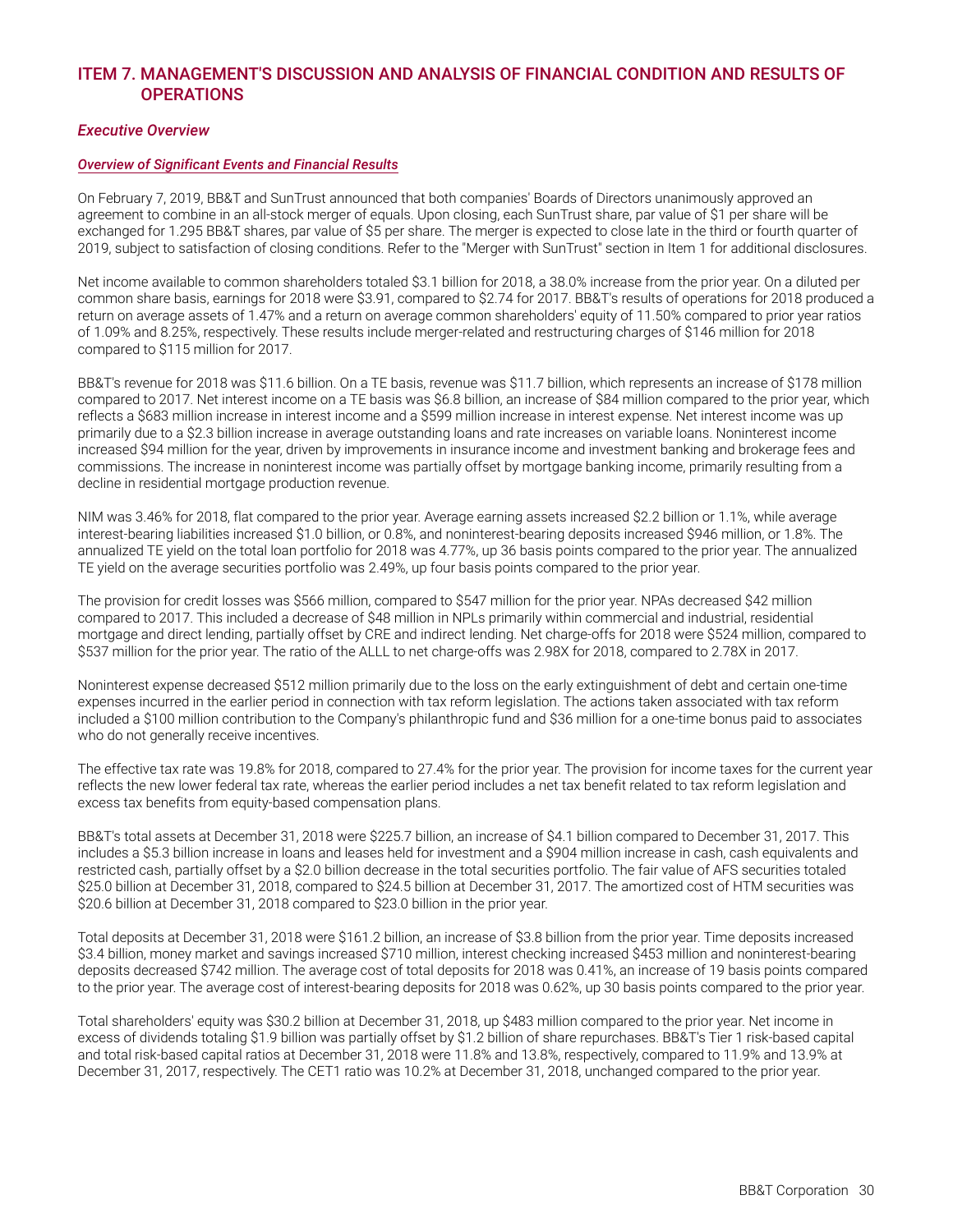#### *Key Challenges*

BB&T's business is dynamic and complex. Consequently, management annually evaluates and, as necessary, adjusts the Company's business strategy in the context of the current operating environment. During this process, management considers the current financial condition and performance of the Company and its expectations for future economic activity from both a national and local market perspective. The achievement of key strategic objectives and established long-term financial goals is subject to many uncertainties and challenges. In the opinion of management, the challenges that are most relevant and likely to have a near term impact on performance are presented below:

- Consummation of the merger of equals with SunTrust, including fully achieving the potential benefits.
- New technologies and evolving consumer preferences will put pressure on market share and customer loyalty.
- Intense competition within the financial services industry given the challenge in growing assets.
- Global economic and geopolitical risk, including potential financial system instability.
- Cost and risk associated with regulatory initiatives and IT projects.

In addition, certain other challenges and unforeseen events could have a near term impact on BB&T's financial condition and results of operations. See the sections titled "Forward-Looking Statements" and "Risk Factors" for additional examples of such challenges.

#### *Analysis of Results of Operations*

#### *Net Interest Income and NIM*

#### *2018 compared to 2017*

Net interest income on a TE basis was \$6.8 billion for the year ended December 31, 2018, an increase of \$84 million compared to the same period in 2017. This increase reflects a \$683 million increase in TE interest income, partially offset by a \$599 million increase in funding costs. The increase in interest income was primarily driven by growth in the loan and lease portfolio and rate increases on variable loans. This was partially offset by runoff in the PCI portfolio. The increase in funding costs was driven by increases in interest rates.

The NIM is the primary measure used in evaluating the gross profit margin from the portfolios of earning assets. The NIM was 3.46% for the year ended December 31, 2018, flat compared to the same period of 2017. The annualized TE yield on the average securities portfolio for the year ended December 31, 2018 was 2.49%, up four basis points compared to the same period of 2017. The annualized TE yield for the total loan portfolio for the year ended December 31, 2018 was 4.77%, up 36 basis points compared to the corresponding period of 2017. The increase was primarily due to rate increases, partially offset by runoff in PCI loans.

The average annualized cost of total deposits for the year ended December 31, 2018 was 0.41%, up 19 basis points compared to the prior year. The average annualized cost of interest-bearing deposits for the year ended December 31, 2018 was 0.62%, up 30 basis points compared to the prior year. The average annualized rate on short-term borrowings was 1.86% for the year ended December 31, 2018, up 92 basis points compared to the same period in 2017. The increase in the rate on short-term borrowed funds primarily reflects increases in the targeted federal funds rate, which went up 100 basis points during 2018 and was a range of 2.25% to 2.50% as of the end of 2018. The average annualized rate on long-term debt for the year ended December 31, 2018 was 2.88%, up 78 basis points compared to the same period in 2017.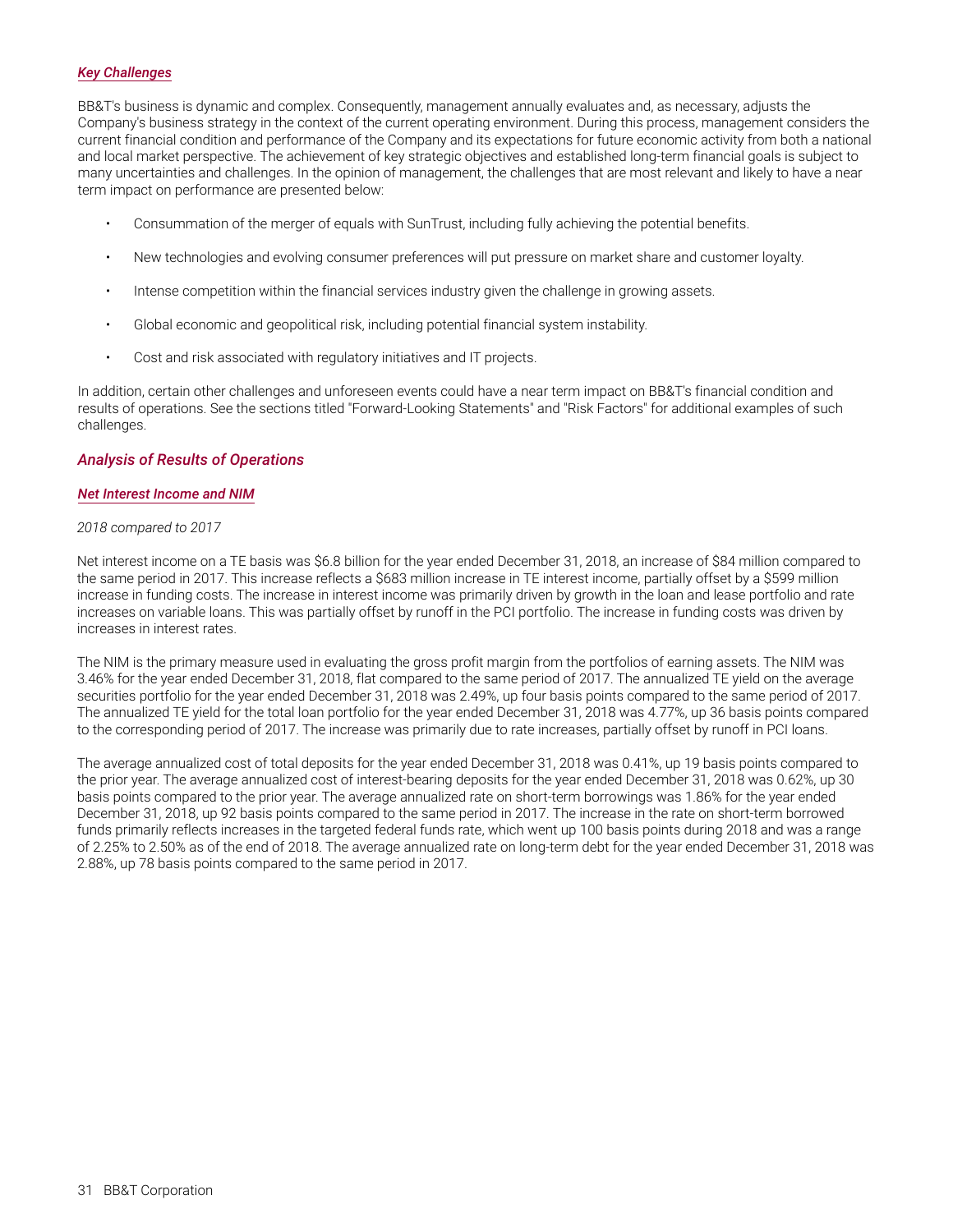#### *2017 compared to 2016*

For 2017, net interest income on a TE basis totaled \$6.7 billion, an increase of \$213 million or 3.3% compared to the prior year. The increase reflects higher interest income due to rate increases and higher outstanding loans primarily due to organic loan growth. This was partially offset by runoff in PCI and residential mortgage loans. Interest expense increased \$94 million, reflecting higher funding costs due to rate increases.

The NIM was 3.46% in 2017 compared with 3.39% in 2016. The increase in the NIM reflects higher yields on loans and securities, partially offset by higher funding costs. The average annualized TE yield for total loans and leases was 4.41% for 2017, compared to 4.30% for the prior year. The increase was primarily due to rate increases, partially offset by runoff in PCI loans. The TE yield on the total securities portfolio was 2.45% for the year ended December 31, 2017, compared to 2.33% for the prior year.

The average rate paid on interest-bearing deposits for 2017 increased to 0.32%, from 0.23% in 2016. This primarily reflects the impact of rate increases.

The average rate on short-term borrowings was 0.94% in 2017, compared to 0.35% in 2016. The increase in the rate on short-term borrowings reflects the federal funds target rate increases. The average rate on long-term debt was 2.10% during 2017, compared to 2.13% in the prior year. The decline in the average rate on long-term debt reflects the impact of the early extinguishment of \$2.9 billion of higher cost FHLB advances in the first quarter, partially offset by new issuances. At December 31, 2017, the targeted Federal funds rate was a range of 1.25% to 1.50%.

The major components of net interest income and the related annualized yields and rates as well as the variances between the periods caused by changes in interest rates versus changes in volumes are summarized below.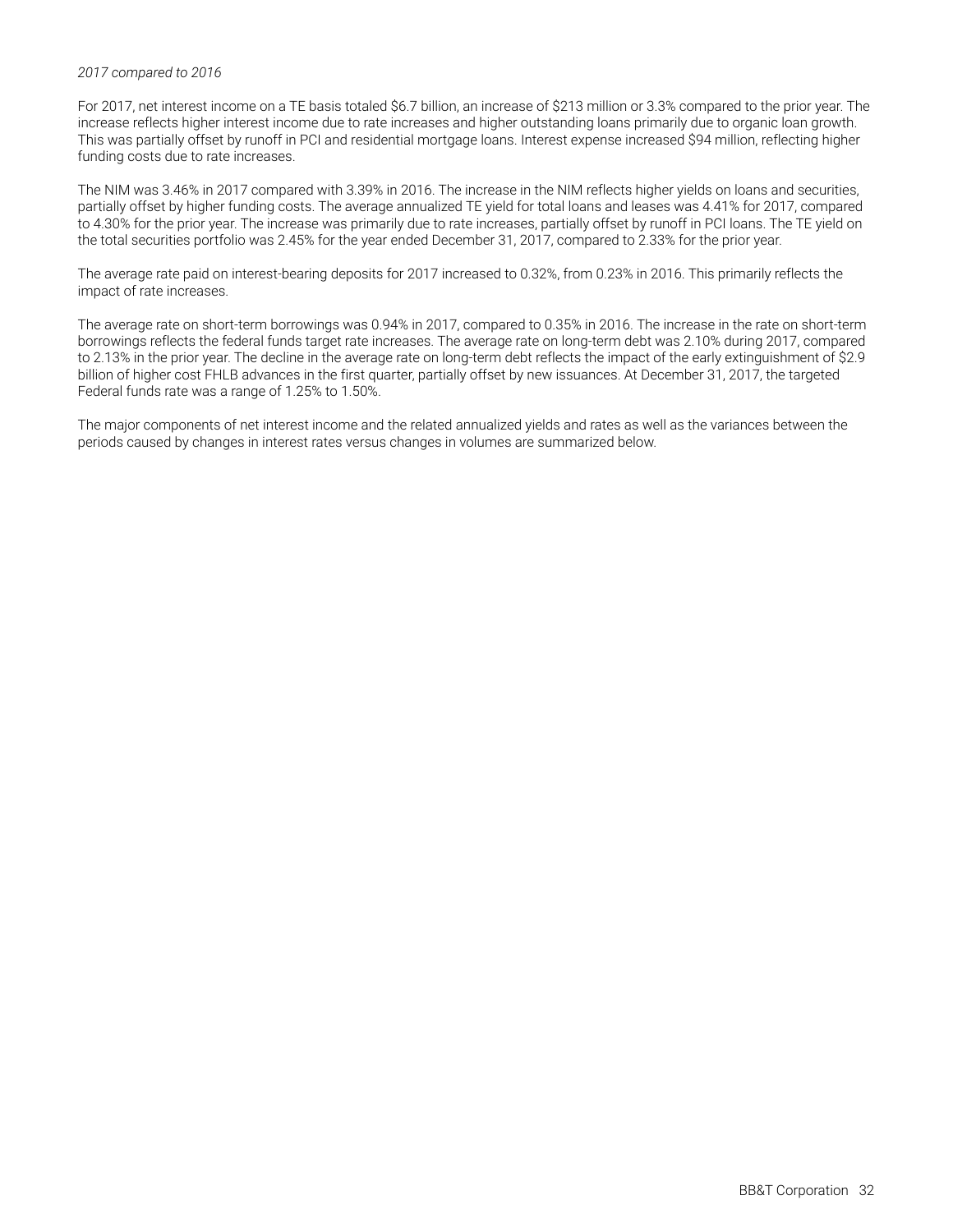#### **Table 4: TE Net Interest Income and Rate / Volume Analysis (1)**

|                                                      |             |                        |              |       |            |       |                     | 2018 vs. 2017  |                          |                                 | 2017 vs. 2016                   |                          |                          |                          |                                 |  |
|------------------------------------------------------|-------------|------------------------|--------------|-------|------------|-------|---------------------|----------------|--------------------------|---------------------------------|---------------------------------|--------------------------|--------------------------|--------------------------|---------------------------------|--|
| Year Ended December 31,                              |             | Average Balances (6)   |              |       | Yield/Rate |       | Income/Expense      |                |                          | Incr.                           |                                 | Change due to            | Incr.                    |                          | Change due to                   |  |
| (Dollars in millions)                                | 2018        | 2017                   | 2016         | 2018  | 2017       | 2016  | 2018                | 2017           | 2016                     | (Decr.)                         | Rate                            | Volume                   | (Decr.)                  | Rate                     | Volume                          |  |
| Assets                                               |             |                        |              |       |            |       |                     |                |                          |                                 |                                 |                          |                          |                          |                                 |  |
| Total securities, at amortized cost: (2)             |             |                        |              |       |            |       |                     |                |                          |                                 |                                 |                          |                          |                          |                                 |  |
| <b>U.S. Treasury</b>                                 | Ŝ.<br>3,800 | Ŝ.<br>4,179            | S.<br>3,061  | 1.89% | 1.71%      | 1.67% | -Ŝ<br>72            | 72<br>S.       | 51<br>S.                 | S.<br>$\overline{\phantom{m}}$  | Ŝ<br>$\overline{7}$             | (7)<br>Ŝ                 | S.<br>21                 | S.<br>$\overline{1}$     | S.<br>20                        |  |
| <b>GSE</b>                                           | 2,394       | 2,385                  | 3,601        | 2.23  | 2.22       | 2.13  | 54                  | 53             | 77                       | $\overline{1}$                  | $\mathbf{1}$                    | $\overline{\phantom{m}}$ | (24)                     | 3                        | (27)                            |  |
| <b>Agency MBS</b>                                    | 39,559      | 37,250                 | 36,658       | 2.45  | 2.26       | 2.05  | 969                 | 841            | 750                      | 128                             | 74                              | 54                       | 91                       | 79                       | 12                              |  |
| States and political subdivisions                    | 958         | 1,748                  | 2,361        | 3.68  | 4.77       | 5.20  | 35                  | 83             | 123                      | (48)                            | (16)                            | (32)                     | (40)                     | (10)                     | (30)                            |  |
| Non-agency MBS                                       | 349         | 411                    | 534          | 11.93 | 18.80      | 14.56 | 42                  | 77             | 78                       | (35)                            | (25)                            | (10)                     | (1)                      | 19                       | (20)                            |  |
| Other                                                | 40          | 56                     | 64           | 3.34  | 2.17       | 1.87  | $\mathbf{1}$        | $\overline{1}$ | $\overline{\phantom{0}}$ | $\hspace{0.1mm}-\hspace{0.1mm}$ | $\hspace{0.1mm}-\hspace{0.1mm}$ | $\qquad \qquad -$        | $\overline{1}$           | $\overline{1}$           | $\overline{\phantom{m}}$        |  |
| <b>Total securities</b>                              | 47.100      | 46,029                 | 46,279       | 2.49  | 2.45       | 2.33  | 1.173               | 1.127          | 1.079                    | 46                              | 41                              | 5 <sup>5</sup>           | 48                       | 93                       | (45)                            |  |
| Other earning assets (3)                             | 2,251       | 3,484                  | 3,202        | 2.96  | 1.53       | 1.64  | 67                  | 53             | 53                       | 14                              | 38                              | (24)                     | $\overline{\phantom{m}}$ | (4)                      | $\overline{4}$                  |  |
| Loans and leases, net of unearned income: (4)(5)     |             |                        |              |       |            |       |                     |                |                          |                                 |                                 |                          |                          |                          |                                 |  |
| Commercial and industrial                            | 59,663      | 57,994                 | 56,227       | 3.98  | 3.59       | 3.40  | 2,374               | 2,080          | 1.914                    | 294                             | 233                             | 61                       | 166                      | 106                      | 60                              |  |
| <b>CRE</b>                                           | 21,435      | 20,497                 | 19,407       | 4.70  | 4.08       | 3.75  | 1,007               | 837            | 727                      | 170                             | 130                             | 40                       | 110                      | 67                       | 43                              |  |
| Lease financing                                      | 1,917       | 1,726                  | 1,524        | 3.19  | 2.82       | 3.01  | 61                  | 49             | 45                       | 12                              | 6                               | 6                        | $\overline{4}$           | (3)                      | $\overline{7}$                  |  |
| Residential mortgage                                 | 29,932      | 29,140                 | 30,184       | 4.05  | 4.02       | 4.05  | 1,212               | 1,170          | 1,224                    | 42                              | 9                               | 33                       | (54)                     | (10)                     | (44)                            |  |
| Direct                                               | 11,670      | 11,968                 | 11,796       | 5.22  | 4.60       | 4.27  | 610                 | 550            | 503                      | 60                              | 74                              | (14)                     | 47                       | 40                       | 7                               |  |
| Indirect                                             | 17,111      | 17,840                 | 17,072       | 7.51  | 6.89       | 6.94  | 1,285               | 1,230          | 1,186                    | 55                              | 107                             | (52)                     | 44                       | (9)                      | 53                              |  |
| Revolving credit                                     | 2,913       | 2,662                  | 2,521        | 9.25  | 8.88       | 8.77  | 269                 | 236            | 221                      | 33                              | 10                              | 23                       | 15                       | 3                        | 12                              |  |
| PCI                                                  | 548         | 784                    | 1,063        | 19.64 | 18.86      | 19.55 | 108                 | 148            | 208                      | (40)                            | 6                               | (46)                     | (60)                     | (7)                      | (53)                            |  |
| Total loans and leases HFI                           | 145,189     | 142,611                | 139,794      | 4.77  | 4.42       | 4.31  | 6,926               | 6,300          | 6,028                    | 626                             | 575                             | 51                       | 272                      | 187                      | 85                              |  |
| <b>I HFS</b>                                         | 1,228       | 1,464                  | 1,965        | 4.13  | 3.62       | 3.34  | 50                  | 53             | 66                       | (3)                             | 7                               | (10)                     | (13)                     | 5                        | (18)                            |  |
| Total loans and leases                               | 146.417     | 144,075                | 141,759      | 4.77  | 4.41       | 4.30  | 6.976               | 6,353          | 6,094                    | 623                             | 582                             | 41                       | 259                      | 192                      | 67                              |  |
| Total earning assets                                 | 195,768     | 193,588                | 191,240      | 4.20  | 3.89       | 3.78  | 8,216               | 7,533          | 7,226                    | 683                             | 661                             | 22                       | 307                      | 281                      | 26                              |  |
| Nonearning assets                                    | 26,505      | 27.477                 | 27,705       |       |            |       |                     |                |                          |                                 |                                 |                          |                          |                          |                                 |  |
| <b>Total assets</b>                                  | \$222,273   | \$221,065              | \$218,945    |       |            |       |                     |                |                          |                                 |                                 |                          |                          |                          |                                 |  |
| Liabilities and Shareholders' Equity                 |             |                        |              |       |            |       |                     |                |                          |                                 |                                 |                          |                          |                          |                                 |  |
| Interest-bearing deposits:                           |             |                        |              |       |            |       |                     |                |                          |                                 |                                 |                          |                          |                          |                                 |  |
| Interest-checking                                    | \$26,951    | $\mathsf{S}$<br>28,033 | 27,595<br>S. | 0.43  | 0.25       | 0.14  | 116                 | 70             | 39                       | 46                              | 49                              | (3)                      | 31                       | 30                       | $\mathbf{1}$                    |  |
| Money market and savings                             | 62,257      | 63,061                 | 62,966       | 0.62  | 0.30       | 0.20  | 387                 | 190            | 123                      | 197                             | 199                             | (2)                      | 67                       | 67                       | $\overline{\phantom{0}}$        |  |
| Time deposits                                        | 13,963      | 14,133                 | 16,619       | 0.94  | 0.51       | 0.51  | 132                 | 72             | 85                       | 60                              | 61                              | (1)                      | (13)                     | $\overline{\phantom{m}}$ | (13)                            |  |
| Foreign deposits - interest-bearing                  | 494         | 1,142                  | 1,034        | 1.67  | 1.05       | 0.38  | 9                   | 12             | $\overline{4}$           | (3)                             | 5                               | (8)                      | 8                        | 8                        | $\hspace{0.1mm}-\hspace{0.1mm}$ |  |
| Total interest-bearing deposits (7)                  | 103,665     | 106,369                | 108,214      | 0.62  | 0.32       | 0.23  | 644                 | 344            | 251                      | 300                             | 314                             | (14)                     | 93                       | 105                      | (12)                            |  |
| Short-term borrowings                                | 5,955       | 4,311                  | 2,554        | 1.86  | 0.94       | 0.35  | 111                 | 41             | 9                        | 70                              | 50                              | 20                       | 32                       | 23                       | 9                               |  |
| Long-term debt                                       | 23,755      | 21,660                 | 22.791       | 2.88  | 2.10       | 2.13  | 683                 | 454            | 485                      | 229                             | 182                             | 47                       | (31)                     | (7)                      | (24)                            |  |
| Total interest-bearing liabilities                   | 133,375     | 132,340                | 133,559      | 1.08  | 0.63       | 0.56  | 1,438               | 839            | 745                      | 599                             | 546                             | 53                       | 94                       | 121                      | (27)                            |  |
| Noninterest-bearing deposits (7)                     | 53,818      | 52,872                 | 49,255       |       |            |       |                     |                |                          |                                 |                                 |                          |                          |                          |                                 |  |
| Other liabilities                                    | 5,337       | 5,852                  | 6,776        |       |            |       |                     |                |                          |                                 |                                 |                          |                          |                          |                                 |  |
| Shareholders' equity                                 | 29,743      | 30,001                 | 29,355       |       |            |       |                     |                |                          |                                 |                                 |                          |                          |                          |                                 |  |
| Total liabilities and shareholders' equity \$222,273 |             | \$221,065              | \$218,945    |       |            |       |                     |                |                          |                                 |                                 |                          |                          |                          |                                 |  |
| Average interest-rate spread                         |             |                        |              | 3.12% | 3.26%      | 3.22% |                     |                |                          |                                 |                                 |                          |                          |                          |                                 |  |
| NIM/net interest income                              |             |                        |              | 3.46% | 3.46%      | 3.39% | \$6,778             | \$6.694        | \$6,481                  | S.                              | 84 \$ 115                       | S.                       | $(31)$ \$ 213 \$ 160     |                          | 53<br>-S                        |  |
| Taxable-equivalent adjustment                        |             |                        |              |       |            |       | $\mathcal{S}$<br>96 | 159<br>S.      | Ŝ.<br>160                |                                 |                                 |                          |                          |                          |                                 |  |

(1) Yields are stated on a TE basis utilizing the marginal income tax rates. The change in interest not solely due to changes in rate or volume has been allocated on a pro-rata basis based on the absolute dollar amount of (2) Total securities include AFS and HTM securities.

(3) Includes cash equivalents, interest-bearing deposits with banks, trading securities, FHLB stock and other earning assets.

(4) Loan fees, which are not material for any of the periods shown, are included for rate calculation purposes.

(5) NPLs are included in the average balances.

(6) Excludes basis adjustments for fair value hedges.

 $(7)$  Total deposit costs were 0.41%, 0.22% and 0.16% for the years ended December 31, 2018, 2017 and 2016, respectively.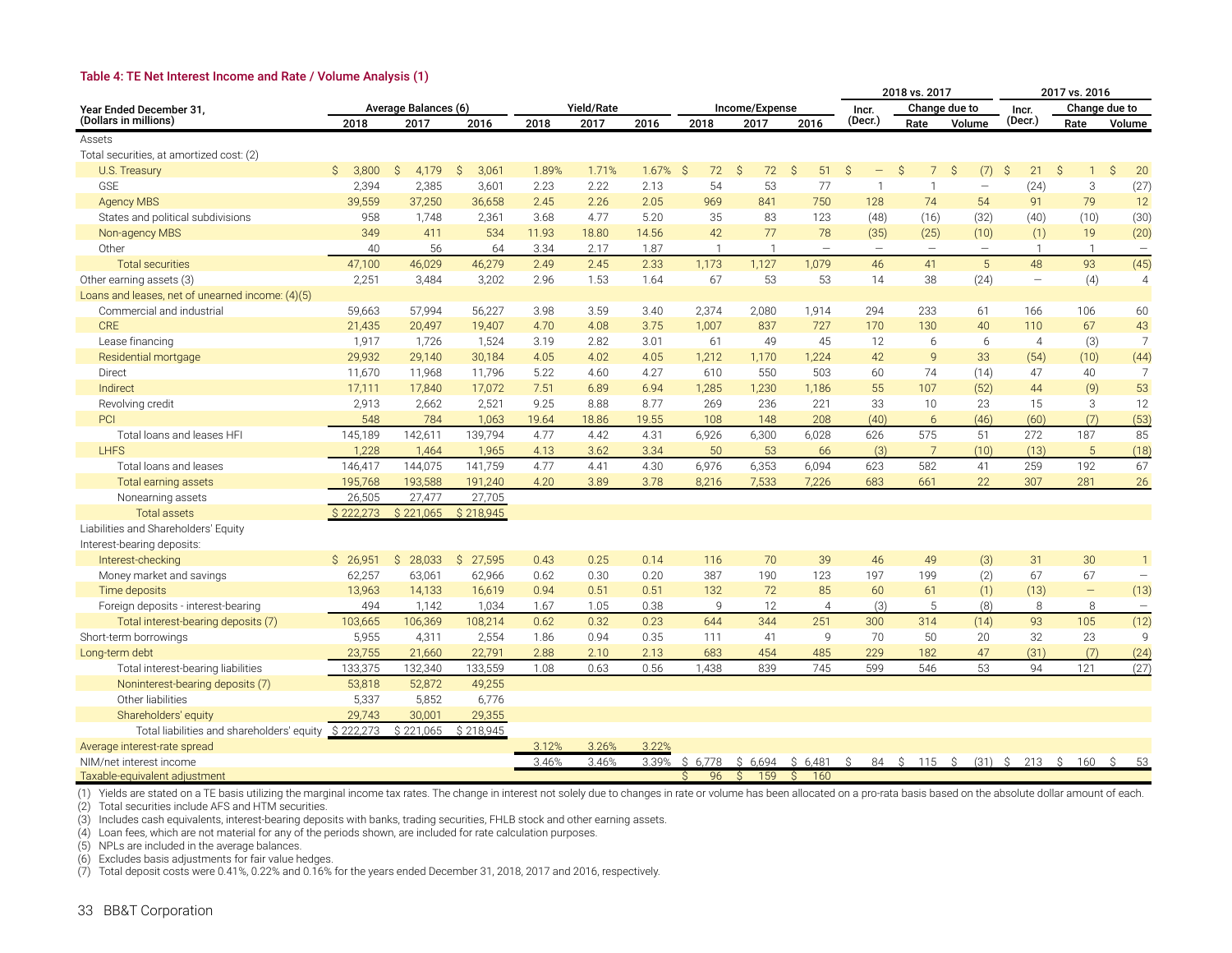#### *Provision for Credit Losses*

#### *2018 compared to 2017*

The provision for credit losses totaled \$566 million for the year ended December 31, 2018, compared to \$547 million for 2017. The ratio of the ALLL to net charge-offs was 2.98X for 2018, compared to 2.78X for 2017.

Net charge-offs for the year ended December 31, 2018 were \$524 million, compared to \$537 million for the year ended December 31, 2017. Net charge-offs were 0.36% of average loans and leases for the year ended December 31, 2018, compared to 0.38% of average loans and leases for 2017. The decline in net charge-offs was primarily in residential mortgage.

#### *2017 compared to 2016*

The provision for credit losses was \$547 million in 2017, compared to \$572 million in the prior year. The decrease in the provision for credit losses was primarily driven by improvement in the commercial and industrial portfolio, which reflects lower net chargeoffs and nonaccrual loans compared to the prior year. The ratio of the ALLL to net charge-offs was 2.78x for 2017, compared to 2.80x for 2016.

Net charge-offs were \$537 million for 2017 compared to \$532 million in 2016. The ratio of net charge-offs to average loans and leases held for investment was 0.38% for both 2017 and 2016. Net charge-offs increased by \$31 million in the indirect lending portfolio, driven by an increase in loss severity associated with used car values. Commercial and industrial net charge-offs decreased \$40 million, primarily due to losses in the energy portfolio during 2016.

#### *Noninterest Income*

Noninterest income is a significant contributor to BB&T's financial results. Management focuses on diversifying its sources of revenue to further reduce BB&T's reliance on traditional spread-based interest income, as certain fee-based activities are a relatively stable revenue source during periods of changing interest rates.

#### **Table 5: Noninterest Income**

|                                                       |    |       |   |       |   |       | % Change         |                  |
|-------------------------------------------------------|----|-------|---|-------|---|-------|------------------|------------------|
| Year Ended December 31,<br>(Dollars in millions)      |    | 2018  |   | 2017  |   | 2016  | 2018 vs.<br>2017 | 2017 vs.<br>2016 |
| Insurance income                                      | S. | 1,852 | S | 1,754 | S | 1,713 | 5.6%             | 2.4%             |
| Service charges on deposits                           |    | 712   |   | 706   |   | 664   | 0.8              | 6.3              |
| Investment banking and brokerage fees and commissions |    | 477   |   | 410   |   | 408   | 16.3             | 0.5              |
| Mortgage banking income                               |    | 358   |   | 415   |   | 463   | (13.7)           | (10.4)           |
| Trust and investment advisory revenues                |    | 285   |   | 278   |   | 266   | 2.5              | 4.5              |
| Bankcard fees and merchant discounts                  |    | 287   |   | 271   |   | 237   | 5.9              | 14.3             |
| Checkcard fees                                        |    | 221   |   | 214   |   | 195   | 3.3              | 9.7              |
| Operating lease income                                |    | 145   |   | 146   |   | 137   | (0.7)            | 6.6              |
| Income from bank-owned life insurance                 |    | 116   |   | 122   |   | 123   | (4.9)            | (0.8)            |
| Securities gains (losses), net                        |    | 3     |   | (1)   |   | 46    | ΝM               | (102.2)          |
| Other income                                          |    | 420   |   | 467   |   | 220   | (10.1)           | 112.3            |
| Total noninterest income                              |    | 4,876 |   | 4,782 |   | 4,472 | 2.0              | 6.9              |

#### *2018 compared to 2017*

Noninterest income for the year ended December 31, 2018 was a record \$4.9 billion, up \$94 million compared to 2017.

Income from BB&T's insurance agency/brokerage operations was the largest source of noninterest income in 2018. Insurance income was \$1.9 billion, up \$98 million compared to 2017, primarily due to the acquisition of Regions Insurance, which contributed \$67 million, and higher production.

Service charges on deposits were up slightly, but were negatively impacted due to fee waivers associated with the February system outage.

Mortgage banking income was \$358 million, down \$57 million, primarily resulting from a decline in residential mortgage production revenue.

Investment banking and brokerage fees and commissions were \$477 million, up \$67 million due to higher managed account fees and higher investment banking income.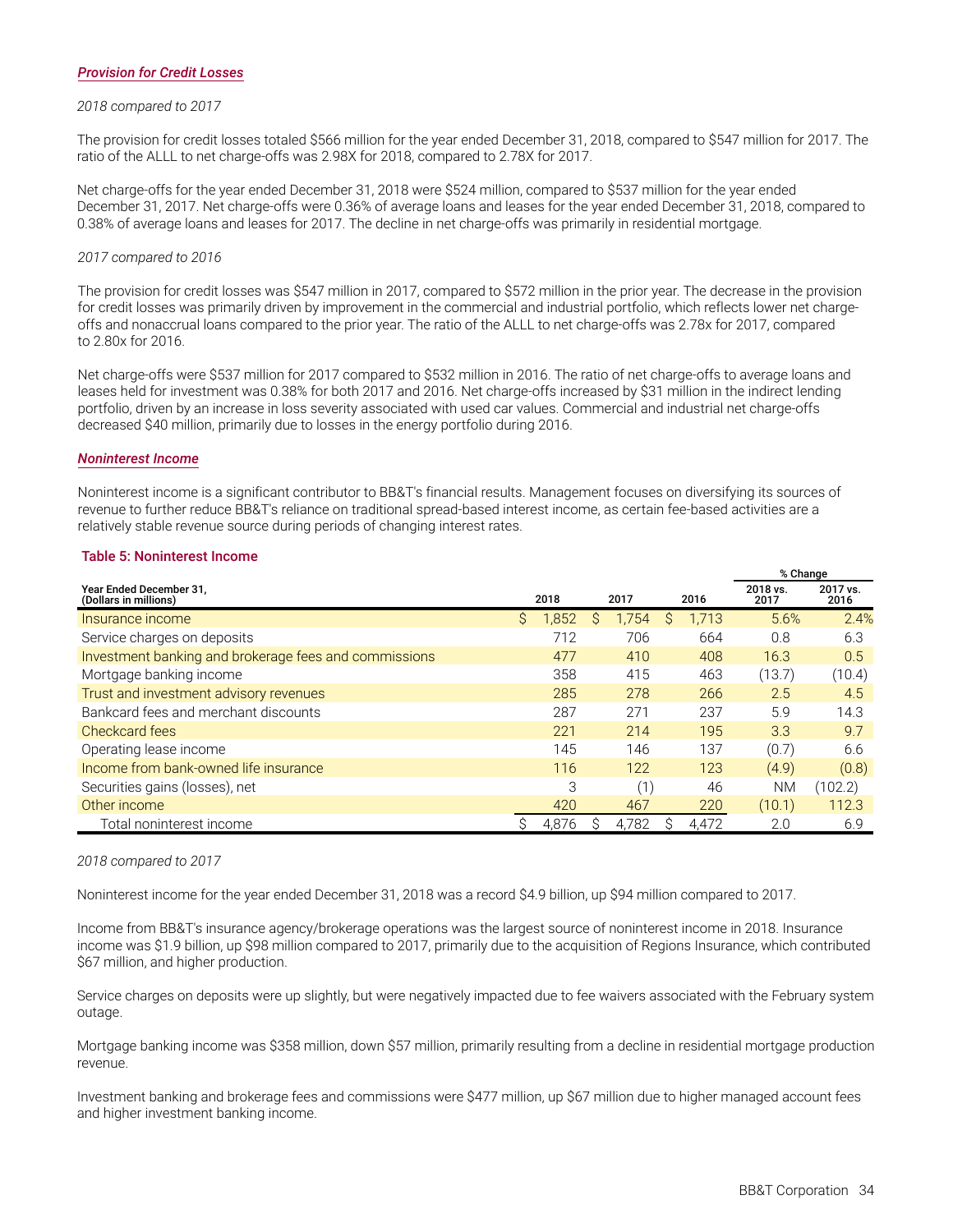Other income was \$420 million, down \$47 million, primarily due to \$56 million in lower income related to assets for certain postemployment benefits, which is primarily offset in other income/expense categories.

#### *2017 compared to 2016*

Noninterest income was a record \$4.8 billion for 2017, an increase of \$310 million compared to 2016.

Insurance income totaled \$1.8 billion for 2017, an increase of \$41 million compared to 2016. The increase was largely due to the acquisition of Swett and Crawford on April 1, 2016. In addition, organic commissions and fees were higher, which was offset by lower performance based commissions.

Service charges on deposits were \$706 million for 2017, an increase of \$42 million compared to 2016. The increase was due to changes in client behavior, pricing increases and the acquisition of National Penn on April 1, 2016.

Mortgage banking income declined \$48 million primarily due to a decline of \$39 million in the net mortgage servicing rights valuation.

Bankcard fees and merchant discounts increased \$34 million due to higher volumes and a reduction in the accrual for rewards.

Other income totaled \$467 million for 2017, an increase of \$247 million from 2016, primarily due to the termination of the loss sharing agreements during the third quarter of 2016, which resulted in a \$142 million improvement compared to 2016. In addition, other income increased \$34 million from SBIC investments and \$50 million from income related to assets for certain postemployment benefits.

#### *Noninterest Expense*

The following table provides a breakdown of BB&T's noninterest expense:

#### **Table 6: Noninterest Expense**

|                                                  |    |       |   |       |   |       | % Change         |                  |
|--------------------------------------------------|----|-------|---|-------|---|-------|------------------|------------------|
| Year Ended December 31,<br>(Dollars in millions) |    | 2018  |   | 2017  |   | 2016  | 2018 vs.<br>2017 | 2017 vs.<br>2016 |
| Personnel expense                                | Ŝ. | 4,313 | S | 4,226 | S | 4,029 | 2.1%             | 4.9%             |
| Occupancy and equipment expense                  |    | 758   |   | 784   |   | 786   | (3.3)            | (0.3)            |
| Software expense                                 |    | 272   |   | 242   |   | 224   | 12.4             | 8.0              |
| Outside IT services                              |    | 132   |   | 160   |   | 186   | (17.5)           | (14.0)           |
| Regulatory charges                               |    | 134   |   | 153   |   | 145   | (12.4)           | 5.5              |
| Amortization of intangibles                      |    | 131   |   | 142   |   | 150   | (7.7)            | (5.3)            |
| Loan-related expense                             |    | 108   |   | 130   |   | 95    | (16.9)           | 36.8             |
| Professional services                            |    | 138   |   | 123   |   | 102   | 12.2             | 20.6             |
| Merger-related and restructuring charges, net    |    | 146   |   | 115   |   | 171   | 27.0             | (32.7)           |
| Loss (gain) on early extinguishment of debt      |    |       |   | 392   |   | (1)   | (100.0)          | <b>NM</b>        |
| Other expense                                    |    | 800   |   | 977   |   | 834   | (18.1)           | 17.1             |
| Total noninterest expense                        |    | 6,932 |   | 7,444 |   | 6.721 | (6.9)            | 10.8             |

#### *2018 compared to 2017*

Noninterest expense totaled \$6.9 billion for the year ended December 31, 2018, a decrease of \$512 million, or 6.9%, from the prior year. This decrease was driven by the \$392 million loss on early extinguishment of debt in 2017 and lower other expense.

Personnel expense is the largest component of noninterest expense and includes salaries and incentives, as well as pension service costs and other employee benefit costs. Personnel expense was \$4.3 billion for the year ended December 31, 2018, an increase of \$87 million compared to the year ended December 31, 2017. This increase was driven by \$43 million of personnel expense resulting from the Regions Insurance acquisition and \$38 million in higher defined benefit pension plan service cost. In addition, capitalized employee costs were \$31 million lower due to efficiencies in the loan closing process, and incentive expense, excluding Regions Insurance, was \$12 million higher primarily due to higher performance-based incentive expense, partially offset by the 2017 one-time bonus of \$36 million paid to associates who do not generally receive incentives or commissions. These increases were partially offset by a \$47 million decrease for certain post-employment benefits, which is offset by lower noninterest income.

Occupancy and equipment expense decreased \$26 million primarily related to cost savings from facilities.

Software expense increased \$30 million, primarily reflecting higher depreciation on recent investments and maintenance costs.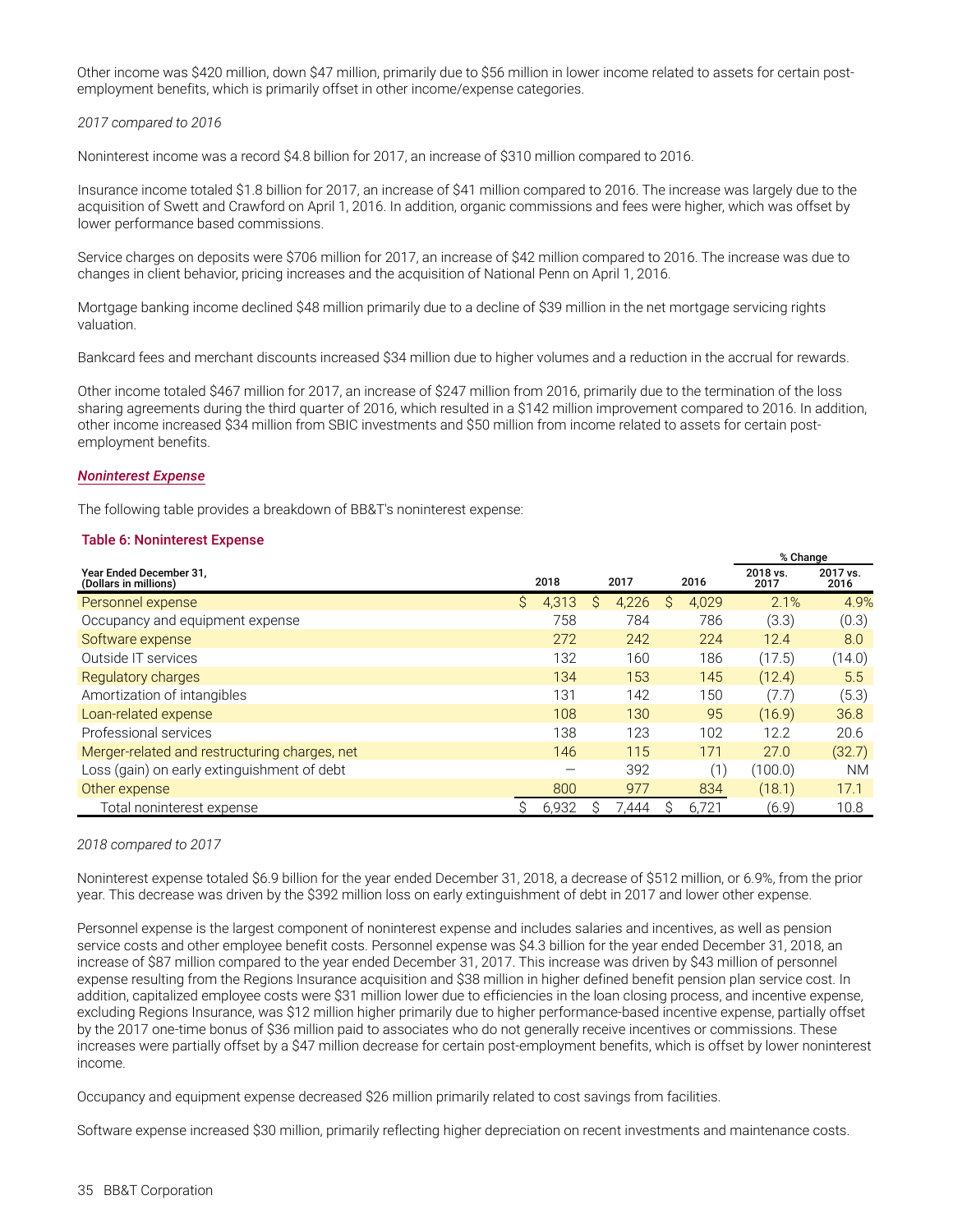Outside IT services decreased \$28 million due to lower use of outside IT services in the current year compared to the prior year.

Merger-related and restructuring expense was \$146 million, an increase of \$31 million. This includes higher charges as a result of restructuring initiatives in 2018, including \$61 million of personnel costs for severance and other benefits and \$63 million related to costs to exit facilities. These restructuring activities will enable continued investment in the company's digital strategy, while maintaining disciplined cost control.

Other expense decreased \$177 million primarily due to the prior year including a \$100 million contribution to BB&T's philanthropic fund and a \$61 million benefit primarily from higher income on pension plan assets.

#### *2017 compared to 2016*

Noninterest expense totaled \$7.4 billion for 2017, an increase of \$723 million from 2016. The increase includes actions taken in the fourth quarter of 2017 in connection with the passage of tax reform legislation. This included a contribution of \$100 million to BB&T's philanthropic fund and \$36 million for a one-time bonus paid to associates who do not generally receive incentives or commissions. The increase also includes a \$392 million charge in 2017 for the early extinguishment of \$2.9 billion of higher cost FHLB advances.

Personnel expense is the largest component of noninterest expense and includes salaries and incentives, as well as pension service costs and other employee benefit costs. Personnel expense totaled \$4.2 billion, a \$197 million increase compared to 2016. Salaries and incentives increased \$120 million compared to the prior year, primarily due to higher incentives as a result of improved performance and the one-time bonus previously mentioned. Equity based compensation increased \$14 million and benefit costs increased \$63 million. The increase in benefit costs was primarily the result of an increase of \$43 million for post-employment benefits that is primarily offset in other income.

Software expense was higher \$18 million compared to 2016, primarily reflecting higher depreciation on recent investments.

Outside IT services expense decreased \$26 million compared to the prior year, while professional services expense increased \$21 million. These fluctuations are due to the volume of project related work in the current year compared to the prior year.

Loan-related expense totaled \$130 million for 2017, an increase of \$35 million compared to the prior year. This increase is largely the result of a release of \$31 million in reserves during the fourth quarter of 2016, which was primarily driven by lower anticipated loan repurchase requests.

Merger-related and restructuring expense decreased \$56 million compared to 2016. This includes a decrease in merger-related charges, partially offset by branch closures and other restructuring initiatives.

Other expense increased \$143 million primarily due to higher operating charge-offs and charitable contributions. Operating chargeoffs increased \$108 million due to a net benefit of \$73 million recorded in 2016 related to the settlement of matters involving the origination of certain legacy mortgage loans insured by the FHA. Charitable contributions increased \$44 million as the company made a \$100 million contribution to its philanthropic fund in 2017 as noted above, compared to \$50 million made in the third quarter of 2016.

#### *Merger-Related and Restructuring Charges*

BB&T has incurred certain merger-related and restructuring charges, which include:

- severance and personnel-related costs or credits;
- occupancy and equipment charges or credits, which relate to costs or gains associated with lease terminations, obsolete equipment write-offs and the sale of duplicate facilities and equipment;
- professional services, which relate to investment banking advisory fees and other consulting services pertaining to restructuring initiatives or transactions;
- systems conversion and related charges, which represent costs to integrate the acquired entity's information technology systems; and
- other merger-related and restructuring charges or credits, which include expenses necessary to convert and combine the acquired branches and operations of merged companies, direct media advertising related to the acquisitions, asset and supply inventory write-offs, and other similar charges.

Merger-related and restructuring accruals are established when the costs are incurred or once all requirements for a plan to dispose of or outsource certain business functions have been approved by management. For acquisitions, a major portion of accrued costs are typically utilized in conjunction with or immediately following the systems conversion, when most of the duplicate positions are eliminated and the terminated employees begin to receive severance. Other accruals are utilized over time based on the sale, closing or disposal of duplicate facilities or equipment or the expiration of lease contracts. Merger and restructuring accruals are re-evaluated periodically and adjusted as necessary. The remaining accruals at December 31, 2018 are generally expected to be utilized within one year, unless they relate to specific contracts that expire later.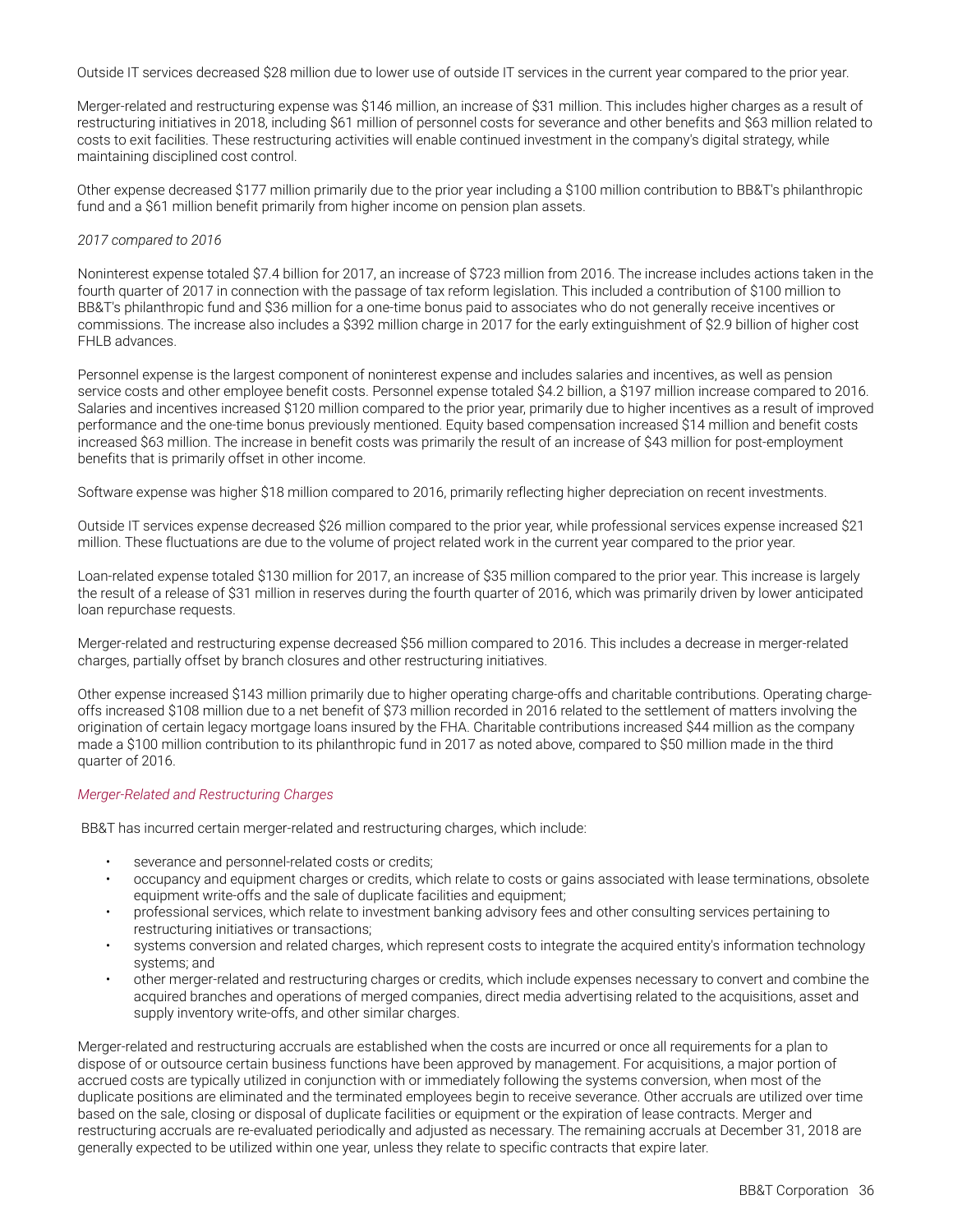The following table presents a summary of merger-related and restructuring charges and the related accruals:

| (Dollars in millions)                | Accrual at<br>Jan 1, 2017 |    | <b>Expense</b> | <b>Utilized</b> | Accrual at<br>Dec 31, 2017 | <b>Expense</b> | <b>Utilized</b> | Accrual at<br>Dec 31, 2018 |    |
|--------------------------------------|---------------------------|----|----------------|-----------------|----------------------------|----------------|-----------------|----------------------------|----|
| Severance and personnel-related      |                           | 25 | 40             | (51) \$         | 14                         | 61             | (32)            |                            | 43 |
| Occupancy and equipment              |                           |    | 43             | (44)            | 20                         | 63             | (60)            |                            | 23 |
| Professional services                |                           |    |                | (3)             |                            | 4              | (3)             |                            |    |
| Systems conversion and related costs |                           |    | 26             | $^{\prime}27)$  |                            |                | (5)             |                            |    |
| Other adjustments                    |                           |    | 4              | (5)             |                            | 13             | (13)            |                            |    |
| Total                                |                           | 49 | -15            | 30)             | 34                         | -46            | 13)             |                            | 67 |

#### **Table 7: Merger-Related and Restructuring Accrual Activity**

The 2018 costs primarily reflect higher charges as a result of restructuring initiatives, including costs for severance and other benefits and costs related to exiting facilities, while the 2017 costs primarily reflect branch closures and other restructuring initiatives.

### *Provision for Income Taxes*

BB&T's provision for income taxes totaled \$803 million, \$911 million and \$1.1 billion for 2018, 2017 and 2016, respectively. BB&T's effective tax rates for the years ended 2018, 2017 and 2016 were 19.8%, 27.4% and 30.2%, respectively. BB&T has extended credit to and invested in the obligations of states and municipalities and their agencies and has made other investments and loans that produce tax-exempt income. The income generated from these investments, together with certain other transactions that have favorable tax treatment, have reduced BB&T's overall effective tax rate from the statutory rate in all periods presented. The lower effective tax rate for 2018 was due to the impact of tax reform legislation. The lower effective tax rate for 2017 was due to a net tax benefit of \$43 million related to the impact of tax reform.

Refer to the "Note 11. Income Taxes" for a reconciliation of the effective tax rate to the statutory tax rate and a discussion of uncertain tax positions and other tax matters.

#### *Segment Results*

See "Note 19. Operating Segments" for additional disclosures related to BB&T's operating segments, the internal accounting and reporting practices used to manage these segments and financial disclosures for these segments. Fluctuations in noninterest income and noninterest expense incurred directly by the segments are more fully discussed in the "Noninterest Income" and "Noninterest Expense" sections above.

#### **Table 8: Net Income by Reportable Segment**

|                                                      |       |       |       | % Change         |                  |
|------------------------------------------------------|-------|-------|-------|------------------|------------------|
| Year Ended December 31,<br>(Dollars in millions)     | 2018  | 2017  | 2016  | 2018 vs.<br>2017 | 2017 vs.<br>2016 |
| <b>Community Banking Retail and Consumer Finance</b> | .484  | .093  | 1.122 | 35.8%            | (2.6)%           |
| Community Banking Commercial                         | 1.188 | 832   | 722   | 42.8             | 15.2             |
| <b>Financial Services and Commercial Finance</b>     | 593   | 491   | 376   | 20.8             | 30.6             |
| Insurance Holdings                                   | 255   | 161   | 166   | 58.4             | (3.0)            |
| Other, Treasury & Corporate                          | (263) | (162) | 56    | 62.3             | <b>NM</b>        |
| <b>BB&amp;T Corporation</b>                          | 3.257 | 2.415 | 2.442 | 34.9             | (1.1)            |

*2018 compared to 2017*

#### *Community Banking Retail and Consumer Finance*

CB-Retail had 1,879 banking offices at December 31, 2018, a decrease of 170 offices compared to December 31, 2017. The decrease in offices was primarily driven by the consolidation of nearby financial centers and the closure of certain lower volume branches.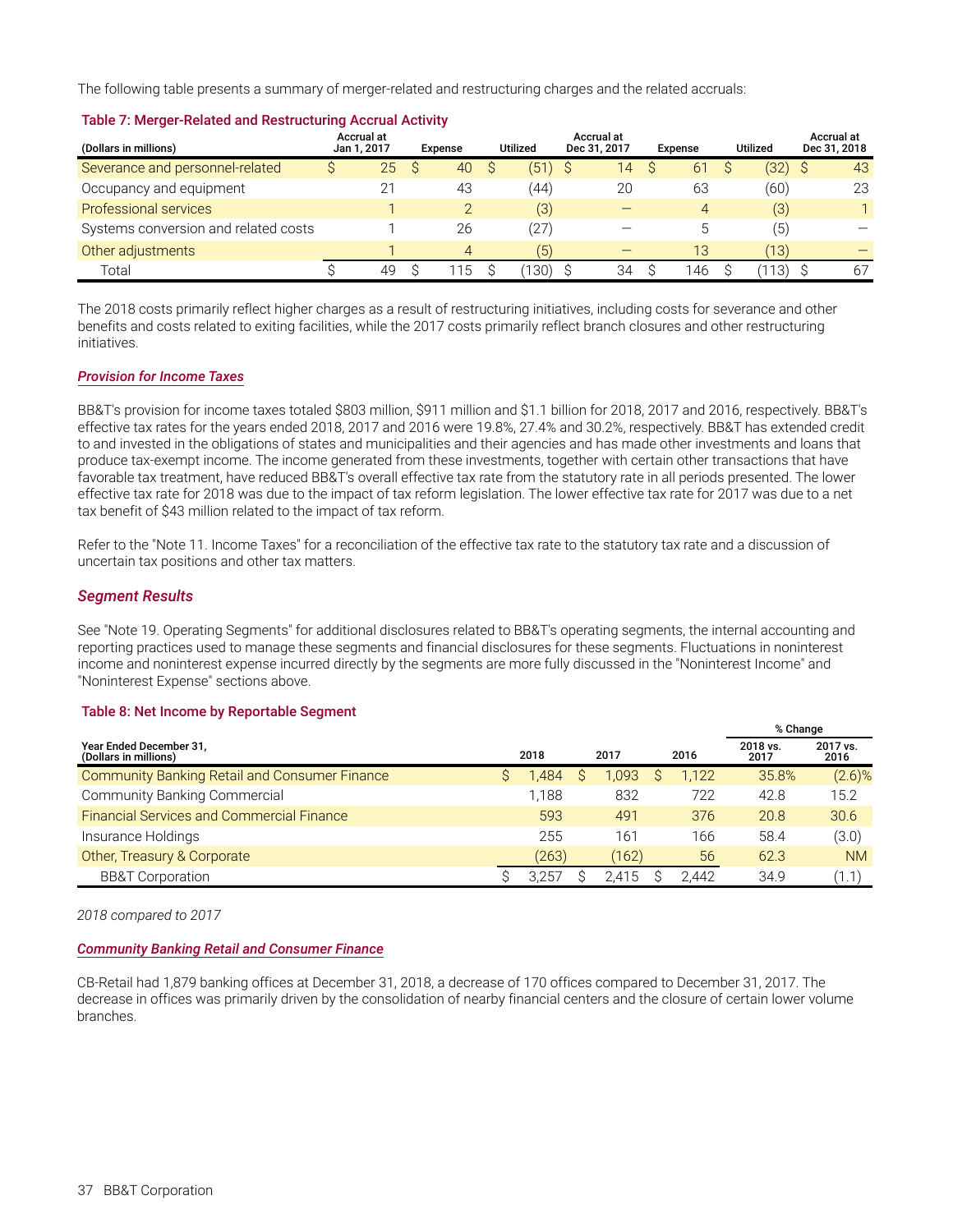CB-Retail net income was \$1.5 billion in 2018, an increase of \$391 million, or 35.8%, compared to 2017. Segment net interest income increased \$170 million primarily due to higher funding spreads on deposits and an improvement in loan mix, partially offset by lower credit spreads on loans. Noninterest income decreased primarily due to a decline in mortgage banking income driven by lower gain-on-sale margins and retaining more production on the balance sheet. This decline was partially offset by an increase in bankcard fees and merchant discounts, service charges on deposits and checkcard fees. Noninterest expense decreased \$70 million primarily due to declines in personnel expense, loan-related expense and occupancy and equipment expense, partially offset by an increase in merger-related and restructuring charges. The provision for income taxes decreased \$167 million due to the lower federal tax rate compared to the earlier period.

CB-Retail average loans and leases HFI were flat compared to the earlier period. Average indirect retail loans fell \$721 million, or 4.0%, and average direct retail loans decreased \$323 million, or 2.7%, while average residential mortgage loans increased \$790 million, or 2.7%, and average revolving credit increased \$250 million, or 9.4%.

CB-Retail average total deposits were essentially flat compared to the earlier period. Average interest checking decreased \$583 million, or 3.6%, and average time deposits decreased \$495 million, or 4.3%, while average noninterest-bearing deposits increased \$1.1 billion, or 6.8%.

### *Community Banking Commercial*

CB-Commercial net income was \$1.2 billion for 2018, an increase of \$356 million, or 42.8%, compared to 2017. Segment net interest income increased \$121 million driven primarily by higher funding spreads and average loan growth, partially offset by lower credit spreads on loans. The allocated provision for credit losses increased \$44 million primarily due to an increase in incurred loss estimates and loan growth. Noninterest expense decreased \$170 million driven primarily by a decline in allocated corporate expenses and lower personnel expense, primarily due to a third quarter of 2017 change in approach for allocating capitalized loan origination costs. In addition, there were declines in occupancy and equipment expense and operating charge-offs. The provision for income taxes decreased \$99 million compared to the earlier period due to the lower federal tax rate.

CB-Commercial average loans and leases HFI increased \$1.1 billion, or 2.0%, compared to the earlier period. Average commercial real estate loans increased \$611 million, or 3.2%, and average commercial and industrial loans increased \$581 million, or 1.8%.

CB-Commercial average total deposits decreased \$97 million, or 0.2%, compared to the earlier period. Average interest checking declined \$502 million, or 5.5%, while average money market and savings increased \$282 million, or 1.9%, and average noninterestbearing deposits increased \$174 million, or 0.5%.

#### *Financial Services and Commercial Finance*

FS&CF net income was \$593 million for 2018, an increase of \$102 million, or 20.8%, compared to 2017. Segment net interest income increased \$63 million due to higher funding spreads and average loan growth, partially offset by lower credit spreads on loans and a decline in average total deposits. Noninterest income increased \$54 million due to higher investment banking and brokerage fees and commissions driven by improved managed account fees and investment banking income. The allocated provision for credit losses increased primarily due to moderating improvement in incurred loss estimates, and an increase in net charge-offs and loan growth. Noninterest expense increased \$69 million due to higher performance-based incentive expense, an increase in professional services and higher merger-related and restructuring charges. The provision for income taxes decreased \$70 million due to the lower federal tax rate.

FS&CF average loans and leases HFI increased \$1.9 billion, or 7.4%, compared to the earlier period. Average loans and leases HFI for Corporate Banking, Governmental Finance and Equipment Finance increased \$763 million, \$312 million and \$298 million, respectively.

FS&CF average total deposits decreased \$1.5 billion, or 5.2%, compared to the earlier period. Average money market and savings, interest checking and noninterest bearing deposits fell \$1.2 billion, \$278 million and \$159 million, respectively. Corporate Banking's average transaction account deposits fell \$407 million, or 20.7%, while BB&T Wealth grew transaction account balances by \$126 million, or 2.7%.

Client invested assets totaled \$159.6 billion as of December 31, 2018, a decrease of \$731 million, or 0.5%, compared to 2017.

#### *Insurance Holdings*

IH net income was \$255 million for 2018, an increase of \$94 million, or 58.4%, compared to 2017. Noninterest income increased \$94 million due to the acquisition of Regions Insurance, which contributed \$67 million, and organic growth. Noninterest expense increased \$24 million due to the acquisition of Regions Insurance. The provision for income taxes decreased compared to the earlier period due to the lower federal tax rate.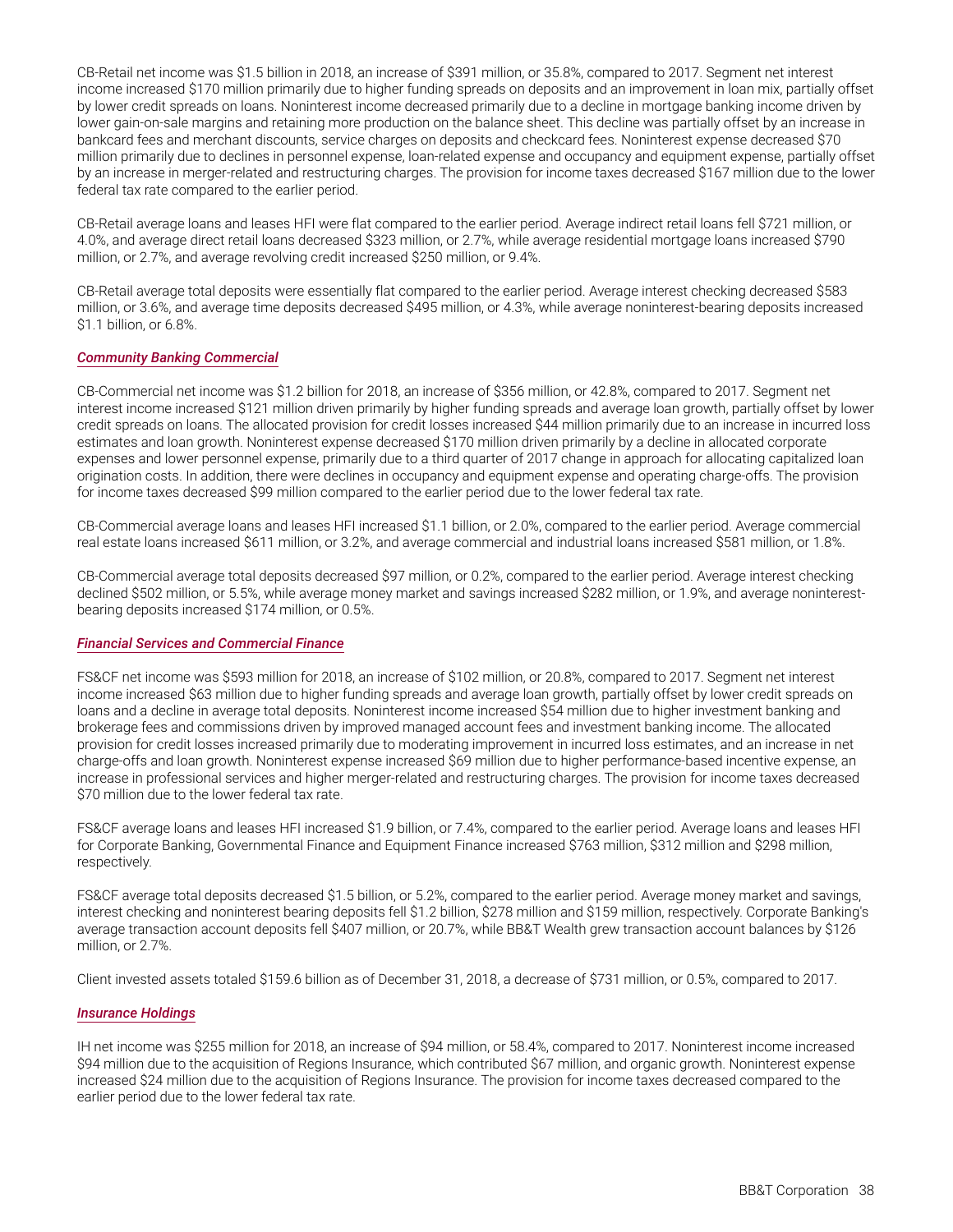#### *Other, Treasury & Corporate*

OT&C generated a net loss of \$263 million for 2018, compared to a net loss of \$162 million for 2017. Segment net interest income decreased \$217 million primarily due to an increase in the rates and average balances for long-term debt and short-term borrowings, partially offset by an increase in the yield for securities. Noninterest income decreased \$50 million primarily due to lower income related to assets for certain post-employment benefits. The allocated provision for credit losses decreased \$41 million primarily due to a decline in the provision for unfunded lending commitments. Noninterest expense decreased \$365 million due to a \$392 million loss on the early extinguishment of debt in the earlier period and a \$100 million charitable contribution in the earlier period to BB&T's philanthropic fund. These decreases were partially offset by a decline in corporate expenses allocated to other operating segments and an increase in personnel expense due to a third quarter of 2017 change in approach for allocating capitalized loan origination costs, partially offset by lower expense related to assets for certain post-employment benefits. The benefit for income taxes decreased \$240 million primarily due to a decline in pre-tax loss, a lower federal tax rate, lower excess tax benefits from equity-based compensation and a net tax benefit of \$43 million in the earlier year related to the impact of tax reform.

#### *2017 compared to 2016*

#### *Community Banking Retail and Consumer Finance*

CB-Retail had 2,049 banking offices at December 31, 2017, a decrease of 147 offices compared to the prior year. The decrease in offices was primarily driven by the consolidation of nearby financial centers and the closure of certain lower volume branches.

CB-Retail net income was \$1.1 billion in 2017, a decrease of \$29 million, or 2.6%, compared to 2016. Segment net interest income increased \$158 million, primarily due to the National Penn acquisition, deposit growth and higher funding spreads on deposits, partially offset by lower credit spreads on loans. Noninterest income increased \$50 million, primarily due to higher bankcard fees and merchant discounts, service charges on deposits, and checkcard fees, partially offset by a decline in mortgage banking income due to a decrease in net MSR income. The allocated provision for credit losses increased \$27 million primarily due to higher net charge-offs, partially offset by a decline in incurred loss estimates. Noninterest expense increased \$244 million, driven by a net benefit of \$73 million in 2016 related to the settlement of certain legacy mortgage matters involving the origination of mortgage loans insured by the FHA, the release of \$31 million in mortgage repurchase reserves in 2016, and increases in personnel expense, allocated corporate expenses, and occupancy and equipment expense.

CB-Retail average loans and leases HFI increased \$413 million, or 0.6% compared to the prior year. Average indirect retail loans increased \$768 million, or 4.5%, and average direct loans increased \$391 million, or 3.4%. Partially offsetting these increases was average residential mortgage loans, which decreased \$761 million, or 2.5%.

CB-Retail average total deposits increased \$2.6 billion, or 3.5%, compared to the prior year. Average money market and savings increased \$2.0 billion, or 5.9%, average noninterest-bearing deposits increased \$1.7 billion, or 12.4%, and average interest checking increased \$730 million, or 4.7%. These increases were partially offset by a decrease in average time deposits of \$1.8 billion, or 13.3%.

#### *Community Banking Commercial*

CB-Commercial net income was \$832 million in 2017, an increase of \$110 million, or 15.2%, compared to 2016. Segment net interest income increased \$112 million, primarily due to the National Penn acquisition, loan and deposit growth and higher funding spreads on deposits, partially offset by lower credit spreads on loans. Noninterest income increased \$30 million, primarily due to higher service charges on deposits. The allocated provision for credit losses increased \$109 million, primarily due to a decline in the rate of improvement in credit trends and loan growth. Noninterest expense decreased \$124 million, primarily due to lower personnel expense driven by a change in the allocation approach for capitalized loan origination costs in the current year as well as a decline in salaries expense and employee benefits expense.

CB-Commercial average loans and leases HFI increased \$2.4 billion, or 4.9%, partially driven by acquisition activity.

CB-Commercial average total deposits increased \$2.3 billion, or 4.1%, compared to the prior year due to an increase in noninterestbearing deposits.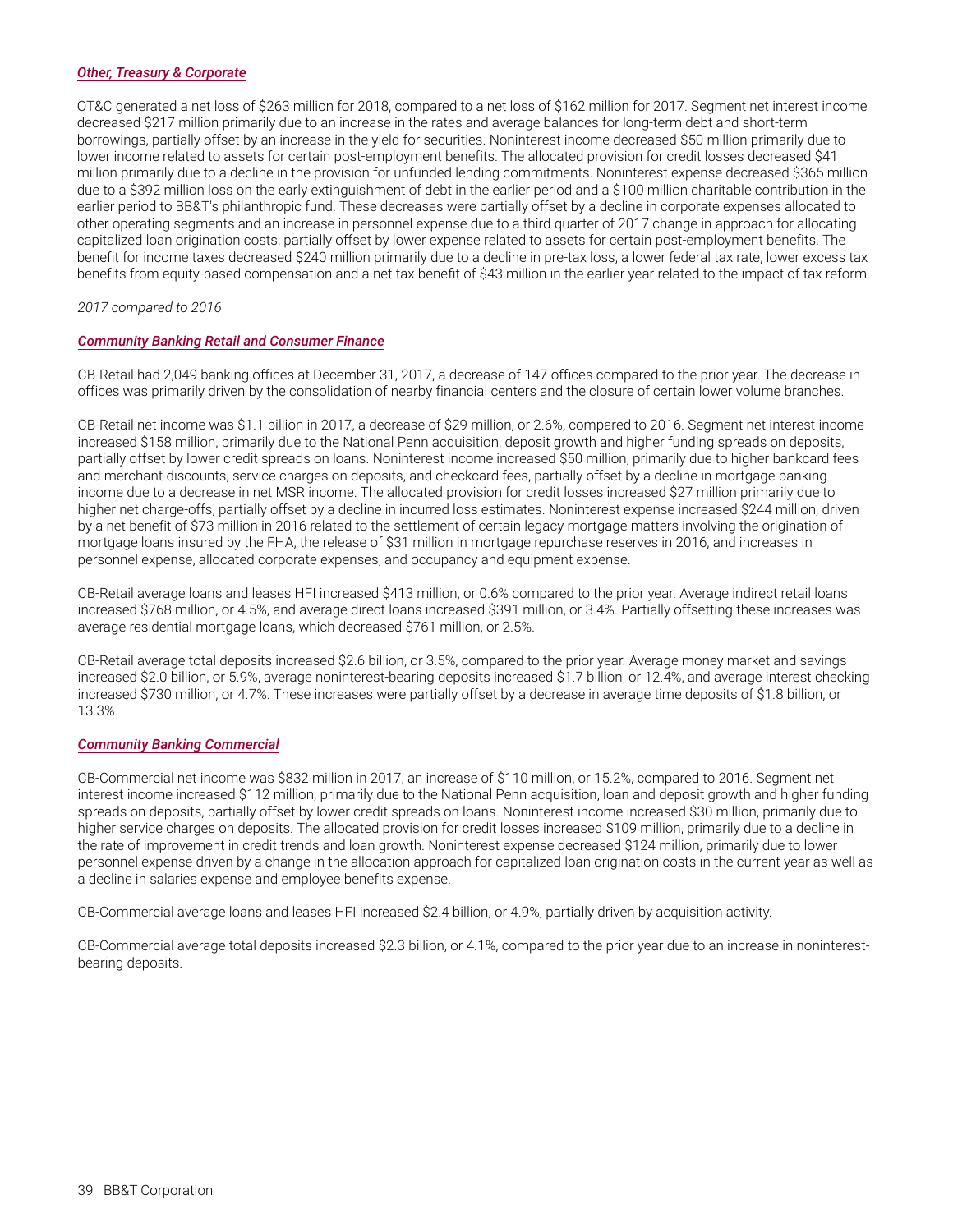#### *Financial Services and Commercial Finance*

FS&CF net income was \$491 million in 2017, an increase of \$115 million, or 30.6%, compared to 2016. Segment net interest income increased \$57 million, primarily driven by higher funding spreads on deposits and average loan growth, partially offset by a decline in credit spreads on loans. Noninterest income increased \$33 million, primarily driven by higher trust and investment advisory revenues, operating lease income, commercial loan fees, investment banking and brokerage fees and commissions, and service charges on deposits, partially offset by lower commercial mortgage banking income. The allocated provision for credit losses decreased \$143 million, primarily due to a decrease in reserves in the current period related to energy lending exposures, a decline in incurred loss estimates and lower net charge-offs. Noninterest expense increased \$49 million, primarily due to higher allocated corporate expenses and personnel expense, partially offset by a decline in merger-related and restructuring charges.

FS&CF continued to generate solid loan growth through expanded lending strategies, with Corporate Banking's average loans HFI increasing \$743 million, or 5.3%, compared to 2016, while BB&T Wealth's average loans HFI increased \$205 million, or 13.8%. Corporate Banking's average transaction account deposits fell \$112 million, or 5.4%, while BB&T Wealth grew transaction account balances by \$760 million, or 19.8%. Client invested assets totaled \$160.3 billion as of December 31, 2017, an increase of \$16.6 billion, or 11.6%, compared to 2016. Average loans HFI at Grandbridge increased \$200 million, or 15.6%, compared to 2016 and increased 15.5% and 9.1%, respectively, for Equipment Finance and Governmental Finance.

#### *Insurance Holdings*

IH net income was \$161 million in 2017, a decrease of \$5 million, or 3.0%, compared to 2016. Noninterest income increased \$46 million, which reflects the acquisition of Swett and Crawford in April 2016 and higher property and casualty insurance commissions, as well as higher life insurance commissions and employee benefit commissions. Noninterest expense increased \$66 million, primarily driven by higher personnel expense and allocated corporate expenses, both of which are primarily attributable to the Swett and Crawford acquisition.

#### *Other, Treasury and Corporate*

OT&C net loss was \$162 million in 2017, compared to net income of \$56 million in 2016. Segment net interest income decreased \$123 million, primarily due to the inclusion of National Penn results for a portion of the earlier period, a decline in average PCI loans and an increase in short-term borrowings, partially offset by an increase in average securities. Noninterest income increased \$151 million, primarily driven by a \$142 million improvement in FDIC loss share income as a result of terminating the loss share agreements in the third quarter of 2016. Also, there were increases in income related to assets for certain post-employment benefits and income from SBIC private equity investments, partially offset by securities gains recognized in the earlier period. The allocated provision for credit losses decreased \$19 million, primarily due to credit losses for PCI loans. Noninterest expense increased \$488 million, primarily due to the first quarter 2017 loss of \$392 million on the early extinguishment of higher-cost FHLB advances, as well as higher personnel expense driven by a change in allocation approach for capitalized loan origination costs and higher expense related to assets for certain post-employment benefits. Additionally, 2017 included a \$100 million charitable contribution made to BB&T's philanthropic fund compared to a \$50 million charitable contribution in 2016. Other increases to noninterest expense include professional services and software expense, partially offset by an increase in allocated corporate expenses that were allocated to other operating segments, lower merger-related and restructuring charges, and a decline in outside IT services. The benefit for income taxes increased \$223 million as the first quarter of 2017 included \$35 million of excess tax benefits from equity-based compensation plans and the fourth quarter of 2017 included a net tax benefit of \$43 million due to the impact of tax reform.

### *Analysis of Financial Condition*

#### *Investment Activities*

BB&T's board-approved investment policy is carried out by the MRLCC, which meets regularly to review the economic environment and establish investment strategies. The MRLCC also has much broader responsibilities, which are discussed in the "Market Risk Management" section in "Management's Discussion and Analysis of Financial Condition and Results of Operations."

Investment strategies are reviewed by the MRLCC based on the interest rate environment, balance sheet mix, actual and anticipated loan demand, funding opportunities and the overall interest rate sensitivity of the Company. In general, the goals of the investment portfolio are: (i) to provide a sufficient margin of liquid assets to meet unanticipated deposit and loan fluctuations and overall funds management objectives; (ii) to provide eligible securities to secure public funds, trust deposits as prescribed by law and other borrowings; and (iii) to earn an optimal return on funds invested commensurate with meeting the requirements of (i) and (ii) and consistent with our risk appetite.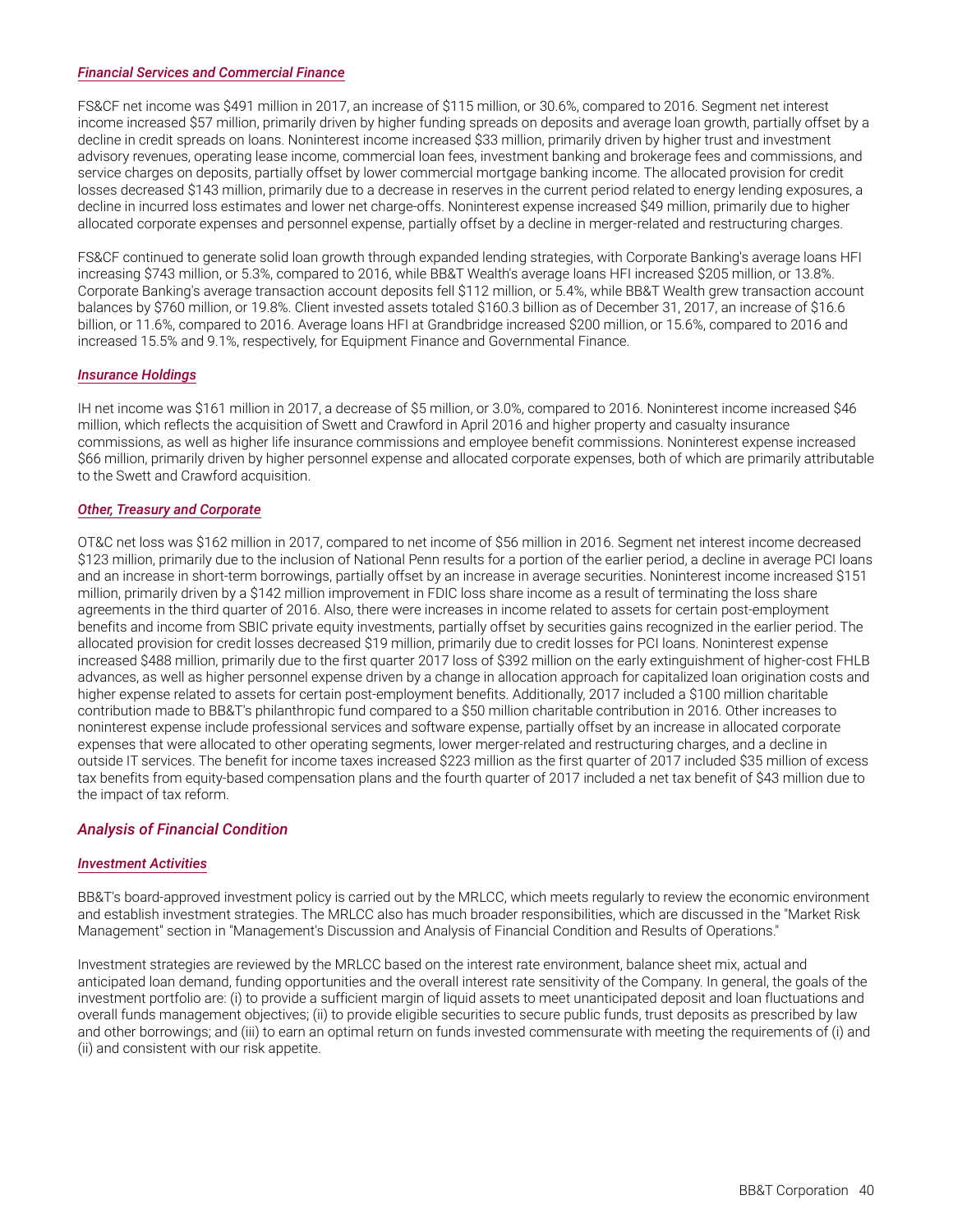Branch Bank invests in securities allowable under bank regulations. These securities may include obligations of the U.S. Treasury, U.S. government agencies, GSEs (including MBS), bank eligible obligations of any state or political subdivision, non-agency MBS, structured notes, bank eligible corporate obligations (including corporate debentures), commercial paper, negotiable CDs, bankers acceptances, mutual funds and limited types of equity securities. Branch Bank also may deal in securities subject to the provisions of the Gramm-Leach-Bliley Act. BB&T's full-service brokerage and investment banking subsidiary engages in the underwriting, trading and sales of equity and debt securities subject to the risk management policies of the Company.

### **Table 9: Composition of Securities Portfolio**

| December 31,<br>(Dollars in millions) | 2018        |    | 2017   |    | 2016   |
|---------------------------------------|-------------|----|--------|----|--------|
| AFS securities (at fair value):       |             |    |        |    |        |
| U.S. Treasury                         | \$<br>3,441 | S. | 2,291  | Ŝ. | 2,587  |
| <b>GSE</b>                            | 200         |    | 179    |    | 180    |
| <b>Agency MBS</b>                     | 20,155      |    | 20,101 |    | 21,264 |
| States and political subdivisions     | 701         |    | 1,392  |    | 2,205  |
| Non-agency MBS                        | 505         |    | 576    |    | 679    |
| Other                                 | 36          |    | 8      |    | 11     |
| <b>Total AFS securities</b>           | 25,038      |    | 24,547 |    | 26,926 |
| HTM securities (at amortized cost):   |             |    |        |    |        |
| U.S. Treasury                         | 1.099       |    | 1.098  |    | 1,098  |
| <b>GSE</b>                            | 2,199       |    | 2,198  |    | 2,197  |
| <b>Agency MBS</b>                     | 17,248      |    | 19,660 |    | 13,225 |
| States and political subdivisions     | 5           |    | 28     |    | 110    |
| Other                                 |             |    | 43     |    | 50     |
| Total HTM securities                  | 20,552      |    | 23,027 |    | 16,680 |
| <b>Total securities</b>               | 45,590      |    | 47,574 | S. | 43,606 |

The securities portfolio totaled \$45.6 billion at December 31, 2018, compared to \$47.6 billion at December 31, 2017, primarily driven by a \$2.4 billion decrease in agency MBS and a \$714 million decrease in securities issued by state and political subdivisions, partially offset by a \$1.2 billion increase in U.S. Treasury securities.

As of December 31, 2018, approximately 6.5% of the securities portfolio was variable rate, compared to 5.8% as of December 31, 2017. The effective duration of the securities portfolio was 4.8 years at December 31, 2018, compared to 4.7 years at December 31, 2017. The duration of the securities portfolio excludes certain non-agency MBS.

U.S. Treasury, GSE and Agency MBS represented 97.3% of the total securities portfolio as of December 31, 2018, compared to 95.7% as of prior year end.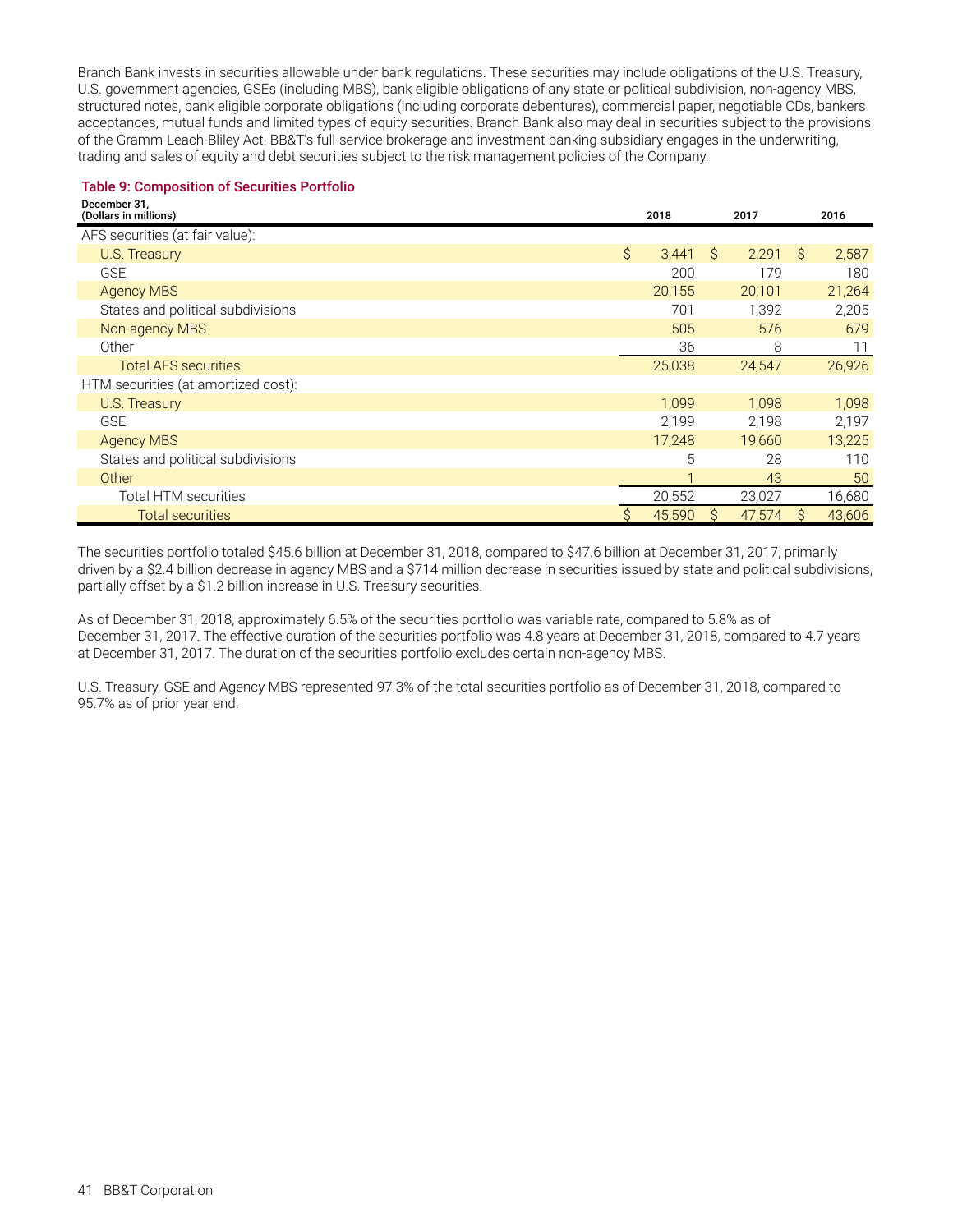The following table presents the securities portfolio at December 31, 2018, segregated by major category with ranges of maturities and average yields disclosed:

### **Table 10: Securities Yields By Major Category and Maturity**

|                                            |           | <b>AFS</b>                      |                               |                               | <b>HTM</b>     |                               |
|--------------------------------------------|-----------|---------------------------------|-------------------------------|-------------------------------|----------------|-------------------------------|
| December 31, 2018<br>(Dollars in millions) |           | <b>Fair Value</b>               | <b>Effective Yield</b><br>(1) | Amortized<br>Cost             |                | <b>Effective Yield</b><br>(1) |
| U.S. Treasury:                             |           |                                 |                               |                               |                |                               |
| Within one year                            | \$        | 408                             | $1.95%$ \$                    |                               |                | $-$ %                         |
| One to five years                          |           | 2,329                           | 1.98                          | 1,099                         |                | 2.30                          |
| Five to ten years                          |           | 704                             | 2.95                          |                               |                |                               |
| Total                                      |           | 3,441                           | 2.18                          | 1,099                         |                | 2.30                          |
| GSE:                                       |           |                                 |                               |                               |                |                               |
| One to five years                          |           | 115                             | 1.50                          | 2,189                         |                | 2.29                          |
| Five to ten years                          |           | 50                              | 1.68                          |                               | 10             | 2.47                          |
| After ten years                            |           | 35                              | 3.11                          |                               |                |                               |
| Total                                      |           | 200                             | 1.82                          | 2,199                         |                | 2.29                          |
| Agency MBS: (2)                            |           |                                 |                               |                               |                |                               |
| One to five years                          |           | $\overline{4}$                  | 2.96                          |                               |                |                               |
| Five to ten years                          |           | 20                              | 2.89                          |                               | 615            | 2.43                          |
| After ten years                            |           | 20,131                          | 2.41                          | 16,633                        |                | 3.00                          |
| Total                                      |           | 20,155                          | 2.41                          | 17,248                        |                | 2.83                          |
| States and political subdivisions:         |           |                                 |                               |                               |                |                               |
| Within one year                            |           | 16                              | 4.81                          |                               |                |                               |
| One to five years                          |           | 139                             | 3.34                          |                               | $\overline{2}$ | 1.67                          |
| Five to ten years                          |           | 269                             | 3.74                          |                               | $\mathbf{2}$   | 3.59                          |
| After ten years                            |           | 277                             | 4.55                          |                               | 1              | 1.26                          |
| Total                                      |           | 701                             | 4.01                          |                               | $\overline{5}$ | 2.60                          |
| Non-agency MBS: (2)                        |           |                                 |                               |                               |                |                               |
| After ten years                            |           | 505                             | 12.82                         |                               |                |                               |
| Other:                                     |           |                                 |                               |                               |                |                               |
| Within one year                            |           | $\overbrace{\phantom{1232211}}$ |                               |                               | 1              | 2.03                          |
| After ten years                            |           | 36                              | 4.25                          |                               |                |                               |
| Total                                      |           | 36                              | 4.25                          |                               |                | 2.03                          |
| <b>Total securities</b>                    | $\hat{S}$ | 25,038                          | 2.63                          | $\hat{\mathcal{S}}$<br>20,552 |                | 2.75                          |

(1) Yields represent interest computed using the effective interest method on a TE basis using marginal income tax rates and the amortized cost of the securities.

(2) For purposes of the maturity table, MBS, which are not due at a single maturity date, have been included in maturity groupings based on the contractual maturity. The expected life of MBS will differ from contractual maturities because borrowers may have the right to call or prepay the underlying mortgage loans.

### *Lending Activities*

The primary goal of the BB&T lending function is to help clients achieve their financial goals by providing quality loan products that are fair to the client and profitable to the Company. Management believes that this purpose can best be accomplished by building strong, profitable client relationships over time, with BB&T becoming an important contributor to the prosperity and well-being of its clients. In addition to the importance placed on client knowledge and continuous involvement with clients, BB&T's lending process incorporates the standards of a consistent company-wide credit culture and an in-depth local market knowledge. Furthermore, the Company employs strict underwriting criteria governing the degree of assumed risk and the diversity of the loan portfolio in terms of type, industry and geographical concentration. In this context, BB&T strives to meet the credit needs of clients in its markets while pursuing a balanced strategy of loan profitability, loan growth and loan quality.

BB&T lends to a diverse customer base that is geographically dispersed, substantially within BB&T's branch network in the Southeastern and Mid-Atlantic United States, to mitigate concentration risk arising from local and regional economic downturns. International loans were immaterial as of December 31, 2018 and 2017. Refer to the "Risk Management" section for a discussion of each of the loan portfolios and the credit risk management policies used to manage the portfolios.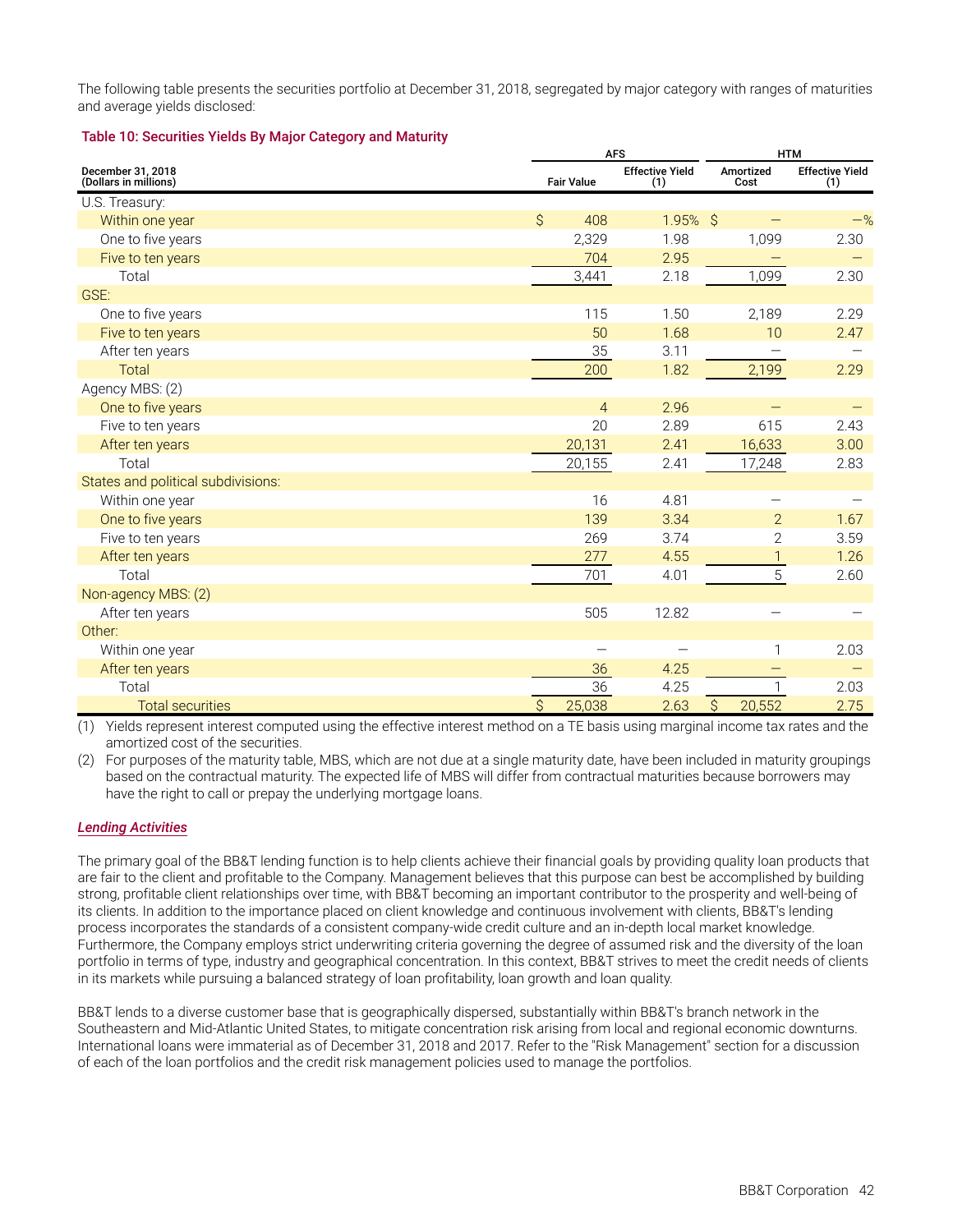The following table summarizes the loan portfolio:

| Table 11: Composition of Loans and Leases as of Period End |  |
|------------------------------------------------------------|--|
|------------------------------------------------------------|--|

| December 31,<br>(Dollars in millions) |    | 2018    |   | 2017    |   | 2016    |    | 2015    |    | 2014    |
|---------------------------------------|----|---------|---|---------|---|---------|----|---------|----|---------|
| Commercial:                           |    |         |   |         |   |         |    |         |    |         |
| Commercial and industrial             | Ŝ. | 61,935  | S | 59.153  | Ŝ | 57.739  | Ŝ. | 53.746  | Ŝ. | 46,110  |
| <b>CRE</b>                            |    | 21.060  |   | 21.263  |   | 19.764  |    | 18,312  |    | 14.128  |
| Lease financing                       |    | 2,018   |   | 1.911   |   | 1.677   |    | 1,535   |    | 1,119   |
| Retail:                               |    |         |   |         |   |         |    |         |    |         |
| Residential mortgage                  |    | 31.393  |   | 28.725  |   | 29.921  |    | 30,533  |    | 31,090  |
| Direct                                |    | 11.584  |   | 11,891  |   | 12.092  |    | 11.140  |    | 8,146   |
| Indirect                              |    | 17.425  |   | 17,235  |   | 18,564  |    | 17,053  |    | 15,616  |
| Revolving credit                      |    | 3,132   |   | 2,872   |   | 2,655   |    | 2,510   |    | 2,460   |
| <b>PCI</b>                            |    | 466     |   | 651     |   | 910     |    | 1.122   |    | 1,215   |
| Total loans and leases HFI            |    | 149.013 |   | 143.701 |   | 143.322 |    | 135.951 |    | 119,884 |
| <b>LHFS</b>                           |    | 988     |   | 1.099   |   | 1.716   |    | 1,035   |    | 1,423   |
| Total loans and leases                |    | 50.001  |   | 144.800 |   | 145,038 |    | 136.986 |    | 121,307 |

Loans and leases HFI were \$149.0 billion at December 31, 2018, an increase of \$5.3 billion compared to the prior year.

Commercial and industrial loans were up \$2.8 billion due to strong growth in corporate banking loans, while CRE loans were down \$203 million.

Residential mortgage loans increased \$2.7 billion, primarily due to the retention of a portion of the conforming mortgage production.

Indirect loans were up \$190 million, primarily due to growth in power sports and other recreational lending.

The PCI loan portfolio, which totaled \$466 million at December 31, 2018, continued to run off during the year.

Scheduled repayments are reported in the maturity category in which the payment is due. Determinations of maturities are based on contractual terms. BB&T's credit policy typically does not permit automatic renewal of loans. At the scheduled maturity date (including balloon payment date), the customer generally must request a new loan to replace the matured loan and execute either a new note or note modification with rate, terms and conditions negotiated at that time.

#### **Table 12: Commercial Loan Maturities and Interest Sensitivity**

| December 31, 2018<br>(Dollars in millions) | 1 Year or Less |    | Over 1 to 5<br>Years |    | <b>After 5 Years</b> |    | Total  |
|--------------------------------------------|----------------|----|----------------------|----|----------------------|----|--------|
| Fixed rate:                                |                |    |                      |    |                      |    |        |
| Commercial and industrial                  | \$<br>3,344    | -S | 7,551                | Ŝ. | 9,454                | S. | 20,349 |
| <b>CRE</b>                                 | 405            |    | 2,552                |    | 2,257                |    | 5,214  |
| Lease financing                            | 92             |    | 1,239                |    | 582                  |    | 1,913  |
| Total fixed rate                           | 3,841          |    | 11,342               |    | 12,293               |    | 27,476 |
| Variable rate:                             |                |    |                      |    |                      |    |        |
| Commercial and industrial                  | 9.571          |    | 21.424               |    | 10.591               |    | 41,586 |
| CRE.                                       | 2,231          |    | 9,203                |    | 4.412                |    | 15,846 |
| Lease financing                            |                |    | 59                   |    | 45                   |    | 105    |
| Total variable rate                        | 11,803         |    | 30,686               |    | 15,048               |    | 57,537 |
| Total commercial loans and leases          | 15,644         |    | 42,028               |    | 27,341               |    | 85,013 |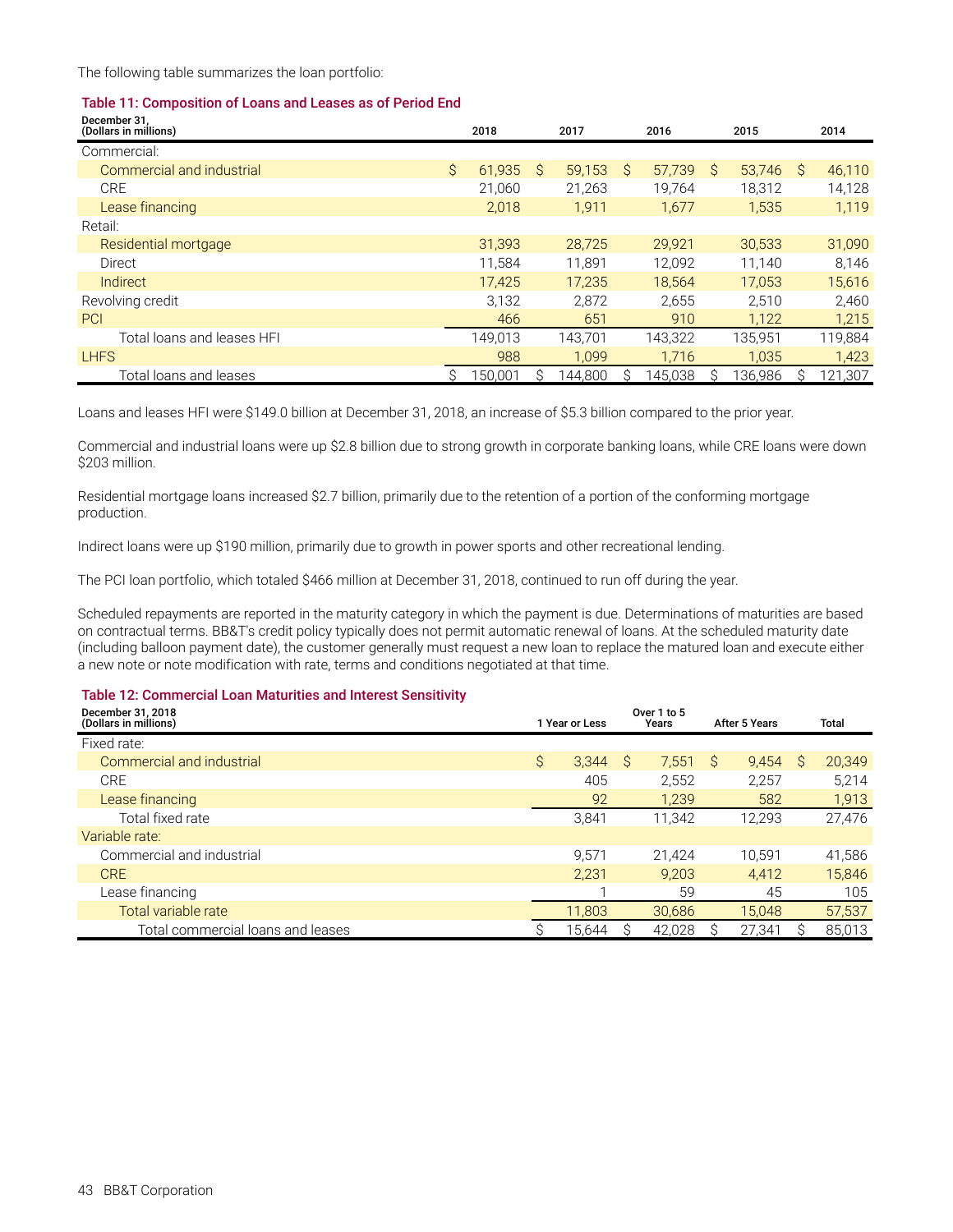The following table presents loans with variable interest rates:

#### **Table 13: Variable Rate Loans (Excluding PCI and LHFS)**

| Commercial:<br>\$<br>Commercial and industrial<br>4.02%<br>41,586<br>4.2 yrs<br>15,846<br><b>CRE</b><br>4.85<br>3.9<br>Lease financing<br>105<br>5.5<br>3.98<br>Retail:<br>4,451<br>24.0<br>Residential mortgage<br>3.90<br>8,464<br>7.7<br>Direct<br>5.41<br>12 | December 31, 2018<br>(Dollars in millions) | Outstanding<br><b>Balance</b> | Wtd. Avg.<br>Contractual<br>Rate | Wtd. Avg.<br>Remaining<br>Term $(1)$ |
|------------------------------------------------------------------------------------------------------------------------------------------------------------------------------------------------------------------------------------------------------------------|--------------------------------------------|-------------------------------|----------------------------------|--------------------------------------|
|                                                                                                                                                                                                                                                                  |                                            |                               |                                  |                                      |
|                                                                                                                                                                                                                                                                  |                                            |                               |                                  |                                      |
|                                                                                                                                                                                                                                                                  |                                            |                               |                                  |                                      |
|                                                                                                                                                                                                                                                                  |                                            |                               |                                  |                                      |
|                                                                                                                                                                                                                                                                  |                                            |                               |                                  |                                      |
|                                                                                                                                                                                                                                                                  |                                            |                               |                                  |                                      |
|                                                                                                                                                                                                                                                                  |                                            |                               |                                  |                                      |
|                                                                                                                                                                                                                                                                  | Indirect                                   |                               | 5.04                             | <b>NM</b>                            |
| 2,870<br>11.79<br><b>NM</b><br>Revolving credit                                                                                                                                                                                                                  |                                            |                               |                                  |                                      |

(1) Commercial and industrial loans and direct loans totaling \$2.3 billion and \$127 million, respectively, have been excluded from the weighted average remaining term because they are callable on demand.

Certain residential mortgage loans have an initial period where the borrower is only required to pay the periodic interest. After the interest-only period, the loan will require the payment of both interest and principal over the remaining term. The outstanding balances of residential mortgage loans in the interest-only phase were approximately \$64 million and \$126 million at December 31, 2018 and December 31, 2017, respectively. At December 31, 2018, approximately 95.9% of the interest-only balances will begin amortizing within the next three years compared to 95.0% at December 31, 2017.

Home equity lines, which are a component of the direct retail portfolio, generally require interest-only payments during the first 15 years after origination. After this initial period, the outstanding balance begins amortizing and requires the payment of both interest and principal. At December 31, 2018, the direct retail lending portfolio includes \$7.2 billion of variable rate home equity lines and \$1.1 billion of variable rate other lines of credit. Approximately \$5.7 billion of the variable rate home equity lines is currently in the interest-only phase and approximately 10.3% of these balances will begin amortizing within the next three years. Approximately \$949 million of the outstanding balance of variable rate other lines of credit is in the interest-only phase and 15.9% of these balances will begin amortizing within the next three years. Variable rate home equity lines and other lines of credit typically reset on a monthly basis.

The following table presents the most recent composition of average loans and leases:

### **Table 14: Composition of Average Loans and Leases**

| For the Three Months Ended<br>(Dollars in millions) |              | Dec 31, 2018 |   | Sep 30, 2018 |   | Jun 30, 2018 |    | Mar 31, 2018 |   | Dec 31, 2017 |
|-----------------------------------------------------|--------------|--------------|---|--------------|---|--------------|----|--------------|---|--------------|
| Commercial:                                         |              |              |   |              |   |              |    |              |   |              |
| Commercial and industrial                           | $\mathsf{S}$ | 60.553       | Ŝ | 59,900       | S | 59,548       | S. | 58,627       | Ŝ | 58,478       |
| CRE                                                 |              | 21.301       |   | 21.496       |   | 21,546       |    | 21.398       |   | 20,998       |
| Lease financing                                     |              | 1,990        |   | 1,941        |   | 1,862        |    | 1,872        |   | 1,851        |
| Retail:                                             |              |              |   |              |   |              |    |              |   |              |
| Residential mortgage                                |              | 31.103       |   | 30,500       |   | 29.272       |    | 28.824       |   | 28,559       |
| Direct                                              |              | 11.600       |   | 11.613       |   | 11.680       |    | 11.791       |   | 11.901       |
| Indirect                                            |              | 17.436       |   | 17.282       |   | 16.804       |    | 16.914       |   | 17,426       |
| Revolving credit                                    |              | 3.070        |   | 2.947        |   | 2.831        |    | 2.798        |   | 2.759        |
| PCI                                                 |              | 486          |   | 518          |   | 559          |    | 631          |   | 689          |
| Total average loans and leases HFI                  |              | 147.539      |   | 146.197      |   | 144.102      |    | 142.855      |   | 142.661      |

Average loans held for investment for the fourth quarter of 2018 were \$147.5 billion, up \$1.3 billion, or 3.6% annualized compared to the third quarter of 2018.

Average commercial and industrial loans increased \$653 million driven by strong growth in corporate banking and dealer floor plan, partially offset by a decline in mortgage warehouse lending.

Average residential mortgage loans increased \$603 million primarily due to the retention of a portion of the conforming mortgage production.

Average indirect retail loans increased \$154 million. This increase was primarily due to strong growth in automobile lending.

Average revolving credit increased \$123 million due to a new product launched early in the third quarter. BB&T made changes to its credit card products to offer more attractive features to existing clients and attract new clients.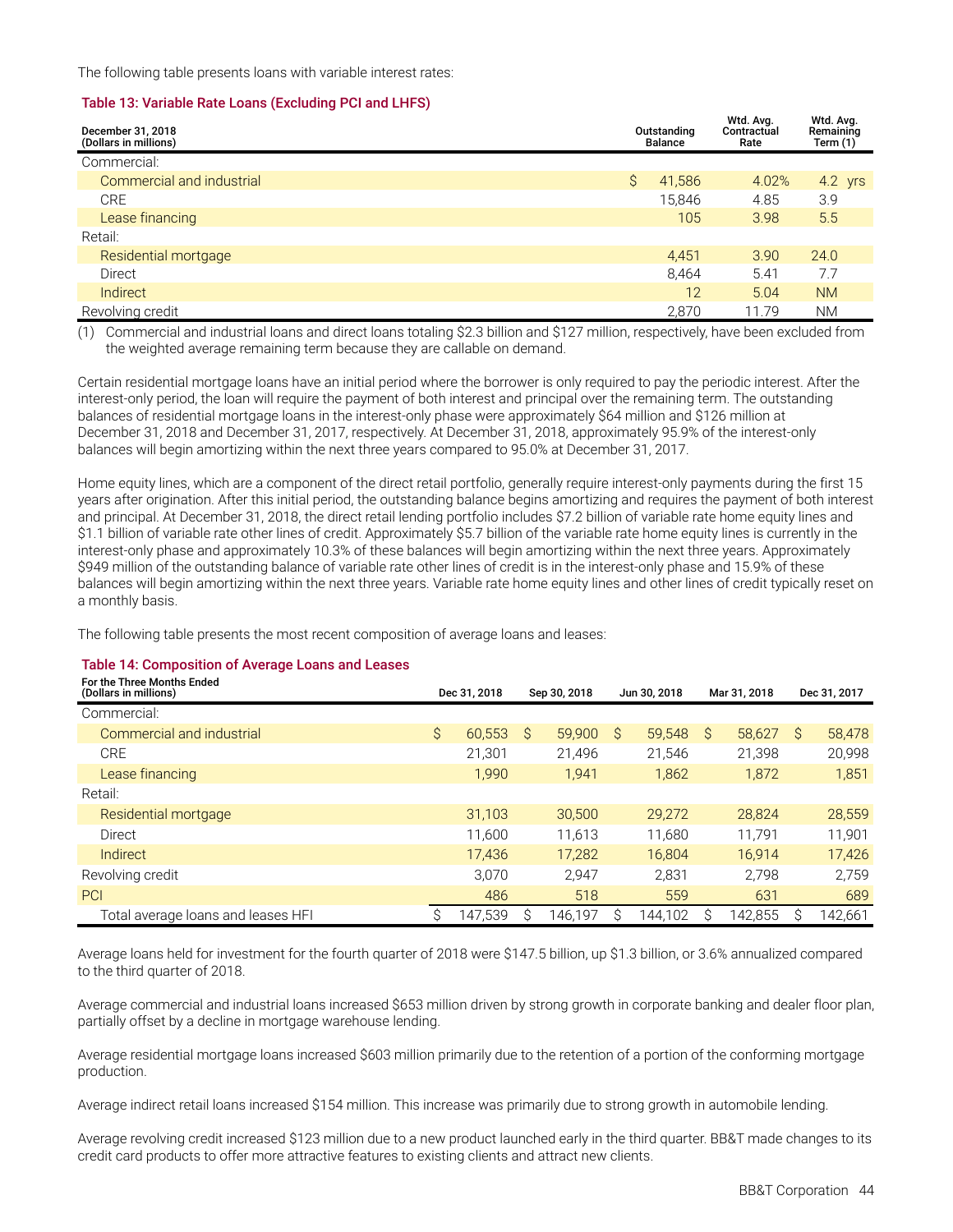### *Asset Quality*

The following tables summarize asset quality information for the past five years:

### **Table 15: Asset Quality**

| December 31<br>(Dollars in millions)                    |                     | 2018           |              | 2017           |              | 2016           |              | 2015           |    | 2014     |
|---------------------------------------------------------|---------------------|----------------|--------------|----------------|--------------|----------------|--------------|----------------|----|----------|
| NPA <sub>S</sub> :                                      |                     |                |              |                |              |                |              |                |    |          |
| NPLs:                                                   |                     |                |              |                |              |                |              |                |    |          |
| Commercial and industrial                               | $\mathsf{S}$        | 200            | $\mathsf{S}$ | 259            | \$           | 369            | $\mathsf{S}$ | 242            | \$ | 243      |
| <b>CRE</b>                                              |                     | 65             |              | 45             |              | 57             |              | 51             |    | 100      |
| Lease financing                                         |                     | 3              |              | $\mathbf{1}$   |              | $\overline{4}$ |              | $\mathbf{1}$   |    | $\equiv$ |
| Residential mortgage                                    |                     | 119            |              | 129            |              | 172            |              | 173            |    | 166      |
| <b>Direct</b>                                           |                     | 53             |              | 64             |              | 63             |              | 43             |    | 48       |
| Indirect                                                |                     | 82             |              | 72             |              | 71             |              | 66             |    | 59       |
| <b>Total NPLs HFI</b>                                   |                     | 522            |              | 570            |              | 736            |              | 576            |    | 616      |
| Foreclosed real estate                                  |                     | 35             |              | 32             |              | 50             |              | 108            |    | 143      |
| Other foreclosed property                               |                     | 28             |              | 25             |              | 27             |              | 28             |    | 23       |
| Total nonperforming assets (1)(2)                       | \$                  | 585            | Ŝ            | 627            | Ŝ            | 813            | \$           | 712            | Ŝ  | 782      |
| Performing TDRs:                                        |                     |                |              |                |              |                |              |                |    |          |
| Commercial and industrial                               | \$                  | 65             | \$           | 50             | \$           | 57             | \$           | 50             | \$ | 65       |
| <b>CRE</b>                                              |                     | 10             |              | 16             |              | 25             |              | 29             |    | 57       |
| Residential mortgage                                    |                     | 656            |              | 605            |              | 769            |              | 604            |    | 621      |
| <b>Direct</b>                                           |                     | 55             |              | 62             |              | 67             |              | 72             |    | 84       |
| Indirect                                                |                     | 305            |              | 281            |              | 240            |              | 194            |    | 182      |
| Revolving credit                                        |                     | 28             |              | 29             |              | 29             |              | 33             |    | 41       |
| Total performing TDRs (3)                               | $\hat{\mathcal{S}}$ | 1,119          | \$           | 1,043          | \$           | 1,187          | $\hat{S}$    | 982            | \$ | 1,050    |
| Loans 90 days or more past due and still accruing:      |                     |                |              |                |              |                |              |                |    |          |
| Commercial and industrial                               | \$                  | —              | \$           | 1              | \$           |                | \$           |                | \$ |          |
| <b>CRE</b>                                              |                     |                |              | $\mathbf{1}$   |              |                |              |                |    |          |
| Residential mortgage                                    |                     | 405            |              | 465            |              | 522            |              | 541            |    | 731      |
| <b>Direct</b>                                           |                     | $\overline{7}$ |              | 6              |              | 6              |              | $\overline{7}$ |    | 12       |
| Indirect                                                |                     | 6              |              | 6              |              | 6              |              | 5              |    | 5        |
| Revolving credit                                        |                     | 14             |              | 12             |              | 12             |              | 10             |    | 9        |
| PCI                                                     |                     | 30             |              | 57             |              | 90             |              | 114            |    | 188      |
| Total loans 90 days or more past due and still accruing | $\mathcal{S}$       | 462            | \$           | 548            | \$           | 636            | $\hat{S}$    | 677            | \$ | 945      |
| Loans 30-89 days past due:                              |                     |                |              |                |              |                |              |                |    |          |
| Commercial and industrial                               | $\hat{S}$           | 34             | $\mathsf{S}$ | 41             | $\mathsf{S}$ | 44             | $\mathsf{S}$ | 53             | \$ | 37       |
| <b>CRE</b>                                              |                     | 5              |              | 8              |              | 8              |              | 22             |    | 5        |
| Lease financing                                         |                     | $\mathbf{1}$   |              | $\overline{4}$ |              | $\overline{4}$ |              | $\mathbf{1}$   |    |          |
| Residential mortgage                                    |                     | 456            |              | 472            |              | 525            |              | 475            |    | 474      |
| <b>Direct</b>                                           |                     | 61             |              | 65             |              | 60             |              | 58             |    | 41       |
| Indirect                                                |                     | 436            |              | 412            |              | 377            |              | 358            |    | 285      |
| Revolving credit                                        |                     | 28             |              | 23             |              | 23             |              | 22             |    | 23       |
| PCI                                                     |                     |                |              |                |              |                |              |                |    |          |
|                                                         |                     | 23             |              | 27             |              | 36             |              | 42             |    | 33       |

Excludes loans held for sale.

(1) During 2016, approximately \$191 million of nonaccrual energy-related loans were sold.

(2) During 2017, approximately \$61 million of nonaccrual residential mortgage loans were sold.

(3) During 2017, approximately \$331 million of performing residential mortgage TDRs were sold.

Asset quality continued to improve in 2018. Nonperforming assets totaled \$585 million at December 31, 2018, down \$42 million compared to December 31, 2017. Nonperforming loans and leases represented 0.35% of loans and leases held for investment, a five basis point decrease compared to December 31, 2017.

Performing TDRs were up \$76 million during 2018 primarily in residential mortgage and indirect lending.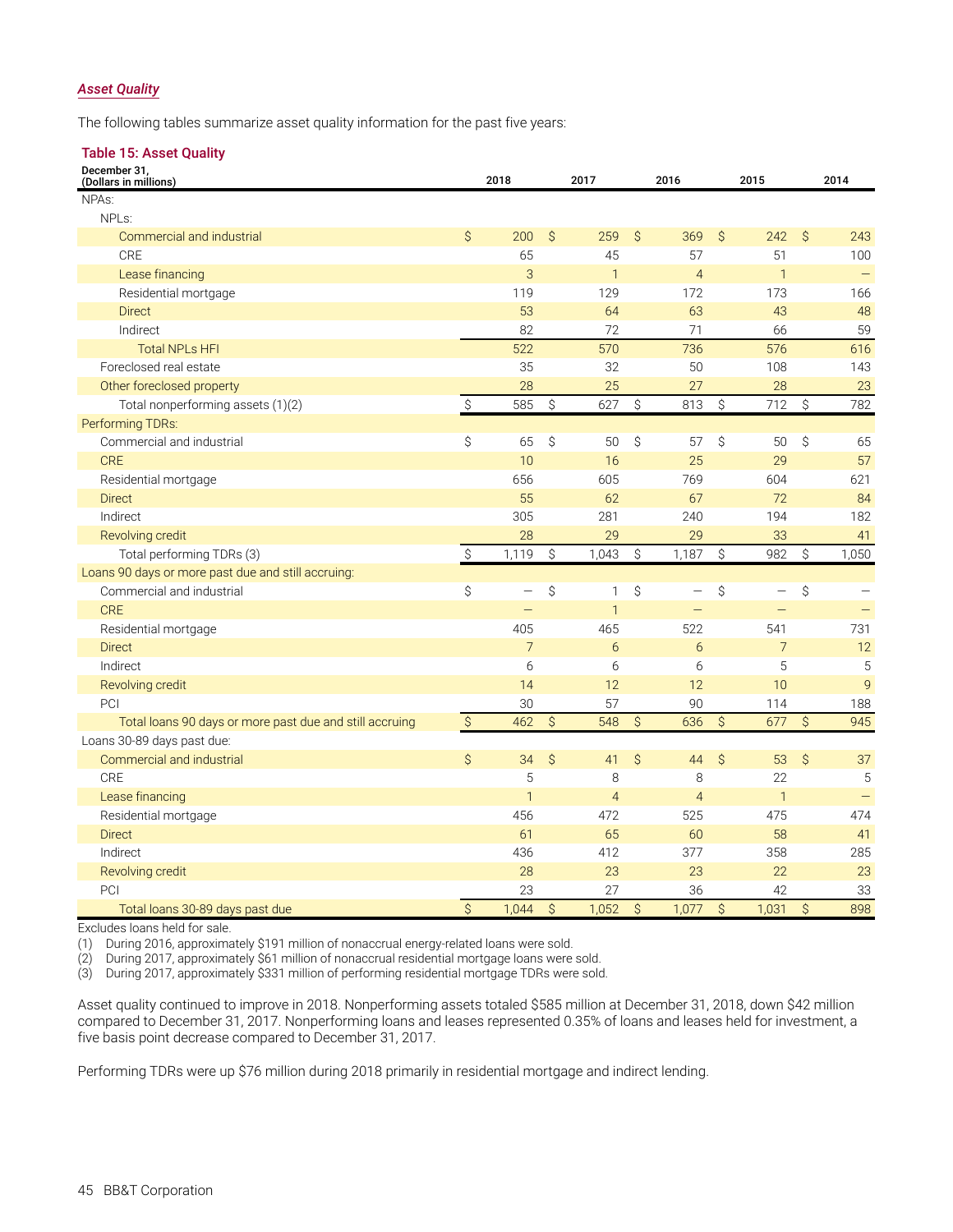Loans 90 days or more past due and still accruing totaled \$462 million at December 31, 2018, down \$86 million compared to the prior year. The ratio of loans 90 days or more past due and still accruing as a percentage of loans and leases was 0.31% at December 31, 2018, compared to 0.38% for the prior year. Excluding government guaranteed and PCI loans, the ratio of loans 90 days or more past due and still accruing as a percentage of loans and leases was 0.04% at December 31, 2018, down one basis point compared to December 31, 2017.

Loans 30-89 days past due and still accruing totaled \$1.0 billion at December 31, 2018, down slightly compared to the prior year.

Problem loans include NPLs and loans that are 90 days or more past due and still accruing as disclosed in Table 15. In addition, for the commercial portfolio segment, loans that are rated special mention or substandard performing are closely monitored by management as potential problem loans. Refer to "Note 3. Loans and ACL" herein for additional disclosures related to these potential problem loans.

#### **Table 16: Asset Quality Ratios**

| As Of / For The Year Ended December 31.                                                          | 2018  | 2017  | 2016  | 2015  | 2014  |
|--------------------------------------------------------------------------------------------------|-------|-------|-------|-------|-------|
| Loans 30-89 days past due and still accruing as a<br>percentage of loans and leases HFI          | 0.70% | 0.73% | 0.75% | 0.76% | 0.75% |
| Loans 90 days or more past due and still accruing as a<br>percentage of loans and leases HFI     | 0.31  | 0.38  | 0.44  | 0.50  | 0.79  |
| NPLs as a percentage of loans and leases HFI                                                     | 0.35  | 0.40  | 0.51  | 0.42  | 0.51  |
| NPAs as a percentage of:                                                                         |       |       |       |       |       |
| <b>Total assets</b>                                                                              | 0.26  | 0.28  | 0.37  | 0.34  | 0.42  |
| Loans and leases HFI plus foreclosed property                                                    | 0.39  | 0.44  | 0.57  | 0.52  | 0.65  |
| Net charge-offs as a percentage of average loans and<br>leases HFI                               | 0.36  | 0.38  | 0.38  | 0.35  | 0.46  |
| ALLL as a percentage of loans and leases HFI                                                     | 1.05  | 1.04  | 1.04  | 1.07  | 1.23  |
| Ratio of ALLL to:                                                                                |       |       |       |       |       |
| Net charge-offs                                                                                  | 2.98x | 2.78x | 2.80x | 3.36x | 2.74x |
| <b>NPLS</b>                                                                                      | 2.99x | 2.62x | 2.03x | 2.53x | 2.39x |
| Loans 90 days or more past due and still accruing as a<br>percentage of loans and leases HFI (1) | 0.04% | 0.05% | 0.07% | 0.06% | 0.09% |

Applicable ratios are annualized.

(1) This asset quality ratio has been adjusted to remove the impact of government guaranteed mortgage loans and PCI. Management believes the inclusion of such assets in this asset quality ratio results in distortion of this ratio such that it might not be reflective of asset collectability or might not be comparable to other periods presented or to other portfolios that do not have government guarantees or were not impacted by PCI accounting requirements.

The following table presents activity related to NPAs:

#### **Table 17: Rollforward of NPAs Year Ended December 31,**

| Year Ended December 31,<br>(Dollars in millions) | 2018     |    | 2017  |
|--------------------------------------------------|----------|----|-------|
| Balance, January 1                               | 627<br>S | -S | 813   |
| New NPAs                                         | 1,184    |    | 1,297 |
| Advances and principal increases                 | 400      |    | 328   |
| Disposals of foreclosed assets (1)               | (459)    |    | (520) |
| Disposals of NPLs (2)                            | (95)     |    | (212) |
| Charge-offs and losses                           | (243)    |    | (251) |
| Payments                                         | (673)    |    | (660) |
| Transfers to performing status                   | (155)    |    | (164) |
| Other, net                                       |          |    | (4)   |
| Ending balance, December 31                      | 585      |    | 627   |

(1) Includes charge-offs and losses recorded upon sale of \$216 million and \$236 million for the year ended December 31, 2018 and 2017, respectively.

(2) Includes charge-offs and losses recorded upon sale of \$31 million and \$33 million for the year ended December 31, 2018 and 2017, respectively.

TDRs occur when a borrower is experiencing, or is expected to experience, financial difficulties in the near-term and a concession has been granted to the borrower. As a result, BB&T will work with the borrower to prevent further difficulties and ultimately improve the likelihood of recovery on the loan. To facilitate this process, a concessionary modification that would not otherwise be considered may be granted, resulting in classification of the loan as a TDR.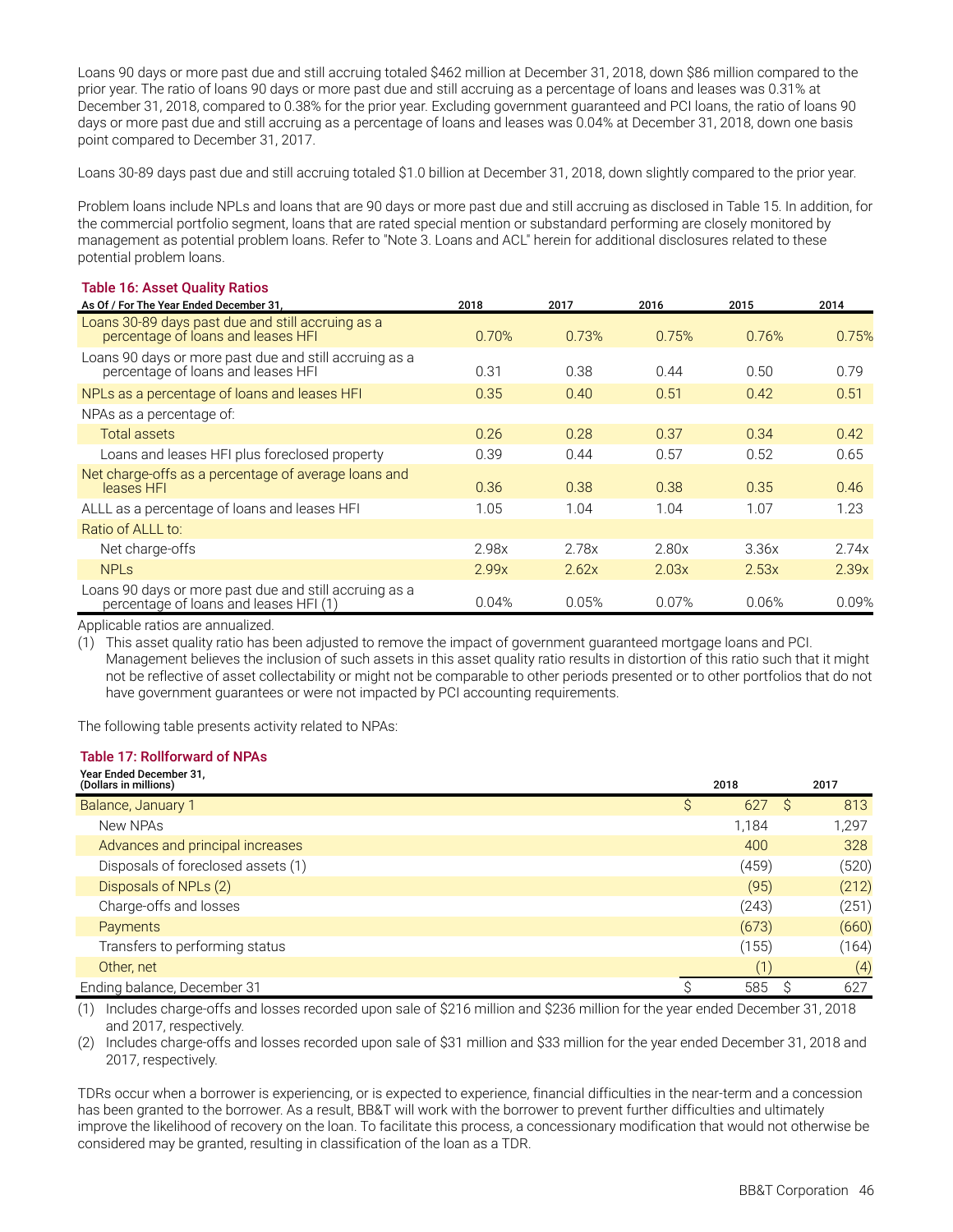The following table provides a summary of performing TDR activity:

### **Table 18: Rollforward of Performing TDRs**

| (Dollars in millions)                | 2018  | 2017  |
|--------------------------------------|-------|-------|
| Balance, January 1                   | 1,043 | 1,187 |
| <b>Inflows</b>                       | 510   | 635   |
| Payments and payoffs                 | (169) | (253) |
| Charge-offs                          | (63)  | (55)  |
| Transfers to nonperforming TDRs, net | (69)  | (78)  |
| Removal due to the passage of time   | (32)  | (46)  |
| Non-concessionary re-modifications   | (6)   | (3)   |
| Transferred to LHFS and/or sold      | (95)  | (344) |
| Balance, December 31                 | 1.119 | 1,043 |

Payments and payoffs include scheduled principal payments, prepayments and payoffs of amounts outstanding. Transfers to nonperforming TDRs represent loans that no longer meet the requirements necessary to reflect the loan in accruing status.

TDRs may be removed under certain conditions due to the passage of time. See additional disclosures included in "Note 1. Basis of Presentation". These loans were previously considered TDRs as a result of structural concessions such as extended interest-only terms or an amortization period that did not otherwise conform to normal underwriting guidelines.

In addition, certain loans may be removed from classification as a TDR as a result of a subsequent non-concessionary remodification. Non-concessionary re-modifications represent TDRs that did not contain concessionary terms at the date of a subsequent renewal/modification and there was a reasonable expectation that the borrower would continue to comply with the terms of the loan subsequent to the date of the re-modification. A re-modification may be considered for such a re-classification if the loan has not had a forgiveness of principal or interest and the modified terms qualify as more than minor such that the remodified loan is considered a new loan. Alternatively, such loans may be considered for reclassification in years subsequent to the date of the re-modification based on the passage of time as described in the preceding paragraph.

In connection with consumer loan TDRs, a NPL will be returned to accruing status when current as to principal and interest and upon a sustained historical repayment performance (generally a minimum of six months).

The following table provides further details regarding the payment status of TDRs outstanding at December 31, 2018:

### **Table 19: Payment Status of TDRs (1)**

| December 31, 2018<br>(Dollars in millions) |    | Current |          | Past Due 30-89 Days |           | Past Due 90 Days Or More |          | <b>Total</b> |
|--------------------------------------------|----|---------|----------|---------------------|-----------|--------------------------|----------|--------------|
| Performing TDRs:                           |    |         |          |                     |           |                          |          |              |
| Commercial:                                |    |         |          |                     |           |                          |          |              |
| Commercial and industrial                  | Ŝ. | 64      | 98.5% \$ |                     | $1.5%$ \$ | —                        | $-$ % \$ | 65           |
| <b>CRE</b>                                 |    | 10      | 100.0    |                     |           |                          |          | 10           |
| Retail:                                    |    |         |          |                     |           |                          |          |              |
| Residential mortgage                       |    | 379     | 57.8     | 116                 | 17.7      | 161                      | 24.5     | 656          |
| <b>Direct</b>                              |    | 53      | 96.4     | $\overline{2}$      | 3.6       |                          |          | 55           |
| Indirect                                   |    | 245     | 80.3     | 60                  | 19.7      |                          |          | 305          |
| Revolving credit                           |    | 24      | 85.7     | 3                   | 10.7      |                          | 3.6      | 28           |
| <b>Total performing TDRs</b>               |    | 775     | 69.2     | 182                 | 16.3      | 162                      | 14.5     | 1.119        |
| Nonperforming TDRs                         |    | 81      | 46.1     | 8                   | 4.5       | 87                       | 49.4     | 176          |
| <b>Total TDRs</b>                          | Ś  | 856     | 66.1     | 190                 | 14.7      | 249                      | 19.2     | ,295         |

(1) Past due performing TDRs are included in past due disclosures and nonperforming TDRs are included in NPL disclosures.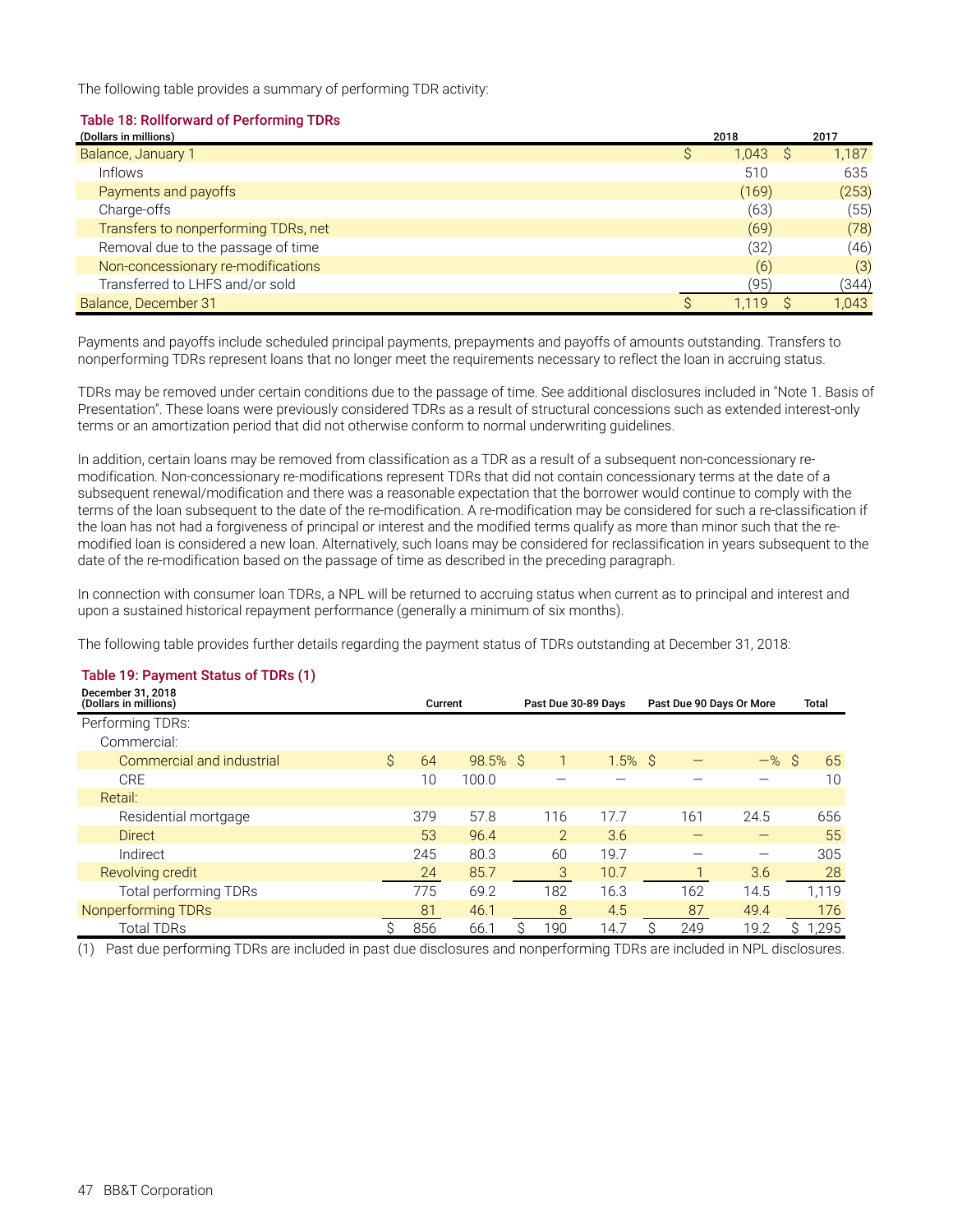### *ACL*

Activity related to the ACL is presented in the following tables:

| <b>Table 20: Activity in ACL</b>                  |                          |                          |                          |                          |              |                |              |       |              |                          |
|---------------------------------------------------|--------------------------|--------------------------|--------------------------|--------------------------|--------------|----------------|--------------|-------|--------------|--------------------------|
| Year Ended December 31,<br>(Dollars in millions)  |                          | 2018                     |                          | 2017                     |              | 2016           |              | 2015  |              | 2014                     |
| Balance, beginning of period                      | $\mathsf{S}$             | 1,609                    | $\mathsf{S}$             | 1,599                    | $\mathsf{S}$ | 1,550          | $\mathsf{S}$ | 1,534 | $\mathsf{S}$ | 1,821                    |
| Provision for credit losses (excluding PCI loans) |                          | 583                      |                          | 562                      |              | 574            |              | 430   |              | 280                      |
| Provision (benefit) for PCI loans                 |                          | (17)                     |                          | (15)                     |              | (2)            |              | (2)   |              | (29)                     |
| Charge-offs:                                      |                          |                          |                          |                          |              |                |              |       |              |                          |
| <b>Commercial and industrial</b>                  |                          | (92)                     |                          | (95)                     |              | (143)          |              | (90)  |              | (143)                    |
| <b>CRE</b>                                        |                          | (13)                     |                          | (10)                     |              | (9)            |              | (24)  |              | (42)                     |
| Lease financing                                   |                          | (4)                      |                          | (5)                      |              | (6)            |              |       |              |                          |
| Residential mortgage                              |                          | (21)                     |                          | (47)                     |              | (40)           |              | (46)  |              | (84)                     |
| <b>Direct</b>                                     |                          | (71)                     |                          | (61)                     |              | (53)           |              | (54)  |              | (69)                     |
| Indirect                                          |                          | (391)                    |                          | (402)                    |              | (366)          |              | (303) |              | (280)                    |
| Revolving credit                                  |                          | (84)                     |                          | (76)                     |              | (69)           |              | (70)  |              | (71)                     |
| PCI                                               |                          | (2)                      |                          | (1)                      |              | (15)           |              | (1)   |              | (21)                     |
| Total charge-offs                                 |                          | (678)                    |                          | (697)                    |              | (701)          |              | (588) |              | (710)                    |
| Recoveries:                                       |                          |                          |                          |                          |              |                |              |       |              |                          |
| Commercial and industrial                         |                          | 39                       |                          | 36                       |              | 44             |              | 38    |              | 45                       |
| <b>CRE</b>                                        |                          | 8                        |                          | 16                       |              | 19             |              | 18    |              | 33                       |
| Lease financing                                   |                          | $\mathbf{1}$             |                          | $\overline{2}$           |              | $\overline{2}$ |              |       |              |                          |
| Residential mortgage                              |                          | $\overline{2}$           |                          | $\overline{2}$           |              | 3              |              | 3     |              | $\overline{7}$           |
| <b>Direct</b>                                     |                          | 23                       |                          | 25                       |              | 26             |              | 29    |              | 29                       |
| Indirect                                          |                          | 62                       |                          | 60                       |              | 55             |              | 44    |              | 39                       |
| Revolving credit                                  |                          | 19                       |                          | 19                       |              | 20             |              | 20    |              | 19                       |
| Total recoveries                                  |                          | 154                      |                          | 160                      |              | 169            |              | 152   |              | 172                      |
| Net charge-offs                                   |                          | (524)                    |                          | (537)                    |              | (532)          |              | (436) |              | (538)                    |
| Other                                             |                          | $\overline{\phantom{0}}$ |                          | $\overline{\phantom{0}}$ |              | 9              |              | 24    |              | $\overline{\phantom{0}}$ |
| Balance, end of period                            | $\hat{\mathcal{S}}$      | 1,651                    | $\mathcal{S}$            | 1,609                    | \$           | 1,599          | $\mathsf{S}$ | 1,550 | \$           | 1,534                    |
| ALLL (excluding PCI loans)                        | Ś                        | 1,549                    | $\overline{\mathcal{S}}$ | 1,462                    | \$           | 1,445          | \$           | 1,399 | \$           | 1,410                    |
| <b>ALLL for PCI loans</b>                         |                          | 9                        |                          | 28                       |              | 44             |              | 61    |              | 64                       |
| <b>RUFC</b>                                       |                          | 93                       |                          | 119                      |              | 110            |              | 90    |              | 60                       |
| <b>Total ACL</b>                                  | $\overline{\mathcal{S}}$ | 1,651                    | $\mathcal{S}$            | 1,609                    | $\hat{S}$    | 1,599          | $\mathsf{S}$ | 1,550 | \$           | 1,534                    |

The ACL consists of the ALLL, which is presented separately on the Consolidated Balance Sheets, and the RUFC, which is included in other liabilities on the Consolidated Balance Sheets. The ACL totaled \$1.7 billion at December 31, 2018, up \$42 million compared to December 31, 2017.

The ALLL, excluding PCI, was \$1.5 billion, up \$87 million compared to December 31, 2017. The allowance for PCI loans was \$9 million, down \$19 million compared to December 31, 2017. As of December 31, 2018, the total allowance for loan and lease losses was 1.05% of loans and leases held for investment, compared to 1.04% at December 31, 2017. These amounts include acquired loans, which were marked to fair value and did not receive an ALLL at the acquisition date.

The ALLL was 2.99 times NPLs held for investment, compared to 2.62 times at December 31, 2017. At December 31, 2018, the ALLL was 2.98 times annual net charge-offs, compared to 2.78 times at December 31, 2017.

Net charge-offs during 2018 totaled \$524 million, or 0.36% of average loans and leases, down two basis points compared to 2017.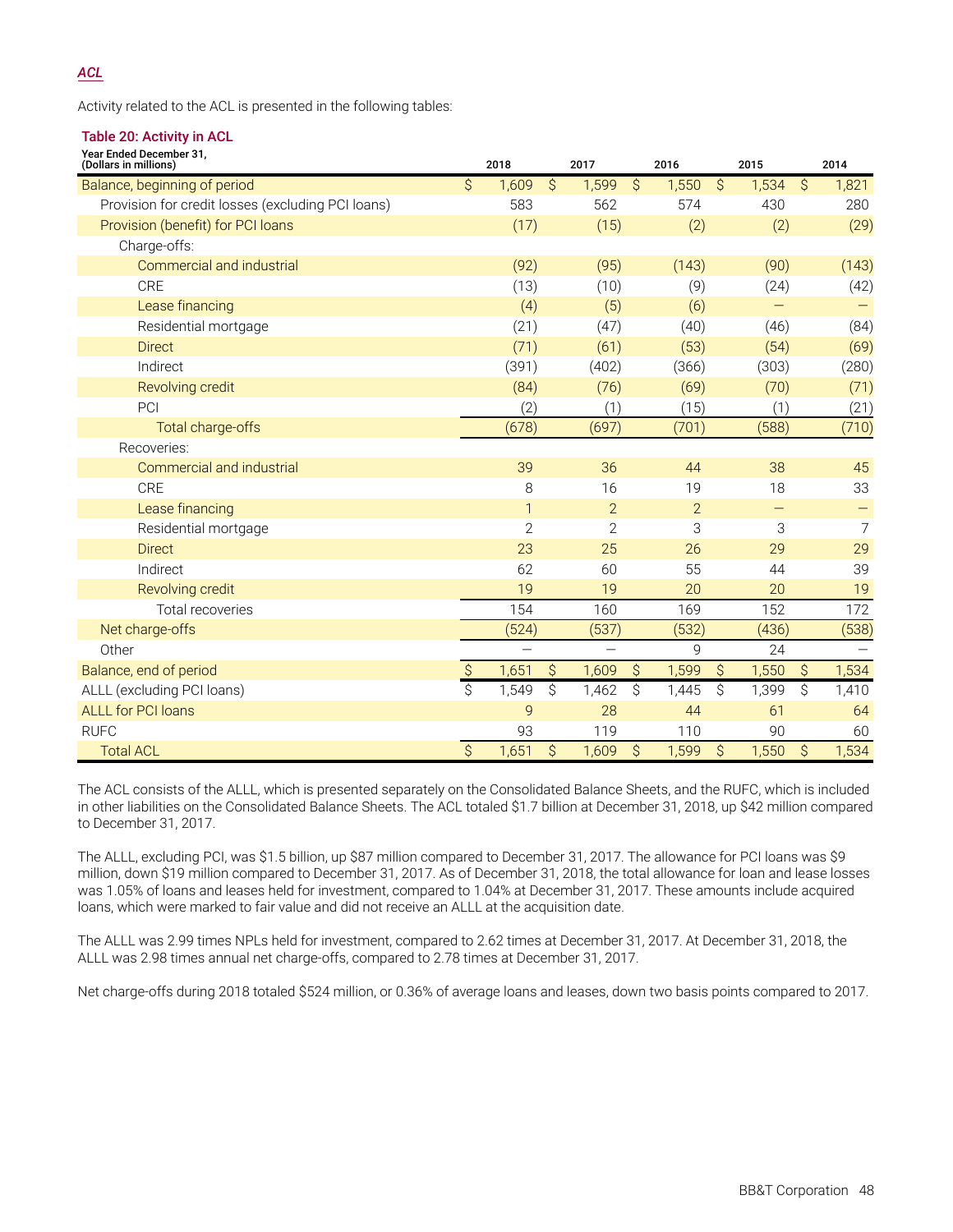The following table presents an allocation of the ALLL at the periods shown. This allocation of the ALLL is calculated on an approximate basis and is not necessarily indicative of future losses or allocations. The entire amount of the allowance is available to absorb losses occurring in any category of loans and leases.

|                                       | 2017<br>2018 |                                | 2016     |                                |          | 2015                           | 2014     |                                |                |                                |
|---------------------------------------|--------------|--------------------------------|----------|--------------------------------|----------|--------------------------------|----------|--------------------------------|----------------|--------------------------------|
| December 31.<br>(Dollars in millions) | Amount       | % Loans<br>in each<br>category | Amount   | % Loans<br>in each<br>category | Amount   | % Loans<br>in each<br>category | Amount   | % Loans<br>in each<br>category | Amount         | % Loans<br>in each<br>category |
| Commercial and industrial             | S<br>546     | 41.5%                          | Ŝ<br>522 | 41.1%                          | Ŝ<br>530 | 40.3%                          | 488<br>S | 39.6%                          | Ŝ<br>445       | 38.5%                          |
| <b>CRE</b>                            | 190          | 14.1                           | 160      | 14.8                           | 145      | 13.8                           | 175      | 13.5                           | 212            | 11.8                           |
| Lease financing                       | 11           | 1.4                            | 9        | 1.3                            | 7        | 1.2                            | 5        | 1.1                            | $\overline{4}$ | 0.9                            |
| Residential mortgage                  | 232          | 21.1                           | 209      | 20.0                           | 227      | 20.8                           | 217      | 22.4                           | 253            | 25.9                           |
| <b>Direct</b>                         | 97           | 7.8                            | 106      | 8.3                            | 103      | 8.4                            | 105      | 8.2                            | 110            | 6.8                            |
| Indirect                              | 356          | 11.7                           | 348      | 12.0                           | 327      | 13.0                           | 305      | 12.6                           | 276            | 13.0                           |
| Revolving credit                      | 117          | 2.1                            | 108      | 2.0                            | 106      | 1.9                            | 104      | 1.8                            | 110            | 2.1                            |
| <b>PCI</b>                            | 9            | 0.3                            | 28       | 0.5                            | 44       | 0.6                            | 61       | 0.8                            | 64             | 1.0                            |
| <b>Total ALLL</b>                     | 1,558        | 100.0%                         | 1,490    | 100.0%                         | 1,489    | 100.0%                         | 1,460    | 100.0%                         | 1,474          | 100.0%                         |
| <b>RUFC</b>                           | 93           |                                | 119      |                                | 110      |                                | 90       |                                | 60             |                                |
| <b>Total ACL</b>                      | \$1,651      |                                | \$1,609  |                                | \$1,599  |                                | \$1,550  |                                | \$1,534        |                                |

### **Table 21: Allocation of ALLL by Category**

BB&T monitors the performance of its home equity loans and lines secured by second liens similarly to other consumer loans and utilizes assumptions specific to these loans in determining the necessary ALLL. BB&T also receives notification when the first lien holder, whether BB&T or another financial institution, has initiated foreclosure proceedings against the borrower. When notified that the first lien is in the process of foreclosure, BB&T obtains valuations to determine if any additional charge-offs or reserves are warranted. These valuations are updated at least annually thereafter.

BB&T has limited ability to monitor the delinquency status of the first lien, unless the first lien is held or serviced by BB&T. As a result, using migration assumptions that are based on historical experience and adjusted for current trends, BB&T estimates the volume of second lien positions where the first lien is delinquent and adjusts the ALLL to reflect the increased risk of loss on these credits. Finally, BB&T also provides additional reserves for second lien positions when the estimated combined current loan to value ratio for the credit exceeds 100%. As of December 31, 2018, BB&T held or serviced the first lien on 29.8% of its second lien positions.

### *Funding Activities*

Deposits are the primary source of funds for lending and investing activities. Scheduled payments, as well as prepayments, and maturities from portfolios of loans and investment securities also provide a stable source of funds. FHLB advances, other secured borrowings, Federal funds purchased and other short-term borrowed funds, as well as long-term debt issued through the capital markets, all provide supplemental liquidity sources. Funding activities are monitored and governed through BB&T's overall asset/ liability management process, which is further discussed in the "Market Risk Management" section in "Management's Discussion and Analysis of Financial Condition and Results of Operations." The following section provides a brief description of the various sources of funds.

### *Deposits*

Deposits are attracted principally from clients within BB&T's branch network through the offering of a broad selection of deposit instruments to individuals and businesses, including noninterest-bearing checking accounts, interest-bearing checking accounts, savings accounts, money market deposit accounts, CDs and IRAs. Deposit account terms vary with respect to the minimum balance required, the time period the funds must remain on deposit and service charge schedules. Interest rates paid on specific deposit types are determined based on (i) the interest rates offered by competitors, (ii) the anticipated amount and timing of funding needs, (iii) the availability and cost of alternative sources of funding, and (iv) anticipated future economic conditions and interest rates. Deposits are attractive sources of funding because of their stability and relative cost.

Deposits totaled \$161.2 billion at December 31, 2018, an increase of \$3.8 billion from December 31, 2017. Noninterest-bearing deposits decreased \$742 million, driven by decreases in commercial balances as businesses deployed their capital in other investments. Interest checking increased \$453 million, primarily due to increases in commercial balances. Money market and savings increased \$710 million driven by increases in commercial and personal balances, partially offset by decreases in public balances. Time deposits increased \$3.4 billion driven by increases in commercial balances.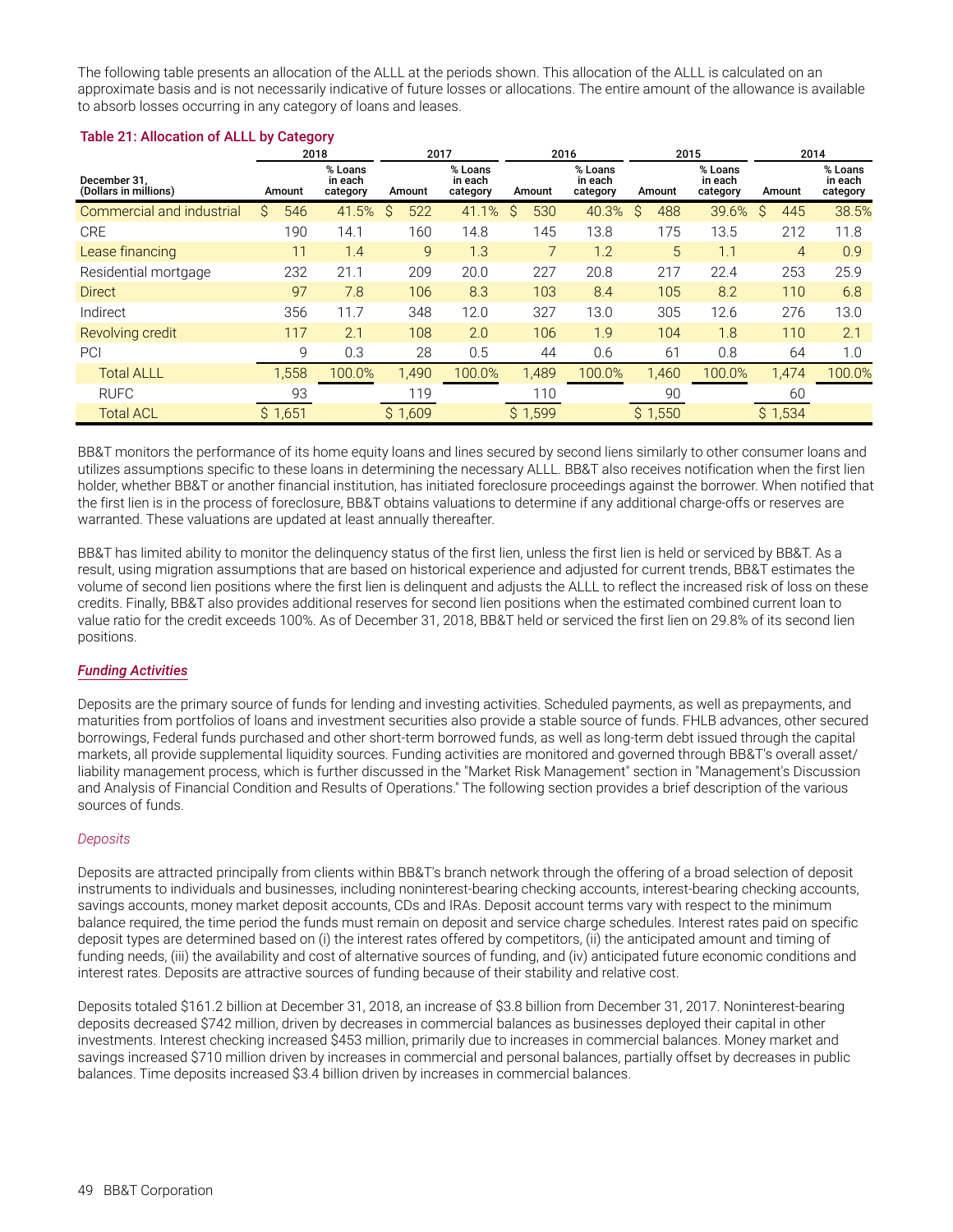The following table presents the most recent composition of average deposits:

#### **Table 22: Composition of Average Deposits** .<br>Three Coded<sup>3</sup>

| THEE MONTRE ENGED<br>(Dollars in millions) | Dec 31, 2018 |         | Sep 30, 2018 |         | Jun 30, 2018 |         | Mar 31, 2018 |         | Dec 31, 2017 |         |
|--------------------------------------------|--------------|---------|--------------|---------|--------------|---------|--------------|---------|--------------|---------|
| Noninterest-bearing deposits               |              | 53.732  | Ś            | 54.174  |              | 53,963  |              | 53,396  | c            | 54,288  |
| Interest checking                          |              | 26.921  |              | 26.655  |              | 26.969  |              | 27.270  |              | 26,746  |
| Money market and savings                   |              | 62.261  |              | 62.957  |              | 62.105  |              | 61.690  |              | 61,693  |
| Time deposits                              |              | 14.682  |              | 13.353  |              | 13.966  |              | 13.847  |              | 13,744  |
| Foreign office deposits - interest-bearing |              | 246     |              | 132     |              | 673     |              | 935     |              | 1,488   |
| Total average deposits                     |              | 157.842 |              | 157.271 |              | 157.676 |              | 157.138 |              | 157.959 |

Average deposits for the fourth quarter were \$157.8 billion, up \$571 million compared to the third quarter of 2018. Average noninterest-bearing deposits decreased \$442 million, driven by decreases in commercial balances.

Average interest checking increased \$266 million primarily due to increases in commercial and public fund balances, partially offset by a decrease in personal balances. Average money market and savings deposits decreased \$696 million primarily due to a decrease in commercial balances. Average time deposits increased \$1.3 billion primarily due to increases in commercial balances. Average foreign office deposits increased \$114 million due to changes in the overall funding mix.

Noninterest-bearing deposits represented 34.0% of total average deposits for the fourth quarter, compared to 34.4% for the prior quarter and 34.4% a year ago. The cost of total deposits was 0.52% for the fourth quarter, up nine basis points compared to the prior quarter. The cost of interest-bearing deposits was 0.78% for the fourth quarter, up 12 basis points compared to the prior quarter.

#### **Table 23: Scheduled Maturities of Time Deposits \$100,000 and Greater**

| December 31, 2018<br>(Dollars in millions) |       |
|--------------------------------------------|-------|
| Three months or less                       | 5,423 |
| Over three through six months              | 784   |
| Over six through twelve months             | 1,297 |
| Over twelve months                         | 1,447 |
| Total                                      | 8,951 |

#### *Borrowings*

The types of short-term borrowings that have been, or may be, used by the Company include Federal funds purchased, securities sold under repurchase agreements, master notes, commercial paper, short-term bank notes and short-term FHLB advances. While deposits remain the primary source for funding loan originations, management uses short-term borrowings as a supplementary funding source for loan growth and other balance sheet management purposes. The following table summarizes certain information for the past three years with respect to short-term borrowings:

### **Table 24: Short-Term Borrowing**

| As Of / For The Year Ended December 31,<br>(Dollars in millions) |    | 2018  |              | 2017  |    | 2016  |
|------------------------------------------------------------------|----|-------|--------------|-------|----|-------|
| Securities sold under agreements to repurchase:                  |    |       |              |       |    |       |
| Maximum outstanding at any month-end during the year             | S. | 836   | S            | 1.923 | Ŝ. | 2,265 |
| Balance outstanding at end of year                               |    | 251   |              | 483   |    | 970   |
| Average outstanding during the year                              |    | 446   |              | 1.449 |    | 1,600 |
| Average interest rate during the year                            |    | 1.35% |              | 0.70% |    | 0.37% |
| Average interest rate at end of year                             |    | 1.59  |              | 0.43  |    | 0.52  |
| Federal funds purchased and short-term borrowed funds:           |    |       |              |       |    |       |
| Maximum outstanding at any month-end during the year             | Ŝ  | 9.063 | <sub>S</sub> | 6.859 | Ŝ. | 3,003 |
| Balance outstanding at end of year                               |    | 4.927 |              | 4.455 |    | 436   |
| Average outstanding during the year                              |    | 5.509 |              | 2,862 |    | 954   |
| Average interest rate during the year                            |    | 1.92% |              | 1.06% |    | 0.30% |
| Average interest rate at end of year                             |    | 2.49  |              | 1.34  |    | 0.71  |

At December 31, 2018, short-term borrowings totaled \$5.2 billion, an increase of \$240 million compared to December 31, 2017. Short-term borrowings fluctuate based on the Company's funding needs. Average short-term borrowings were \$6.0 billion or 2.7% of total funding on average in 2018 as compared to \$4.3 billion or 2.0% in 2017.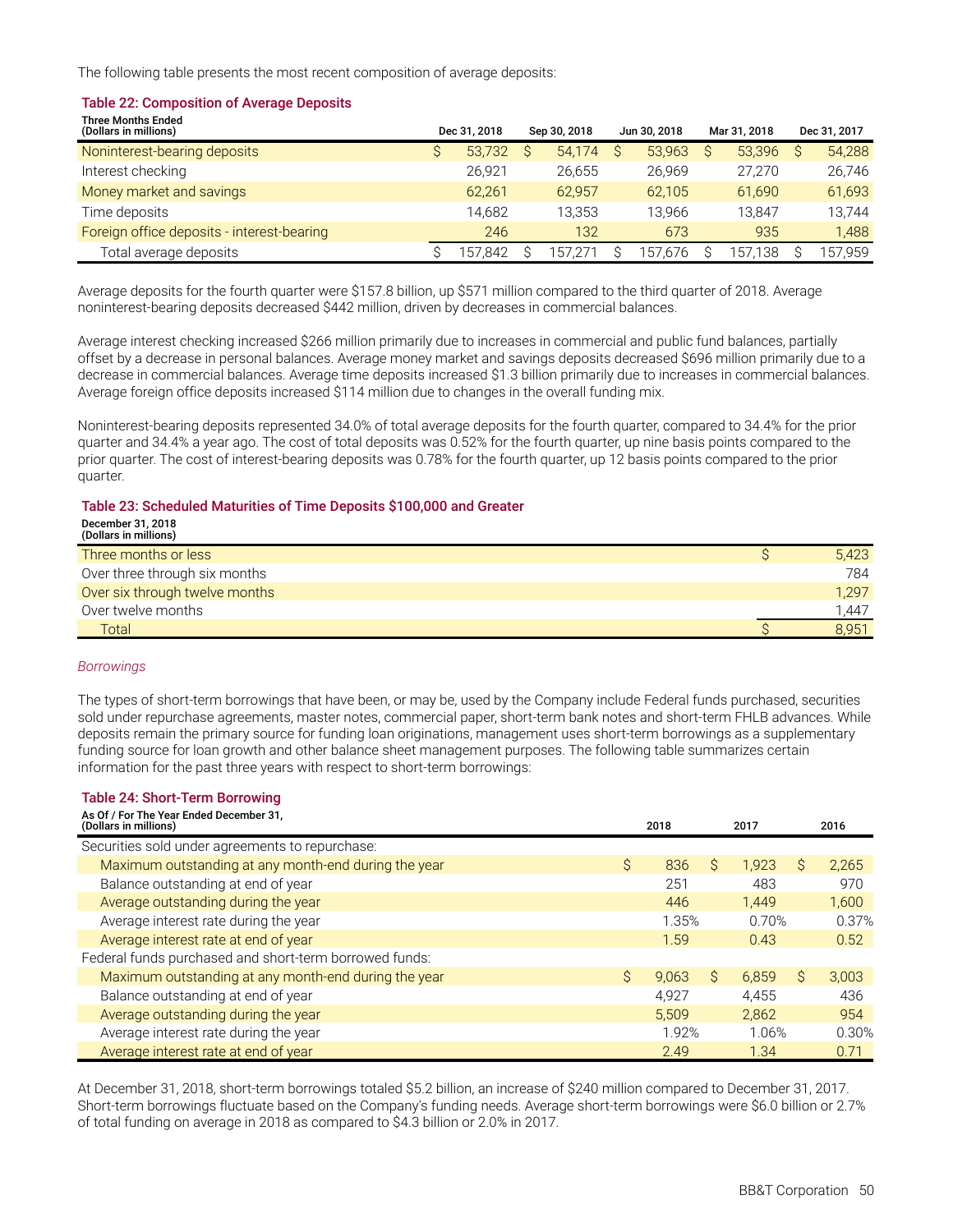Long-term debt provides funding and, to a lesser extent, regulatory capital, and primarily consists of senior and subordinated notes issued by BB&T and Branch Bank. Long-term debt totaled \$23.7 billion at December 31, 2018, an increase of \$61 million compared to December 31, 2017. The average cost of long-term debt was 2.88% in 2018, up 78 basis points compared to 2017.

FHLB advances represented 7.4% of total outstanding long-term debt at December 31, 2018, compared to 10.5% at December 31, 2017. See "Note 8. Long-Term Debt" for additional disclosures.

#### *Shareholders' Equity*

Total shareholders' equity was \$30.2 billion at December 31, 2018, an increase of \$483 million from December 31, 2017. Significant additions include net income of \$3.3 billion. Significant decreases include common and preferred dividends totaling \$1.4 billion and \$1.2 billion of share repurchases. BB&T's book value per common share at December 31, 2018 was \$35.46, compared to \$34.01 at December 31, 2017.

#### *Risk Management*

BB&T has a strong and consistent risk culture, based on established risk values, which promotes predictable and consistent performance within an environment of open communication and effective challenge. The strong culture influences all associates in the organization daily and helps them evaluate whether risks are acceptable or unacceptable while making decisions that balance quality, profitability and growth appropriately. BB&T's effective risk management framework establishes an environment which enables it to achieve superior performance relative to peers, ensures that BB&T is viewed among the safest of banks and assures the operational freedom to act on opportunities.

BB&T ensures that there is an appropriate return for the amount of risk taken, and that the expected return is in line with its strategic objectives and business plan. Risk-taking activities are evaluated and prioritized to identify those that present attractive risk-adjusted returns while preserving asset value. BB&T only undertakes risks that are understood and can be managed effectively. By managing risk well, BB&T ensures sufficient capital is available to maintain and grow core business operations in a safe and sound manner.

Regardless of financial gain or loss to the Company, associates are held accountable if they do not follow the established risk management policies and procedures. Compensation decisions take into account an associate's adherence to, and successful implementation of, BB&T's risk values. The compensation structure supports the Company's core values and sound risk management practices in an effort to promote judicious risk-taking behavior.

BB&T's risk culture encourages transparency and open dialogue between all levels in the performance of organizational functions, such as the development, marketing and implementation of a product or service.

BB&T has established a risk management framework based on a "three lines of defense" model:

- *First Line of Defense*: Risk management begins with the BUs, the point at which risk is originated and where risks must be managed. Business unit risk managers in the first line identify, assess, control and report their group's risk profile compared to its approved risk limits.
- *Second Line of Defense*: The RMO provides independent oversight and guidance of risk-taking across the enterprise. The RMO aggregates, integrates, and correlates risk information into a holistic picture of the corporation's risk profile and concentrations. The RMO establishes policies and limits and reports sources and amounts of risk to Executive Management and the Board of Directors.
- *Third Line of Defense*: Audit Services (BB&T's internal audit function) evaluates the design and effectiveness of the risk management framework and its results. Results are reported to Executive Management and the Board of Directors according to Audit Services Policy.

Beginning in 2019, BB&T bolstered its three line of defense model with the introduction of 2nd Line of Defense Chief Risk Officers for each business segment and 1st Line of Defense Business Unit Risk Managers. The Chief Risk Officers for each business segment serve as the second line of defense independent oversight function to aggregate, integrate, and correlate all risks that occur within the business segments and provide strategic recommendations to the CRO. As the centralized first line risk function for each Executive Manager, the Business Unit Risk Manager ensures focus for the business unit pertaining to risk and controls by providing oversight and governance regarding its control environment.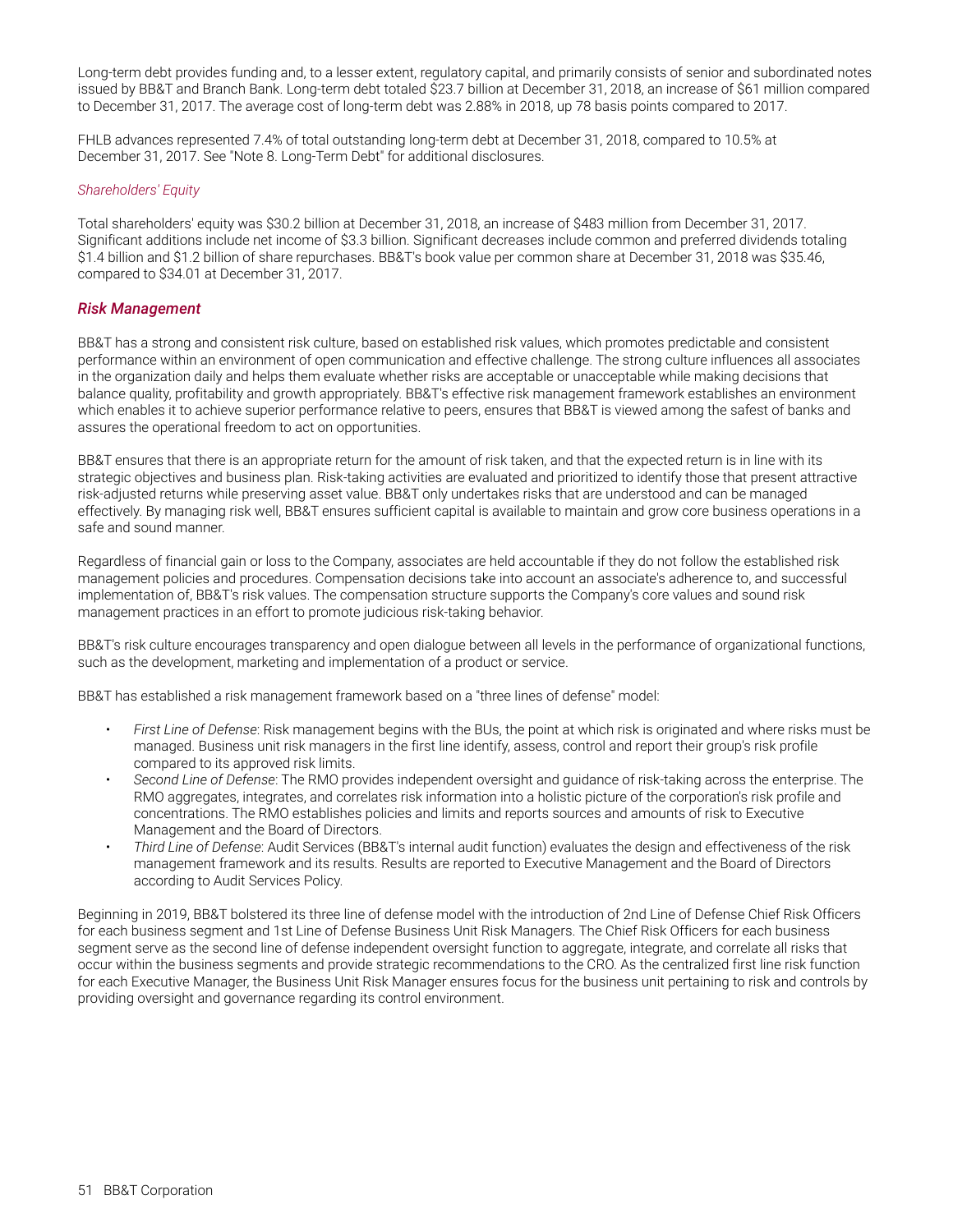The following chart depicts the three lines of defense model:

|                        |                                                          | <b>Board of Directors</b>                                |                                              |                                       |
|------------------------|----------------------------------------------------------|----------------------------------------------------------|----------------------------------------------|---------------------------------------|
| <b>Risk Committees</b> | 1 <sup>st</sup> Line of Defense<br><b>Business Units</b> | 2 <sup>nd</sup> Line of Defense<br><b>Risk Functions</b> | 3rd Line of Defense<br><b>Audit Services</b> | <b>Executive</b><br><b>Management</b> |
|                        |                                                          | <b>Chief Risk Officer</b>                                |                                              |                                       |

The CRO leads the RMO, which designs, organizes and manages BB&T's risk management framework. The RMO is responsible for ensuring effective risk management oversight, measurement, monitoring, reporting and consistency. The CRO has direct access to the Board of Directors and Executive Management. The CRO is responsible for identifying and communicating in a timely manner to the CEO and the Board of Directors meaningful risks and significant instances when the RMO's assessment of risk differs from that of a BU, significant instances when a BU is not adhering to the risk governance framework, and BB&T's risk profile in relation to its risk appetite on at least a quarterly basis. In the event that the CRO and CEO's assessment of risk were to differ or if the CEO were to not adhere to the risk management framework, the CRO would have the responsibility to report such matters to the Board of Directors.

The Executive Management-led enterprise risk committees provide oversight of the first and second lines of defense and communicate risk appetite and values to the RMO. The CRO and the enterprise risk committees approve policies, set risk limits and tolerances and monitor results.

The RMC, CRMC, ORMC, CROC, MRLCC and CCRC are the enterprise risk committees and provide oversight of the risks as described in the common risk language. There is Executive Management representation in all six committees.

The risk management framework is composed of specialized risk functions focused on specific types of risk. The MRLCC, CRMC, CROC, ORMC and CCRC provide oversight of market, liquidity, capital, credit, compliance, and operational risk while RMC provides a fully integrated view of all material risks across the company. The RMC provides oversight of all risks and its purpose is to review BB&T's aggregate risk exposure, evaluate risk appetite, and evaluate risks not reviewed by other risk committees.

The RMC is responsible for taking a broad view of risk, incorporating information from all risk functions. This combination of broad and specific focus provides the most effective framework for the management of risk. The RMC is chaired by the CRO and its membership includes all members of Executive Management, the General Auditor (ex officio) and senior leaders from Financial Management, the RMO and other areas.

The principal types of inherent risk include compliance, credit, liquidity, market, operational, reputation and strategic risks.

#### *Compliance risk*

Compliance risk is the risk to current or anticipated earnings or capital arising from violations of laws, rules or regulations, or from non-conformance with prescribed practices, internal policies and procedures or ethical standards. This risk exposes BB&T to fines, civil money penalties, payment of damages and the voiding of contracts. Compliance risk can result in diminished reputation, reduced franchise or enterprise value, limited business opportunities and lessened expansion potential.

#### *Credit risk*

Credit risk is the risk to current or anticipated earnings or capital arising from the default, inability or unwillingness of a borrower, obligor, or counterparty to meet the terms of any financial obligation with BB&T or otherwise perform as agreed. Credit risk exists in all activities where success depends on the performance of a borrower, obligor, or counterparty. Credit risk arises when BB&T funds are extended, committed, invested, or otherwise exposed through actual or implied contractual agreements, whether on or off balance sheet. Credit risk also occurs when the credit quality of an issuer whose securities or other instruments the bank holds deteriorates.

BB&T has established the following general practices to manage credit risk:

- limiting the amount of credit that individual lenders may extend to a borrower;
- establishing a process for credit approval accountability;
- careful initial underwriting and analysis of borrower, transaction, market and collateral risks;
- ongoing servicing and monitoring of individual loans and lending relationships;
- continuous monitoring of the portfolio, market dynamics and the economy; and
- periodically reevaluating the bank's strategy and overall exposure as economic, market and other relevant conditions change.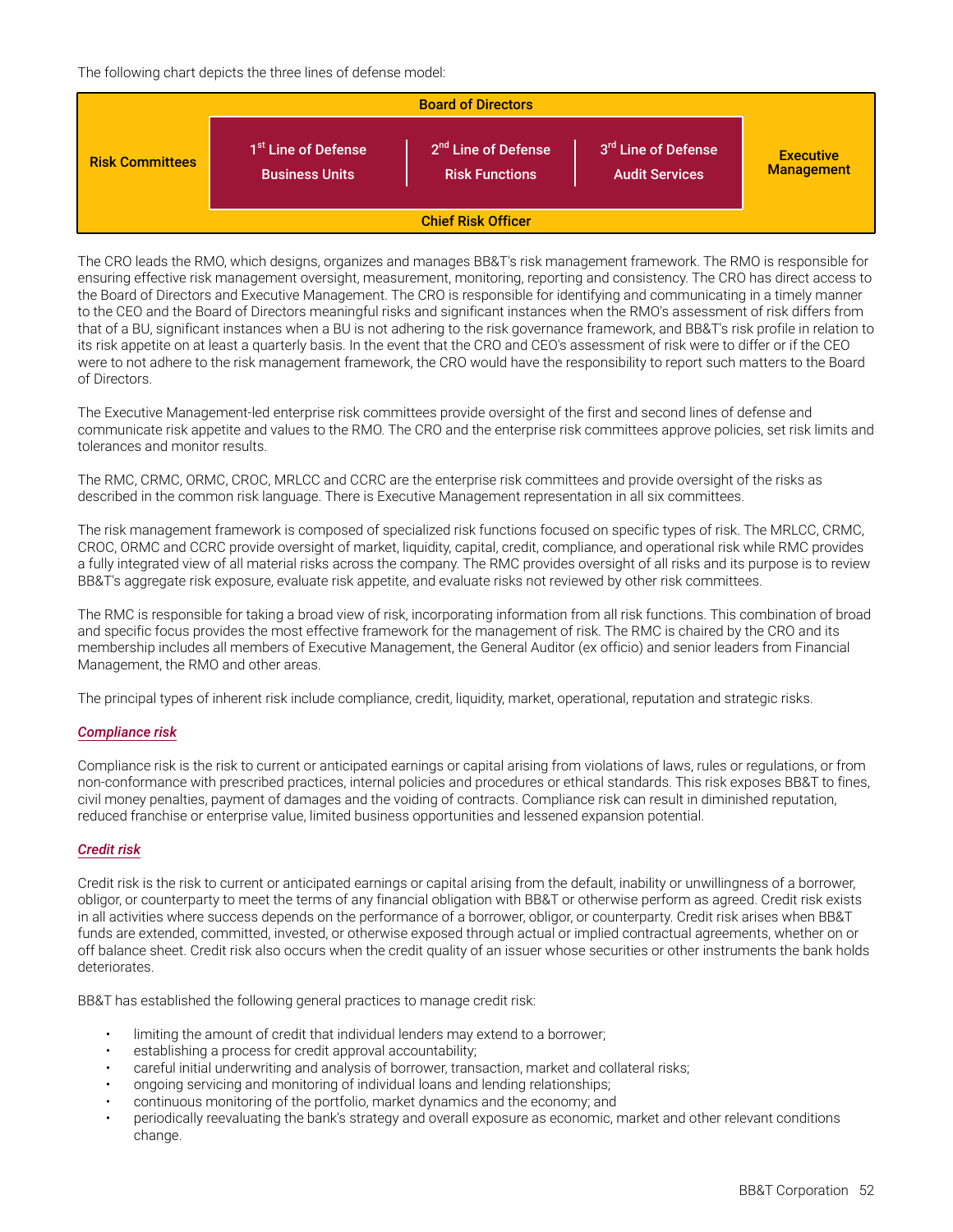The following discussion presents the principal types of lending conducted by BB&T and describes the underwriting procedures and overall risk management of BB&T's lending function.

#### *Underwriting Approach*

The loan portfolio is a primary source of profitability and risk; therefore, proper loan underwriting is critical to BB&T's long-term financial success. BB&T's underwriting approach is designed to define acceptable combinations of specific risk-mitigating features that ensure credit relationships conform to BB&T's risk philosophy. Provided below is a summary of the most significant underwriting criteria used to evaluate new loans and loan renewals:

- *Cash flow and debt service coverage-*cash flow adequacy is a necessary condition of creditworthiness, meaning that loans must either be clearly supported by a borrower's cash flow or, if not, must be justified by secondary repayment sources.
- *Secondary sources of repayment-*alternative repayment funds are a significant risk-mitigating factor as long as they are liquid, can be easily accessed and provide adequate resources to supplement the primary cash flow source.
- *Value of any underlying collateral-*loans are generally secured by the asset being financed. Because an analysis of the primary and secondary sources of repayment is the most important factor, collateral, unless it is liquid, does not justify loans that cannot be serviced by the borrower's normal cash flows.
- *Overall creditworthiness of the customer, taking into account the customer's relationships, both past and current, with BB&T and other lenders-*BB&T's success depends on building lasting and mutually beneficial relationships with clients, which involves assessing their financial position and background.
- *Level of equity invested in the transaction*—in general, borrowers are required to contribute or invest a portion of their own funds prior to any loan advances.

### *Commercial Loan and Lease Portfolio*

The commercial loan and lease portfolio represents the largest category of the Company's total loan portfolio. CB-Commercial generally targets small-to-middle market businesses with sales of \$250 million or less, while BB&T's Corporate Banking Group provides lending solutions to large corporate clients. The commercial loan and lease portfolio consists of dealer-based financing of equipment for small businesses, commercial equipment leasing and finance, and full-service commercial mortgage banking. BB&T offers these services to bank clients as well as nonbank clients within and outside BB&T's primary geographic market area.

In accordance with the Company's lending policy, each loan undergoes a detailed underwriting process, which incorporates BB&T's underwriting approach, procedures and evaluations described above. Commercial loans are typically priced with an interest rate tied to market indices, such as the prime rate or LIBOR. Commercial loans are individually monitored and reviewed for any possible deterioration in the ability of the client to repay the loan. Approximately 86.4% of BB&T's commercial loans are secured by real estate, business equipment, inventories and other types of collateral.

#### *Residential Mortgage Loan Portfolio*

Branch Bank offers various types of fixed and adjustable-rate loans for the purpose of constructing, purchasing or refinancing residential properties. BB&T primarily originates conforming mortgage loans and higher quality jumbo and construction-topermanent loans for owner-occupied properties. Conforming loans are loans that are underwritten in accordance with the underwriting standards set forth by FNMA and FHLMC. They are generally collateralized by one-to-four-family residential real estate, typically have loan-to-collateral value ratios of 80% or less at origination, and are made to borrowers in good credit standing.

Risks associated with the mortgage lending function include interest rate risk, which is mitigated through the sale of a substantial portion of conforming fixed-rate loans in the secondary mortgage market, and an effective MSR hedging process. Borrower risk is lessened through rigorous underwriting procedures and mortgage insurance. The right to service the loans and receive servicing income is generally retained when conforming loans are sold. Management believes that the retention of mortgage servicing is a relationship driver in retail banking and a part of management's strategy to establish profitable long-term customer relationships and offer high quality client service. BB&T also purchases residential mortgage loans from correspondent originators. The loans purchased from third-party originators are subject to the same underwriting and risk-management criteria as loans originated internally.

#### *Direct Loan Portfolio*

The direct loan portfolio primarily consists of a wide variety of loan products offered through BB&T's branch network. Various types of secured and unsecured loans are marketed to qualifying existing clients and to other creditworthy candidates in BB&T's market area. The vast majority of direct loans are revolving home equity lines of credit secured by first or second liens on residential real estate. Direct loans are subject to rigorous lending policies and procedures and are underwritten with note amounts and credit limits that ensure consistency with the Company's risk philosophy.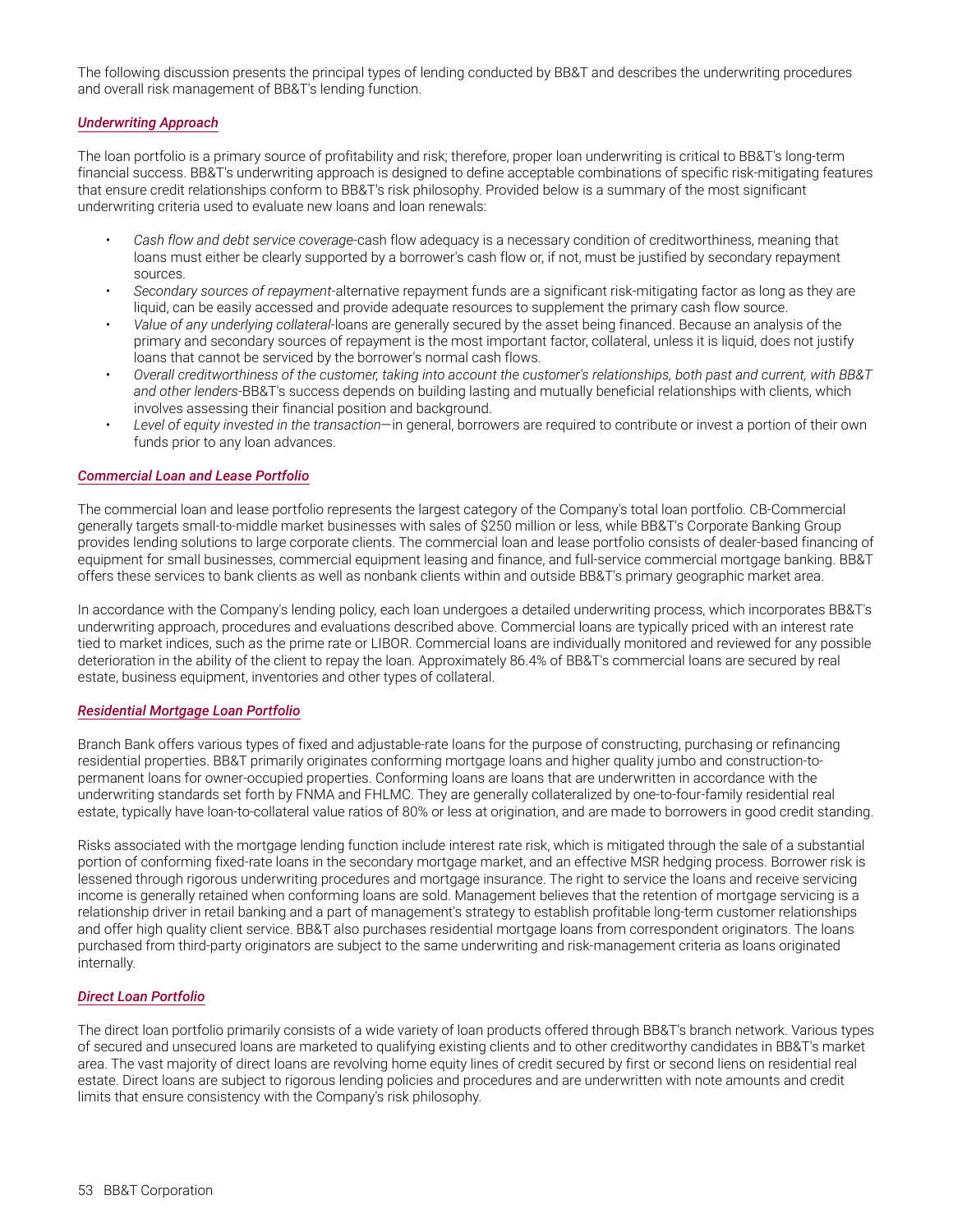#### *Indirect Loan Portfolio*

The indirect portfolio primarily includes secured indirect installment loans to consumers for the purchase of new and used automobiles, boats and recreational vehicles. The indirect portfolio also includes nonprime and near prime automobile finance. Such loans are originated through approved franchised and independent dealers throughout the BB&T market area. These loans are relatively homogeneous and no single loan is individually significant in terms of its size and potential risk of loss. Indirect loans are subject to rigorous lending policies and procedures and are underwritten with note amounts and credit limits that ensure consistency with the Company's risk philosophy. In addition to its normal underwriting due diligence, BB&T uses application systems and "scoring systems" to help underwrite and manage the credit risk in its indirect portfolio.

#### *Revolving Credit Loan Portfolio*

The revolving credit portfolio consists of the outstanding balances on credit cards and BB&T's checking account overdraft protection product, Constant Credit. BB&T markets credit cards to its existing banking client base and does not solicit cardholders through nationwide programs or other forms of mass marketing. Such balances are generally unsecured and actively managed.

### *PCI*

The PCI balance includes loans acquired with credit deterioration subsequent to origination as well as loans that were formerly covered by loss sharing agreements. Refer to "Note 3. Loans and ACL" for additional information.

#### *Liquidity risk*

Liquidity risk is the risk to current or anticipated earnings or capital that BB&T will be unable to meet its obligations as they come due because of an inability to liquidate assets or obtain adequate funding (funding liquidity risk), or that it cannot easily unwind or offset specific exposures without significantly lowering market prices because of inadequate market depth or market disruptions (market liquidity risk).

#### *Market risk*

Market risk is the risk to current or anticipated earnings or capital arising from changes in the market value of portfolios, securities, or other financial instruments. Market risk results from changes in the level, volatility or correlations among financial market rates or prices, including interest rates, foreign exchange rates, equity prices, commodity prices or other relevant rates or prices.

Interest rate risk results from differences between the timing of rate changes and the timing of cash flows (re-pricing risk); from changing rate relationships among different yield curves affecting bank activities (basis risk); from changing rate relationships across the spectrum of maturities (yield curve risk); and from interest-related options embedded in bank products (options risk).

For additional information concerning BB&T's management of market risk, see the "Market Risk Management" section of "Management's Discussion and Analysis of Financial Condition and Results of Operations."

#### *Operational risk*

Operational risk is the risk to current or anticipated earnings or capital arising from inadequate or failed internal processes, people and systems or from external events. This definition includes legal risk, which is the risk of loss arising from defective transactions, litigation or claims made, or the failure to adequately protect company-owned assets.

#### *Cybersecurity*

In recent years, cybersecurity has gained prominence within the financial services industry due to increases in the quantity and sophistication of cyber attacks, which include significant distributed denial-of-service and credential validation attacks, malicious code and viruses and attempts to breach the security of systems, which, in certain instances, have resulted in unauthorized access to customer account data.

BB&T has a number of complex information systems used for a variety of functions by clients, associates and vendors. In addition, third parties with which BB&T does business or that facilitate business activities (e.g., vendors, exchanges, clearing houses, central depositories and financial intermediaries) could also be sources of cybersecurity risk to BB&T, including with respect to breakdowns or failures of their systems, misconduct by the employees of such parties, or cyber attacks which could affect the confidentiality, integrity or availability of the product or service they provide to BB&T.

As a FHC, BB&T must adhere to the security requirements and expectations of the applicable regulatory agencies, which include requirements related to data privacy, systems availability and business continuity planning, among others. The regulatory agencies have established guidelines for the responsibilities of the Board of Directors and senior management, which include establishing policy, appointing and training personnel, implementing review and testing functions and ensuring an appropriate frequency of updates.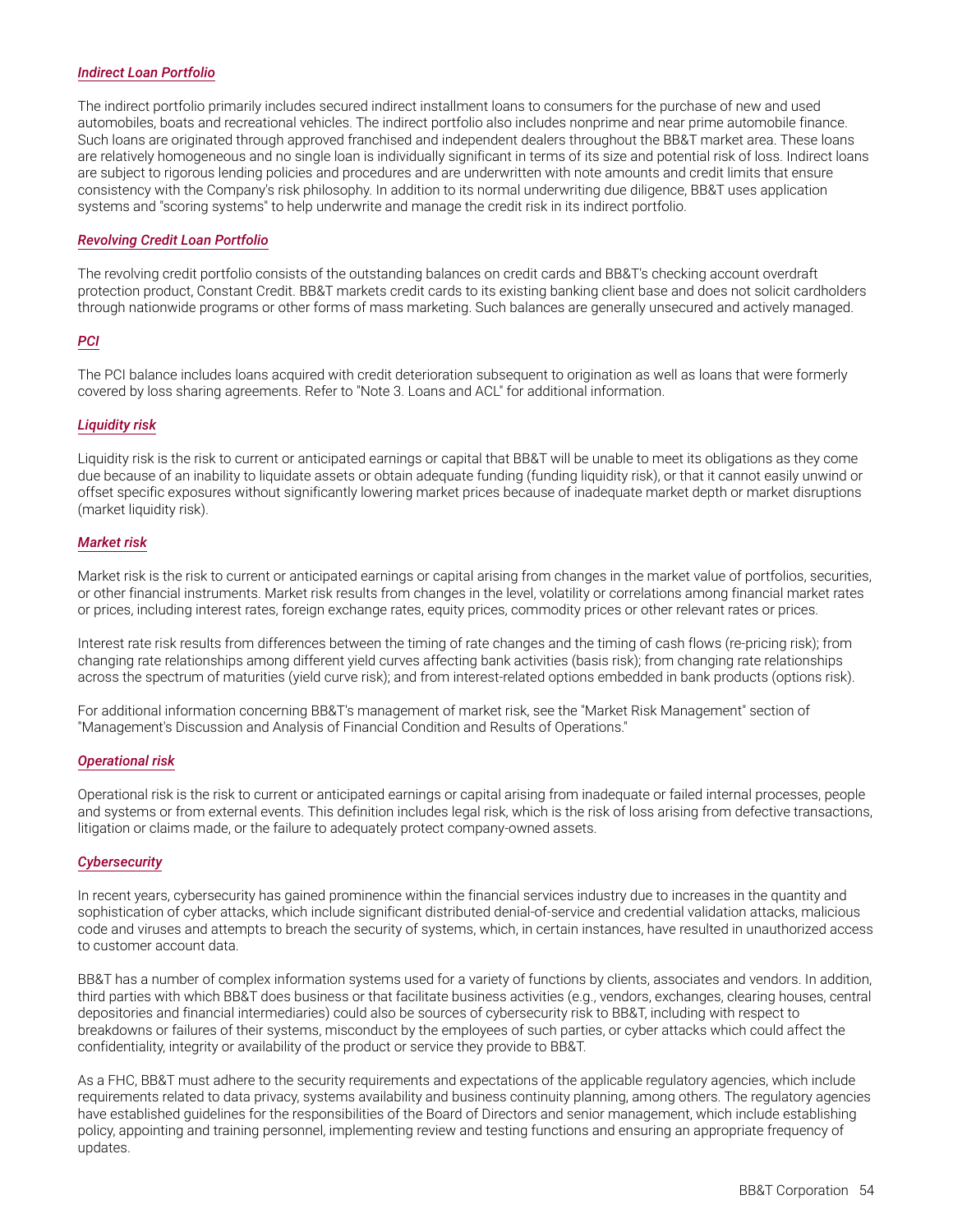The Board of Directors is responsible for the oversight of cybersecurity risk. The DTS SRC is responsible for technology oversight, including monitoring and reporting on technical risks. The Information Security Committee is a sub-committee to the DTS SRC, and helps set information security strategy, including understanding and prioritizing information security capabilities and associated risks. Corporate Information Security is responsible for day-to-day cybersecurity operations. Various reports on cybersecurity are provided to Executive Management and a quarterly update is provided to the Risk Committee or the full Board of Directors on a rotating basis. Additionally, Corporate Information Security provides an Information Security Annual Report, which includes cybersecurity risk assessments, to the Board of Directors.

As a complement to the overall cybersecurity infrastructure, BB&T has multilayered defenses pertaining to cyberthreat identification, detection, protection, response and recovery. BB&T promotes data protection awareness and accountability through robust training for our associates, both formally through mandatory courses and informally through written communications and other updates. Additionally, BB&T focuses on building our cybersecurity organization with advanced capabilities and highly skilled talent to help mitigate those risks. Internal policies and procedures have been implemented to encourage the reporting of potential phishing attacks or other security risks. Further, BB&T provides data protection guidance to our clients.

BB&T uses third party services as part of its cybersecurity framework, and any such third parties are required to comply with BB&T's policies regarding information security and confidentiality. BB&T also uses third party groups to assess and supplement the Company's cybersecurity needs.

Although cyber attacks have not resulted in any material disruption to BB&T's operations or harm to its clients and have not had a material adverse effect on BB&T's results of operations, there can be no assurance that BB&T will not suffer such disruptions, losses or other consequences in the future.

#### *Model Risk Management*

Model risk is the risk to current or anticipated earnings or capital from decisions based on incorrect or misused model outputs. BB&T uses models for many purposes, including the valuation of financial positions and the measurement of risk. Valuation models are used to value certain financial instruments for which quoted prices may not be readily available. Valuation models are also used as inputs for VaR, regulatory capital, stress testing and the ACL. Models are owned by the applicable BUs, who are responsible for the development, implementation and use of their models. Oversight of these functions is performed by the MRM, which is a component of the RMO. Once models have been approved, model owners are responsible for the maintenance of an appropriate operating environment and must monitor and evaluate the performance of the models on a recurring basis. Models are updated in response to changes in portfolio composition, industry and economic conditions, technological capabilities and other developments.

The MRM utilizes internal validation analysts and managers with skill sets in predictive modeling to perform detailed reviews of model development, implementation and conceptual soundness. On certain occasions, the MRM will also engage external parties to assist with validation efforts. The MRM maintains documented quality assurance procedures that are used to confirm that validation analysts have completed the necessary field work in an auditable and complete fashion. The MRM tracks issues that have been identified by validation analysts and engages with model owners to ensure their timely remediation. MRM presents model limitations and risks to management and the Board of Directors via model validation reports and regular meetings with the ORMC.

#### *Reputation risk*

Reputation risk is the risk to current or anticipated earnings, capital, enterprise value, the BB&T brand, and public confidence arising from negative publicity or public opinion, whether real or perceived, regarding BB&T's business practices, products, services, transactions, or other activities undertaken by BB&T, its representatives, or its partners. A negative reputation may impair BB&T's relationship with clients, associates, communities or shareholders, and it is often a residual risk that arises when other risks are not managed properly.

### *Strategic risk*

Strategic risk is the risk to current or anticipated earnings, capital, enterprise value and the achievement of BB&T's vision, mission, purpose and business objectives consistent with its values that arises from BB&T's business strategy or potentially adverse business decisions, improper or ineffective implementation of business decisions or lack of responsiveness to changes in the banking industry and operating environment. Strategic risk is a function of BB&T's strategic goals, business strategies, resources and quality of implementation. The responsibility for managing this risk rests with the Board of Directors, Executive Management and the Senior Leadership Team.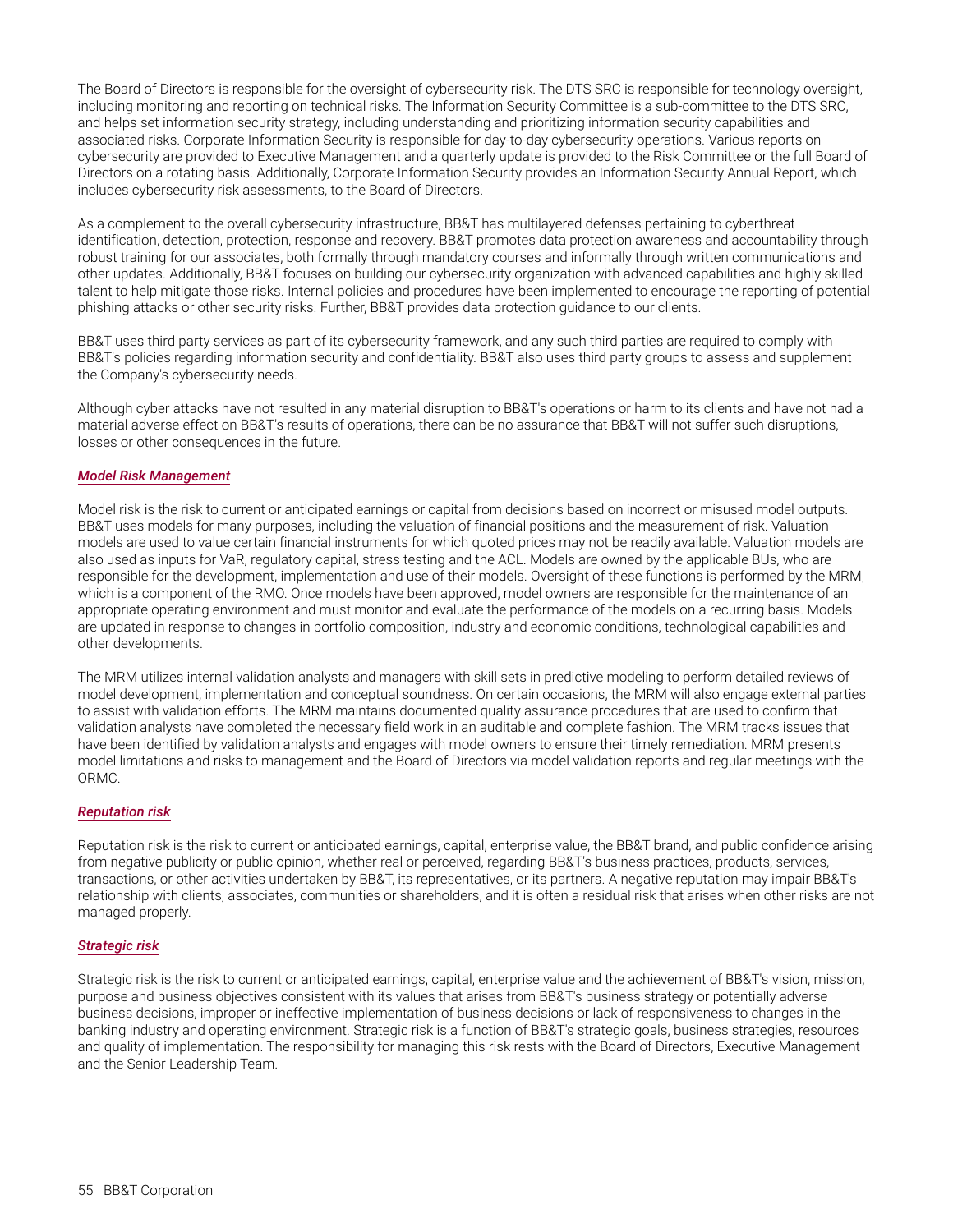#### *Market Risk Management*

The effective management of market risk is essential to achieving BB&T's strategic financial objectives. As a financial institution, BB&T's most significant market risk exposure is interest rate risk in its balance sheet; however, market risk also includes product liquidity risk, price risk and volatility risk in BB&T's BUs. The primary objectives of market risk management are to minimize any adverse effect that changes in market risk factors may have on net interest income, net income and capital and to offset the risk of price changes for certain assets recorded at fair value. At BB&T, market risk management also includes the enterprise-wide IPV function.

#### *Interest Rate Market Risk (Other than Trading)*

BB&T actively manages market risk associated with asset and liability portfolios with a focus on the strategic pricing of asset and liability accounts and management of appropriate maturity mixes of assets and liabilities. The goal of these activities is the development of appropriate maturity and repricing opportunities in BB&T's portfolios of assets and liabilities that will produce reasonably consistent net interest income during periods of changing interest rates. These portfolios are analyzed for proper fixedrate and variable-rate mixes under various interest rate scenarios.

The asset/liability management process is designed to achieve relatively stable NIM and assure liquidity by coordinating the volumes, maturities or repricing opportunities of earning assets, deposits and borrowed funds. Among other things, this process gives consideration to prepayment trends related to securities, loans and leases and certain deposits that have no stated maturity. Prepayment assumptions are developed using a combination of market data and internal historical prepayment experience for residential mortgage-related loans and securities, and internal historical prepayment experience for client deposits with no stated maturity and loans that are not residential mortgage related. These assumptions are subject to monthly review and adjustment, and are modified as deemed necessary to reflect changes in interest rates relative to the reference rate of the underlying assets or liabilities. On a monthly basis, BB&T evaluates the accuracy of its Simulation model, which includes an evaluation of its prepayment assumptions, to ensure that all significant assumptions inherent in the model appropriately reflect changes in the interest rate environment and related trends in prepayment activity. It is the responsibility of the MRLCC to determine and achieve the most appropriate volume and mix of earning assets and interest-bearing liabilities, as well as to ensure an adequate level of liquidity and capital, within the context of corporate performance goals. The MRLCC also sets policy guidelines and establishes long-term strategies with respect to interest rate risk exposure and liquidity. The MRLCC meets regularly to review BB&T's interest rate risk and liquidity positions in relation to present and prospective market and business conditions, and adopts funding and balance sheet management strategies that are intended to ensure that the potential impacts on earnings and liquidity as a result of fluctuations in interest rates are within acceptable tolerance guidelines.

BB&T uses derivatives primarily to manage economic risk related to securities, commercial loans, MSRs and mortgage banking operations, long-term debt and other funding sources. BB&T also uses derivatives to facilitate transactions on behalf of its clients. As of December 31, 2018, BB&T had derivative financial instruments outstanding with notional amounts totaling \$67.7 billion, with a net fair value loss of \$1 million. See "Note 17. Derivative Financial Instruments" for additional disclosures.

The majority of BB&T's assets and liabilities are monetary in nature and, therefore, differ greatly from most commercial and industrial companies that have significant investments in fixed assets or inventories. Fluctuations in interest rates and actions of the FRB to regulate the availability and cost of credit have a greater effect on a financial institution's profitability than do the effects of higher costs for goods and services. Through its balance sheet management function, which is monitored by the MRLCC, management believes that BB&T is positioned to respond to changing needs for liquidity, changes in interest rates and inflationary trends.

Management uses the Simulation to measure the sensitivity of projected earnings to changes in interest rates. The Simulation projects net interest income and interest rate risk for a rolling two-year period of time. The Simulation takes into account the current contractual agreements that BB&T has made with its customers on deposits, borrowings, loans, investments and commitments to enter into those transactions. Furthermore, the Simulation considers the impact of expected customer behavior. Management monitors BB&T's interest sensitivity by means of a model that incorporates the current volumes, average rates earned and paid, and scheduled maturities and payments of asset and liability portfolios, together with multiple scenarios that include projected prepayments, repricing opportunities and anticipated volume growth. Using this information, the model projects earnings based on projected portfolio balances under multiple interest rate scenarios. This level of detail is needed to simulate the effect that changes in interest rates and portfolio balances may have on the earnings of BB&T. This method is subject to the accuracy of the assumptions that underlie the process, but management believes that it provides a better illustration of the sensitivity of earnings to changes in interest rates than other analyses such as static or dynamic gap. In addition to the Simulation, BB&T uses EVE analysis to focus on projected changes in asset and liability values given potential changes in interest rates. This measure also allows BB&T to analyze interest rate risk that falls outside the analysis window contained in the Simulation. The EVE model is a discounted cash flow of the portfolio of assets, liabilities, and derivative instruments. The difference in the present value of assets minus the present value of liabilities is defined as the economic value of equity.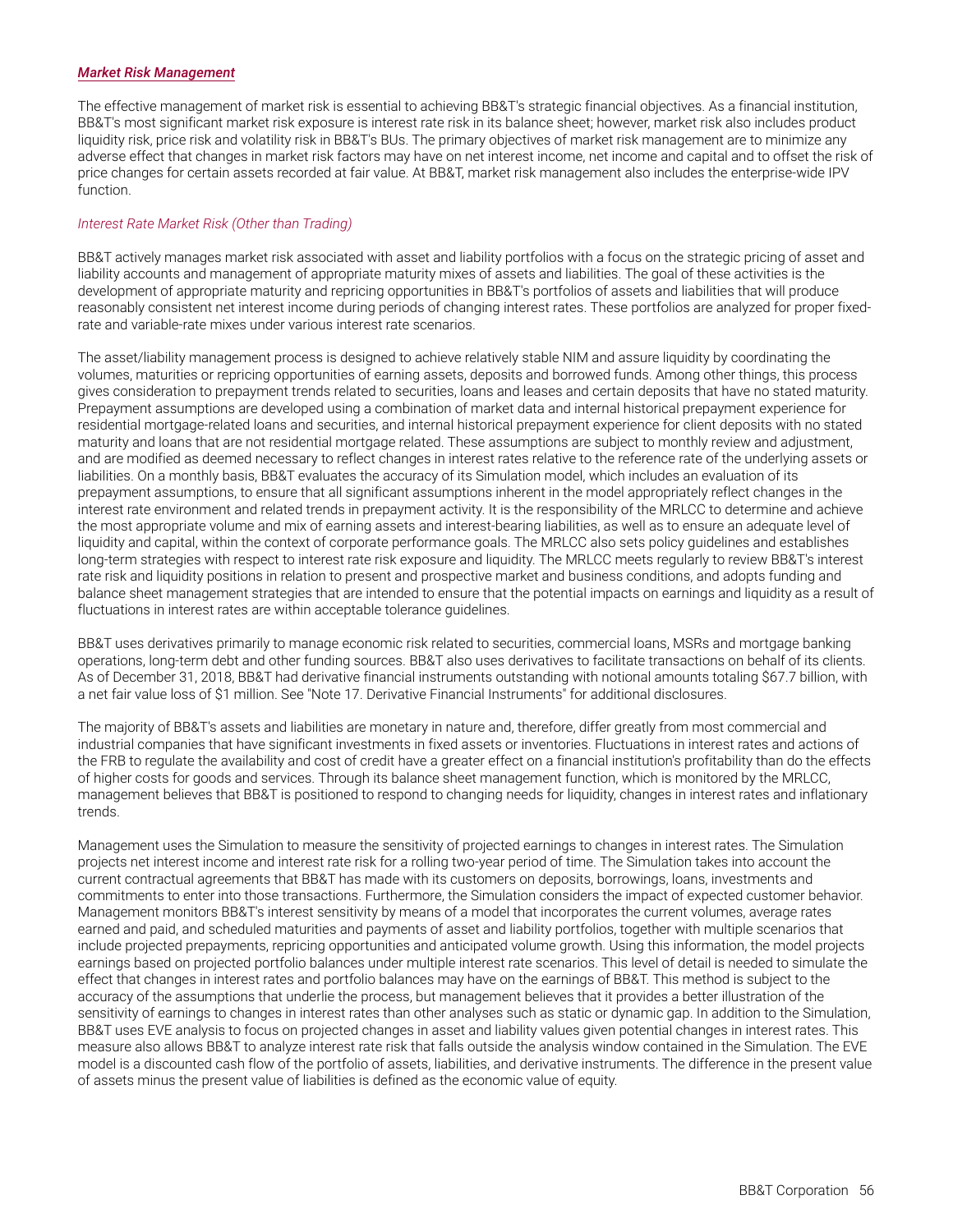The asset/liability management process requires a number of key assumptions. Management determines the most likely outlook for the economy and interest rates by analyzing external factors, including published economic projections and data, the effects of likely monetary and fiscal policies, as well as any enacted or prospective regulatory changes. BB&T's current and prospective liquidity position, current balance sheet volumes and projected growth, accessibility of funds for short-term needs and capital maintenance are also considered. This data is combined with various interest rate scenarios to provide management with the information necessary to analyze interest sensitivity and to aid in the development of strategies to reach performance goals.

The following table shows the effect that the indicated changes in interest rates would have on net interest income as projected for the next twelve months assuming a gradual change in interest rates as described below. Key assumptions in the preparation of the table include prepayment speeds of mortgage-related and other assets, cash flows and maturities of derivative financial instruments, loan volumes and pricing, deposit beta, customer preferences and capital plans. The resulting change in net interest income reflects the level of interest rate sensitivity that income has in relation to the investment, loan and deposit portfolios.

| Interest Rate Scenario |                   |              | Annualized Hypothetical Percentage Change |              |  |  |  |  |
|------------------------|-------------------|--------------|-------------------------------------------|--------------|--|--|--|--|
| Linear Change in       | <b>Prime Rate</b> |              | in Net Interest Income                    |              |  |  |  |  |
| <b>Prime Rate</b>      | Dec 31, 2018      | Dec 31, 2017 | Dec 31, 2018                              | Dec 31, 2017 |  |  |  |  |
| Up 200 bps             | 7.50%             | 6.50%        | 1.80%                                     | 3.09%        |  |  |  |  |
| Up 100                 | 6.50              | 5.50         | 1.22                                      | 2.07         |  |  |  |  |
| No Change              | 5.50              | 4.50         |                                           |              |  |  |  |  |
| Down 100               | 4.50              | 3.50         | (3.17)                                    | (6.62)       |  |  |  |  |
| <b>Down 200</b>        | 4.00              | N/A          | (7.04)                                    | N/A          |  |  |  |  |

#### **Table 25: Interest Sensitivity Simulation Analysis**

The MRLCC has established parameters related to interest sensitivity that prescribe a maximum negative impact on net interest income under different interest rate scenarios. In the event the results of the Simulation model fall outside the established parameters, management will make recommendations to the MRLCC on the most appropriate response given the current economic forecast. The following parameters and interest rate scenarios are considered BB&T's primary measures of interest rate risk:

- Maximum negative impact on net interest income of 2% for the next 12 months assuming a 25 basis point change in interest rates each month for four months followed by a flat interest rate scenario for the remaining eight month period.
- Maximum negative impact on net interest income of 4% for the next 12 months assuming a 25 basis point change in interest rates each month for eight months followed by a flat interest rate scenario for the remaining four month period.

If a parallel rate change of 200 basis points cannot be modeled due to a low level of rates, a proportional limit applies, and the maximum negative impact on net interest income is adjusted on a proportional basis. Regardless of the proportional limit, the negative risk exposure limit will be the greater of the 4% or the proportional limit.

Management has also established a maximum negative impact on net interest income of 4% for an immediate 100 basis points parallel change in rates and 8% for an immediate 200 basis points parallel change in rates. These "interest rate shock" limits are designed to create an outer band of acceptable risk based upon a significant and immediate change in rates.

Management has temporarily suspended its interest rate exposure limits to declining interest rates. Although, the Federal Reserve has raised rates nine times beginning in December 2015, competitive pressure on deposit rates was slow to materialize. As a result, asset repricing in excess of liability repricing has caused the measured exposure to declining rates to increase. Management closely monitors its interest rate risk position.

Management considers how the balance sheet and interest rate risk position could be impacted by changes in balance sheet mix. Liquidity in the banking industry has been very strong during the current economic cycle. Much of this liquidity increase has been due to a significant increase in noninterest-bearing demand deposits. Consistent with the industry, Branch Bank has seen a significant increase in this funding source. The behavior of these deposits is one of the most important assumptions used in determining the interest rate risk position of BB&T. A loss of these deposits in the future would reduce the asset sensitivity of BB&T's balance sheet as the Company increases interest-bearing funds to offset the loss of this advantageous funding source.

Beta represents the correlation between overall market interest rates and the rates paid by BB&T on interest-bearing deposits. BB&T applies an average beta of approximately 55% to its non-maturity interest-bearing deposit accounts for determining its interest rate sensitivity. Non-maturity interest-bearing deposit accounts include interest checking accounts, savings accounts and money market accounts that do not have a contractual maturity. The actual deposit beta on non-maturity interest-bearing deposits has been less than 27% since rates began to rise in December 2015. However, BB&T expects the beta to increase as rates continue to rise as evidenced by the 39% beta on interest bearing-deposits related to the September 2018 federal funds rate increase. BB&T regularly conducts sensitivity on other key variables to determine the impact they could have on the interest rate risk position. This allows BB&T to evaluate the likely impact on its balance sheet management strategies due to a more extreme variation in a key assumption than expected.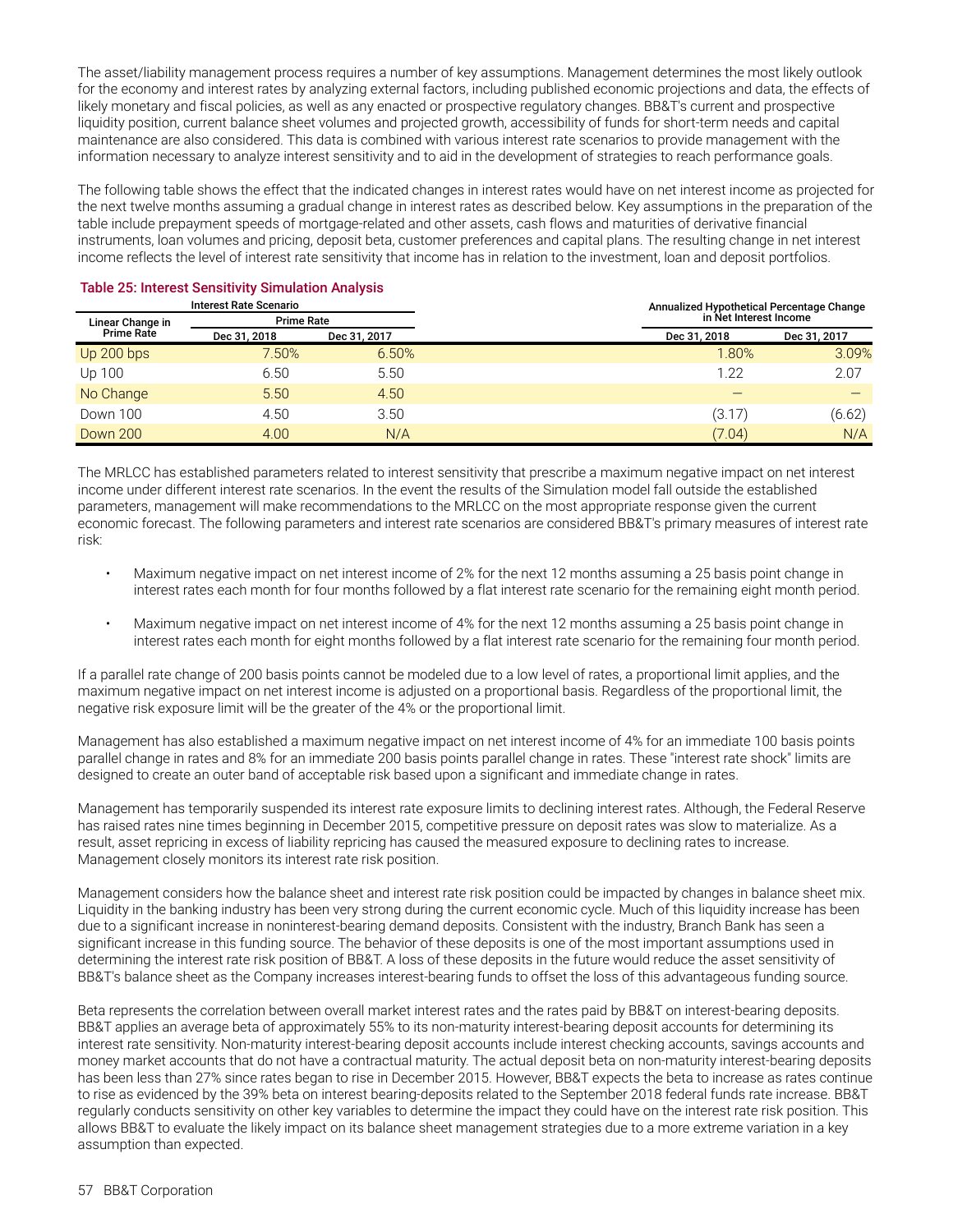The following table shows the results of BB&T's interest-rate sensitivity position assuming the loss of demand deposits and an associated increase in managed rate deposits under various scenarios. For purposes of this analysis, BB&T modeled the incremental beta for the replacement of the lost demand deposits at 100%.

### **Table 26: Deposit Mix Sensitivity Analysis**

| Linear Change in | <b>Base Scenario at</b> |             | Results Assuming a Decrease in<br><b>Noninterest-Bearing Demand Deposits</b> |
|------------------|-------------------------|-------------|------------------------------------------------------------------------------|
| Rates            | December 31, 2018 (1)   | \$1 Billion | \$5 Billion                                                                  |
| Up 200 bps       | $80\%$                  | $1.60\%$    | 0.79%                                                                        |
| Up 100           | ാറ                      | .09         | 0.59                                                                         |

(1) The base scenario is equal to the annualized hypothetical percentage change in net interest income at December 31, 2018 as presented in the preceding table.

If rates increased 200 basis points, BB&T could absorb the loss of \$8.9 billion, or 16.7%, of noninterest-bearing deposits and replace them with managed rate deposits with a beta of 100% before becoming neutral to interest rate changes.

The following table shows the effect that the indicated changes in interest rates would have on EVE. Key assumptions in the preparation of the table include prepayment speeds of mortgage-related and other assets, cash flows and maturities of derivative financial instruments, loan volumes and pricing and deposit sensitivity.

| Change in Interest | <b>EVE/Assets</b> |              | Hypothetical Percentage Change in EVE |
|--------------------|-------------------|--------------|---------------------------------------|
| Rates              | Dec 31, 2018      | Dec 31, 2017 | Dec 31, 2018<br>Dec 31, 2017          |
| Up $200$ bps       | 11.7%             | 11.4%        | (4.6)%<br>(5.1)%                      |
| Up 100             | 12.2              | 11.9         | (0.9)<br>(0.7)                        |
| No Change          | 12.3              | 12.0         |                                       |
| Down 100           | 11.5              | 11.1         | (6.2)<br>(7.7)                        |
| <b>Down 200</b>    | 9.3               | N/A          | (23.9)<br>N/A                         |

### **Table 27: EVE Simulation Analysis**

### *Market Risk from Trading Activities*

BB&T also manages market risk from trading activities which consists of acting as a financial intermediary to provide its customers access to derivatives, foreign exchange and securities markets. Trading market risk is managed through the use of statistical and non-statistical risk measures and limits. BB&T utilizes a historical VaR methodology to measure and aggregate risks across its covered trading BUs. This methodology uses two years of historical data to estimate economic outcomes for a one-day time horizon at a 99% confidence level. The average 99% one-day VaR and the maximum daily VaR for the three months ended December 31, 2018 and 2017, respectively, were each less than \$1 million. Market risk disclosures under Basel II.5 are available in the Additional Disclosures section of the Investor Relations site on BBT.com.

### *Liquidity*

Liquidity represents the continuing ability to meet funding needs, including deposit withdrawals, timely repayment of borrowings and other liabilities, and funding of loan commitments. In addition to the level of liquid assets, such as cash, cash equivalents and AFS securities, many other factors affect the ability to meet liquidity needs, including access to a variety of funding sources, maintaining borrowing capacity in national money markets, growing core deposits, the repayment of loans and the ability to securitize or package loans for sale.

BB&T monitors the ability to meet customer demand for funds under both normal and stressed market conditions. In considering its liquidity position, management evaluates BB&T's funding mix based on client core funding, client rate-sensitive funding and national markets funding. In addition, management also evaluates exposure to rate-sensitive funding sources that mature in one year or less. Management also measures liquidity needs against 30 days of stressed cash outflows for Branch Bank and BB&T. To ensure a strong liquidity position, management maintains a liquid asset buffer of cash on hand and highly liquid unpledged securities. BB&T follows the FRB's enhanced prudential standards for purposes of determining the liquid asset buffer. BB&T's policy is to use the greater of either 5% of total assets or a range of projected net cash outflows over a 30 day period. As of December 31, 2018 and December 31, 2017, BB&T's liquid asset buffer was 14.7% and 14.3%, respectively, of total assets.

BB&T is considered to be a "modified LCR" holding company. BB&T would be subject to full LCR requirements if its assets were to increase above \$250 billion or if it were to be considered internationally active. In October 2018, the federal banking agencies proposed changes to applicability thresholds for liquidity requirements that would amend the full LCR such that BHC's with assets between \$250 billion and \$700 billion, and less than \$75 billion in certain other risk related exposures, would be subject to a reduced full LCR. See additional disclosures in the "Regulatory Considerations" section.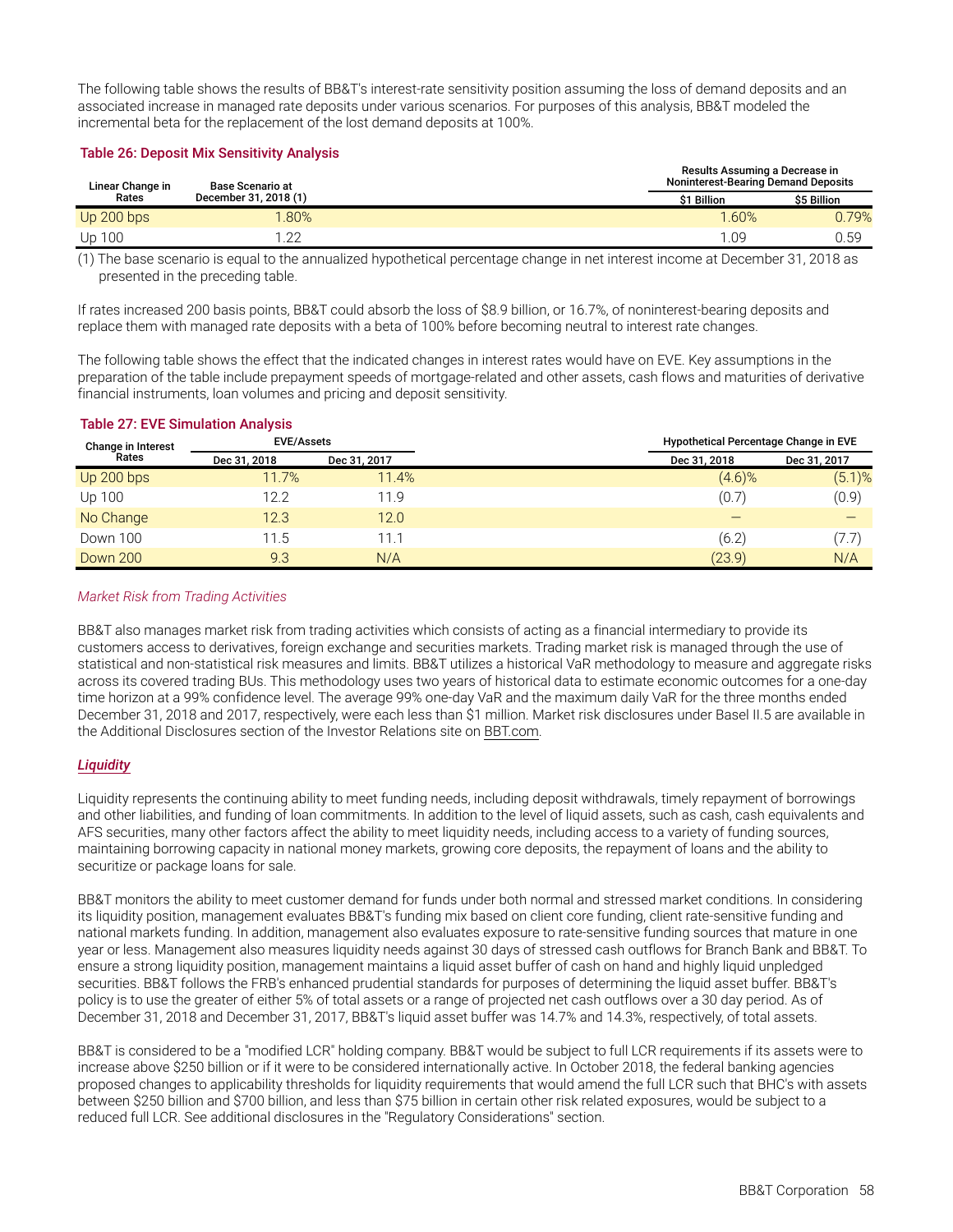BB&T produces LCR calculations to effectively manage the position of high-quality liquid assets and the balance sheet deposit mix to optimize BB&T's liquidity position. BB&T's modified LCR was approximately 126% at December 31, 2018, compared to the regulatory minimum for such entities of 100%, which puts BB&T in full compliance with the rule. The LCR can experience volatility due to issues like maturing debt rolling into the 30 day measurement period, or client inflows and outflows. The daily change in BB&T's modified LCR averaged less than 2% during 2018 with a maximum change of approximately 12%.

BB&T routinely evaluates the impact of becoming subject to the full LCR requirement. This includes an evaluation of the changes to the balance sheet and investment strategy that would be necessary to comply with the requirement. Management does not currently expect the required changes to have a material impact on BB&T's financial condition or results of operations.

### *Parent Company*

The purpose of the Parent Company is to serve as the primary source of capital for the operating subsidiaries, with assets primarily consisting of cash on deposit with Branch Bank, equity investments in subsidiaries, advances to subsidiaries, accounts receivable from subsidiaries, and other miscellaneous assets. The principal obligations of the Parent Company are payments on long-term debt. The main sources of funds for the Parent Company are dividends and management fees from subsidiary, repayments of advances to subsidiaries, and proceeds from the issuance of equity and long-term debt. The primary uses of funds by the Parent Company are for investments in subsidiaries, advances to subsidiaries, dividend payments to common and preferred shareholders, retirement of common stock and payments on long-term debt.

The primary source of funds used for Parent Company cash requirements was dividends received from subsidiaries. See "Note 15. Parent Company Financial Information" for additional information regarding dividends from subsidiaries and debt transactions.

Liquidity at the Parent Company is more susceptible to market disruptions. BB&T prudently manages cash levels at the Parent Company to cover a minimum of one year of projected cash outflows which includes unfunded external commitments, debt service, common and preferred dividends and scheduled debt maturities without the benefit of any new cash infusions. Generally, BB&T maintains a significant buffer above the projected one year of cash outflows. In determining the buffer, BB&T considers cash requirements for common and preferred dividends, unfunded commitments to affiliates, being a source of strength to its banking subsidiary and being able to withstand sustained market disruptions that could limit access to the capital markets. At December 31, 2018 and December 31, 2017, the Parent Company had 28 months and 29 months, respectively, of cash on hand to satisfy projected contractual cash outflows, and 19 months and 23 months, respectively, taking into account common stock dividends.

#### *Branch Bank*

BB&T carefully manages liquidity risk at Branch Bank. Branch Bank's primary source of funding is customer deposits. Continued access to customer deposits is highly dependent on the confidence the public has in the stability of Branch Bank and its ability to return funds to the client when requested. BB&T maintains a strong focus on its reputation in the market to ensure continued access to client deposits. BB&T integrates its risk appetite into its overall risk management framework to ensure Branch Bank does not exceed its risk tolerance through its lending and other risk taking functions and thus risk becoming undercapitalized. BB&T believes that sufficient capital is paramount to maintaining the confidence of its depositors and other funds providers. BB&T has extensive capital management processes in place to ensure it maintains sufficient capital to absorb losses and maintain a highly capitalized position that will instill confidence in Branch Bank and allow continued access to deposits and other funding sources. Branch Bank monitors many liquidity metrics including funding concentrations, diversification, maturity distribution, contingent funding needs and ability to meet liquidity requirements under times of stress.

Branch Bank has several major sources of funding to meet its liquidity requirements, including access to capital markets through issuance of senior or subordinated bank notes and institutional CDs, access to the FHLB system, dealer repurchase agreements and repurchase agreements with commercial clients, access to the overnight and term Federal funds markets, use of a Cayman branch facility, access to retail brokered CDs and a borrower in custody program with the FRB for the discount window. At December 31, 2018, Branch Bank has approximately \$78.9 billion of secured borrowing capacity, which represents approximately 5.2 times the amount of one year wholesale funding maturities.

The ability to raise funding at competitive prices is affected by the rating agencies' views of the Parent Company's and Branch Bank's credit quality, liquidity, capital and earnings. Management meets with the rating agencies on a regular basis to discuss current outlooks. The ratings for BB&T and Branch Bank by the major rating agencies are detailed in the table below: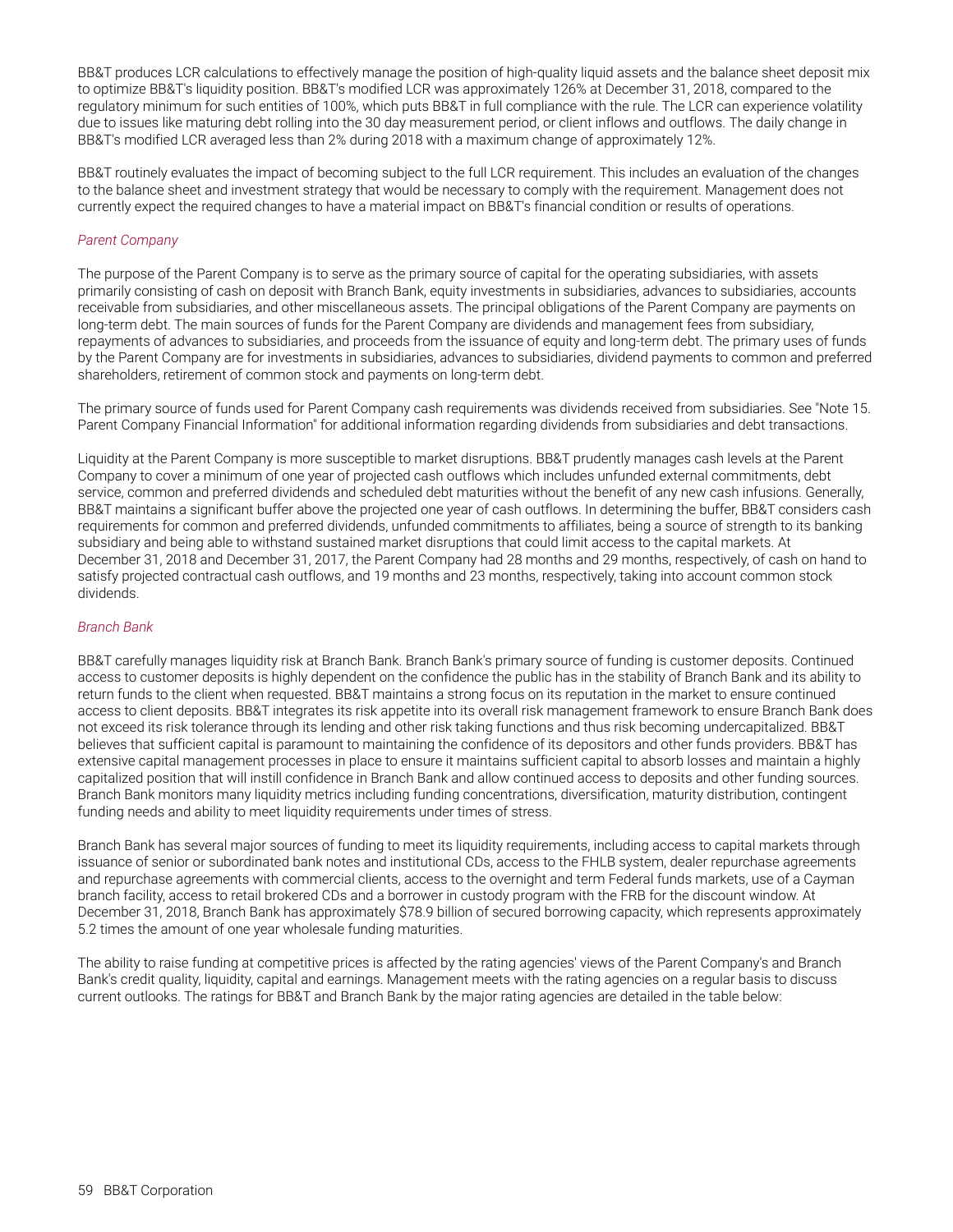#### **Table 28: Credit Ratings of BB&T Corporation and Branch Bank**

|                                     | S&P            | Moody's (1)            | Fitch          | <b>DBRS</b>     |
|-------------------------------------|----------------|------------------------|----------------|-----------------|
| <b>BB&amp;T</b> Corporation:        |                |                        |                |                 |
| Commercial paper                    | $A-2$          | N/A                    | F <sub>1</sub> | $R-1$ (low)     |
| <i>Issuer</i>                       | $A -$          | A2                     | $A+$           | A(high)         |
| LT/senior debt                      | $A -$          | A2                     | $A+$           | A(high)         |
| Subordinated debt                   | BBB+           | A2                     | А              | А               |
| Preferred stock                     | BBB-           | Baa1(hyb)              | BBB-           | BBB(high)       |
| Branch Bank:                        |                |                        |                |                 |
| Long term deposits                  | N/A            | Aa1                    | $AA-$          | AA(low)         |
| LT/Senior unsecured bank notes      | A              | A <sub>1</sub>         | $A+$           | AA(low)         |
| Other long term senior obligations  | $\overline{A}$ | N/A                    | $A+$           | AA(low)         |
| Other short term senior obligations | $A-1$          | N/A                    | F <sub>1</sub> | R-1(middle)     |
| Short term bank notes               | $A-1$          | $P-1$                  | F <sub>1</sub> | R-1(middle)     |
| Short term deposits                 | N/A            | $P-1$                  | $F1+$          | R-1(middle)     |
| Subordinated bank notes             | $A -$          | A2                     | A              | A(high)         |
| Ratings outlook:                    |                |                        |                |                 |
| <b>Credit trend</b>                 | <b>Stable</b>  | Rating under<br>review | Stable         | <b>Positive</b> |

1) In connection with the pending SunTrust merger, Moody's placed BB&T's credit ratings under review for possible downgrade.

BB&T and Branch Bank have Contingency Funding Plans designed to ensure that liquidity sources are sufficient to meet their ongoing obligations and commitments, particularly in the event of a liquidity contraction. These plans are designed to examine and quantify the organization's liquidity under various "stress" scenarios. Additionally, the plans provide a framework for management and other critical personnel to follow in the event of a liquidity contraction or in anticipation of such an event. The plans address authority for activation and decision making, liquidity options and the responsibilities of key departments in the event of a liquidity contraction. The liquidity options available to management could include seeking secured funding, asset sales, and under the most extreme scenarios, curtailing new loan originations.

Management believes current sources of liquidity are adequate to meet BB&T's current requirements and plans for continued growth. See "Note 4. Premises and Equipment," "Note 8. Long-Term Debt" and "Note 13. Commitments and Contingencies" for additional information regarding outstanding balances of sources of liquidity and contractual commitments and obligations.

### *Contractual Obligations, Commitments, Contingent Liabilities and Off-Balance Sheet Arrangements*

The following table presents, as of December 31, 2018, BB&T's contractual obligations by payment date. The payment amounts represent those amounts contractually due to the recipient. The table excludes liabilities recorded where management cannot reasonably estimate the timing of any payments that may be required in connection with these liabilities. Further discussion of the nature of BB&T's obligations is included in "Note 13. Commitments and Contingencies."

#### **Table 29: Contractual Obligations and Other Commitments**

| December 31, 2018<br>(Dollars in millions)           |   | Total  |   | Less than 1<br>Year |   | 1 to 3 Years |  | 3 to 5 Years |   | <b>After 5 Years</b> |
|------------------------------------------------------|---|--------|---|---------------------|---|--------------|--|--------------|---|----------------------|
| Long-term debt and capital leases                    | S | 23,802 | S | 4.837               | S | 10.015       |  | 3,828        | S | 5,122                |
| Operating leases                                     |   | 1,217  |   | 217                 |   | 361          |  | 260          |   | 379                  |
| Commitments to fund affordable housing investments   |   | 919    |   | 586                 |   | 277          |  | 26           |   | 30                   |
| Private equity and other investments commitments (1) |   | 331    |   | 74                  |   | 121          |  | 93           |   | 43                   |
| Time deposits                                        |   | 16.577 |   | 12.308              |   | 3.629        |  | 636          |   | $\overline{4}$       |
| Contractual interest payments (2)                    |   | 2.766  |   | 849                 |   | 999          |  | 520          |   | 398                  |
| Purchase obligations (3)                             |   | 1.238  |   | 565                 |   | 578          |  | 75           |   | 20                   |
| Nonqualified benefit plan obligations (4)            |   | 1.153  |   | 16                  |   | 33           |  | 37           |   | 1,067                |
| Total contractual cash obligations                   |   | 48,003 |   | 19.452              |   | 16.013       |  | 5.475        |   | 7,063                |

(1) Based on estimated payment dates.

(2) Includes accrued interest, future contractual interest obligations and the impact of hedges in a loss position. Other derivatives are excluded. Variable rate payments are based upon the rate in effect at December 31, 2018.

(3) Represents obligations to purchase goods or services that are enforceable and legally binding. Many of the purchase obligations have terms that are not fixed and determinable and are included in the table above based upon the estimated timing and amount of payment. In addition, certain of the purchase agreements contain clauses that would allow BB&T to cancel the agreement with specified notice; however, that impact is not included in the table above.

(4) Although technically unfunded plans, Rabbi Trusts and insurance policies on the lives of certain of the covered employees are available to finance future benefit plan payments.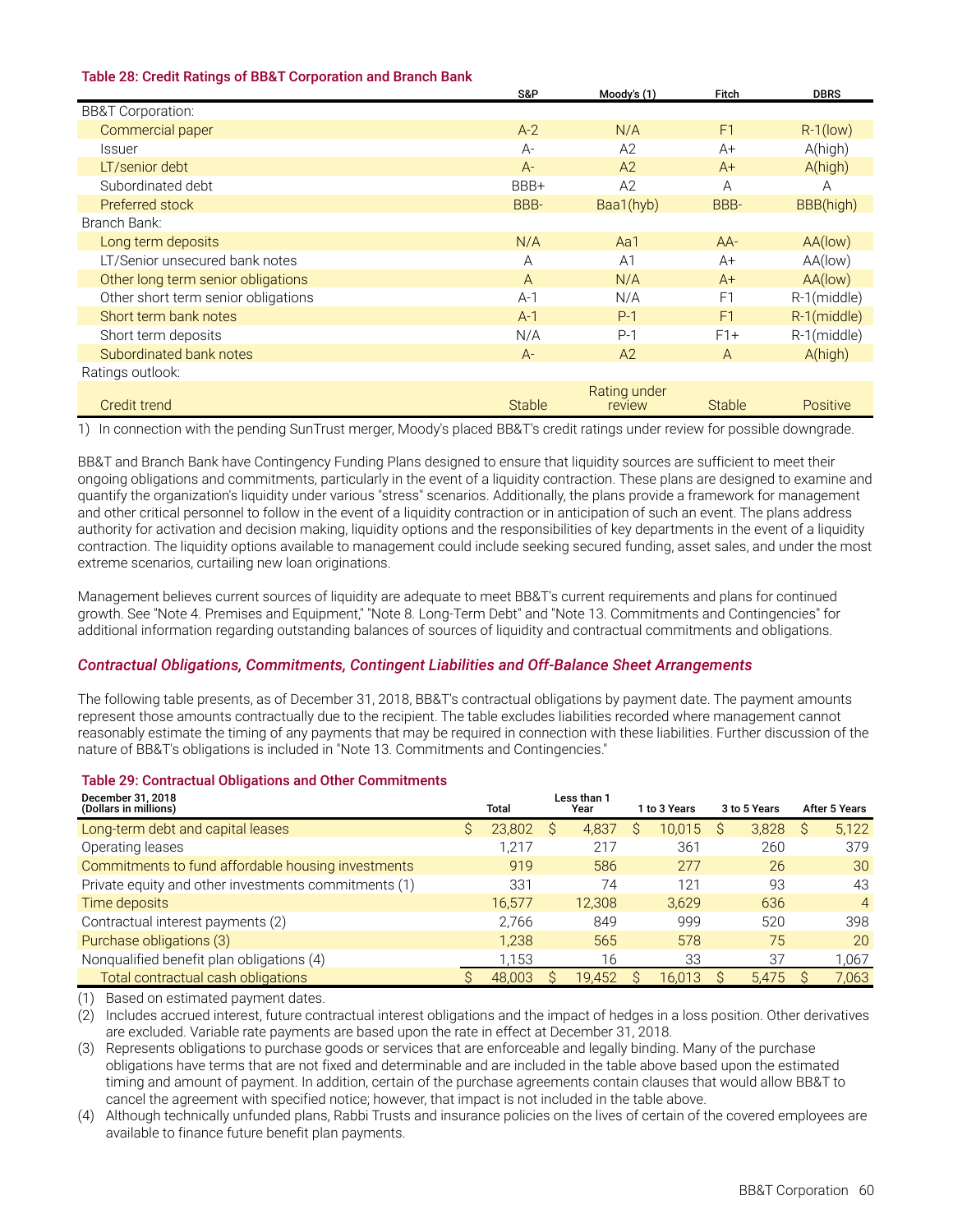BB&T's commitments include investments in affordable housing projects throughout its market area and private equity funds. Refer to "Note 1. Basis of Presentation" and "Note 13. Commitments and Contingencies" for further discussion of these commitments.

In addition, BB&T enters into derivative contracts to manage various financial risks. A derivative is a financial instrument that derives its cash flows, and therefore its value, by reference to an underlying instrument, index or referenced interest rate. Derivative contracts are carried at fair value on the Consolidated Balance Sheets with the fair value representing the net present value of expected future cash receipts or payments based on market interest rates as of the balance sheet date. Derivative contracts are written in amounts referred to as notional amounts, which only provide the basis for calculating payments between counterparties and are not a measure of financial risk. Therefore, the derivative liabilities recorded on the balance sheet as of December 31, 2018 do not represent the amounts that may ultimately be paid under these contracts. Further discussion of derivative instruments is included in "Note 1. Basis of Presentation" and "Note 17. Derivative Financial Instruments."

In the ordinary course of business, BB&T indemnifies its officers and directors to the fullest extent permitted by law against liabilities arising from litigation. BB&T also issues standard representation and warranties in underwriting agreements, merger and acquisition agreements, loan sales, brokerage activities and other similar arrangements. Counterparties in many of these indemnifications provide similar indemnifications to BB&T. Although these agreements often do not specify limitations, BB&T does not believe that any payments related to these guarantees would materially change the financial condition or results of operations of BB&T.

BB&T holds public funds in certain states that do not require 100% collateralization on public fund bank deposits. In these states, should the failure of another public fund depository institution result in a loss for the public entity, the resulting uncollateralized deposit shortfall would have to be absorbed on a pro-rata basis (based upon the public deposits held by each bank within the respective state) by the remaining financial institutions holding public funds in that state. BB&T monitors deposits levels relative to the total public deposits held by all depository institutions within these states.

As a member of the FHLB, BB&T is required to maintain a minimum investment in capital stock. The board of directors of the FHLB can increase the minimum investment requirements in the event it has concluded that additional capital is required to allow it to meet its own regulatory capital requirements. Any increase in the minimum investment requirements outside of specified ranges requires the approval of the Federal Housing Finance Agency. Because the extent of any obligation to increase BB&T's investment in the FHLB depends entirely upon the occurrence of a future event, potential future payments to the FHLB are not determinable.

In the normal course of business, BB&T is also a party to financial instruments to meet the financing needs of clients and to mitigate exposure to certain risks. Such financial instruments include commitments to extend credit and certain contractual agreements, including standby letters of credit and financial guarantee arrangements. Further discussion of BB&T's commitments is included in "Note 13. Commitments and Contingencies" and "Note 16. Fair Value Disclosures."

### *Capital*

The maintenance of appropriate levels of capital is a management priority and is monitored on a regular basis. BB&T's principal goals related to the maintenance of capital are to provide adequate capital to support BB&T's risk profile consistent with the Boardapproved risk appetite, provide financial flexibility to support future growth and client needs, comply with relevant laws, regulations, and supervisory guidance, achieve optimal credit ratings for BB&T and its subsidiaries and provide a competitive return to shareholders. Risk-based capital ratios, which include CET1 capital, Tier 1 capital and Total capital are calculated based on regulatory guidance related to the measurement of capital and risk-weighted assets.

Management regularly monitors the capital position of BB&T on both a consolidated and bank-level basis. In this regard, management's overriding policy is to maintain capital at levels that are in excess of internal capital targets, which are above the regulatory "well capitalized" levels. Management has implemented stressed capital ratio minimum targets to evaluate whether capital ratios calculated with planned capital actions are likely to remain above minimums specified by the FRB for the annual CCAR. Breaches of stressed minimum targets prompt a review of the planned capital actions included in BB&T's capital plan.

#### **Table 30: Capital Requirements Under Basel III**

|                                        | Minimum | Well-       | Minimum Capital Plus Capital<br><b>Conservation Buffer</b> |        | <b>BB&amp;T Targets</b> |                 |
|----------------------------------------|---------|-------------|------------------------------------------------------------|--------|-------------------------|-----------------|
|                                        | Capital | Capitalized |                                                            | 2019   | Operating (1)           | <b>Stressed</b> |
| CET1 capital to risk-weighted assets   | 4.5%    | 6.5%        | 6.375%                                                     | 7.000% | 8.5%                    | 6.0%            |
| Tier 1 capital to risk-weighted assets | 6.C     | 8.0         | 7.875                                                      | 8.500  | 10.0                    | 7.5             |
| Total capital to risk-weighted assets  | 8.0     | 10.0        | 9.875                                                      | 10.500 | 12.0                    | 9.5             |
| Leverage ratio                         | 4.0     | 5.0         | N/A                                                        | N/A    | 8.0                     | 5.5             |

(1) BB&T's goal is to maintain capital levels above all regulatory minimums.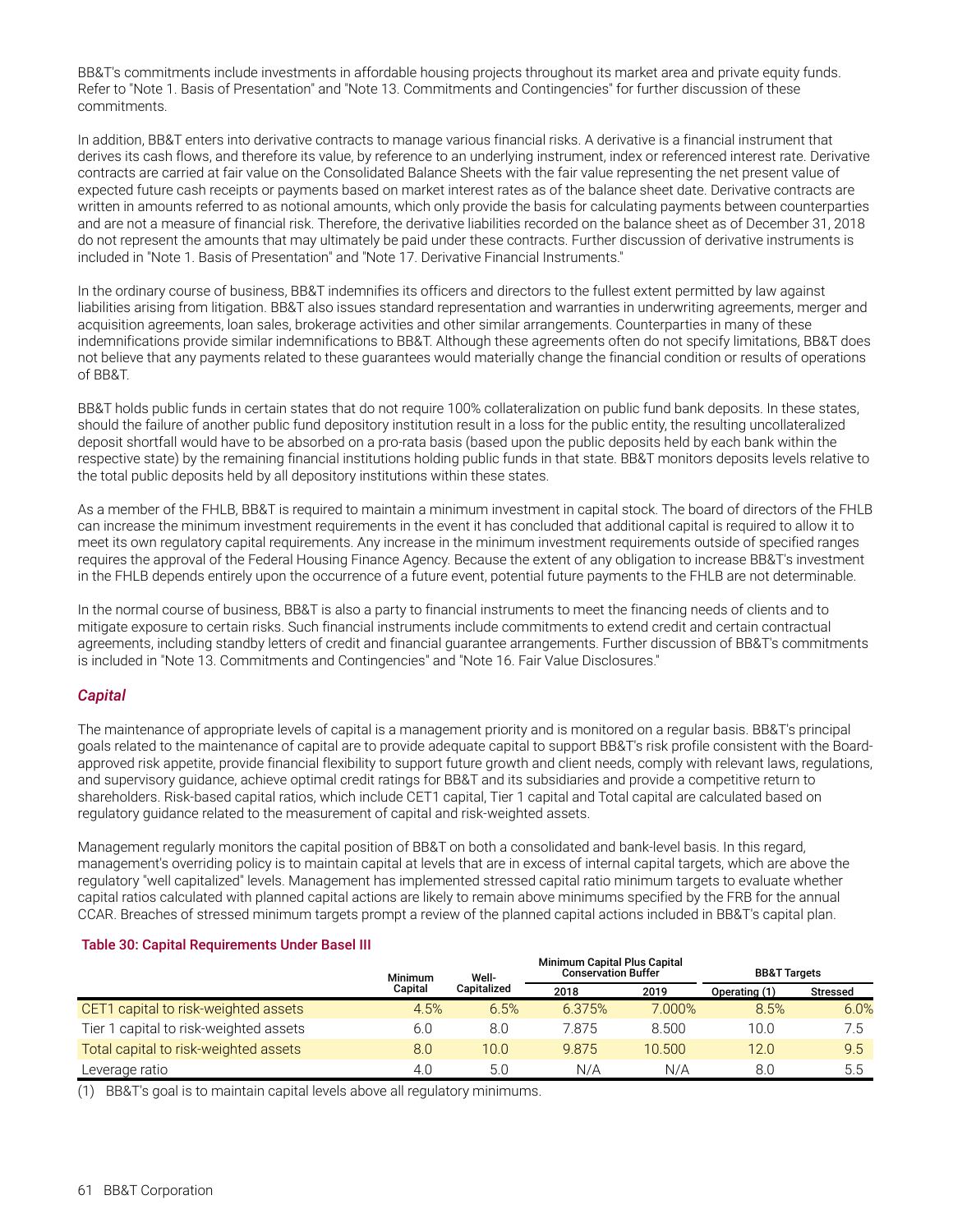While nonrecurring events or management decisions may result in the Company temporarily falling below its operating minimum guidelines for one or more of these ratios, it is management's intent to return to these targeted operating minimums within a reasonable period of time through capital planning. Such temporary decreases below the operating minimums shown above are not considered an infringement of BB&T's overall capital policy, provided a return above the minimums is forecasted to occur within a reasonable time period.

Payments of cash dividends and repurchases of common shares are the methods used to manage any excess capital generated. In addition, management closely monitors the Parent Company's double leverage ratio (investments in subsidiaries as a percentage of shareholders' equity). The active management of the subsidiaries' equity capital, as described above, is the process used to manage this important driver of Parent Company liquidity and is a key element in the management of BB&T's capital position.

Management intends to maintain capital at Branch Bank at levels that will result in classification as "well-capitalized" for regulatory purposes. Secondarily, it is management's intent to maintain Branch Bank's capital at levels that result in regulatory risk-based capital ratios that are generally comparable with peers of similar size, complexity and risk profile. If the capital levels of Branch Bank increase above these guidelines, excess capital may be transferred to the Parent Company in the form of special dividend payments, subject to regulatory and other operating considerations.

BB&T regularly performs stress testing on its capital levels and is required to periodically submit the company's capital plans to the banking regulators. The FRB did not object to the Company's 2018 capital plan. On February 5, 2019, the FRB notified banks with less than \$250 billion in assets that they will not need to participate in the 2019 supervisory stress test. However, BB&T may need to provide additional information as a result of the pending merger with SunTrust. Following the completion of the merger of equals with SunTrust, management's capital deployment plan in order of preference is to focus on 1) organic growth, 2) dividends and 3) strategic opportunities and/or share repurchases depending on opportunities in the marketplace and BB&T's interest and ability to proceed with acquisitions. BB&T has suspended share repurchases as a result of the pending merger of equals with SunTrust.

Branch Bank's capital ratios are presented in the following table:

| <b>Table 31: Capital Ratios - Branch Bank</b> |       |       |
|-----------------------------------------------|-------|-------|
| December 31,                                  | 2018  | 2017  |
| CET1 to risk-weighted assets                  | 11.2% | 11.3% |
| Tier 1 capital to risk-weighted assets        | 11.2  | 11.3  |
| Total capital to risk-weighted assets         | 13.2  | 13.3  |
| Leverage ratio                                | 9.3   | 9.4   |

BB&T's capital ratios are presented in the following table:

#### **Table 32: Capital Ratios - BB&T Corporation**

| December 31.<br>(Dollars in millions, except per share data, shares in thousands) |    | 2018    |   | 2017    |
|-----------------------------------------------------------------------------------|----|---------|---|---------|
| Risk-based:                                                                       |    |         |   |         |
| CET1 capital to risk-weighted assets                                              |    | 10.2%   |   | 10.2%   |
| Tier 1 capital to risk-weighted assets                                            |    | 11.8    |   | 11.9    |
| Total capital to risk-weighted assets                                             |    | 13.8    |   | 13.9    |
| Leverage ratio                                                                    |    | 9.9     |   | 9.9     |
| Non-GAAP capital measure (1):                                                     |    |         |   |         |
| Tangible common equity per common share                                           | \$ | 21.89   | Ŝ | 21.07   |
| Calculation of tangible common equity (1):                                        |    |         |   |         |
| Total shareholders' equity                                                        | \$ | 30,178  | Ŝ | 29,695  |
| Less:                                                                             |    |         |   |         |
| Preferred stock                                                                   |    | 3,053   |   | 3,053   |
| Noncontrolling interests                                                          |    | 56      |   | 47      |
| Intangible assets, net of deferred taxes                                          |    | 10,360  |   | 10,117  |
| Tangible common equity                                                            | Ŝ  | 16,709  | S | 16,478  |
| Risk-weighted assets                                                              | Ś. | 181.260 | Ś | 177,217 |
| Common shares outstanding at end of period                                        |    | 763,326 |   | 782,006 |

(1) Tangible common equity and related measures are non-GAAP measures that exclude the impact of intangible assets and their related amortization. These measures are useful for evaluating the performance of a business consistently, whether acquired or developed internally. BB&T's management uses these measures to assess the quality of capital and returns relative to balance sheet risk and believes investors may find them useful in their analysis of the Corporation. These capital measures are not necessarily comparable to similar capital measures that may be presented by other companies.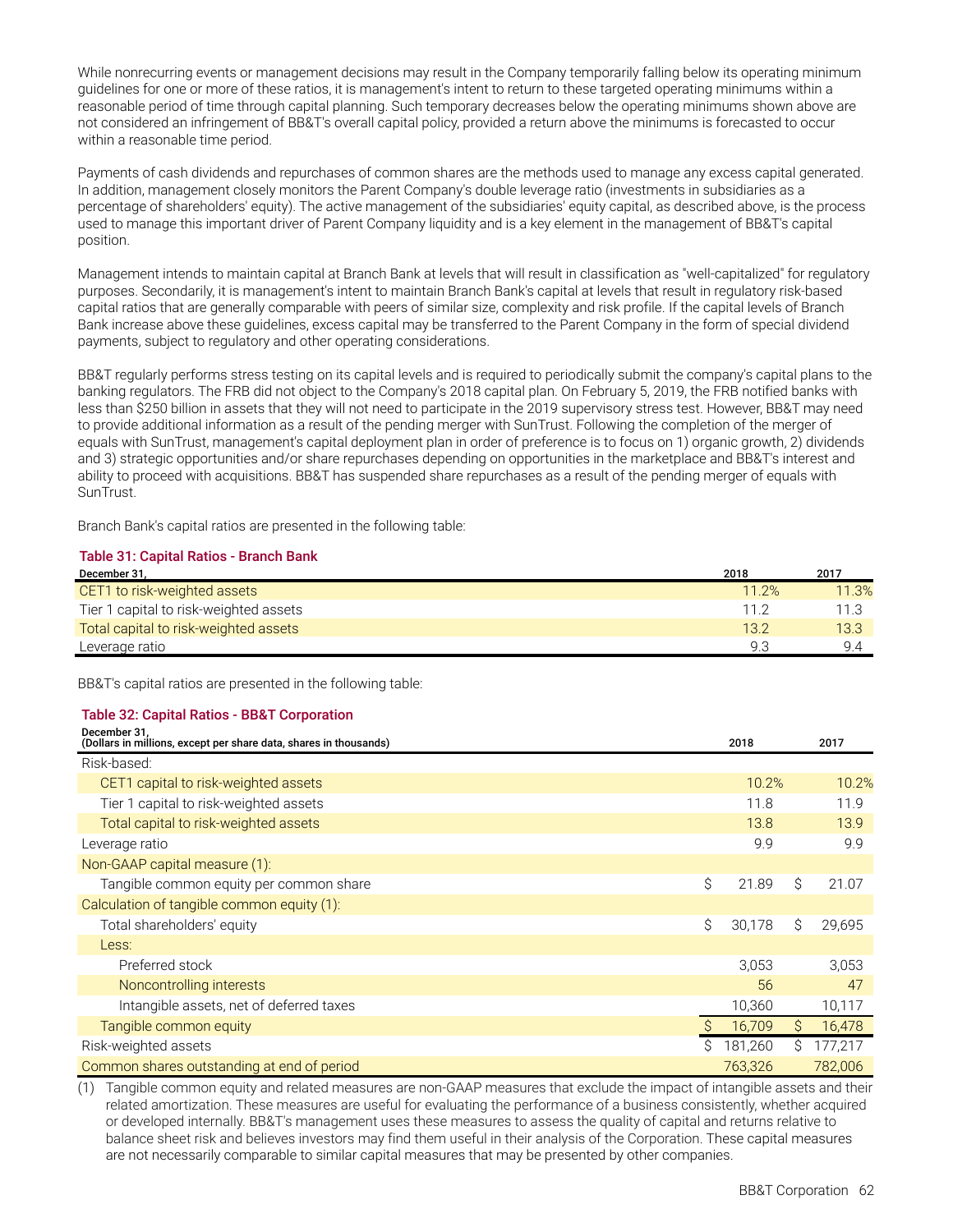During 2018, BB&T completed \$1.2 billion of stock repurchases and paid \$1.2 billion in common stock dividends, which resulted in a total payout ratio of 78.7%for the year.

BB&T's Board of Directors increased the dividend \$0.075 during 2018, which increased the amount of the quarterly dividend to \$0.405 per share. As of December 31, 2018, the remaining stock repurchases authorized by the Board of Directors totaled \$1.1 billion. BB&T has suspended share repurchases as a result of the pending merger of equals with SunTrust.

### **Table 33: Quarterly Financial Summary – Unaudited**

|                                                 | 2018                     |         |                                |           |                          |           |    | 2017                    |         |                          |         |                                |   |                          |       |                         |  |        |
|-------------------------------------------------|--------------------------|---------|--------------------------------|-----------|--------------------------|-----------|----|-------------------------|---------|--------------------------|---------|--------------------------------|---|--------------------------|-------|-------------------------|--|--------|
| (Dollars in millions, except per share<br>data) | Fourth<br><b>Ouarter</b> |         | <b>Third</b><br><b>Ouarter</b> |           | Second<br><b>Ouarter</b> |           |    | First<br><b>Ouarter</b> |         | Fourth<br><b>Ouarter</b> |         | <b>Third</b><br><b>Ouarter</b> |   | Second<br><b>Ouarter</b> |       | First<br><b>Ouarter</b> |  |        |
| Consolidated summary of operations:             |                          |         |                                |           |                          |           |    |                         |         |                          |         |                                |   |                          |       |                         |  |        |
| Interest income                                 | S.                       | 2.136   | Ŝ                              | 2.069     | Ś                        | 1.994     | Ŝ  | 1.921                   | Ŝ       | 1.898                    | Ŝ       | 1.877                          | Ŝ | 1.824                    | Ŝ.    | 1.775                   |  |        |
| Interest expense                                |                          | 431     |                                | 382       |                          | 337       |    | 288                     |         | 254                      |         | 230                            |   | 189                      |       | 166                     |  |        |
| Provision for credit losses                     |                          | 146     |                                | 135       |                          | 135       |    | 150                     |         | 138                      |         | 126                            |   | 135                      |       | 148                     |  |        |
| Noninterest income                              |                          | 1.235   |                                | 1.239     |                          | 1,222     |    | 1.180                   |         | 1.225                    |         | 1.166                          |   | 1.220                    |       | 1.171                   |  |        |
| Noninterest expense                             |                          | 1,784   |                                | 1,742     |                          | 1,720     |    | 1,686                   |         | 1,855                    |         | 1,745                          |   | 1.742                    |       | 2,102                   |  |        |
| Provision for income taxes                      |                          | 205     |                                | 210       |                          | 202       |    | 186                     |         | 209                      |         | 294                            |   | 304                      |       | 104                     |  |        |
| Net income                                      |                          | 805     |                                | 839       |                          | 822       |    | 791                     |         | 667                      |         | 648                            |   | 674                      |       | 426                     |  |        |
| Noncontrolling interest                         |                          | 7       |                                | 7         |                          | 3         |    | 3                       |         | $\mathsf{Q}$             |         | 8                              |   | (1)                      |       | 5                       |  |        |
| Preferred stock dividends                       |                          | 44      |                                | 43        |                          | 44        |    | 43                      |         | 44                       |         | 43                             |   | 44                       |       | 43                      |  |        |
| Net income available to<br>common shareholders  | S                        | 754     | Ŝ                              | 789       | Ŝ                        | 775       | Ŝ  | 745                     | Ŝ       | 614                      | Ŝ       | 597                            | Ŝ | 631                      | Ŝ     | 378                     |  |        |
| <b>Basic EPS</b>                                | \$                       | 0.99    | Ś.                             | 1.02      | Ŝ                        | 1.00      | Ś. | 0.96                    | Ŝ       | 0.78                     | Ś       | 0.75                           | Ŝ | 0.78                     | S.    | 0.47                    |  |        |
| <b>Diluted EPS</b>                              | Ŝ.                       | 0.97    | Ś                              | 1.01      | Ś                        | 0.99      | Ś  | 0.94                    | Ś       | 0.77                     | Ŝ.      | 0.74                           | Ś | 0.77                     | Ŝ.    | 0.46                    |  |        |
| Selected average balances:                      |                          |         |                                |           |                          |           |    |                         |         |                          |         |                                |   |                          |       |                         |  |        |
| Assets                                          | \$223,625                |         |                                | \$222,674 |                          | \$221,344 |    | \$221,419               |         | \$222,525                |         | \$220,732                      |   | \$221,018                |       | \$219,961               |  |        |
| Securities, at amortized cost                   | 46.610                   |         |                                | 46,299    |                          | 47,145    |    | 48.374                  |         | 48.093                   |         | 45,968                         |   |                          |       | 45,410                  |  | 44,607 |
| Loans and leases (1)                            | 148.457                  |         |                                | 147.489   |                          | 145.752   |    | 143.906                 |         | 144.089                  |         | 144.181                        |   | 144.327                  |       | 143.698                 |  |        |
| <b>Total earning assets</b>                     | 197,213                  |         |                                | 196,200   |                          | 195,094   |    | 194,530                 | 195,305 |                          | 193,073 |                                |   | 193,386                  |       | 192,564                 |  |        |
| Deposits                                        |                          | 157,842 |                                | 157,271   |                          | 157,676   |    | 157,138                 |         | 157,959                  | 157,414 |                                |   | 160,263                  |       | 161,383                 |  |        |
| Short-term borrowings                           |                          | 6.979   |                                | 6,023     |                          | 5.323     |    | 5,477                   |         | 6.342                    | 5.983   |                                |   | 2.748                    | 2,105 |                         |  |        |
| Long-term debt                                  |                          | 23,488  |                                | 24,211    |                          | 23,639    |    | 23.677                  |         | 22,639                   |         | 21,459                         |   | 21,767                   |       | 20,757                  |  |        |
| Total interest-bearing<br>liabilities           | 134,577                  |         |                                | 133,331   |                          | 132,675   |    | 132,896                 |         | 132,652                  |         | 131,367                        |   | 132,205                  |       | 133,150                 |  |        |
| Shareholders' equity                            |                          | 29,965  |                                | 29,887    |                          | 29,585    |    | 29,528                  |         | 29,853                   |         | 29,948                         |   | 30,302                   |       | 29,903                  |  |        |

(1) Loans and leases are net of unearned income and include LHFS.

### *Fourth Quarter Results*

Consolidated net income available to common shareholders for the fourth quarter of 2018 totaling \$754 million was up 22.8% compared to \$614 million earned during the same period in 2017. On a diluted per common share basis, earnings for the fourth quarter of 2018 were \$0.97, up 26.0% compared to \$0.77 for the same period in 2017. BB&T's results of operations for the fourth quarter of 2018 produced an annualized return on average assets of 1.43% and an annualized return on average common shareholders' equity of 11.14%, compared to prior year ratios of 1.19% and 9.10%, respectively.

Total TE revenues were \$3.0 billion for the fourth quarter of 2018, an increase of \$57 million compared to the earlier quarter. This reflects an increase of \$47 million in taxable-equivalent net interest income and an increase of \$10 million in noninterest income.

Net interest margin was 3.49%, up six basis points compared to the earlier quarter. Average earning assets increased \$1.9 billion. The increase in average earnings assets reflects a \$4.4 billion increase in average total loans and leases, partially offset by decreases of \$1.5 billion and \$977 million in average securities and other earning assets, respectively. Average interest-bearing liabilities increased \$1.9 billion compared to the earlier quarter. Average long-term debt increased \$849 million, while average short-term borrowings increased \$637 million and average interest-bearing deposits increased \$439 million. The annualized yield on the total loan portfolio for the fourth quarter of 2018 was 4.96%, up 46 basis points compared to the earlier quarter, reflecting the impact of rate increases. The annualized taxable-equivalent yield on the average securities portfolio was 2.53%, up 11 basis points compared to the earlier period.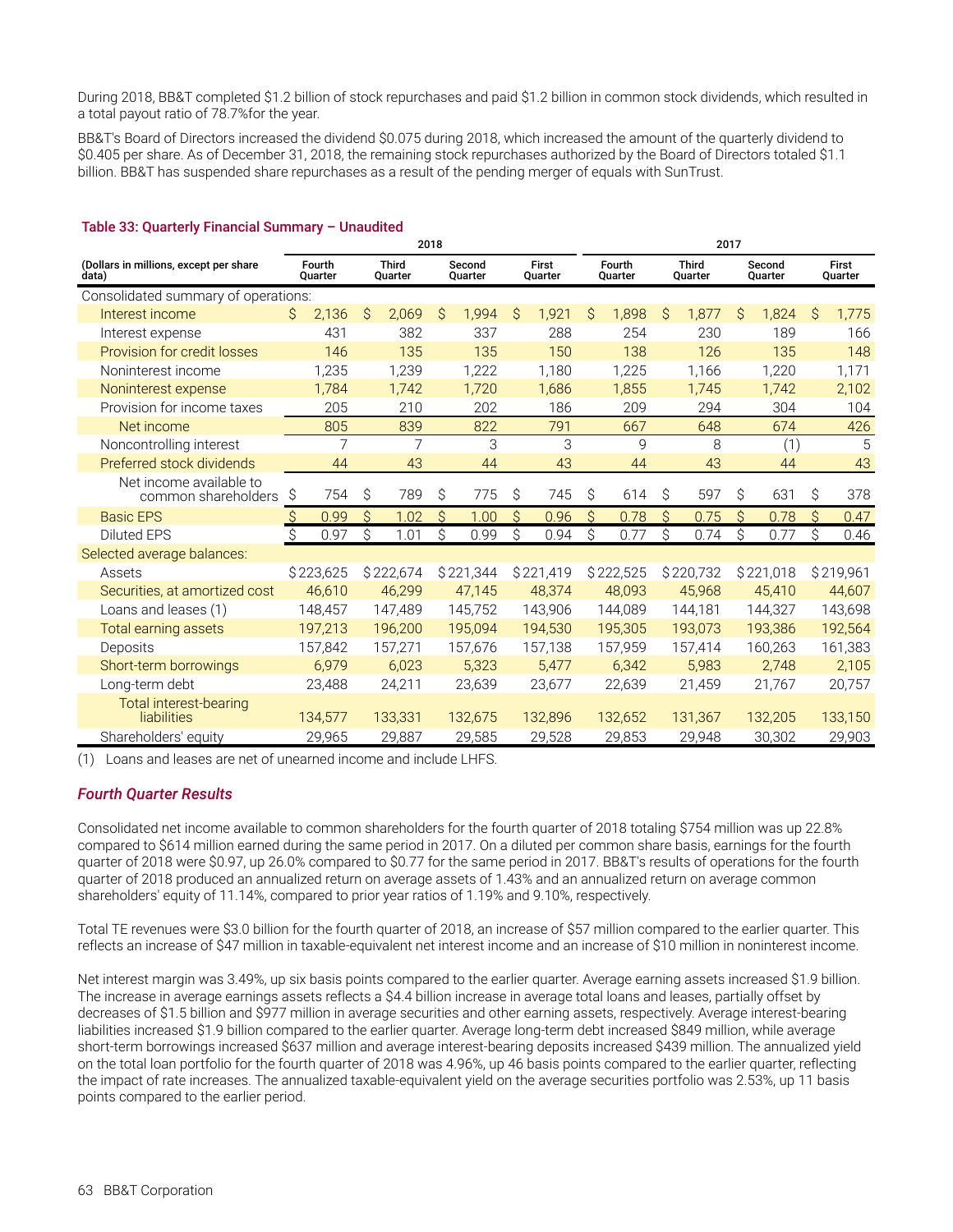The average annualized cost of total deposits was 0.52%, up 26 basis points compared to the earlier quarter. The average annualized cost of interest-bearing deposits was 0.78%, up 38 basis points compared to the earlier quarter. The average annualized rate on long-term debt was 3.19%, up 83 basis points compared to the earlier quarter. The average annualized rate on short-term borrowings was 2.18%, up 105 basis points compared to the earlier quarter. The higher rates on interest-bearing liabilities also reflect the impact of rate increases.

The provision for credit losses was \$146 million compared to \$138 million in the earlier quarter. Net charge-offs for the fourth quarter of 2018 totaled \$143 million compared to \$130 million for the earlier quarter.

Noninterest income was \$1.2 billion, an increase of \$10 million from the earlier quarter. Excluding a \$37 million decrease in income related to assets for certain post-employment benefits, which is primarily offset by lower personnel expense, noninterest income increased \$47 million.

Noninterest expense for the fourth quarter of 2018 was \$1.8 billion, down \$71 million compared to the earlier quarter. The current quarter includes \$28 million of additional operating expenses associated with the Regions Insurance acquisition and an increase of \$54 million in merger-related and restructuring charges. The earlier quarter included \$136 million of expenses due to actions taken in connection with the passage of tax reform legislation. Noninterest expenses were lower \$37 million related to assets for certain post-employment benefits, which is primarily offset by lower noninterest income. Excluding these items, noninterest expense was up \$20 million compared to the earlier quarter.

The provision for income taxes was \$205 million for the fourth quarter of 2018, compared to \$209 million for the earlier quarter. This produced an effective tax rate for the fourth quarter of 2018 of 20.3%, compared to 23.9% for the earlier quarter. The provision for income taxes for the current quarter reflects the new lower federal tax rate while the earlier quarter included a net tax benefit of \$43 million related to the impact of tax reform.

### *Reclassifications*

In certain circumstances, reclassifications have been made to prior period information to conform to the current presentation. Such reclassifications had no effect on previously reported shareholders' equity or net income.

### *Critical Accounting Policies*

The accounting and reporting policies of BB&T are in accordance with GAAP and conform to the accounting and reporting guidelines prescribed by bank regulatory authorities. The financial position and results of operations are affected by management's application of accounting policies, including estimates, assumptions and judgments made to arrive at the carrying value of assets and liabilities and amounts reported for revenues and expenses. Different assumptions in the application of these policies could result in material changes in the consolidated financial position and/or consolidated results of operations and related disclosures. Understanding BB&T's accounting policies is fundamental to understanding the consolidated financial position and consolidated results of operations. Accordingly, BB&T's significant accounting policies and changes in accounting principles and effects of new accounting pronouncements are discussed in detail in "Note 1. Basis of Presentation."

The following is a summary of BB&T's critical accounting policies that are highly dependent on estimates, assumptions and judgments. These critical accounting policies are reviewed with the Audit Committee of the Board of Directors on a periodic basis.

#### *ACL*

BB&T's policy is to maintain an ALLL and a RUFC that represent management's best estimate of probable credit losses inherent in the loan and lease portfolios and off-balance sheet lending commitments at the balance sheet date. Estimates for loan and lease losses are determined by analyzing historical loan and lease losses, historical loan and lease migration to charge-off experience, current trends in delinquencies and charge-offs, expected cash flows on purchased loans, current assessment of impaired loans and leases, the results of regulatory examinations and changes in the size, composition and risk assessment of the loan and lease portfolio. As part of this process, BB&T develops a series of loss estimate factors, which are modeled projections of the frequency and severity of losses. These loss estimate factors are based on historical loss experience, economic and political environmental considerations and any other data that management believes will provide evidence about the collectability of outstanding loan and lease amounts. The following table summarizes the loss estimate factors used to determine the ALLL:

| <b>Loss Estimate Factor</b> | Description                                                   |
|-----------------------------|---------------------------------------------------------------|
| Loss frequency              | Indicates the likelihood of a borrower defaulting on a loan   |
| Loss severity               | Indicates the amount of estimated loss at the time of default |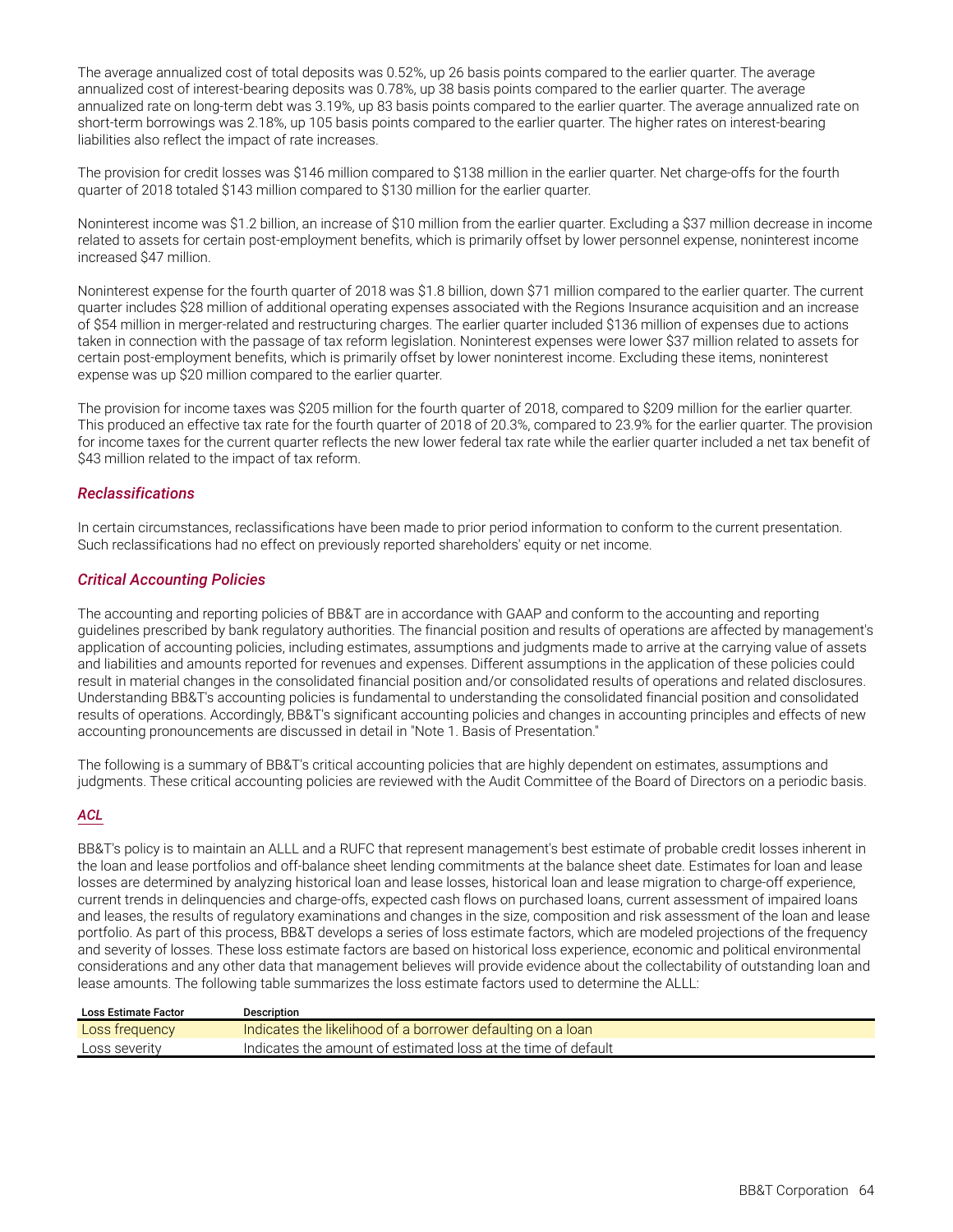For collectively evaluated loans, the ALLL is determined by multiplying the loan exposure estimated at the time of default by the loss frequency and loss severity factors. For individually evaluated loans, the ALLL is determined through review of data specific to the borrower. For TDRs, default expectations and estimated slower prepayment speeds that are specific to each of the restructured loan populations are incorporated in the determination of the ALLL. Also included in management's estimates for loan and lease losses are considerations with respect to the impact of current economic events, the outcomes of which are uncertain. These events may include, but are not limited to, fluctuations in overall interest rates, political conditions, legislation that may directly or indirectly affect the banking industry and economic conditions affecting specific geographical areas and industries in which BB&T conducts business.

The methodology used to determine an estimate for the RUFC is inherently similar to the methodology used in calculating the ALLL adjusted for factors specific to binding commitments, including the probability of funding and exposure at the time of funding. A detailed discussion of the methodology used in determining the ALLL and the RUFC is included in "Note 1. Basis of Presentation."

### *Fair Value of Financial Instruments*

The vast majority of assets and liabilities carried at fair value are based on either quoted market prices or market prices for similar instruments. See "Note 16. Fair Value Disclosures" for additional disclosures regarding the fair value of financial instruments.

#### *Securities*

BB&T generally utilizes a third-party pricing service in determining the fair value of its AFS and trading securities. Fair value measurements are derived from market-based pricing matrices that were developed using observable inputs that include benchmark yields, benchmark securities, reported trades, offers, bids, issuer spreads and broker quotes. Management performs procedures to evaluate the fair values provided by the third-party service provider. These procedures, which are performed independent of the responsible BU, include comparison of pricing information received from the third party pricing service to other third party pricing sources, review of additional information provided by the third party pricing service and other third party sources for selected securities and back-testing to compare the price realized on security sales to the daily pricing information received from the third party pricing service. The IPV Committee, which provides oversight to BB&T's enterprise-wide IPV function, is responsible for oversight of the comparison of pricing information received from the third party pricing service to other third party pricing sources, approving tolerance limits determined by IPV for price comparison exceptions, reviewing significant changes to pricing and valuation policies and reviewing and approving the pricing decisions made on any illiquid and hard-to-price securities. When market observable data is not available, which generally occurs due to the lack of liquidity for certain securities, the valuation of the security is subjective and may involve substantial judgment by management.

BB&T periodically reviews AFS securities with an unrealized loss. An unrealized loss exists when the current fair value of an individual security is less than its amortized cost basis. The purpose of the review is to consider the length of time and the extent to which the market value of a security has been below its amortized cost. The primary factors BB&T considers in determining whether an impairment is other-than-temporary are long-term expectations and recent experience regarding principal and interest payments and BB&T's intent to sell and whether it is more likely than not that the Company would be required to sell those securities before the anticipated recovery of the amortized cost basis.

#### *MSRs*

BB&T's primary class of MSRs for which it separately manages the economic risks relates to residential mortgages. Residential MSRs do not trade in an active, open market with readily observable prices. While sales of MSRs do occur, the precise terms and conditions typically are not readily available. Accordingly, BB&T estimates the fair value of residential MSRs using a stochastic OAS valuation model to project residential MSR cash flows over multiple interest rate scenarios, which are then discounted at riskadjusted rates. The OAS model considers portfolio characteristics, contractually specified servicing fees, prepayment assumptions, delinquency rates, late charges, other ancillary revenue, costs to service and other economic factors. BB&T reassesses and periodically adjusts the underlying inputs and assumptions in the OAS model to reflect market conditions and assumptions that a market participant would consider in valuing the residential MSR asset.

Fair value estimates and assumptions are compared to industry surveys, recent market activity, actual portfolio experience and, when available, observable market data. Due to the nature of the valuation inputs, residential MSRs are classified within Level 3 of the valuation hierarchy. The value of residential MSRs is significantly affected by mortgage interest rates available in the marketplace, which influence mortgage loan prepayment speeds. In general, during periods of declining interest rates, the value of MSRs declines due to increasing prepayments attributable to increased mortgage-refinance activity. Conversely, during periods of rising interest rates, the value of residential MSRs generally increases due to reduced refinance activity. BB&T typically hedges against market value changes in the residential MSRs. Refer to "Note 6. Loan Servicing" for quantitative disclosures reflecting the effect that changes in management's assumptions would have on the fair value of residential MSRs.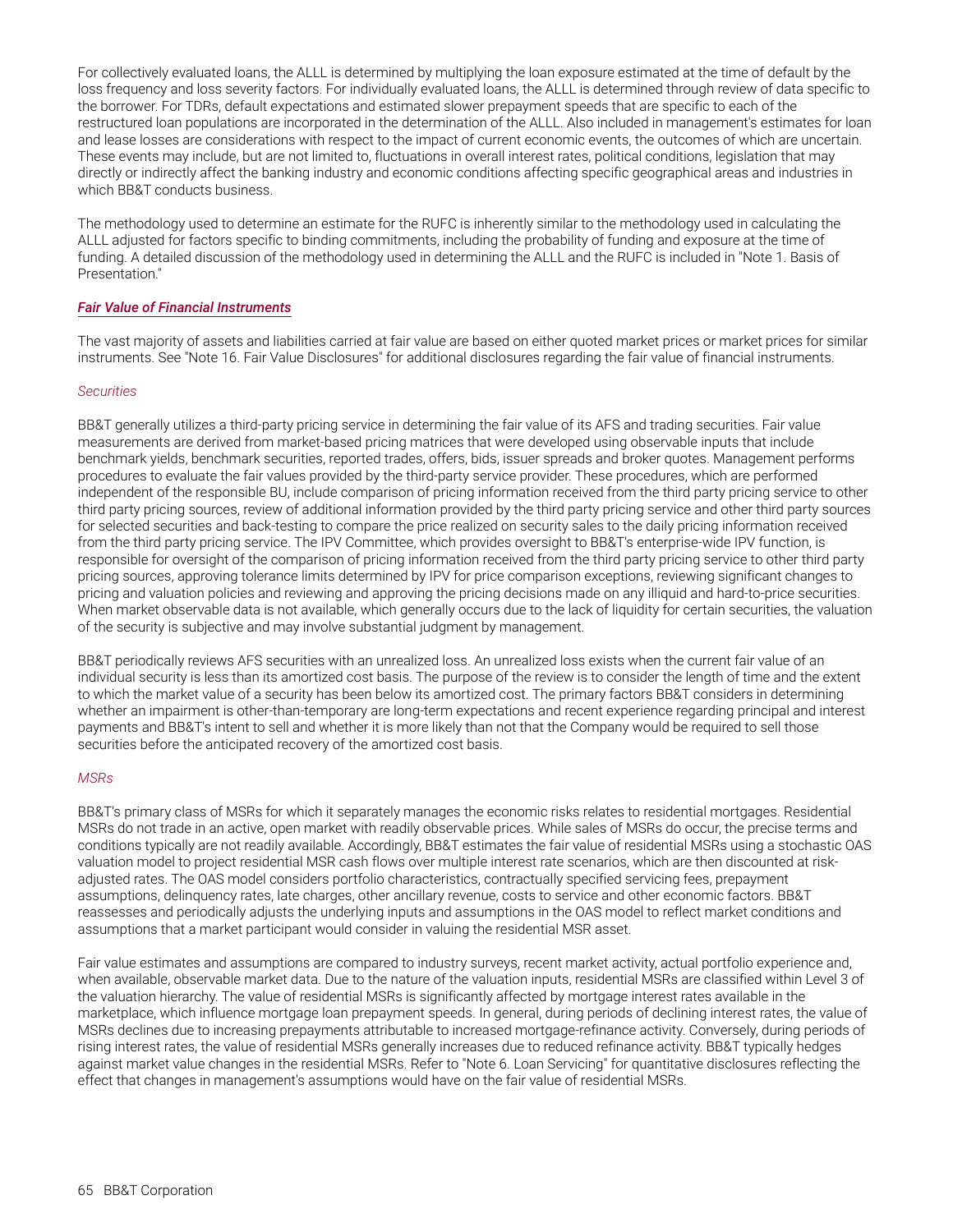### *LHFS*

BB&T originates certain mortgage loans for sale to investors that are carried at fair value. The fair value is primarily based on quoted market prices for securities backed by similar types of loans. Changes in the fair value are recorded as a component of mortgage banking income, while the related origination costs are recognized in noninterest expense when incurred. The changes in fair value are largely driven by changes in interest rates subsequent to loan funding and changes in the fair value of servicing associated with the LHFS. BB&T uses various derivative instruments to mitigate the economic effect of changes in fair value of the underlying loans.

### *Derivative Assets and Liabilities*

BB&T uses derivatives to manage various financial risks. BB&T mitigates credit risk by subjecting counterparties to credit reviews and approvals similar to those used in making loans and other extensions of credit. In addition, certain counterparties are required to provide collateral to BB&T when their unsecured loss positions exceed certain negotiated limits. The fair values of derivative financial instruments are determined based on quoted market prices and internal pricing models that use market observable data. The fair value of interest rate lock commitments, which are related to mortgage loan commitments, is based on quoted market prices adjusted for commitments that BB&T does not expect to fund and includes the value attributable to the net servicing fee.

#### *Intangible Assets*

The acquisition method of accounting requires that acquired assets and liabilities are recorded at their fair values. This often involves estimates based on third party valuations or internal valuations based on discounted cash flow analyses or other valuation techniques, which are inherently subjective. The amortization of definite-lived intangible assets is based upon the estimated economic benefits to be received, which is also subjective. Acquisitions also typically result in goodwill, which is subject to ongoing periodic impairment tests based on the fair values of the reporting units to which the acquired goodwill relates. Refer to "Note 1. Basis of Presentation" for a description of the impairment testing process. Management considers the sensitivity of the significant assumptions in its impairment analysis including consideration of a 10% change in estimated future cash flows or the discount rate for each reporting unit.

#### *Pension and Postretirement Benefit Obligations*

BB&T offers various pension plans and postretirement benefit plans to employees. Calculation of the obligations and related expenses under these plans requires the use of actuarial valuation methods and assumptions, which are subject to management judgment and may differ significantly if different assumptions are used. The discount rate assumption used to measure the postretirement benefit obligations is set by reference to a high-quality (AA-rated or higher) corporate bond yield curve and the individual characteristics of the plans such as projected cash flow patterns and payment durations. Management considered the sensitivity changes that the expected return on plan assets and the discount rate would have on pension expense. A decrease of 25 basis points in the discount rate would result in additional pension expense of approximately \$31 million for 2019, while a decrease of 100 basis points in the expected return on plan assets would result in an increase of approximately \$60 million in pension expense for 2019. Refer to "Note 12. Benefit Plans" for disclosures related to the benefit plans.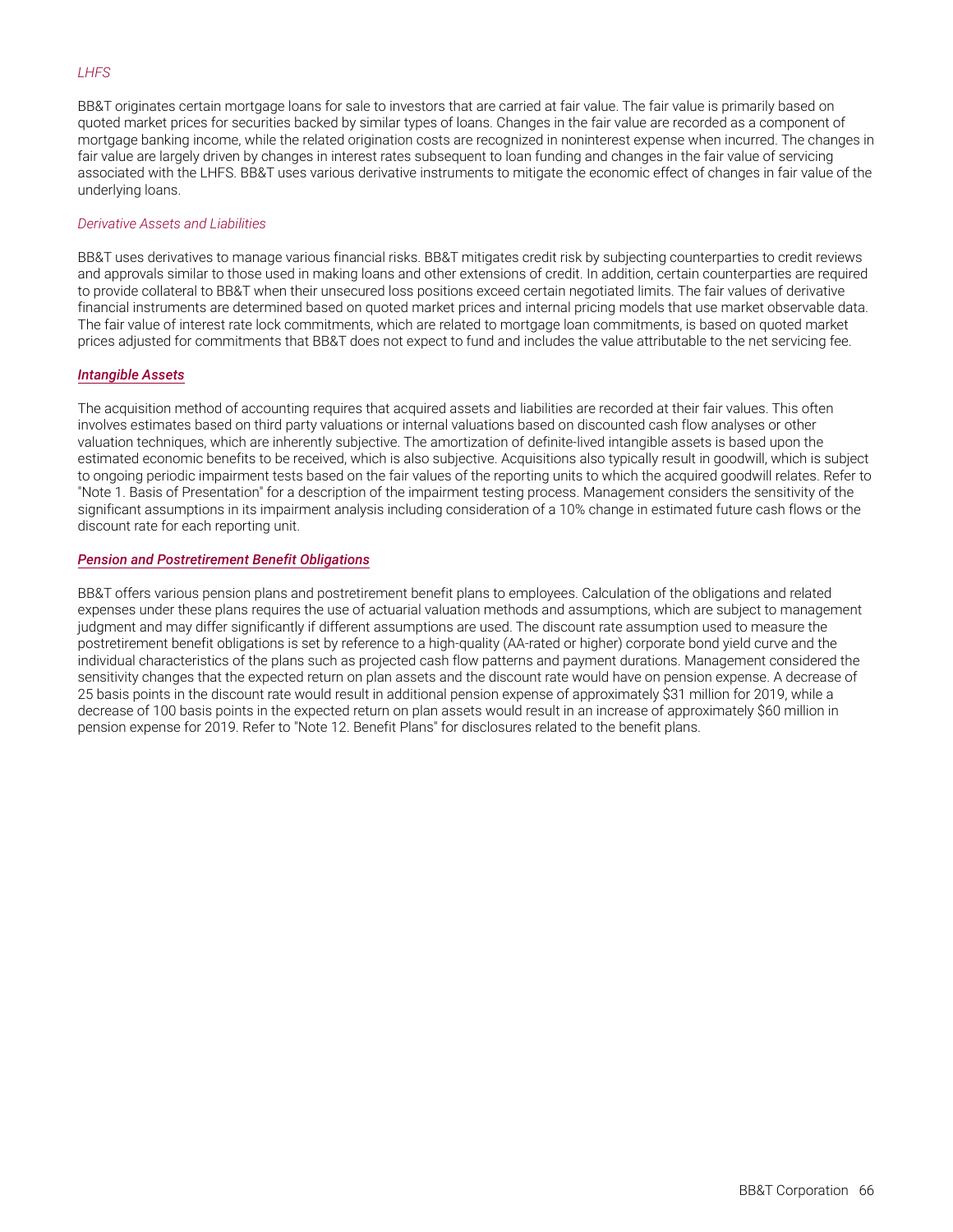## **ITEM 9A. CONTROLS AND PROCEDURES**

## **Management's Report on Internal Control over Financial Reporting and Evaluation of Disclosure Controls and Procedures**

Management of BB&T is responsible for establishing and maintaining adequate internal control over financial reporting as defined in Rule 13a-15(f) of the Exchange Act. The Company's internal control over financial reporting is a process designed to provide reasonable assurance regarding the reliability of financial reporting and the preparation of financial statements for external purposes in accordance with GAAP. BB&T's internal control over financial reporting includes those policies and procedures that (1) pertain to the maintenance of records, that in reasonable detail, accurately and fairly reflect the transactions and disposition of the Company's assets; (2) provide reasonable assurance that transactions are recorded as necessary to permit the preparation of the financial statements in accordance with GAAP and that receipts and expenditures of the Company are being made only in accordance with the authorizations of BB&T's management and directors; and (3) provide reasonable assurance regarding prevention or timely detection of unauthorized acquisition, use or disposition of the Company's assets that could have a material impact on the financial statements.

Because of its inherent limitations, internal control over financial reporting may not prevent or detect misstatements. Also, projections of any evaluation of effectiveness to future periods are subject to the risk that controls may become inadequate due to changes in conditions, or that the degree of compliance with the policies and procedures may deteriorate.

Under the supervision and with the participation of management, including the Chief Executive Officer and the Chief Financial Officer, the Company conducted an evaluation of the effectiveness of the internal control over financial reporting based on the framework in "Internal Control-Integrated Framework (2013)" promulgated by the Committee of Sponsoring Organizations of the Treadway Commission, commonly referred to as the "COSO" criteria. Based on this evaluation under the COSO criteria, management concluded that the internal control over financial reporting was effective as of December 31, 2018.

As of the end of the period covered by this report, the management of the Company, under the supervision and with the participation of the Company's Chief Executive Officer and Chief Financial Officer, carried out an evaluation of the Company's disclosure controls and procedures as defined in Rule 13a-15(e) of the Exchange Act. Based on that evaluation, the Chief Executive Officer and Chief Financial Officer concluded that the Company's disclosure controls and procedures are effective.

There was no change in the Company's internal control over financial reporting that occurred during the fourth quarter of 2018 that has materially affected, or is likely to materially affect, the Company's internal control over financial reporting.

The effectiveness of the Company's internal control over financial reporting as of December 31, 2018 has been audited by PricewaterhouseCoopers LLP, an independent registered public accounting firm, as stated in their accompanying report, which expresses an unqualified opinion on the effectiveness of the Company's internal control over financial reporting as of December 31, 2018.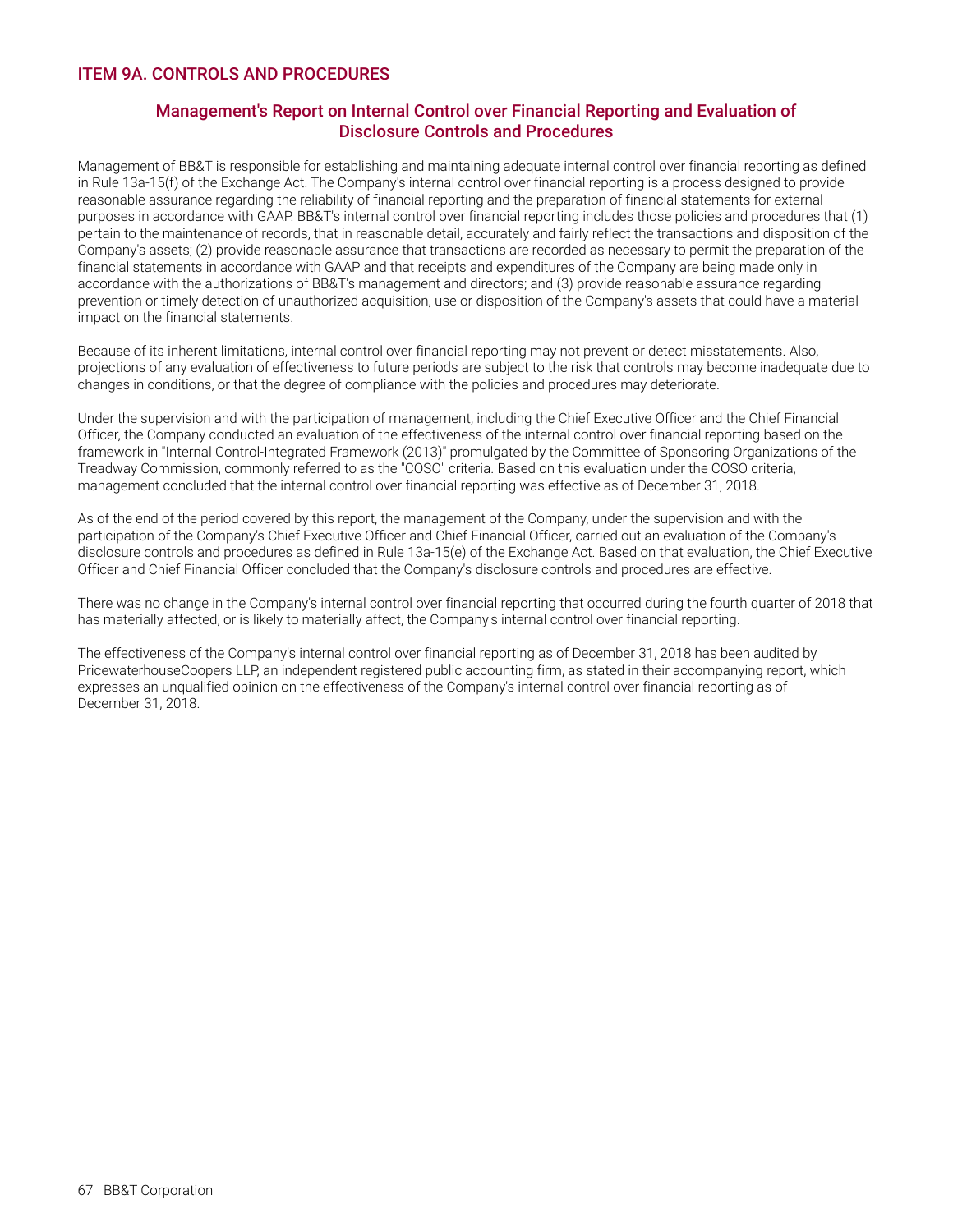### **ITEM 8. FINANCIAL STATEMENTS AND SUPPLEMENTARY DATA**

### **Report of Independent Registered Public Accounting Firm**

To the Board of Directors and Shareholders of BB&T Corporation:

### *Opinions on the Financial Statements and Internal Control over Financial Reporting*

We have audited the accompanying consolidated balance sheets of BB&T Corporation and its subsidiaries (the "Company") as of December 31, 2018 and 2017, and the related consolidated statements of income, comprehensive income, changes in shareholders' equity and cash flows for each of the years in the three-year period ended December 31, 2018, including the related notes (collectively referred to as the "consolidated financial statements"). We also have audited the Company's internal control over financial reporting as of December 31, 2018, based on criteria established in *Internal Control - Integrated Framework* (2013) issued by the Committee of Sponsoring Organizations of the Treadway Commission (COSO).

In our opinion, the consolidated financial statements referred to above present fairly, in all material respects, the financial position of the Company as of December 31, 2018 and 2017**,** and the results of its operations and its cash flows for each of the years in the three-year period ended December 31, 2018 in conformity with accounting principles generally accepted in the United States of America. Also in our opinion, the Company maintained, in all material respects, effective internal control over financial reporting as of December 31, 2018, based on criteria established in *Internal Control - Integrated Framework* (2013) issued by COSO.

### *Basis for Opinions*

The Company's management is responsible for these consolidated financial statements, for maintaining effective internal control over financial reporting, and for its assessment of the effectiveness of internal control over financial reporting, included in the accompanying Management's Report on Internal Control over Financial Reporting and Evaluation of Disclosure Controls and Procedures. Our responsibility is to express opinions on the Company's consolidated financial statements and on the Company's internal control over financial reporting based on our audits. We are a public accounting firm registered with the Public Company Accounting Oversight Board (United States) (PCAOB) and are required to be independent with respect to the Company in accordance with U.S. federal securities laws and the applicable rules and regulations of the Securities and Exchange Commission and the PCAOB.

We conducted our audits in accordance with the standards of the PCAOB. Those standards require that we plan and perform the audits to obtain reasonable assurance about whether the consolidated financial statements are free of material misstatement, whether due to error or fraud, and whether effective internal control over financial reporting was maintained in all material respects.

Our audits of the consolidated financial statements included performing procedures to assess the risks of material misstatement of the consolidated financial statements, whether due to error or fraud, and performing procedures that respond to those risks. Such procedures included examining, on a test basis, evidence regarding the amounts and disclosures in the consolidated financial statements. Our audits also included evaluating the accounting principles used and significant estimates made by management, as well as evaluating the overall presentation of the consolidated financial statements. Our audit of internal control over financial reporting included obtaining an understanding of internal control over financial reporting, assessing the risk that a material weakness exists, and testing and evaluating the design and operating effectiveness of internal control based on the assessed risk. Our audits also included performing such other procedures as we considered necessary in the circumstances. We believe that our audits provide a reasonable basis for our opinions.

### *Definition and Limitations of Internal Control over Financial Reporting*

A company's internal control over financial reporting is a process designed to provide reasonable assurance regarding the reliability of financial reporting and the preparation of financial statements for external purposes in accordance with generally accepted accounting principles. A company's internal control over financial reporting includes those policies and procedures that (i) pertain to the maintenance of records that, in reasonable detail, accurately and fairly reflect the transactions and dispositions of the assets of the company; (ii) provide reasonable assurance that transactions are recorded as necessary to permit preparation of financial statements in accordance with generally accepted accounting principles, and that receipts and expenditures of the company are being made only in accordance with authorizations of management and directors of the company; and (iii) provide reasonable assurance regarding prevention or timely detection of unauthorized acquisition, use, or disposition of the company's assets that could have a material effect on the financial statements.

Because of its inherent limitations, internal control over financial reporting may not prevent or detect misstatements. Also, projections of any evaluation of effectiveness to future periods are subject to the risk that controls may become inadequate because of changes in conditions, or that the degree of compliance with the policies or procedures may deteriorate.

/s/ PricewaterhouseCoopers LLP

Greensboro, North Carolina February 26, 2019

We have served as the Company's auditor since 2002.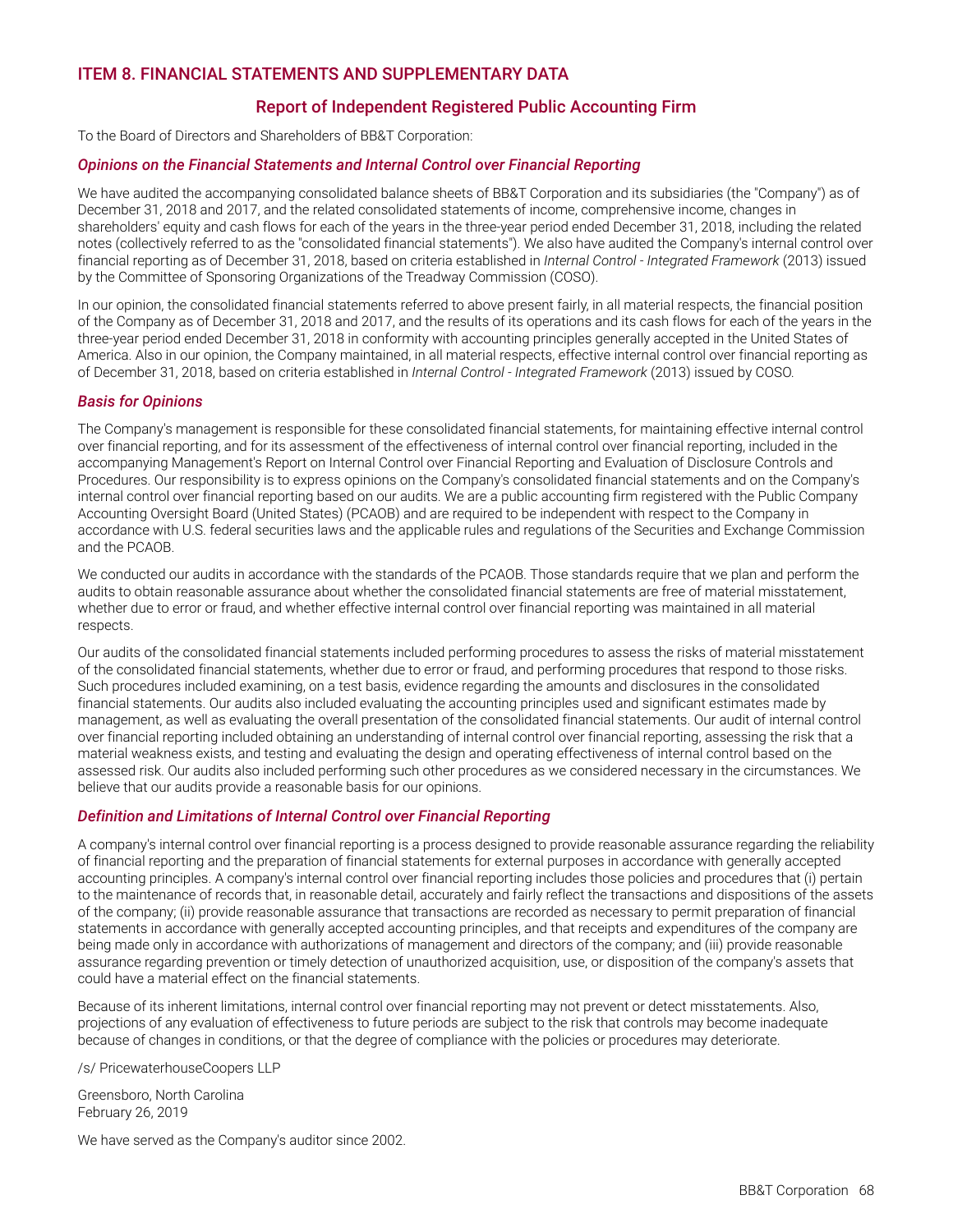# **CONSOLIDATED BALANCE SHEETS**

**BB&T CORPORATION AND SUBSIDIARIES**

| December 31<br>(Dollars in millions, except per share data, shares in thousands)                    |                           | 2018      |    | 2017      |
|-----------------------------------------------------------------------------------------------------|---------------------------|-----------|----|-----------|
| <b>Assets</b>                                                                                       |                           |           |    |           |
| Cash and due from banks                                                                             | \$                        | 2,753     | Ŝ. | 2,243     |
| Interest-bearing deposits with banks                                                                |                           | 984       |    | 343       |
| Cash equivalents                                                                                    |                           | 143       |    | 127       |
| Restricted cash                                                                                     |                           | 107       |    | 370       |
| AFS securities at fair value                                                                        |                           | 25,038    |    | 24,547    |
| HTM securities (fair value of \$20,047 and \$22,837 at December 31, 2018 and 2017,<br>respectively) |                           | 20,552    |    | 23,027    |
| LHFS at fair value                                                                                  |                           | 988       |    | 1,099     |
| Loans and leases                                                                                    |                           | 149,013   |    | 143,701   |
| <b>ALLL</b>                                                                                         |                           | (1, 558)  |    | (1,490)   |
| Loans and leases, net of ALLL                                                                       |                           | 147,455   |    | 142,211   |
| Premises and equipment                                                                              |                           | 2,118     |    | 2,055     |
| Goodwill                                                                                            |                           | 9,818     |    | 9,618     |
| CDI and other intangible assets                                                                     |                           | 758       |    | 711       |
| MSRs at fair value                                                                                  |                           | 1,108     |    | 1,056     |
| Other assets                                                                                        |                           | 13,875    |    | 14,235    |
| <b>Total assets</b>                                                                                 | $\zeta$                   | 225,697   | \$ | 221,642   |
| <b>Liabilities</b>                                                                                  |                           |           |    |           |
| Deposits                                                                                            | \$                        | 161,199   | S  | 157,371   |
| Short-term borrowings                                                                               |                           | 5,178     |    | 4,938     |
| Long-term debt                                                                                      |                           | 23,709    |    | 23,648    |
| Accounts payable and other liabilities                                                              |                           | 5,433     |    | 5,990     |
| <b>Total liabilities</b>                                                                            |                           | 195,519   |    | 191,947   |
| Commitments and contingencies (Note 13)                                                             |                           |           |    |           |
| <b>Shareholders' Equity</b>                                                                         |                           |           |    |           |
| Preferred stock, \$5 par, liquidation preference of \$25,000 per share                              |                           | 3,053     |    | 3,053     |
| Common stock, \$5 par                                                                               |                           | 3,817     |    | 3,910     |
| Additional paid-in capital                                                                          |                           | 6,849     |    | 7,893     |
| Retained earnings                                                                                   |                           | 18,118    |    | 16,259    |
| AOCI, net of deferred income taxes                                                                  |                           | (1,715)   |    | (1, 467)  |
| Noncontrolling interests                                                                            |                           | 56        |    | 47        |
| <b>Total shareholders' equity</b>                                                                   |                           | 30,178    |    | 29.695    |
| Total liabilities and shareholders' equity                                                          | $\boldsymbol{\mathsf{S}}$ | 225,697   | \$ | 221,642   |
| Common shares outstanding                                                                           |                           | 763,326   |    | 782,006   |
| Common shares authorized                                                                            |                           | 2,000,000 |    | 2,000,000 |
| Preferred shares outstanding                                                                        |                           | 126       |    | 126       |
| Preferred shares authorized                                                                         |                           | 5,000     |    | 5,000     |

The accompanying notes are an integral part of these consolidated financial statements.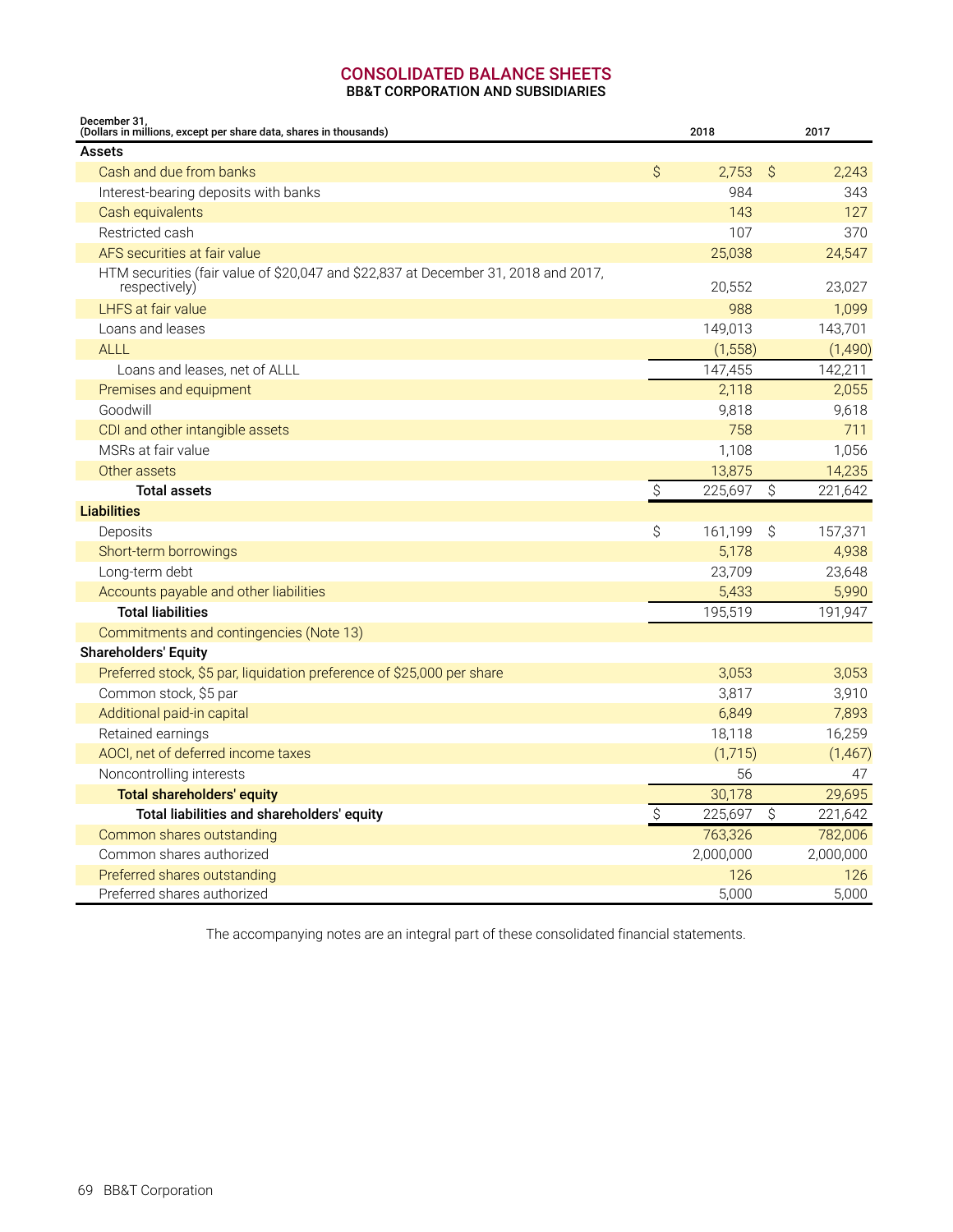# **CONSOLIDATED STATEMENTS OF INCOME**

**BB&T CORPORATION AND SUBSIDIARIES**

| Year Ended December 31,<br>(Dollars in millions, except per share data, shares in thousands) |    | 2018           |                     | 2017    |                     | 2016    |
|----------------------------------------------------------------------------------------------|----|----------------|---------------------|---------|---------------------|---------|
| Interest Income                                                                              |    |                |                     |         |                     |         |
| Interest and fees on loans and leases                                                        | \$ | 6,894          | $\mathsf{S}$        | 6,230   | $\mathcal{S}$       | 5,985   |
| Interest and dividends on securities                                                         |    | 1,160          |                     | 1,092   |                     | 1,029   |
| Interest on other earning assets                                                             |    | 66             |                     | 52      |                     | 52      |
| Total interest income                                                                        |    | 8,120          |                     | 7,374   |                     | 7,066   |
| <b>Interest Expense</b>                                                                      |    |                |                     |         |                     |         |
| Interest on deposits                                                                         |    | 644            |                     | 344     |                     | 251     |
| Interest on short-term borrowings                                                            |    | 111            |                     | 41      |                     | 9       |
| Interest on long-term debt                                                                   |    | 683            |                     | 454     |                     | 485     |
| Total interest expense                                                                       |    | 1,438          |                     | 839     |                     | 745     |
| Net Interest Income                                                                          |    | 6,682          |                     | 6,535   |                     | 6,321   |
| Provision for credit losses                                                                  |    | 566            |                     | 547     |                     | 572     |
| Net Interest Income After Provision for Credit Losses                                        |    | 6,116          |                     | 5,988   |                     | 5,749   |
| <b>Noninterest Income</b>                                                                    |    |                |                     |         |                     |         |
| Insurance income                                                                             |    | 1,852          |                     | 1,754   |                     | 1,713   |
| Service charges on deposits                                                                  |    | 712            |                     | 706     |                     | 664     |
| Investment banking and brokerage fees and commissions                                        |    | 477            |                     | 410     |                     | 408     |
| Mortgage banking income                                                                      |    | 358            |                     | 415     |                     | 463     |
| Trust and investment advisory revenues                                                       |    | 285            |                     | 278     |                     | 266     |
| Bankcard fees and merchant discounts                                                         |    | 287            |                     | 271     |                     | 237     |
| Checkcard fees                                                                               |    | 221            |                     | 214     |                     | 195     |
| Operating lease income                                                                       |    | 145            |                     | 146     |                     | 137     |
| Income from bank-owned life insurance                                                        |    | 116            |                     | 122     |                     | 123     |
| Other income                                                                                 |    | 420            |                     | 467     |                     | 220     |
| Securities gains (losses), net                                                               |    |                |                     |         |                     |         |
| Gross realized gains                                                                         |    | $\overline{4}$ |                     | 17      |                     | 46      |
| Gross realized losses                                                                        |    | (1)            |                     | (18)    |                     |         |
| Total securities gains (losses), net                                                         |    | 3              |                     | (1)     |                     | 46      |
| Total noninterest income                                                                     |    | 4,876          |                     | 4,782   |                     | 4,472   |
| <b>Noninterest Expense</b>                                                                   |    |                |                     |         |                     |         |
| Personnel expense                                                                            |    | 4,313          |                     | 4,226   |                     | 4,029   |
| Occupancy and equipment expense                                                              |    | 758            |                     | 784     |                     | 786     |
| Software expense                                                                             |    | 272            |                     | 242     |                     | 224     |
| <b>Outside IT services</b>                                                                   |    | 132            |                     | 160     |                     | 186     |
| Regulatory charges                                                                           |    | 134            |                     | 153     |                     | 145     |
| Amortization of intangibles                                                                  |    | 131            |                     | 142     |                     | 150     |
| Loan-related expense                                                                         |    | 108            |                     | 130     |                     | 95      |
| <b>Professional services</b>                                                                 |    | 138            |                     | 123     |                     | 102     |
| Merger-related and restructuring charges, net                                                |    | 146            |                     | 115     |                     | 171     |
| Loss (gain) on early extinguishment of debt                                                  |    |                |                     | 392     |                     | (1)     |
| Other expense                                                                                |    | 800            |                     | 977     |                     | 834     |
| Total noninterest expense                                                                    |    | 6,932          |                     | 7,444   |                     | 6,721   |
| Earnings                                                                                     |    |                |                     |         |                     |         |
| Income before income taxes                                                                   |    | 4,060          |                     | 3,326   |                     | 3,500   |
| Provision for income taxes                                                                   |    | 803            |                     | 911     |                     | 1,058   |
| <b>Net income</b>                                                                            |    | 3,257          |                     | 2,415   |                     | 2,442   |
| Noncontrolling interests                                                                     |    | 20             |                     | 21      |                     | 16      |
| Dividends on preferred stock                                                                 |    | 174            |                     | 174     |                     | 167     |
| Net income available to common shareholders                                                  | Ŝ. | 3,063          | \$                  | 2,220   | \$                  | 2,259   |
| <b>Basic EPS</b>                                                                             | \$ | 3.96           | $\hat{\mathcal{S}}$ | 2.78    | $\hat{\mathcal{S}}$ | 2.81    |
| <b>Diluted EPS</b>                                                                           | \$ | 3.91           | Ŝ.                  | 2.74    | \$                  | 2.77    |
| Basic weighted average shares outstanding                                                    |    | 772,963        |                     | 799,217 |                     | 804,680 |
| Diluted weighted average shares outstanding                                                  |    | 783,484        |                     | 810,977 |                     | 814,916 |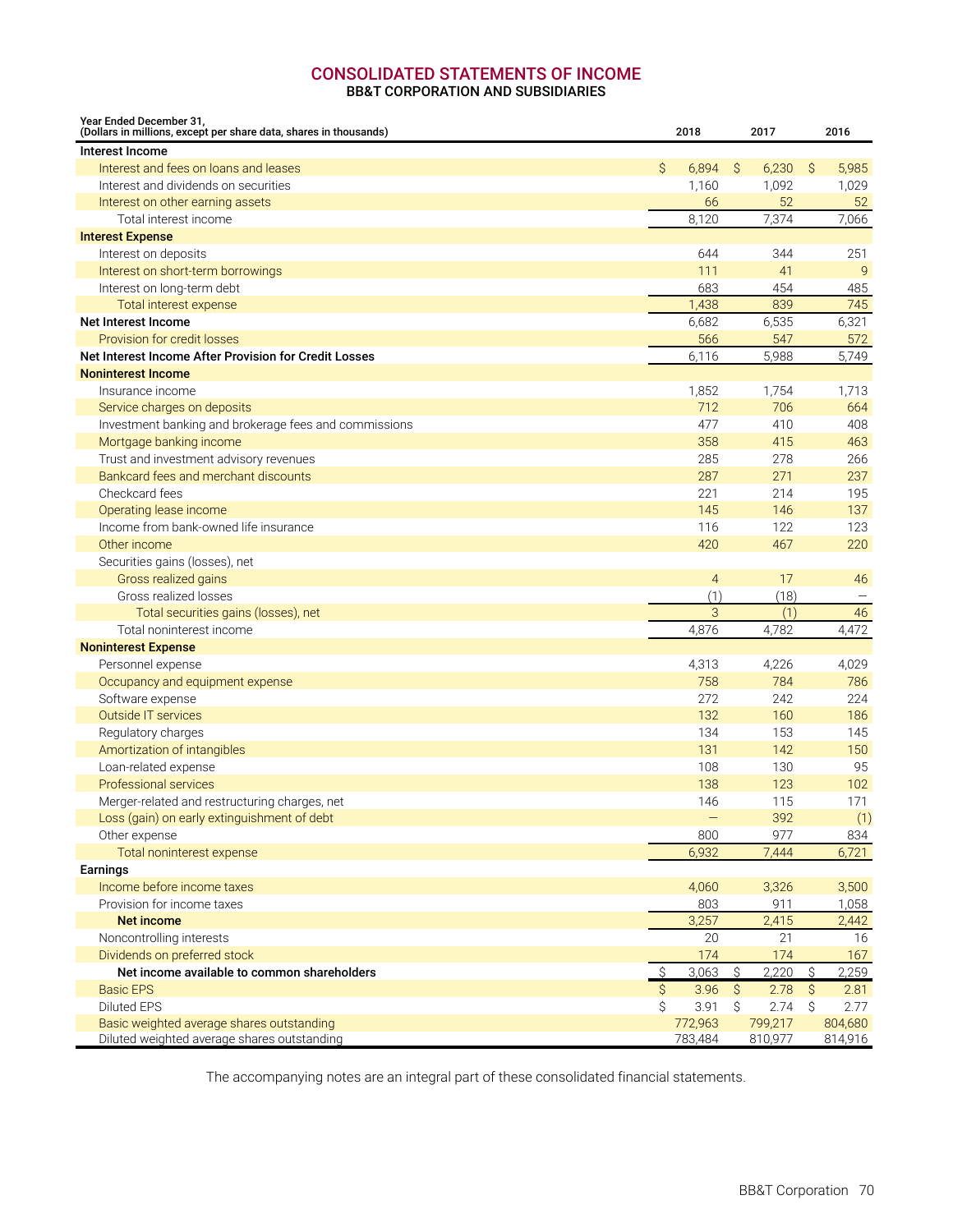## **CONSOLIDATED STATEMENTS OF COMPREHENSIVE INCOME BB&T CORPORATION AND SUBSIDIARIES**

**Year Ended December 31,**

| (Dollars in millions)                                       | 2018 |           |    | 2017  | 2016 |       |
|-------------------------------------------------------------|------|-----------|----|-------|------|-------|
| Net income                                                  | Ŝ.   | 3,257     | S. | 2,415 |      | 2,442 |
| OCI, net of tax:                                            |      |           |    |       |      |       |
| Change in unrecognized net pension and postretirement costs |      | (160)     |    | (84)  |      | (41)  |
| Change in unrealized net gains (losses) on cash flow hedges |      | 61        |    | 18    |      | (9)   |
| Change in unrealized net gains (losses) on AFS securities   |      | (144)     |    | (27)  |      | (225) |
| Other, net                                                  |      | (5)       |    | 5.    |      | 171   |
| <b>Total OCI</b>                                            |      | (248)     |    | (88)  |      | (104) |
| Total comprehensive income                                  |      | 3,009     |    | 2,327 |      | 2,338 |
| Income Tax Effect of Items Included in OCI:                 |      |           |    |       |      |       |
| Change in unrecognized net pension and postretirement costs | Ŝ    | $(50)$ \$ |    | (15)  | - S  | (20)  |
| Change in unrealized net gains (losses) on cash flow hedges |      | 20        |    |       |      | (4)   |
| Change in unrealized net gains (losses) on AFS securities   |      | (45)      |    | (27)  |      | (130) |
| Other, net                                                  |      |           |    |       |      | 99    |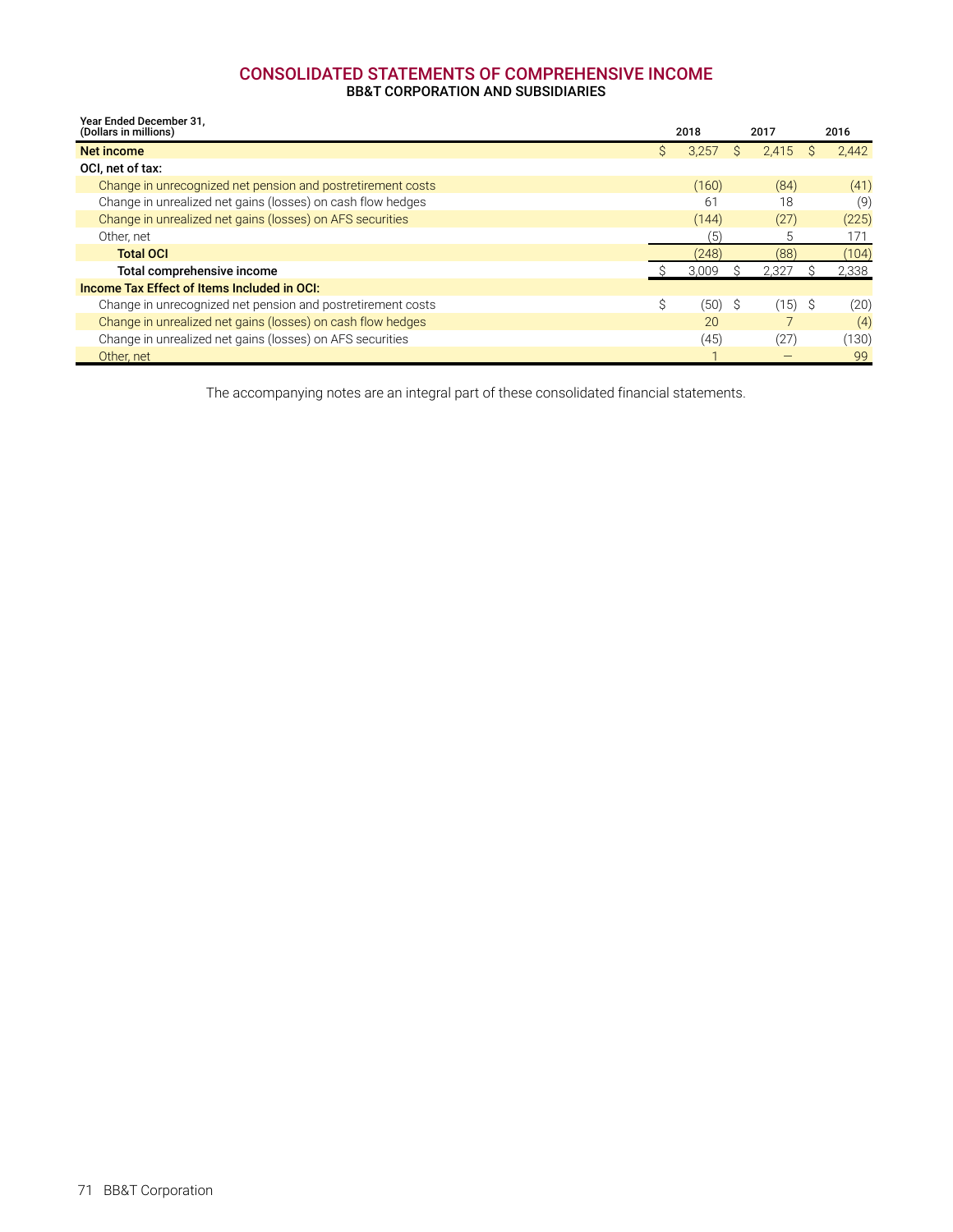#### **CONSOLIDATED STATEMENTS OF CHANGES IN SHAREHOLDERS' EQUITY BB&T CORPORATION AND SUBSIDIARIES**

| (Dollars in millions, shares in thousands)           | Shares of<br>Common<br><b>Stock</b> | Preferred<br><b>Stock</b> | Common<br><b>Stock</b>           | <b>Additional</b><br>Paid-In<br>Capital | Retained<br>Earnings     | <b>AOCI</b>                     | Noncontrolling<br><b>Interests</b> | <b>Total</b><br>Shareholders'<br>Equity |
|------------------------------------------------------|-------------------------------------|---------------------------|----------------------------------|-----------------------------------------|--------------------------|---------------------------------|------------------------------------|-----------------------------------------|
| Balance, January 1, 2016                             | 780,337                             | $\mathsf{S}$<br>2.603     | $\mathsf{S}$<br>3.902            | $\mathsf{S}$<br>8.365                   | Ŝ.<br>13,464             | S.<br>(1,028)                   | $\mathcal{S}$<br>34                | S.<br>27,340                            |
| Add (Deduct):                                        |                                     |                           |                                  |                                         |                          |                                 |                                    |                                         |
| Net income                                           |                                     |                           |                                  | $\qquad \qquad -$                       | 2,426                    | $\qquad \qquad -$               | 16                                 | 2,442                                   |
| OCI                                                  |                                     |                           | $\overline{\phantom{0}}$         | $\overline{\phantom{0}}$                | $\overline{\phantom{0}}$ | (104)                           | $\overline{\phantom{0}}$           | (104)                                   |
| Issued in business combination                       | 31,665                              | $\equiv$                  | 158                              | 905                                     | $\qquad \qquad -$        | $\overline{\phantom{m}}$        | $\qquad \qquad -$                  | 1,063                                   |
| Issued in connection with equity awards, net         | 9,241                               | $\overline{\phantom{0}}$  | 46                               | 174                                     | $\overline{\phantom{0}}$ |                                 | $\overline{\phantom{0}}$           | 220                                     |
| Excess tax benefits in connection with equity awards |                                     | $\equiv$                  | $\equiv$                         | $\overline{7}$                          | $\qquad \qquad -$        | $\equiv$                        | $\overline{\phantom{m}}$           | $\overline{7}$                          |
| Issued in connection with preferred stock offering   | $\overline{\phantom{0}}$            | 450                       | $\overbrace{\phantom{1232211}}$  |                                         | $\overline{\phantom{0}}$ | $\overbrace{\phantom{1232211}}$ | $\overline{\phantom{0}}$           | 450                                     |
| Repurchase of common stock                           | (11,768)                            | $\overline{\phantom{m}}$  | (59)                             | (461)                                   | $\qquad \qquad -$        | $\overline{\phantom{0}}$        | $\overline{\phantom{m}}$           | (520)                                   |
| Cash dividends declared on common stock              |                                     |                           | $\overbrace{\phantom{1232211}}$  | $\qquad \qquad -$                       | (925)                    | $\overbrace{\phantom{1232211}}$ | $\overline{\phantom{m}}$           | (925)                                   |
| Cash dividends declared on preferred stock           |                                     | $\overline{\phantom{m}}$  | $\overline{\phantom{m}}$         | $\qquad \qquad -$                       | (167)                    | $\overline{\phantom{m}}$        | $\overline{\phantom{m}}$           | (167)                                   |
| Equity-based compensation expense                    |                                     | $\overline{\phantom{a}}$  | $\overline{\phantom{0}}$         | 115                                     |                          | $\overline{\phantom{0}}$        | $\equiv$                           | 115                                     |
| Other, net                                           |                                     |                           | $\qquad \qquad -$                | (1)                                     | 11                       | $\qquad \qquad -$               | (5)                                | 5                                       |
| Balance, December 31, 2016                           | 809,475                             | 3,053                     | 4,047                            | 9.104                                   | 14,809                   | (1, 132)                        | 45                                 | 29,926                                  |
| Add (Deduct):                                        |                                     |                           |                                  |                                         |                          |                                 |                                    |                                         |
| Net income                                           |                                     |                           |                                  |                                         | 2,394                    | $\overbrace{\phantom{1232211}}$ | 21                                 | 2,415                                   |
| OCI                                                  |                                     | $\overline{\phantom{m}}$  | $\qquad \qquad -$                | $\overline{\phantom{m}}$                | $\equiv$                 | (88)                            | $\equiv$                           | (88)                                    |
| Issued in connection with equity awards, net         | 8,059                               | $\overline{\phantom{m}}$  | 41                               | 79                                      | $\overline{\phantom{0}}$ | $\overbrace{\phantom{1232211}}$ | $\overline{\phantom{m}}$           | 120                                     |
| Repurchase of common stock                           | (35, 528)                           | $\qquad \qquad -$         | (178)                            | (1, 435)                                | $\equiv$                 | $\qquad \qquad -$               | $\overline{\phantom{m}}$           | (1,613)                                 |
| Cash dividends declared on common stock              |                                     | $\overline{\phantom{a}}$  |                                  | $\overbrace{\phantom{1232211}}$         | (1,005)                  |                                 | $\equiv$                           | (1,005)                                 |
| Cash dividends declared on preferred stock           | $\equiv$                            | $\overline{\phantom{m}}$  | $\qquad \qquad -$                | $\equiv$                                | (174)                    | $\overline{\phantom{m}}$        | $\overline{\phantom{m}}$           | (174)                                   |
| Equity-based compensation expense                    |                                     | $\overline{\phantom{0}}$  | $\overbrace{\phantom{12322111}}$ | 132                                     |                          | $\overline{\phantom{0}}$        | $\overbrace{\phantom{1232211}}$    | 132                                     |
| Reclassification of certain tax effects              |                                     | $\qquad \qquad -$         | $\qquad \qquad -$                | $\equiv$                                | 247                      | (247)                           | $\overline{\phantom{m}}$           | $\qquad \qquad -$                       |
| Other, net                                           |                                     |                           |                                  | 13                                      | (12)                     |                                 | (19)                               | (18)                                    |
| Balance, December 31, 2017                           | 782,006                             | $\mathcal{S}$<br>3,053    | $\mathsf{S}$<br>3,910            | $\mathcal{S}$<br>7,893                  | $\mathcal{S}$<br>16,259  | (1, 467)<br>S.                  | 47<br>S.                           | 29,695<br>$\mathcal{S}$                 |
| Add (Deduct):                                        |                                     |                           |                                  |                                         |                          |                                 |                                    |                                         |
| Net income                                           |                                     | $\qquad \qquad -$         | $\qquad \qquad -$                | $\qquad \qquad -$                       | 3,237                    | $\overline{\phantom{m}}$        | 20                                 | 3,257                                   |
| OCI                                                  |                                     |                           |                                  | $\overline{\phantom{0}}$                | $\overline{\phantom{0}}$ | (248)                           | $\qquad \qquad -$                  | (248)                                   |
| Issued in connection with equity awards, net         | 4,554                               | $\overline{\phantom{m}}$  | 23                               | (29)                                    | $\qquad \qquad -$        | $\qquad \qquad -$               | $\qquad \qquad -$                  | (6)                                     |
| Repurchase of common stock                           | (23, 234)                           | $\overline{\phantom{m}}$  | (116)                            | (1,089)                                 | $\overline{\phantom{0}}$ |                                 | $\overline{\phantom{0}}$           | (1, 205)                                |
| Cash dividends declared on common stock              | $\qquad \qquad -$                   | $\qquad \qquad -$         | $\qquad \qquad -$                | $\overline{\phantom{m}}$                | (1, 204)                 | $\qquad \qquad -$               | $\overline{\phantom{m}}$           | (1, 204)                                |
| Cash dividends declared on preferred stock           | $\overline{\phantom{0}}$            | $\qquad \qquad -$         | $\overbrace{\phantom{1232211}}$  | $\qquad \qquad -$                       | (174)                    | $\overline{\phantom{m}}$        | $\qquad \qquad -$                  | (174)                                   |
| Equity-based compensation expense                    |                                     |                           | $\qquad \qquad -$                | 141                                     | $-$                      | $\qquad \qquad -$               | $\overline{\phantom{m}}$           | 141                                     |
| Other, net                                           |                                     |                           |                                  | (67)                                    | $\overline{\phantom{0}}$ | $\overline{\phantom{0}}$        | (11)                               | (78)                                    |
| Balance, December 31, 2018                           | 763,326                             | S.<br>3,053               | $\mathcal{S}$<br>3.817           | <sup>S</sup><br>6,849                   | 18,118<br><sup>S</sup>   | S.<br>$(1,715)$ \$              | 56                                 | 30,178<br>S.                            |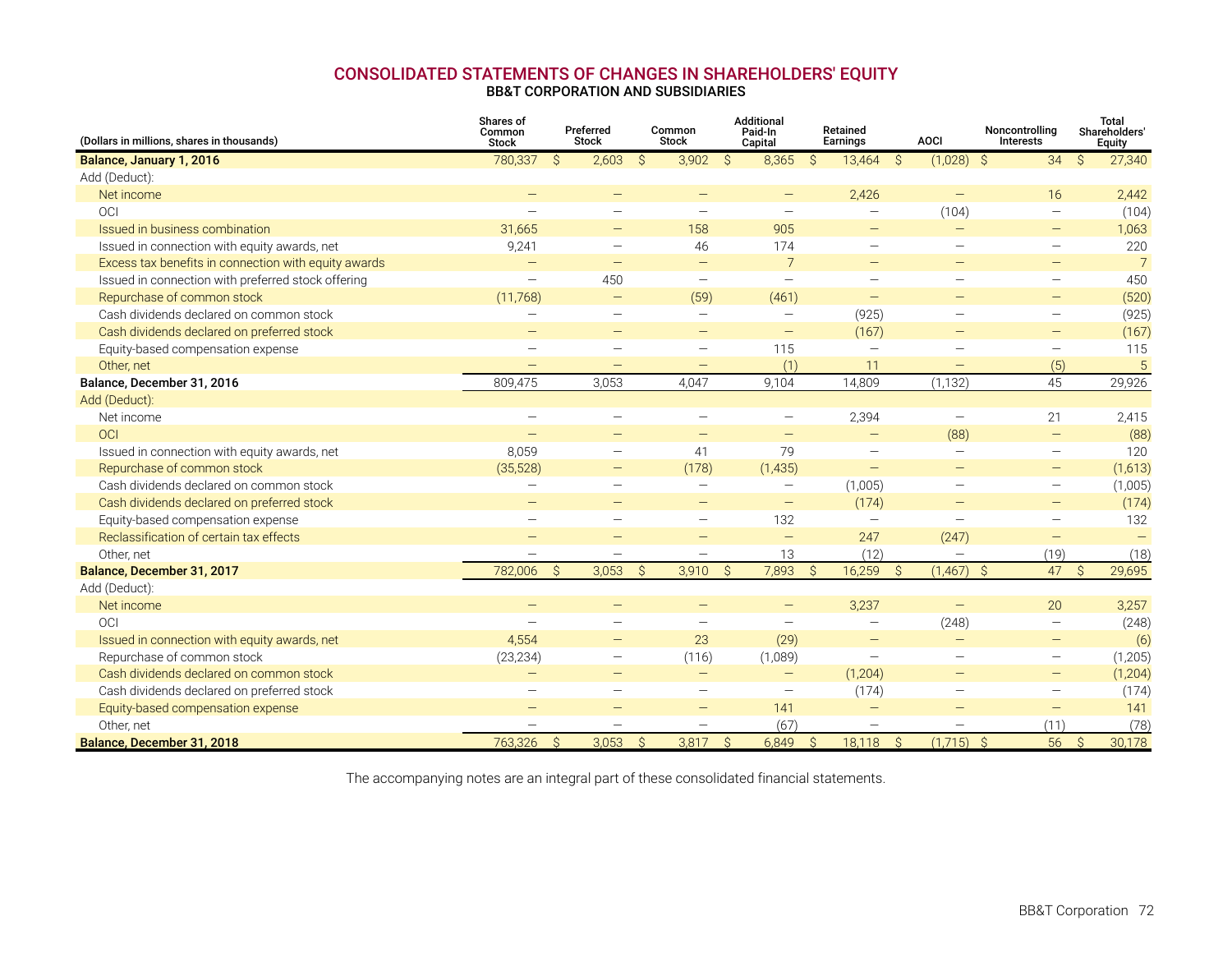# **CONSOLIDATED STATEMENTS OF CASH FLOWS**

**BB&T CORPORATION AND SUBSIDIARIES**

| Year Ended December 31,<br>(Dollars in millions)                           |               | 2018                   | 2017         |               | 2016     |  |
|----------------------------------------------------------------------------|---------------|------------------------|--------------|---------------|----------|--|
| <b>Cash Flows From Operating Activities:</b>                               |               |                        |              |               |          |  |
| Net income                                                                 | \$            | 3,257<br>S,            | 2,415        | $\mathcal{S}$ | 2,442    |  |
| Adjustments to reconcile net income to net cash from operating activities: |               |                        |              |               |          |  |
| Provision for credit losses                                                |               | 566                    | 547          |               | 572      |  |
| Depreciation                                                               |               | 424                    | 408          |               | 405      |  |
| Loss (gain) on early extinguishment of debt                                |               |                        | 392          |               | (1)      |  |
| Amortization of intangibles                                                |               | 131                    | 142          |               | 150      |  |
| Equity-based compensation expense                                          |               | 141                    | 132          |               | 115      |  |
| (Gain) loss on securities, net                                             |               | (3)                    | $\mathbf{1}$ |               | (46)     |  |
| Net change in operating assets and liabilities:                            |               |                        |              |               |          |  |
| <b>LHFS</b>                                                                |               | 188                    | 618          |               | (644)    |  |
| Trading and equity securities                                              |               | (134)                  | 115          |               | 432      |  |
| Other assets, accounts payable and other liabilities                       |               | (19)                   | (15)         |               | (18)     |  |
| Other, net                                                                 |               | (202)                  | (120)        |               | (292)    |  |
| Net cash from operating activities                                         |               | 4,349                  | 4,635        |               | 3,115    |  |
| <b>Cash Flows From Investing Activities:</b>                               |               |                        |              |               |          |  |
| Proceeds from sales of AFS securities                                      |               | 383                    | 4,934        |               | 4,612    |  |
| Proceeds from maturities, calls and paydowns of AFS securities             |               | 3,674                  | 4,800        |               | 5,888    |  |
| Purchases of AFS securities                                                |               | (4, 722)               | (7, 397)     |               | (10,033) |  |
| Proceeds from maturities, calls and paydowns of HTM securities             |               | 2,442                  | 2,580        |               | 7,022    |  |
| Purchases of HTM securities                                                |               | (39)                   | (8,965)      |               | (5, 124) |  |
| Originations and purchases of loans and leases, net of principal collected |               | (6, 266)               | (1,230)      |               | (2,986)  |  |
| Net cash received (paid) for acquisitions and divestitures                 |               | (296)                  |              |               | (726)    |  |
| Other, net                                                                 |               | (123)                  | (149)        |               | 371      |  |
| Net cash from investing activities                                         |               | (4, 947)               | (5, 427)     |               | (976)    |  |
| <b>Cash Flows From Financing Activities:</b>                               |               |                        |              |               |          |  |
| Net change in deposits                                                     |               | 3,838                  | (2,842)      |               | 4,507    |  |
| Net change in short-term borrowings                                        |               | 240                    | 3,532        |               | (3,581)  |  |
| Proceeds from issuance of long-term debt                                   |               | 2,769                  | 8,883        |               | 3,878    |  |
| Repayment of long-term debt                                                |               | (2, 533)               | (7, 453)     |               | (5,849)  |  |
| Repurchase of common stock                                                 |               | (1, 205)               | (1,613)      |               | (520)    |  |
| Net proceeds from preferred stock issued                                   |               |                        |              |               | 450      |  |
| Cash dividends paid on common stock                                        |               | (1, 204)               | (1,005)      |               | (925)    |  |
| Cash dividends paid on preferred stock                                     |               | (174)                  | (174)        |               | (167)    |  |
| Other, net                                                                 |               | (229)                  | 123          |               | 325      |  |
| Net cash from financing activities                                         |               | 1,502                  | (549)        |               | (1,882)  |  |
| Net Change in Cash, Cash Equivalents and Restricted Cash                   |               | 904                    | (1, 341)     |               | 257      |  |
| Cash, Cash Equivalents and Restricted Cash, January 1                      |               | 3,083                  | 4,424        |               | 4,167    |  |
| Cash, Cash Equivalents and Restricted Cash, December 31                    | $\mathcal{S}$ | $\mathcal{S}$<br>3,987 | 3,083        | $\mathcal{S}$ | 4,424    |  |
| <b>Supplemental Disclosure of Cash Flow Information:</b>                   |               |                        |              |               |          |  |
| Net cash paid (received) during the period for:                            |               |                        |              |               |          |  |
| Interest expense                                                           | \$            | 1,408<br>\$            | 819          |               | 775      |  |
| Income taxes                                                               |               | 99                     | 429          |               | 844      |  |
| Noncash investing activities:                                              |               |                        |              |               |          |  |
| Transfers of loans to foreclosed assets                                    |               | 247                    | 260          |               | 258      |  |
| Transfer of loans HFI to LHFS                                              |               | $77\,$                 | 1,050        |               | 263      |  |
| Stock issued in business combinations                                      |               |                        |              |               | 1,063    |  |
|                                                                            |               |                        |              |               |          |  |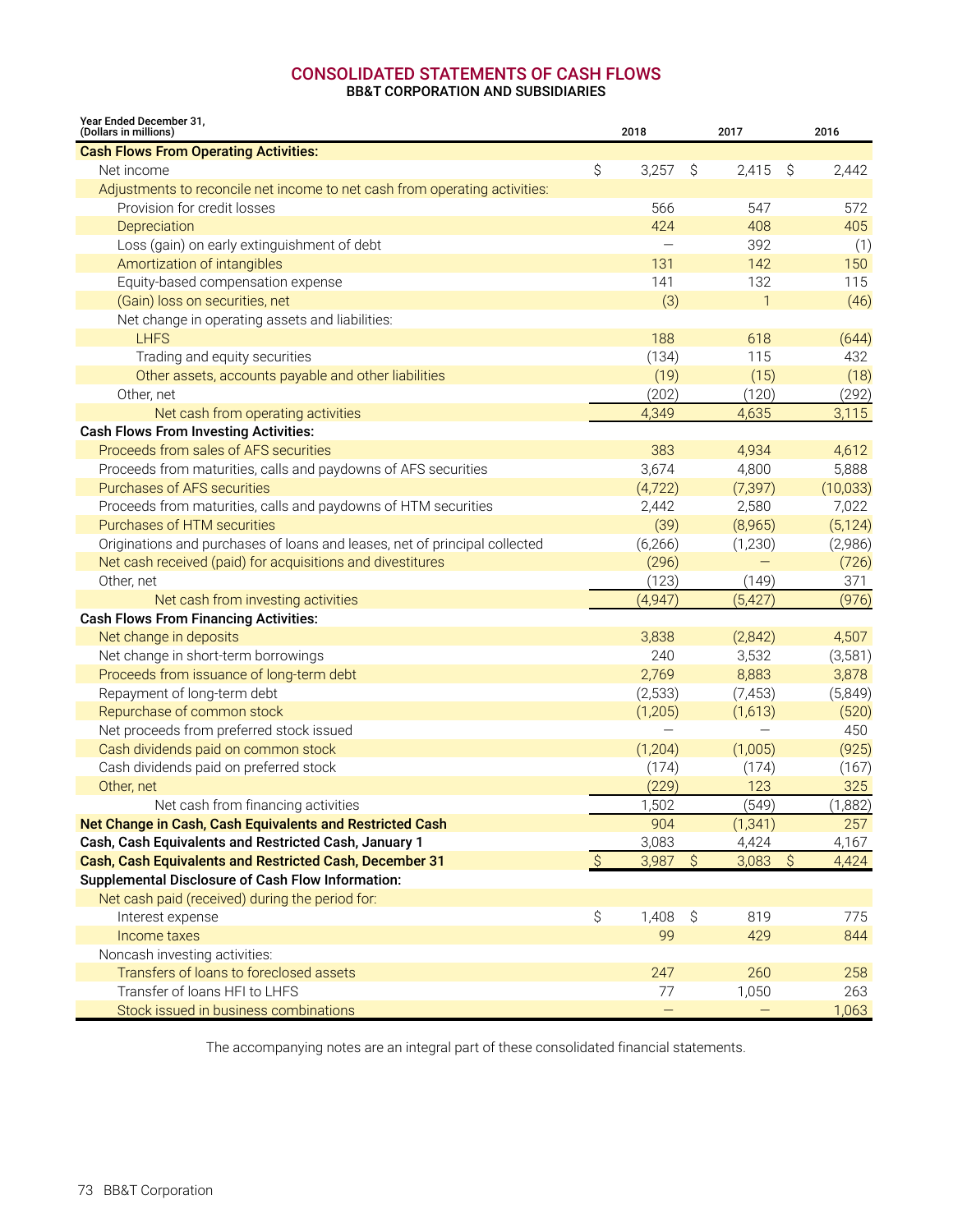## **NOTE 1. Basis of Presentation**

#### *General*

See the Glossary of Defined Terms at the beginning of this Report for terms used herein. The accounting and reporting policies are in accordance with GAAP. Additionally, where applicable, the policies conform to the accounting and reporting guidelines prescribed by bank regulatory authorities. The following is a summary of significant accounting policies.

### *Nature of Operations*

BB&T is a FHC organized under the laws of North Carolina. BB&T conducts operations through a bank subsidiary, Branch Bank, and nonbank subsidiaries. Branch Bank's offices are concentrated primarily in the Southeastern and Mid-Atlantic United States. BB&T provides a wide range of banking services to individuals, businesses and municipalities, including a variety of loans and lease financing to individuals and entities primarily within BB&T's geographic footprint, including commercial and residential mortgages; permanent CRE financing arrangements; loan servicing for third-party investors; direct consumer finance loans to individuals; credit card lending; automobile financing; and equipment financing. BB&T also provides a wide range of other services, including deposits; discount and full service brokerage, annuities and mutual funds; life insurance, property and casualty insurance, health insurance and commercial general liability insurance through its retail agency and wholesale brokerage operations; merchant services; trust and retirement services; comprehensive wealth advisory services; asset management and capital markets services.

### *Principles of Consolidation*

The consolidated financial statements include the accounts of BB&T Corporation and those subsidiaries that are majority owned by BB&T or over which BB&T exercises control. Intercompany accounts and transactions are eliminated in consolidation. The results of operations of companies or assets acquired are included from the dates of acquisition. All material wholly-owned and majority-owned subsidiaries are consolidated unless GAAP requires otherwise.

BB&T holds investments in certain legal entities that are considered VIEs. VIEs are legal entities in which equity investors do not have sufficient equity at risk for the entity to independently finance its activities, or as a group, the holders of the equity investment at risk lack the power through voting or similar rights to direct the activities of the entity that most significantly impact its economic performance, or do not have the obligation to absorb the expected losses of the entity or the right to receive expected residual returns of the entity. Consolidation of a VIE is required if a reporting entity is the primary beneficiary of the VIE.

Investments in VIEs are evaluated to determine if BB&T is the primary beneficiary. This evaluation gives appropriate consideration to the design of the entity and the variability that the entity was designed to pass along, the relative power of each party and to BB&T's relative obligation to absorb losses or receive residual returns of the entity, in relation to such obligations and rights held by each party. BB&T has variable interests in certain entities that were not required to be consolidated, including affordable housing and other partnership interests. Refer to "Note 13. Commitments and Contingencies" for additional disclosures regarding BB&T's significant VIEs.

BB&T accounts for unconsolidated partnerships and certain other investments using the equity method of accounting. BB&T records its portion of income or loss in other noninterest income in the Consolidated Statements of Income. These investments are periodically evaluated for impairment. BB&T also has investments in, and future funding commitments to, private equity investments, which are accounted for based on BB&T's ownership and control rights specific to each investment.

### *Reclassifications*

Certain amounts reported in prior periods' consolidated financial statements have been reclassified to conform to the current presentation.

### *Use of Estimates in the Preparation of Financial Statements*

The preparation of financial statements in conformity with GAAP requires management to make estimates and assumptions that affect the reported amounts of assets and liabilities and disclosure of contingent assets and liabilities as of the date of the financial statements and the reported amounts of revenues and expenses during the reporting periods. Actual results could differ from those estimates. Material estimates that are particularly susceptible to significant change include the determination of the ACL, determination of fair value for financial instruments, valuation of goodwill, intangible assets and other purchase accounting related adjustments, benefit plan obligations and expenses, mortgage servicing rights, and tax assets, liabilities and expense.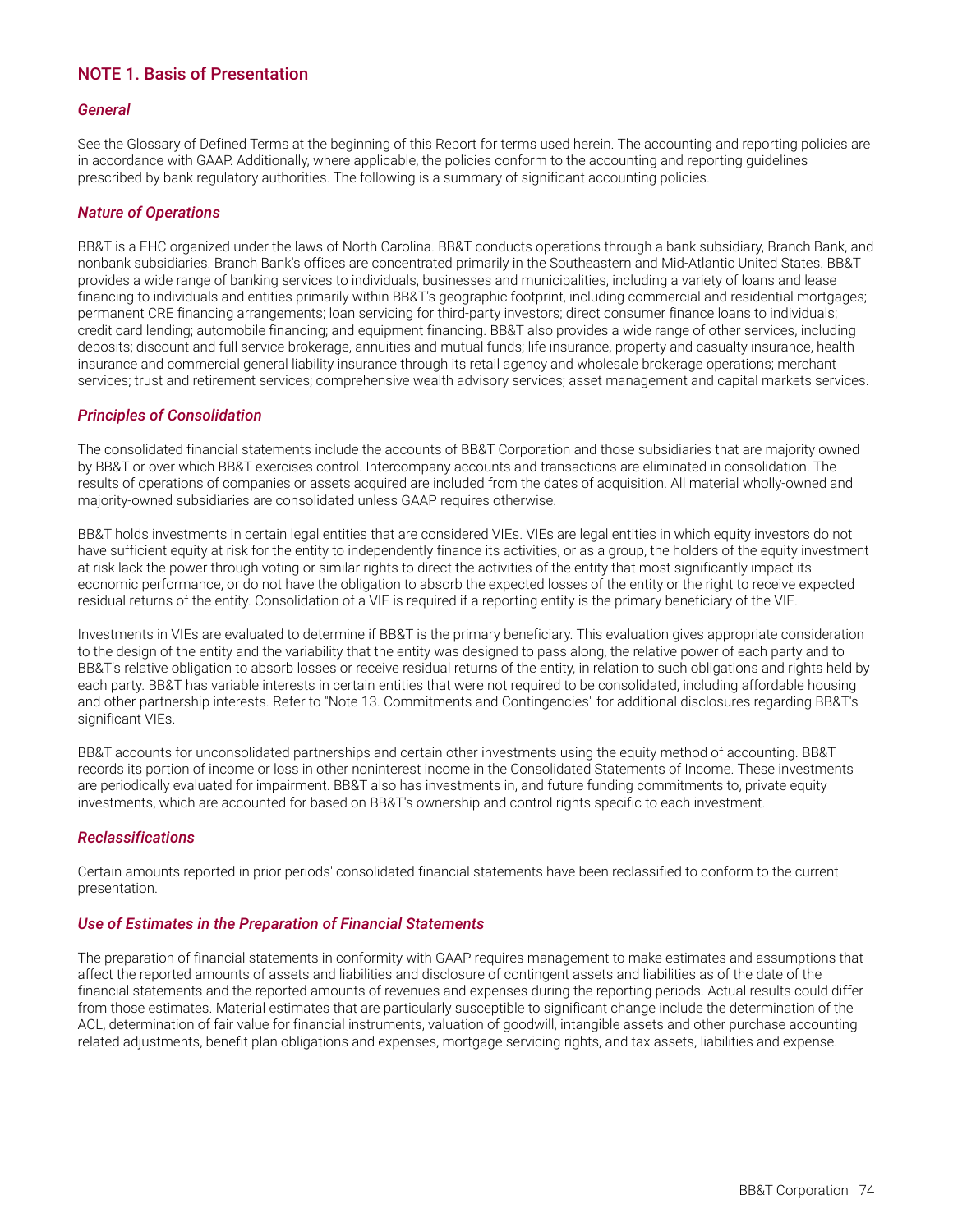#### *Business Combinations*

BB&T accounts for business combinations using the acquisition method. The accounts of an acquired entity are included as of the date of acquisition, and any excess of purchase price over the fair value of the net assets acquired is capitalized as goodwill.

#### *Cash, Cash Equivalents and Restricted Cash*

Cash, cash equivalents and restricted cash include cash and due from banks, interest-bearing deposits with banks, and other cash equivalents that have maturities of three months or less. Accordingly, the carrying amount of such instruments is considered a reasonable estimate of fair value. Restricted cash primarily represents amounts posted as collateral for derivatives in a loss position.

#### *Securities*

Marketable investment securities are classified as HTM, AFS or trading and equity. Interest income and dividends on securities are recognized in income on an accrual basis. Premiums and discounts are amortized into interest income over the contractual life of the security. As prepayments are received, a proportionate amount of the related premium or discount is recognized in income so that the effective interest rate on the remaining portion of the security continues unchanged.

Debt securities are classified as HTM when BB&T has both the intent and ability to hold the securities to maturity. These securities are reported at amortized cost.

Debt securities that may be sold to meet liquidity needs arising from unanticipated deposit and loan fluctuations, changes in regulatory capital requirements or unforeseen changes in market conditions are classified as AFS. AFS securities are reported at estimated fair value, with unrealized gains and losses reported in AOCI, net of deferred income taxes, in the shareholders' equity section of the Consolidated Balance Sheets. Gains or losses realized from the sale of AFS securities are determined by specific identification and are included in noninterest income.

Periodic reviews are conducted to identify and evaluate HTM and AFS debt securities in an unrealized loss position for OTTI. An unrealized loss exists when the current fair value of an individual security is less than its amortized cost basis. BB&T considers such factors as the length of time and the extent to which the fair value has been below amortized cost, long term expectations and recent experience regarding principal and interest payments, BB&T's intent to sell and whether it is more likely than not that the Company would be required to sell those securities before the anticipated recovery of the amortized cost basis. Cash flow modeling is used to evaluate non-agency MBS in an unrealized loss position for potential credit impairment. These models give consideration to long-term macroeconomic factors applied to current security default rates, prepayment rates and recovery rates and security-level performance.

The credit component of an OTTI loss is recognized in earnings and the non-credit component is recognized in AOCI in situations where BB&T does not intend to sell the security and it is more-likely-than-not that BB&T will not be required to sell the security prior to recovery. Subsequent to recognition of OTTI, an increase in expected cash flows is recognized as a yield adjustment over the remaining expected life of the security based on an evaluation of the nature of the increase.

Trading account and equity securities are reported at fair value and included in other assets in the Consolidated Balance Sheets. Unrealized fair value adjustments, fees, and realized gains or losses from these activities (determined by specific identification) are included in noninterest income. Interest income on trading account securities is included in interest on other earning assets.

### *LHFS*

BB&T accounts for new originations of residential and commercial mortgage LHFS at fair value. BB&T accounts for the derivatives used to economically hedge the LHFS at fair value. The fair value of LHFS is primarily based on quoted market prices for securities collateralized by similar types of loans. Direct loan origination fees and costs related to LHFS are not capitalized, and are recorded as mortgage banking income in the case of the direct loan origination fees and primarily personnel expense in the case of the direct loan origination costs. Gains and losses on sales of residential and commercial mortgage loans are included in mortgage banking income.

BB&T sells a significant portion of its fixed-rate commercial and conforming residential mortgage loan originations, which are typically converted into MBS by FHLMC, FNMA and GNMA and subsequently sold to other third party investors. BB&T records these transactions as a sale when the transferred loans are legally isolated from BB&T's creditors and other accounting criteria for a sale are met. Gains or losses recorded on these transactions are based on the net carrying amount of the loans sold and the fair value of related mortgage servicing, which BB&T generally retains on loans sold. Since quoted market prices are not typically available, BB&T estimates the fair value of these retained interests using modeling techniques to determine the net present value of expected future cash flows. Such models incorporate management's best estimates of key variables, such as prepayment speeds, servicing costs and discount rates that would be used by market participants based on the risks involved.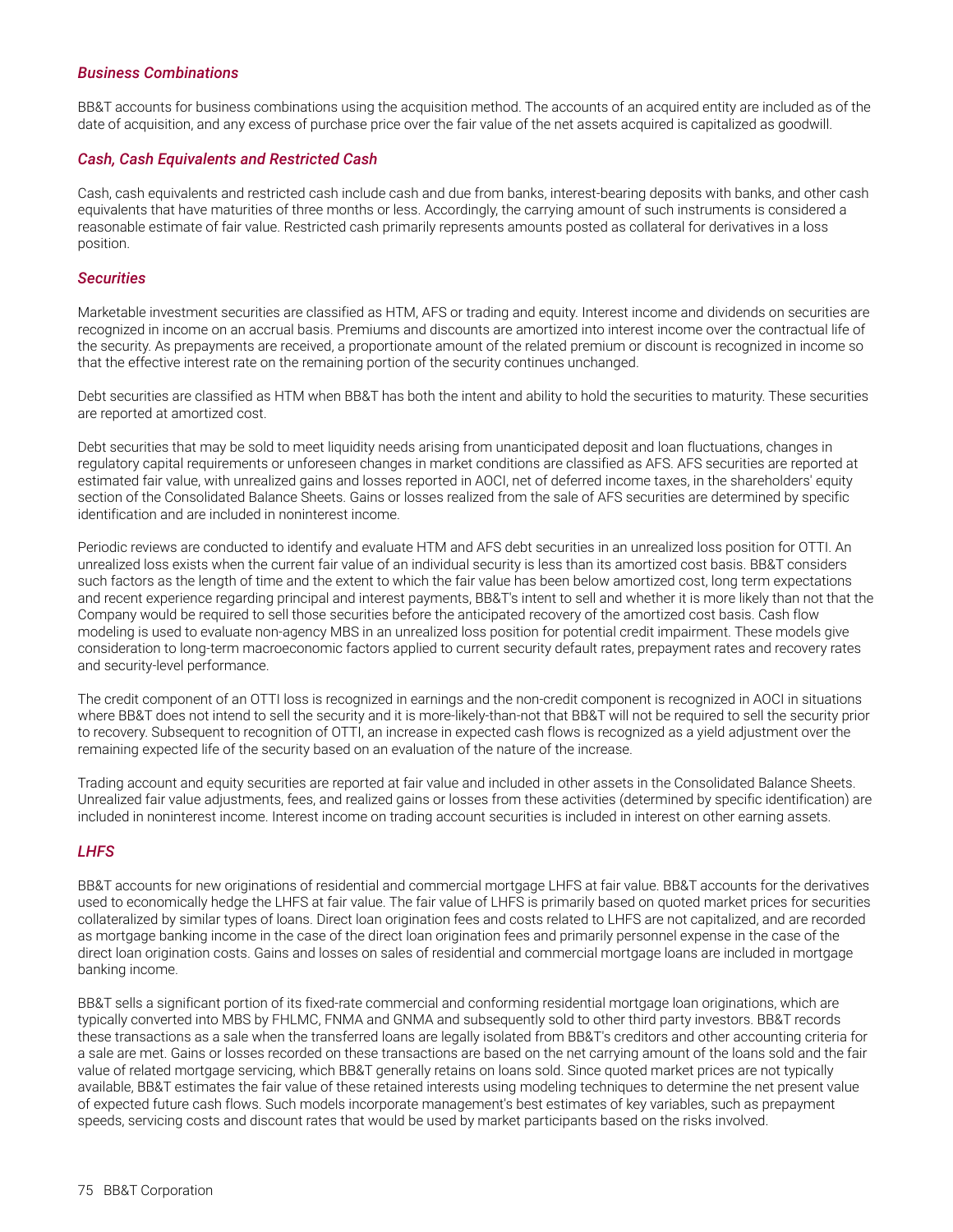### *Loans and Leases*

The Company's accounting methods for loans differ depending on whether the loans are originated or purchased, and if purchased, whether or not the loans reflect credit deterioration since the date of origination such that it is probable at the date of acquisition that BB&T will be unable to collect all contractually required payments.

#### *Originated Loans and Leases*

Loans and leases that management has the intent and ability to hold for the foreseeable future are reported at their outstanding principal balances net of any unearned income, charge-offs, and unamortized fees and costs. The net amount of nonrefundable loan origination fees and certain direct costs associated with the lending process are deferred and amortized to interest income over the contractual lives of the loans using the effective interest method.

#### *Purchased Loans*

Purchased loans are recorded at their fair value at the acquisition date. Credit discounts are included in the determination of fair value; therefore, an ALLL is not recorded at the acquisition date.

Purchased loans are evaluated upon acquisition and classified as either purchased impaired or purchased non-impaired. PCI loans reflect credit deterioration since origination such that it is probable at acquisition that BB&T will be unable to collect all contractually required payments. For PCI loans, expected cash flows at the acquisition date in excess of the fair value of loans are recorded as interest income over the life of the loans using a level yield method if the timing and amount of the future cash flows is reasonably estimable. Subsequent to the acquisition date, increases in cash flows over those expected at the acquisition date are recognized prospectively as interest income. Decreases in expected cash flows due to credit deterioration are recognized by recording an ALLL. For purchased non-impaired loans, the difference between the fair value and UPB of the loan at the acquisition date is amortized or accreted to interest income over the contractual life of the loans using the effective interest method. In the event of prepayment, the remaining unamortized amount is recognized in interest income.

#### *TDRs*

Modifications to a borrower's debt agreement are considered TDRs if a concession is granted for economic or legal reasons related to a borrower's financial difficulties that otherwise would not be considered. TDRs are undertaken in order to improve the likelihood of recovery on the loan and may take the form of modifications made with the stated interest rate lower than the current market rate for new debt with similar risk, other modifications to the structure of the loan that fall outside of normal underwriting policies and procedures, or in certain limited circumstances forgiveness of principal or interest. Modifications of PCI loans that are part of a pool accounted for as a single asset are not considered TDRs. TDRs can involve loans remaining nonperforming, moving to nonperforming, or continuing on accruing status, depending on the individual facts and circumstances of the borrower. In circumstances where the TDR involves charging off a portion of the loan balance, BB&T classifies these TDRs as nonperforming.

In connection with commercial TDRs, the decision to maintain a loan that has been restructured on accrual status is based on a current, well documented credit evaluation of the borrower's financial condition and prospects for repayment under the modified terms. This evaluation includes consideration of the borrower's current capacity to pay, which among other things may include a review of the borrower's current financial statements, an analysis of cash flow available to pay debt obligations, and an evaluation of secondary sources of payment from the borrower and any guarantors. This evaluation also includes an evaluation of the borrower's current willingness to pay, which may include a review of past payment history, an evaluation of the borrower's willingness to provide information on a timely basis, and consideration of offers from the borrower to provide additional collateral or guarantor support. The credit evaluation may also include review of cash flow projections, consideration of the adequacy of collateral to cover all principal and interest and trends indicating improving profitability and collectability of receivables.

The evaluation of mortgage and retail loans includes an evaluation of the client's debt to income ratio, credit report, property value, loan vintage, and certain other client-specific factors that impact their ability to make timely principal and interest payments on the loan.

TDRs may be removed due to the passage of time if they: (1) did not include a forgiveness of principal or interest, (2) have performed in accordance with the modified terms (generally a minimum of six months), (3) were reported as a TDR over a year end reporting period, and (4) reflected an interest rate on the modified loan that was no less than a market rate at the date of modification. These loans are individually evaluated for impairment.

TDR classification may also be removed for an accruing loan upon the occurrence of a non-concessionary subsequent modification granted at market terms and within current underwriting guidelines.

#### *NPAs*

NPAs include NPLs and foreclosed property. Foreclosed property consists of real estate and other assets acquired as a result of customers' loan defaults.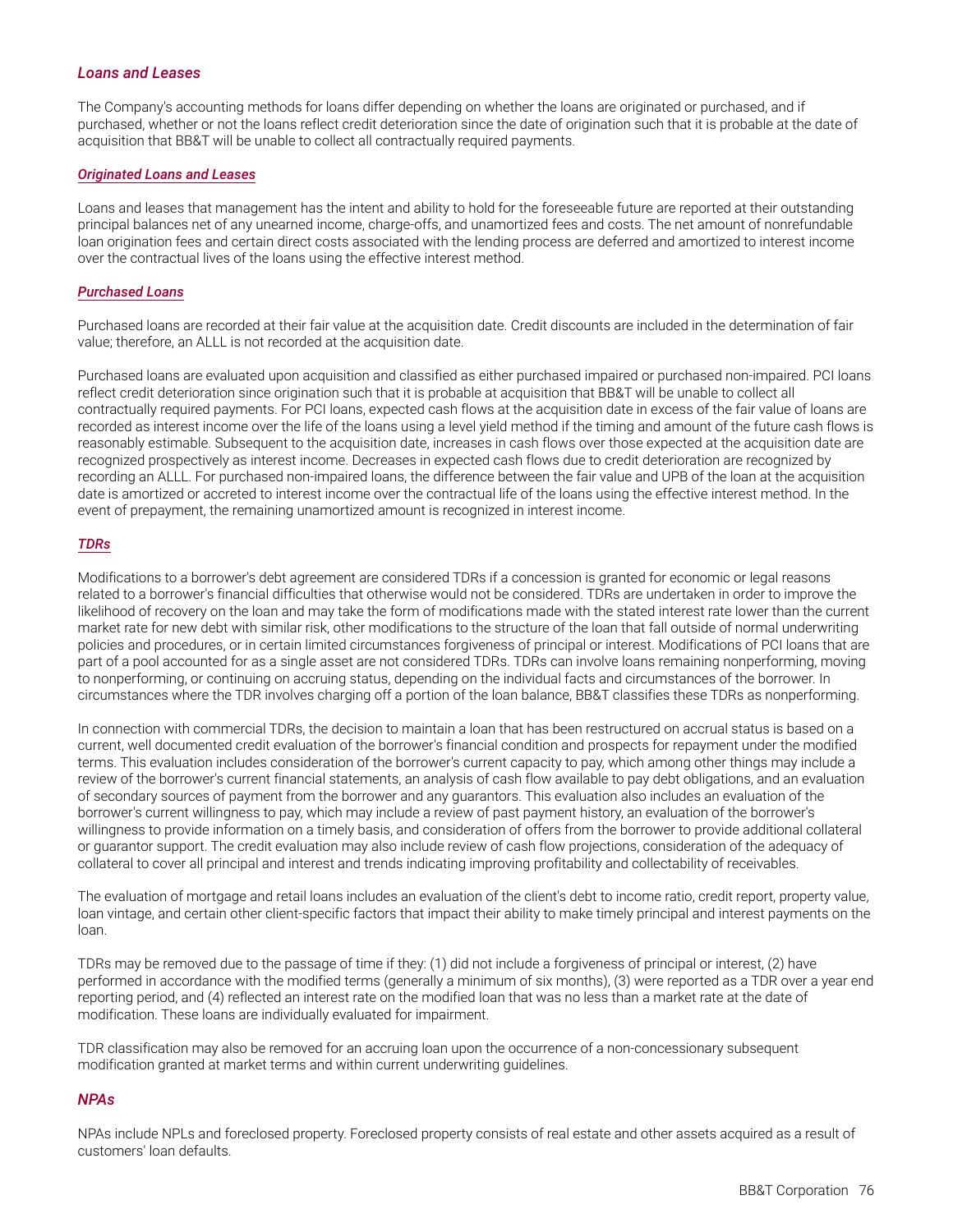BB&T's policies for placing loans on nonperforming status conform to guidelines prescribed by bank regulatory authorities. BB&T classifies loans and leases as past due when the payment of principal and interest based upon contractual terms is greater than 30 days delinquent or if one payment is past due. The following table summarizes the delinquency thresholds that are used in evaluating nonperforming classification and the timing of charge-offs (PCI loans are considered to be performing due to the application of the expected cash flows method):

| (number of days)          | Placed on Nonperforming (1) |                 |  |  |  |  |
|---------------------------|-----------------------------|-----------------|--|--|--|--|
| Commercial:               |                             |                 |  |  |  |  |
| Commercial and industrial | 90(2)                       | 90              |  |  |  |  |
| <b>CRE</b>                | 90<br>(2)                   | 90              |  |  |  |  |
| Lease financing           | 90(2)                       | 90              |  |  |  |  |
| Retail:                   |                             |                 |  |  |  |  |
| Residential mortgage (3)  | 90 to<br>-180               | 90 to 210       |  |  |  |  |
| Direct (3)                | 90<br>120<br>to             | 120<br>90<br>to |  |  |  |  |
| Indirect (3)              | 90<br>120<br>to             | 120<br>90<br>to |  |  |  |  |
| Revolving credit (3)      | <b>NA</b>                   | 90 to<br>180    |  |  |  |  |

(1) Loans may be returned to accrual status when they become current as to both principal and interest and concern no longer exists as to the collectability of principal and interest, generally indicated by 180 days of sustained performance.

Or when it is probable that principal or interest is not fully collectible, whichever occurs first.

(3) Depends on product type, loss mitigation status and status of the government guaranty.

When commercial loans are placed on nonperforming status, a charge-off is recorded, as applicable, to decrease the carrying value of such loans to the estimated recoverable amount. Retail loans are subject to mandatory charge-off at a specified delinquency date consistent with regulatory guidelines. As such, retail loans are subject to collateral valuation and charge-off, as applicable, when they are moved to nonperforming status.

Certain past due loans may remain on accrual status if management determines that it does not have concern over the collectability of principal and interest. Generally, when loans are placed on nonperforming status, accrued interest receivable is reversed against interest income in the current period and amortization of deferred loan fees and expenses is suspended. Payments received for interest and lending fees thereafter are applied as a reduction to the remaining principal balance as long as concern exists as to the ultimate collection of the principal.

Assets acquired as a result of foreclosure are subsequently carried at the lower of cost or net realizable value. Net realizable value equals fair value less estimated selling costs. Any excess of cost over net realizable value at the time of foreclosure is charged to the ALLL. NPAs are subject to periodic revaluations of the collateral underlying impaired loans and foreclosed real estate. The periodic revaluations are generally based on the appraised value of the property and may include additional liquidity adjustments based upon the expected retention period. BB&T's policies require that valuations be updated at least annually and that upon foreclosure, the valuation must not be more than six months old, otherwise an update is required.

### *ACL*

The ACL includes the ALLL and the RUFC. The ACL represents management's best estimate of probable credit losses incurred in the loan and lease portfolios and off-balance sheet lending commitments at the balance sheet date. Estimates for loan and lease losses are determined by analyzing historical loan and lease losses, historical loan and lease migration to charge-off experience, current trends in delinquencies and charge-offs, expected cash flows on PCI loans, current assessment of impaired loans and leases, the results of regulatory examinations and changes in the size, composition and risk assessment of the loan and lease portfolio. As part of this process, BB&T develops a series of loss estimate factors, which are modeled projections of the frequency and severity of losses. Changes to the ACL are made by charges to the provision for credit losses, which is reflected in the Consolidated Statements of Income. Loan or lease balances deemed to be uncollectible are charged off against the ALLL. Recoveries of amounts previously charged off are credited to the ALLL. The methodology used to determine the RUFC is inherently similar to that used to determine the collectively evaluated component of the ALLL, adjusted for factors specific to binding commitments, including the probability of funding and exposure at default. While management uses the best information available to establish the ACL, future adjustments may be necessary if economic conditions differ substantially from the assumptions used in computing the ACL or, if required by regulators based upon information available to them at the time of their examinations.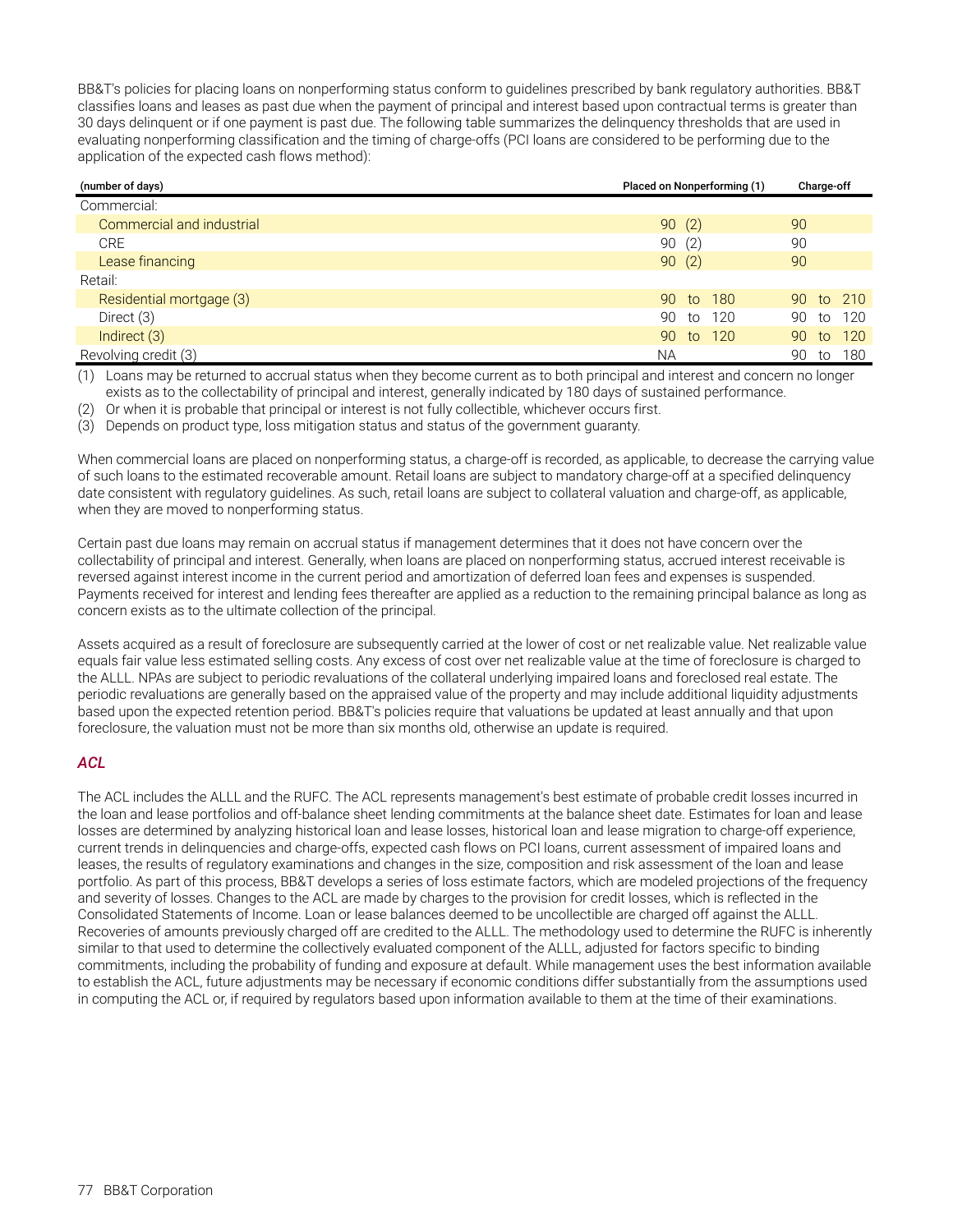Accounting standards require the disclosure of certain information at the portfolio segment level, representing the level at which an entity develops and documents a systematic methodology to determine its ACL. BB&T concluded that its loan and lease portfolio consists of four portfolio segments; commercial, retail, revolving credit, and PCI. The commercial portfolio segment was identified based on the risk-based approach used to estimate the ALLL for the vast majority of these loans. The retail portfolio segment was identified based on the delinquency-based approach used to estimate the ALLL. The revolving credit portfolio segment, which also uses a delinquency-based ALLL approach, was identified because of the uniqueness of its lending arrangements. The PCI portfolio segment was identified based on the expected cash flows approach used to estimate the ALLL. During the fourth quarter of 2017, certain loan categories were reclassified to better reflect the nature of the underlying loans. Prior periods were revised to conform to the current presentation. See "Note 3. Loans and ACL" for additional information about the classes of financing receivables included within each of these loan portfolio segments.

The entire amount of the ACL is available to absorb losses on any loan category or lending-related commitment.

The following provides a description of accounting policies and methodologies related to each of the portfolio segments:

#### *Commercial*

The vast majority of loans in the commercial lending portfolio are assigned risk ratings based on an assessment of conditions that affect the borrower's ability to meet contractual obligations under the loan agreement. This process includes reviewing borrowers' financial information, historical payment experience, credit documentation, public information, and other information specific to each borrower. Risk ratings are reviewed on an annual basis for all credit relationships with total credit exposure more than \$2 million, or at any point management becomes aware of information affecting the borrowers' ability to fulfill their obligations. While this review is largely focused on the borrower's ability to repay the loan, BB&T also considers the capacity and willingness of a loan's guarantors to support the debt service on the loan as a secondary source of repayment. When a guarantor exhibits the documented capacity and willingness to support the loan, BB&T may consider extending the loan maturity and/or temporarily deferring principal payments if the ultimate collection of both principal and interest is not in question. In these cases, BB&T may deem the loan to not be impaired due to the documented capacity and willingness of the guarantor to repay the loan. Loans are considered impaired when the borrower (or guarantor in certain circumstances) does not have the cash flow capacity or willingness to service the debt according to contractual terms, or it does not appear reasonable to assume that the borrower will continue to pay according to the contractual agreement. The following table summarizes risk ratings:

| <b>Risk Rating</b> | Description                                                                                                                |
|--------------------|----------------------------------------------------------------------------------------------------------------------------|
| Pass               | Loans not considered to be problem credits                                                                                 |
| Special Mention    | Loans that have a potential weakness deserving management's close attention                                                |
| Substandard        | Loans for which a well-defined weakness has been identified that may put full collection of contractual cash flows at risk |

For commercial clients with total credit exposure of \$2 million or less, BB&T has developed an automated loan review system to identify and proactively manage accounts with a higher risk of loss. The "score" produced by this automated system is updated quarterly.

To establish a reserve for loans individually evaluated for impairment, BB&T's policy is to review all commercial lending relationships with an outstanding nonperforming balance of \$3 million or more. The amount of the reserve is based on the present value of expected cash flows discounted at the loan's effective interest rate and/or the value of collateral, net of costs to sell. In addition, BB&T reviews other commercial relationships with collateral-dependent TDRs and nonperforming loans with balances of \$1 million or more to establish a specific reserve based on the underlying collateral value, net of costs to sell.

BB&T also has a review process related to all other TDRs and commercial nonperforming loans. In connection with this process, BB&T establishes reserves related to these loans that are calculated using an expected cash flow approach. These discounted cash flow analyses incorporate adjustments to future cash flows that reflect management's best estimate of the default risk related to these loans based on a combination of historical experience and management judgment.

BB&T also maintains reserves for collective impairment that reflect an estimate of losses related to non-impaired commercial loans as of the balance sheet date. Embedded loss estimates for BB&T's commercial loan portfolio are based on estimated migration rates, which are based on historical experience, and current risk mix as indicated by the risk grading or scoring process described above. Embedded loss estimates may be adjusted to reflect current economic conditions and current portfolio trends including credit quality, concentrations, aging of the portfolio, and significant policy and underwriting changes.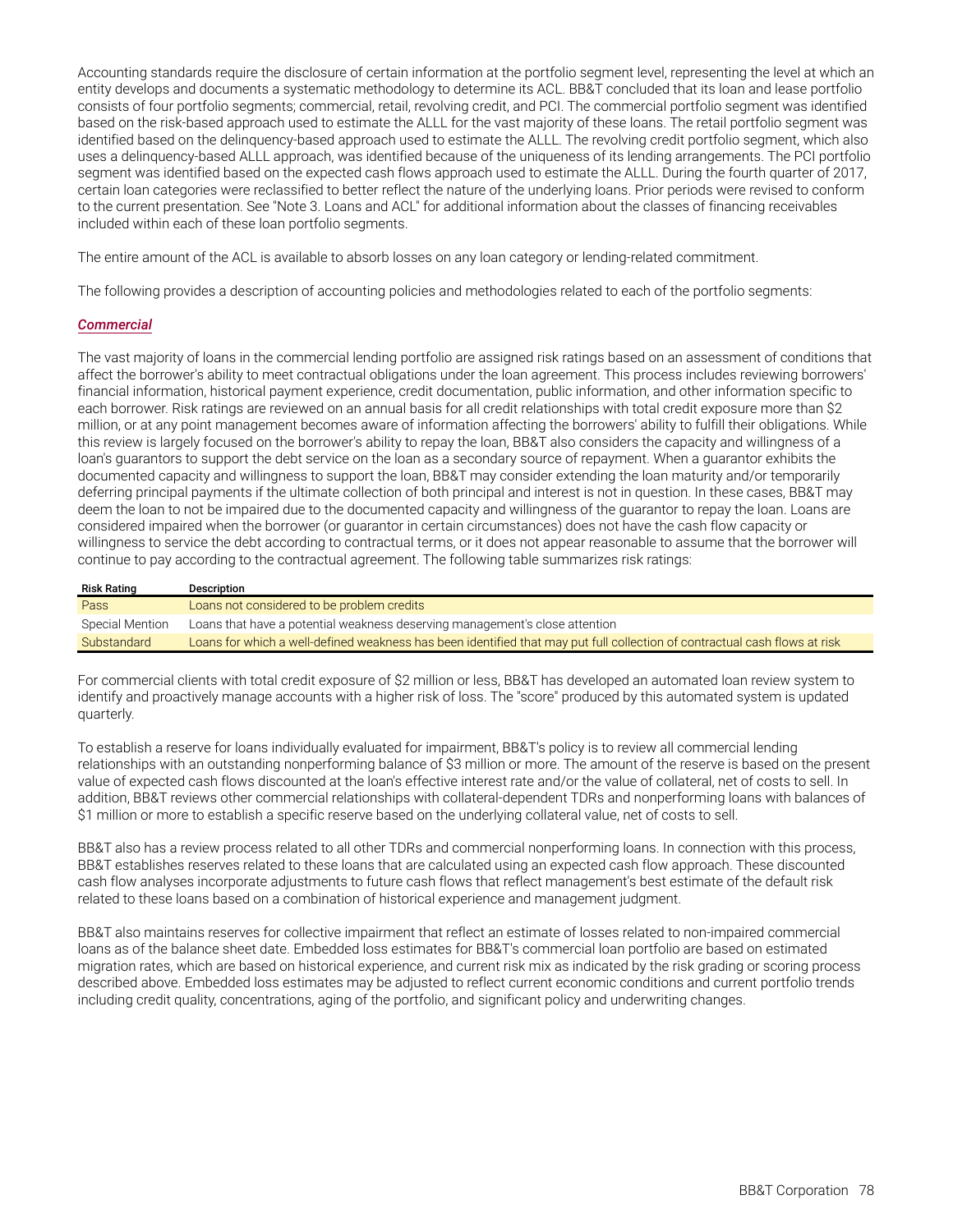#### *Retail and Revolving Credit*

The majority of the ALLL related to the retail and revolving credit lending portfolios is calculated on a collective basis using delinquency status, which is the primary factor considered in determining whether a loan should be classified as nonperforming. Embedded loss estimates for BB&T's retail and revolving credit lending portfolios are based on estimated migration rates that are developed based on historical experience, and current risk mix as indicated by prevailing delinquency rates. These estimates may be adjusted to reflect current economic conditions and current portfolio trends. The remaining portion of the ALLL related to the retail and revolving credit lending portfolios relates to loans that have been deemed impaired based on their classification as a TDR at the balance sheet date. BB&T establishes specific reserves related to these TDRs using an expected cash flow approach. The ALLL for retail and revolving credit TDRs is based on discounted cash flow analyses that incorporate adjustments to future cash flows that reflect management's best estimate of the default risk related to TDRs based on a combination of historical experience and management judgment.

#### *PCI*

PCI loans were aggregated into loan pools based upon common risk characteristics. The ALLL for each loan pool is based on an analysis that is performed to estimate the expected cash flows. To the extent that the expected cash flows of a loan pool have decreased due to credit deterioration, BB&T establishes an ALLL.

#### *Premises and Equipment*

Premises, equipment, capital leases and leasehold improvements are stated at cost less accumulated depreciation and amortization. Certain costs of software acquired or developed for internal use are capitalized provided certain criteria are met. Depreciation and amortization are computed principally using the straight-line method over the estimated useful lives of the related assets. Leasehold improvements and capitalized leases are amortized on a straight-line basis over the lesser of the lease terms or the estimated useful lives of the assets. Rent expense and rental income on operating leases is recorded using the straight-line method over the appropriate lease terms.

#### *Bank-Owned Life Insurance*

Life insurance policies on certain directors, officers, and employees, for which BB&T is the owner and beneficiary are stated at the cash surrender value within other assets in the Consolidated Balance Sheets. Changes in cash surrender value and proceeds from insurance benefits are recorded in income from bank-owned life insurance in the Consolidated Statements of Income.

#### *Income Taxes*

Deferred tax assets and liabilities result from differences between assets and liabilities measured for financial reporting purposes compared to income tax return purposes. In the event of changes in the tax laws, deferred tax assets and liabilities are adjusted in the period those changes are enacted, with the cumulative effects included in the current year's income tax provision. Net deferred tax assets are included in other assets, and net deferred tax liabilities are included in accounts payable and other liabilities, in the Consolidated Balance Sheets.

Interest and penalties related to income taxes are recognized as a component of the provision for income taxes in the Consolidated Statements of Income.

#### *Derivative Financial Instruments*

A derivative is a financial instrument that derives its cash flows, and therefore its value, by reference to an underlying instrument, index or referenced interest rate. These instruments include interest rate swaps, caps, floors, collars, financial forwards and futures contracts, swaptions, when-issued securities, foreign exchange contracts and options written and purchased. BB&T uses derivatives primarily to manage economic risk related to securities, commercial loans, MSRs and mortgage banking operations, long-term debt and other funding sources. BB&T also uses derivatives to facilitate transactions on behalf of its clients. The fair value of derivatives in a gain or loss position is included in other assets or liabilities, respectively, on the Consolidated Balance Sheets. Cash collateral posted for derivative instruments in a loss position is included in restricted cash on the Consolidated Balance Sheets.

BB&T classifies its derivative financial instruments as either (1) a fair value hedge - hedge of an exposure to changes in the fair value of a recorded asset or liability, (2) a cash flow hedge - hedge of an exposure to changes in the cash flows of a recognized asset, liability or forecasted transaction, or (3) derivatives not designated as hedges. Changes in the fair value of derivatives not designated as hedges are recognized in current period earnings. BB&T has master netting agreements with the derivatives dealers with which it does business, but BB&T presents gross assets and liabilities on the Consolidated Balance Sheets.

In conjunction with the adoption of new hedge accounting guidance in the first quarter of 2018, the shortcut method was added to the methods BB&T uses to assess effectiveness. The selection of hedge effectiveness methods depends on the facts and circumstances specific to each hedge. The shortcut method is applied to hedges with matched terms that permit the assumption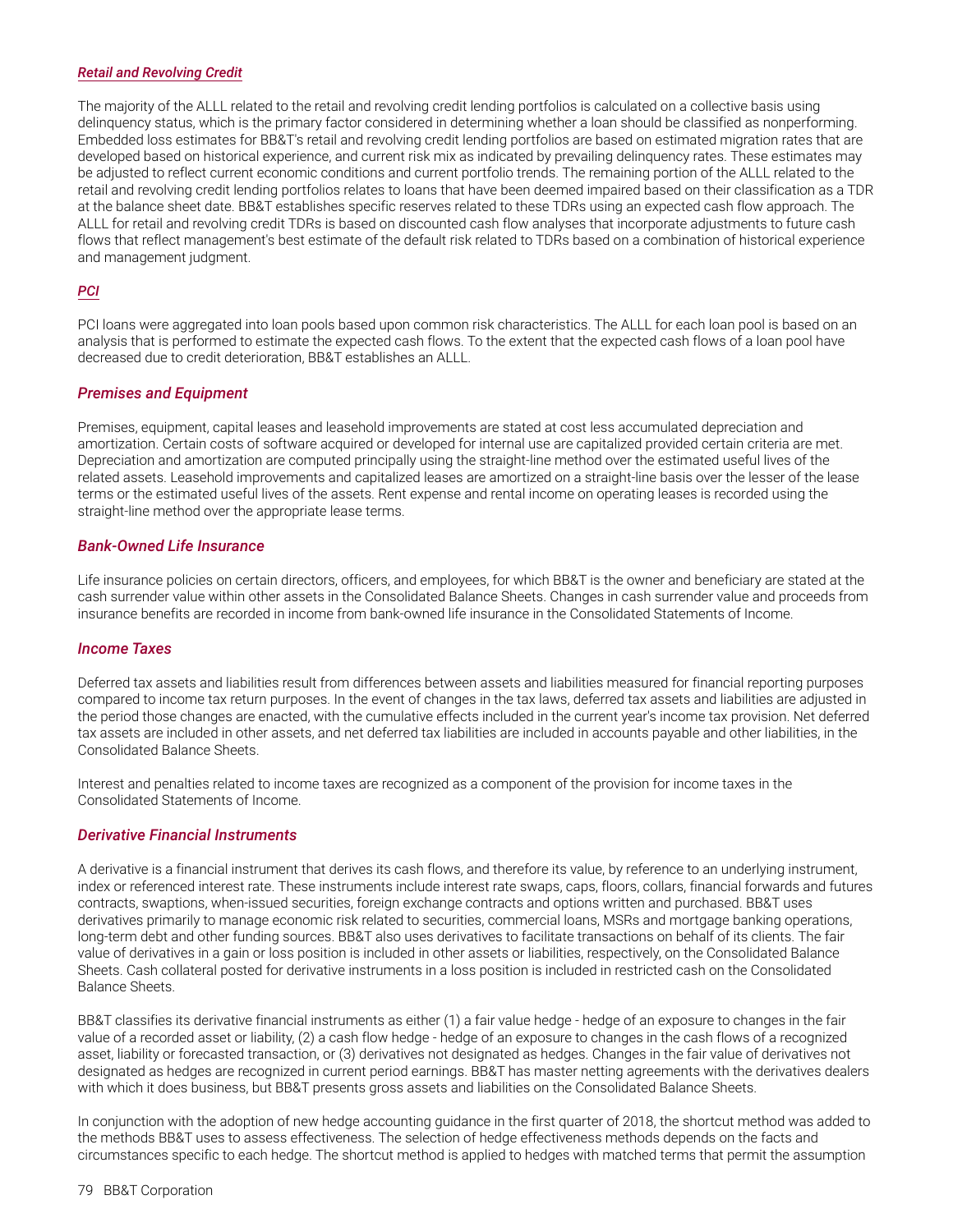of perfect offset. For hedges that are not eligible for the shortcut method, an initial quantitative analysis is performed to demonstrate that the hedges are expected to be highly effective in offsetting corresponding changes in either the fair value or cash flows of the hedged item. At least quarterly thereafter, qualitative analyses are performed to ensure that each hedge remains highly effective. When applicable, quantitative analyses, referred to as a long-haul methodology, are performed and include techniques such as regression analysis and hypothetical derivatives.

For either fair value hedges or cash flow hedges, changes in the value of the derivative instruments may be recognized as interest income or expense to the extent the change does not perfectly offset changes in the value of the hedged items. If the hedge ceases to be highly effective, BB&T discontinues hedge accounting and recognizes the interim changes in fair value in current period earnings. If a derivative that qualifies as a fair value or cash flow hedge is terminated or de-designated, the cumulative changes in value are recognized in income over the life of the hedged item (fair value hedge) or in the period in which the hedged item affects earnings (cash flow hedge). Immediate recognition in earnings is required upon sale or extinguishment of the hedged item (fair value hedge) or if it is probable that the hedged cash flows will not occur (cash flow hedge).

Derivative instruments not designated as hedges are primarily used to manage economic risk from MSRs and mortgage banking operations, with gains or losses included in mortgage banking income. In connection with its mortgage banking activities, BB&T enters into loan commitments to fund residential mortgage loans at specified rates and for specified periods of time. To the extent that BB&T's interest rate lock commitments relate to loans that will be held for sale upon funding, they are also accounted for as derivatives, with gains or losses included in mortgage banking income. Gains and losses on other derivatives used to manage economic risk are primarily associated with client derivative activity and are included in other income.

Credit risk resulting from derivatives arises when amounts receivable from a counterparty exceed those payable to the same counterparty, taking into account posted collateral. The risk of loss with respect to over-the-counter derivatives, eligible margin loans and repurchase-style transactions is addressed by subjecting counterparties to a credit review and approval process similar to the process for making loans or other extensions of credit and/or by requiring collateral.

Derivative dealer counterparties operate under agreements to provide cash and/or highly liquid securities on a daily basis for unsecured credit exposure beyond negotiated limits, while client derivatives that are associated with loans are cross-collateralized with the loan.

BB&T only transacts with dealer counterparties that are national market makers with strong credit standings and requires liquid collateral (cash or government securities) to secure credit exposure. Due to these factors, the fair value of derivatives with dealer counterparties is primarily based on the interest rate mark of each trade. The fair value of interest rate derivatives with clients includes a credit valuation adjustment.

Collateral obtained to secure margin loans includes equities, corporate and municipal securities, and repurchase-style transactions generally secured by government and agency securities. The value of collateral for margin loans and repurchase-style transactions is monitored daily with settlement required when changes in value exceed established limits by counterparty. Due to the liquid nature of collateral, the frequency of transactions and collateral monitoring, a reserve for credit loss is established only when a risk of loss is identified.

### *Goodwill and Other Intangible Assets*

Goodwill represents the cost in excess of the fair value of net assets acquired (including identifiable intangibles) in transactions accounted for as business acquisitions. BB&T allocates goodwill to the reporting unit(s) that receives significant benefits from the acquisition. Goodwill is tested at least annually for impairment as of October 1st each year and more frequently if circumstances exist that indicate a possible reduction in the fair value of a reporting unit below its carrying value. If, after assessing all relevant events or circumstances, BB&T concludes that it is more-likely-than-not that the fair value of a reporting unit is below its carrying value, then an impairment test is required. BB&T may also elect to bypass the qualitative assessment and proceed directly to the impairment test. BB&T measures impairment using the present value of estimated future cash flows. Discount rates are based upon the cost of capital specific to the industry in which the reporting unit operates. If the carrying value of the reporting unit exceeds its fair value, a second analysis is performed to measure the fair value of all assets and liabilities. If, based on the second analysis, it is determined that the fair value of the assets and liabilities of the reporting unit is less than the carrying value, BB&T would recognize impairment for the excess of carrying value over fair value.

CDI and other intangible assets include premiums paid for acquisitions of core deposits and other identifiable intangible assets. Intangible assets other than goodwill, which are determined to have finite lives, are amortized based upon the estimated economic benefits received.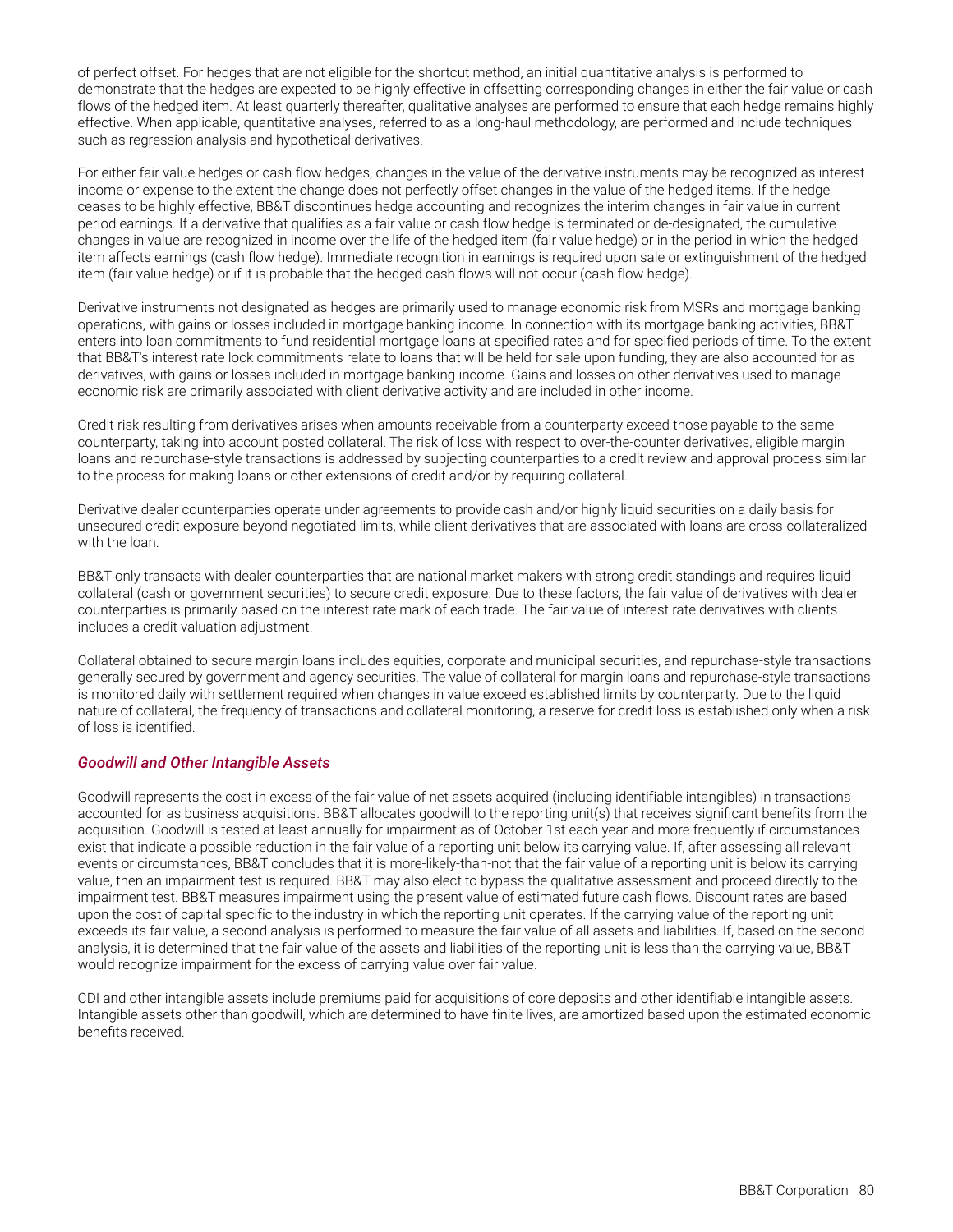### *MSRs*

BB&T has two classes of MSRs for which it separately manages the economic risks: residential and commercial. Both classes of MSRs are recorded on the Consolidated Balance Sheets primarily at fair value with changes in fair value recorded as a component of mortgage banking income on the Consolidated Statements of Income. Various derivative instruments are used to mitigate the income statement effect of changes in fair value due to changes in valuation inputs and assumptions of MSRs.

### *Equity-Based Compensation*

BB&T maintains various equity-based compensation plans that provide for the granting of stock appreciation rights, restricted stock, RSUs, PSUs and stock options (incentive and nonqualified) to selected employees and directors. BB&T values share-based awards at the grant date fair value and recognizes the expense over the requisite service period taking into account retirement eligibility.

#### *Pension and Postretirement Benefit Obligations*

BB&T offers various pension plans and postretirement benefit plans to employees. Calculation of the obligations and related expenses under these plans requires the use of actuarial valuation methods and assumptions. The discount rate assumption used to measure the postretirement benefit obligations is set by reference to a high quality corporate bond yield curve and the individual characteristics of the plan such as projected cash flow patterns and payment durations. The expected long-term rate of return on assets is based on the expected returns for each major asset class in which the plan invests, adjusted for the weight of each asset class in the target mix.

#### *Revenue Recognition*

In addition to lending and related activities, BB&T offers various services to customers that generate revenue. Contract performance typically occurs in one year or less. Incremental costs of obtaining a contract are expensed when incurred when the amortization period is one year or less. As of December 31, 2018, remaining performance obligations consisted primarily of insurance and investment banking services for contracts with an original expected length of one year or less.

#### *Insurance income*

Insurance commissions are received on the sale of insurance products, and revenue is recognized upon the placement date of the insurance policies. Payment is normally received within the policy period. In addition to placement, BB&T also provides insurance policy related risk management services. Revenue is recognized as these services are provided. Performance-based commissions are recognized when received or earlier when, upon consideration of past results and current conditions, the revenue is deemed not probable of reversal.

#### *Transaction and service-based revenues*

Transaction and service based revenues include service charges on deposits, investment banking and brokerage fees and commissions, trust and investment advisory revenues, bankcard fees and merchant discounts, and checkcard fees. Revenue is recognized when the transactions occur or as services are performed over primarily monthly or quarterly periods. Payment is typically received in the period the transactions occur or, in some cases, within 90 days of the service period. Fees may be fixed or, where applicable, based on a percentage of transaction size or managed assets.

#### *Segments*

Segment results are presented based on internal management accounting policies that were designed to support BB&T's strategic objectives. The OT&C segment includes financial data from subsidiaries below the quantitative and qualitative thresholds requiring disclosure. During the fourth quarter of 2017, BB&T restructured its segments to reflect a change in the way management reviews performance and makes decisions. Prior periods have been revised to reflect the restructuring. Refer to "Note 19. Operating Segments" for additional disclosures.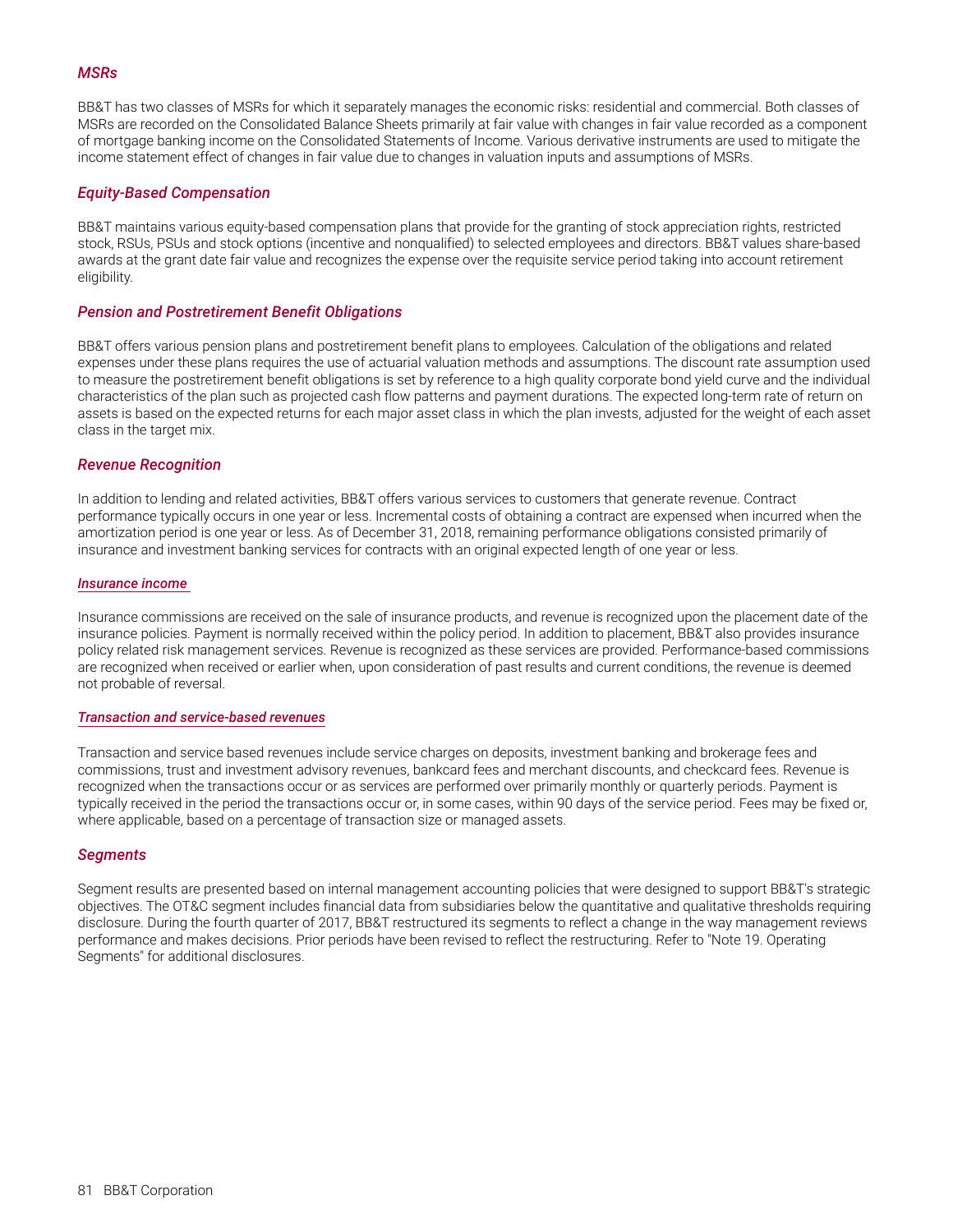## *Changes in Accounting Principles and Effects of New Accounting Pronouncements*

| Standard/<br><b>Adoption Date</b>                                                                    | Description                                                                                                                                                                                                                                                                                                                                                                                                                                                                                                                                                                                                                                                                                                                 | <b>Effects on the Financial Statements</b>                                                                                                                                                                                                                                                                                                                                                                                                                                                                                                                                                                                                                                                                                                                                                                                                                                                                      |  |  |  |  |  |
|------------------------------------------------------------------------------------------------------|-----------------------------------------------------------------------------------------------------------------------------------------------------------------------------------------------------------------------------------------------------------------------------------------------------------------------------------------------------------------------------------------------------------------------------------------------------------------------------------------------------------------------------------------------------------------------------------------------------------------------------------------------------------------------------------------------------------------------------|-----------------------------------------------------------------------------------------------------------------------------------------------------------------------------------------------------------------------------------------------------------------------------------------------------------------------------------------------------------------------------------------------------------------------------------------------------------------------------------------------------------------------------------------------------------------------------------------------------------------------------------------------------------------------------------------------------------------------------------------------------------------------------------------------------------------------------------------------------------------------------------------------------------------|--|--|--|--|--|
|                                                                                                      | <b>Standards Adopted During the Current Year</b>                                                                                                                                                                                                                                                                                                                                                                                                                                                                                                                                                                                                                                                                            |                                                                                                                                                                                                                                                                                                                                                                                                                                                                                                                                                                                                                                                                                                                                                                                                                                                                                                                 |  |  |  |  |  |
| Revenue from<br>Contracts with<br>Customers<br>Jan 1, 2018                                           | Requires an entity to recognize revenue to depict the transfer of<br>promised goods or services to customers in an amount that reflects<br>the consideration to which the company expects to be entitled in<br>exchange for those goods or services.                                                                                                                                                                                                                                                                                                                                                                                                                                                                        | BB&T adopted this guidance using the<br>modified retrospective approach for in-<br>scope contracts at the date of adoption.<br>The impact was not material.                                                                                                                                                                                                                                                                                                                                                                                                                                                                                                                                                                                                                                                                                                                                                     |  |  |  |  |  |
| Net Periodic<br>Pension Cost<br>and Net<br>Periodic<br>Postretirement<br>Benefit Cost<br>Jan 1, 2018 | Requires that the service cost component of net benefit costs of<br>pension and postretirement benefit plans be reported in the same<br>line item as other compensation costs in the Consolidated<br>Statements of Income. The other components of net benefit cost<br>are required to be presented in a separate line item.                                                                                                                                                                                                                                                                                                                                                                                                | The service cost component is included<br>in personnel expense and the other<br>components of net benefit costs are<br>included in other expense in the<br>Consolidated Statements of Income. The<br>prior periods were reclassified to conform<br>to the current presentation. See Note 12.<br>Benefit Plans.                                                                                                                                                                                                                                                                                                                                                                                                                                                                                                                                                                                                  |  |  |  |  |  |
| Derivatives and<br><b>Hedging</b><br>Jan 1, 2018                                                     | Expands the risk management activities that qualify for hedge<br>accounting, and simplifies certain hedge documentation and<br>assessment requirements. Eliminates the concept of separately<br>recording hedge ineffectiveness, and expands disclosure<br>requirements.                                                                                                                                                                                                                                                                                                                                                                                                                                                    | BB&T early adopted this guidance using<br>the modified retrospective approach. The<br>impact was not material. New required<br>disclosures have been included in Note<br>17. Derivative Financial Instruments.                                                                                                                                                                                                                                                                                                                                                                                                                                                                                                                                                                                                                                                                                                  |  |  |  |  |  |
| <b>Standards Not Yet Adopted</b>                                                                     |                                                                                                                                                                                                                                                                                                                                                                                                                                                                                                                                                                                                                                                                                                                             |                                                                                                                                                                                                                                                                                                                                                                                                                                                                                                                                                                                                                                                                                                                                                                                                                                                                                                                 |  |  |  |  |  |
| Leases<br>Jan 1, 2019                                                                                | Requires lessees to recognize assets and liabilities related to certain<br>operating leases on the balance sheet, requires additional<br>disclosures by lessees, and contains targeted changes to<br>accounting by lessors.                                                                                                                                                                                                                                                                                                                                                                                                                                                                                                 | BB&T expects to establish ROU assets of<br>approximately \$850 million and lease<br>liabilities of approximately \$1.0 billion.<br>The net impact to equity is expected to be<br>a reduction of approximately \$40 million,<br>with no material impact to its<br>Consolidated Statements of Income.<br>BB&T will adopt on a prospective basis.                                                                                                                                                                                                                                                                                                                                                                                                                                                                                                                                                                  |  |  |  |  |  |
| <b>Credit Losses</b><br>Jan 1, 2020                                                                  | Replaces the incurred loss impairment methodology with an<br>expected credit loss methodology and requires consideration of a<br>broader range of information to determine credit loss estimates.<br>Financial assets measured at amortized cost will be presented at<br>the net amount expected to be collected by using an allowance for<br>credit losses. Purchased credit deteriorated loans will receive an<br>allowance for expected credit losses. Any credit impairment on AFS<br>debt securities for which the fair value is less than cost will be<br>recorded through an allowance for expected credit losses. The<br>standard also requires expanded disclosures related to credit losses<br>and asset quality. | BB&T expects that the ACL could be<br>materially higher; however, the magnitude<br>of the increase, which is highly dependent<br>on existing and forecasted economic<br>conditions at the time of adoption, has<br>not yet been quantified. Model<br>development and fit-for-purpose testing<br>is substantially complete for most<br>portfolios, and significant progress has<br>been made on testing designed to<br>evaluate the sensitivity of the models to<br>economic forecasts, length of the<br>reasonable and supportable period and<br>reversion to historical loss information. A<br>phased approach to parallel testing is<br>expected, with limited parallel testing in<br>the first and second quarters of 2019,<br>with plans for a more comprehensive<br>parallel testing program in the second<br>half of the year that will include<br>consideration of new or modified internal<br>controls. |  |  |  |  |  |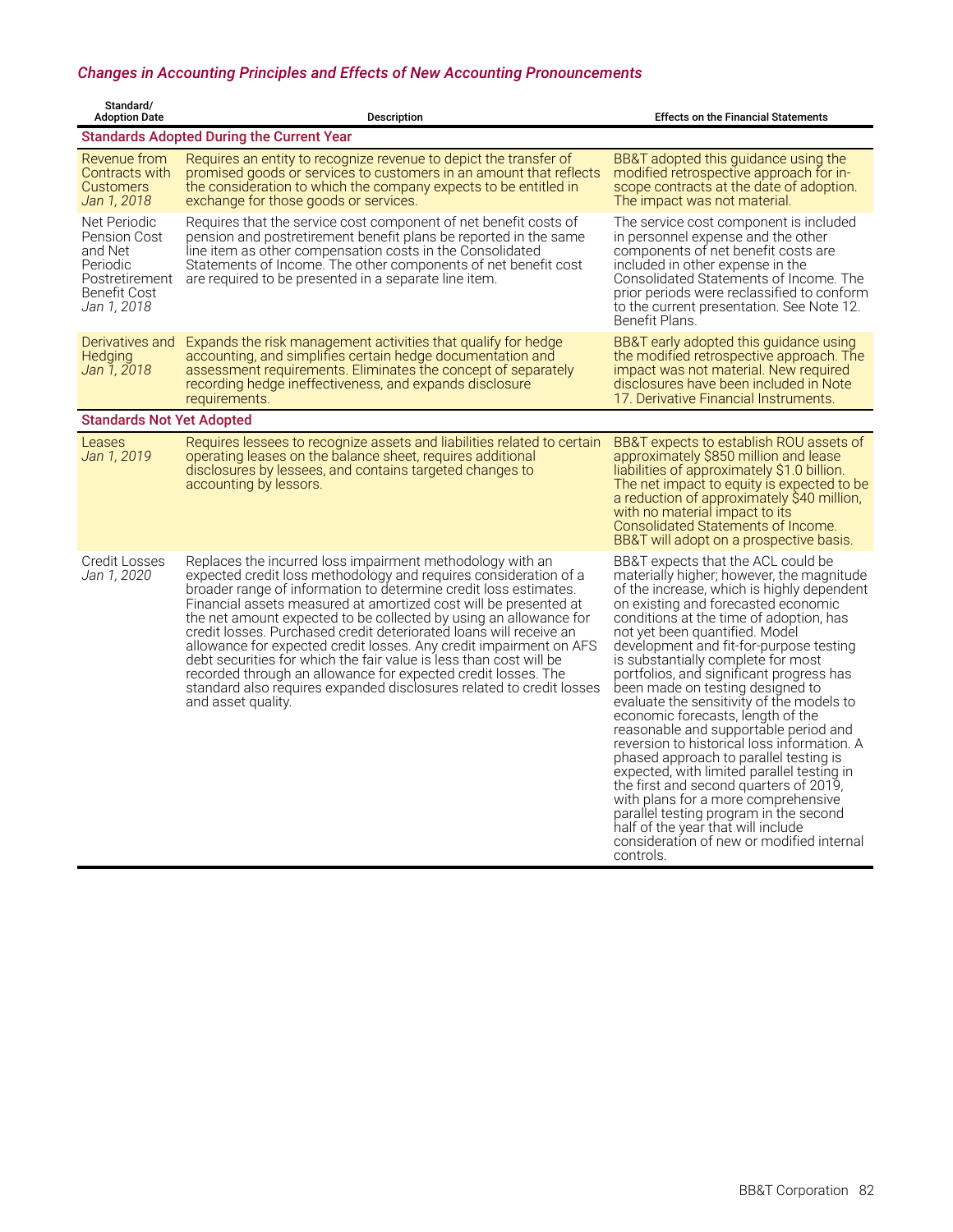## **NOTE 2. Securities**

In conjunction with the adoption of new accounting standards, an immaterial amount of HTM securities was transferred to AFS securities and an immaterial amount of equity securities was transferred from AFS securities to other assets in the first quarter of 2018. The following tables summarize AFS and HTM securities:

| December 31, 2018                          | Amortized           |                   |               | <b>Gross Unrealized</b>          |                     |                          |                     |                   |
|--------------------------------------------|---------------------|-------------------|---------------|----------------------------------|---------------------|--------------------------|---------------------|-------------------|
| (Dollars in millions)                      |                     | Cost              |               | Gains                            |                     | Losses                   |                     | <b>Fair Value</b> |
| AFS securities:                            |                     |                   |               |                                  |                     |                          |                     |                   |
| U.S. Treasury                              | \$                  | 3,503             | $\mathsf{S}$  | 22                               | $\mathsf{S}$        | 84                       | $\mathcal{S}$       | 3,441             |
| <b>GSE</b>                                 |                     | 209               |               |                                  |                     | 9                        |                     | 200               |
| <b>Agency MBS</b>                          |                     | 20,927            |               | 15                               |                     | 787                      |                     | 20,155            |
| States and political subdivisions          |                     | 694               |               | 25                               |                     | 18                       |                     | 701               |
| Non-agency MBS                             |                     | 321               |               | 184                              |                     | $\overline{\phantom{0}}$ |                     | 505               |
| Other                                      |                     | 35                |               | 1                                |                     |                          |                     | 36                |
| <b>Total AFS securities</b>                | $\hat{\mathcal{S}}$ | 25,689            | $\varsigma$   | 247                              | $\hat{\mathcal{S}}$ | 898                      | $\hat{\mathcal{S}}$ | 25,038            |
| HTM securities:                            |                     |                   |               |                                  |                     |                          |                     |                   |
| <b>U.S. Treasury</b>                       | $\mathsf{S}$        | 1,099             | \$            | —                                | \$                  | 6                        | $\hat{\mathcal{S}}$ | 1,093             |
| <b>GSE</b>                                 |                     | 2,199             |               | 4                                |                     | 43                       |                     | 2,160             |
| <b>Agency MBS</b>                          |                     | 17,248            |               | 27                               |                     | 487                      |                     | 16,788            |
| States and political subdivisions          |                     | 5                 |               |                                  |                     |                          |                     | 5                 |
| Other                                      |                     | $\mathbf{1}$      |               |                                  |                     |                          |                     | $\mathbf{1}$      |
| Total HTM securities                       | \$                  | 20,552            | $\mathcal{S}$ | 31                               | \$                  | 536                      | \$                  | 20,047            |
|                                            |                     |                   |               |                                  |                     |                          |                     |                   |
|                                            |                     |                   |               |                                  |                     |                          |                     |                   |
| December 31, 2017<br>(Dollars in millions) |                     | Amortized<br>Cost |               | <b>Gross Unrealized</b><br>Gains |                     | Losses                   |                     | <b>Fair Value</b> |
| AFS securities:                            |                     |                   |               |                                  |                     |                          |                     |                   |
| U.S. Treasury                              | $\hat{S}$           | 2,368             | \$            | —                                | \$                  | 77                       | $\hat{S}$           | 2,291             |
| <b>GSE</b>                                 |                     | 187               |               |                                  |                     | 8                        |                     | 179               |
| <b>Agency MBS</b>                          |                     | 20,683            |               | 8                                |                     | 590                      |                     | 20,101            |
| States and political subdivisions          |                     | 1,379             |               | 37                               |                     | 24                       |                     | 1,392             |
| Non-agency MBS                             |                     | 384               |               | 192                              |                     | $\overline{\phantom{0}}$ |                     | 576               |
| Other                                      |                     | 8                 |               |                                  |                     | $\overline{\phantom{0}}$ |                     | 8                 |
| <b>Total AFS securities</b>                | $\mathcal{S}$       | 25,009            | $\mathsf{S}$  | 237                              | $\hat{S}$           | 699                      | $\hat{S}$           | 24,547            |
| HTM securities:                            |                     |                   |               |                                  |                     |                          |                     |                   |
|                                            | $\mathsf{S}$        | 1,098             | $\mathsf{S}$  | 8                                | \$                  | -                        | Ŝ                   | 1,106             |
| <b>U.S. Treasury</b><br><b>GSE</b>         |                     | 2,198             |               | 11                               |                     | 22                       |                     | 2,187             |
|                                            |                     | 19,660            |               | 33                               |                     | 222                      |                     | 19,471            |
| <b>Agency MBS</b>                          |                     | 28                |               |                                  |                     |                          |                     | 28                |
| States and political subdivisions<br>Other |                     | 43                |               | $\overline{2}$                   |                     |                          |                     | 45                |

Certain securities issued by FNMA and FHLMC exceeded 10% of shareholders' equity at December 31, 2018. The FNMA investments had total amortized cost and fair value of \$13.3 billion and \$12.8 billion, respectively. The FHLMC investments had total amortized cost and fair value of \$9.6 billion and \$9.3 billion, respectively.

The amortized cost and estimated fair value of the securities portfolio by contractual maturity are shown in the following table. The expected life of MBS may differ from contractual maturities because borrowers have the right to prepay the underlying mortgage loans.

|                                            | <b>AFS</b>        |        |  |                   |  | <b>HTM</b>        |                   |
|--------------------------------------------|-------------------|--------|--|-------------------|--|-------------------|-------------------|
| December 31, 2018<br>(Dollars in millions) | Amortized<br>Cost |        |  | <b>Fair Value</b> |  | Amortized<br>Cost | <b>Fair Value</b> |
| Due in one year or less                    | S                 | 425    |  | 424               |  |                   |                   |
| Due after one year through five years      |                   | 2.660  |  | 2.587             |  | 3,290             | 3,244             |
| Due after five years through ten years     |                   | 1.038  |  | 1.043             |  | 627               | 611               |
| Due after ten years                        |                   | 21.566 |  | 20.984            |  | 16.634            | 16,191            |
| Total debt securities                      |                   | 25,689 |  | 25,038            |  | 20,552            | 20,047            |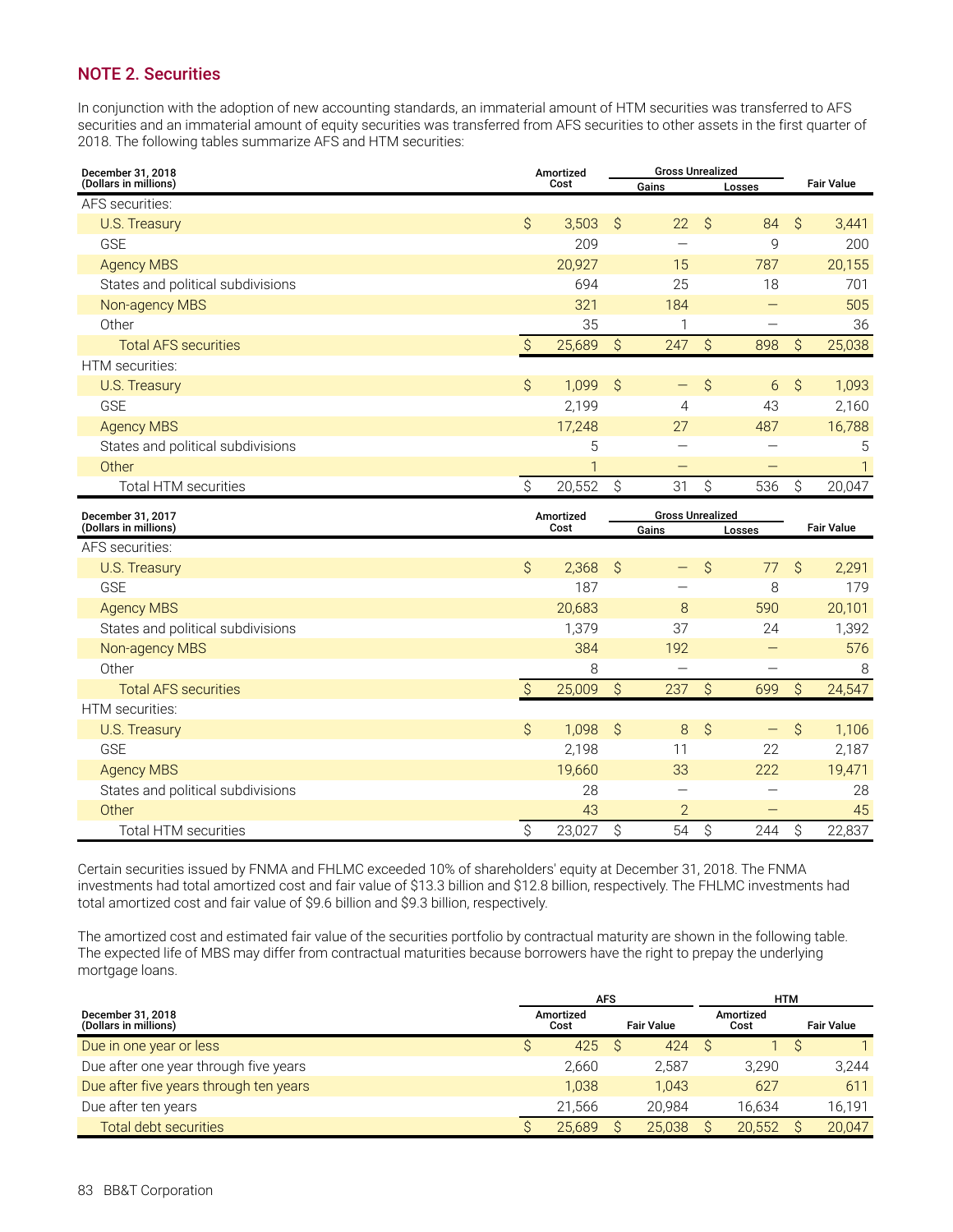The following tables present the fair values and gross unrealized losses of investments based on the length of time that individual securities have been in a continuous unrealized loss position:

|                                            |               | Less than 12 months |               |                             | 12 months or more |                   |                      |                      | <b>Total</b>      |                   |               |                             |  |  |
|--------------------------------------------|---------------|---------------------|---------------|-----------------------------|-------------------|-------------------|----------------------|----------------------|-------------------|-------------------|---------------|-----------------------------|--|--|
| December 31, 2018<br>(Dollars in millions) |               | <b>Fair Value</b>   |               | <b>Unrealized</b><br>Losses |                   | <b>Fair Value</b> |                      | Unrealized<br>Losses |                   | <b>Fair Value</b> |               | <b>Unrealized</b><br>Losses |  |  |
| AFS securities:                            |               |                     |               |                             |                   |                   |                      |                      |                   |                   |               |                             |  |  |
| <b>U.S. Treasury</b>                       | $\mathsf{S}$  | 111                 | $\mathsf{S}$  |                             | $\mathsf{S}$      | 2,121             | Ŝ                    | 84                   | Ŝ                 | 2.232             | Ŝ             | 84                          |  |  |
| <b>GSE</b>                                 |               | 3                   |               |                             |                   | 176               |                      | $\mathsf{Q}$         |                   | 179               |               | $\mathsf{Q}$                |  |  |
| <b>Agency MBS</b>                          |               | 322                 |               | $\overline{2}$              |                   | 18,478            |                      | 785                  |                   | 18,800            |               | 787                         |  |  |
| States and political subdivisions          |               | 100                 |               | 1                           |                   | 288               |                      | 17                   |                   | 388               |               | 18                          |  |  |
| <b>Total</b>                               | Ŝ.            | 536                 | $\mathsf{S}$  | 3                           | Ŝ                 | 21,063            | Ŝ                    | 895                  | Ŝ                 | 21,599            | Ŝ.            | 898                         |  |  |
| <b>HTM</b> securities:                     |               |                     |               |                             |                   |                   |                      |                      |                   |                   |               |                             |  |  |
| U.S. Treasury                              | $\hat{S}$     | 698                 | $\hat{S}$     | 3                           | $\mathsf{S}$      | 395               | \$                   | 3                    | $\hat{S}$         | 1,093             | $\mathcal{S}$ | 6                           |  |  |
| <b>GSE</b>                                 |               |                     |               |                             |                   | 1,749             |                      | 43                   |                   | 1.749             |               | 43                          |  |  |
| <b>Agency MBS</b>                          |               | 264                 |               | 3                           |                   | 14,976            |                      | 484                  |                   | 15,240            |               | 487                         |  |  |
| Total                                      | Ś.            | 962                 | $\hat{S}$     | 6                           | Ŝ                 | 17,120            | Ŝ                    | 530                  | Ŝ                 | 18,082            | Ŝ             | 536                         |  |  |
|                                            |               | Less than 12 months |               |                             | 12 months or more |                   |                      |                      |                   | Total             |               |                             |  |  |
| December 31, 2017<br>(Dollars in millions) |               | <b>Fair Value</b>   |               | <b>Unrealized</b><br>Losses | <b>Fair Value</b> |                   | Unrealized<br>Losses |                      | <b>Fair Value</b> |                   |               | Unrealized<br>Losses        |  |  |
| AFS securities:                            |               |                     |               |                             |                   |                   |                      |                      |                   |                   |               |                             |  |  |
| U.S. Treasury                              | $\mathsf{S}$  | 634                 | $\mathcal{S}$ | $\overline{4}$              | Ŝ                 | 1,655             | Ŝ                    | 73                   | Ŝ                 | 2,289             | Ŝ             | 77                          |  |  |
| GSE                                        |               | $\mathsf{Q}$        |               |                             |                   | 170               |                      | 8                    |                   | 179               |               | 8                           |  |  |
| <b>Agency MBS</b>                          |               | 5,077               |               | 64                          |                   | 13,920            |                      | 526                  |                   | 18,997            |               | 590                         |  |  |
| States and political subdivisions          |               | 201                 |               |                             |                   | 355               |                      | 23                   |                   | 556               |               | 24                          |  |  |
| <b>Total</b>                               | $\mathcal{S}$ | 5,921               | $\hat{S}$     | 69                          | $\mathcal{S}$     | 16,100            | \$                   | 630                  | $\mathsf{S}$      | 22,021            | $\mathsf{S}$  | 699                         |  |  |
| HTM securities:                            |               |                     |               |                             |                   |                   |                      |                      |                   |                   |               |                             |  |  |
| <b>GSE</b>                                 | $\mathsf{S}$  | 1,470               | $\mathcal{S}$ | 12                          | \$                | 290               | Ŝ                    | 10                   | $\mathsf{S}$      | 1,760             | $\mathcal{S}$ | 22                          |  |  |
| <b>Agency MBS</b>                          |               | 10.880              |               | 77                          |                   | 4,631             |                      | 145                  |                   | 15,511            |               | 222                         |  |  |
| <b>Total</b>                               | $\mathcal{S}$ | 12,350              | $\mathsf{S}$  | 89                          | $\mathsf{S}$      | 4,921             | \$                   | 155                  | Ŝ                 | 17,271            | \$            | 244                         |  |  |

Substantially all of the unrealized losses on the securities portfolio were the result of changes in market interest rates compared to the date the securities were acquired rather than the credit quality of the issuers or underlying loans.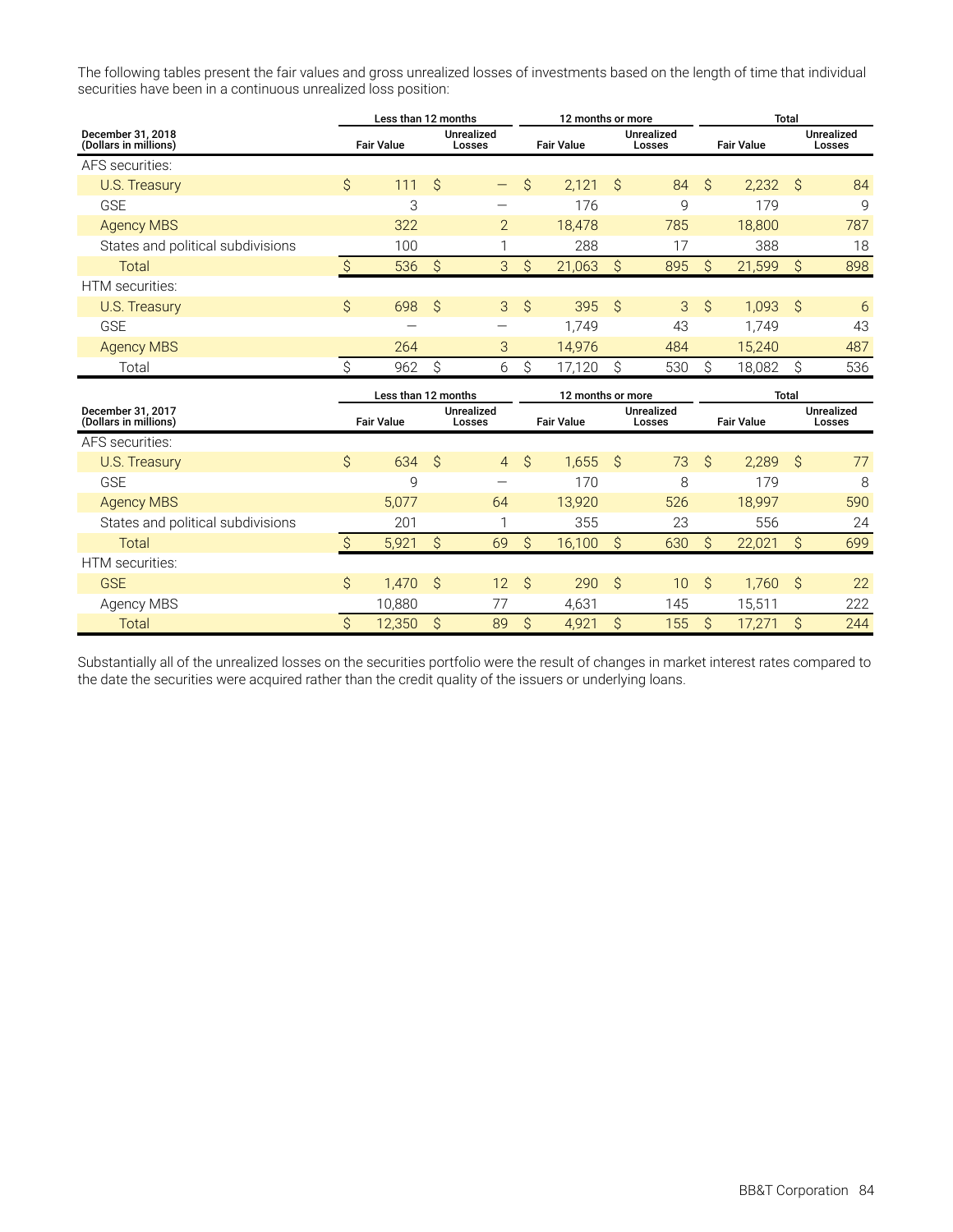## **NOTE 3. Loans and ACL**

The following tables present loans and leases HFI by aging category:

|                                            |         |         | Accruing               |                          |                             |                          |               |     |    |         |
|--------------------------------------------|---------|---------|------------------------|--------------------------|-----------------------------|--------------------------|---------------|-----|----|---------|
| December 31, 2018<br>(Dollars in millions) | Current |         | 30-89 Davs<br>Past Due |                          | 90 Days Or<br>More Past Due |                          | Nonperforming |     |    | Total   |
| Commercial:                                |         |         |                        |                          |                             |                          |               |     |    |         |
| Commercial and industrial                  | \$      | 61.701  | - \$                   | 34                       | -Ŝ                          | $\overline{\phantom{m}}$ | \$            | 200 | Ŝ. | 61,935  |
| <b>CRE</b>                                 |         | 20,990  |                        | 5                        |                             |                          |               | 65  |    | 21,060  |
| Lease financing                            |         | 2,014   |                        | $\overline{\phantom{0}}$ |                             |                          |               | 3   |    | 2,018   |
| Retail:                                    |         |         |                        |                          |                             |                          |               |     |    |         |
| Residential mortgage                       |         | 30,413  |                        | 456                      |                             | 405                      |               | 119 |    | 31,393  |
| Direct                                     |         | 11.463  |                        | 61                       |                             |                          |               | 53  |    | 11,584  |
| Indirect                                   |         | 16,901  |                        | 436                      |                             | 6                        |               | 82  |    | 17,425  |
| Revolving credit                           |         | 3,090   |                        | 28                       |                             | 14                       |               |     |    | 3,132   |
| PCI                                        |         | 413     |                        | 23                       |                             | 30                       |               |     |    | 466     |
| Total                                      | S       | 146,985 | S                      | 1,044                    | S                           | 462                      | S             | 522 | S. | 149,013 |

|                                            |           |           |                        | Accruing       |                             |              |               |     |               |              |
|--------------------------------------------|-----------|-----------|------------------------|----------------|-----------------------------|--------------|---------------|-----|---------------|--------------|
| December 31, 2017<br>(Dollars in millions) | Current   |           | 30-89 Days<br>Past Due |                | 90 Days Or<br>More Past Due |              | Nonperforming |     |               | <b>Total</b> |
| Commercial:                                |           |           |                        |                |                             |              |               |     |               |              |
| Commercial and industrial                  | $\hat{S}$ | 58,852 \$ |                        | 41             | S,                          | $\mathbf{1}$ | \$            | 259 | $\mathcal{S}$ | 59,153       |
| <b>CRE</b>                                 |           | 21,209    |                        | 8              |                             |              |               | 45  |               | 21,263       |
| Lease financing                            |           | 1,906     |                        | $\overline{4}$ |                             |              |               | h   |               | 1,911        |
| Retail:                                    |           |           |                        |                |                             |              |               |     |               |              |
| Residential mortgage                       |           | 27,659    |                        | 472            |                             | 465          |               | 129 |               | 28,725       |
| Direct                                     |           | 11.756    |                        | 65             |                             | 6            |               | 64  |               | 11,891       |
| <b>Indirect</b>                            |           | 16.745    |                        | 412            |                             | 6            |               | 72  |               | 17.235       |
| Revolving credit                           |           | 2,837     |                        | 23             |                             | 12           |               |     |               | 2,872        |
| <b>PCI</b>                                 |           | 567       |                        | 27             |                             | 57           |               |     |               | 651          |
| Total                                      | Ś         | 141,531   | S                      | 1,052          |                             | 548          | S             | 570 | S             | 143,701      |

The following table presents the carrying amount of loans by risk rating. PCI loans are excluded because their related ALLL is determined by loan pool performance and revolving credit loans are excluded as the loans are charged-off rather than reclassifying to nonperforming:

|                                       | 2018         |                                |              |               |   |                    |    | 2017                           |    |               |              |                    |  |  |  |  |
|---------------------------------------|--------------|--------------------------------|--------------|---------------|---|--------------------|----|--------------------------------|----|---------------|--------------|--------------------|--|--|--|--|
| December 31.<br>(Dollars in millions) |              | Commercial &<br>Industrial     |              | <b>CRE</b>    |   | Lease<br>Financing |    | Commercial &<br>Industrial     |    | <b>CRE</b>    |              | Lease<br>Financing |  |  |  |  |
| Commercial:                           |              |                                |              |               |   |                    |    |                                |    |               |              |                    |  |  |  |  |
| Pass                                  | $\mathsf{S}$ | 60.655                         | Ŝ.           | 20,712        | Ŝ | 2,012              | -Ŝ | 57,700                         | Ŝ  | 20,862        | -Ŝ           | 1,881              |  |  |  |  |
| Special mention                       |              | 216                            |              | 61            |   |                    |    | 268                            |    | 48            |              | 6                  |  |  |  |  |
| Substandard-performing                |              | 864                            |              | 222           |   | 3                  |    | 926                            |    | 308           |              | 23                 |  |  |  |  |
| Nonperforming                         |              | 200                            |              | 65            |   | 3                  |    | 259                            |    | 45            |              |                    |  |  |  |  |
| Total                                 | Ś            | 61,935                         | S            | 21,060        | S | 2,018              | S  | 59,153                         | S  | 21,263        | S            | 1,911              |  |  |  |  |
|                                       |              | <b>Residential</b><br>Mortgage |              | <b>Direct</b> |   | Indirect           |    | <b>Residential</b><br>Mortgage |    | <b>Direct</b> |              | Indirect           |  |  |  |  |
| Retail:                               |              |                                |              |               |   |                    |    |                                |    |               |              |                    |  |  |  |  |
| Performing                            | Ŝ.           | 31.274                         | <sup>S</sup> | 11,531        | Ŝ | 17.343             | S  | 28.596                         | Ŝ. | 11.827        | <sup>S</sup> | 17,163             |  |  |  |  |
| Nonperforming                         |              | 119                            |              | 53            |   | 82                 |    | 129                            |    | 64            |              | 72                 |  |  |  |  |
| Total                                 | Ŝ            | 31.393                         | Ŝ            | 11.584        | Ŝ | 17.425             | S  | 28,725                         | S  | 11.891        | Ŝ            | 17,235             |  |  |  |  |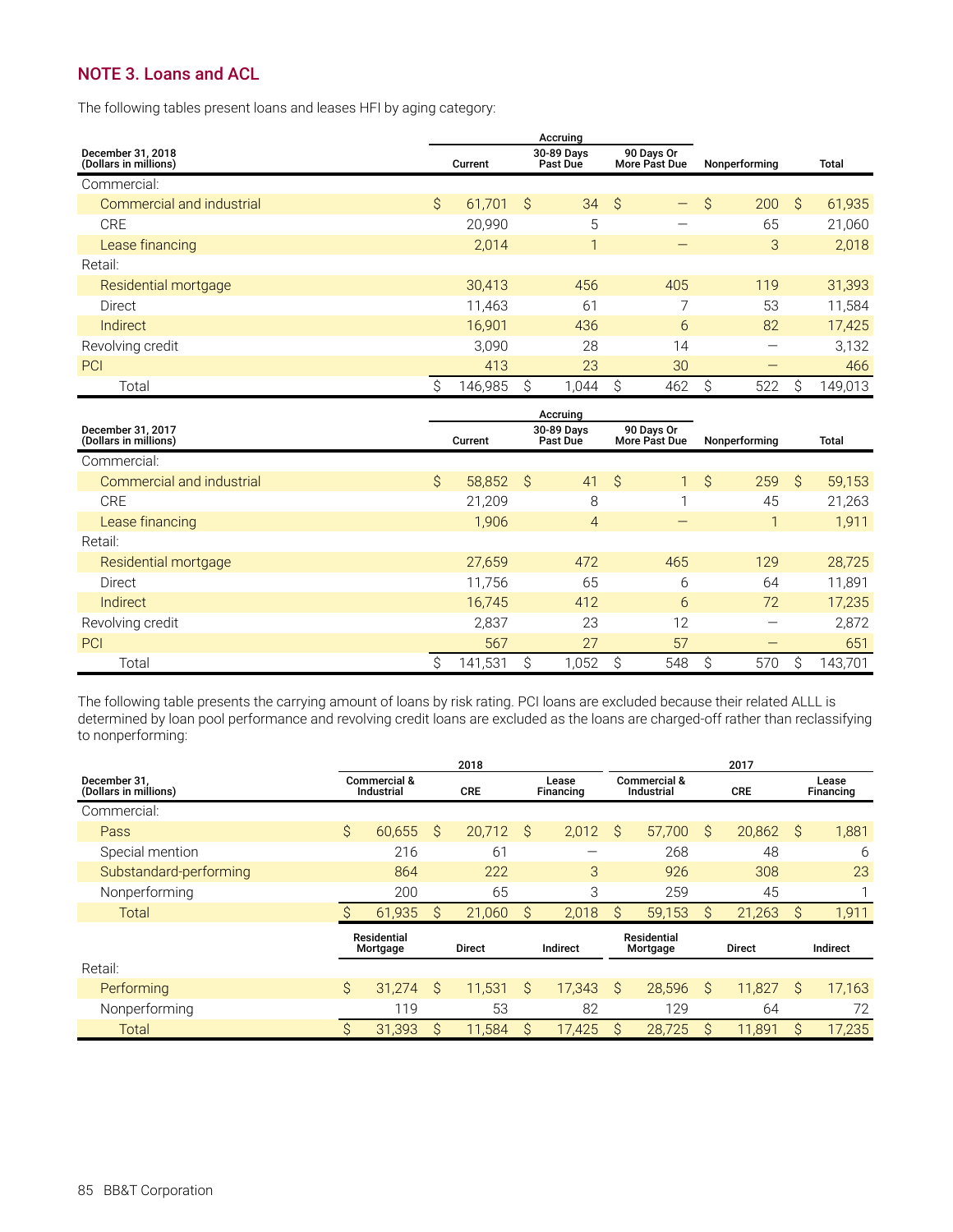The following tables present activity in the ACL:

| (Dollars in millions)     |                          | <b>Balance</b> at<br>Jan 1, 2016 | Charge-Offs              |               | <b>Recoveries</b>        |           | Provision<br>(Benefit) |                     | Other                    |                           | <b>Balance</b> at<br>Dec 31, 2016 |
|---------------------------|--------------------------|----------------------------------|--------------------------|---------------|--------------------------|-----------|------------------------|---------------------|--------------------------|---------------------------|-----------------------------------|
| Commercial:               |                          |                                  |                          |               |                          |           |                        |                     |                          |                           |                                   |
| Commercial and industrial | $\hat{\mathcal{S}}$      | 488                              | \$<br>$(143)$ \$         |               | 44                       | \$        | 141                    | $\hat{S}$           |                          | \$                        | 530                               |
| CRE                       |                          | 175                              | (9)                      |               | 19                       |           | (40)                   |                     |                          |                           | 145                               |
| Lease financing           |                          | 5                                | (6)                      |               | $\overline{2}$           |           | 6                      |                     |                          |                           | $\overline{7}$                    |
| Retail:                   |                          |                                  |                          |               |                          |           |                        |                     |                          |                           |                                   |
| Residential mortgage      |                          | 217                              | (40)                     |               | 3                        |           | 47                     |                     |                          |                           | 227                               |
| Direct                    |                          | 105                              | (53)                     |               | 26                       |           | 25                     |                     | $\overline{\phantom{0}}$ |                           | 103                               |
| Indirect                  |                          | 305                              | (366)                    |               | 55                       |           | 333                    |                     |                          |                           | 327                               |
| Revolving credit          |                          | 104                              | (69)                     |               | 20                       |           | 51                     |                     | $\overline{\phantom{0}}$ |                           | 106                               |
| PCI                       |                          | 61                               | (15)                     |               | $\overline{\phantom{0}}$ |           | (2)                    |                     | -                        |                           | 44                                |
| ALLL                      |                          | 1,460                            | (701)                    |               | 169                      |           | 561                    |                     | $\overline{\phantom{0}}$ |                           | 1,489                             |
| <b>RUFC</b>               |                          | 90                               | -                        |               | -                        |           | 11                     |                     | 9                        |                           | 110                               |
| <b>ACL</b>                | \$                       | 1,550                            | \$<br>(701)              | \$            | 169                      | \$        | 572                    | \$                  | 9                        | \$                        | 1,599                             |
| (Dollars in millions)     |                          | <b>Balance</b> at<br>Jan 1, 2017 | Charge-Offs              |               | <b>Recoveries</b>        |           | Provision<br>(Benefit) |                     | Other                    |                           | <b>Balance</b> at<br>Dec 31, 2017 |
| Commercial:               |                          |                                  |                          |               |                          |           |                        |                     |                          |                           |                                   |
| Commercial and industrial | \$                       | 530                              | \$<br>(95)               | $\mathcal{S}$ | 36                       | \$        | 51                     | Ŝ                   |                          | \$                        | 522                               |
| <b>CRE</b>                |                          | 145                              | (10)                     |               | 16                       |           | 9                      |                     |                          |                           | 160                               |
| Lease financing           |                          | $\overline{7}$                   | (5)                      |               | $\overline{2}$           |           | 5                      |                     |                          |                           | $\overline{9}$                    |
| Retail:                   |                          |                                  |                          |               |                          |           |                        |                     |                          |                           |                                   |
| Residential mortgage      |                          | 227                              | (47)                     |               | $\overline{2}$           |           | 27                     |                     |                          |                           | 209                               |
| Direct                    |                          | 103                              | (61)                     |               | 25                       |           | 39                     |                     |                          |                           | 106                               |
| Indirect                  |                          | 327                              | (402)                    |               | 60                       |           | 363                    |                     |                          |                           | 348                               |
| Revolving credit          |                          | 106                              | (76)                     |               | 19                       |           | 59                     |                     |                          |                           | 108                               |
| PCI                       |                          | 44                               | (1)                      |               | $\overline{\phantom{0}}$ |           | (15)                   |                     | $\qquad \qquad -$        |                           | 28                                |
| <b>ALLL</b>               |                          | 1,489                            | (697)                    |               | 160                      |           | 538                    |                     | $\qquad \qquad -$        |                           | 1,490                             |
| <b>RUFC</b>               |                          | 110                              | $\overline{\phantom{0}}$ |               |                          |           | 9                      |                     |                          |                           | 119                               |
| ACL                       | $\overline{\mathcal{S}}$ | 1,599                            | \$<br>(697)              | \$            | 160                      | $\hat{S}$ | 547                    | $\hat{S}$           | $\overline{\phantom{0}}$ | \$                        | 1,609                             |
| (Dollars in millions)     |                          | <b>Balance</b> at<br>Jan 1, 2018 | Charge-Offs              |               | <b>Recoveries</b>        |           | Provision<br>(Benefit) |                     | Other                    |                           | <b>Balance</b> at<br>Dec 31, 2018 |
| Commercial:               |                          |                                  |                          |               |                          |           |                        |                     |                          |                           |                                   |
| Commercial and industrial | \$                       | 522                              | \$<br>(92)               | \$            | 39                       | \$        | 77                     | $\mathsf{S}$        |                          | \$                        | 546                               |
| CRE                       |                          | 160                              | (13)                     |               | 8                        |           | 35                     |                     |                          |                           | 190                               |
| Lease financing           |                          | $\overline{9}$                   | (4)                      |               | $\mathbf{1}$             |           | 5                      |                     |                          |                           | 11                                |
| Retail:                   |                          |                                  |                          |               |                          |           |                        |                     |                          |                           |                                   |
| Residential mortgage      |                          | 209                              | (21)                     |               | $\overline{2}$           |           | 42                     |                     |                          |                           | 232                               |
| Direct                    |                          | 106                              | (71)                     |               | 23                       |           | 39                     |                     |                          |                           | 97                                |
| Indirect                  |                          | 348                              | (391)                    |               | 62                       |           | 337                    |                     | —                        |                           | 356                               |
| Revolving credit          |                          | 108                              | (84)                     |               | 19                       |           | 74                     |                     | $\qquad \qquad -$        |                           | 117                               |
| PCI                       |                          | 28                               | (2)                      |               |                          |           | (17)                   |                     |                          |                           | $\overline{9}$                    |
| ALLL                      |                          | 1,490                            | (678)                    |               | 154                      |           | 592                    |                     | $\qquad \qquad -$        |                           | 1,558                             |
| <b>RUFC</b>               |                          | 119                              |                          |               |                          |           | (26)                   |                     |                          |                           | 93                                |
| $\mathsf{ACL}$            | \$                       | 1,609                            | \$<br>$(678)$ \$         |               | 154                      | \$        | 566                    | $\hat{\mathcal{S}}$ | $\qquad \qquad -$        | $\boldsymbol{\mathsf{S}}$ | 1,651                             |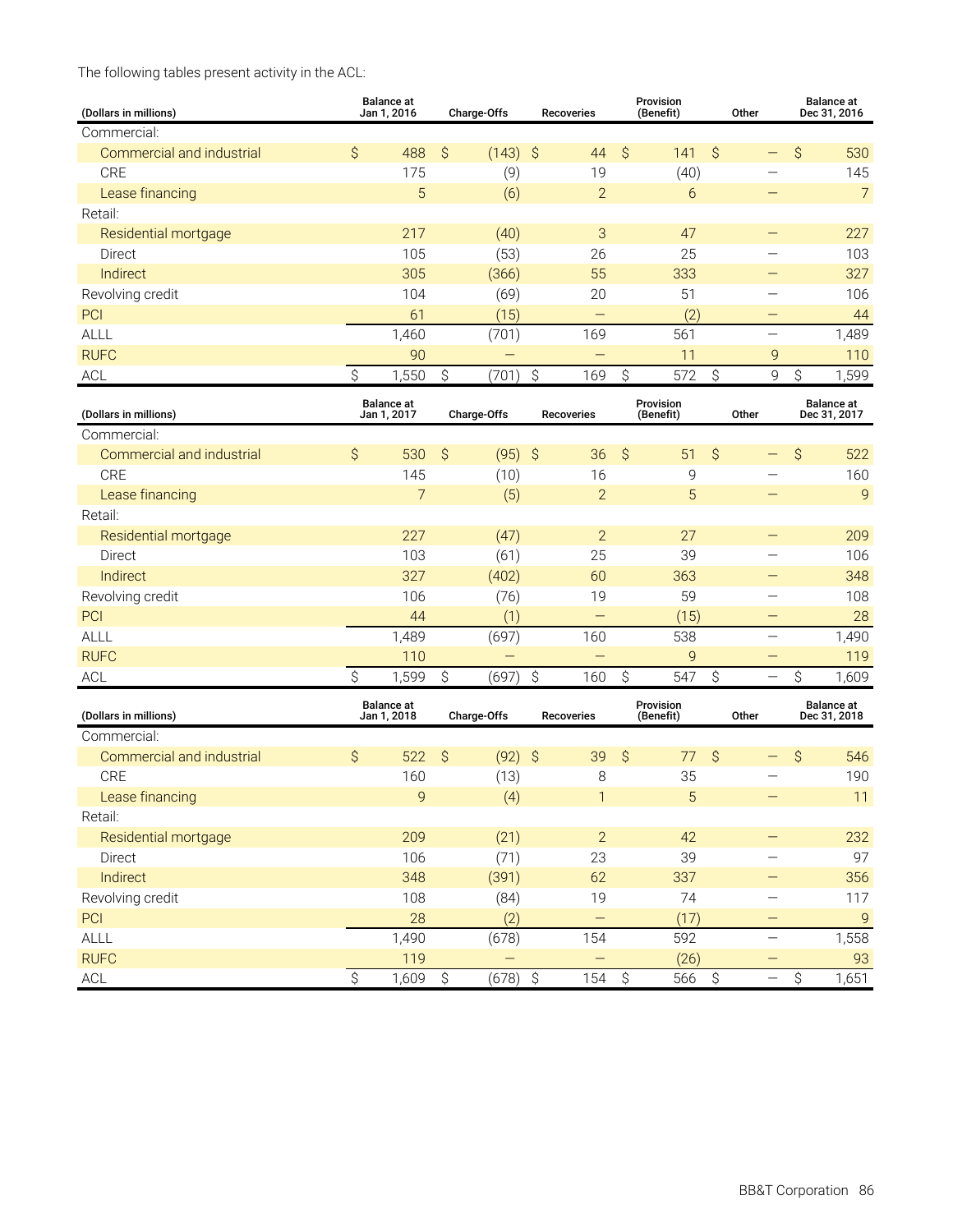The following table provides a summary of loans that are collectively evaluated for impairment:

|                                       |           |                        | 2018 |                     | 2017 |                        |    |                     |  |  |
|---------------------------------------|-----------|------------------------|------|---------------------|------|------------------------|----|---------------------|--|--|
| December 31,<br>(Dollars in millions) |           | Recorded<br>Investment |      | <b>Related ALLL</b> |      | Recorded<br>Investment |    | <b>Related ALLL</b> |  |  |
| Commercial:                           |           |                        |      |                     |      |                        |    |                     |  |  |
| Commercial and industrial             | $\hat{S}$ | 61,629                 | -Ŝ   | 521                 | \$   | 58,804                 | S. | 494                 |  |  |
| <b>CRE</b>                            |           | 20,960                 |      | 181                 |      | 21.173                 |    | 154                 |  |  |
| Lease financing                       |           | 2,015                  |      | 11                  |      | 1.910                  |    | 9                   |  |  |
| Retail:                               |           |                        |      |                     |      |                        |    |                     |  |  |
| Residential mortgage                  |           | 30,539                 |      | 164                 |      | 27,914                 |    | 143                 |  |  |
| Direct                                |           | 11,517                 |      | 92                  |      | 11,815                 |    | 98                  |  |  |
| Indirect                              |           | 17,099                 |      | 299                 |      | 16,935                 |    | 296                 |  |  |
| Revolving credit                      |           | 3,104                  |      | 106                 |      | 2,842                  |    | 97                  |  |  |
| PCI                                   |           | 466                    |      | 9                   |      | 651                    |    | 28                  |  |  |
| Total                                 | Ŝ         | 147,329                |      | 1,383               |      | 142.044                | S  | 1,319               |  |  |

The following tables set forth certain information regarding impaired loans, excluding PCI and LHFS, that were individually evaluated for impairment:

|                                                                       |            |      | <b>Recorded Investment</b> |                           |    |              |    |                     |   | Average                |                      | Interest       |
|-----------------------------------------------------------------------|------------|------|----------------------------|---------------------------|----|--------------|----|---------------------|---|------------------------|----------------------|----------------|
| As of / For The Year Ended December 31, 2018<br>(Dollars in millions) | <b>UPB</b> |      |                            | Without an<br><b>ALLL</b> |    | With an ALLL |    | <b>Related ALLL</b> |   | Recorded<br>Investment | Income<br>Recognized |                |
| Commercial:                                                           |            |      |                            |                           |    |              |    |                     |   |                        |                      |                |
| Commercial and industrial                                             | \$         | 318  | S.                         | 95                        | -Ŝ | 211          | -Ŝ | 25                  | Ŝ | 343                    | -Ŝ                   | 6              |
| <b>CRE</b>                                                            |            | 102  |                            | 29                        |    | 71           |    | 9                   |   | 97                     |                      | $\overline{2}$ |
| Lease financing                                                       |            | 3    |                            |                           |    | 3            |    |                     |   | 6                      |                      |                |
| Retail:                                                               |            |      |                            |                           |    |              |    |                     |   |                        |                      |                |
| Residential mortgage                                                  |            | 904  |                            | 122                       |    | 732          |    | 68                  |   | 841                    |                      | 34             |
| Direct                                                                |            | 86   |                            | 26                        |    | 41           |    | 5                   |   | 72                     |                      | 4              |
| Indirect                                                              |            | 335  |                            | 6                         |    | 320          |    | 57                  |   | 306                    |                      | 46             |
| Revolving credit                                                      |            | 28   |                            | —                         |    | 28           |    |                     |   | 29                     |                      |                |
| Total                                                                 |            | .776 |                            | 278                       | S  | 1.406        |    | 175                 |   | 1,694                  | <sub>S</sub>         | 93             |

|                                                                       |            |                          |   | <b>Recorded Investment</b> |     |              |     |                     |   | Average                | Interest             |    |  |
|-----------------------------------------------------------------------|------------|--------------------------|---|----------------------------|-----|--------------|-----|---------------------|---|------------------------|----------------------|----|--|
| As of / For The Year Ended December 31, 2017<br>(Dollars in millions) | <b>UPB</b> |                          |   | Without an<br><b>ALLL</b>  |     | With an ALLL |     | <b>Related ALLL</b> |   | Recorded<br>Investment | Income<br>Recognized |    |  |
| Commercial:                                                           |            |                          |   |                            |     |              |     |                     |   |                        |                      |    |  |
| Commercial and industrial                                             | \$         | 381                      | Ŝ | 136                        | - S | 213          | - S | 28                  | Ŝ | 424                    | -Ŝ                   | 6  |  |
| <b>CRE</b>                                                            |            | 91                       |   | 26                         |     | 64           |     | 6                   |   | 109                    |                      | 3  |  |
| Lease financing                                                       |            | $\overline{\phantom{a}}$ |   |                            |     | 1            |     |                     |   | 3                      |                      |    |  |
| Retail:                                                               |            |                          |   |                            |     |              |     |                     |   |                        |                      |    |  |
| Residential mortgage                                                  |            | 860                      |   | 132                        |     | 679          |     | 67                  |   | 895                    |                      | 37 |  |
| Direct                                                                |            | 99                       |   | 22                         |     | 54           |     | 8                   |   | 78                     |                      | 4  |  |
| Indirect                                                              |            | 308                      |   | 6                          |     | 294          |     | 52                  |   | 269                    |                      | 41 |  |
| Revolving credit                                                      |            | 30                       |   |                            |     | 30           |     | 10                  |   | 29                     |                      |    |  |
| Total                                                                 |            | 1.770                    |   | 322                        |     | 1,335        |     | 171                 |   | 1,807                  | <sub>S</sub>         | 92 |  |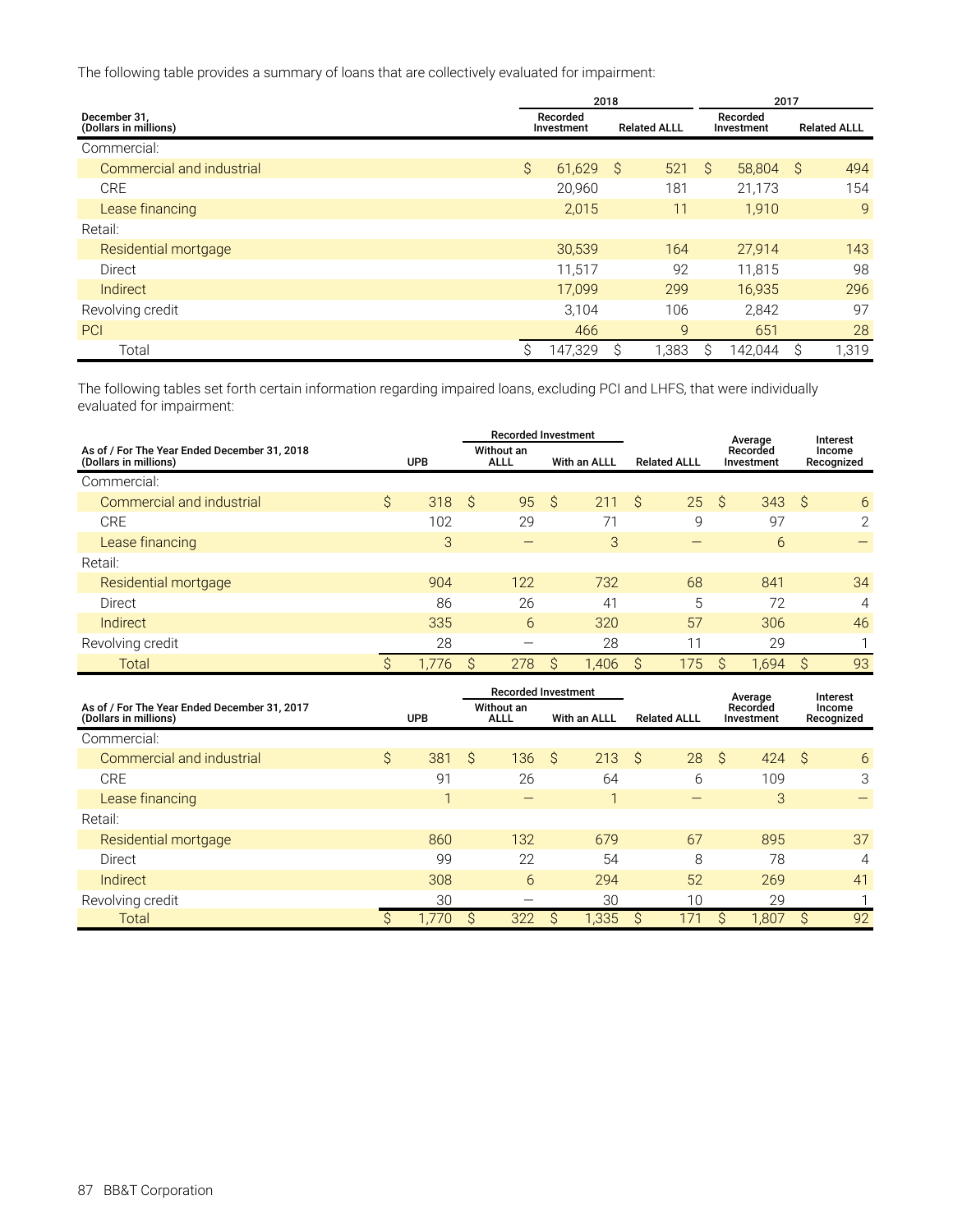The following table presents a summary of TDRs, all of which are considered impaired:

| December 31,<br>(Dollars in millions)                 |           | 2018       |   | 2017  |
|-------------------------------------------------------|-----------|------------|---|-------|
| Performing TDRs:                                      |           |            |   |       |
| Commercial:                                           |           |            |   |       |
| Commercial and industrial                             | $\hat{S}$ | $65 \quad$ |   | 50    |
| <b>CRE</b>                                            |           | 10         |   | 16    |
| Retail:                                               |           |            |   |       |
| Residential mortgage                                  |           | 656        |   | 605   |
| <b>Direct</b>                                         |           | 55         |   | 62    |
| Indirect                                              |           | 305        |   | 281   |
| Revolving credit                                      |           | 28         |   | 29    |
| <b>Total performing TDRs</b>                          |           | 1,119      |   | 1,043 |
| Nonperforming TDRs (also included in NPL disclosures) |           | 176        |   | 189   |
| <b>Total TDRs</b>                                     |           | 1,295      | S | 1,232 |
| ALLL attributable to TDRs                             |           | 146        | S | 142   |

The primary reason loan modifications were classified as TDRs is summarized below. Balances represent the recorded investment at the end of the quarter in which the modification was made. Rate modifications consist of TDRs made with below market interest rates, including those that also have modifications of loan structures.

|                                               |                          | 2018                        |                          | 2016     |                             |                   |       |                             |                |
|-----------------------------------------------|--------------------------|-----------------------------|--------------------------|----------|-----------------------------|-------------------|-------|-----------------------------|----------------|
| Year Ended December 31.                       |                          | <b>Type of Modification</b> | <b>ALLL</b>              |          | <b>Type of Modification</b> | <b>ALLL</b>       |       | <b>Type of Modification</b> | <b>ALLL</b>    |
| (Dollars in millions)                         | <b>Structure</b><br>Rate |                             | Impact                   | Rate     | <b>Structure</b>            | Impact            | Rate  | Structure                   | Impact         |
| Newly designated TDRs:                        |                          |                             |                          |          |                             |                   |       |                             |                |
| Commercial:                                   |                          |                             |                          |          |                             |                   |       |                             |                |
| Commercial and industrial                     | 74<br>S.                 | -S<br>62                    | S.<br>$\qquad \qquad -$  | 79<br>S. | S<br>101                    | 3<br><sub>S</sub> | \$105 | 96<br>S                     | Ŝ.<br>-3       |
| <b>CRE</b>                                    | 32                       | 3                           |                          | 14       | 10                          |                   | 12    | 16                          |                |
| Retail:                                       |                          |                             |                          |          |                             |                   |       |                             |                |
| Residential mortgage                          | 250                      | 30                          | 16                       | 357      | 46                          | 25                | 431   | 53                          | 28             |
| <b>Direct</b>                                 | 8                        | $\overline{2}$              | $\overline{\phantom{0}}$ | 10       | 3                           | —                 | 14    |                             |                |
| Indirect                                      | 195                      | 4                           | 22                       | 192      | 6                           | 21                | 169   |                             | 21             |
| Revolving credit                              | 18                       | —                           | $\overline{4}$           | 19       | –                           | $\overline{4}$    | 17    |                             | $\overline{4}$ |
| Re-modification of previously designated TDRs | 120                      | 15                          | —                        | 176      | 44                          | —                 | 79    | 46                          |                |

Charge-offs and forgiveness of principal and interest for TDRs were immaterial for all periods presented.

The pre-default balance for modifications that had been classified as TDRs during the previous 12 months that experienced a payment default was \$76 million, \$104 million and \$73 million for the years ended December 31, 2018, 2017 and 2016, respectively. Payment default is defined as movement of the TDR to nonperforming status, foreclosure or charge-off, whichever occurs first.

Unearned income, discounts and net deferred loan fees and costs were immaterial for all periods presented. Residential mortgage loans in the process of foreclosure were \$253 million at December 31, 2018 and \$288 million at December 31, 2017.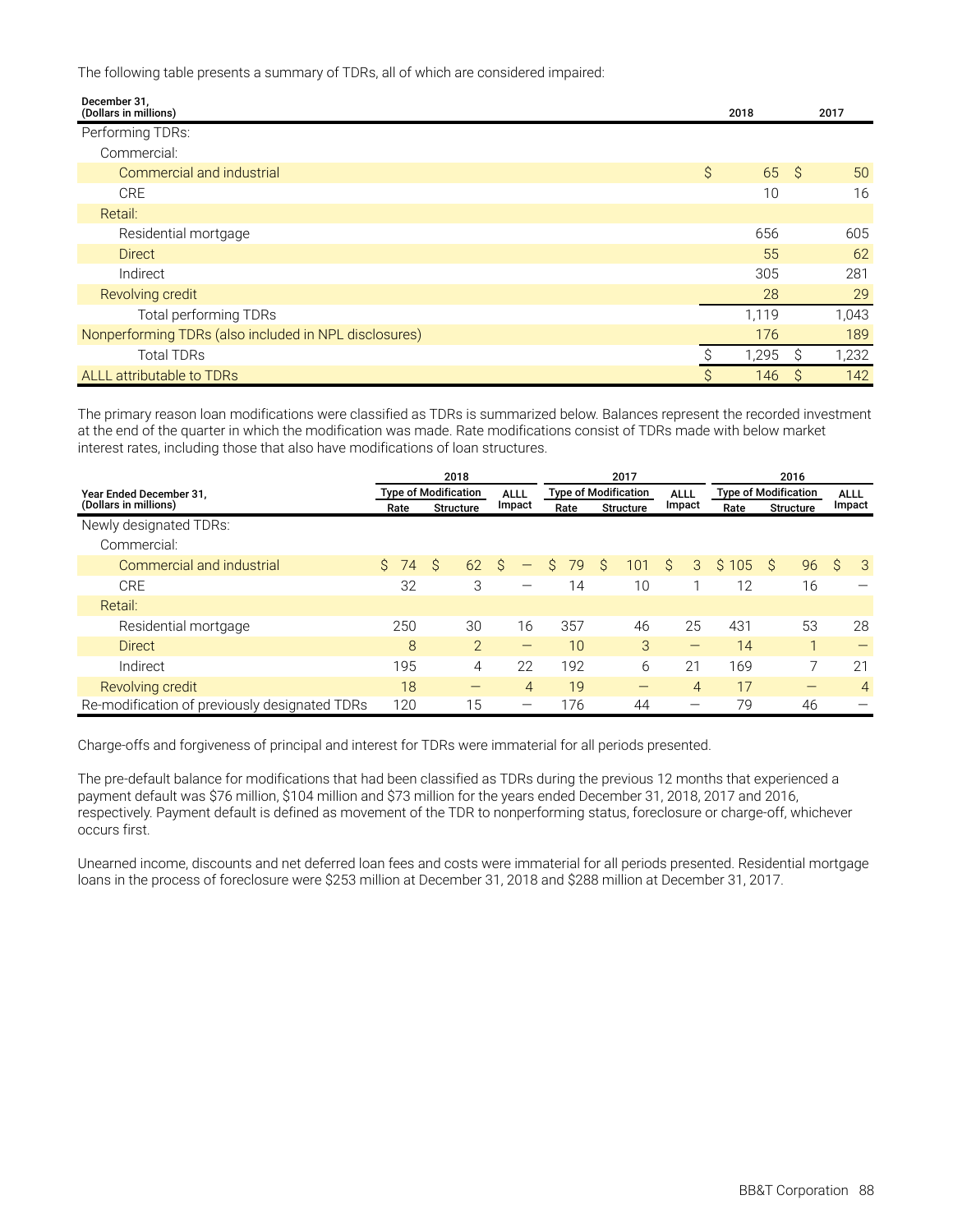## **NOTE 4. Premises and Equipment**

A summary of premises and equipment is presented in the accompanying table:

| December 31,<br>(Dollars in millions)        | Estimated<br><b>Useful Life</b> |    | 2018    |   | 2017    |
|----------------------------------------------|---------------------------------|----|---------|---|---------|
| Land and land improvements                   |                                 | S. | 567     | S | 583     |
| Buildings and building improvements          | 40 years                        |    | 1,804   |   | 1,660   |
| Furniture and equipment                      | $3 - 15$                        |    | 1.136   |   | 1,146   |
| Leasehold improvements                       |                                 |    | 719     |   | 733.    |
| Construction in progress                     |                                 |    | 21      |   | 52      |
| Capitalized leases on premises and equipment |                                 |    | 54      |   | 58      |
| Total                                        |                                 |    | 4.301   |   | 4,232   |
| Accumulated depreciation and amortization    |                                 |    | (2,183) |   | (2,177) |
| Net premises and equipment                   |                                 |    | 2.118   |   | 2,055   |

The following table excludes assets related to the lease financing business:

#### **Year Ended December 31,**

| (Dollars in millions)                             | 2018 | 201 | 2016 |
|---------------------------------------------------|------|-----|------|
| Rent expense applicable to operating leases       |      | 249 | 250  |
| Rental income from owned properties and subleases |      |     |      |

The following table excludes executory costs:

| Year Ended December 31.<br>(Dollars in millions)               | 2019 | 2020 | 202 | 2022 | 2023 | <b>Thereatte</b> |
|----------------------------------------------------------------|------|------|-----|------|------|------------------|
| . minimum lease payments for operating leases<br><b>Future</b> |      |      |     |      |      | $\cup$           |

## **NOTE 5. Goodwill and Other Intangible Assets**

On July 2, 2018, BB&T acquired Regions Insurance from Regions Financial Corporation, which resulted in \$201 million of goodwill and \$175 million of identifiable intangible assets in the IH segment. The intangible assets are being amortized over a weighted average term of 14.5 years based upon the estimated economic benefits received. All of the goodwill and identifiable intangible assets are deductible for tax purposes.

The changes in the carrying amount of goodwill attributable to operating segments are reflected in the table below:

| Year Ended December 31,     | 2018                                     |    |  |       |  |                  |    |      |       |       |  |       |       |
|-----------------------------|------------------------------------------|----|--|-------|--|------------------|----|------|-------|-------|--|-------|-------|
| (Dollars in millions)       | <b>CB-Retail</b><br><b>CB-Commercial</b> |    |  |       |  | <b>FS&amp;CF</b> | IН |      | Total |       |  | 2017  | 2016  |
| Goodwill, beginning balance |                                          |    |  | 3.862 |  | 259              |    |      |       | 9.618 |  | 9.638 | 8,548 |
| Acquisitions                |                                          |    |  |       |  |                  |    | 201  |       | 201   |  |       | 1.073 |
| <b>Adjustments</b>          |                                          |    |  |       |  |                  |    |      |       |       |  | (20)  |       |
| Goodwill, ending balance    |                                          | 24 |  | 3,862 |  | 258              |    | .974 |       |       |  | .618  | 9.638 |

The following table, which excludes fully amortized intangibles, presents information for identifiable intangible assets:

|                                                       |                             |                                 | 2018                        |                               | 2017 |                                 |  |                             |  |                               |  |  |
|-------------------------------------------------------|-----------------------------|---------------------------------|-----------------------------|-------------------------------|------|---------------------------------|--|-----------------------------|--|-------------------------------|--|--|
| December 31,<br>(Dollars in millions)                 | Wtd. Avg.<br>Remaining Life | <b>Gross Carrying</b><br>Amount | Accumulated<br>Amortization | <b>Net Carrying</b><br>Amount |      | <b>Gross Carrying</b><br>Amount |  | Accumulated<br>Amortization |  | <b>Net Carrying</b><br>Amount |  |  |
| <b>CDI</b>                                            | 6.2 years                   | 605                             | $(460)$ \$                  | 145                           |      | 605                             |  | (409)                       |  | 196                           |  |  |
| Other, primarily customer<br>relationship intangibles | 1.8                         | 1.329                           | 716)                        | 613                           |      | .21                             |  | (696)                       |  | 515                           |  |  |
| Total                                                 |                             | .934                            | 76)                         | 758                           |      | .816                            |  | 1,105)                      |  |                               |  |  |

The estimated amortization expense for the next five years is presented as follows:

| <b>Year Ended December 31</b><br>(Dollars in millions)                               | 2019   | 2020   |  | 2021      |  | 2022    | 2023 |    |
|--------------------------------------------------------------------------------------|--------|--------|--|-----------|--|---------|------|----|
| Julidentity<br>tangibles<br>fiable<br>Fctir<br>$\sim$<br>tization<br>expense<br>—⊃UL | $\sim$ | $\sim$ |  | ററ<br>7U. |  | --<br>ີ |      | ჂႦ |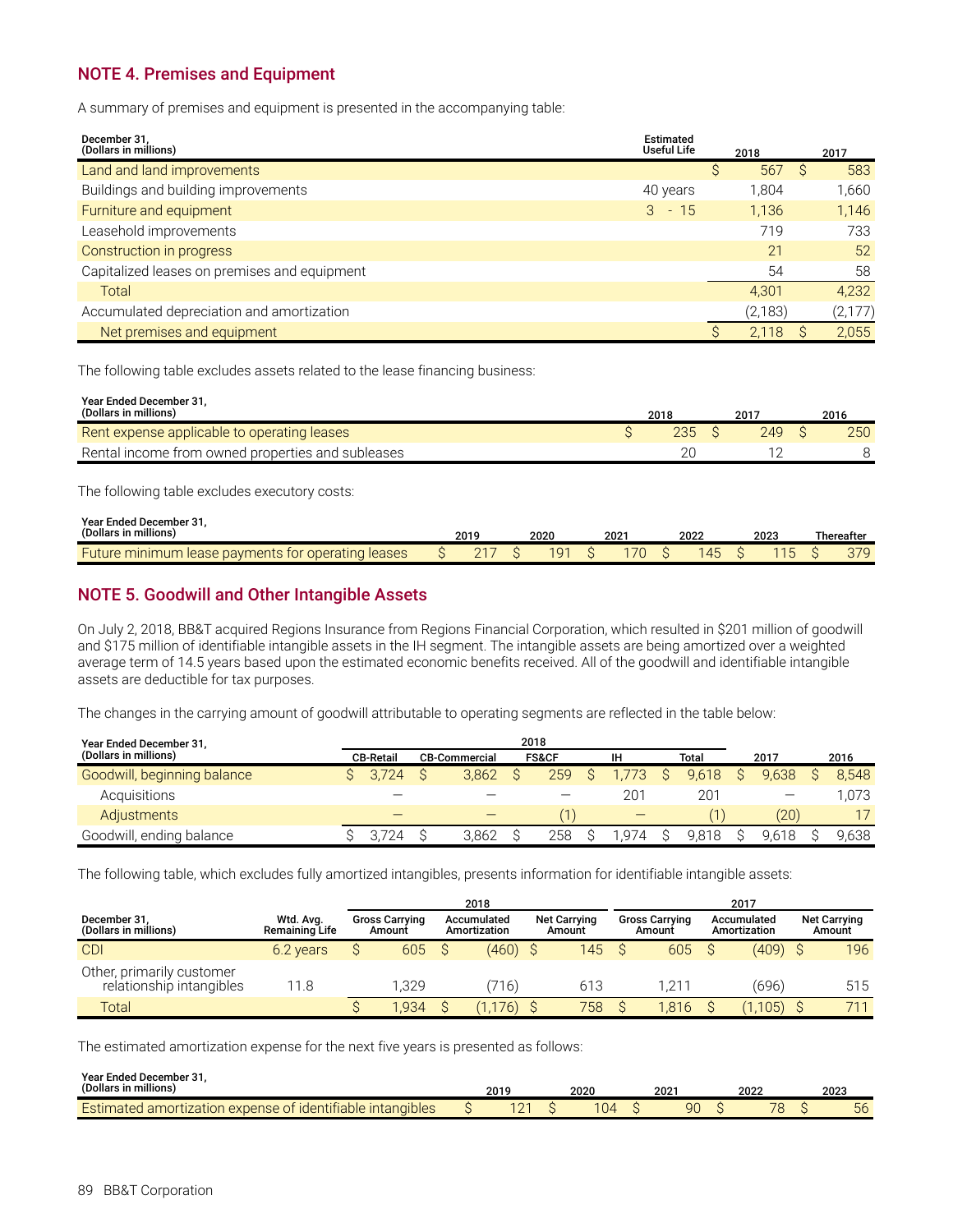## **NOTE 6. Loan Servicing**

## *Residential Mortgage Banking Activities*

The following tables summarize residential mortgage banking activities:

| December 31,<br>(Dollars in millions)                                                                                      |    | 2018    |   | 2017    |    | 2016    |
|----------------------------------------------------------------------------------------------------------------------------|----|---------|---|---------|----|---------|
| UPB of residential mortgage loan servicing portfolio                                                                       | S. | 118,605 | S | 118,424 | S. | 121,639 |
| UPB of residential mortgage loans serviced for others, primarily agency<br>conforming fixed rate                           |    | 87.270  |   | 89.124  |    | 90,325  |
| Mortgage loans sold with recourse                                                                                          |    | 419     |   | 490     |    | 578     |
| Maximum recourse exposure from mortgage loans sold with recourse liability                                                 |    | 223     |   | 251     |    | 282     |
| Indemnification, recourse and repurchase reserves                                                                          |    | 24      |   | 37      |    | 40      |
|                                                                                                                            |    |         |   |         |    |         |
| As of / For the Year Ended December 31,<br>(Dollars in millions)                                                           |    | 2018    |   | 2017    |    | 2016    |
| UPB of residential mortgage loans sold from LHFS                                                                           | Ś. | 10.094  | Ś | 12.423  | S  | 15,675  |
| Pre-tax gains recognized on mortgage loans sold and held for sale                                                          |    | 116     |   | 153     |    | 139     |
| Servicing fees recognized from mortgage loans serviced for others                                                          |    | 256     |   | 261     |    | 268     |
| Approximate weighted average servicing fee on the outstanding balance of<br>residential mortgage loans serviced for others |    | 0.28%   |   | 0.28%   |    | 0.28%   |

During 2016, BB&T paid \$83 million to settle certain FHA loan origination and quality control matters pursuant to an agreement with the Department of Justice. In addition, the Company separately received recoveries of \$71 million, resulting in a net benefit of \$73 million, which was included in other expense on the Consolidated Statements of Income. During 2016, BB&T released \$31 million of mortgage repurchase reserves, which was primarily driven by lower anticipated loan repurchase requests. These adjustments were included in loan-related expense on the Consolidated Statements of Income. Payments made to date for recourse exposure on residential mortgage loans sold with recourse liability have been immaterial.

The following table presents a roll forward of the carrying value of residential MSRs recorded at fair value:

| Year Ended December 31,<br>(Dollars in millions)                                                                                            |   | 2018      | 2017  | 2016  |
|---------------------------------------------------------------------------------------------------------------------------------------------|---|-----------|-------|-------|
| Residential MSRs, carrying value, January 1                                                                                                 | S | 914<br>-S | 915   | 880   |
| Additions                                                                                                                                   |   | 116       | 123   | 146   |
| Change in fair value due to changes in valuation inputs or assumptions:                                                                     |   |           |       |       |
| Prepayment speeds                                                                                                                           |   | (12)      | (42)  | 13    |
| <b>OAS</b>                                                                                                                                  |   | 57        | 46    | 10    |
| Servicing costs                                                                                                                             |   | 22        | 9     | 2     |
| Realization of expected net servicing cash flows, passage of time and other                                                                 |   | (140)     | (137) | (136) |
| Residential MSRs, carrying value, December 31                                                                                               |   | 957       | 914   | 915   |
| Gains (losses) on derivative financial instruments used to mitigate the income<br>statement effect of changes in residential MSR fair value | S | (63) S    |       | 32    |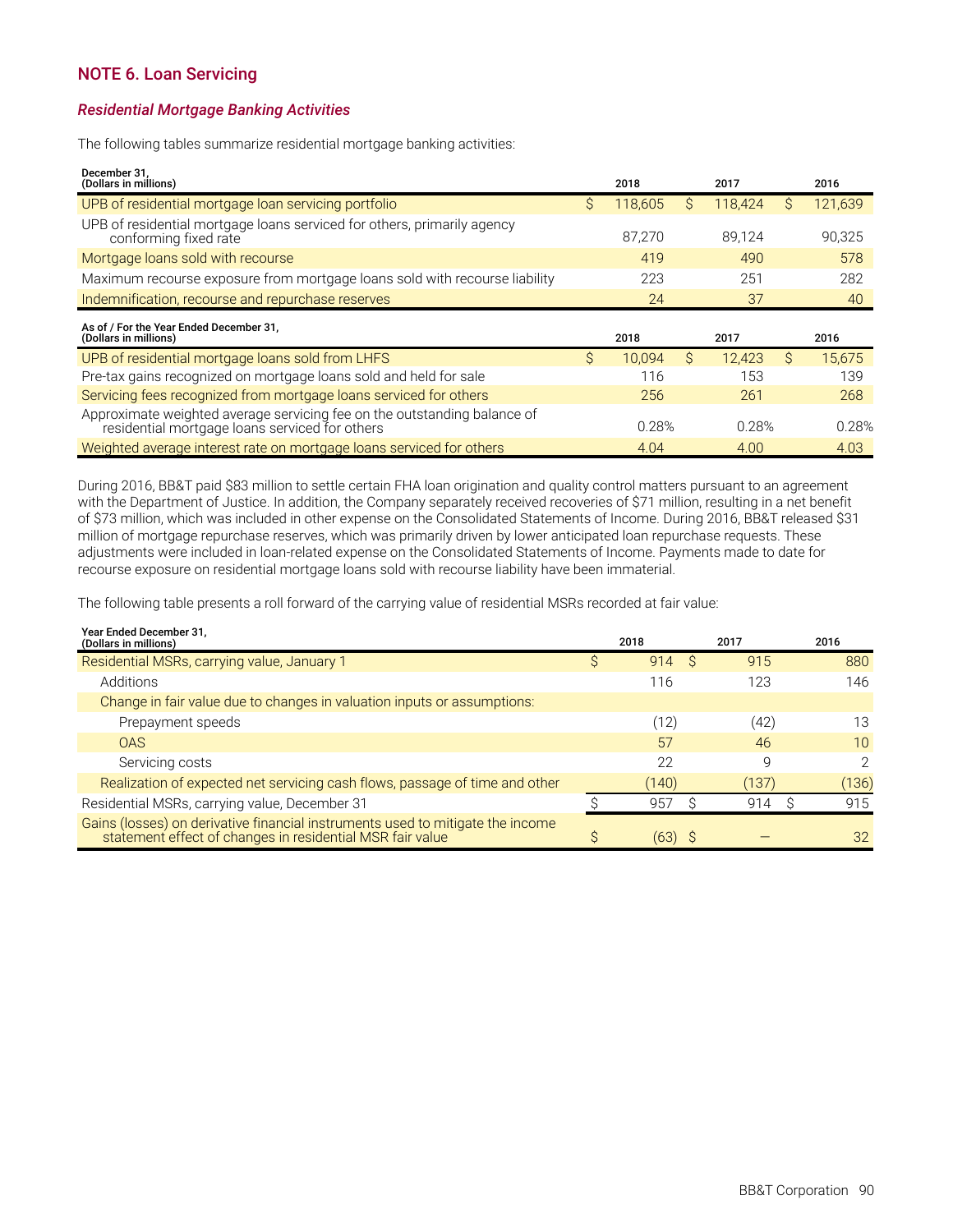The sensitivity of the fair value of the residential MSRs to changes in key assumptions is presented in the following table:

|                                            |       | 2018  |         |           |       | 2017     |    |           |
|--------------------------------------------|-------|-------|---------|-----------|-------|----------|----|-----------|
| December 31,                               | Range |       |         | Weighted  | Range | Weighted |    |           |
| (Dollars in millions)                      | Min   | Max   | Average |           | Min   | Max      |    | Average   |
| Prepayment speed                           | 9.1%  | 10.5% |         | 9.9%      | 7.1%  | 10.1%    |    | 9.1%      |
| Effect on fair value of a 10% increase     |       |       | \$      | (34)      |       |          | Ŝ  | (31)      |
| Effect on fair value of a 20% increase     |       |       |         | (66)      |       |          |    | (60)      |
| <b>OAS</b>                                 | 6.6%  | 8.3%  |         | 7.0%      | 8.4%  | 8.9%     |    | 8.5%      |
| Effect on fair value of a 10% increase     |       |       | \$      | (24)      |       |          | \$ | (28)      |
| Effect on fair value of a 20% increase     |       |       |         | (47)      |       |          |    | (54)      |
| Composition of loans serviced for others:  |       |       |         |           |       |          |    |           |
| Fixed-rate residential mortgage loans      |       |       |         | 99.2%     |       |          |    | 99.1%     |
| Adjustable-rate residential mortgage loans |       |       |         | 0.8       |       |          |    | 0.9       |
| Total                                      |       |       |         | 100.0%    |       |          |    | 100.0%    |
| Weighted average life                      |       |       |         | 6.1 years |       |          |    | 6.4 years |

The sensitivity calculations above are hypothetical and should not be considered to be predictive of future performance. As indicated, changes in fair value based on adverse changes in assumptions generally cannot be extrapolated because the relationship of the change in assumption to the change in fair value may not be linear. Also, in the above table, the effect of an adverse variation in one assumption on the fair value of the MSRs is calculated without changing any other assumption; while in reality, changes in one factor may result in changes in another, which may magnify or counteract the effect of the change.

### *Commercial Mortgage Banking Activities*

The following table summarizes commercial mortgage banking activities for the periods presented:

| December 31,<br>(Dollars in millions)                                     | 2018   | 2017   |
|---------------------------------------------------------------------------|--------|--------|
| UPB of CRE mortgages serviced for others                                  | 27.761 | 28.441 |
| CRE mortgages serviced for others covered by recourse provisions          | 4.699  | 4.153  |
| Maximum recourse exposure from CRE mortgages sold with recourse liability | 1.317  | 1.218  |
| Recorded reserves related to recourse exposure                            |        | .5     |
| CRE mortgages originated during the year-to-date period                   | 7.072  | 6.753  |
| Commercial MSRs at fair value                                             | 151    | 142    |

## **NOTE 7. Deposits**

The composition of deposits is presented in the following table:

| December 31,<br>(Dollars in millions) | 2018    | 2017    |
|---------------------------------------|---------|---------|
| Noninterest-bearing deposits          | 53,025  | 53,767  |
| Interest checking                     | 28.130  | 27,677  |
| Money market and savings              | 63.467  | 62.757  |
| Time deposits                         | 16.577  | 13,170  |
| Total deposits                        | 161,199 | 157,371 |
| Time deposits greater than \$250,000  | 5,713   | 2,622   |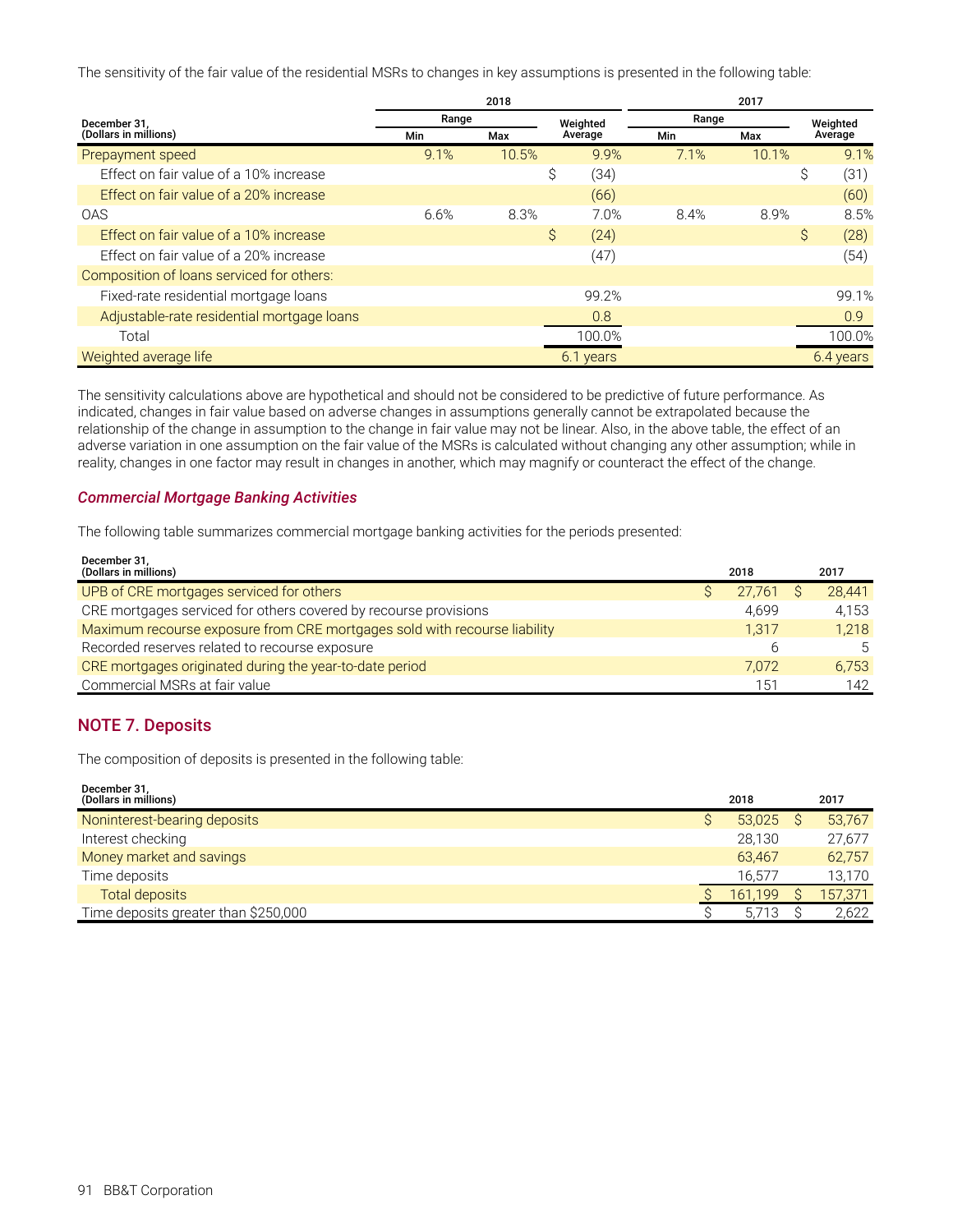## **NOTE 8. Long-Term Debt**

The following table presents a summary of long-term debt:

|                               | 2018            |            |                    |       |                              |        |        |        |          |
|-------------------------------|-----------------|------------|--------------------|-------|------------------------------|--------|--------|--------|----------|
| December 31.                  |                 |            | <b>Stated Rate</b> |       | <b>Effective</b><br>Carrying |        |        |        | Carrying |
| (Dollars in millions)         | <b>Maturity</b> |            | Min                | Max   | Rate                         | Amount |        | Amount |          |
| <b>BB&amp;T Corporation:</b>  |                 |            |                    |       |                              |        |        |        |          |
| Fixed rate senior notes       | 2019            | 2025<br>to | 2.05%              | 6.85% | 3.50%                        | Ŝ.     | 10,408 | Ŝ.     | 8,562    |
| Floating rate senior notes    | 2019            | 2022       | 2.76               | 3.36  | 3.23                         |        | 2.398  |        | 2,547    |
| Fixed rate subordinated notes | 2019            | 2022       | 3.95               | 5.25  | 2.47                         |        | 903    |        | 933      |
| Branch Bank:                  |                 |            |                    |       |                              |        |        |        |          |
| Fixed rate senior notes       | 2019            | 2022       | 1.45               | 2.85  | 3.14                         |        | 4.895  |        | 5,653    |
| Floating rate senior notes    | 2019            | 2020       | 2.89               | 3.07  | 3.01                         |        | 1.149  |        | 1.149    |
| Fixed rate subordinated notes | 2025            | 2026       | 3.63               | 3.80  | 3.90                         |        | 2.075  |        | 2.119    |
| FHLB advances (1)             | 2019            | 2034       |                    | 5.50  | 2.79                         |        | 1.749  |        | 2,480    |
| Other long-term debt          |                 |            |                    |       |                              |        | 132    |        | 205      |
| Total long-term debt          |                 |            |                    |       |                              |        | 23,709 | S.     | 23,648   |

(1) FHLB advances had a weighted average maturity of 4.0 years at December 31, 2018.

The effective rates above reflect the impact of fair value hedges and debt issuance costs. Subordinated notes with a remaining maturity of one year or greater qualify under the risk-based capital guidelines as Tier 2 supplementary capital, subject to certain limitations.

During 2017, Branch Bank terminated FHLB advances totaling \$2.9 billion of par value, which resulted in a pre-tax loss on early extinguishment of debt totaling \$392 million.

The following table presents future debt maturities:

| Year Ended December 31,          |      |                    |      |       |      |      |      |  |      |      |            |           |
|----------------------------------|------|--------------------|------|-------|------|------|------|--|------|------|------------|-----------|
| (Dollars in millions)            | 2019 |                    | 2020 |       | 2021 |      | 2022 |  | 2023 |      | Thereafter |           |
| <b>Future debt</b><br>maturities |      | $\cap$ $\cap$<br>ں |      | 6.008 |      | .007 |      |  |      | .004 |            | 100<br>U. |

## **NOTE 9. Shareholders' Equity**

#### *Common Stock*

The following table presents the activity related to common stock:

| Year Ended December 31.           | 2018<br>___ | 2017 | 2016 |
|-----------------------------------|-------------|------|------|
| Cash dividends declared per share | .560        | .260 | .150 |

### *Preferred Stock*

The following table presents a summary of the non-cumulative perpetual preferred stock as of December 31, 2018:

| <b>Preferred Stock Issue</b><br>(Dollars in millions) | <b>Issuance Date</b> | Earliest<br><b>Redemption</b><br>Date |   | Liauidation<br>Amount |                |       |        |  |  |  |  |  |  |  |  |  |  |  |  |  |  | Carrying<br>Amount | <b>Dividend Rate</b> |
|-------------------------------------------------------|----------------------|---------------------------------------|---|-----------------------|----------------|-------|--------|--|--|--|--|--|--|--|--|--|--|--|--|--|--|--------------------|----------------------|
| Series D                                              | 5/1/2012             | 5/1/2017                              | S | 575                   | S <sup>-</sup> | 559   | 5.850% |  |  |  |  |  |  |  |  |  |  |  |  |  |  |                    |                      |
| Series E                                              | 7/31/2012            | 8/1/2017                              |   | 1.150                 |                | 1.120 | 5.625  |  |  |  |  |  |  |  |  |  |  |  |  |  |  |                    |                      |
| Series F                                              | 10/31/2012           | 11/1/2017                             |   | 450                   |                | 437   | 5.200  |  |  |  |  |  |  |  |  |  |  |  |  |  |  |                    |                      |
| Series G                                              | 5/1/2013             | 6/1/2018                              |   | 500                   |                | 487   | 5.200  |  |  |  |  |  |  |  |  |  |  |  |  |  |  |                    |                      |
| Series H                                              | 3/9/2016             | 6/1/2021                              |   | 465                   |                | 450   | 5.625  |  |  |  |  |  |  |  |  |  |  |  |  |  |  |                    |                      |
| Total                                                 |                      |                                       |   | 3,140                 | ⌒              | 3,053 |        |  |  |  |  |  |  |  |  |  |  |  |  |  |  |                    |                      |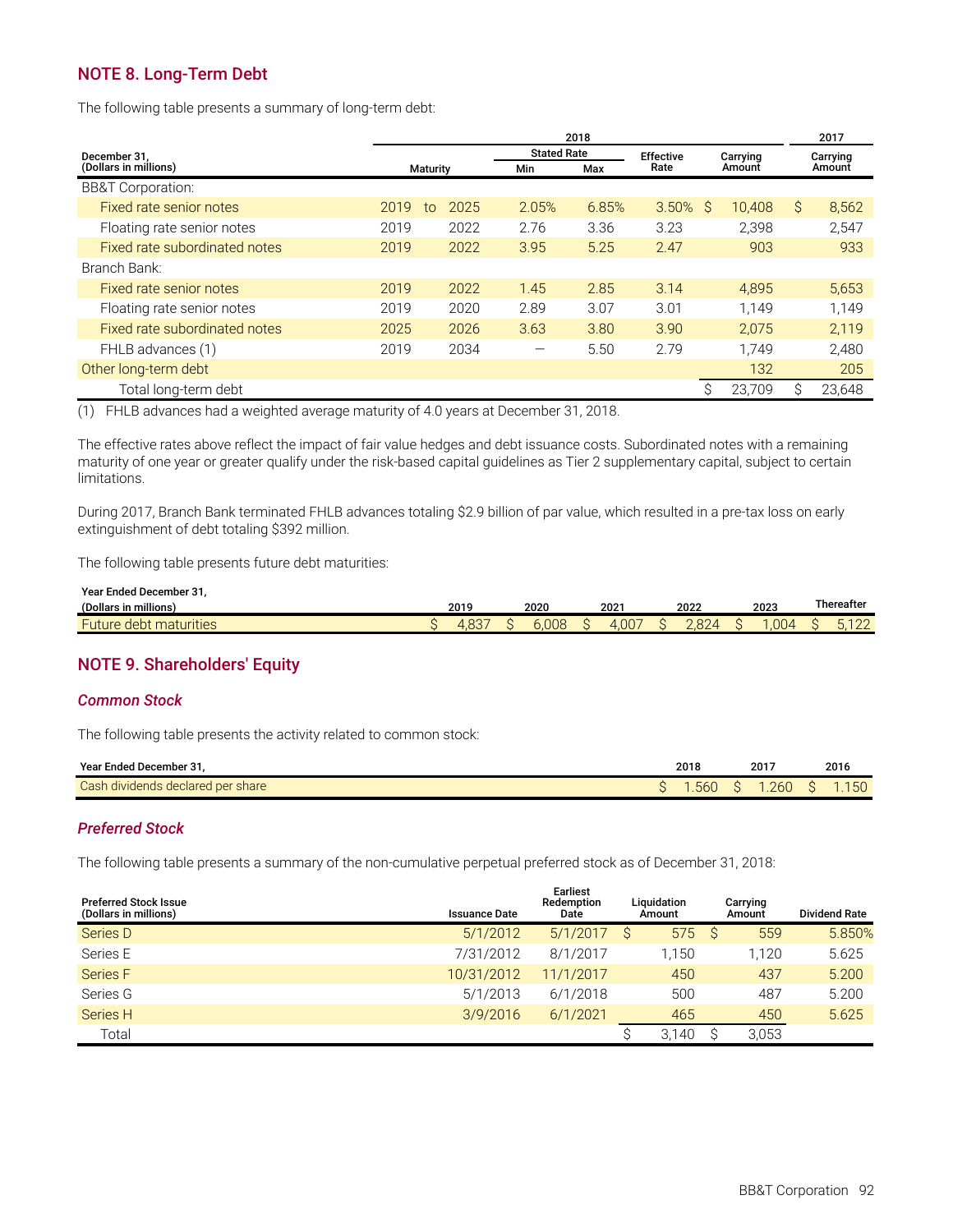Dividends on the preferred stock, if declared, accrue and are payable quarterly, in arrears. For each issuance, BB&T issued depositary shares, each of which represents a fractional ownership interest in a share of the Company's preferred stock. The preferred stock has no stated maturity and redemption is solely at the option of the Company in whole, but not in part, upon the occurrence of a regulatory capital treatment event, as defined. In addition, the preferred stock may be redeemed in whole or in part, on any dividend payment date after five years from the date of issuance. Under current rules, any redemption of the preferred stock is subject to prior approval of the FRB. The preferred stock is not subject to any sinking fund or other obligations of the Company.

### *Share Repurchase Plan Activity*

During 2018, the Company repurchased \$1.2 billion of common stock, which represented 23.2 million shares, through a combination of open market and accelerated share repurchases. During 2017, the Company repurchased \$1.6 billion of common stock, which represented 35.5 million shares, through a combination of open market and accelerated share repurchases. During 2016, the Company repurchased \$320 million of common stock, which represented 8.4 million shares, through open market purchases. In addition, the Company commenced a \$200 million accelerated share repurchase program, which resulted in the retirement of 3.4 million shares during the fourth quarter of 2016 and concluded in January 2017 with approximately 910,000 additional shares being retired. Repurchased shares revert to the status of authorized and unissued shares upon repurchase. At December 31, 2018, BB&T had remaining authorization to repurchase up to \$1.1 billion of common stock under the Board approved repurchase plan. BB&T has suspended share repurchases as a result of the pending merger of equals with SunTrust.

## *Equity-Based Compensation Plans*

At December 31, 2018, restricted shares, RSUs, PSUs and options were outstanding from equity-based compensation plans that have been approved by shareholders and plans assumed from acquired entities. Those plans are intended to assist the Company in recruiting and retaining employees, directors and independent contractors and to associate the interests of eligible participants with those of BB&T and its shareholders.

The majority of outstanding awards and awards available to be issued relate to plans that allow for accelerated vesting of awards for holders who retire and have met all retirement eligibility requirements or in connection with certain other events. Until vested, certain of these awards are subject to forfeiture under specified circumstances.

The following table provides a summary of the equity-based compensation plans:

| December 31, 2018                                 |           |
|---------------------------------------------------|-----------|
| Shares available for future grants (in thousands) | 16.366    |
| Vesting period, minimum                           | 1.0 year  |
| Vesting period, maximum                           | 5.0 years |

The fair value of RSUs and PSUs is based on the common stock price on the grant date less the present value of expected dividends that will be foregone during the vesting period. Substantially all awards are granted in February of each year. Grants to non-executive employees primarily consist of RSUs.

A summary of selected data related to equity-based compensation costs follows:

| As of / For the Year Ended December 31,<br>(Dollars in millions)                    | 2018      | 2017      | 2016      |
|-------------------------------------------------------------------------------------|-----------|-----------|-----------|
| Equity-based compensation expense                                                   | 141       | 132       | 115       |
| Income tax benefit from equity-based compensation expense                           | 34        | 34        | 43        |
| Intrinsic value of options exercised, and RSUs and PSUs that vested during the year | 260       | 261       | 159       |
| Grant date fair value of equity-based awards that vested during the year            | 139       | 116       | 98        |
| Unrecognized compensation cost related to equity-based awards                       | 135       | 132       | 109       |
| Weighted-average life over which compensation cost is expected to be recognized     | 2.4 years | 2.4 years | 2.3 years |

The following table presents the activity related to awards of RSUs, PSUs and restricted shares:

| (Shares in thousands)          | Units/Shares | Wtd. Avg. Grant<br>Date Fair Value |
|--------------------------------|--------------|------------------------------------|
| Nonvested at January 1, 2018   | 12.948       | 33.90                              |
| Granted                        | 3.428        | 49.08                              |
| Vested                         | (4,035)      | 34.25                              |
| Forfeited                      | (281)        | 37.19                              |
| Nonvested at December 31, 2018 | 12.060       | 38.03                              |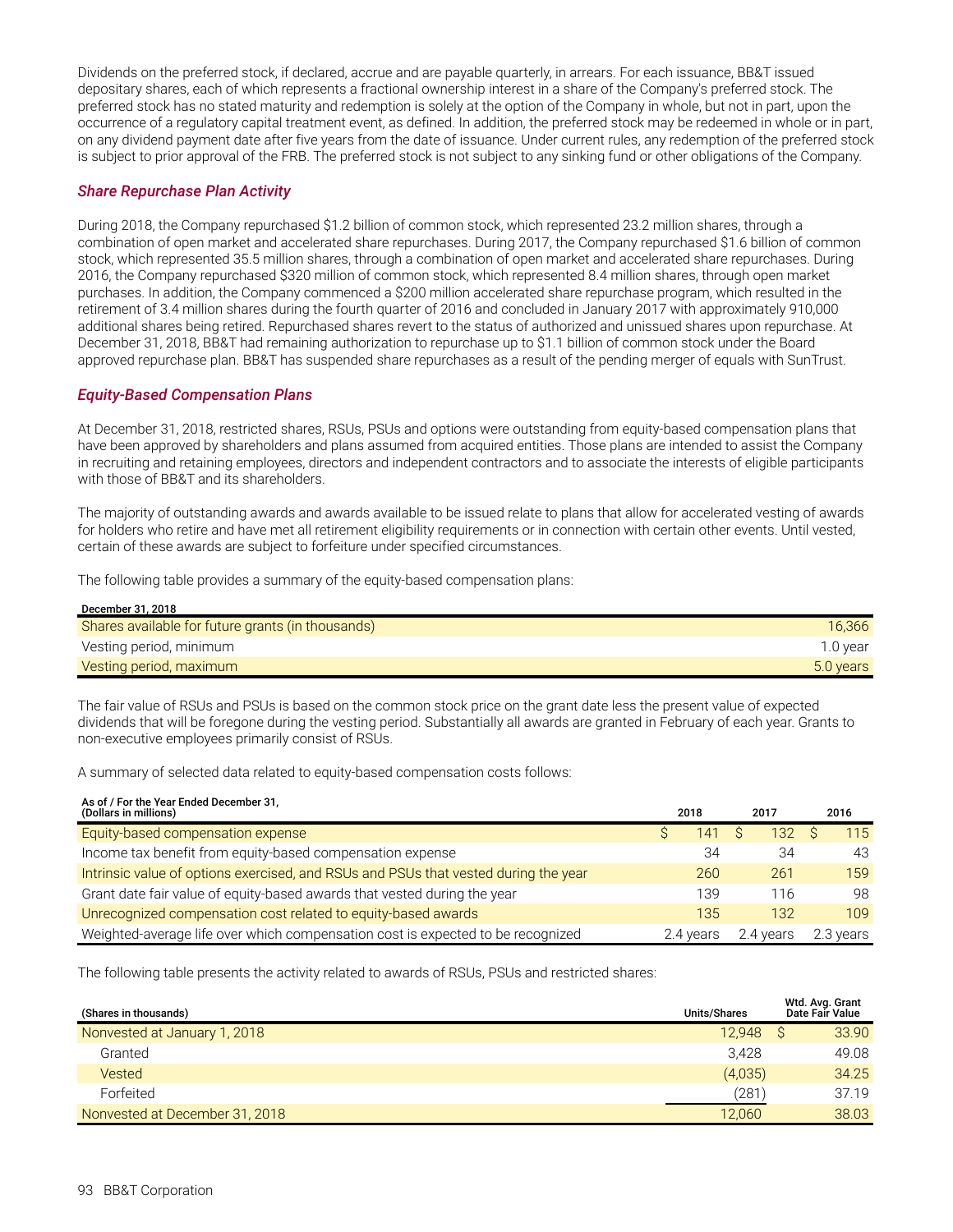# **NOTE 10. AOCI**

AOCI includes the after-tax change in unrecognized net costs related to defined benefit pension and OPEB plans, and unrealized gains and losses on cash flow hedges and AFS securities.

| (Dollars in millions)                                                  | Pension and<br><b>OPEB Costs</b> | <b>Cash Flow</b><br>Hedges | <b>AFS Securities</b>  | Other, net               | <b>Total</b>             |
|------------------------------------------------------------------------|----------------------------------|----------------------------|------------------------|--------------------------|--------------------------|
| AOCI balance, January 1, 2016                                          | S.<br>(723)                      | $\mathcal{S}$<br>(83)      | $\mathcal{S}$<br>(34)  | $\hat{S}$<br>(188)       | $\mathcal{S}$<br>(1,028) |
| OCI before reclassifications, net of tax                               | (91)                             | (16)                       | (201)                  | 149                      | (159)                    |
| Amounts reclassified from AOCI:                                        |                                  |                            |                        |                          |                          |
| Before tax                                                             | 80                               | 11                         | (39)                   | 34                       | 86                       |
| Tax effect                                                             | 30                               | $\overline{4}$             | (15)                   | 12                       | 31                       |
| Amounts reclassified, net of tax                                       | 50                               | 7                          | (24)                   | 22                       | 55                       |
| Total OCI, net of tax                                                  | (41)                             | (9)                        | (225)                  | 171                      | (104)                    |
| AOCI balance, December 31, 2016                                        | (764)                            | (92)                       | (259)                  | (17)                     | (1, 132)                 |
| OCI before reclassifications, net of tax                               | (129)                            | 7                          | (23)                   | 5                        | (140)                    |
| Amounts reclassified from AOCI:                                        |                                  |                            |                        |                          |                          |
| Before tax                                                             | 72                               | 15                         | (7)                    |                          | 80                       |
| Tax effect                                                             | 27                               | 4                          | (3)                    | $\overline{\phantom{0}}$ | 28                       |
| Amounts reclassified, net of tax                                       | 45                               | 11                         | (4)                    | $\qquad \qquad -$        | 52                       |
| Total OCI, net of tax                                                  | (84)                             | 18                         | (27)                   | 5                        | (88)                     |
| Reclassification of certain tax effects                                | (156)                            | (18)                       | (70)                   | (3)                      | (247)                    |
| AOCI balance, December 31, 2017                                        | (1,004)                          | (92)                       | (356)                  | (15)                     | (1, 467)                 |
| OCI before reclassifications, net of tax                               | (217)                            | 52                         | (159)                  | (6)                      | (330)                    |
| Amounts reclassified from AOCI:                                        |                                  |                            |                        |                          |                          |
| Before tax                                                             | 75                               | 12                         | 20                     | $\mathbf{1}$             | 108                      |
| Tax effect                                                             | 18                               | 3                          | 5                      |                          | 26                       |
| Amounts reclassified, net of tax                                       | 57                               | 9                          | 15                     | 1                        | 82                       |
| Total OCI, net of tax                                                  | (160)                            | 61                         | (144)                  | (5)                      | (248)                    |
| AOCI balance, December 31, 2018                                        | S.<br>(1, 164)                   | Ŝ.<br>(31)                 | $\mathcal{S}$<br>(500) | $\mathcal{S}$<br>(20)    | Ŝ.<br>(1,715)            |
| Primary income statement location of amounts<br>reclassified from AOCI | Other<br>expense                 | Net interest<br>income     | Net interest<br>income | Net interest<br>income   |                          |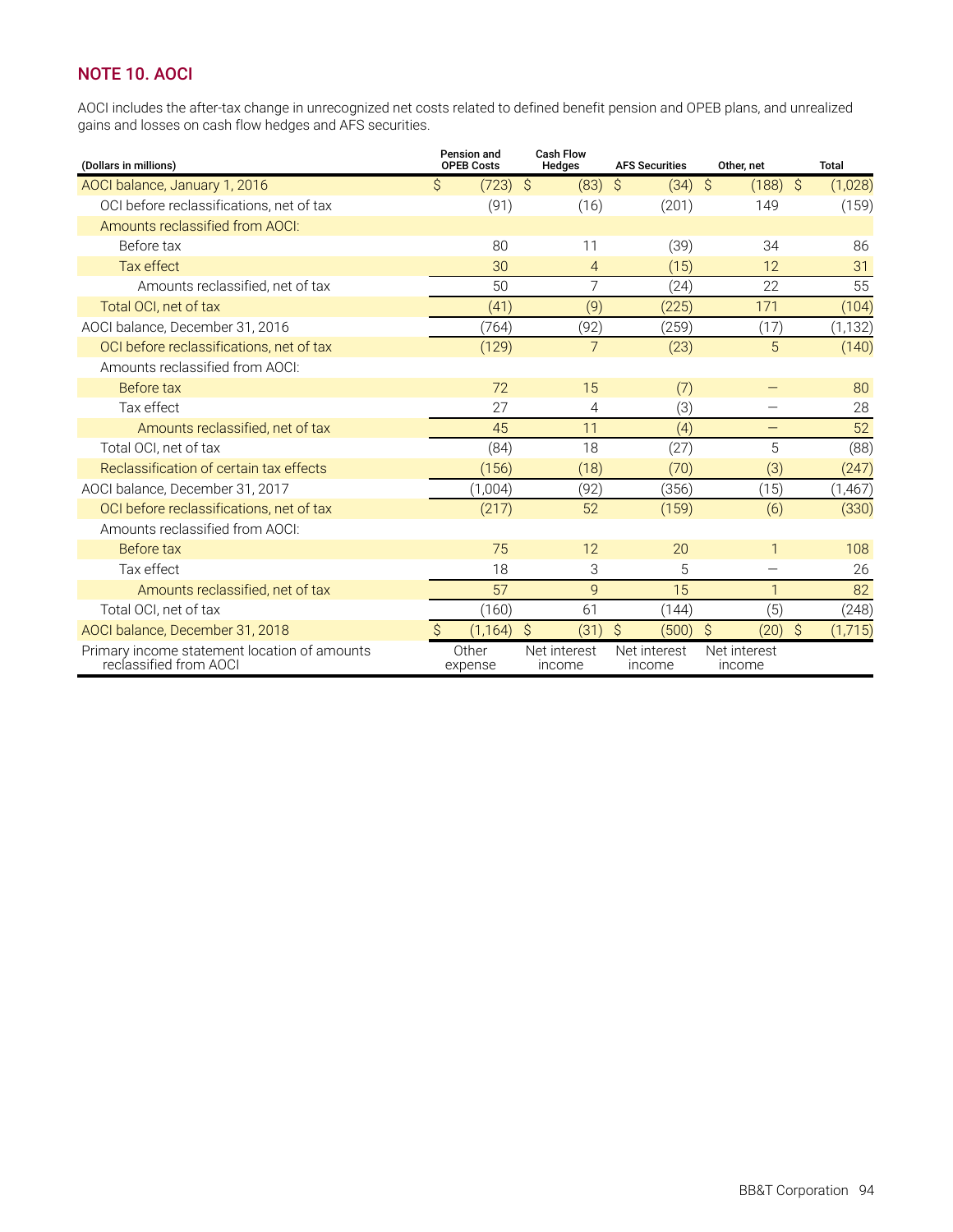## **NOTE 11. Income Taxes**

The components of the income tax provision are as follows:

| Year Ended December 31,<br>(Dollars in millions) |              | 2018 | 2017 |           |     | 2016          |
|--------------------------------------------------|--------------|------|------|-----------|-----|---------------|
| Current expense:                                 |              |      |      |           |     |               |
| Federal                                          | $\mathsf{S}$ | 629  | S.   | 539       | - S | 959           |
| State                                            |              | 151  |      | 80        |     | 97            |
| Total current expense                            |              | 780  |      | 619       |     | 1,056         |
| Deferred expense:                                |              |      |      |           |     |               |
| Federal                                          |              | 26   |      | 253       |     | (14)          |
| State                                            |              | (3)  |      | 39        |     | 16            |
| Total deferred expense                           |              | 23   |      | 292       |     | $\mathcal{P}$ |
| Provision for income taxes                       |              | 803  | S    | -91<br>-1 |     | 1,058         |

The reasons for the difference between the provision for income taxes and the amount computed by applying the statutory Federal income tax rate to income before income taxes were as follows:

| Year Ended December 31,<br>(Dollars in millions)                  |                | 2018  |    | 2017  |   | 2016  |  |
|-------------------------------------------------------------------|----------------|-------|----|-------|---|-------|--|
| Federal income taxes at statutory rate                            | Ŝ              | 853   | S  | 1,164 | S | 1,225 |  |
| Increase (decrease) in provision for income taxes as a result of: |                |       |    |       |   |       |  |
| State income taxes, net of federal tax benefit                    |                | 117   |    | 77    |   | 73    |  |
| Affordable housing projects proportional amortization             |                | 260   |    | 236   |   | 205   |  |
| Affordable housing projects tax credits and other tax benefits    |                | (317) |    | (319) |   | (279) |  |
| Tax-exempt income                                                 |                | (90)  |    | (139) |   | (151) |  |
| Federal tax reform impact                                         |                | (27)  |    | (43)  |   |       |  |
| Excess tax benefits for equity-based compensation                 |                | (17)  |    | (52)  |   |       |  |
| Other, net                                                        |                | 24    |    | (13)  |   | (15)  |  |
| Provision for income taxes                                        |                | 803   | Ŝ. | 911   | S | 1,058 |  |
| Effective income tax rate                                         |                | 19.8% |    | 27.4% |   | 30.2% |  |
| Statutory federal tax rate                                        | 35.0%<br>21.0% |       |    | 35.0% |   |       |  |

The Tax Cuts and Jobs Act was signed into law on December 22, 2017. Amounts reflected in the above table as Federal tax reform impact for 2018 relate to the revaluation of deferred taxes on positions taken in the 2017 tax return filing, while amounts for 2017 relate to the net tax benefit recognized as a result of the revaluation of deferred taxes and investments in affordable housing projects.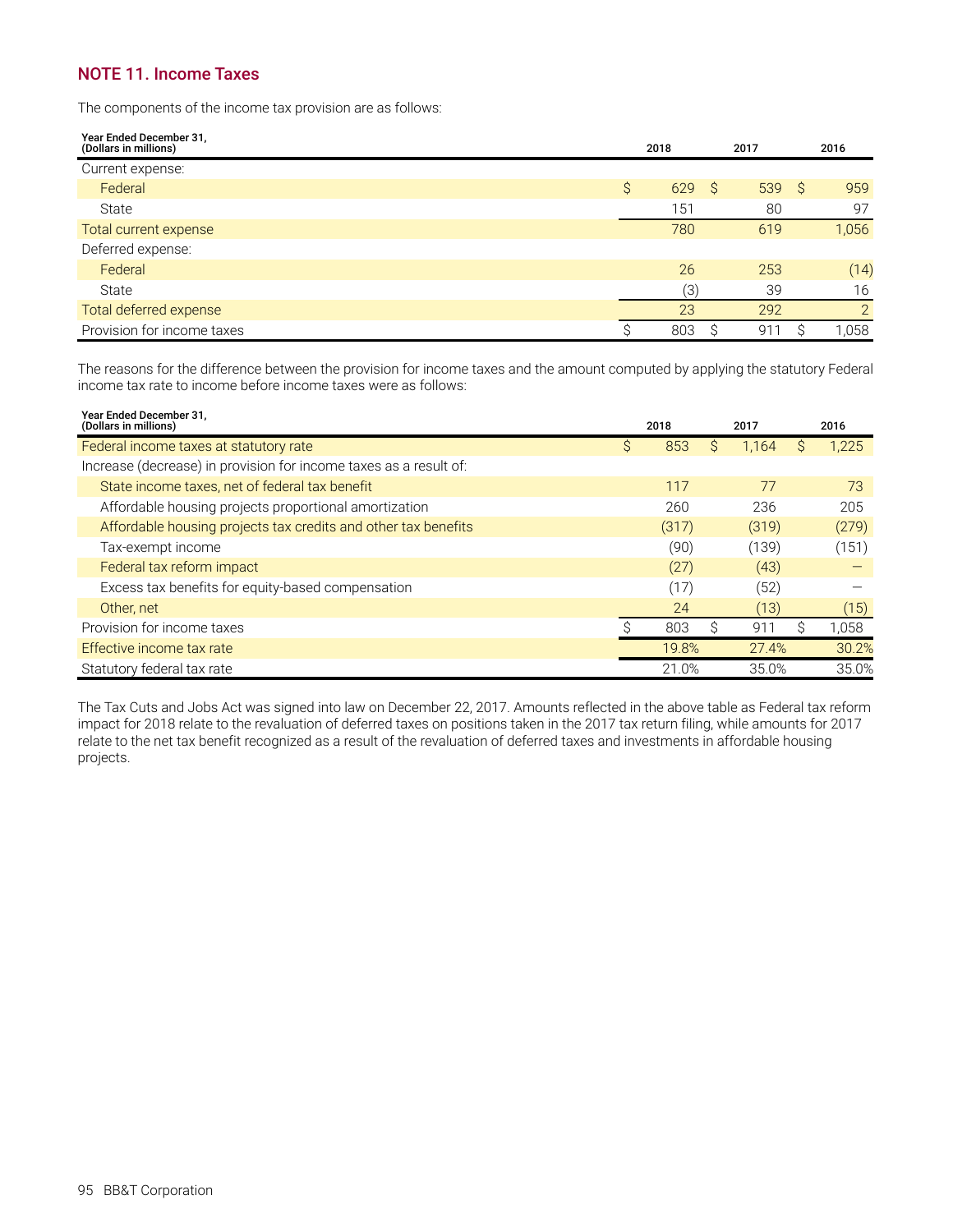The tax effects of temporary differences that gave rise to deferred tax assets and liabilities are reflected in the table below:

| December 31,<br>(Dollars in millions) |           | 2018  | 2017        |
|---------------------------------------|-----------|-------|-------------|
| Deferred tax assets:                  |           |       |             |
| <b>ALLL</b>                           | $\hat{S}$ | 374S  | 359         |
| Postretirement plans                  |           | 360   | 311         |
| Net unrealized loss on AFS securities |           | 156   | 112         |
| Equity-based compensation             |           | 82    | 66          |
| Reserves and expense accruals         |           | 203   | 114         |
| Partnerships                          |           | 77    | 70          |
| Other                                 |           | 158   | 160         |
| Total deferred tax assets             |           | 1,410 | 1,192       |
| Deferred tax liabilities:             |           |       |             |
| Prepaid pension plan expense          |           | 453   | 436         |
| <b>MSRs</b>                           |           | 248   | 234         |
| Lease financing                       |           | 376   | 366         |
| Loan fees and expenses                |           | 169   | 114         |
| Identifiable intangible assets        |           | 183   | 163         |
| Other                                 |           | 82    | 31          |
| Total deferred tax liabilities        |           | 1,511 | 1,344       |
| Net deferred tax asset (liability)    | \$        | (101) | \$<br>(152) |

On a periodic basis, BB&T evaluates its income tax positions based on tax laws and regulations and financial reporting considerations, and records adjustments as appropriate. This evaluation takes into consideration the status of current taxing authorities' examinations of BB&T's tax returns, recent positions taken by the taxing authorities on similar transactions and the overall tax environment in relation to tax-advantaged transactions. The amounts of unrecognized tax benefits and accrued taxrelated interest penalties were immaterial at December 31, 2018, 2017 and 2016. Further, the amount of net interest and penalties related to unrecognized tax benefits was immaterial for all periods presented.

The Company's federal income tax returns are no longer subject to examination by the IRS for taxable years prior to 2015. With limited exceptions, the Company is no longer subject to examination by state and local taxing authorities for taxable years prior to 2014.

## **NOTE 12. Benefit Plans**

## *Defined Benefit Retirement Plans*

BB&T provides defined benefit retirement plans qualified under the IRC that cover most employees. Benefits are based on years of service, age at retirement and the employee's compensation during the five highest consecutive years of earnings within the last ten years of employment.

In addition, supplemental retirement benefits are provided to certain key officers under supplemental defined benefit executive retirement plans, which are not qualified under the IRC. Although technically unfunded plans, Rabbi Trusts and insurance policies on the lives of certain of the covered employees are available to finance future benefits.

Financial data relative to qualified and nonqualified defined benefit pension plans is summarized in the following tables for the years indicated. On the Consolidated Balance Sheets, the qualified pension plan prepaid asset is recorded as a component of other assets and the nonqualified pension plans accrued liability is recorded as a component of other liabilities. The data is calculated using an actuarial measurement date of December 31.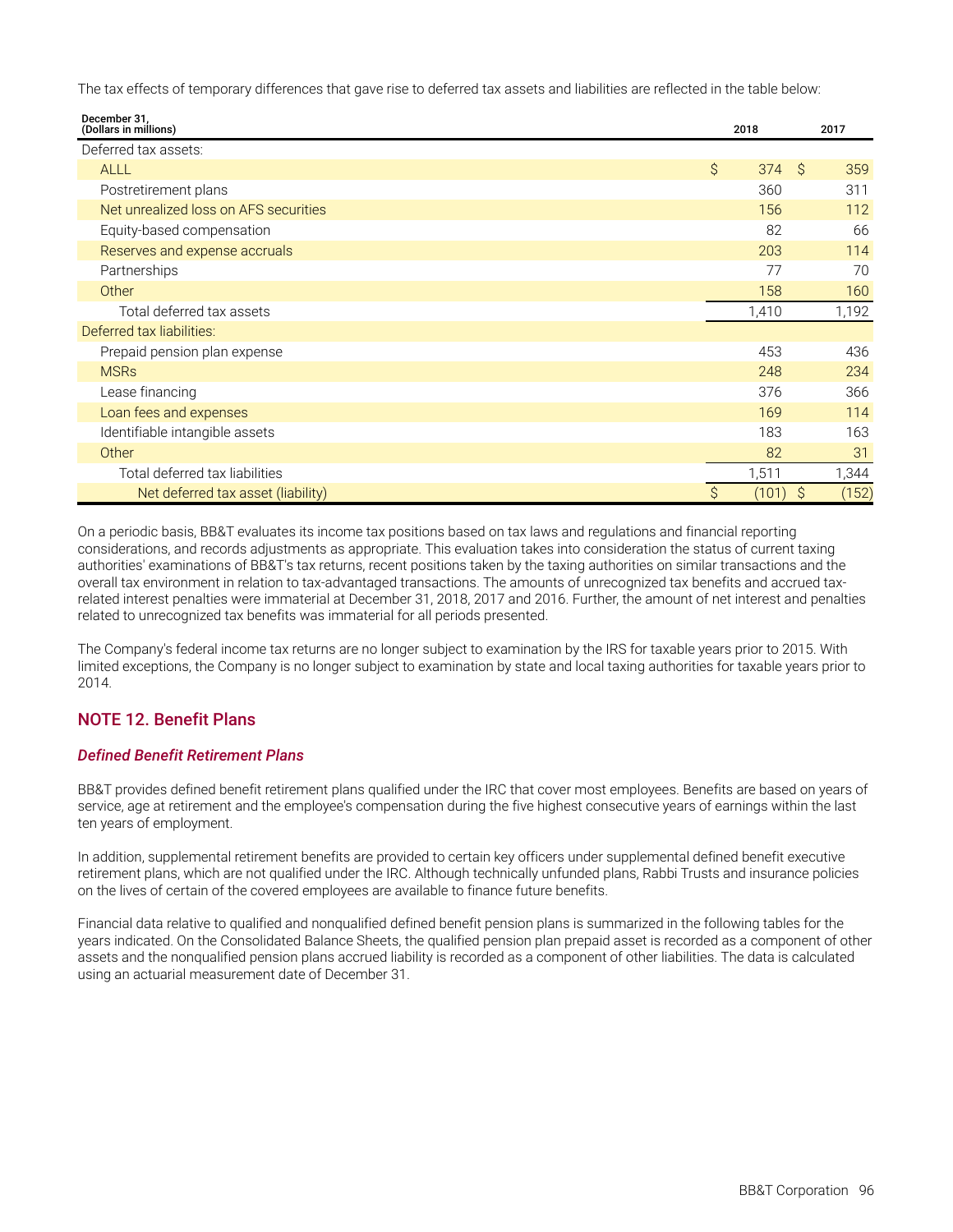| Year Ended December 31,<br>(Dollars in millions)                                               | Location          |    | 2018  |    | 2017  |   | 2016  |
|------------------------------------------------------------------------------------------------|-------------------|----|-------|----|-------|---|-------|
| Net periodic pension cost:                                                                     |                   |    |       |    |       |   |       |
| Service cost                                                                                   | Personnel expense | Ŝ. | 238   | Ŝ. | 200   | Ŝ | 186   |
| Interest cost                                                                                  | Other expense     |    | 201   |    | 192   |   | 181   |
| Estimated return on plan assets                                                                | Other expense     |    | (448) |    | (372) |   | (326) |
| Net amortization and other                                                                     | Other expense     |    | 81    |    | 75    |   | 80    |
| Net periodic benefit cost                                                                      |                   |    | 72    |    | 95    |   | 121   |
| Pre-tax amounts recognized in OCI:                                                             |                   |    |       |    |       |   |       |
| Prior service credit (cost)                                                                    |                   |    |       |    | 30    |   |       |
| Net actuarial loss (gain)                                                                      |                   |    | 289   |    | 137   |   | 138   |
| Net amortization                                                                               |                   |    | (81)  |    | (75)  |   | (80)  |
| Net amount recognized in OCI                                                                   |                   |    | 208   |    | 92    |   | 58    |
| Total net periodic pension costs (income) recognized in<br>total comprehensive income, pre-tax |                   | Ŝ  | 280   | Ŝ. | 187   | Ŝ | 179   |
| Weighted average assumptions used to determine net periodic pension cost:                      |                   |    |       |    |       |   |       |
| Discount rate                                                                                  |                   |    | 3.79% |    | 4.43% |   | 4.68% |
| Expected long-term rate of return on plan assets                                               |                   |    | 7.00% |    | 7.00% |   | 7.00% |
| Assumed long-term rate of annual compensation increases                                        |                   |    | 4.50% |    | 4.50% |   | 4.50% |

The weighted average expected long-term rate of return on plan assets represents the average rate of return expected to be earned on plan assets over the period the benefits included in the benefit obligation are to be paid. In developing the expected rate of return, BB&T considers long-term compound annualized returns of historical market data for each asset category, as well as historical actual returns on the plan assets. Using this reference information, the Company develops forward-looking return expectations for each asset category and a weighted average expected long-term rate of return for the plan based on target asset allocations contained in BB&T's Investment Policy Statement. For 2019, the expected rate of return on plan assets is 7.0%.

Activity in the projected benefit obligation is presented in the following table:

| Year Ended December 31,                                                       | <b>Oualified Plan</b> |       |    |       |              |       |    | <b>Nonqualified Plans</b> |
|-------------------------------------------------------------------------------|-----------------------|-------|----|-------|--------------|-------|----|---------------------------|
| (Dollars in millions)                                                         | 2018                  |       |    | 2017  |              | 2018  |    | 2017                      |
| Projected benefit obligation, January 1                                       | S.                    | 4,939 | S. | 3,939 | <sub>S</sub> | 387   | S. | 426                       |
| Service cost                                                                  |                       | 222   |    | 188   |              | 16    |    | 12                        |
| Interest cost                                                                 |                       | 186   |    | 173   |              | 15    |    | 19                        |
| Actuarial (gain) loss                                                         |                       | (537) |    | 576   |              | (19)  |    |                           |
| Benefits paid                                                                 |                       | (113) |    | (102) |              | (13)  |    | (12)                      |
| Plan amendments                                                               |                       |       |    | 165   |              |       |    | (135)                     |
| Projected benefit obligation, December 31                                     |                       | 4,697 | S  | 4,939 | S            | 386   | S  | 387                       |
| Accumulated benefit obligation, December 31                                   | ሶ                     | 4,035 | S  | 4,198 | ς            | 293   |    | 288                       |
| Weighted average assumptions used to determine projected benefit obligations: |                       |       |    |       |              |       |    |                           |
| Weighted average assumed discount rate                                        |                       | 4.43% |    | 3.79% |              | 4.43% |    | 3.79%                     |
| Assumed rate of annual compensation increases                                 |                       | 4.50% |    | 4.50% |              | 4.50% |    | 4.50%                     |

Effective December 31, 2017, the qualified defined benefit plan was amended and a portion of the accrued benefits of participants in the nonqualified plan were shifted to the qualified plan. Affected associates continue to participate in the nonqualified plan for benefits earned in 2017 and later. In conjunction with this shift, a minimum benefit was established under the qualified plan.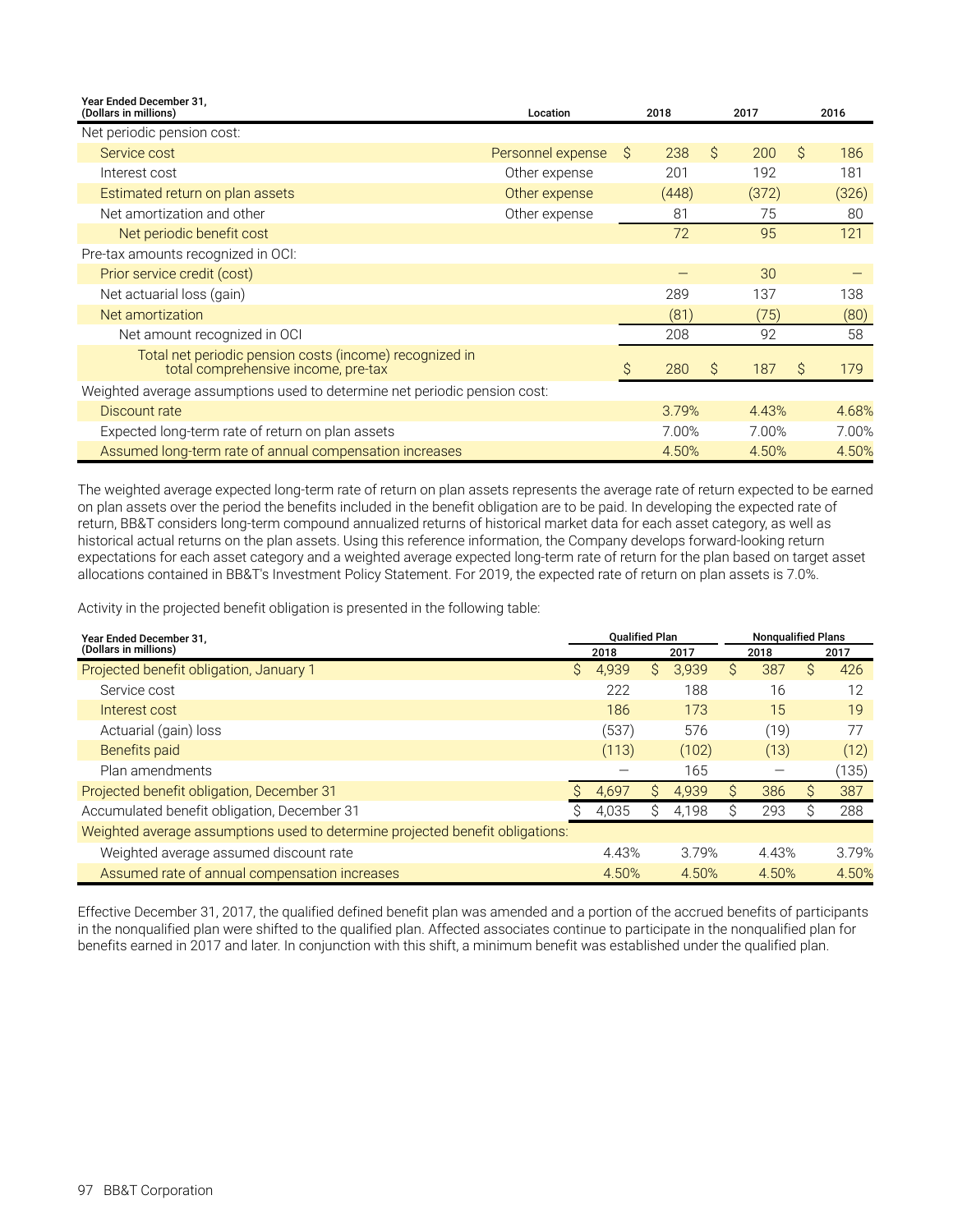Activity in plan assets is presented in the following table:

| Year Ended December 31,                |      | <b>Oualified Plan</b> |  |       | <b>Nongualified Plans</b> |       |  |                |  |
|----------------------------------------|------|-----------------------|--|-------|---------------------------|-------|--|----------------|--|
| (Dollars in millions)                  | 2018 |                       |  | 2017  | 2018                      |       |  | 2017           |  |
| Fair value of plan assets, January 1   |      | 6,309                 |  | 5.044 |                           | —     |  |                |  |
| Actual return on plan assets           |      | (397)                 |  | 888   |                           |       |  |                |  |
| <b>Employer contributions</b>          |      | 169                   |  | 479   |                           | 13    |  | 13             |  |
| Benefits paid                          |      | (113                  |  | 102`  |                           | '13)  |  | $^{\prime}13)$ |  |
| Fair value of plan assets, December 31 |      | 5.968                 |  | 6.309 |                           | —     |  |                |  |
| Funded status, December 31             |      | .27                   |  | 1.370 |                           | ั386` |  | (387)          |  |

The following are the pre-tax amounts recognized in AOCI:

| Year Ended December 31,<br>(Dollars in millions) |  | Oualified Plan |       |  | <b>Nongualified Plans</b> |      |       |
|--------------------------------------------------|--|----------------|-------|--|---------------------------|------|-------|
|                                                  |  | 2018           | 2017  |  | 2018                      | 2017 |       |
| Prior service credit (cost)                      |  | (140)          | (165) |  |                           |      | 134   |
| Net actuarial loss                               |  | (1.349)        | .092  |  | 56                        |      | (198) |
| Net amount recognized                            |  | .489           | .257  |  | $\overline{4}$            |      | (64)  |

The following table presents the amount expected to be amortized from AOCI into net periodic pension cost during 2019:

| (Dollars in millions)               | <b>Oualified Plan</b> | <b>Nongualified Plans</b> |
|-------------------------------------|-----------------------|---------------------------|
| Net actuarial loss                  | 79)                   |                           |
| Prior service credit (cost)         | 25)                   | 1 Q                       |
| Net amount expected to be amortized | (104)                 |                           |

BB&T makes contributions to the qualified pension plan in amounts between the minimum required for funding and the maximum amount deductible for federal income tax purposes. BB&T made discretionary contributions of \$549 million during the first quarter of 2019. Management may make additional contributions in 2019. For the nonqualified plans, the employer contributions are based on benefit payments.

The following table reflects the estimated benefit payments for the periods presented:

| (Dollars in millions) | <b>Qualified Plan</b> | <b>Nonqualified Plans</b> |
|-----------------------|-----------------------|---------------------------|
| 2019                  | 126                   | 16<br>S                   |
| 2020                  | 138                   | 16                        |
| 2021                  | 151                   | 17                        |
| 2022                  | 165                   | 18                        |
| 2023                  | 179                   | 19                        |
| 2024-2028             | 1,126                 | 113                       |

BB&T's primary total return objective is to achieve returns that, over the long term, will fund retirement liabilities and provide for the desired plan benefits in a manner that satisfies the fiduciary requirements of the Employee Retirement Income Security Act of 1974. The plan assets have a long-term time horizon that runs concurrent with the average life expectancy of the participants. As such, the Plan can assume a time horizon that extends well beyond a full market cycle, and can assume an above-average level of risk, as measured by the standard deviation of annual return. It is expected, however, that both professional investment management and sufficient portfolio diversification will smooth volatility and help to generate a reasonable consistency of return. The investments are broadly diversified among economic sector, industry, quality and size in order to reduce risk and to produce incremental return. Within approved guidelines and restrictions, investment managers have wide discretion over the timing and selection of individual investments.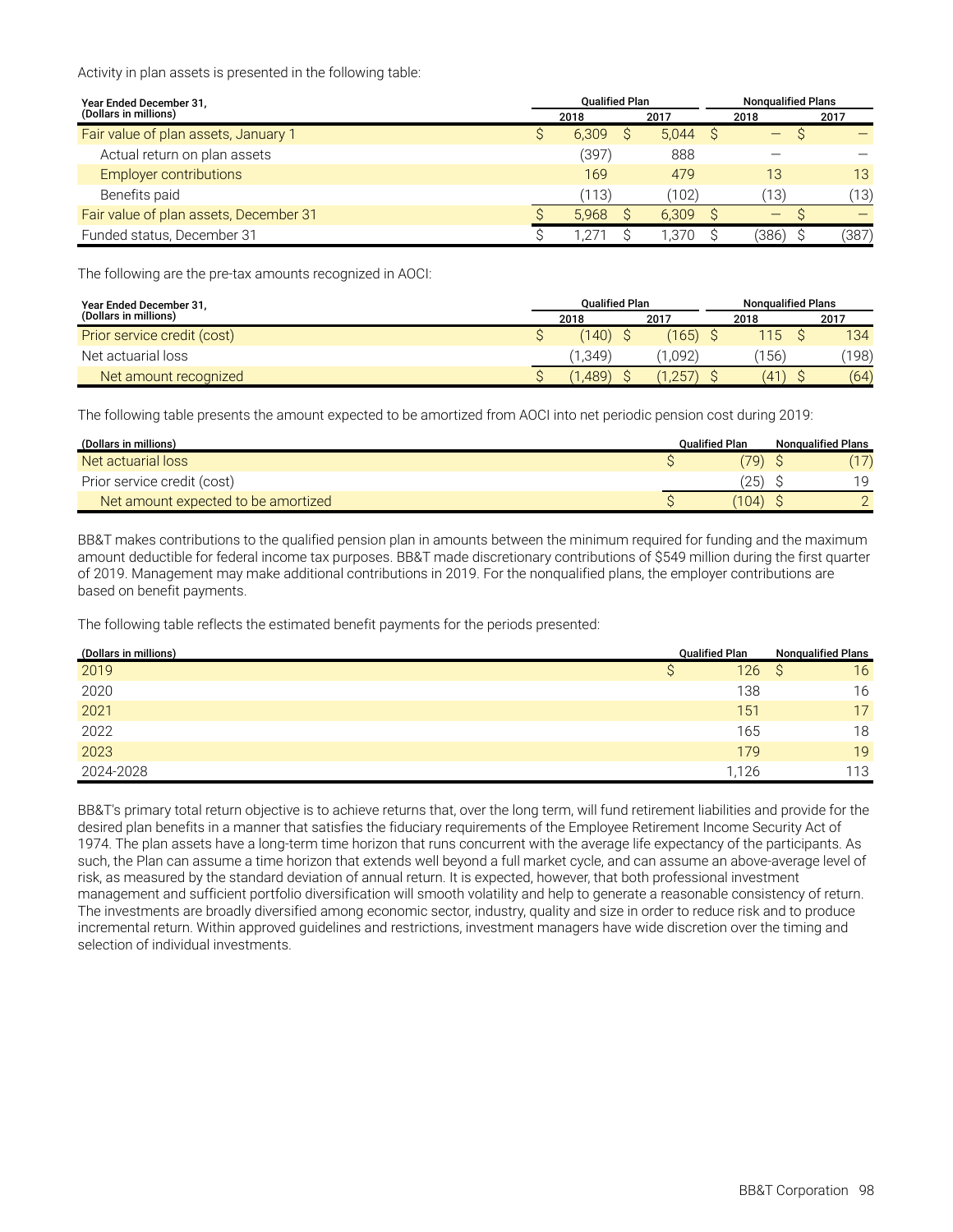BB&T periodically reviews its asset allocation and investment policy and makes changes to its target asset allocation. BB&T has established guidelines within each asset category to ensure the appropriate balance of risk and reward. The fair values of pension plan assets by asset category for the qualified plan are reflected in the table below. Amounts carried using net asset values and accrued income are excluded from the table.

| December 31.                    | 2018<br><b>Target Allocation</b> |     |  |       |                    |      |   |       |  |           |  |       |       |  | 2017 |  |  |  |  |  |  |  |  |  |  |  |  |  |  |  |  |  |  |                    |         |
|---------------------------------|----------------------------------|-----|--|-------|--------------------|------|---|-------|--|-----------|--|-------|-------|--|------|--|--|--|--|--|--|--|--|--|--|--|--|--|--|--|--|--|--|--------------------|---------|
| (Dollars in millions)           | Min                              | Max |  | Total | Level 1<br>Level 2 |      |   |       |  |           |  |       |       |  |      |  |  |  |  |  |  |  |  |  |  |  |  |  |  |  |  |  |  | Level <sup>~</sup> | Level 2 |
| Cash and cash-equivalents       |                                  |     |  |       |                    | 21   |   | –     |  | 67        |  | 67    |       |  |      |  |  |  |  |  |  |  |  |  |  |  |  |  |  |  |  |  |  |                    |         |
| U.S. equity securities (1)      | 30%                              | 50% |  | 2,323 |                    | .204 |   | 1.119 |  | 2.503     |  | 1.333 | 1.170 |  |      |  |  |  |  |  |  |  |  |  |  |  |  |  |  |  |  |  |  |                    |         |
| International equity securities |                                  | 18  |  | 797   |                    | 161  |   | 636   |  | 1.130     |  | 195   | 935   |  |      |  |  |  |  |  |  |  |  |  |  |  |  |  |  |  |  |  |  |                    |         |
| Fixed income securities         | 35                               | 53  |  | 2.528 |                    |      |   | 2.517 |  | 2.452     |  |       | 2.442 |  |      |  |  |  |  |  |  |  |  |  |  |  |  |  |  |  |  |  |  |                    |         |
| Total                           |                                  |     |  | 5.669 |                    | .397 | e |       |  | 52<br>6.1 |  | .605  | 4.547 |  |      |  |  |  |  |  |  |  |  |  |  |  |  |  |  |  |  |  |  |                    |         |

(1) The plan may hold up to 10% of its assets in BB&T common stock.

International equity securities include a common/commingled fund that consists of assets from several accounts, pooled together, to reduce management and administration costs. Investments measured at fair value using the net asset value per share or equivalent as a practical expedient are not required to be classified in the fair value hierarchy. The plan held alternative investments valued using net asset values totaling \$274 million and \$105 million at December 31, 2018 and 2017, respectively.

## *Defined Contribution Plans*

BB&T offers a 401(k) Savings Plan and other defined contribution plans that permit employees to contribute up to 50% of their cash compensation. For full-time employees who are 21 years of age or older with 1 year or more of service, BB&T makes matching contributions of up to 6% of the employee's compensation. BB&T's contribution expense for the 401(k) Savings Plan and nonqualified defined contribution plans totaled \$141 million, \$133 million and \$129 million for the years ended December 31, 2018, 2017 and 2016, respectively. Certain employees of subsidiaries participate in the 401(k) Savings Plan with different matching formulas.

## *Other Benefits*

There are various other employment contracts, deferred compensation arrangements and non-compete covenants with selected members of management and certain retirees. These plans and their obligations are not material to the financial statements.

## **NOTE 13. Commitments and Contingencies**

BB&T utilizes a variety of financial instruments to meet the financing needs of clients and to reduce exposure to fluctuations in interest rates. These financial instruments include commitments to extend credit, letters of credit and financial guarantees and derivatives. BB&T also has commitments to fund certain affordable housing investments and contingent liabilities related to certain sold loans.

Commitments to extend, originate or purchase credit are primarily lines of credit to businesses and consumers and have specified rates and maturity dates. Many of these commitments also have adverse change clauses, which allow BB&T to cancel the commitment due to deterioration in the borrowers' creditworthiness.

The following table summarizes certain commitments and contingencies:

| December 31,<br>(Dollars in millions)                                |   | 2018  | 2017  |
|----------------------------------------------------------------------|---|-------|-------|
| Investments in affordable housing projects:                          |   |       |       |
| Carrying amount                                                      | S | 2.088 | 1.948 |
| Amount of future funding commitments included in carrying amount     |   | 919   | 928   |
| Lending exposure                                                     |   | 460   | 561   |
| Tax credits subject to recapture                                     |   | 523   | 471   |
| Private equity investments:                                          |   |       |       |
| Carrying amount                                                      |   | 458   | 471   |
| Amount of future funding commitments not included in carrying amount |   | 331   | 143   |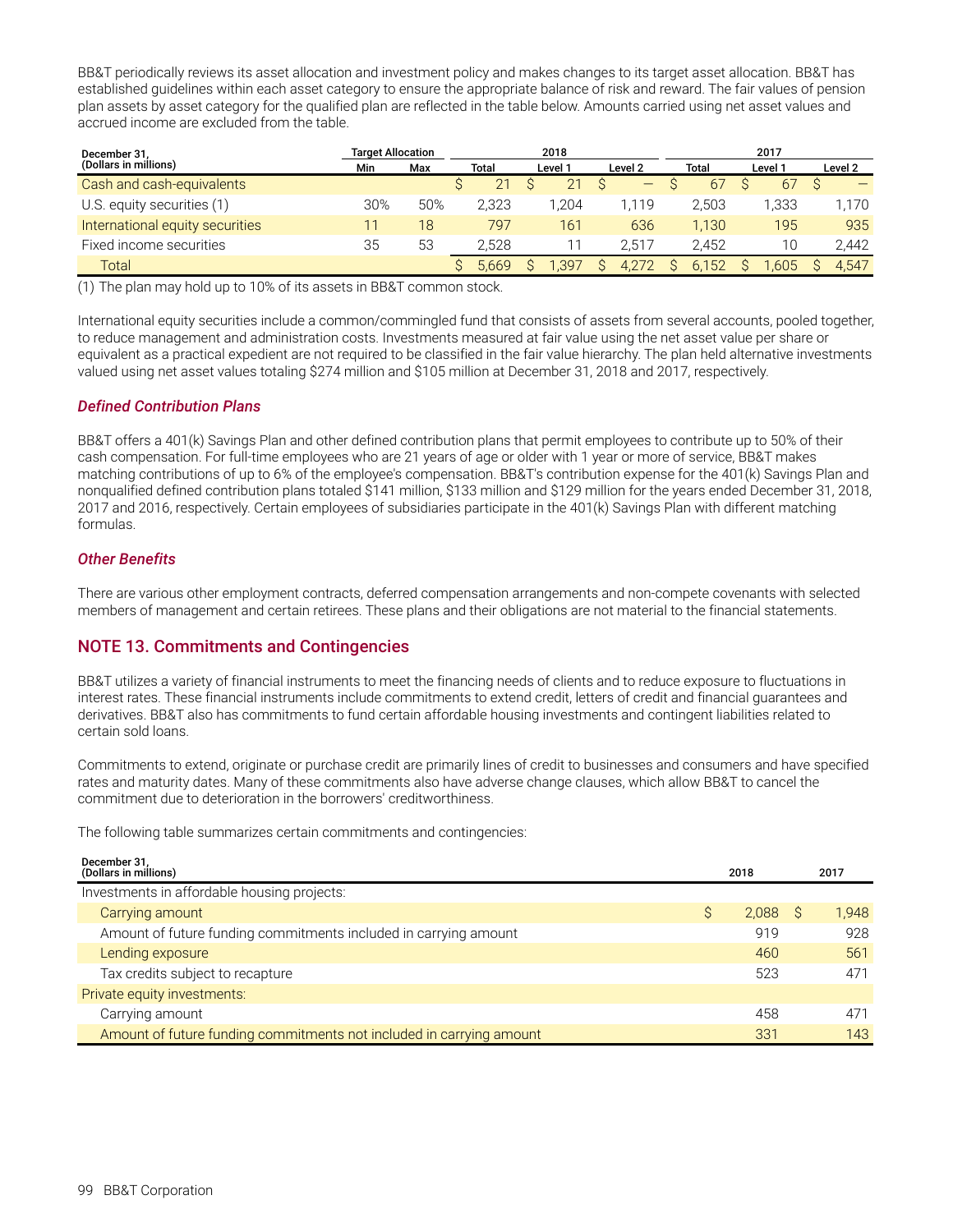BB&T invests in certain affordable housing projects throughout its market area as a means of supporting local communities. BB&T receives tax credits related to these investments. BB&T typically acts as a limited partner in these investments and does not exert control over the operating or financial policies of the partnerships. BB&T typically provides financing during the construction and development of the properties; however, permanent financing is generally obtained from independent third parties upon completion of a project. Tax credits are subject to recapture by taxing authorities based on compliance features required to be met at the project level. BB&T's maximum potential exposure to losses relative to investments in VIEs is generally limited to the sum of the outstanding balance, future funding commitments and any related loans to the entity. Loans to these entities are underwritten in substantially the same manner as are other loans and are generally secured.

BB&T has investments in and future funding commitments to private equity and certain other equity method investments. The majority of these investments are private equity funds that are consolidated into BB&T's financial statements. The risk exposure relating to such commitments is generally limited to the amount of investments and future funding commitments made.

Letters of credit and financial guarantees written are unconditional commitments issued by BB&T to guarantee the performance of a customer to a third party. These guarantees are primarily issued to support borrowing arrangements, including commercial paper issuance, bond financing and similar transactions, the majority of which are to tax exempt entities. The credit risk involved in the issuance of these guarantees is essentially the same as that involved in extending loans to clients and as such, the instruments are collateralized when necessary. Refer to "Note 16. Fair Value Disclosures" for additional disclosures related to offbalance sheet financial instruments.

BB&T has sold certain mortgage-related loans that contain recourse provisions. These provisions generally require BB&T to reimburse the investor for a share of any loss that is incurred after the disposal of the property. BB&T also issues standard representations and warranties related to mortgage loan sales to GSEs. Refer to "Note 6. Loan Servicing" for additional disclosures related to these exposures.

In the ordinary course of business, BB&T indemnifies its officers and directors to the fullest extent permitted by law against liabilities arising from pending litigation. BB&T also issues standard representations and warranties in underwriting agreements, merger and acquisition agreements, loan sales, brokerage activities and other similar arrangements. Counterparties in many of these indemnification arrangements provide similar indemnifications to BB&T. Although these agreements often do not specify limitations, BB&T does not believe that any payments related to these guarantees would materially change the financial position or results of operations of BB&T.

## *Legal Proceedings*

The nature of BB&T's business ordinarily results in a certain amount of claims, litigation, investigations and legal and administrative cases and proceedings, all of which are considered incidental to the normal conduct of business. BB&T believes it has meritorious defenses to the claims asserted against it in its currently outstanding legal proceedings and, with respect to such legal proceedings, intends to continue to defend itself vigorously, litigating or settling cases according to management's judgment as to what is in the best interests of BB&T and its shareholders.

On at least a quarterly basis, liabilities and contingencies in connection with outstanding legal proceedings are assessed utilizing the latest information available. For those matters where it is probable that BB&T will incur a loss and the amount of the loss can be reasonably estimated, and is more than nominal, a liability is recorded in the consolidated financial statements. These legal reserves may be increased or decreased to reflect any relevant developments on at least a quarterly basis. For other matters, where a loss is not probable or the amount of the loss is not estimable, legal reserves are not accrued. While the outcome of legal proceedings is inherently uncertain, based on information currently available, advice of counsel and available insurance coverage, management believes that the established legal reserves are adequate and the liabilities arising from legal proceedings will not have a material adverse effect on the consolidated financial position, consolidated results of operations or consolidated cash flows. However, in the event of unexpected future developments, it is possible that the ultimate resolution of these matters, if unfavorable, may be material to the consolidated financial position, consolidated results of operations or consolidated cash flows of BB&T.

## *Pledged Assets*

Certain assets were pledged to secure municipal deposits, securities sold under agreements to repurchase, borrowings and borrowing capacity, subject to any applicable asset discount, at the FHLB and FRB as well as for other purposes as required or permitted by law. The following table provides the total carrying amount of pledged assets by asset type, of which the majority are pursuant to agreements that do not permit the other party to sell or repledge the collateral. Assets related to employee benefit plans are excluded from the following table.

| December 31,<br>(Dollars in millions) | 2018   | 2017   |
|---------------------------------------|--------|--------|
| Pledged securities                    | 13,237 | 14,636 |
| Pledged loans                         | 77,84, | 74,718 |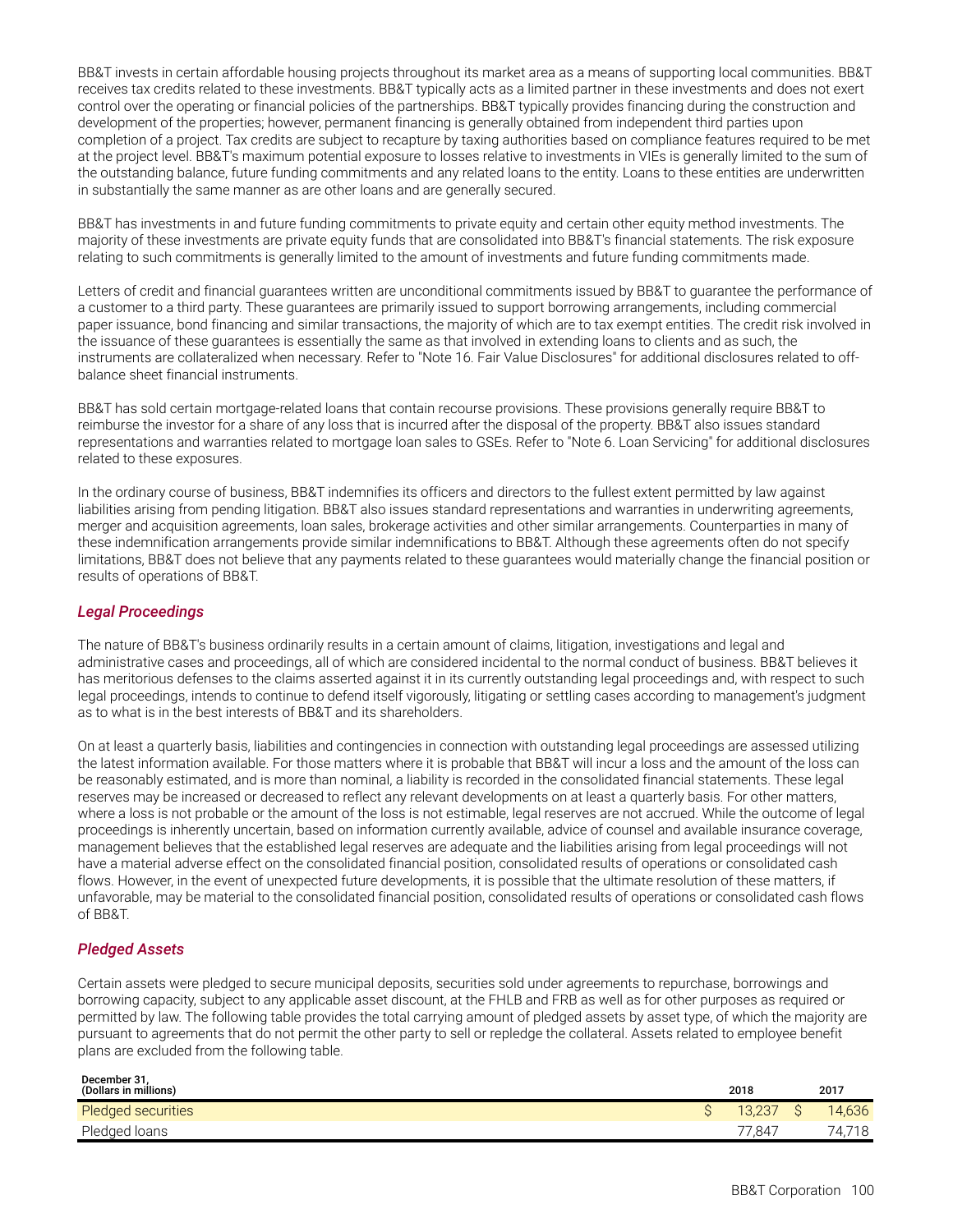## **NOTE 14. Regulatory Requirements and Other Restrictions**

Branch Bank is required by the FRB to maintain reserve balances in the form of vault cash or deposits with the FRB based on specified percentages of certain deposit types, subject to various adjustments. At December 31, 2018, the net reserve requirement was met with vault cash.

Branch Bank is subject to laws and regulations that limit the amount of dividends it can pay. In addition, both BB&T and Branch Bank are subject to various regulatory restrictions relating to the payment of dividends, including requirements to maintain capital at or above regulatory minimums, and to remain "well-capitalized" under the prompt corrective action regulations. BB&T does not expect that any of these laws, regulations or policies will materially affect the ability of Branch Bank to pay dividends.

BB&T is subject to various regulatory capital requirements administered by the Federal banking agencies. Failure to meet minimum capital requirements can initiate certain mandatory and possibly additional discretionary-actions by regulators that, if undertaken, could have a direct material effect on the financial statements. Under capital adequacy guidelines and the regulatory framework for prompt corrective action, the Company must meet specific capital guidelines that involve quantitative measures of assets, liabilities and certain off-balance-sheet items calculated pursuant to regulatory directives. BB&T's capital amounts and classification also are subject to qualitative judgments by the regulators about components, risk weightings and other factors. BB&T is in full compliance with these requirements. Banking regulations also identify five capital categories for IDIs: wellcapitalized, adequately capitalized, undercapitalized, significantly undercapitalized and critically undercapitalized. At December 31, 2018 and 2017, BB&T and Branch Bank were classified as "well-capitalized," and management believes that no events or changes have occurred subsequent to year end that would change this designation.

Quantitative measures established by regulation to ensure capital adequacy require BB&T to maintain minimum ratios of CET1, Tier 1 and Total Capital (as defined in the regulations) to risk-weighted assets (as defined), and of Tier 1 capital to average tangible assets (leverage ratio).

Risk-based capital ratios, which include CET1, Tier 1 Capital and Total Capital, are calculated based on regulatory guidance related to the measurement of capital and risk-weighted assets.

|                                       |       |                       | 2018           |                             |                       |        | 2017           |                             |
|---------------------------------------|-------|-----------------------|----------------|-----------------------------|-----------------------|--------|----------------|-----------------------------|
|                                       |       | <b>Actual Capital</b> |                | <b>Capital Requirements</b> | <b>Actual Capital</b> |        |                | <b>Capital Requirements</b> |
| December 31,<br>(Dollars in millions) | Ratio | Amount                | <b>Minimum</b> | Well-<br>Capitalized        | Ratio                 | Amount | <b>Minimum</b> | Well-<br>Capitalized        |
| CET1 capital:                         |       |                       |                |                             |                       |        |                |                             |
| <b>BB&amp;T Corporation</b>           | 10.2% | Ŝ<br>18.405           | Ŝ<br>8,157     | S.<br>11.782                | 10.2%<br><sub>S</sub> | 18.051 | Ŝ.<br>7.975    | Ŝ<br>11,519                 |
| Branch Bank                           | 11.2  | 19,571                | 7,875          | 11.375                      | 11.3                  | 19,480 | 7,752          | 11,197                      |
| Tier 1 capital:                       |       |                       |                |                             |                       |        |                |                             |
| <b>BB&amp;T</b> Corporation           | 11.8  | 21.456                | 10.876         | 14.501                      | 11.9                  | 21.102 | 10.633         | 14,177                      |
| <b>Branch Bank</b>                    | 11.2  | 19,571                | 10,500         | 14,000                      | 11.3                  | 19,480 | 10,336         | 13,781                      |
| Total capital:                        |       |                       |                |                             |                       |        |                |                             |
| <b>BB&amp;T Corporation</b>           | 13.8  | 24.963                | 14.501         | 18.126                      | 13.9                  | 24.653 | 14.177         | 17,722                      |
| Branch Bank                           | 13.2  | 23.049                | 14,000         | 17,500                      | 13.3                  | 22,915 | 13,781         | 17,226                      |
| Leverage capital:                     |       |                       |                |                             |                       |        |                |                             |
| <b>BB&amp;T</b> Corporation           | 9.9   | 21,456                | 8,635          | 10.794                      | 9.9                   | 21,102 | 8,567          | 10,708                      |
| <b>Branch Bank</b>                    | 9.3   | 19,571                | 8,378          | 10,473                      | 9.4                   | 19,480 | 8,315          | 10,394                      |

As an approved seller/servicer, Branch Bank is required to maintain minimum levels of capital, as specified by various agencies, including the U.S. Department of Housing and Urban Development, GNMA, FHLMC and FNMA. At December 31, 2018 and 2017, Branch Bank's capital was above all required levels.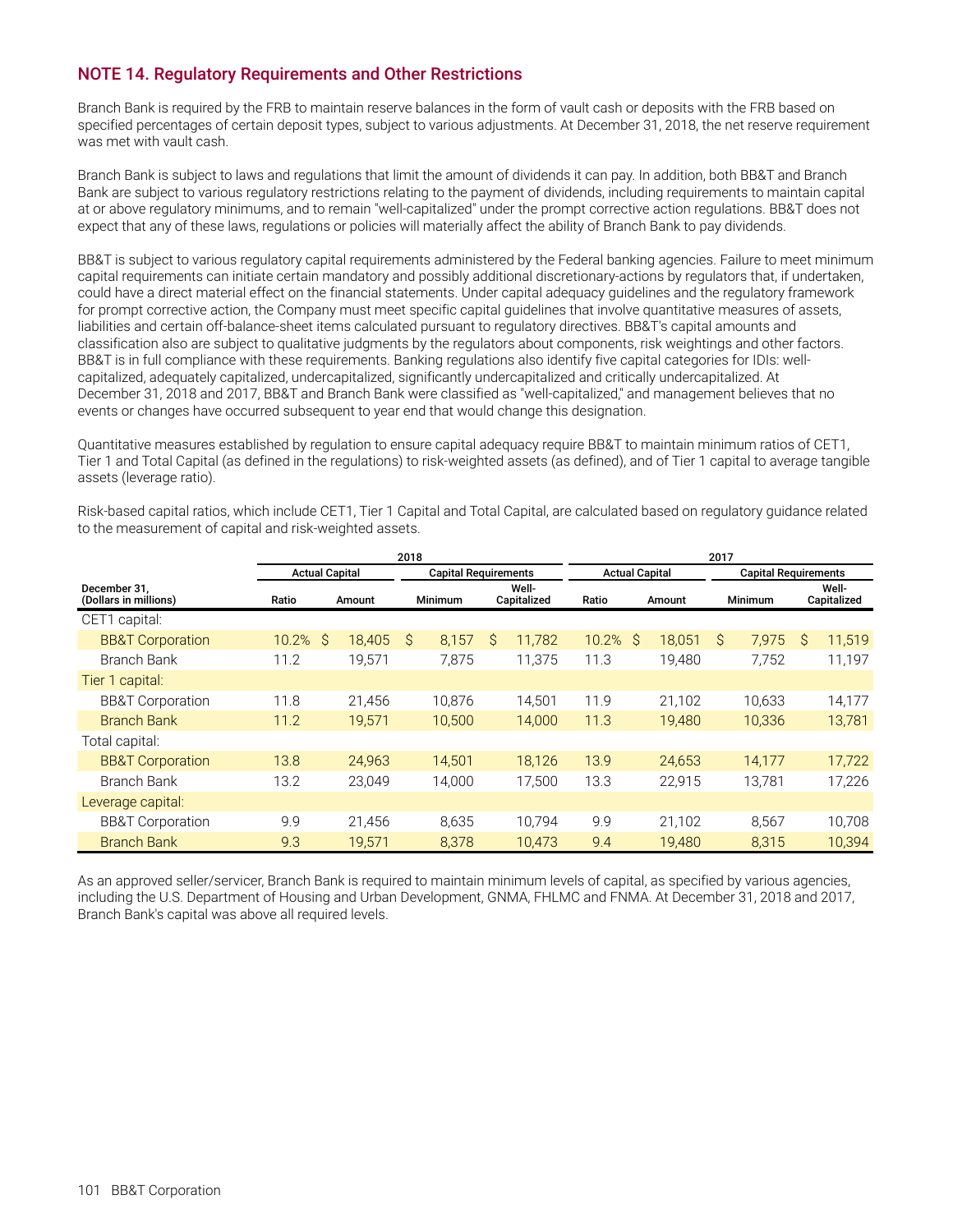# **NOTE 15. Parent Company Financial Information**

| Parent Company - Condensed Balance Sheets         | December 31, |                |                     |                |
|---------------------------------------------------|--------------|----------------|---------------------|----------------|
| (Dollars in millions)                             |              | 2018           |                     | 2017           |
| Assets:                                           |              |                |                     |                |
| Cash and due from banks                           | $\hat{S}$    | 130            | $\mathcal{S}$       | 13             |
| Interest-bearing deposits with banks              |              | 7,029          |                     | 6,301          |
| <b>Restricted Cash</b>                            |              | 73             |                     | 64             |
| AFS securities at fair value                      |              | 132            |                     | 133            |
| HTM securities at amortized cost                  |              |                |                     |                |
| Advances to / receivables from subsidiaries:      |              |                |                     |                |
| <b>Banking</b>                                    |              | 2,608          |                     | 2,454          |
| Nonbank                                           |              | 4,489          |                     | 3,664          |
| Total advances to / receivables from subsidiaries |              | 7,097          |                     | 6,118          |
| Investment in subsidiaries:                       |              |                |                     |                |
| <b>Banking</b>                                    |              | 28,070         |                     | 27,846         |
| Nonbank                                           |              | 1,497          |                     | 1,373          |
| Total investment in subsidiaries                  |              | 29,567         |                     | 29,219         |
| Other assets                                      |              | 52             |                     | 66             |
| <b>Total assets</b>                               | Ŝ.           | 44,080         | Ŝ.                  | 41,915         |
| Liabilities and Shareholders' Equity:             |              |                |                     |                |
| Short-term borrowings                             | $\mathsf{S}$ | 2 <sup>1</sup> | $\hat{\mathcal{S}}$ | $\overline{7}$ |
| Long-term debt                                    |              | 13,709         |                     | 12,042         |
| Accounts payable and other liabilities            |              | 191            |                     | 171            |
| <b>Total liabilities</b>                          |              | 13,902         |                     | 12,220         |
| Total shareholders' equity                        |              | 30,178         |                     | 29,695         |
| Total liabilities and shareholders' equity        | \$           | 44,080         | \$                  | 41,915         |

| Parent Company - Condensed Income and Comprehensive Income Statements                        |              | Year Ended December 31 |    |                |              |       |  |  |  |
|----------------------------------------------------------------------------------------------|--------------|------------------------|----|----------------|--------------|-------|--|--|--|
| (Dollars in millions)                                                                        |              | 2018                   |    | 2017           |              | 2016  |  |  |  |
| Income:                                                                                      |              |                        |    |                |              |       |  |  |  |
| Dividends from subsidiaries:                                                                 |              |                        |    |                |              |       |  |  |  |
| <b>Banking</b>                                                                               | $\hat{S}$    | 2,825                  | -Ŝ | 1,950          | S.           | 1,350 |  |  |  |
| Nonbank                                                                                      |              | 147                    |    | 40             |              | 6     |  |  |  |
| Total dividends from subsidiaries                                                            |              | 2,972                  |    | 1,990          |              | 1,356 |  |  |  |
| Interest and other income from subsidiaries                                                  |              | 164                    |    | 112            |              | 73    |  |  |  |
| Other income                                                                                 |              | 7                      |    | $\overline{2}$ |              | 3     |  |  |  |
| Total income                                                                                 |              | 3,143                  |    | 2,104          |              | 1,432 |  |  |  |
| Expenses:                                                                                    |              |                        |    |                |              |       |  |  |  |
| Interest expense                                                                             |              | 364                    |    | 227            |              | 160   |  |  |  |
| Other expenses                                                                               |              | 82                     |    | 83             |              | 56    |  |  |  |
| Total expenses                                                                               |              | 446                    |    | 310            |              | 216   |  |  |  |
| Income before income taxes and equity in undistributed earnings of subsidiaries              |              | 2,697                  |    | 1,794          |              | 1,216 |  |  |  |
| Income tax benefit                                                                           |              | 52                     |    | 63             |              | 38    |  |  |  |
| Income before equity in undistributed earnings of subsidiaries                               |              | 2,749                  |    | 1,857          |              | 1,254 |  |  |  |
| Equity in undistributed earnings of subsidiaries in excess of dividends from<br>subsidiaries |              | 508                    |    | 558            |              | 1,188 |  |  |  |
| Net income                                                                                   |              | 3,257                  |    | 2,415          |              | 2,442 |  |  |  |
| <b>Total OCI</b>                                                                             |              | (248)                  |    | (88)           |              | (104) |  |  |  |
| Total comprehensive income                                                                   | $\mathsf{S}$ | 3,009                  | \$ | 2,327          | $\mathsf{S}$ | 2,338 |  |  |  |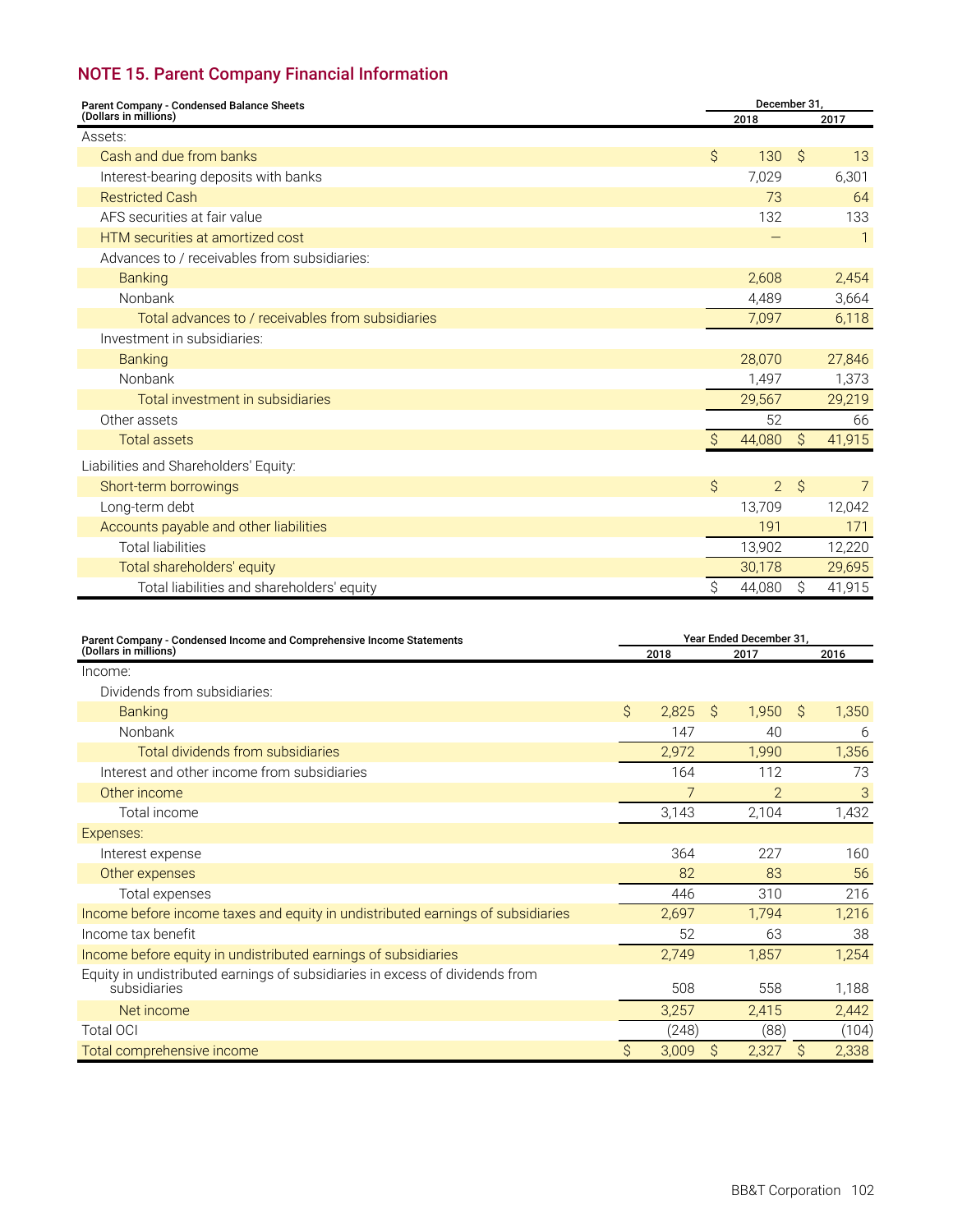| Parent Company - Statements of Cash Flows                                   | Year Ended December 31, |          |    |          |              |                |  |  |
|-----------------------------------------------------------------------------|-------------------------|----------|----|----------|--------------|----------------|--|--|
| (Dollars in millions)                                                       |                         | 2018     |    | 2017     |              | 2016           |  |  |
| Cash Flows From Operating Activities:                                       |                         |          |    |          |              |                |  |  |
| Net income                                                                  | Ŝ                       | 3,257    | S. | 2,415    | <sub>S</sub> | 2,442          |  |  |
| Adjustments to reconcile net income to net cash from operating activities:  |                         |          |    |          |              |                |  |  |
| Equity in earnings of subsidiaries in excess of dividends from subsidiaries |                         | (508)    |    | (558)    |              | (1, 188)       |  |  |
| Other, net                                                                  |                         | (28)     |    |          |              | (14)           |  |  |
| Net cash from operating activities                                          |                         | 2,721    |    | 1.857    |              | 1,240          |  |  |
| Cash Flows From Investing Activities:                                       |                         |          |    |          |              |                |  |  |
| Proceeds from maturities, calls, paydowns and sales of AFS securities       |                         | 33       |    | 29       |              | 27             |  |  |
| Purchases of AFS securities                                                 |                         | (28)     |    | (29)     |              | (31)           |  |  |
| Proceeds from maturities, calls and paydowns of HTM securities              |                         |          |    |          |              | $\overline{2}$ |  |  |
| Investment in subsidiaries                                                  |                         |          |    | 1.100    |              | (85)           |  |  |
| Advances to subsidiaries                                                    |                         | (4,639)  |    | (6,958)  |              | (7, 719)       |  |  |
| Proceeds from repayment of advances to subsidiaries                         |                         | 3,665    |    | 4,671    |              | 6,975          |  |  |
| Net cash from acquisitions and divestitures                                 |                         |          |    |          |              | (254)          |  |  |
| Other, net                                                                  |                         | (4)      |    | 1        |              |                |  |  |
| Net cash from investing activities                                          |                         | (973)    |    | (1, 186) |              | (1,085)        |  |  |
| Cash Flows From Financing Activities:                                       |                         |          |    |          |              |                |  |  |
| Net change in short-term borrowings                                         |                         | (5)      |    | (39)     |              | (60)           |  |  |
| Net change in long-term debt                                                |                         | 1,746    |    | 1,319    |              | 465            |  |  |
| Repurchase of common stock                                                  |                         | (1,205)  |    | (1,613)  |              | (520)          |  |  |
| Net proceeds from preferred stock issued                                    |                         |          |    |          |              | 450            |  |  |
| Cash dividends paid on common and preferred stock                           |                         | (1, 378) |    | (1, 179) |              | (1,092)        |  |  |
| Other, net                                                                  |                         | (52)     |    | 104      |              | 225            |  |  |
| Net cash from financing activities                                          |                         | (894)    |    | (1,408)  |              | (532)          |  |  |
| Net Change in Cash, Cash Equivalents and Restricted Cash                    |                         | 854      |    | (737)    |              | (377)          |  |  |
| Cash, Cash Equivalents and Restricted Cash at Beginning of Period           |                         | 6,378    |    | 7,115    |              | 7,492          |  |  |
| Cash, Cash Equivalents and Restricted Cash at End of Period                 | \$                      | 7,232    | S. | 6,378    | \$           | 7,115          |  |  |

The transfer of funds in the form of dividends, loans or advances from bank subsidiaries to the Parent Company is restricted. Federal law requires loans to the Parent Company or its affiliates to be secured and at market terms and generally limits loans to the Parent Company or an individual affiliate to 10% of Branch Bank's unimpaired capital and surplus. In the aggregate, loans to the Parent Company and all affiliates cannot exceed 20% of the bank's unimpaired capital and surplus.

Dividend payments to the Parent Company by Branch Bank are subject to regulatory review and statutory limitations and, in some instances, regulatory approval. In general, dividends from Branch Bank to the Parent Company are limited by rules which compare dividends to net income for regulatory-defined periods. Furthermore, dividends are restricted by regulatory minimum capital constraints.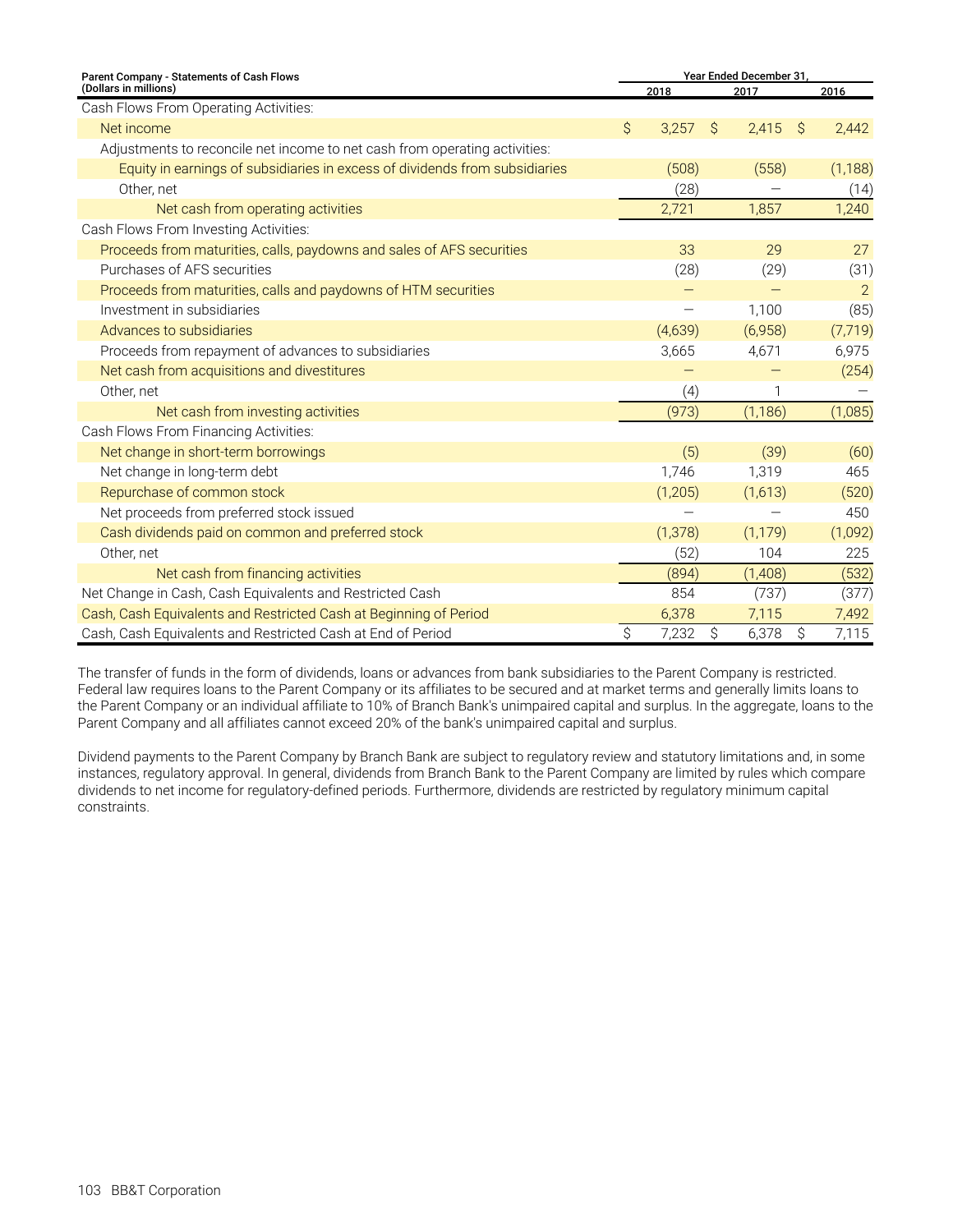## **NOTE 16. Fair Value Disclosures**

The following tables present fair value information for assets and liabilities measured at fair value on a recurring basis:

| December 31, 2018<br>(Dollars in millions)         |           | Total        |                     | Level 1 |              | Level 2        |                     | Level 3                   |  |
|----------------------------------------------------|-----------|--------------|---------------------|---------|--------------|----------------|---------------------|---------------------------|--|
| Assets:                                            |           |              |                     |         |              |                |                     |                           |  |
| AFS securities:                                    |           |              |                     |         |              |                |                     |                           |  |
| U.S. Treasury                                      | $\hat{S}$ | 3,441        | $\mathcal{S}$       | —       | $\mathsf{S}$ | 3,441          | $\mathcal{S}$       |                           |  |
| <b>GSE</b>                                         |           | 200          |                     |         |              | 200            |                     |                           |  |
| <b>Agency MBS</b>                                  |           | 20,155       |                     |         |              | 20,155         |                     |                           |  |
| States and political subdivisions                  |           | 701          |                     |         |              | 701            |                     |                           |  |
| Non-agency MBS                                     |           | 505          |                     |         |              | 114            |                     | 391                       |  |
| Other                                              |           | 36           |                     |         |              | 36             |                     |                           |  |
| <b>Total AFS securities</b>                        |           | 25,038       |                     |         |              | 24,647         |                     | 391                       |  |
| <b>LHFS</b>                                        |           | 988          |                     |         |              | 988            |                     |                           |  |
| <b>MSRs</b>                                        |           | 1,108        |                     |         |              |                |                     | 1,108                     |  |
| Other assets:                                      |           |              |                     |         |              |                |                     |                           |  |
| Trading and equity securities                      |           | 767          |                     | 374     |              | 390            |                     | 3                         |  |
| Derivative assets                                  |           | 246          |                     |         |              | 234            |                     | 12                        |  |
| Private equity investments                         |           | 393          |                     |         |              |                |                     | 393                       |  |
| Total assets                                       | \$        | 28,540       | $\hat{\mathcal{S}}$ | 374     | $\hat{S}$    | 26,259         | $\hat{S}$           | 1,907                     |  |
| Liabilities:                                       |           |              |                     |         |              |                |                     |                           |  |
| Derivative liabilities                             | \$        | 247          | \$                  | 1       | \$           | 246            | \$                  |                           |  |
| Securities sold short                              |           | 145          |                     |         |              | 145            |                     |                           |  |
| <b>Total liabilities</b>                           | \$        | 392          | \$                  | 1       | \$           | 391            | \$                  | $\qquad \qquad -$         |  |
|                                                    |           |              |                     |         |              |                |                     |                           |  |
| December 31, 2017                                  |           |              |                     |         |              |                |                     |                           |  |
| (Dollars in millions)                              |           | Total        |                     | Level 1 |              | Level 2        |                     | Level 3                   |  |
| Assets:                                            |           |              |                     |         |              |                |                     |                           |  |
| AFS securities:                                    |           |              | Ŝ.                  | -       |              |                |                     |                           |  |
| U.S. Treasury                                      | \$        | 2,291<br>179 |                     |         | $\mathsf{S}$ | 2,291<br>179   | $\zeta$             |                           |  |
| <b>GSE</b>                                         |           |              |                     |         |              |                |                     |                           |  |
| <b>Agency MBS</b>                                  |           | 20,101       |                     |         |              | 20,101         |                     |                           |  |
| States and political subdivisions                  |           | 1,392<br>576 |                     | —       |              | 1,392<br>144   |                     | 432                       |  |
| Non-agency MBS<br>Other                            |           | 8            |                     | 6       |              | $\overline{2}$ |                     |                           |  |
| <b>Total AFS securities</b>                        |           | 24,547       |                     | 6       |              | 24,109         |                     | 432                       |  |
| <b>LHFS</b>                                        |           |              |                     |         |              |                |                     |                           |  |
| <b>MSRs</b>                                        |           | 1,099        |                     |         |              | 1,099<br>—     |                     |                           |  |
| Other assets:                                      |           | 1,056        |                     |         |              |                |                     | 1,056                     |  |
|                                                    |           | 633          |                     | 363     |              | 270            |                     |                           |  |
| Trading and equity securities<br>Derivative assets |           | 443          |                     |         |              | 437            |                     | 6                         |  |
| Private equity investments                         |           | 404          |                     |         |              |                |                     | 404                       |  |
| Total assets                                       | $\zeta$   |              |                     | 369     | \$           | 25,915         | $\hat{\mathcal{S}}$ | 1,898                     |  |
| Liabilities:                                       |           | 28,182 \$    |                     |         |              |                |                     |                           |  |
| Derivative liabilities                             | \$        | 714          | $\hat{\mathcal{S}}$ |         | \$           | 711            | $\hat{\mathcal{S}}$ | $\ensuremath{\mathsf{3}}$ |  |
| Securities sold short                              |           | 120          |                     |         |              | 120            |                     |                           |  |

Accounting standards define fair value as the exchange price that would be received on the measurement date to sell an asset or the price paid to transfer a liability in the principal or most advantageous market available to the entity in an orderly transaction between market participants, with a three level valuation input hierarchy. The following discussion focuses on the valuation techniques and significant inputs for Level 2 and Level 3 assets and liabilities.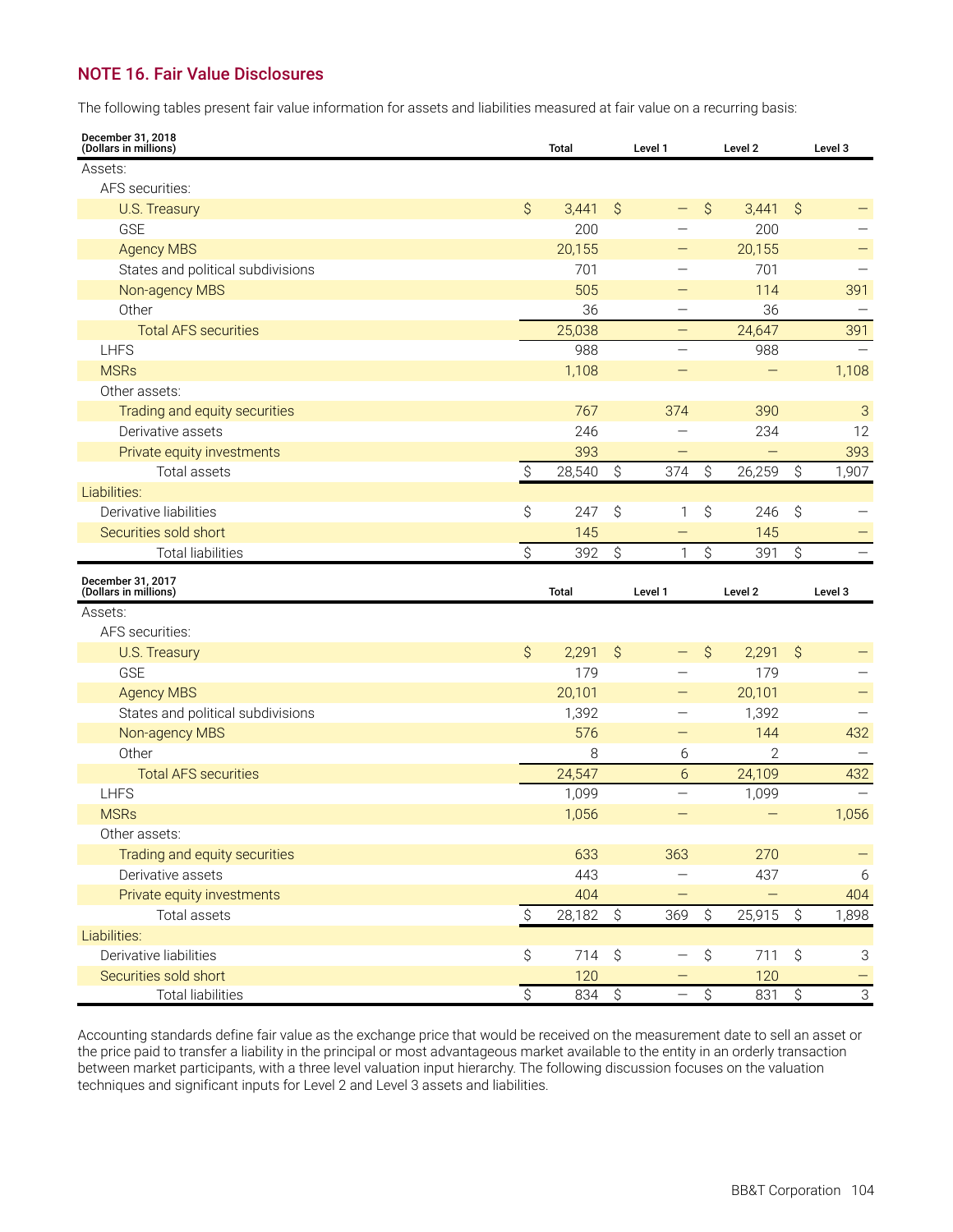A third-party pricing service is generally utilized in determining the fair value of the securities portfolio. Management independently evaluates the fair values provided by the pricing service through comparisons to other external pricing sources, review of additional information provided by the pricing service and other third party sources for selected securities and back-testing to compare the price realized on any security sales to the daily pricing information received from the pricing service. Fair value measurements are derived from market-based pricing matrices that were developed using observable inputs that include benchmark yields, benchmark securities, reported trades, offers, bids, issuer spreads and broker quotes. As described by security type below, additional inputs may be used, or some inputs may not be applicable. In the event that market observable data was not available, which would generally occur due to the lack of an active market for a given security, the valuation of the security would be subjective and may involve substantial judgment by management.

*U.S. Treasury securities:* Treasury securities are valued using quoted prices in active over-the-counter markets.

*GSE securities and agency MBS:* GSE pass-through securities are valued using market-based pricing matrices that reference observable inputs including benchmark TBA security pricing and yield curves that were estimated based on U.S. Treasury yields and certain floating rate indices. The pricing matrices for these securities may also give consideration to pool-specific data supplied directly by the GSE. GSE CMOs are valued using market-based pricing matrices that are based on observable inputs including offers, bids, reported trades, dealer quotes and market research reports, the characteristics of a specific tranche, market convention prepayment speeds and benchmark yield curves as described above.

*States and political subdivisions:* These securities are valued using market-based pricing matrices that reference observable inputs including MSRB reported trades, issuer spreads, material event notices and benchmark yield curves.

*Non-agency MBS:* Pricing matrices for these securities are based on observable inputs including offers, bids, reported trades, dealer quotes and market research reports, the characteristics of a specific tranche, market convention prepayment speeds and benchmark yield curves as described above. Non-agency MBS also include investments in Re-REMIC trusts that primarily hold non-agency MBS, which are valued based on broker pricing models that use baseline securities yields and tranche-level yield adjustments to discount cash flows modeled using market convention prepayment speed and default assumptions.

*Other securities:* These securities consist primarily of corporate bonds. These securities are valued based on a review of quoted market prices for assets as well as through the various other inputs discussed previously.

*LHFS:* Certain mortgage loans are originated to be sold to investors, which are carried at fair value. The fair value is primarily based on quoted market prices for securities backed by similar types of loans. The changes in fair value of these assets are largely driven by changes in interest rates subsequent to loan funding and changes in the fair value of servicing associated with the mortgage LHFS.

*MSRs:* Residential MSRs are valued using an OAS valuation model to project cash flows over multiple interest rate scenarios, which are discounted at risk-adjusted rates. The model considers portfolio characteristics, contractually specified servicing fees, prepayment assumptions, delinquency rates, late charges, other ancillary revenue, costs to service and other economic factors. Fair value estimates and assumptions are compared to industry surveys, recent market activity, actual portfolio experience and, when available, other observable market data. Commercial MSRs are valued using a cash flow valuation model that calculates the present value of estimated future net servicing cash flows. BB&T considers actual and expected loan prepayment rates, discount rates, servicing costs and other economic factors that are determined based on current market conditions.

*Trading and equity securities:* Trading and equity securities primarily consist of exchange traded equity securities, and debt securities issued by the U.S. Treasury, GSEs, or states and political subdivisions. The valuation techniques for debt securities are more fully discussed above.

*Derivative assets and liabilities:* The fair values of derivatives are determined based on quoted market prices and internal pricing models that use market observable data. The fair values of interest rate lock commitments, which are related to mortgage loan commitments and are categorized as Level 3, are based on quoted market prices adjusted for commitments that are not expected to fund and include the value attributable to the net servicing fees.

*Private equity investments:* In many cases there are no observable market values for these investments and therefore management must estimate the fair value based on a comparison of the operating performance of the company to multiples in the marketplace for similar entities. This analysis requires significant judgment, and actual values in a sale could differ materially from those estimated.

*Securities sold short:* Securities sold short represent debt securities sold short that are entered into as a hedging strategy for the purposes of supporting institutional and retail client trading activities.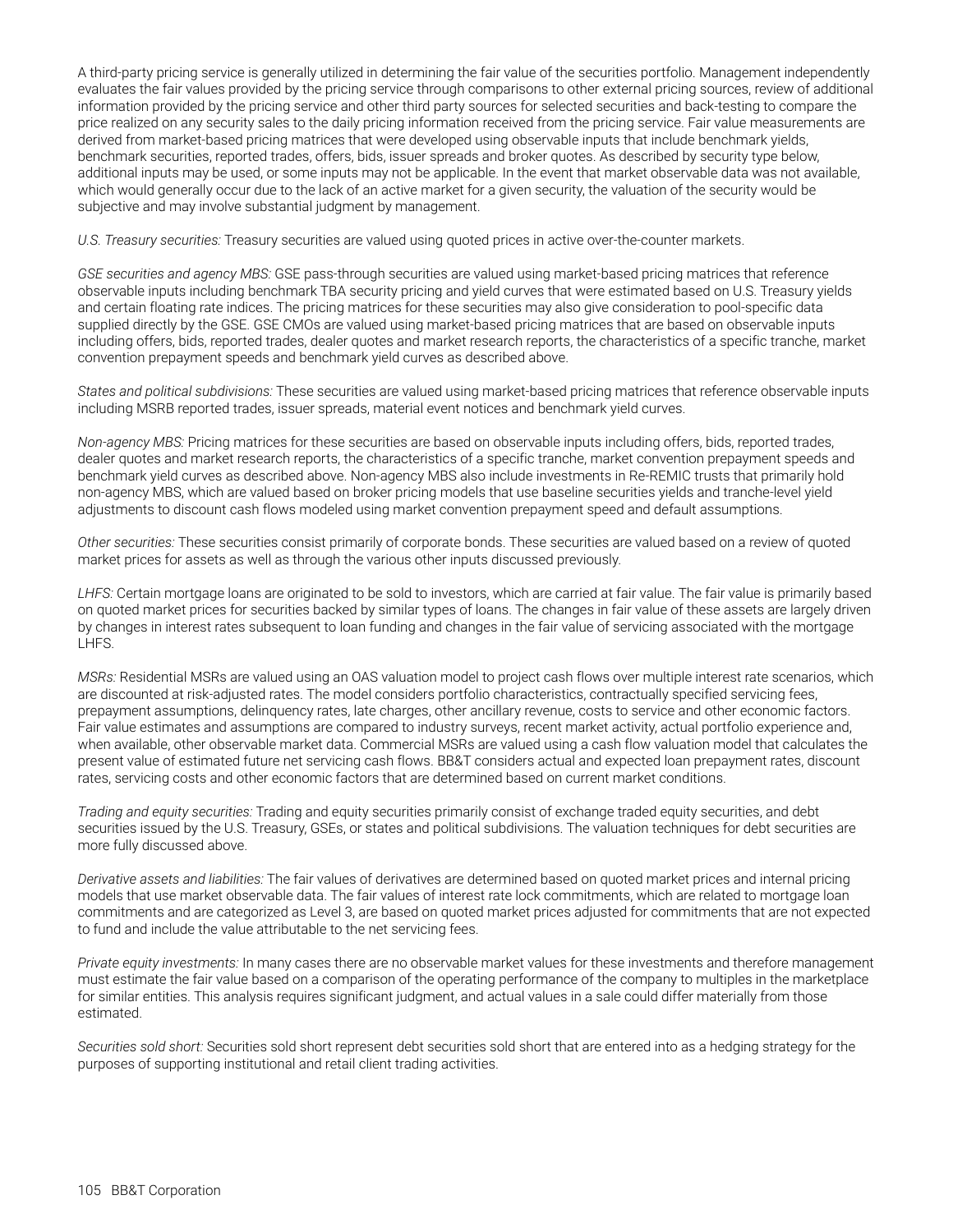Activity for Level 3 assets and liabilities is summarized below:

| (Dollars in millions)                                                                                                                                 |              | Non-agency<br>MBS        |              | <b>MSRs</b>                   | <b>Net Derivatives</b>         | <b>Private Equity</b><br><b>Investments</b> |                 |  |
|-------------------------------------------------------------------------------------------------------------------------------------------------------|--------------|--------------------------|--------------|-------------------------------|--------------------------------|---------------------------------------------|-----------------|--|
| Balance at January 1, 2016                                                                                                                            | $\mathsf{S}$ | 626                      | $\mathsf{S}$ | 880                           | $\mathsf{S}$<br>$\overline{4}$ | $\mathsf{S}$                                | 289             |  |
| Total realized and unrealized gains (losses):                                                                                                         |              |                          |              |                               |                                |                                             |                 |  |
| Included in earnings                                                                                                                                  |              | 25                       |              | 63                            | 97                             |                                             | 20              |  |
| Included in unrealized net holding gains (losses) in OCI                                                                                              |              | (45)                     |              |                               |                                |                                             |                 |  |
| Purchases                                                                                                                                             |              | —                        |              |                               | —                              |                                             | 106             |  |
| Issuances                                                                                                                                             |              |                          |              | 146                           | 82                             |                                             |                 |  |
| <b>Sales</b>                                                                                                                                          |              |                          |              |                               |                                |                                             | (4)             |  |
| Settlements                                                                                                                                           |              | (99)                     |              | (160)                         | (196)                          |                                             | (49)            |  |
| Adoption of fair value option for commercial MSRs                                                                                                     |              | $\overline{\phantom{0}}$ |              | 123                           |                                |                                             |                 |  |
| Balance at December 31, 2016                                                                                                                          |              | 507                      |              | 1,052                         | (13)                           |                                             | 362             |  |
| Total realized and unrealized gains (losses):                                                                                                         |              |                          |              |                               |                                |                                             |                 |  |
| Included in earnings                                                                                                                                  |              | 36                       |              | 48                            | 38                             |                                             | 58              |  |
| Included in unrealized net holding gains (losses) in OCI                                                                                              |              | (40)                     |              |                               | —                              |                                             |                 |  |
| Purchases                                                                                                                                             |              |                          |              |                               |                                |                                             | 142             |  |
| <b>Issuances</b>                                                                                                                                      |              | —                        |              | 124                           | 43                             |                                             |                 |  |
| <b>Sales</b>                                                                                                                                          |              | $\overline{\phantom{0}}$ |              |                               | $\overline{\phantom{0}}$       |                                             | (119)           |  |
| <b>Settlements</b>                                                                                                                                    |              | (71)                     |              | (168)                         | (65)                           |                                             | (26)            |  |
| Transfers out of Level 3                                                                                                                              |              |                          |              |                               |                                |                                             | (13)            |  |
| Balance at December 31, 2017                                                                                                                          |              | 432                      |              | 1.056                         | 3                              |                                             | 404             |  |
| Total realized and unrealized gains (losses):                                                                                                         |              |                          |              |                               |                                |                                             |                 |  |
| Included in earnings                                                                                                                                  |              | 9                        |              | 71                            | 11                             |                                             | 66              |  |
| Purchases                                                                                                                                             |              |                          |              |                               |                                |                                             | 91              |  |
| <b>Issuances</b>                                                                                                                                      |              |                          |              | 152                           | 24                             |                                             |                 |  |
| Sales                                                                                                                                                 |              |                          |              |                               |                                |                                             | (112)           |  |
| <b>Settlements</b>                                                                                                                                    |              | (50)                     |              | (171)                         | (26)                           |                                             | (56)            |  |
| Balance at December 31, 2018                                                                                                                          | \$           | 391                      | \$           | 1,108                         | $\hat{S}$<br>12                | $\mathsf S$                                 | 393             |  |
| Change in unrealized gains (losses) included in earnings for the<br>period, attributable to assets and liabilities still held at<br>December 31, 2018 | \$           | 9                        | $\hat{S}$    | 71                            | $\mathsf{S}$<br>12             | $\hat{\mathcal{S}}$                         | 11              |  |
| Primary income statement location of realized gains (losses) included<br>in earnings                                                                  |              | Interest<br>income       |              | Mortgage<br>banking<br>income | Mortgage<br>banking<br>income  |                                             | Other<br>income |  |

The non-agency MBS categorized as Level 3 represent ownership interests in various tranches of Re-REMIC trusts. These securities are valued at a discount, which is unobservable in the market, to the fair value of the underlying securities owned by the trusts. The Re-REMIC tranches do not have an active market and therefore are categorized as Level 3. At December 31, 2018, the fair value of Re-REMIC non-agency MBS represented a discount of 18.6% to the fair value of the underlying securities owned by the Re-REMIC trusts.

The majority of private equity investments are in SBIC qualified funds, which primarily focus on equity and subordinated debt investments in privately-held middle market companies. The majority of these VIE investments are not redeemable and distributions are received as the underlying assets of the funds liquidate. The timing of distributions, which are expected to occur on various dates on an approximately ratable basis through 2028, is uncertain and dependent on various events such as recapitalizations, refinance transactions and ownership changes among others. As of December 31, 2018, restrictions on the ability to sell the investments include, but are not limited to, consent of a majority member or general partner approval for transfer of ownership. These investments are spread over numerous privately-held middle market companies, and thus the sensitivity to a change in fair value for any single investment is limited. The significant unobservable inputs for these investments are EBITDA multiples that ranged from 6x to 14x, with a weighted average of 9x, at December 31, 2018.

The following table details the fair value and UPB of LHFS that were elected to be carried at fair value:

| December 31                   | 2018              |     |  |                                     |  |                                    |                                 | 2017                 |  |                   |  |                      |  |  |
|-------------------------------|-------------------|-----|--|-------------------------------------|--|------------------------------------|---------------------------------|----------------------|--|-------------------|--|----------------------|--|--|
| (Dollars in millions)         | <b>Fair Value</b> |     |  | UPB                                 |  | <b>Difference</b>                  | <b>UPB</b><br><b>Fair Value</b> |                      |  | <b>Difference</b> |  |                      |  |  |
| LHFS<br>value<br>i at<br>rair |                   | 988 |  | $\sqrt{7}$<br>$\sim$<br><i>,,</i> , |  | $\sim$<br>$\overline{\phantom{0}}$ |                                 | $1 \cap QQ$<br>. V J |  | .084              |  | $\sim$ $\sim$<br>ט ו |  |  |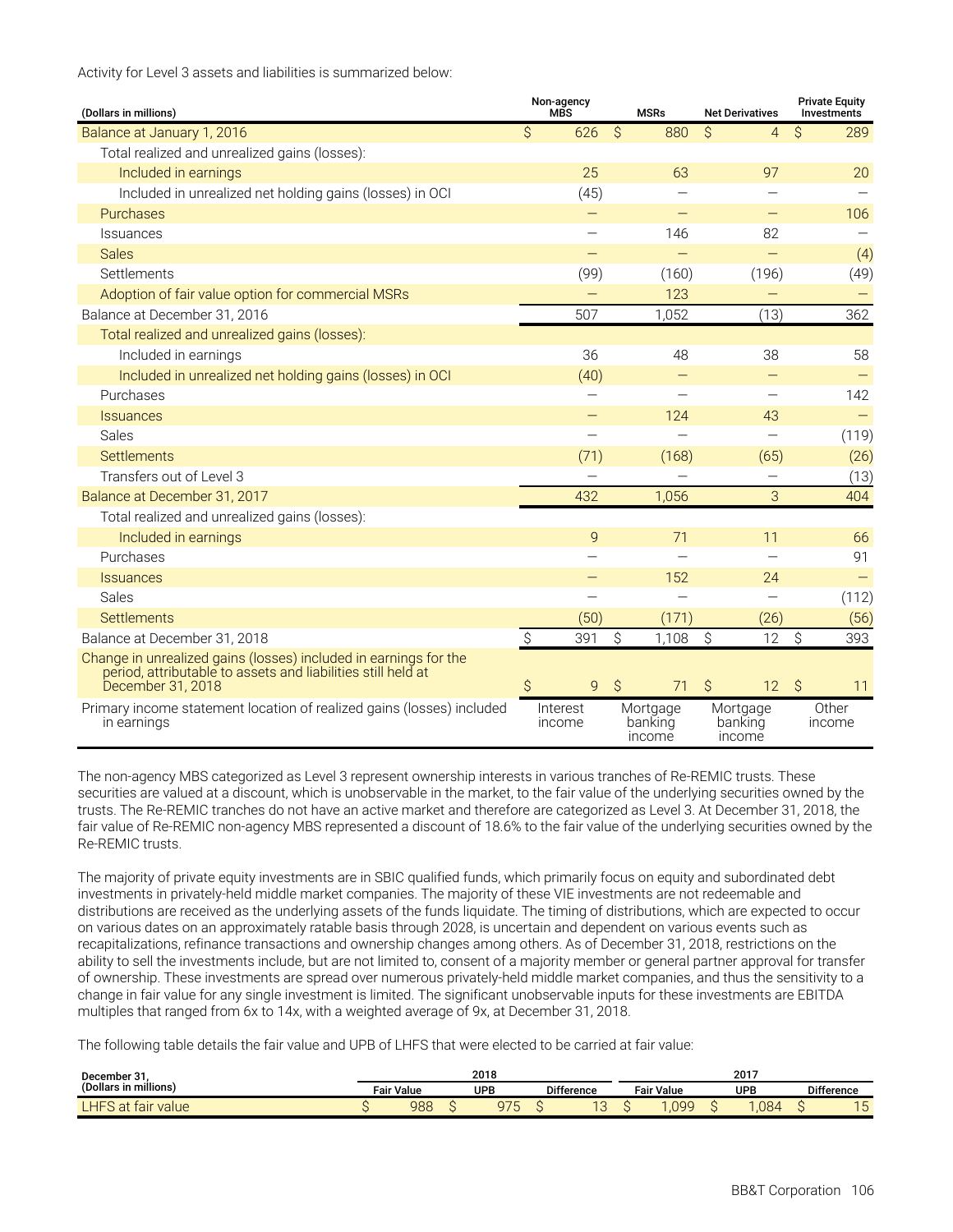Excluding government guaranteed, LHFS that were nonperforming or 90 days or more past due and still accruing interest were not material at December 31, 2018.

The following table provides information about certain assets measured at fair value on a nonrecurring basis, which are primarily collateral dependent and may be subject to liquidity adjustments. The carrying values represent end of period values, which approximate the fair value measurements that occurred on the various measurement dates throughout the period. The valuation adjustments represent the amounts recorded during the period regardless of whether the asset is still held at period end. These assets are considered to be Level 3 assets (excludes PCI).

|                                                                  | 2018 |                                                          |  |                       |  | 2017                            |       |  |  |
|------------------------------------------------------------------|------|----------------------------------------------------------|--|-----------------------|--|---------------------------------|-------|--|--|
| As of / For The Year Ended December 31,<br>(Dollars in millions) |      | Valuation<br><b>Carrying Value</b><br><b>Adiustments</b> |  | <b>Carrving Value</b> |  | Valuation<br><b>Adiustments</b> |       |  |  |
| Impaired loans                                                   |      | 167                                                      |  | (35)                  |  | 163                             | (22)  |  |  |
| Foreclosed real estate                                           |      | 35                                                       |  | (240)                 |  | Ω€                              | (255) |  |  |

For financial instruments not recorded at fair value, estimates of fair value are based on relevant market data and information about the instrument. Values obtained relate to one trading unit without regard to any premium or discount that may result from concentrations of ownership, possible tax ramifications, estimated transaction costs that may result from bulk sales or the relationship between various instruments.

An active market does not exist for certain financial instruments. Fair value estimates for these instruments are based on current economic conditions, currency and interest rate risk characteristics, loss experience and other factors. Many of these estimates involve uncertainties and matters of significant judgment and cannot be determined with precision. Therefore, the fair value estimates in many instances cannot be substantiated by comparison to independent markets and, in many cases, may not be realizable in a current sale of the instrument. In addition, changes in assumptions could significantly affect these fair value estimates. The following assumptions were used to estimate the fair value of these financial instruments.

*Cash and cash equivalents and restricted cash*: For these short-term instruments, the carrying amounts are a reasonable estimate of fair values.

*HTM securities:* The fair values of HTM securities are based on a market approach using observable inputs such as benchmark yields and securities, TBA prices, reported trades, issuer spreads, current bids and offers, monthly payment information and collateral performance.

*Loans receivable*: The fair values for loans are estimated using discounted cash flow analyses, applying interest rates currently being offered for loans with similar terms and credit quality, which are deemed to be indicative of orderly transactions in the current market. For commercial loans and leases, discount rates may be adjusted to address additional credit risk on lower risk grade instruments. For residential mortgage and other consumer loans, internal prepayment risk models are used to adjust contractual cash flows. Loans are aggregated into pools of similar terms and credit quality and discounted using a LIBOR based rate. The carrying amounts of accrued interest approximate fair values.

*Deposit liabilities*: The fair values for demand deposits are equal to the amount payable on demand. Fair values for CDs are estimated using a discounted cash flow calculation that applies current interest rates to aggregate expected maturities. BB&T has developed long-term relationships with its deposit customers, commonly referred to as CDIs, that have not been considered in the determination of the deposit liabilities' fair value.

*Short-term borrowings*: The carrying amounts of short-term borrowings, excluding securities sold short, approximate their fair values.

*Long-term debt*: The fair values of long-term debt instruments are estimated based on quoted market prices for the instrument if available, or for similar instruments if not available, or by using discounted cash flow analyses, based on current incremental borrowing rates for similar types of instruments.

*Contractual commitments*: The fair values of commitments are estimated using the fees charged to enter into similar agreements, taking into account the remaining terms of the agreements and the present creditworthiness of the counterparties. The fair values of guarantees and letters of credit are estimated based on the counterparties' creditworthiness and average default rates for loan products with similar risks. These respective fair value measurements are categorized within Level 3 of the fair value hierarchy. Retail lending and revolving credit commitments have an immaterial fair value as BB&T typically has the ability to cancel such commitments.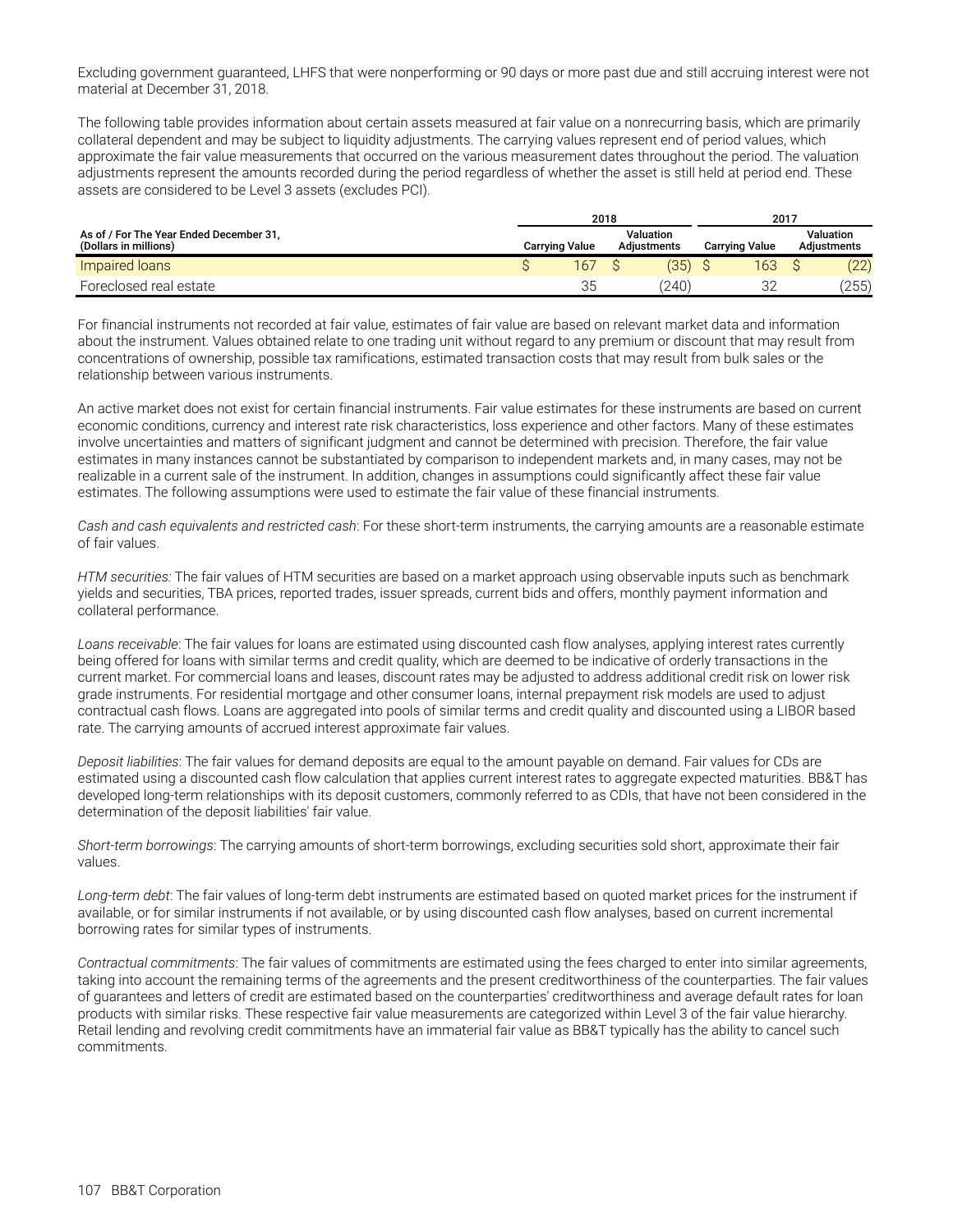Financial assets and liabilities not recorded at fair value are summarized below:

| December 31,                      |                             |                                             | 2018    |                        | 2017              |         |
|-----------------------------------|-----------------------------|---------------------------------------------|---------|------------------------|-------------------|---------|
| (Dollars in millions)             | <b>Fair Value Hierarchy</b> | <b>Carrying Amount</b><br><b>Fair Value</b> |         | <b>Carrying Amount</b> | <b>Fair Value</b> |         |
| Financial assets:                 |                             |                                             |         |                        |                   |         |
| <b>HTM</b> securities             | Level 2                     |                                             | 20.552  | 20.047                 | 23,027            | 22,837  |
| Loans and leases HFI, net of ALLL | Level 3                     |                                             | 147.455 | 145.591                | 142.211           | 141.664 |
| <b>Financial liabilities:</b>     |                             |                                             |         |                        |                   |         |
| Time deposits                     | Level 2                     |                                             | 16.577  | 16.617                 | 13.170            | 13.266  |
| Long-term debt                    | Level 2                     |                                             | 23,709  | 23.723                 | 23,648            | 23,885  |

The following is a summary of selected information pertaining to off-balance sheet financial instruments:

|                                                                     | 2018                                |                   |     |  | 2017                                |  |                   |
|---------------------------------------------------------------------|-------------------------------------|-------------------|-----|--|-------------------------------------|--|-------------------|
| December 31,<br>(Dollars in millions)                               | Notional/<br><b>Contract Amount</b> | <b>Fair Value</b> |     |  | Notional/<br><b>Contract Amount</b> |  | <b>Fair Value</b> |
| Commitments to extend, originate or purchase credit                 | 72.435                              |                   | 140 |  | 67.860                              |  | 259               |
| Residential mortgage loans sold with recourse                       | 419                                 |                   |     |  | 490                                 |  | 5                 |
| CRE mortgages serviced for others covered by recourse<br>provisions | 4.699                               |                   |     |  | 4.153                               |  | 5                 |
| Letters of credit                                                   | 2.389                               |                   | 18  |  | 2.466                               |  | 21                |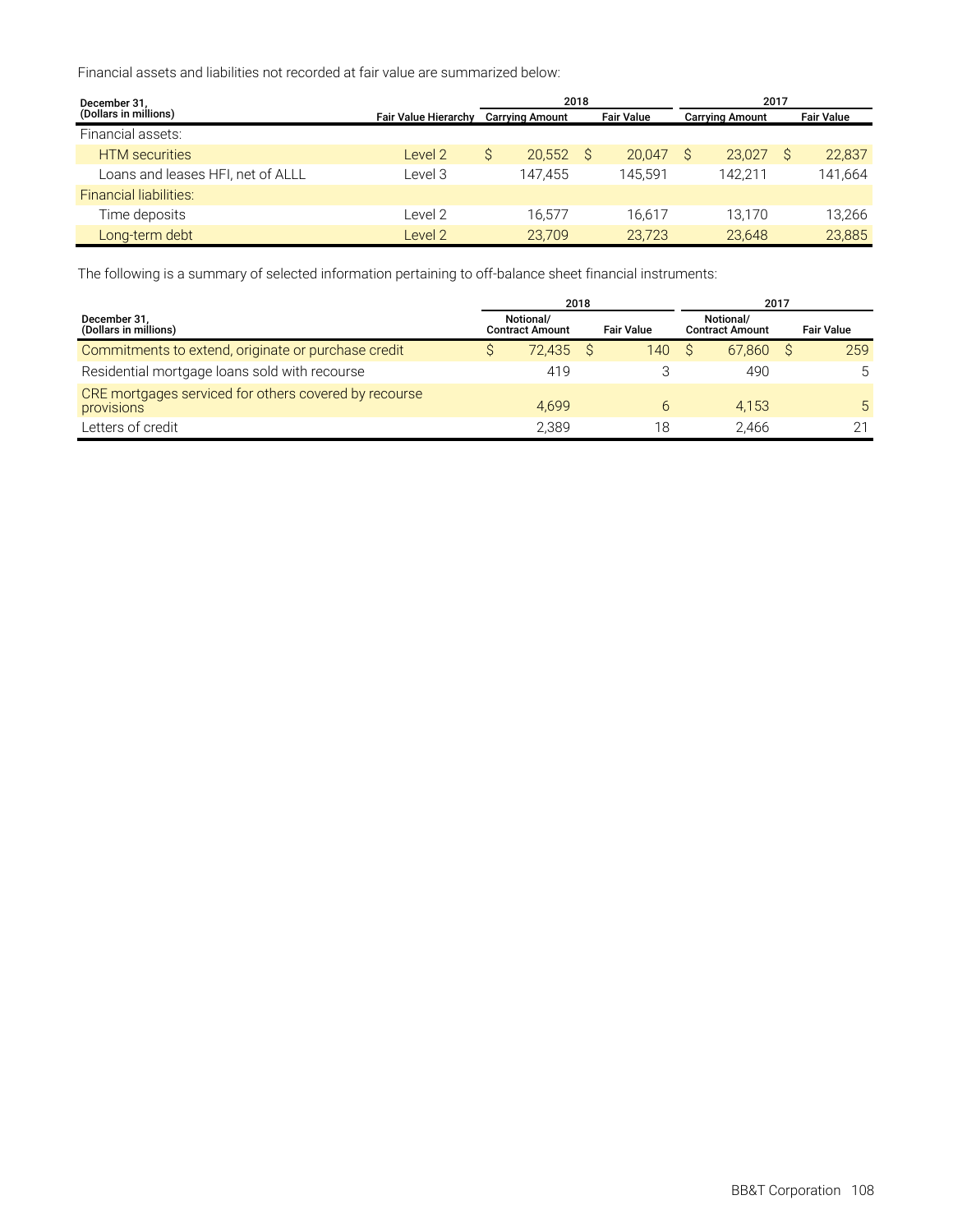# **NOTE 17. Derivative Financial Instruments**

The following table provides a summary of derivative strategies and the related accounting treatment:

|                                                                                                                                       | <b>Cash Flow Hedges</b>                                                                                                                                                                                  | <b>Fair Value Hedges</b>                                                                                                                                                                                                                                                                                                                     | Derivatives Not Designated as Hedges                                                                                                                                                                                                                                                                                                                                   |
|---------------------------------------------------------------------------------------------------------------------------------------|----------------------------------------------------------------------------------------------------------------------------------------------------------------------------------------------------------|----------------------------------------------------------------------------------------------------------------------------------------------------------------------------------------------------------------------------------------------------------------------------------------------------------------------------------------------|------------------------------------------------------------------------------------------------------------------------------------------------------------------------------------------------------------------------------------------------------------------------------------------------------------------------------------------------------------------------|
| Risk exposure                                                                                                                         | Variability in cash flows of<br>interest payments on floating<br>rate business loans, overnight<br>funding and various LIBOR<br>funding instruments.                                                     | Changes in value on fixed rate<br>long-term debt, CDs, FHLB<br>advances, loans and state and<br>political subdivision securities due<br>to changes in interest rates.                                                                                                                                                                        | Risk associated with an asset or<br>liability, including mortgage<br>banking operations and MSRs, or<br>for client needs. Includes<br>exposure to changes in market<br>rates and conditions subsequent<br>to the interest rate lock and<br>funding date for mortgage loans<br>originated for sale.                                                                     |
| Risk management<br>objective                                                                                                          | Hedge the variability in the<br>interest payments and receipts<br>on future cash flows for<br>forecasted transactions related<br>to the first unhedged payments<br>and receipts of variable<br>interest. | Convert the fixed rate paid or<br>received to a floating rate,<br>primarily through the use of<br>swaps.                                                                                                                                                                                                                                     | For interest rate lock commitment<br>derivatives and LHFS, use<br>mortgage-based derivatives such<br>as forward commitments and<br>options to mitigate market risk.<br>For MSRs, mitigate the income<br>statement effect of changes in the<br>fair value of the MSRs. For client<br>swaps, hedges are executed with<br>dealer counterparties to offset<br>market risk. |
| Treatment during the<br>hedge period                                                                                                  | Changes in value of the<br>hedging instruments are<br>recognized in AOCI until the<br>related cash flows from the<br>hedged item are recognized in<br>earnings.                                          | Changes in value of both the<br>hedging instruments and the<br>assets or liabilities being hedged<br>are recognized in the income<br>statement line item associated<br>with the instrument being hedged.                                                                                                                                     | Entire change in fair value<br>recognized in current period<br>income.                                                                                                                                                                                                                                                                                                 |
| Treatment if hedge<br>ceases to be highly<br>effective or is<br>terminated                                                            | Hedge is dedesignated.<br>Changes in value recorded in<br>AOCI before dedesignation are<br>amortized to yield over the<br>period the forecasted hedged<br>transactions impact earnings.                  | If hedged item remains<br>outstanding, the basis adjustment<br>that resulted from hedging is<br>amortized into earnings over the<br>lesser of the designated hedged<br>period or the maturity date of the<br>instrument, and cash flows from<br>terminations are reported in the<br>same category as the cash flows<br>from the hedged item. | Not applicable                                                                                                                                                                                                                                                                                                                                                         |
| Treatment if<br>transaction is no longer<br>probable of occurring<br>during forecast period<br>or within a short period<br>thereafter | Hedge accounting ceases and<br>any gain or loss in AOCI is<br>reported in earnings<br>immediately.                                                                                                       | Not applicable                                                                                                                                                                                                                                                                                                                               | Not applicable                                                                                                                                                                                                                                                                                                                                                         |

## *Impact of Derivatives on the Consolidated Balance Sheets*

The fair values of derivative instruments are presented on a gross basis in other assets or other liabilities in the Consolidated Balance Sheets. Master netting arrangements allow counterparties to offset certain net derivative assets and liabilities with a defaulting party in determining the net termination amount. Collateral practices mitigate the potential loss impact to affected parties by requiring liquid collateral to be posted on a daily basis to secure the aggregate net exposure. Cash collateral is recorded in restricted cash in the Consolidated Balance Sheets. BB&T utilizes LCH Limited to clear swaps that are required to be cleared under the Dodd-Frank Act. Effective January 16, 2018, certain clearing agent rules were modified to treat variation margin payments as settlements of exposure instead of collateral. At December 31, 2018, settlements are applied against the fair value of the related derivative contracts in the table below. The following table presents the notional amount and estimated fair value of derivative instruments: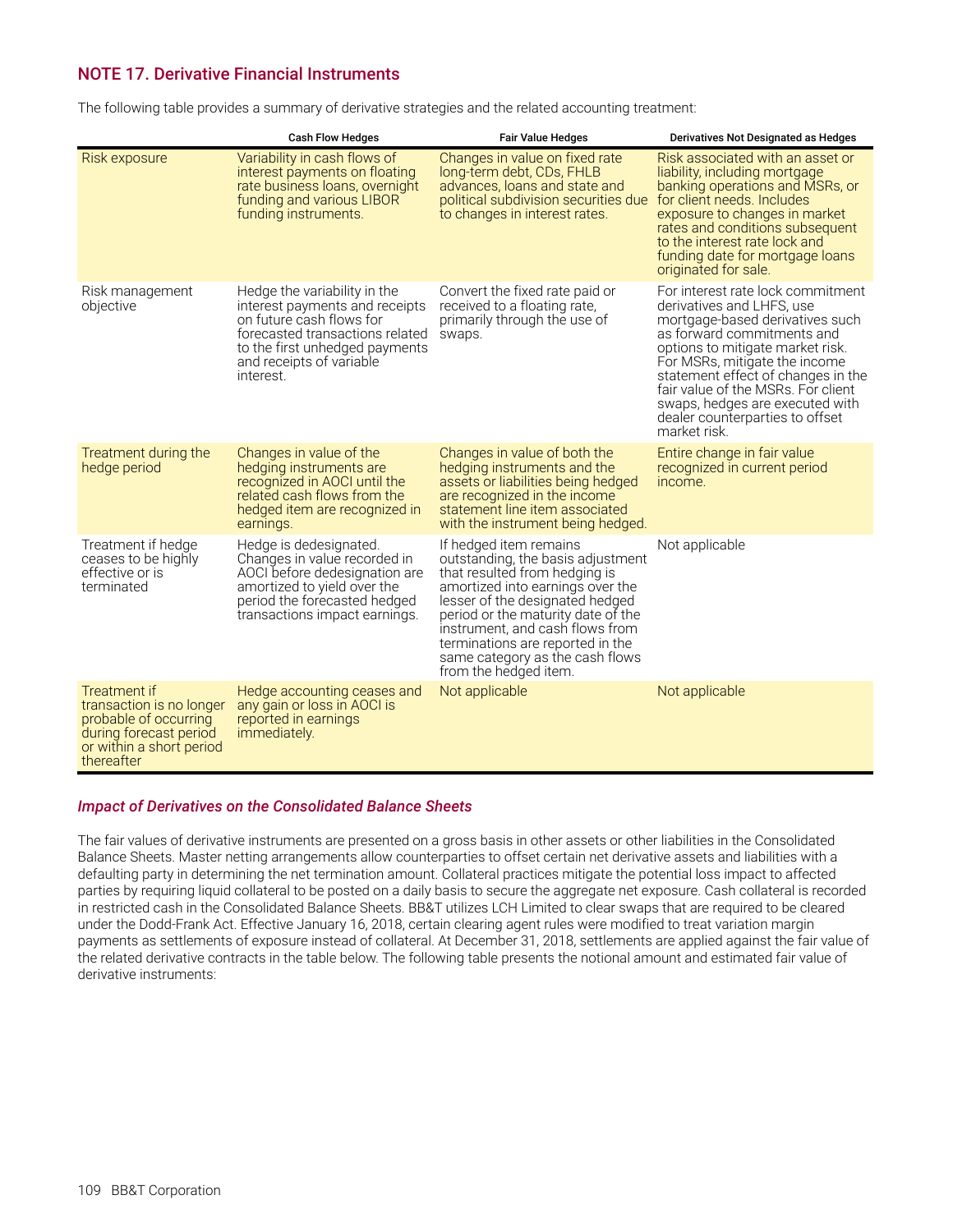|                                                                                     |                                            |                     |                           | 2018          |                          |   |                          |   |                           | 2017      |                   |         |       |
|-------------------------------------------------------------------------------------|--------------------------------------------|---------------------|---------------------------|---------------|--------------------------|---|--------------------------|---|---------------------------|-----------|-------------------|---------|-------|
| December 31,                                                                        |                                            |                     | <b>Notional</b><br>Amount |               | <b>Fair Value</b>        |   |                          |   | <b>Notional</b><br>Amount |           | <b>Fair Value</b> |         |       |
| (Dollars in millions)                                                               | <b>Hedged Item or Transaction</b>          |                     |                           |               | Gain                     |   | Loss                     |   |                           |           | Gain              |         | Loss  |
| Cash flow hedges:<br>Interest rate contracts:                                       |                                            |                     |                           |               |                          |   |                          |   |                           |           |                   |         |       |
| Pay fixed swaps                                                                     | 3 mo. LIBOR funding                        | $\mathsf{S}$        | 6,500                     | Ŝ             |                          | Ŝ |                          | Ŝ | 6,500                     | Ŝ         |                   | S       | (126) |
| Fair value hedges:                                                                  |                                            |                     |                           |               |                          |   |                          |   |                           |           |                   |         |       |
| Interest rate contracts:                                                            |                                            |                     |                           |               |                          |   |                          |   |                           |           |                   |         |       |
| Receive fixed swaps                                                                 |                                            |                     | 12,908                    |               | 5                        |   |                          |   | 15,538                    |           | 118               |         |       |
|                                                                                     | Long-term debt<br>Long-term debt           |                     |                           |               |                          |   | (74)                     |   |                           |           |                   |         | (166) |
| Options                                                                             | Commercial loans                           |                     | 4,785<br>505              |               |                          |   | (2)                      |   | 6,087                     |           |                   |         | (1)   |
| Pay fixed swaps                                                                     |                                            |                     |                           |               | 2<br>—                   |   |                          |   | 416                       |           | 5                 |         | (1)   |
| Pay fixed swaps                                                                     | Municipal securities                       |                     | 259                       |               |                          |   |                          |   | 231                       |           |                   |         | (76)  |
| Total                                                                               |                                            |                     | 18,457                    |               | 7                        |   | (76)                     |   | 22,272                    |           | 123               |         | (244) |
| Not designated as hedges:                                                           |                                            |                     |                           |               |                          |   |                          |   |                           |           |                   |         |       |
| Client-related and other risk management:                                           |                                            |                     |                           |               |                          |   |                          |   |                           |           |                   |         |       |
| Interest rate contracts:                                                            |                                            |                     |                           |               |                          |   |                          |   |                           |           |                   |         |       |
| Receive fixed swaps                                                                 |                                            |                     | 11,577                    |               | 128                      |   | (98)                     |   | 10,880                    |           | 141               |         | (61)  |
| Pay fixed swaps                                                                     |                                            |                     | 11,523                    |               | 19                       |   | (32)                     |   | 10,962                    |           | 59                |         | (155) |
| Other                                                                               |                                            |                     | 1,143                     |               | $\mathbf{2}$             |   | (3)                      |   | 1,658                     |           | 4                 |         | (4)   |
| Forward commitments                                                                 |                                            |                     | 2,883                     |               | 11                       |   | (13)                     |   | 3,549                     |           | 3                 |         | (2)   |
| Foreign exchange contracts                                                          |                                            |                     | 529                       |               | 5                        |   | (2)                      |   | 470                       |           | 3                 |         | (6)   |
| Total                                                                               |                                            |                     | 27,655                    |               | 165                      |   | (148)                    |   | 27,519                    |           | 210               |         | (228) |
| Mortgage banking:                                                                   |                                            |                     |                           |               |                          |   |                          |   |                           |           |                   |         |       |
| Interest rate contracts:                                                            |                                            |                     |                           |               |                          |   |                          |   |                           |           |                   |         |       |
| Interest rate lock commitments                                                      |                                            |                     | 702                       |               | 12                       |   |                          |   | 1,308                     |           | 7                 |         | (3)   |
| When issued securities, forward rate agreements<br>and forward commitments          |                                            |                     | 1,753                     |               | $\overline{2}$           |   | (20)                     |   | 3,124                     |           | $\overline{4}$    |         | (3)   |
| Other                                                                               |                                            |                     | 271                       |               | 2                        |   | (1)                      |   | 182                       |           | 1                 |         |       |
| <b>Total</b>                                                                        |                                            |                     | 2,726                     |               | 16                       |   | (21)                     |   | 4,614                     |           | 12                |         | (6)   |
| MSRs:                                                                               |                                            |                     |                           |               |                          |   |                          |   |                           |           |                   |         |       |
| Interest rate contracts:                                                            |                                            |                     |                           |               |                          |   |                          |   |                           |           |                   |         |       |
| Receive fixed swaps                                                                 |                                            |                     | 4,328                     |               |                          |   |                          |   | 4,498                     |           | 15                |         | (86)  |
| Pay fixed swaps                                                                     |                                            |                     | 3,224                     |               |                          |   | $\qquad \qquad -$        |   | 3,418                     |           | 32                |         | (13)  |
| Options                                                                             |                                            |                     | 3,155                     |               | 48                       |   | (2)                      |   | 4,535                     |           | 50                |         | (11)  |
| When issued securities, forward rate agreements<br>and forward commitments          |                                            |                     | 1,590                     |               | 10                       |   |                          |   | 1,813                     |           | 1                 |         |       |
| Other                                                                               |                                            |                     | 103                       |               | $\overline{\phantom{0}}$ |   | $\overline{\phantom{0}}$ |   | 3                         |           | $\equiv$          |         |       |
| <b>Total</b>                                                                        |                                            |                     | 12,400                    |               | 58                       |   | (2)                      |   | 14,267                    |           | 98                |         | (110) |
|                                                                                     | Total derivatives not designated as hedges |                     | 42,781                    |               | 239                      |   | (171)                    |   | 46,400                    |           | 320               |         | (344) |
| <b>Total derivatives</b>                                                            |                                            | $\hat{\mathcal{S}}$ | 67,738                    |               | 246                      |   | $(247)$ \$               |   | 75,172                    |           | 443               |         | (714) |
| Gross amounts not offset in the Consolidated Balance Sheets:                        |                                            |                     |                           |               |                          |   |                          |   |                           |           |                   |         |       |
| Amounts subject to master netting arrangements not<br>offset due to policy election |                                            |                     |                           |               | (47)                     |   | 47                       |   |                           |           | (297)             |         | 297   |
| Cash collateral (received) posted                                                   |                                            |                     |                           |               | (53)                     |   | 82                       |   |                           |           | (20)              |         | 344   |
| Net amount                                                                          |                                            |                     |                           | $\mathcal{S}$ | 146                      |   | \$ (118)                 |   |                           | $\hat{S}$ | 126               | $\zeta$ | (73)  |

The following table presents additional information for fair value hedging relationships:

|                                       | 2018 |                                                                                                                     |  |      |                                             |                                  |  | 2017                             |  |                  |  |     |
|---------------------------------------|------|---------------------------------------------------------------------------------------------------------------------|--|------|---------------------------------------------|----------------------------------|--|----------------------------------|--|------------------|--|-----|
|                                       |      | <b>Hedge Basis Adjustment</b>                                                                                       |  |      |                                             |                                  |  | <b>Hedge Basis Adjustment</b>    |  |                  |  |     |
| December 31,<br>(Dollars in millions) |      | Hedged<br>Items No<br>Items<br>Asset /<br>Currently<br>Longer<br><b>Liability Basis</b><br>Designated<br>Designated |  |      | Hedged<br>Asset /<br><b>Liability Basis</b> | Items<br>Currently<br>Designated |  | Items No<br>Longer<br>Designated |  |                  |  |     |
| <b>AFS</b> securities                 |      | 493                                                                                                                 |  |      |                                             | 54                               |  | 533                              |  | 64               |  | 10  |
| Loans and leases                      |      | 562                                                                                                                 |  |      |                                             | (3)                              |  | 511                              |  | $\left(5\right)$ |  |     |
| Long-term debt                        |      | 15,397                                                                                                              |  | (98) |                                             | 12                               |  | 16.917                           |  | (49)             |  | 140 |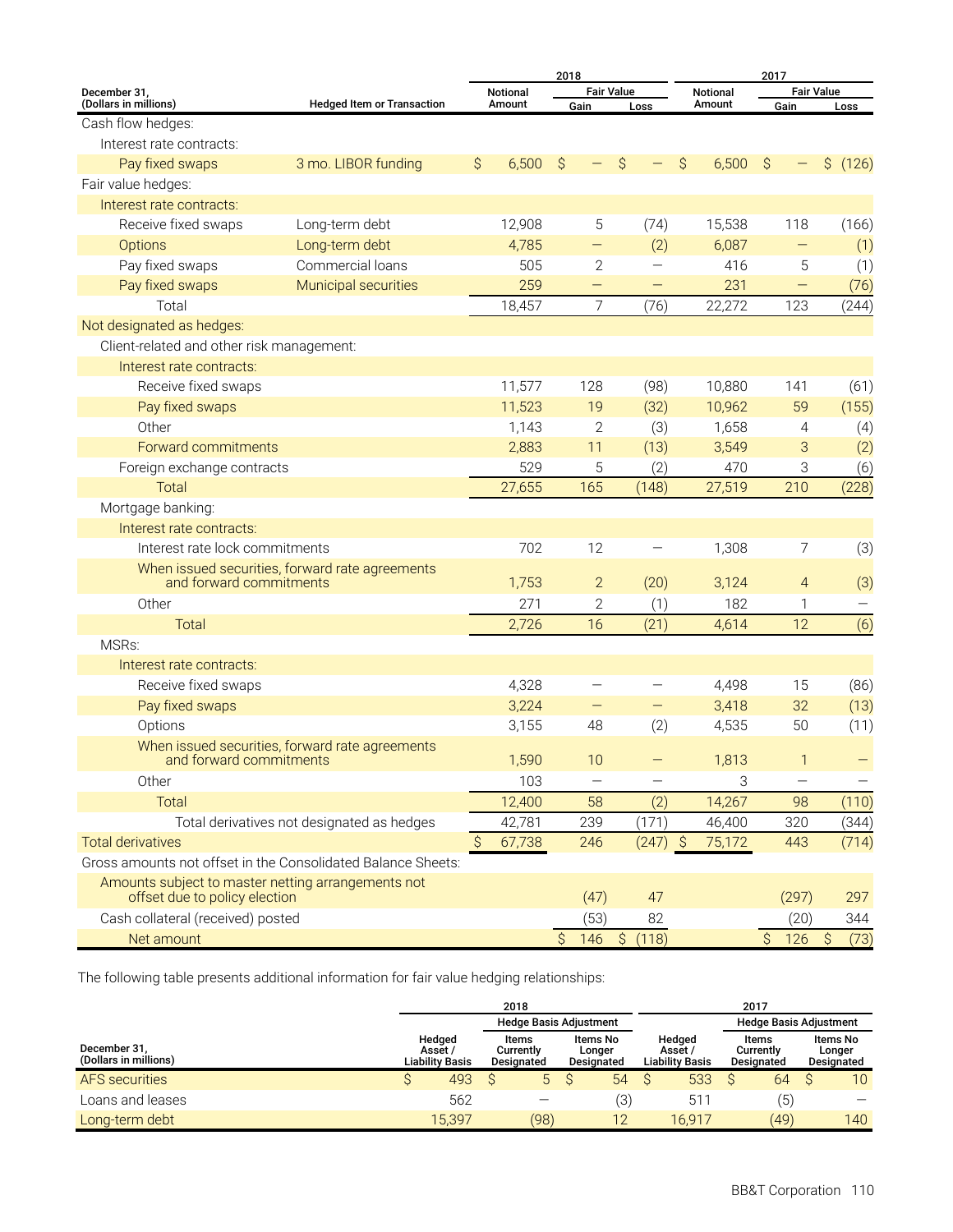## *Impact of Derivatives on the Consolidated Statements of Income and Comprehensive Income*

No portion of the change in fair value of derivatives designated as hedges has been excluded from effectiveness testing.

The following table summarizes amounts related to cash flow hedges, which consist of interest rate contracts. Prior amounts and presentation were not conformed to new hedge accounting guidance that was adopted in 2018.

| Year Ended December 31,<br>(Dollars in millions)                  |   | 2018 | 2017 |     | 2016 |
|-------------------------------------------------------------------|---|------|------|-----|------|
| Pre-tax gain (loss) recognized in OCI:                            |   |      |      |     |      |
| <b>Deposits</b>                                                   | Ŝ | 15   |      |     |      |
| Short-term borrowings                                             |   | (3)  |      |     |      |
| Long-term debt                                                    |   | 57   |      |     |      |
| Total                                                             |   | 69   |      | 10  | (24) |
| Pre-tax gain (loss) reclassified from AOCI into interest expense: |   |      |      |     |      |
| Deposits                                                          |   |      |      |     |      |
| Short-term borrowings                                             |   |      |      |     |      |
| Long-term debt                                                    |   | (12  |      |     |      |
| <b>Total</b>                                                      |   |      |      | 15) |      |

The following table summarizes the impact on net interest income related to fair value hedges, which consist of interest rate contracts. Prior period amounts and presentation were not conformed to new hedge accounting guidance that was adopted in 2018.

| Year Ended December 31,<br>(Dollars in millions) | 2018           | 2017 |                     | 2016 |
|--------------------------------------------------|----------------|------|---------------------|------|
| AFS securities:                                  |                |      |                     |      |
| Amounts related to interest settlements          | \$<br>(5)      |      |                     |      |
| Recognized on derivatives                        | 12             |      |                     |      |
| Recognized on hedged items                       | (15)           |      |                     |      |
| Net income (expense) recognized                  | (8)            | S    | (16)<br>S           | (16) |
| Loans and leases:                                |                |      |                     |      |
| Amounts related to interest settlements          | (2)            |      |                     |      |
| Recognized on derivatives                        | (1)            |      |                     |      |
| Recognized on hedged items                       | $\overline{2}$ |      |                     |      |
| Net income (expense) recognized                  | (1)            |      | (3)                 | (2)  |
| Long-term debt:                                  |                |      |                     |      |
| Amounts related to interest settlements          | (30)           |      |                     |      |
| Recognized on derivatives                        | (122)          |      |                     |      |
| Recognized on hedged items                       | 165            |      |                     |      |
| Net income (expense) recognized                  | 13             |      | 148                 | 226  |
| Net income (expense) recognized, total           | 4              | S    | <sub>S</sub><br>129 | 208  |

The following table presents pre-tax gain (loss) recognized in income for derivative instruments not designated as hedges:

| Year Ended December 31,<br>(Dollars in millions) | Location                   | 2018 |                 |  |                 | 2016 |     |
|--------------------------------------------------|----------------------------|------|-----------------|--|-----------------|------|-----|
| Client-related and other risk management:        |                            |      |                 |  |                 |      |     |
| Interest rate contracts                          | Other noninterest income S |      | $40 \text{ }$ S |  | 50 <sup>°</sup> |      | 52  |
| Foreign exchange contracts                       | Other noninterest income   |      | 21              |  |                 |      | 11  |
| Mortgage banking:                                |                            |      |                 |  |                 |      |     |
| Interest rate contracts                          | Mortgage banking income    |      | (5)             |  | (12)            |      | 8   |
| MSR <sub>s</sub> :                               |                            |      |                 |  |                 |      |     |
| Interest rate contracts                          | Mortgage banking income    |      | (65)            |  |                 |      | 31  |
| Total                                            |                            |      | (9`             |  | 39              |      | 102 |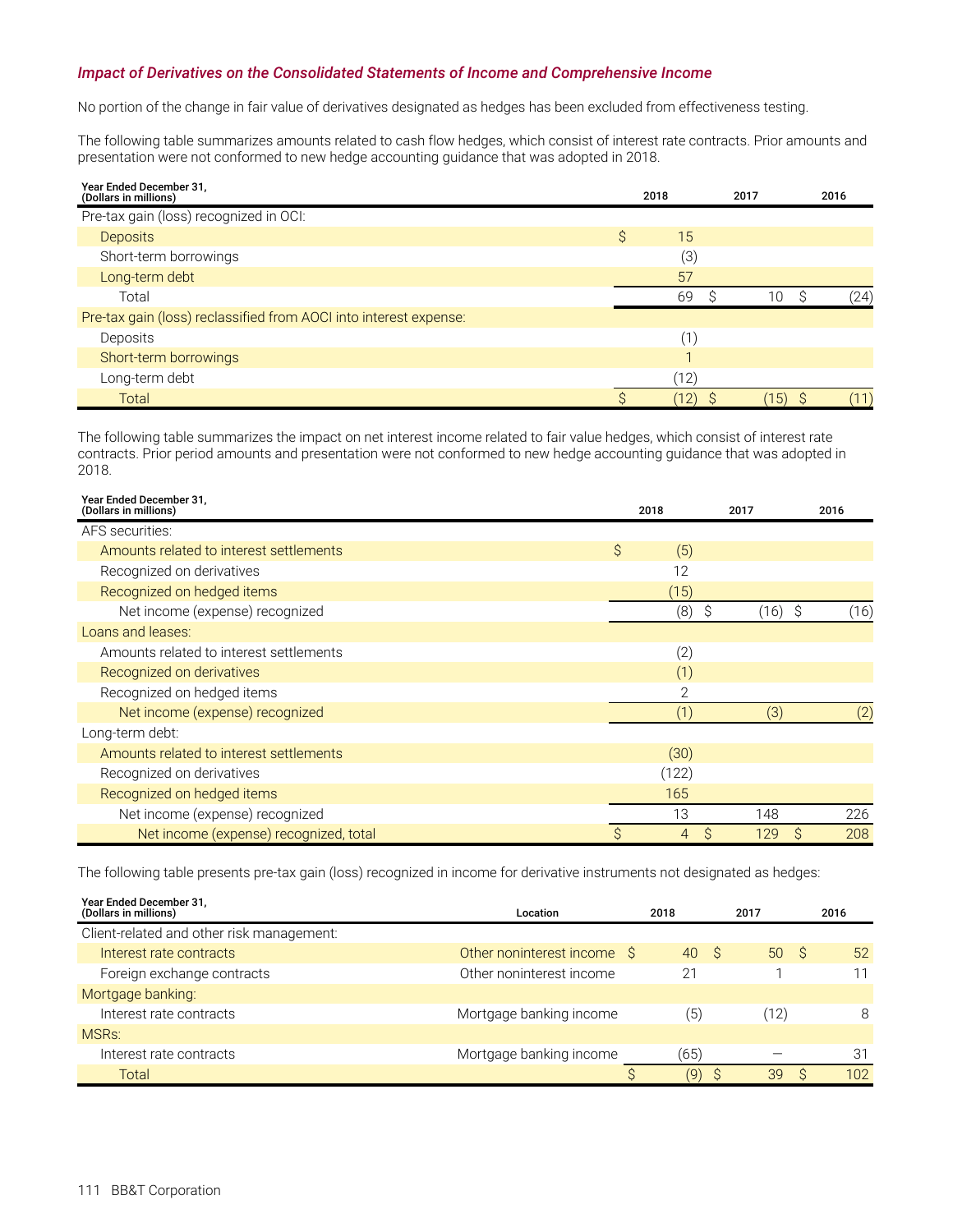The following table presents information about BB&T's cash flow and fair value hedges:

| December 31,<br>(Dollars in millions)                                                                                                                                                                                                |    | 2018           | 2017    |
|--------------------------------------------------------------------------------------------------------------------------------------------------------------------------------------------------------------------------------------|----|----------------|---------|
| Cash flow hedges:                                                                                                                                                                                                                    |    |                |         |
| Net unrecognized after-tax gain (loss) on active hedges recorded in AOCI                                                                                                                                                             | Ŝ. | $(18)$ \$      | (96)    |
| Net unrecognized after-tax gain (loss) on terminated hedges recorded in AOCI (to be recognized<br>in earnings through 2022)                                                                                                          |    | (13)           | З       |
| Estimated portion of net after-tax gain (loss) on active and terminated hedges to be reclassified<br>from AOCI into earnings during the next 12 months                                                                               |    | $\overline{4}$ | (25)    |
| Maximum time period over which BB&T has hedged a portion of the variability in future cash<br>flows for forecasted transactions excluding those transactions relating to the payment of<br>variable interest on existing instruments |    | 4 years        | 5 years |
| Fair value hedges:                                                                                                                                                                                                                   |    |                |         |
| Unrecognized pre-tax net gain (loss) on terminated hedges (to be recognized as interest<br>primarily through 2029)                                                                                                                   |    | (39) S         | 129     |
| Portion of pre-tax net gain (loss) on terminated hedges to be recognized as a change in interest<br>during the next 12 months                                                                                                        |    | 15             | 49      |

#### *Derivatives Credit Risk – Dealer Counterparties*

Credit risk related to derivatives arises when amounts receivable from a counterparty exceed those payable to the same counterparty. The risk of loss is addressed by subjecting dealer counterparties to credit reviews and approvals similar to those used in making loans or other extensions of credit and by requiring collateral. Dealer counterparties operate under agreements to provide cash and/or liquid collateral when unsecured loss positions exceed minimal limits.

Derivative contracts with dealer counterparties settle on a monthly, quarterly or semiannual basis, with daily movement of collateral between counterparties required within established netting agreements. BB&T only transacts with dealer counterparties with strong credit standings.

### *Derivatives Credit Risk – Central Clearing Parties*

With the exception of the central clearing party used for TBA transactions that does not post variation margin to BB&T, central clearing parties exchange cash on a daily basis to settle changes in exposure. Certain derivatives are cleared through central clearing parties that require initial margin collateral. Initial margin collateral requirements are established on varying bases, with such amounts generally designed to offset the risk of non-payment. Initial margin is generally calculated by applying the maximum loss experienced in value over a specified time horizon to the portfolio of existing trades.

The following table summarizes collateral positions with counterparties:

| December 31,<br>(Dollars in millions)                                                                         |   | 2018           | 2017           |
|---------------------------------------------------------------------------------------------------------------|---|----------------|----------------|
| Dealer counterparties:                                                                                        |   |                |                |
| Cash collateral received from dealer counterparties                                                           | Ŝ | 56S            | 21             |
| Derivatives in a net gain position secured by collateral received                                             |   | 55             | 22             |
| Unsecured positions in a net gain with dealer counterparties after collateral postings                        |   | $\overline{2}$ | $\overline{2}$ |
| Cash collateral posted to dealer counterparties                                                               |   | 75             | 172            |
| Derivatives in a net loss position secured by collateral received                                             |   | 76             | 171            |
| Additional collateral that would have been posted had BB&T's credit ratings dropped below<br>investment grade |   |                |                |
| Central clearing parties:                                                                                     |   |                |                |
| Cash collateral, including initial margin, posted to central clearing parties                                 |   | 17             | 177            |
| Derivatives in a net loss position                                                                            |   | 8              | 176            |
| Securities pledged to central clearing parties                                                                |   | 124            | 91             |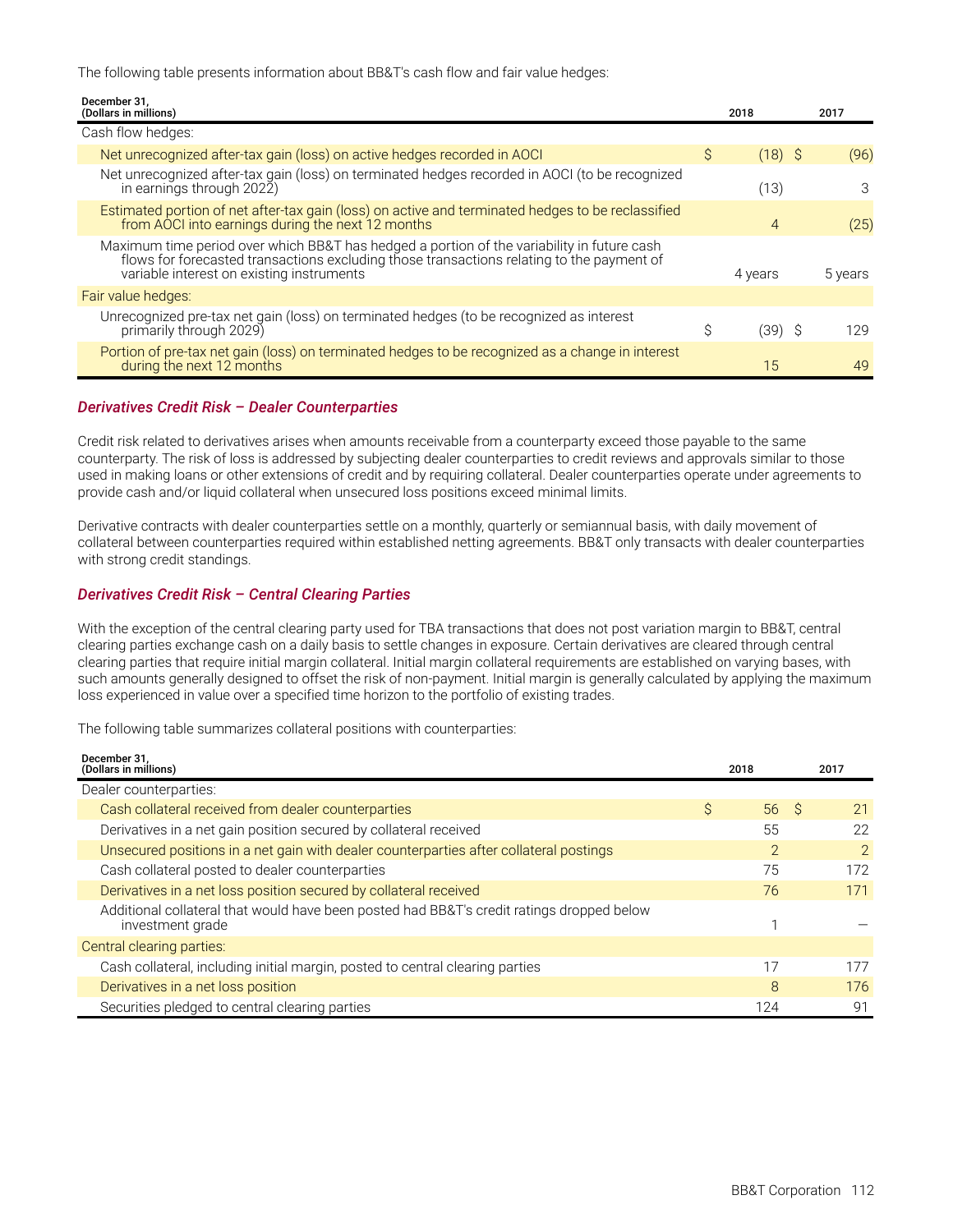# <span id="page-115-0"></span>**NOTE 18. Computation of EPS**

Basic and diluted EPS calculations are presented in the following table:

| Year Ended December 31,<br>(Dollars in millions, except per share data, shares in thousands) | 2018    | 2017    | 2016    |
|----------------------------------------------------------------------------------------------|---------|---------|---------|
| Net income available to common shareholders                                                  | 3.063   | 2.220   | 2,259   |
| Weighted average number of common shares                                                     | 772.963 | 799.217 | 804.680 |
| Effect of dilutive outstanding equity-based awards                                           | 10.521  | 11.760  | 10,236  |
| Weighted average number of diluted common shares                                             | 783.484 | 810.977 | 814,916 |
| <b>Basic EPS</b>                                                                             | 3.96    | 2.78    | 2.81    |
| <b>Diluted EPS</b>                                                                           | 3.91    | 2.74    | 2.77    |
| Anti-dilutive awards                                                                         | 22      | 210     | 5.609   |

# **NOTE 19. Operating Segments**

BB&T's business segment structure aligns with how management reviews performance and makes decisions by client, segment and business unit. There are four major reportable business segments: CB-Retail, CB-Commercial, FS&CF and IH. In addition, there is an OT&C segment.

BB&T emphasizes revenue growth by focusing on client service, sales effectiveness and relationship management along with an organizational focus on referring clients between BUs. The business objective is to provide BB&T's entire suite of products to our clients with the end goal of providing our clients the best financial experience in the marketplace. The segment results are presented based on internal management accounting methodologies that were designed to support these strategic objectives. Unlike financial accounting, there is no comprehensive authoritative body of guidance for management accounting equivalent to GAAP. The performance of the segments is not comparable with BB&T's consolidated results or with similar information presented by any other financial institution. Additionally, because of the interrelationships of the various segments, the information presented is not indicative of how the segments would perform if they operated as independent entities.

The management accounting process uses various estimates and allocation methodologies to measure the performance of the operating segments. To determine financial performance for each segment, BB&T allocates capital, funding charges and credits, provisions for credit losses, certain noninterest expenses and income tax provisions to each segment, as applicable. To promote revenue growth, certain revenues are reflected in noninterest income in the individual segment results and also allocated to CB-Retail, CB-Commercial and FS&CF. These allocated revenues are reflected as net referral fees in noninterest income and eliminated in OT&C. Additionally, certain client groups of CB-Retail and CB-Commercial have also been identified as clients of other BUs within the business segments. Periodically, existing clients within the CB-Retail segment may be identified and assigned as Wealth Division clients, at which time, these clients' loan and deposit balances are reported in the FS&CF segment. The net interest income and related net FTP associated with these customers' loans and deposits are accounted for in CB-Retail in the respective line categories of net interest income (expense) and net intersegment interest income (expense). For the Wealth Division, NIM and net intersegment interest income have been combined in the net intersegment interest income (expense) line with an appropriate offsetting amount to the OT&C line item to ensure consolidated totals reflect the Company's total NIM for loans and deposits. Allocation methodologies are subject to periodic adjustment as the internal management accounting system is revised and business or product lines within the segments change.

BB&T utilizes an FTP system to eliminate the effect of interest rate risk from the segments' net interest income because such risk is centrally managed within the Treasury function. The FTP system credits or charges the segments with the economic value or cost of the funds the segments create or use. The net FTP credit or charge, which includes intercompany interest income and expense, is reflected as net intersegment interest income (expense) in the accompanying tables.

The provision for credit losses is also allocated to the relevant segments based on management's assessment of the segments' credit risks. The allocated provision is designed to achieve a high degree of correlation between the loan loss experience and the GAAP basis provision at the segment level, while at the same time providing management with a measure of operating performance that gives appropriate consideration to the risks inherent in each of the Company's operating segments. Any over or under allocated provision for credit losses is reflected in OT&C to arrive at consolidated results.

BB&T allocates expenses to the reportable segments based on various methodologies, including volume and amount of loans and deposits and the number of full-time equivalent employees. Allocation systems are refined from time to time along with further identification of certain cost pools. These cost pools and refinements are implemented to provide for improved managerial reporting of cost to the appropriate business segments. A portion of corporate overhead expense is not allocated, but is retained in OT&C in the accompanying tables. The majority of depreciation expense is recorded in support units and allocated to the segments as part of allocated corporate expense. Income taxes are allocated to the various segments based on taxable income and statutory rates applicable to the segment.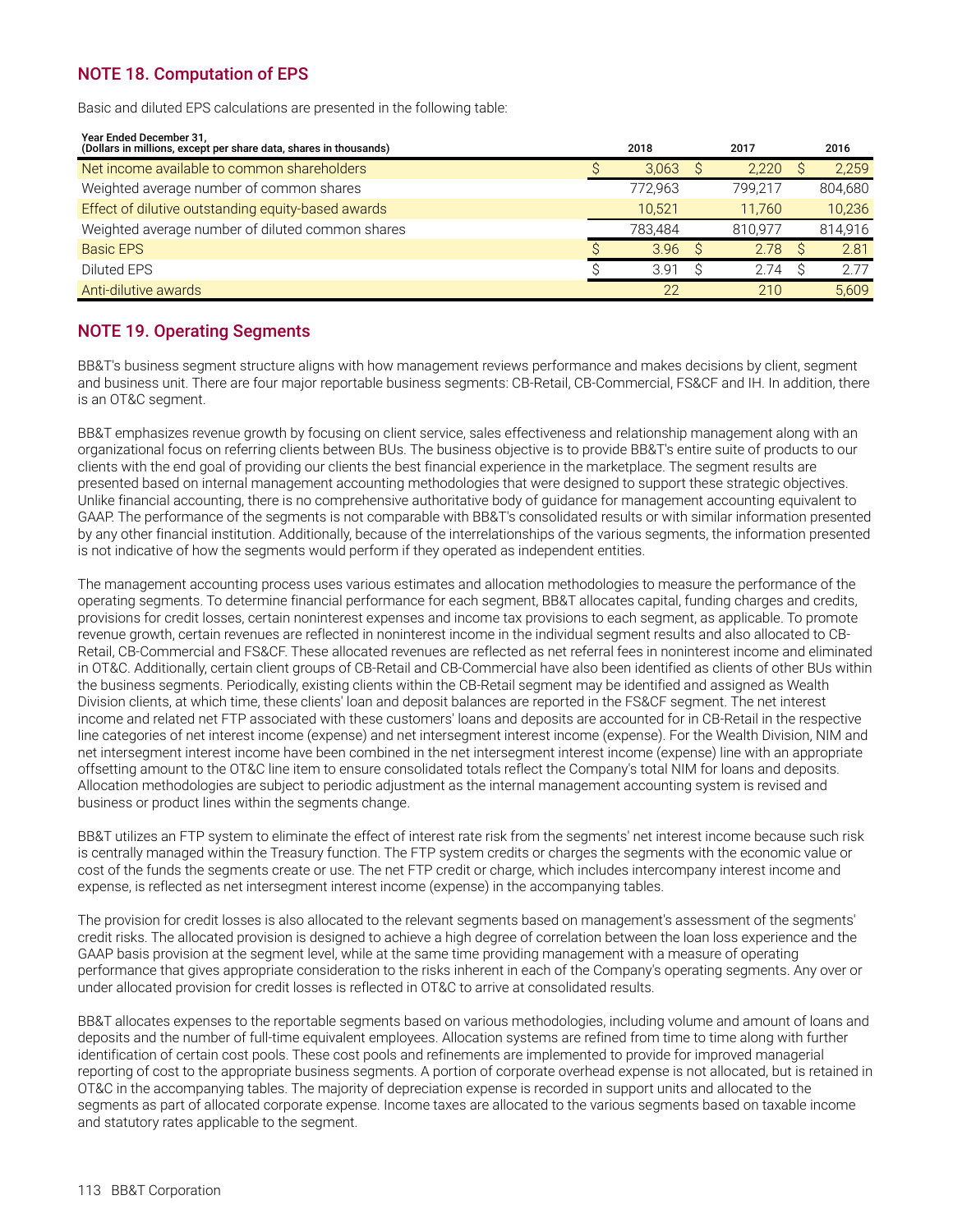## *Community Banking Retail and Consumer Finance*

CB-Retail serves retail clients by offering a variety of loan and deposit products, payment services, bankcard products and other financial services by connecting clients to a wide range of financial products and services.

CB-Retail includes Residential Mortgage Banking, which retains and services mortgage loans originated by BB&T as well as those purchased from various correspondent originators. Mortgage loan products include fixed and adjustable rate government and conventional loans used for the purpose of constructing, purchasing or refinancing residential properties. Substantially all of the properties are owner occupied. BB&T generally retains the servicing rights to loans sold. Residential Mortgage Banking earns interest on loans held in the warehouse and portfolio, earns fee income from the origination and servicing of mortgage loans and recognizes gains or losses from the sale of mortgage loans. Residential Mortgage Banking also includes Mortgage Warehouse Lending, which provides short-term lending solutions to finance first-lien residential mortgage LHFS by independent mortgage companies.

CB-Retail also includes Dealer Retail Services which originates loans to consumers on a prime and nonprime basis for the purchase of automobiles. Such loans are originated on an indirect basis through approved franchised and independent automobile dealers throughout the BB&T market area and nationally through Regional Acceptance Corporation. Additionally, CB-Retail originates loans for the purchase of boats and recreational vehicles originated through dealers in BB&T's market area.

CB-Retail includes Sheffield Financial which is a BU that provides specialty finance products to consumers; as well as BB&T Commercial Equipment Capital, which is an operating subsidiary that provides mid-market equipment leasing primarily within BB&T's banking footprint.

CB-Retail is primarily responsible for serving individual client relationships and, therefore, is credited with certain revenue from IH and FS&CF, which is reflected in noninterest income.

#### *Community Banking Commercial*

CB-Commercial serves large, medium and small business clients by offering a variety of loan and deposit products and connecting the client with the combined organization's broad array of financial services. CB-Commercial includes commercial real estate lending, commercial and industrial lending, corporate banking, asset based-lending, dealer inventory financing, tax-exempt financing, cash management and treasury services, and commercial deposit products.

CB-Commercial is primarily responsible for serving commercial client relationships and, therefore, is credited with certain revenue from CB-Retail, IH and FS&CF, which is reflected in noninterest income.

#### *Financial Services and Commercial Finance*

FS&CF provides personal trust administration, estate planning, investment counseling, wealth management, asset management, corporate retirement services, capital markets and corporate banking services, corporate trust services and specialty finance products to businesses.

FS&CF includes BB&T Securities, a full-service brokerage and investment banking firm that provides services in retail brokerage, equity and debt underwriting and investment advice and facilitates the origination, trading and distribution of fixed-income securities and equity products in both the public and private capital markets. BB&T Securities also has a public finance department that provides investment banking services, financial advisory services and municipal bond financing to a variety of regional taxable and tax-exempt issuers. FS&CF also offers clients investment alternatives, including discount brokerage services, equities, fixedrate and variable-rate annuities, mutual funds and governmental and municipal bonds.

FS&CF also includes specialty finance offered through two operating subsidiaries and a BU. Operating subsidiaries include Grandbridge, a full-service commercial mortgage banking lender providing loans on a national basis, and BB&T Equipment Finance, which provides equipment leasing for large and middle market clients. The BU is Governmental Finance which provides tax-exempt financing to meet the capital project needs of local governments. Branch Bank clients as well as nonbank clients within and outside BB&T's primary geographic market area are served by these subsidiaries and the BU.

In addition, FS&CF includes the Capital Markets Corporate Banking Division that originates and services large corporate relationships, syndicated lending relationships and client derivatives.

CB-Retail and CB-Commercial receive an interoffice credit for referrals to FS&CF, with the corresponding charge retained as part of OT&C in the accompanying tables. Also captured within the net intersegment interest income for FS&CF is the NIM for the loans and deposits associated with client relationships assigned to the Wealth Division that are housed in CB-Retail.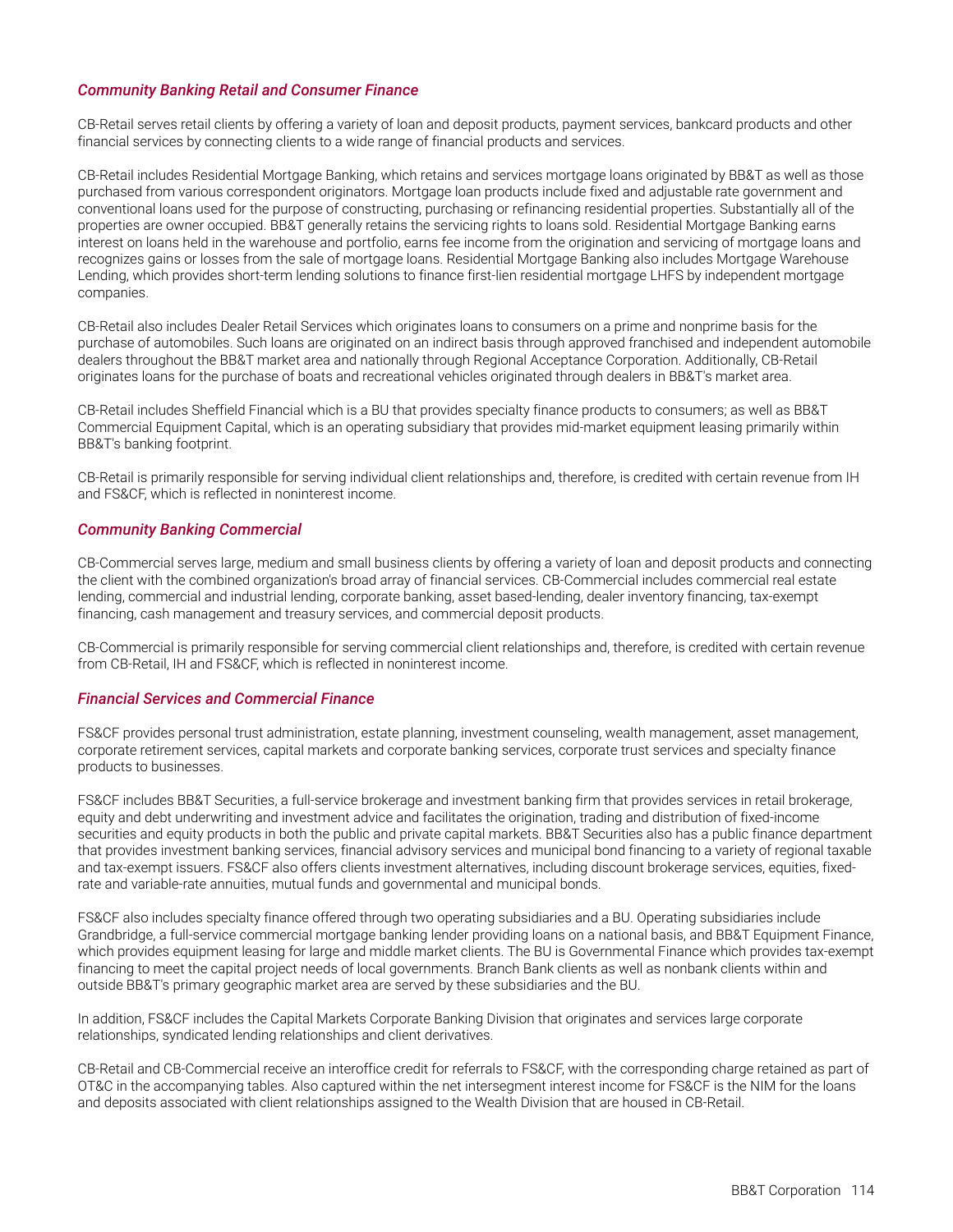#### *Insurance Holdings*

BB&T's insurance agency / brokerage network is the fifth largest in the world. IH provides property and casualty, employee benefits and life insurance to businesses and individuals. It also provides small business and corporate services, such as workers compensation and professional liability, as well as surety coverage and title insurance.

IH also includes Prime Rate Premium Finance Corporation, which includes AFCO and CAFO, insurance premium finance subsidiaries that provide funding to businesses in the United States and Canada.

CB-Retail, CB-Commercial and FS&CF segments receive credit for insurance commissions and referrals to IH with the corresponding charge retained as part of OT&C in the accompanying tables.

#### *Other, Treasury & Corporate*

OT&C is the combination of the Other segment that represents operating entities that do not meet the quantitative or qualitative thresholds for disclosure; BB&T's Treasury function, which is responsible for the management of the securities portfolios, overall balance sheet funding and liquidity, and overall management of interest rate risk; the corporate support functions that have not been allocated to the business segments; certain merger-related charges or credits that are incurred as part of the acquisition and conversion of acquired entities; certain charges that are considered to be unusual in nature and not reflective of the normal operations of the segments; and intercompany eliminations including intersegment net referral fees in noninterest income and net intersegment interest income (expense).

The investment balances and results related to affordable housing investments are included in the OT&C segment. Additionally, OT&C includes a group of consolidated SBIC private equity and mezzanine investment funds that invest in privately owned middle market operating companies to facilitate growth or ownership transition. PCI loans from the Colonial acquisition and related net interest income are also included in this segment. Performance results of bank acquisitions prior to system conversion are typically reported in this segment and on a post-conversion date are reported in the other segments as applicable.

| Year Ended December 31,                        |    |              | <b>CB-Retail</b>   |               |          |                     |    | <b>CB-Commercial</b> |              |         |    |          |   | <b>FS&amp;CF</b> |    |          |
|------------------------------------------------|----|--------------|--------------------|---------------|----------|---------------------|----|----------------------|--------------|---------|----|----------|---|------------------|----|----------|
| (Dollars in millions)                          |    | 2018         | 2017               |               | 2016     | 2018                |    | 2017                 |              | 2016    |    | 2018     |   | 2017             |    | 2016     |
| Net interest income (expense)                  | Ŝ. | 3,451        | Ś.<br>3,415        | Ś.            | 3,290    | Ŝ<br>2,000          | Ś. | 1.741                | Ŝ.           | 1.604   | Ŝ  | 689      | Ŝ | 583              | Ŝ. | 511      |
| Net intersegment interest income<br>(expense)  |    | 280          | 146                |               | 113      | 241                 |    | 379                  |              | 404     |    | 84       |   | 127              |    | 142      |
| Segment net interest income                    |    | 3.731        | 3,561              |               | 3,403    | 2,241               |    | 2,120                |              | 2,008   |    | 773      |   | 710              |    | 653      |
| Allocated provision for credit losses          |    | 504          | 502                |               | 475      | 112                 |    | 68                   |              | (41)    |    | 1        |   | (15)             |    | 128      |
| Segment net interest income after<br>provision |    | 3,227        | 3,059              |               | 2,928    | 2,129               |    | 2,052                |              | 2,049   |    | 772      |   | 725              |    | 525      |
| Noninterest income                             |    | 1,394        | 1,408              |               | 1,358    | 437                 |    | 427                  |              | 397     |    | 1,235    |   | 1,181            |    | 1,148    |
| Noninterest expense                            |    | 2,654        | 2,724              |               | 2,480    | 1,036               |    | 1,206                |              | 1,330   |    | 1,259    |   | 1,190            |    | 1,141    |
| Income (loss) before income taxes              |    | 1,967        | 1.743              |               | 1,806    | 1,530               |    | 1,273                |              | 1,116   |    | 748      |   | 716              |    | 532      |
| Provision (benefit) for income taxes           |    | 483          | 650                |               | 684      | 342                 |    | 441                  |              | 394     |    | 155      |   | 225              |    | 156      |
| Segment net income (loss)                      | Ŝ  | 1,484        | Ŝ<br>1,093         | S             | 1,122    | Ŝ<br>1,188          | \$ | 832                  | Ŝ            | 722     | Ŝ  | 593      | Ŝ | 491              | \$ | 376      |
| Identifiable assets (period end)               |    | \$73,793     | \$71,263           |               | \$74,747 | \$57,044            |    | \$56,566             |              | \$5,038 |    | \$31,740 |   | \$29,144         |    | \$26,795 |
|                                                |    |              |                    |               |          |                     |    |                      |              |         |    |          |   |                  |    |          |
|                                                |    |              | <b>IH</b>          |               |          |                     |    | OT&C (1)             |              |         |    |          |   | <b>Total</b>     |    |          |
|                                                |    | 2018         | 2017               |               | 2016     | 2018                |    | 2017                 |              | 2016    |    | 2018     |   | 2017             |    | 2016     |
| Net interest income (expense)                  | S. | 119          | $\mathsf{S}$<br>98 | $\mathcal{S}$ | 86       | $\mathsf{S}$<br>423 | \$ | 698                  | $\mathsf{S}$ | 830     | \$ | 6,682    | Ŝ | 6,535            | \$ | 6,321    |
| Net intersegment interest income<br>(expense)  |    | (32)         | (21)               |               | (19)     | (573)               |    | (631)                |              | (640)   |    |          |   |                  |    |          |
| Segment net interest income                    |    | 87           | 77                 |               | 67       | (150)               |    | 67                   |              | 190     |    | 6,682    |   | 6,535            |    | 6,321    |
| Allocated provision for credit losses          |    | $\mathbf{2}$ | 4                  |               | 3        | (53)                |    | (12)                 |              | 7       |    | 566      |   | 547              |    | 572      |
| Segment net interest income after<br>provision |    | 85           | 73                 |               | 64       | (97)                |    | 79                   |              | 183     |    | 6,116    |   | 5,988            |    | 5,749    |
| Noninterest income                             |    | 1.871        | 1,777              |               | 1,731    | (61)                |    | (11)                 |              | (162)   |    | 4,876    |   | 4,782            |    | 4,472    |
| Noninterest expense                            |    | 1,614        | 1,590              |               | 1,524    | 369                 |    | 734                  |              | 246     |    | 6,932    |   | 7,444            |    | 6,721    |
| Income (loss) before income taxes              |    | 342          | 260                |               | 271      | (527)               |    | (666)                |              | (225)   |    | 4,060    |   | 3,326            |    | 3,500    |
| Provision (benefit) for income taxes           |    | 87           | 99                 |               | 105      | (264)               |    | (504)                |              | (281)   |    | 803      |   | 911              |    | 1,058    |
| Segment net income (loss)                      | Ŝ  | 255          | \$<br>161          | Ŝ             | 166      | \$<br>(263)         | Ŝ  | (162)                | Ŝ            | 56      | Ŝ  | 3,257    | Ŝ | 2,415            | Ŝ  | 2,442    |

The following table presents results by segment:

(1) Includes financial data from business units below the quantitative and qualitative thresholds requiring disclosure.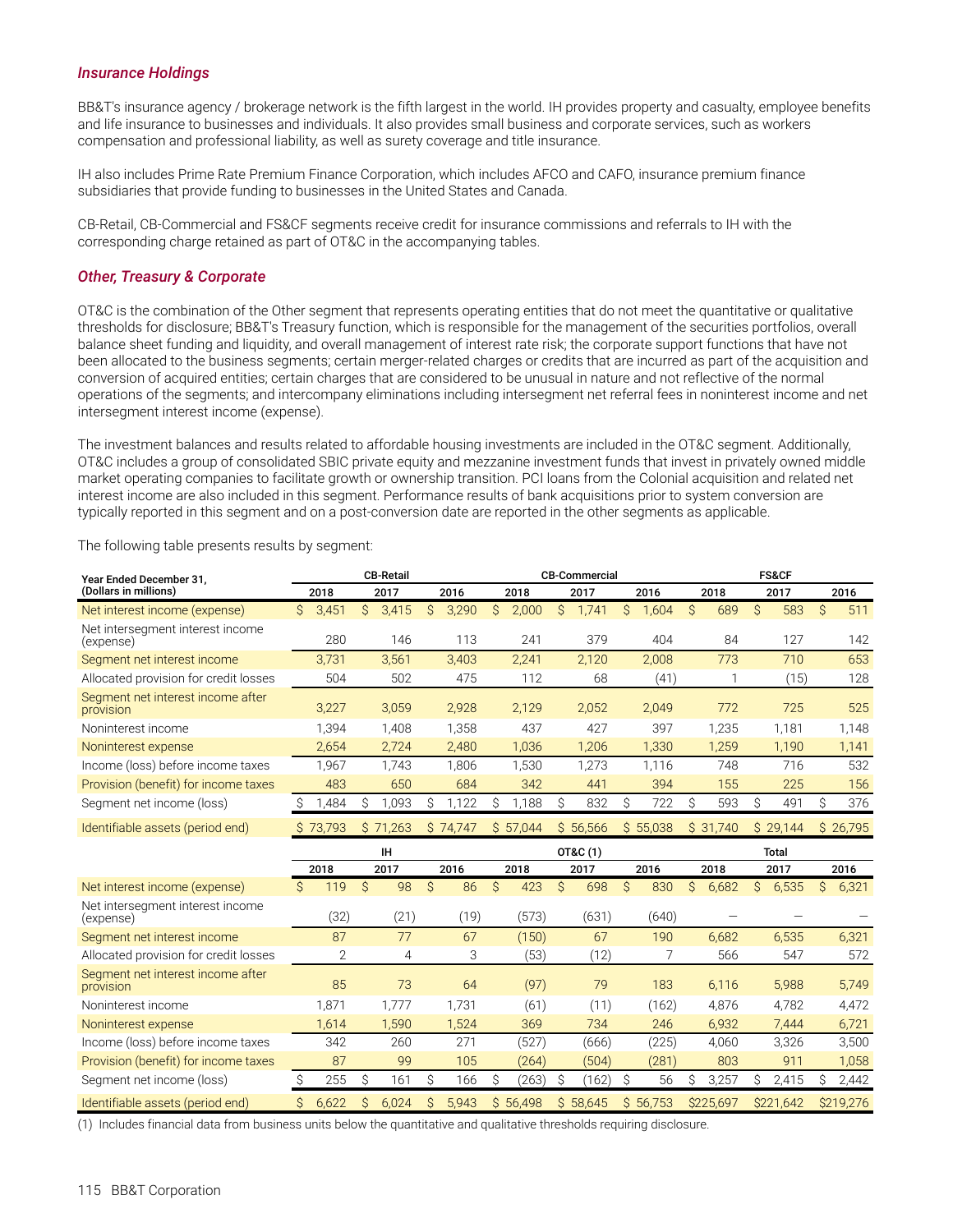# **NOTE 20. Subsequent Events**

On February 7, 2019, BB&T and SunTrust announced that both companies' Boards of Directors unanimously approved an agreement to combine in an all-stock merger of equals. Upon closing, each SunTrust share, par value of \$1 per share will be exchanged for 1.295 BB&T shares, par value of \$5 per share. The merger is expected to close late in the third or fourth quarter of 2019, subject to satisfaction of closing conditions, including receipt of customary regulatory approvals and approval by the shareholders of each company. The merger is subject to a mutual break-up fee of approximately \$1.1 billion, payable in customary circumstances.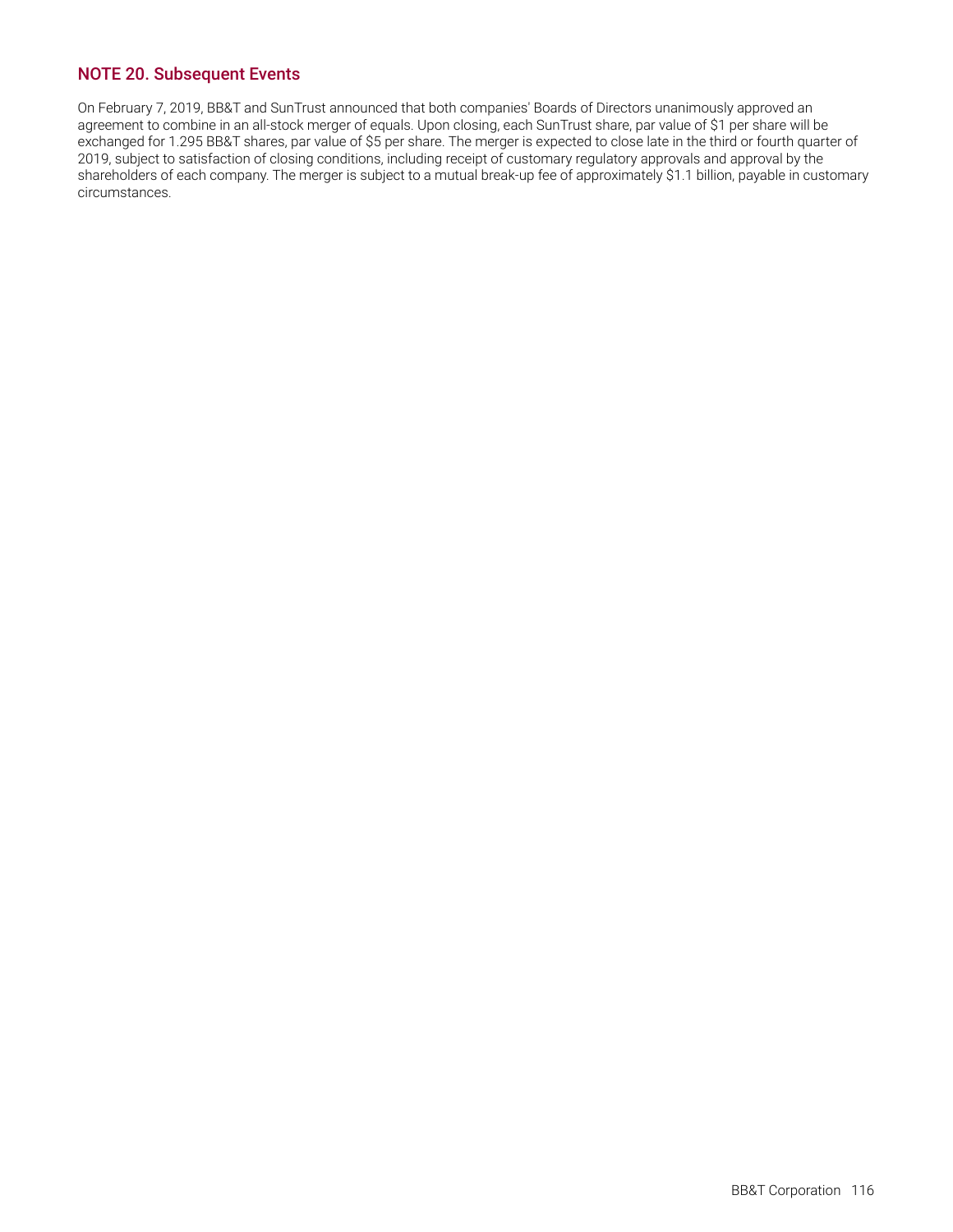# **ITEM 15. EXHIBITS, FINANCIAL STATEMENT SCHEDULES**

| Exhibit No. | <b>Description</b>                                                                                                                                                                                                                                                                | Location                                                                                                                                    |
|-------------|-----------------------------------------------------------------------------------------------------------------------------------------------------------------------------------------------------------------------------------------------------------------------------------|---------------------------------------------------------------------------------------------------------------------------------------------|
| 2.1         | Purchase and Assumption Agreement Whole Bank All Deposits, among the<br>Federal Deposit Insurance Corporation, receiver of Colonial Bank, Montgomery,<br>Alabama, the Federal Deposit Insurance Corporation and Branch Banking and<br>Trust Company, dated as of August 14, 2009. | Incorporated herein by<br>reference to Exhibit 2.1 of the<br>Current Report on Form 8-K,<br>filed August 17, 2009.                          |
| 2.2         | Termination agreement among Federal Deposit Insurance Corporation, receiver<br>of Colonial Bank, Federal Deposit Insurance Corporation and Branch Banking &<br>Trust Company dated as of September 14, 2016.                                                                      | Incorporated herein by<br>reference to Exhibit 10.1 of<br>the Current Report on Form 8-<br>K, filed September 15, 2016.                     |
| 2.3         | Agreement and Plan of Merger, dated as of November 11, 2014, by and between<br>BB&T Corporation and Susquehanna Bancshares, Inc.                                                                                                                                                  | Incorporated herein by<br>reference to Exhibit 2.1 of the<br>Current Report on Form 8-K,<br>filed November 17, 2014.                        |
| 2.4         | Agreement and Plan of Merger, dated as of August 17, 2015, by and between<br>BB&T Corporation and National Penn Bancshares, Inc.                                                                                                                                                  | Incorporated herein by<br>reference to Exhibit 2.1 of the<br>Current Report on Form 8-K,<br>filed August 20, 2015.                          |
| $2.5***$    | Agreement and Plan of Merger, dated as of February 7, 2019, by and between<br>SunTrust Banks, Inc. and BB&T Corporation.                                                                                                                                                          | Incorporated herein by<br>reference to Exhibit 2.1 of the<br>Current Report on Form 8-K,<br>filed February 13, 2019.                        |
| 3(i)        | Articles of Incorporation of the Registrant, as amended and restated April 30,<br>2014.                                                                                                                                                                                           | Incorporated herein by<br>reference to Exhibit 3(i) of the<br>Current Report on Form 8-K,<br>filed May 2, 2014.                             |
| 3(ii)       | Articles of Amendment of the Registrant, dated as of March 4, 2016                                                                                                                                                                                                                | Incorporated herein by<br>reference to Exhibit 4.1 of the<br>Current Report on Form 8-K,<br>filed March 9, 2016.                            |
| 3(iii)      | Bylaws of the Registrant, as amended and restated January 29, 2019.                                                                                                                                                                                                               | Incorporated herein by<br>reference to Exhibit 3.1 of the<br>Current Report on Form 8-K,<br>filed January 29, 2019.                         |
| 4.1         | Indenture Regarding Senior Securities (including form of Senior Debt Security)<br>between Registrant and U.S. Bank National Association (as successor in interest<br>to State Street Bank and Trust Company), as trustee, dated as of May 24, 1996.                               | Incorporated herein by<br>reference to Exhibit 4.1 of the<br>Quarterly Report on Form 10-<br>Q, filed August 14, 1996                       |
| 4.2         | First Supplemental Indenture, dated May 4, 2009, to the Indenture Regarding<br>Senior Securities, dated as of May 24, 1996, between the Registrant and U.S.<br>Bank National Association.                                                                                         | Incorporated herein by<br>reference to Exhibit 4.2 of the<br>Current Report on Form 8-K,<br>filed May 4, 2009.                              |
| 4.3         | Indenture Regarding Subordinated Securities (including Form of Subordinated<br>Debt Security) between the Registrant and U.S. Bank National Association (as<br>successor in interest to State Street Bank and Trust Company), as trustee, dated<br>as of May 24, 1996.            | Incorporated herein by<br>reference to Exhibit 4.2 of the<br>Quarterly Report on Form 10-<br>Q, filed August 14, 1996                       |
| 4.4         | First Supplemental Indenture, dated as of December 23, 2003, to the Indenture<br>Regarding Subordinated Securities, dated as of May 24, 1996, between the<br>Registrant and U.S. Bank National Association.                                                                       | Incorporated herein by<br>reference to Exhibit 4.5 of the<br>Annual Report on Form 10-K,<br>filed February 27, 2009.                        |
| 4.5         | Second Supplemental Indenture, dated as of September 24, 2004, to the<br>Indenture Regarding Subordinated Securities, dated as of May 24, 1996, between<br>the Registrant and U.S. Bank National Association.                                                                     | Incorporated herein by<br>reference to Exhibit 4.7 of the<br>Annual Report on Form 10-K,<br>filed February 26, 2010.                        |
| 4.6         | Third Supplemental Indenture, dated May 4, 2009, to the Indenture Regarding<br>Subordinated Securities, dated as of May 24, 1996, between the Registrant and<br>U.S. Bank National Association.                                                                                   | Incorporated herein by<br>reference to Exhibit 4.6 of the<br>Current Report on Form 8-K,<br>filed May 4, 2009.                              |
| $10.1*$     | BB&T Corporation Amended and Restated Non-Employee Directors' Deferred<br>Compensation Plan (amended and restated January 1, 2005).                                                                                                                                               | Incorporated herein by<br>reference to Exhibit 10.1 of<br>the Annual Report on Form<br>T0-K, filed February 28, 2008.                       |
| $10.2*$     | BB&T Corporation Amended and Restated 2004 Stock Incentive Plan, as<br>amended (as amended through February 24, 2009).                                                                                                                                                            | Incorporated herein by<br>reference to the Appendix to<br>the Proxy Statement for the<br>2009 Annual Meeting of<br>Shareholders on Schedule |

[14A, filed March 13, 2009.](http://www.sec.gov/Archives/edgar/data/92230/000119312509053547/ddef14a.htm)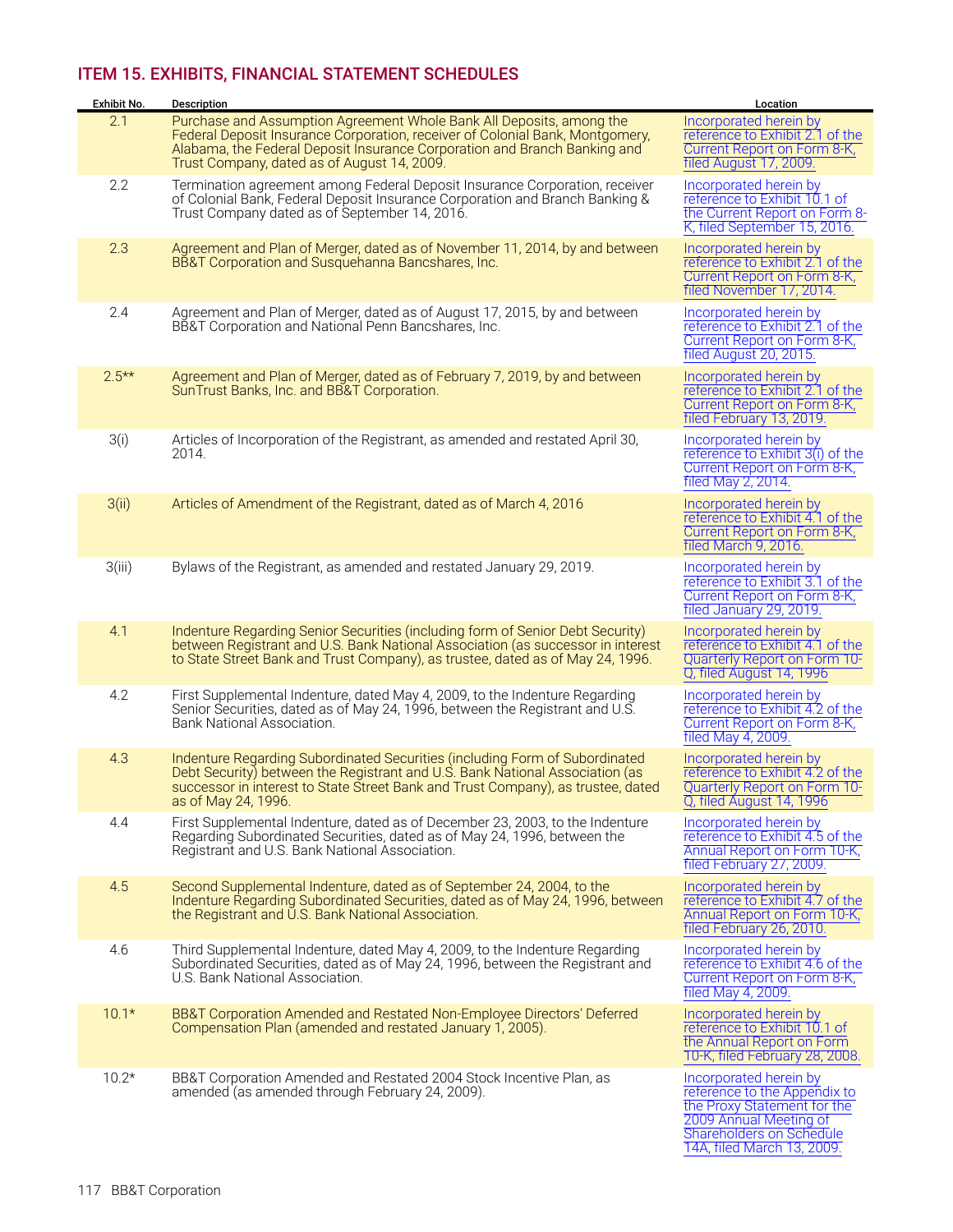| Exhibit No. | <b>Description</b>                                                                                                                                                           | Location                                                                                                                 |
|-------------|------------------------------------------------------------------------------------------------------------------------------------------------------------------------------|--------------------------------------------------------------------------------------------------------------------------|
| $10.3*$     | BB&T Corporation 2012 Incentive Plan, as amended                                                                                                                             | Incorporated herein by<br>reference to Exhibit 10.1 of<br>the Registration Statement on<br>Form S-8, filed May 25, 2017. |
| $10.4*$     | Form of Restricted Stock Unit Agreement (Non-Employee Directors) for the BB&T<br>2012 Incentive Plan.                                                                        | Incorporated herein by<br>reference to Exhibit 10.1 of<br>the Quarterly Report on Form<br>10-Q, filed April 27, 2015.    |
| $10.5*$     | Form of Non-Employee Director Nonqualified Stock Option Agreement for the<br>BB&T Corporation Amended and Restated 2004 Stock Incentive Plan (5-Year<br>Vesting).            | Incorporated herein by<br>reference to Exhibit 10.7 of<br>the Annual Report on Form<br>TO-K, filed February 28, 2008.    |
| $10.6*$     | Form of Non-Employee Director Nonqualified Stock Option Agreement for the<br>BB&T Corporation Amended and Restated 2004 Stock Incentive Plan (4-Year<br>Vesting).            | Incorporated herein by<br>reference to Exhibit 10.3 of<br>the Quarterly Report on Form<br>10-Q, filed May 7, 2010.       |
| $10.7*$     | Form of Employee Nonqualified Stock Option Agreement for the BB&T<br>Corporation Amended and Restated 2004 Stock Incentive Plan (5-Year Vesting).                            | Incorporated herein by<br>reference to Exhibit 10.8 of<br>the Annual Report on Form<br>TO-K, filed February 28, 2008.    |
| $10.8*$     | Form of Employee Nonqualified Stock Option Agreement for the BB&T<br>Corporation Amended and Restated 2004 Stock Incentive Plan (4-Year Vesting).                            | Incorporated herein by<br>reference to Exhibit 10.5 of<br>the Quarterly Report on Form<br>10-Q, filed May 7, 2010.       |
| $10.9*$     | Southern National Deferred Compensation Plan for Key Executives including<br>amendments.                                                                                     | Incorporated herein by<br>reference to Exhibit 10.21 of<br>the Annual Report on Form<br>TO-K, filed February 25, 2011.   |
| $10.10*$    | BB&T Non-Qualified Defined Benefit Plan (January 1, 2012 Restatement).                                                                                                       | Incorporated herein by<br>reference to Exhibit 10.11 of<br>the Annual Report on Form<br>TO-K, filed February 25, 2016.   |
| $10.11*$    | First Amendment to the BB&T Non-Qualified Defined Benefit Plan (January 1,<br>2012 Restatement).                                                                             | Incorporated herein by<br>reference to Exhibit 10.12 of<br>the Annual Report on Form<br>10-K, filed February 25, 2016.   |
| $10.12*$    | Second Amendment to the BB&T Non-Qualified Defined Benefit Plan (January 1,<br>2012 Restatement).                                                                            | Incorporated herein by<br>reference to Exhibit 10.13 of<br>the Annual Report on Form<br>10-K, filed February 25, 2016.   |
| $10.13*$    | BB&T Non-Qualified Defined Contribution Plan (January 1, 2012 Restatement).                                                                                                  | Incorporated herein by<br>reference to Exhibit 10.14 of<br>the Annual Report on Form<br>10-K, filed February 25, 2016.   |
| $10.14*$    | BB&T Corporation Non-Qualified Deferred Compensation Trust (Amended and<br>Restated Effective January 1, 2012).                                                              | Incorporated herein by<br>reference to Exhibit 10.15 of<br>the Annual Report on Form<br>10-K, filed February 25, 2016.   |
| $10.15*$    | Form of Employee Nonqualified Stock Option Agreement for the BB&T<br>Corporation Amended and Restated 2004 Stock Incentive Plan (4-Year Vesting<br>with Clawback Provision). | Incorporated herein by<br>reference to Exhibit 10.1 of<br>the Quarterly Report on Form<br>10-Q, filed May 4, 2012.       |
| $10.16*$    | Form of Employee Nongualified Stock Option Agreement for the BB&T<br>Corporation 2012 Incentive Plan.                                                                        | Incorporated herein by<br>reference to Exhibit 10.1 of<br>the Quarterly Report on Form<br>10-Q, filed May 2, 2013.       |
| $10.17*$    | Form of Nonqualified Option Agreement (Senior Executive) for the BB&T<br>Corporation 2012 Incentive Plan.                                                                    | Incorporated herein by<br>reference to Exhibit 10.4 of<br>the Quarterly Report on Form<br>10-Q, filed April 30, 2014.    |
| $10.18*$    | Form of Director Restricted Stock Unit Agreement for the BB&T Corporation 2012<br>Incentive Plan.                                                                            | Incorporated herein by<br>reference to Exhibit 10.2 of<br>the Quarterly Report on Form<br>10-Q, filed May 2, 2013.       |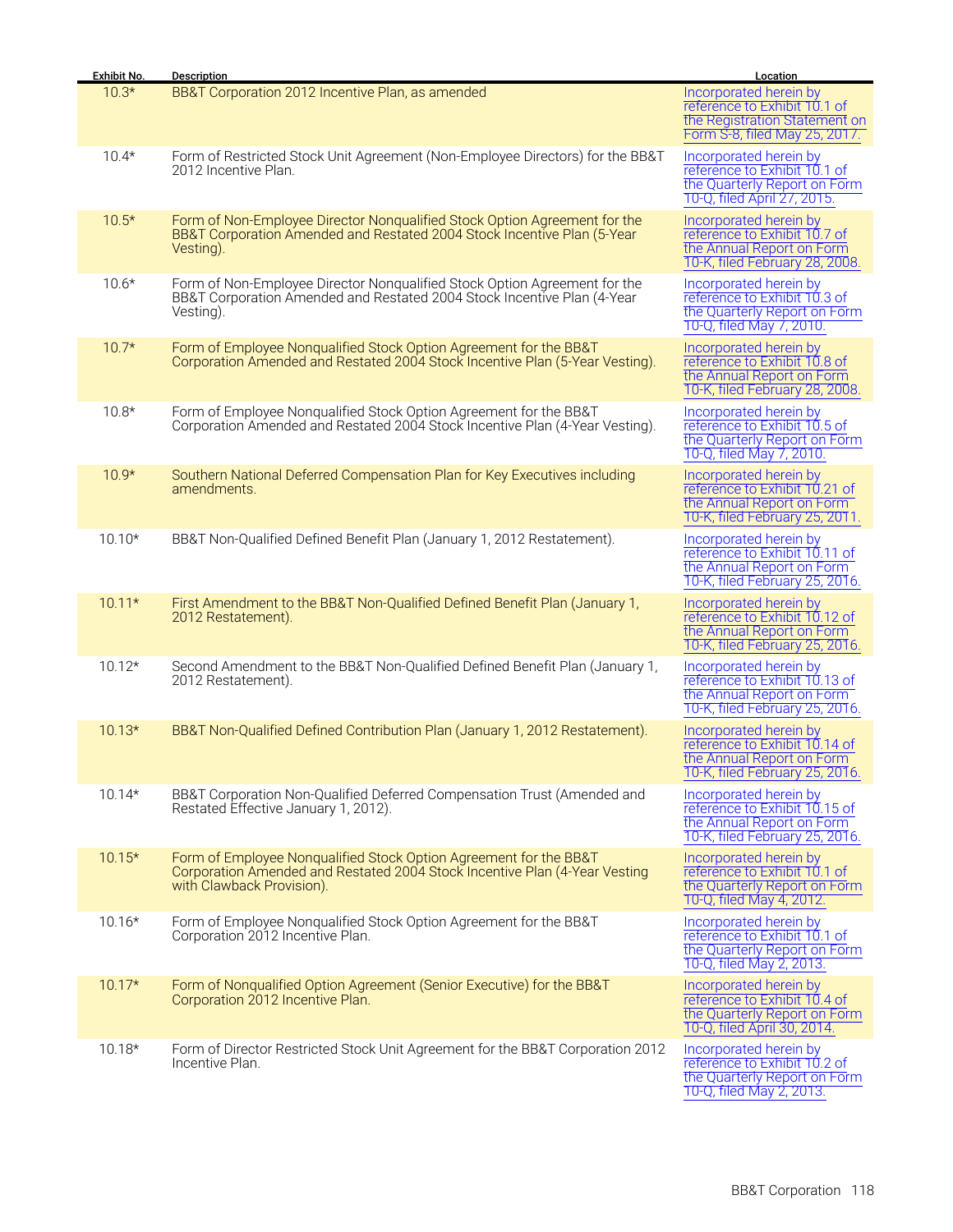| Exhibit No. | <b>Description</b>                                                                                                                                           | Location                                                                                                                |
|-------------|--------------------------------------------------------------------------------------------------------------------------------------------------------------|-------------------------------------------------------------------------------------------------------------------------|
| $10.19*$    | Form of Restricted Stock Unit Agreement (Performance-Based Vesting<br>Component) (Senior Executive) for the BB&T Corporation 2012 Incentive Plan.            | Incorporated herein by<br>reference to Exhibit 10.3 of<br>the Quarterly Report on Form<br>10-Q, filed April 30, 2014.   |
| $10.20*$    | Form of LTIP Award Agreement for Executive Officers under the BB&T<br>Corporation 2012 Incentive Plan (2014 - 2016 performance period).                      | Incorporated herein by<br>reference to Exhibit 10.1 of<br>the Quarterly Report on Form<br>10-Q, filed April 30, 2014.   |
| $10.21*$    | Form of LTIP Award Agreement for the BB&T Corporation 2012 Incentive Plan<br>(effective 2018).                                                               | Incorporated herein by<br>reference to Exhibit 10.1 of<br>the Quarterly Report on Form<br>10-Q, filed April 30, 2018.   |
| $10.22*$    | Modification of 2016-2018 Long-Term Incentive Performance Award - Summary.                                                                                   | Incorporated herein by<br>reference to Exhibit 10.1 of<br>the Quarterly Report on Form<br>10-Q, filed July 27, 2016.    |
| $10.23*$    | Form of Performance Unit Award Agreement for the BB&T Corporation 2012<br>Incentive Plan (effective 2018).                                                   | Incorporated herein by<br>reference to Exhibit 10.2 of<br>the Quarterly Report on Form<br>10-Q, filed April 30, 2018.   |
| $10.24*$    | Amended and Restated Employment Agreement by and among BB&T<br>Corporation, Branch Banking and Trust Co. and Kelly S. King dated as of<br>December 19, 2012. | Incorporated herein by<br>reference to Exhibit 10.1 of<br>the Current Report on Form 8-<br>K, filed December 19, 2012.  |
| $10.25*$    | 2008 Amended and Restated Employment Agreement by and among BB&T<br>Corporation, Branch Banking and Trust Co. and Christopher L. Henson.                     | Incorporated herein by<br>reference to Exhibit 10.21 of<br>the Annual Report on Form<br>10-K, filed February 27, 2009.  |
| $10.26*$    | 2008 Amended and Restated Employment Agreement by and among BB&T<br>Corporation, Branch Banking and Trust Co. and Daryl N. Bible.                            | Incorporated herein by<br>reference to Exhibit 10.22 of<br>the Annual Report on Form<br>10-K, filed February 27, 2009.  |
| $10.27*$    | 2008 Amended and Restated Employment Agreement by and among BB&T<br>Corporation, Branch Banking and Trust Co. and Barbara F. Duck.                           | Incorporated herein by<br>reference to Exhibit 10.24 of<br>the Annual Report on Form<br>10-K, filed February 27, 2009.  |
| 10.28*      | 2008 Amended and Restated Employment Agreement by and among BB&T<br>Corporation, Branch Banking and Trust Co. and Donna C. Goodrich.                         | Incorporated herein by<br>reference to Exhibit 10.25 of<br>the Annual Report on Form<br>10-K, filed February 27, 2009.  |
| $10.29*$    | 2008 Amended and Restated Employment Agreement by and among BB&T<br>Corporation, Branch Banking and Trust Co. and Clarke R. Starnes, III.                    | Incorporated herein by<br>reference to Exhibit 10.27 of<br>the Annual Report on Form<br>10-K, filed February 27, 2009.  |
| $10.30*$    | 2012 Employment Agreement by and among BB&T Corporation, Branch Banking<br>and Trust Co. and William R. Yates.                                               | Incorporated herein by<br>reference to Exhibit 10.2 of<br>the Quarterly Report on Form<br>10-Q, filed November 2, 2012. |
| $10.31*$    | 2014 Employment Agreement by and among BB&T Corporation, Branch Banking<br>and Trust Company and Robert J. Johnson, Jr.                                      | Incorporated herein by<br>reference to Exhibit 10.5 of<br>the Quarterly Report on Form<br>10-Q, filed April 30, 2014.   |
| $10.32*$    | 2016 Employment Agreement by and among BB&T Corporation, Branch Banking<br>and Trust Company and W. Bennett Bradley.                                         | Incorporated herein by<br>reference to Exhibit 10.38 of<br>the Annual Report on Form<br>10-K, filed February 25, 2016.  |
| $10.33*$    | 2016 Employment Agreement by and among BB&T Corporation, Branch Banking<br>and Trust Company and David H. Weaver.                                            | Incorporated herein by<br>reference to Exhibit 10.39 of<br>the Annual Report on Form<br>TO-K, filed February 25, 2016.  |
| $10.34*$    | 2016 Employment Agreement by and among BB&T Corporation, Branch Banking<br>and Trust Company and Jimmy D. Godwin.                                            | Incorporated herein by<br>reference to Exhibit 10.1 of<br>the Quarterly Report on Form<br>10-Q, filed October 24, 2016. |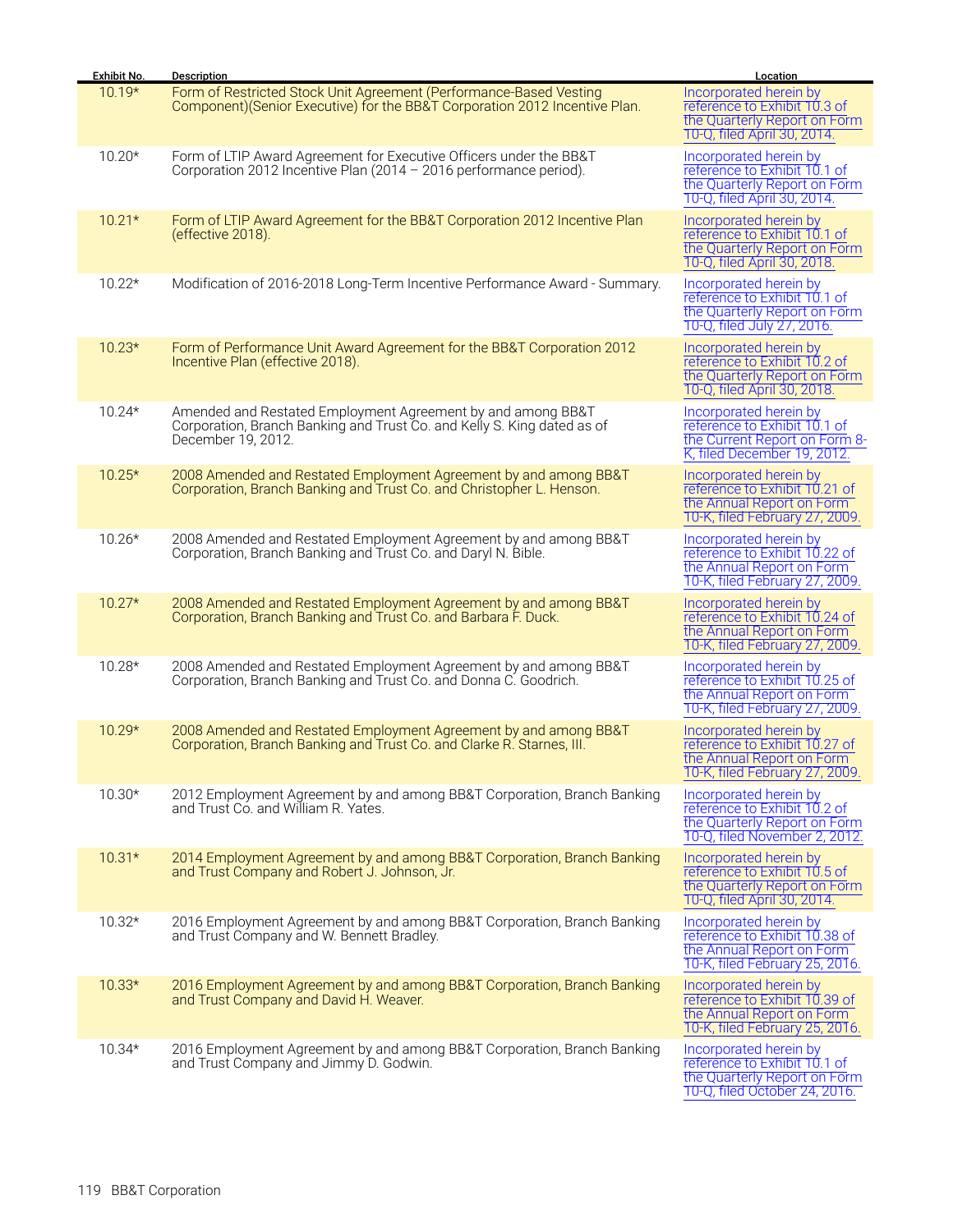| Exhibit No.     | Description                                                                                                                                                                          | Location                                                                                                                |
|-----------------|--------------------------------------------------------------------------------------------------------------------------------------------------------------------------------------|-------------------------------------------------------------------------------------------------------------------------|
| $10.35*$        | 2016 Employment Agreement by and among BB&T Corporation, Branch Banking<br>and Trust Company and Brant J. Standridge.                                                                | Incorporated herein by<br>reference to Exhibit 10.2 of<br>the Quarterly Report on Form<br>10-Q, filed October 24, 2016. |
| $10.36*$        | 2016 Employment Agreement by and among BB&T Corporation, Branch Banking<br>and Trust Company and Dontá L. Wilson.                                                                    | Incorporated herein by<br>reference to Exhibit 10.3 of<br>the Quarterly Report on Form<br>10-0. filed October 24, 2016. |
| $10.37*$        | Amended and Restated Employment Agreement by and among BB&T<br>Corporation, Branch Banking and Trust Co. and Kelly S. King dated as of February<br>7, 2019.                          | Incorporated herein by<br>reference to Exhibit 10.1 of<br>the Current Report on Form 8-<br>K, filed February 13, 2019.  |
| 11              | Statement re computation of earnings per share.                                                                                                                                      | Filed herewith as<br>Computation of EPS note to<br>the consolidated financial<br>statements.                            |
| 21 <sup>†</sup> | Subsidiaries of the Registrant.                                                                                                                                                      | Filed herewith.                                                                                                         |
| $23+$           | Consent of Independent Registered Public Accounting Firm.                                                                                                                            | Filed herewith.                                                                                                         |
| 31.1            | Certification of Chief Executive Officer pursuant to Rule 13a-14(a) or 15d-14(a) of<br>the Exchange Act, as adopted pursuant to Section 302 of the Sarbanes-Oxley Act<br>of 2002.    | Filed herewith.                                                                                                         |
| 31.2            | Certification of Chief Financial Officer pursuant to Rule 13a-14(a) or 15d-14(a) of<br>the Exchange Act, as adopted pursuant to Section 302 of the Sarbanes-Oxley Act<br>of 2002.    | Filed herewith.                                                                                                         |
| 32              | Certification of Chief Executive Officer and Chief Financial Officer pursuant to 18<br>U.S.C. Section 1350, as adopted pursuant to Section 906 of the Sarbanes-Oxley<br>Act of 2002. | Filed herewith.                                                                                                         |
| 101.INS         | <b>XBRL Instance Document.</b>                                                                                                                                                       | Filed herewith.                                                                                                         |
| 101.SCH         | XBRL Taxonomy Extension Schema.                                                                                                                                                      | Filed herewith.                                                                                                         |
| 101.CAL         | XBRL Taxonomy Extension Calculation Linkbase.                                                                                                                                        | Filed herewith.                                                                                                         |
| 101.LAB         | XBRL Taxonomy Extension Label Linkbase.                                                                                                                                              | Filed herewith.                                                                                                         |
| 101.PRE         | XBRL Taxonomy Extension Presentation Linkbase.                                                                                                                                       | Filed herewith.                                                                                                         |
| 101.DEF         | XBRL Taxonomy Definition Linkbase.                                                                                                                                                   | Filed herewith.                                                                                                         |

† Exhibit filed with the SEC and available upon request.

\* Management compensatory plan or arrangement.

\*\* Pursuant to Item 601(b)(2) of Regulation S-K, certain schedules and similar attachments have been omitted. The registrant hereby agrees to furnish a copy of any omitted schedule or similar attachment to the SEC upon request.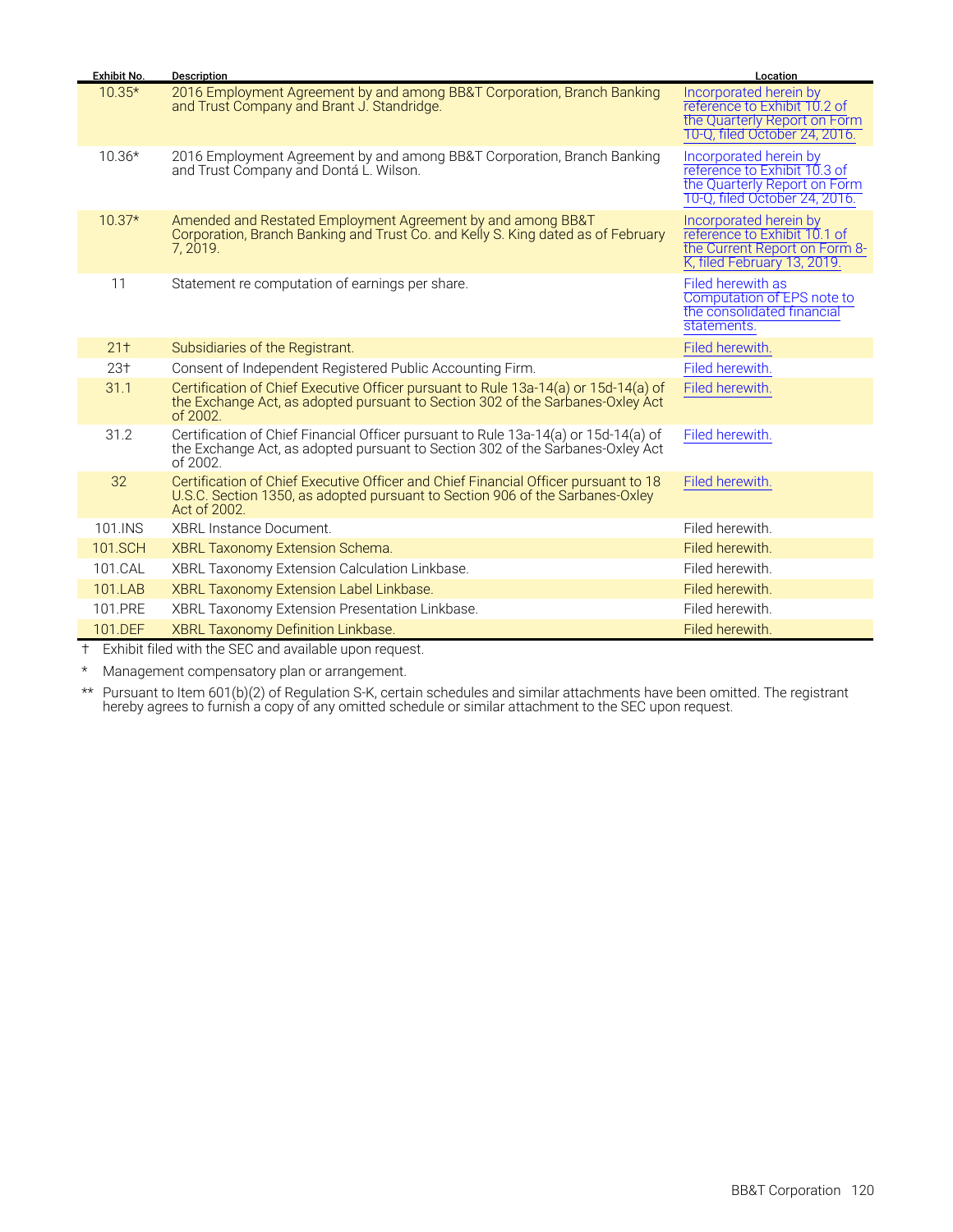# **SIGNATURES**

Pursuant to the requirements of Section 13 or 15(d) of the Securities Exchange Act of 1934, the registrant has duly caused this report to be signed on its behalf by the undersigned, thereunto duly authorized, as of February 26, 2019:

> BB&T Corporation (Registrant)

> > /s/ Kelly S. King

Kelly S. King Chairman and Chief Executive Officer

Pursuant to the requirements of the Securities Exchange Act of 1934, this report has been signed below by the following persons on behalf of the registrant and in the capacities indicated:

| /s/ Kelly S. King         | Chairman and Chief Executive Officer                        | February 26, 2019 |
|---------------------------|-------------------------------------------------------------|-------------------|
| Kelly S. King             |                                                             |                   |
| /s/ Daryl N. Bible        | Senior Executive Vice President and Chief Financial Officer | February 26, 2019 |
| Daryl N. Bible            | (Principal Financial Officer)                               |                   |
| /s/ Cynthia B. Powell     | Executive Vice President and Corporate Controller           | February 26, 2019 |
| Cynthia B. Powell         | (Principal Accounting Officer)                              |                   |
| /s/ Jennifer S. Banner    | Director                                                    | February 26, 2019 |
| Jennifer S. Banner        |                                                             |                   |
| /s/ K. David Boyer, Jr.   | Director                                                    | February 26, 2019 |
| K. David Boyer, Jr.       |                                                             |                   |
| /s/ Anna R. Cablik        | Director                                                    | February 26, 2019 |
| Anna R. Cablik            |                                                             |                   |
| /s/ Patrick C. Graney III | Director                                                    | February 26, 2019 |
| Patrick C. Graney III     |                                                             |                   |
| /s/ I. Patricia Henry     | Director                                                    | February 26, 2019 |
| I. Patricia Henry         |                                                             |                   |
| /s/ Dr. Louis B. Lynn     | Director                                                    | February 26, 2019 |
| Dr. Louis B. Lynn         |                                                             |                   |
| /s/ Easter A. Maynard     | Director                                                    | February 26, 2019 |
| Easter A. Maynard         |                                                             |                   |
| /s/ Charles A. Patton     | Director                                                    | February 26, 2019 |
| Charles A. Patton         |                                                             |                   |
| /s/ Nido R. Qubein        | Director                                                    | February 26, 2019 |
| Nido R. Qubein            |                                                             |                   |
|                           | Director                                                    |                   |
| William J. Reuter         |                                                             |                   |
| /s/ Tollie W. Rich, Jr.   | Director                                                    | February 26, 2019 |
| Tollie W. Rich, Jr.       |                                                             |                   |
| /s/ Christine Sears       | Director                                                    | February 26, 2019 |
| <b>Christine Sears</b>    |                                                             |                   |
| /s/ Thomas E. Skains      | Director                                                    | February 26, 2019 |
| Thomas E. Skains          |                                                             |                   |
| /s/ Thomas N. Thompson    | Director                                                    | February 26, 2019 |
| Thomas N. Thompson        |                                                             |                   |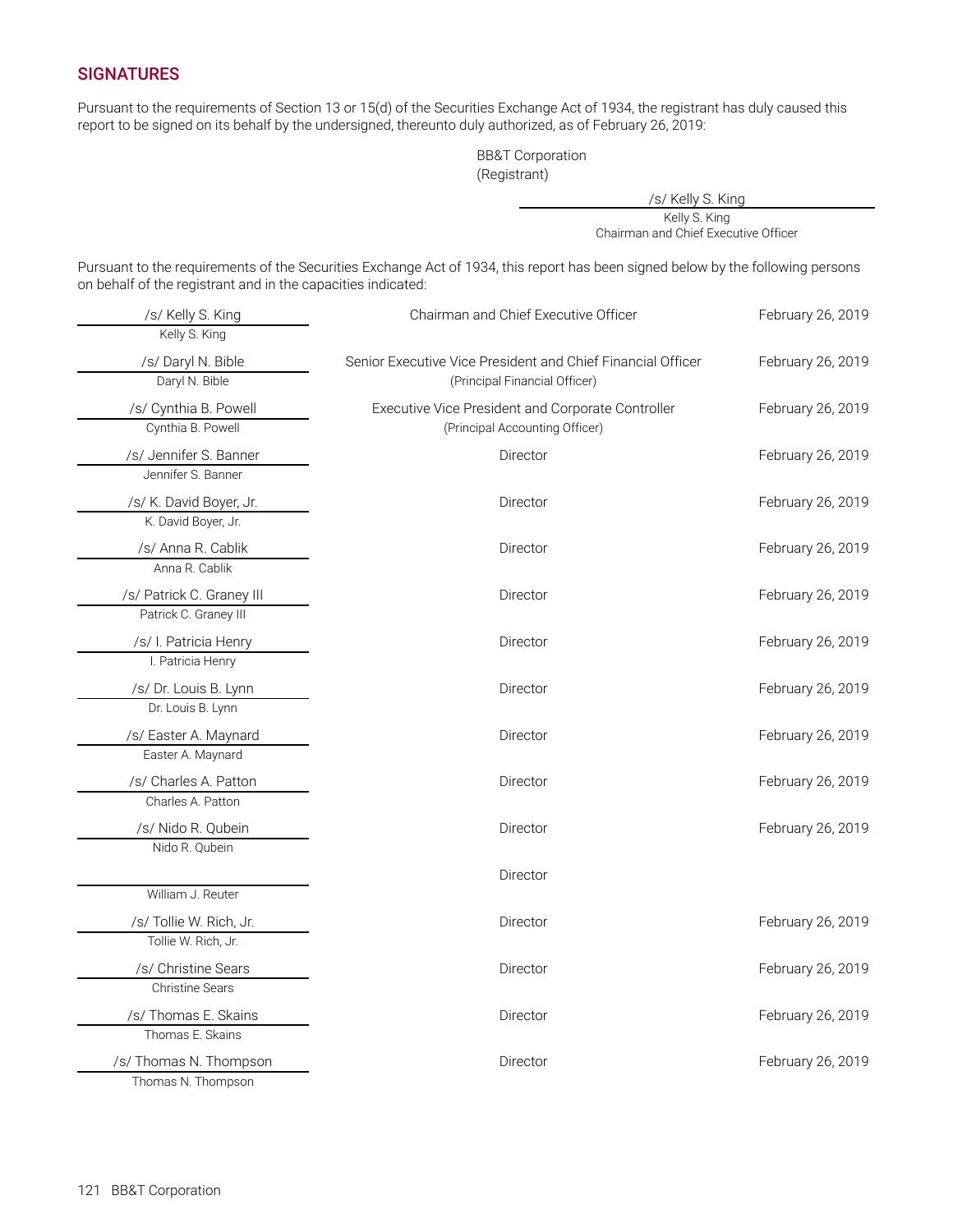## SUBSIDIARIES OF THE REGISTRANT

As of December 31, 2018

<span id="page-124-0"></span>BB&T Corporation, a North Carolina corporation, is a FHC. The table below sets forth BB&T's subsidiaries as to State or Jurisdiction of Organization.

| Subsidiary                                                                      | <b>State or Jurisdiction</b><br>of Organization |
|---------------------------------------------------------------------------------|-------------------------------------------------|
| <b>Branch Banking and Trust Company</b>                                         | North Carolina                                  |
| Atlas SPE, LLC                                                                  | North Carolina                                  |
| Atlas NC I SPE, LLC                                                             | <b>North Carolina</b>                           |
| Atlas Tri-State SPE, LLC                                                        | North Carolina                                  |
| BB&T Capital Partners II, L.L.C.                                                | Delaware                                        |
| BB&T Capital Partners Mezzanine Fund II, LP                                     | Delaware                                        |
| BB&T Capital Partners, L.L.C.                                                   | Delaware                                        |
| <b>BB&amp;T Collateral Service Corporation</b>                                  | North Carolina                                  |
| <b>BB&amp;T Collateral Service Corporation (TN)</b>                             | Tennessee                                       |
| BB&T Collateral Service Corporation (WV)                                        | West Virginia                                   |
| BB&T Commercial Equipment Capital Corp.                                         | Pennsylvania                                    |
| BB&T Community Holdings Co.                                                     | Nevada                                          |
| <b>BB&amp;T Credit Services, Inc.</b>                                           | Virginia                                        |
| <b>BB&amp;T Equipment Finance Corporation</b>                                   | North Carolina                                  |
| <b>BB&amp;T</b> Institutional Investment Advisers, Inc.                         | South Carolina                                  |
| BB&T Insurance Holdings, Inc.                                                   | Delaware                                        |
| CRC Insurance Services, Inc.                                                    | Alabama                                         |
| Association of Independent Drivers of America, LLC                              | Florida                                         |
| Cooper Gay Re, Ltd.                                                             | New York                                        |
| Five Star Agents, Inc. Purchasing Group                                         | Illinois                                        |
| Hanleigh Management Inc.                                                        | <b>New Jersey</b>                               |
| J. H. Blades & Co., Inc.                                                        | Texas                                           |
| J. H. Blades & Co. (Agency), Inc.                                               | <b>Texas</b>                                    |
| Real Property Inc., A Risk Purchasing Group                                     | New York                                        |
| Crump Life Insurance Services, Inc.                                             | Pennsylvania                                    |
| P.J. Robb Variable Corp.                                                        | Tennessee                                       |
| Ramkade Insurance Services, Inc.                                                | California                                      |
| RiskRighter, LLC                                                                | Delaware                                        |
| Tellus Brokerage Connections. Inc.                                              | Delaware                                        |
| McGriff Insurance Services, Inc.                                                | North Carolina                                  |
| AmRisc, LLC                                                                     | Delaware                                        |
| BB&T Insurance Services of California, Inc.                                     | California                                      |
| F.B.P. Insurance Services, LLC                                                  | California                                      |
| Precept Advisory Group LLC                                                      | California                                      |
| Independent Trustees, Inc.                                                      | Virginia                                        |
| Title Insurance Services of Alabama, LLC                                        | Alabama                                         |
| McGriff, Seibels & Williams, Inc.                                               | Alabama                                         |
| M & M Aviation, L.L.C.                                                          | Alabama                                         |
| McGriff, Seibels & Williams de Mexico, Intermediario de Reaseguro, S.A. de C.V. | Mexico                                          |
| BB&T Leadership Institute, Inc., The                                            | North Carolina                                  |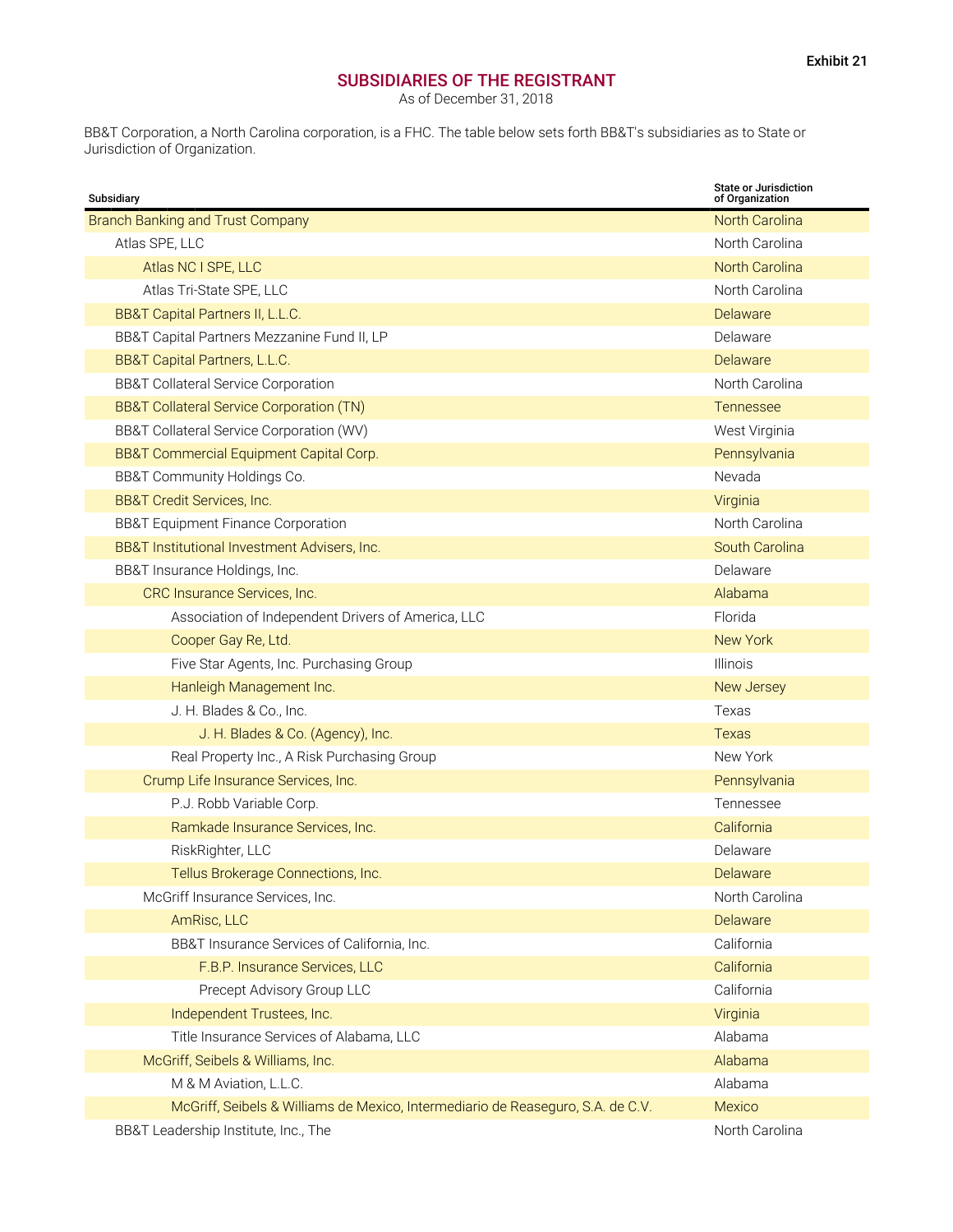| Subsidiary                                                      | <b>State or Jurisdiction</b><br>of Organization |
|-----------------------------------------------------------------|-------------------------------------------------|
| <b>BB&amp;T Merchant Services LLC</b>                           | North Carolina                                  |
| BB&T-VA Collateral Service Corporation                          | Virginia                                        |
| Eagle SPE Multi I, Inc.                                         | <b>North Carolina</b>                           |
| Eagle SPE NV I, Inc.                                            | North Carolina                                  |
| Five Points Capital Partners IV, L.P.                           | Delaware                                        |
| Five Points Mezzanine Fund III, L.P.                            | Delaware                                        |
| Grandbridge Real Estate Capital LLC                             | North Carolina                                  |
| <b>BB&amp;T Real Estate Funding LLC</b>                         | North Carolina                                  |
| Grandbridge Investment Sales, Inc.                              | <b>North Carolina</b>                           |
| Lititz Properties, LLC                                          | Pennsylvania                                    |
| Prime Rate Premium Finance Corporation, Inc.                    | South Carolina                                  |
| <b>AFCO Credit Corporation</b>                                  | New York                                        |
| <b>AFCO Acceptance Corporation</b>                              | California                                      |
| CAFO Holdings Company                                           | Nova Scotia                                     |
| CAFO Inc.                                                       | Canada                                          |
| Prime Rate Premium Finance of California, Inc.                  | California                                      |
| Susquehanna Corporation                                         | Pennsylvania                                    |
| Susquehanna Mortgage Corporation                                | Maryland                                        |
| Turks Head Properties, Inc.                                     | Pennsylvania                                    |
| BB&T Assurance Company, Ltd.                                    | Bermuda                                         |
| <b>BB&amp;T Securities, LLC</b>                                 | <b>Delaware</b>                                 |
| <b>BB&amp;T Ventures LLC</b>                                    | North Carolina                                  |
| Boston Service Company, Inc. (t/a Hann Financial Service Corp.) | New Jersey                                      |
| SALE NYC, LLC                                                   | Delaware                                        |
| <b>Regional Acceptance Corporation</b>                          | <b>North Carolina</b>                           |
| Sterling Capital Management LLC                                 | North Carolina                                  |
| Sterling Capital (Cayman) Limited                               | Cayman Islands                                  |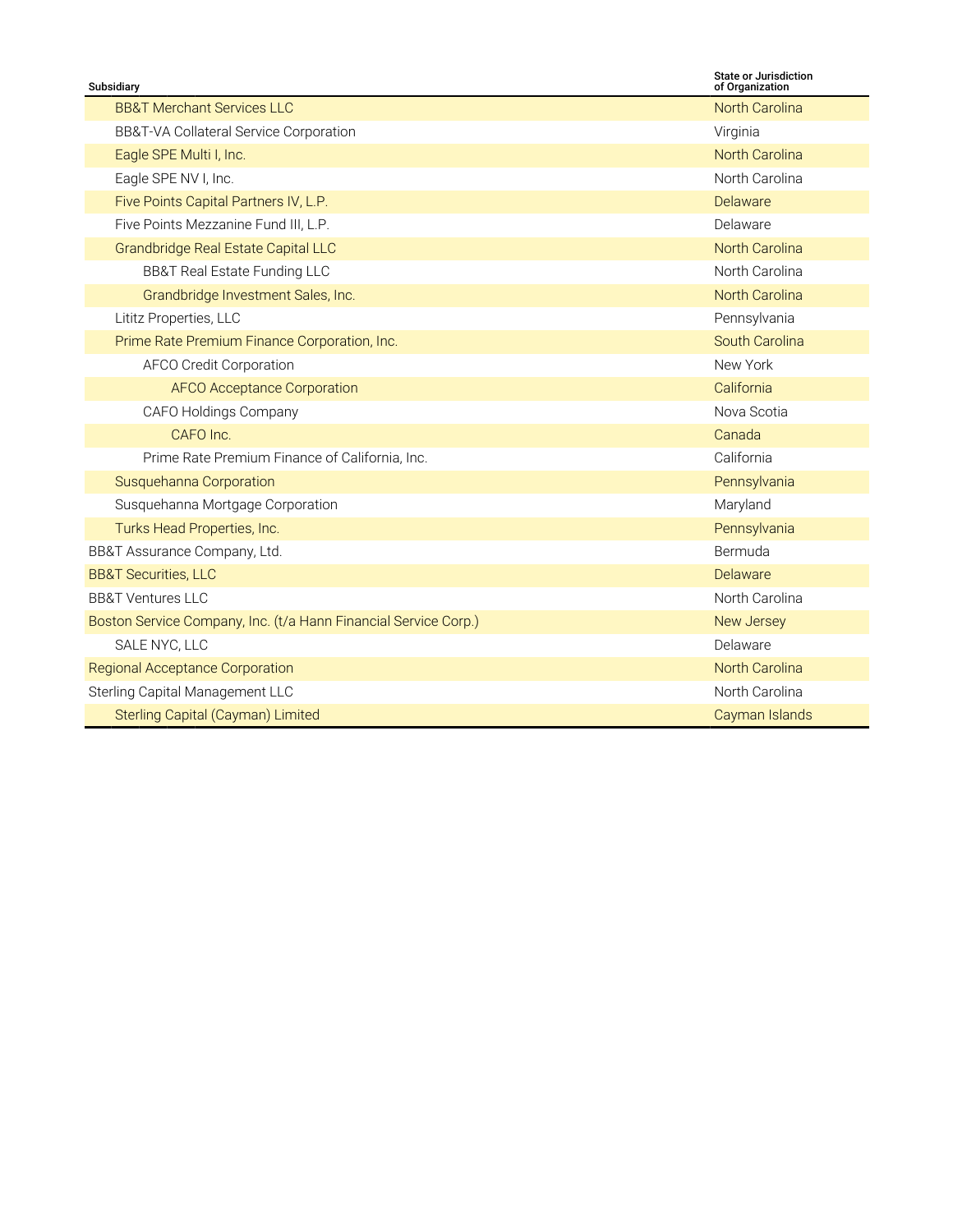## CONSENT OF INDEPENDENT REGISTERED PUBLIC ACCOUNTING FIRM

<span id="page-126-0"></span>We hereby consent to the incorporation by reference in the Registration Statements on:

| Form S-3 Nos. | Form S-8 Nos. |
|---------------|---------------|
| 33-57861      | 33-57867      |
| 333-27755     | 333-50035     |
| 333-35879     | 333-69823     |
| 333-176815    | 333-81471     |
| 333-197586    | 333-36538     |
| 333-219092    | 333-104934    |
| 333-219379    | 333-116488    |
|               | 333-118152    |
|               | 333-118153    |
|               | 333-118154    |
|               | 333-147923    |
|               | 333-147924    |
|               | 333-158895    |
|               | 333-158896    |
|               | 333-181692    |
|               | 333-197042    |
|               | 333-207147    |
|               | 333-218234    |

of BB&T Corporation of our report dated February 26, 2019 relating to the consolidated financial statements and the effectiveness of internal control over financial reporting, which appears in this Annual Report on Form 10-K.

/s/ PricewaterhouseCoopers LLP

Greensboro, North Carolina February 26, 2019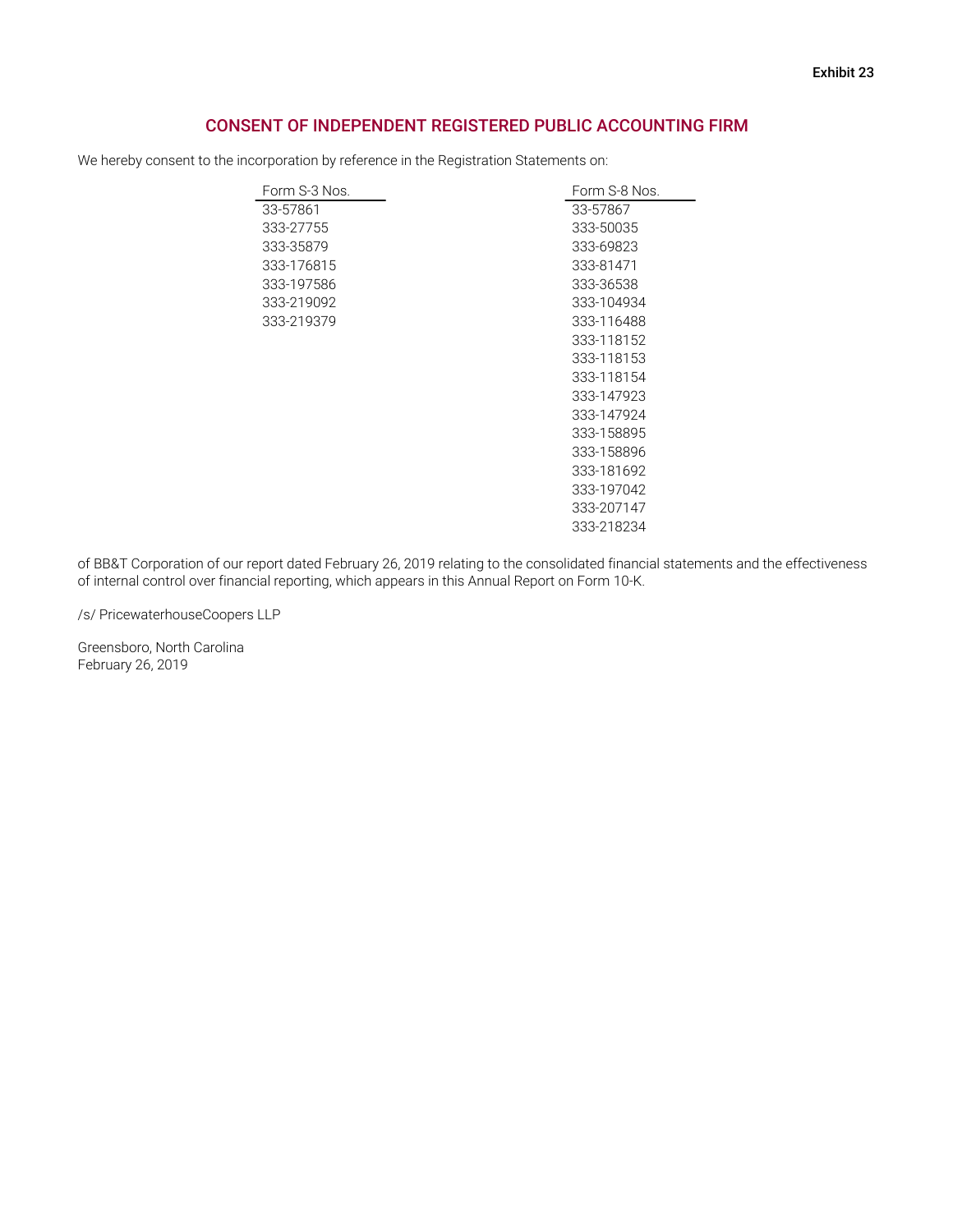# **CERTIFICATIONS**

<span id="page-127-0"></span>I, Kelly S. King, certify that:

- 1. I have reviewed this Annual Report on Form 10-K of BB&T Corporation;
- 2. Based on my knowledge, this report does not contain any untrue statement of a material fact or omit to state a material fact necessary to make the statements made, in light of the circumstances under which such statements were made, not misleading with respect to the period covered by this report;
- 3. Based on my knowledge, the financial statements, and other financial information included in this report, fairly present in all material respects the financial condition, results of operations and cash flows of the registrant as of, and for, the periods presented in this report;
- 4. The registrant's other certifying officer(s) and I are responsible for establishing and maintaining disclosure controls and procedures (as defined in Exchange Act Rules 13a-15(e) and 15d-15(e)) and internal control over financial reporting (as defined in Exchange Act Rules 13a-15(f) and 15d-15(f)) for the registrant and have:
	- a. Designed such disclosure controls and procedures, or caused such disclosure controls and procedures to be designed under our supervision, to ensure that material information relating to the registrant, including its consolidated subsidiaries, is made known to us by others within those entities, particularly during the period in which this report is being prepared;
	- b. Designed such internal control over financial reporting, or caused such internal control over financial reporting to be designed under our supervision, to provide reasonable assurance regarding the reliability of financial reporting and the preparation of financial statements for external purposes in accordance with generally accepted accounting principles;
	- c. Evaluated the effectiveness of the registrant's disclosure controls and procedures and presented in this report our conclusions about the effectiveness of the disclosure controls and procedures, as of the end of the period covered by this report based on such evaluation; and
	- d. Disclosed in this report any change in the registrant's internal control over financial reporting that occurred during the registrant's most recent fiscal quarter (the registrant's fourth fiscal quarter in the case of an annual report) that has materially affected, or is reasonably likely to materially affect, the registrant's internal control over financial reporting; and
- 5. The registrant's other certifying officer(s) and I have disclosed, based on our most recent evaluation of internal control over financial reporting, to the registrant's auditors and the audit committee of the registrant's board of directors (or persons performing the equivalent functions):
	- a. All significant deficiencies and material weaknesses in the design or operation of internal control over financial reporting which are reasonably likely to adversely affect the registrant's ability to record, process, summarize and report financial information; and
	- b. Any fraud, whether or not material, that involves management or other employees who have a significant role in the registrant's internal control over financial reporting.

Date: February 26, 2019

/s/ Kelly S. King

Kelly S. King Chairman and Chief Executive Officer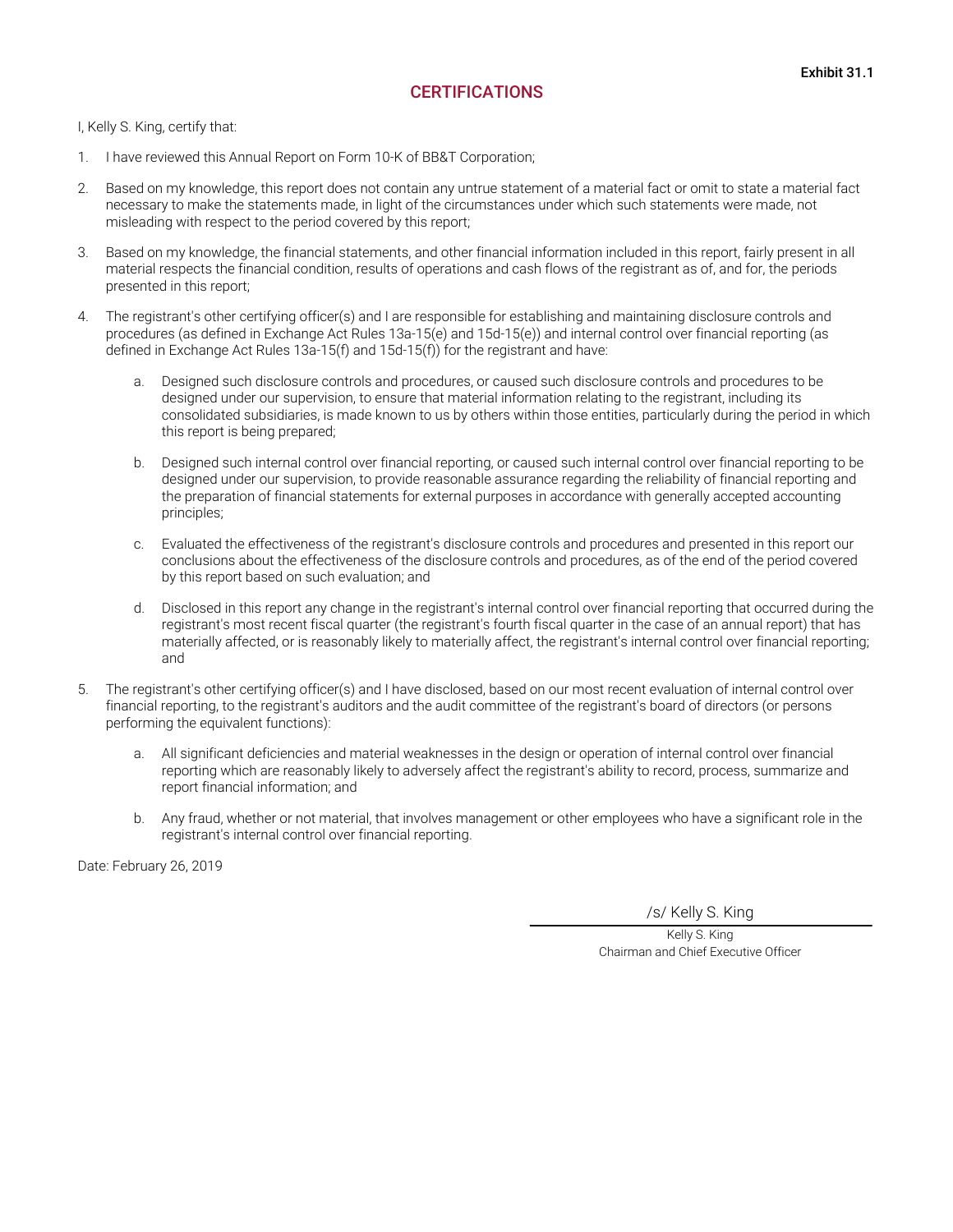# **CERTIFICATIONS**

<span id="page-128-0"></span>I, Daryl N. Bible, certify that:

- 1. I have reviewed this Annual Report on Form 10-K of BB&T Corporation;
- 2. Based on my knowledge, this report does not contain any untrue statement of a material fact or omit to state a material fact necessary to make the statements made, in light of the circumstances under which such statements were made, not misleading with respect to the period covered by this report;
- 3. Based on my knowledge, the financial statements, and other financial information included in this report, fairly present in all material respects the financial condition, results of operations and cash flows of the registrant as of, and for, the periods presented in this report;
- 4. The registrant's other certifying officer(s) and I are responsible for establishing and maintaining disclosure controls and procedures (as defined in Exchange Act Rules 13a-15(e) and 15d-15(e)) and internal control over financial reporting (as defined in Exchange Act Rules 13a-15(f) and 15d-15(f)) for the registrant and have:
	- a. Designed such disclosure controls and procedures, or caused such disclosure controls and procedures to be designed under our supervision, to ensure that material information relating to the registrant, including its consolidated subsidiaries, is made known to us by others within those entities, particularly during the period in which this report is being prepared;
	- b. Designed such internal control over financial reporting, or caused such internal control over financial reporting to be designed under our supervision, to provide reasonable assurance regarding the reliability of financial reporting and the preparation of financial statements for external purposes in accordance with generally accepted accounting principles;
	- c. Evaluated the effectiveness of the registrant's disclosure controls and procedures and presented in this report our conclusions about the effectiveness of the disclosure controls and procedures, as of the end of the period covered by this report based on such evaluation; and
	- d. Disclosed in this report any change in the registrant's internal control over financial reporting that occurred during the registrant's most recent fiscal quarter (the registrant's fourth fiscal quarter in the case of an annual report) that has materially affected, or is reasonably likely to materially affect, the registrant's internal control over financial reporting; and
- 5. The registrant's other certifying officer(s) and I have disclosed, based on our most recent evaluation of internal control over financial reporting, to the registrant's auditors and the audit committee of the registrant's board of directors (or persons performing the equivalent functions):
	- a. All significant deficiencies and material weaknesses in the design or operation of internal control over financial reporting which are reasonably likely to adversely affect the registrant's ability to record, process, summarize and report financial information; and
	- b. Any fraud, whether or not material, that involves management or other employees who have a significant role in the registrant's internal control over financial reporting.

Date: February 26, 2019

/s/ Daryl N. Bible

Daryl N. Bible Senior Executive Vice President and Chief Financial Officer